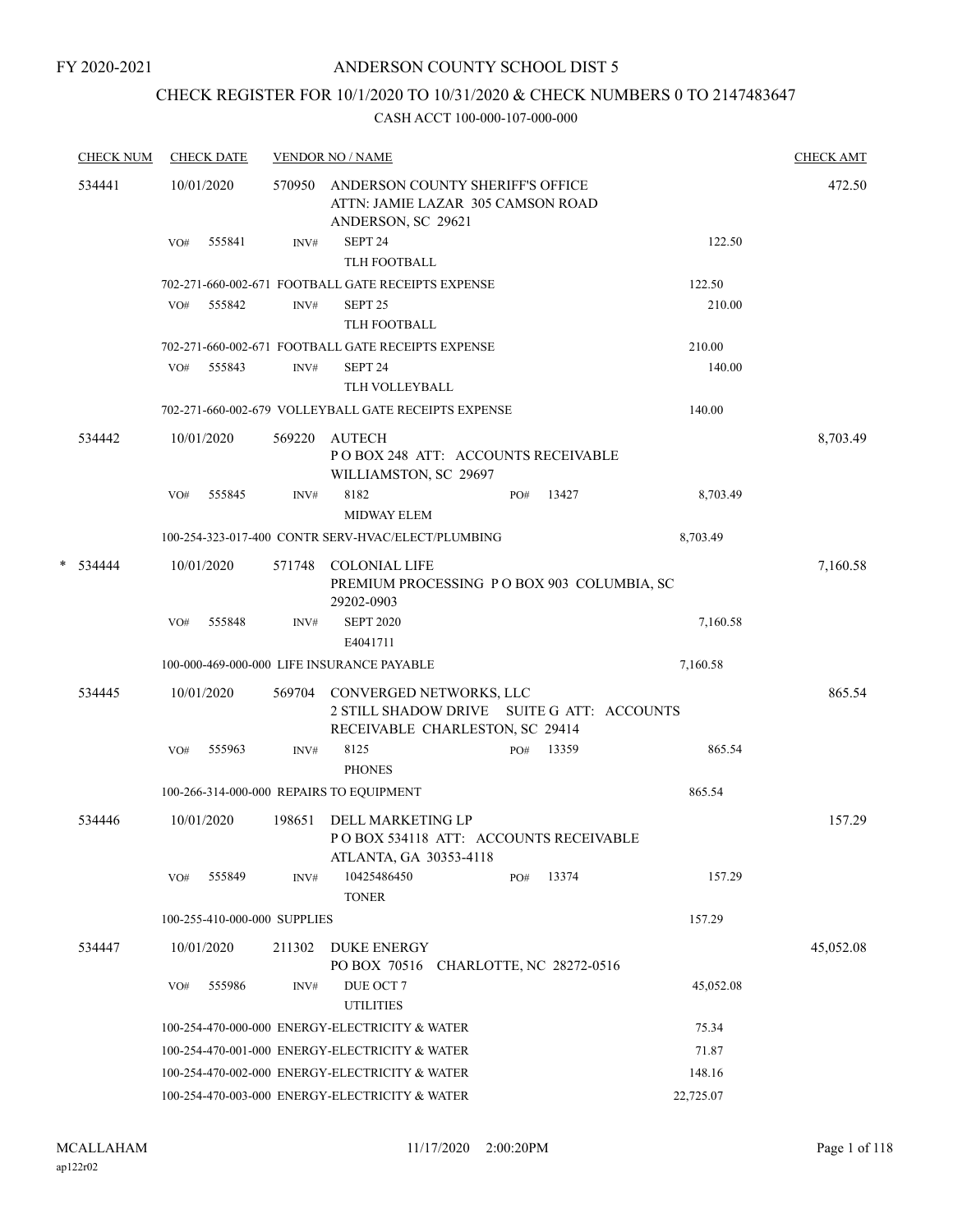## CHECK REGISTER FOR 10/1/2020 TO 10/31/2020 & CHECK NUMBERS 0 TO 2147483647

| <b>CHECK NUM</b> |     | <b>CHECK DATE</b>                 |        | <b>VENDOR NO / NAME</b>                                                                  |     |                                           |                  | <b>CHECK AMT</b> |
|------------------|-----|-----------------------------------|--------|------------------------------------------------------------------------------------------|-----|-------------------------------------------|------------------|------------------|
|                  |     |                                   |        | 100-254-470-005-000 ENERGY-ELECTRICITY & WATER                                           |     |                                           | 84.19            |                  |
|                  |     |                                   |        | 100-254-470-007-000 ENERGY-ELECTRICITY & WATER                                           |     |                                           | 6,335.93         |                  |
|                  |     |                                   |        | 100-254-470-009-000 ENERGY-ELECTRICITY & WATER                                           |     |                                           | 7,898.93         |                  |
|                  |     |                                   |        | 100-254-470-010-000 ENERGY-ELECTRICITY & WATER                                           |     |                                           | 7,571.28         |                  |
|                  |     |                                   |        | 100-254-470-012-000 ENERGY-ELECTRICITY & WATER                                           |     |                                           | 31.68            |                  |
|                  |     |                                   |        | 100-254-470-014-000 ENERGY-ELECTRICITY & WATER                                           |     |                                           | 51.42            |                  |
|                  |     |                                   |        | 100-254-470-015-000 ENERGY-ELECTRICITY & WATER                                           |     |                                           | 58.21            |                  |
| 534448           |     | 10/01/2020                        | 563495 | ELECTRIC CITY UTILITIES<br>CITY OF ANDERSON 601 SOUTH MAIN ST<br>ANDERSON, SC 29624      |     |                                           |                  | 18,502.20        |
|                  | VO# | 555984                            | INV#   | DUE OCT 10<br><b>UTILITIES</b>                                                           |     |                                           | 18,502.20        |                  |
|                  |     |                                   |        | 100-254-470-000-000 ENERGY-ELECTRICITY & WATER                                           |     |                                           | 166.94           |                  |
|                  |     |                                   |        | 100-254-470-003-000 ENERGY-ELECTRICITY & WATER                                           |     |                                           | 9,008.33         |                  |
|                  |     |                                   |        | 100-254-470-005-000 ENERGY-ELECTRICITY & WATER                                           |     |                                           | 1,272.74         |                  |
|                  |     |                                   |        | 100-254-470-007-000 ENERGY-ELECTRICITY & WATER                                           |     |                                           | 1,055.12         |                  |
|                  |     |                                   |        | 100-254-470-019-000 ENERGY-ELECTRICITY & WATER                                           |     |                                           | 2,293.60         |                  |
|                  |     |                                   |        | 131-254-470-031-000 ENERGY-ELECTRICITY/WATER                                             |     |                                           | 4,705.47         |                  |
| 534449           |     | 10/01/2020                        | 572703 | EPS/SCHOOL SPECIALTY<br>32656 COLLECTION CENTER DRIVE CHICAGO, IL<br>60693-0326          |     |                                           |                  | 373.90           |
|                  | VO# | 555927                            | INV#   | 202501739738<br><b>MATERIALS</b>                                                         | PO# | 13371                                     | 373.90           |                  |
|                  |     |                                   |        | 201-112-410-011-000 SUPPLIES AND MATERIALS                                               |     |                                           | 373.90           |                  |
| 534450           |     | 10/01/2020                        | 571679 | ETA HAND2MIND<br>6642 EAGLE WAY CHICAGO, IL 60678-1066                                   |     |                                           |                  | 204.14           |
|                  | VO# | 555856                            | INV#   | 60269706<br>60262887                                                                     | PO# | 13355                                     | 204.14           |                  |
|                  |     |                                   |        | 202-112-410-012-000 SUPPLIES AND MATERIALS<br>202-112-410-012-000 SUPPLIES AND MATERIALS |     |                                           | 100.03<br>104.11 |                  |
| $*$ 534452       |     | 10/01/2020                        | 568285 | <b>GTM SPORTSWEAR</b><br>MO 63195-9741                                                   |     | CHAMPION TEAMWEAR PO BOX 959741 ST LOUIS, |                  | 642.00           |
|                  | VO# | 555858                            | INV#   | 101198792                                                                                | PO# | 13402                                     | 642.00           |                  |
|                  |     |                                   |        | <b>TL HANNA</b>                                                                          |     |                                           |                  |                  |
|                  |     | 100-114-410-002-001 BAND SUPPLIES |        |                                                                                          |     |                                           | 642.00           |                  |
| 534453           |     | 10/01/2020                        | 276400 | ID SHOP, INC<br>POBOX 49457 ATT: ACCOUNTS RECEIVABLE<br>GREENWOOD, SC 29649              |     |                                           |                  | 153.02           |
|                  | VO# | 555857                            | INV#   | 102245<br><b>MCCANTS</b>                                                                 |     |                                           | 153.02           |                  |
|                  |     |                                   |        | 100-113-410-005-VEN SUPPLY-ADDT'L FOR LOST VENDING                                       |     |                                           | 153.02           |                  |
| 534454           |     | 10/01/2020                        | 563862 | JOHNSON CONTROLS                                                                         |     |                                           |                  | 1,744.80         |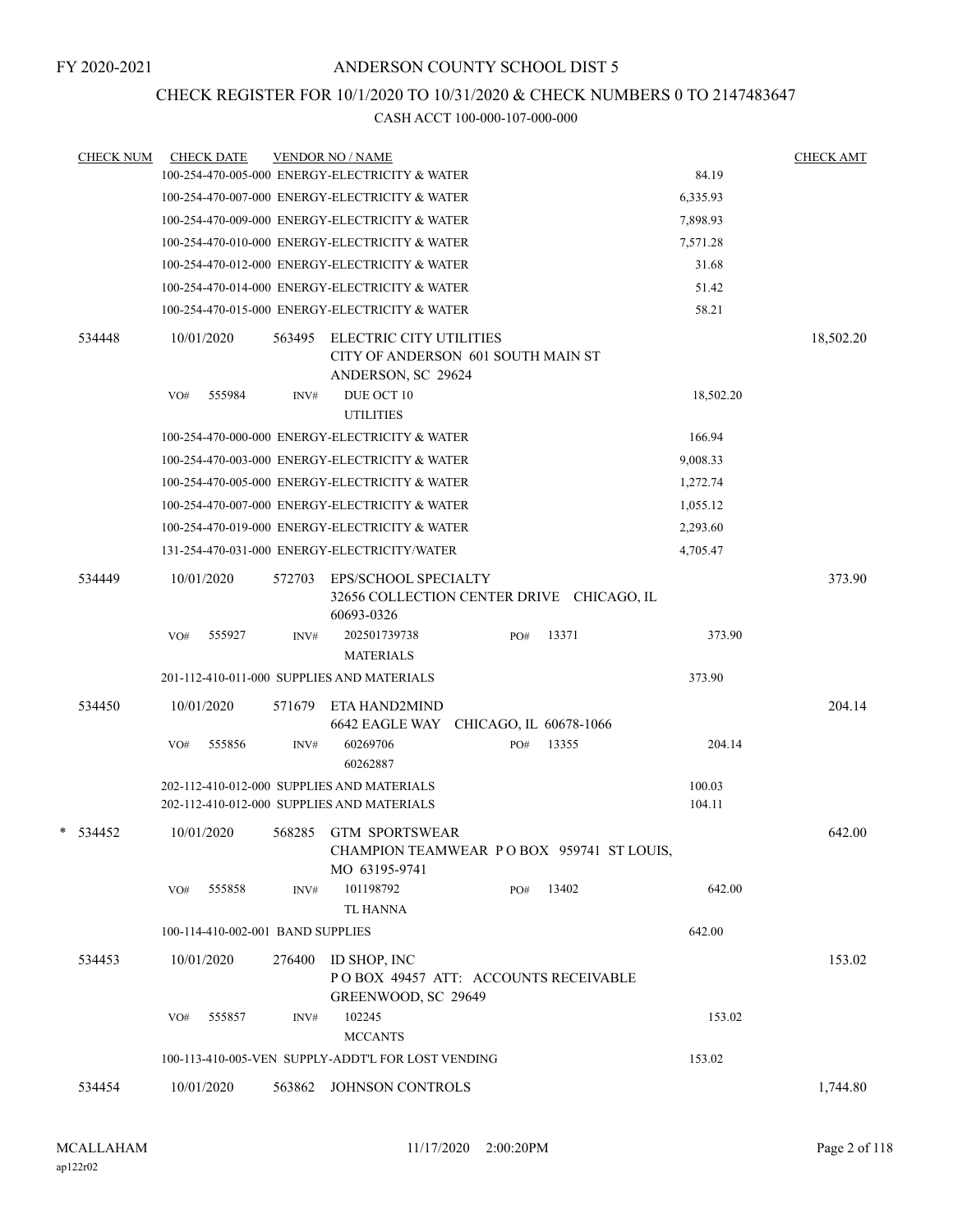## CHECK REGISTER FOR 10/1/2020 TO 10/31/2020 & CHECK NUMBERS 0 TO 2147483647

| <b>CHECK NUM</b> |     | <b>CHECK DATE</b>            |        | <b>VENDOR NO / NAME</b><br>PO BOX 93107 ATT: ACCOUNTS RECEIVABLE<br>CHICAGO, IL 60673-3107 |          |          |  |  |  |
|------------------|-----|------------------------------|--------|--------------------------------------------------------------------------------------------|----------|----------|--|--|--|
|                  | VO# | 555861                       | INV#   | 1-98654112230                                                                              | 1,744.80 |          |  |  |  |
|                  |     |                              |        | <b>INSPECTION</b>                                                                          |          |          |  |  |  |
|                  |     |                              |        | 131-254-410-031-600 PAINTING-MATERIALS                                                     | 1,744.80 |          |  |  |  |
| 534455           |     | 10/01/2020                   |        | 576574 LOC-DOC SECURITY                                                                    |          | 805.65   |  |  |  |
|                  |     |                              |        | PO BOX 78987 CHARLOTTE, NC 28271                                                           |          |          |  |  |  |
|                  | VO# | 555862                       | INV#   | C203332                                                                                    | 85.60    |          |  |  |  |
|                  |     |                              |        | <b>SERVICES</b>                                                                            |          |          |  |  |  |
|                  |     |                              |        | 100-254-410-002-001 SUPPLIES - MAINTENANCE                                                 | 85.60    |          |  |  |  |
|                  | VO# | 555863                       | INV#   | C203438                                                                                    | 215.59   |          |  |  |  |
|                  |     |                              |        | <b>SERVICES</b>                                                                            |          |          |  |  |  |
|                  |     |                              |        | 100-254-410-002-001 SUPPLIES - MAINTENANCE                                                 | 215.59   |          |  |  |  |
|                  | VO# | 555864                       | INV#   | C <sub>203424</sub>                                                                        | 72.97    |          |  |  |  |
|                  |     |                              |        | <b>SERVICES</b>                                                                            |          |          |  |  |  |
|                  |     |                              |        | 100-254-410-012-001 SUPPLIES - MAINTENANCE                                                 | 72.97    |          |  |  |  |
|                  | VO# | 555865                       | INV#   | C <sub>203426</sub>                                                                        | 137.70   |          |  |  |  |
|                  |     |                              |        | <b>SERVICES</b>                                                                            |          |          |  |  |  |
|                  |     |                              |        | 100-254-410-002-001 SUPPLIES - MAINTENANCE                                                 | 137.70   |          |  |  |  |
|                  | VO# | 555866                       | INV#   | C203439                                                                                    | 23.54    |          |  |  |  |
|                  |     |                              |        | <b>SERVICES</b>                                                                            |          |          |  |  |  |
|                  |     |                              |        | 100-254-410-018-001 SUPPLIES - MAINTENANCE                                                 | 23.54    |          |  |  |  |
|                  | VO# | 555867                       | INV#   | C <sub>203390</sub>                                                                        | 73.70    |          |  |  |  |
|                  |     |                              |        | <b>SERVICES</b>                                                                            |          |          |  |  |  |
|                  |     |                              |        | 100-254-410-002-001 SUPPLIES - MAINTENANCE                                                 | 73.70    |          |  |  |  |
|                  | VO# | 555868                       | INV#   | C203442                                                                                    | 149.47   |          |  |  |  |
|                  |     |                              |        | <b>SERVICES</b>                                                                            |          |          |  |  |  |
|                  |     |                              |        | 100-254-410-002-001 SUPPLIES - MAINTENANCE                                                 | 149.47   |          |  |  |  |
|                  | VO# | 555869                       | INV#   | C <sub>203420</sub>                                                                        | 47.08    |          |  |  |  |
|                  |     |                              |        | <b>SERVICES</b>                                                                            |          |          |  |  |  |
|                  |     |                              |        | 100-254-410-016-001 SUPPLIES - MAINTENANCE                                                 | 47.08    |          |  |  |  |
| 534456           |     | 10/01/2020                   |        | 327850 LOOKOUT BOOKS                                                                       |          | 2,364.44 |  |  |  |
|                  |     |                              |        | PO BOX 3144 MANKATO, MN 56002                                                              |          |          |  |  |  |
|                  | VO# | 555870                       | INV#   | ARU0309096                                                                                 | 2,364.44 |          |  |  |  |
|                  |     |                              |        | ARU0309144                                                                                 |          |          |  |  |  |
|                  |     | 100-222-410-010-000 SUPPLIES |        |                                                                                            | 1,119.90 |          |  |  |  |
|                  |     | 100-222-410-010-000 SUPPLIES |        |                                                                                            | 1,244.54 |          |  |  |  |
| 534457           |     | 10/01/2020                   | 575673 | L & W SUPPLY CORPORATION<br>PO BOX 415421 BOSTON, MA 02241-5421                            |          | 641.43   |  |  |  |
|                  | VO# | 555967                       | INV#   | I240282610                                                                                 | 368.37   |          |  |  |  |
|                  |     |                              |        | <b>SUPPLIES</b>                                                                            |          |          |  |  |  |
|                  |     |                              |        | 100-254-410-000-001 MAINT. SUPPLIES-STRUCTURES                                             | 368.37   |          |  |  |  |
|                  | VO# | 555968                       | INV#   | I240288651                                                                                 | 273.06   |          |  |  |  |
|                  |     |                              |        | <b>SUPPLIES</b>                                                                            |          |          |  |  |  |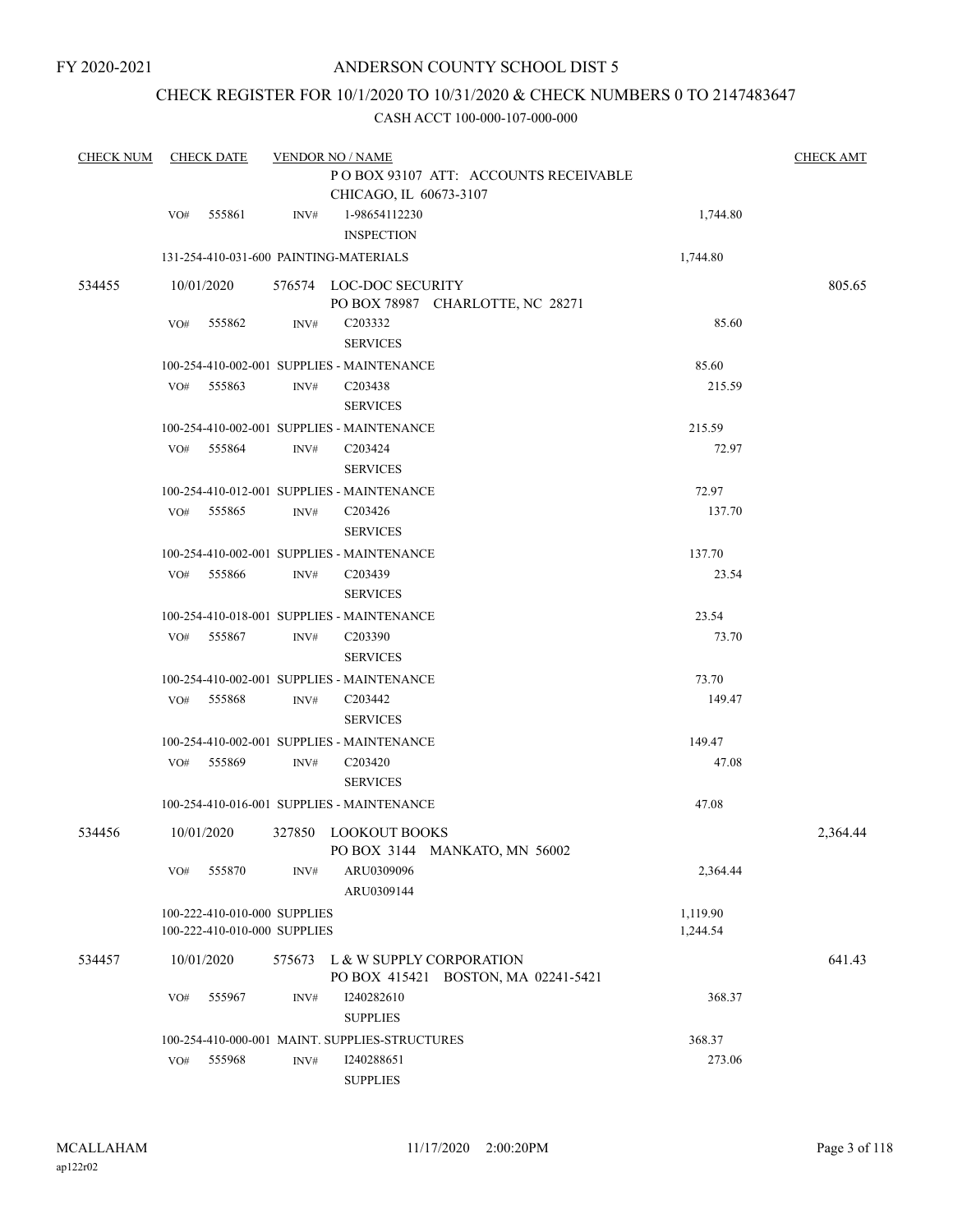## CHECK REGISTER FOR 10/1/2020 TO 10/31/2020 & CHECK NUMBERS 0 TO 2147483647

|             | <b>CHECK NUM</b> |     | <b>CHECK DATE</b>              |        | <b>VENDOR NO / NAME</b><br>100-254-410-000-001 MAINT. SUPPLIES-STRUCTURES                       | 273.06    | <b>CHECK AMT</b> |
|-------------|------------------|-----|--------------------------------|--------|-------------------------------------------------------------------------------------------------|-----------|------------------|
| *<br>534460 |                  |     | 10/01/2020                     |        | 575505 MCCOLLUM, CHRISTOPER**<br>LUMBERJACK TREE SERVICE PO BOX 14161<br>ANDERSON, SC 29624     |           | 2,500.00         |
|             |                  | VO# | 555872                         | INV#   | 056<br><b>WESTSIDE</b>                                                                          | 2,500.00  |                  |
|             |                  |     |                                |        | 100-254-323-003-001 CONTRACTED SERVICES                                                         | 2,500.00  |                  |
|             | 534461           |     | 10/01/2020                     |        | 576277 MENDEZ, KIYA**<br>50 BRAEBURN DRIVE APT 226 ANDERSON, SC 29621                           |           | 150.00           |
|             |                  | VO# | 555886                         | INV#   | <b>SEPT 8-18</b><br><b>AIT INTERNSHIP</b>                                                       | 150.00    |                  |
|             |                  |     |                                |        | 131-115-312-031-000 PURCHASED SERVICES                                                          | 150.00    |                  |
|             | 534462           |     | 10/01/2020                     |        | 331050 M & L MOBILE HOME SUPPLIES INC<br>1100 HIGHWAY 28 BYPASS ANDERSON, SC 29624              |           | 800.00           |
|             |                  | VO# | 555890                         | INV#   | 114436<br><b>SKIRTING</b>                                                                       | 800.00    |                  |
|             |                  |     |                                |        | 100-254-410-015-001 SUPPLIES - MAINTENANCE                                                      | 800.00    |                  |
|             | 534463           |     | 10/01/2020                     | 366700 | <b>MUTUAL OF OMAHA</b><br>PO BOX 2147 OMAHA, NE 68103-2147                                      |           | 29,182.78        |
|             |                  | VO# | 555891                         | INV#   | 001124147673<br>G00018B5                                                                        | 29,182.78 |                  |
|             |                  |     |                                |        | 100-000-450-000-000 MISC. DEDUCTIONS                                                            | 7,961.98  |                  |
|             |                  |     |                                |        | 100-000-456-000-000 INSURANCE PAYABLE                                                           | 21,220.80 |                  |
|             | 534464           |     | 10/01/2020                     | 563478 | NORFOLK WIRE & ELECTRONICS<br>POBOX 890608 ATT: ACCOUNTS RECEIVABLE<br>CHARLOTTE, NC 28289-0608 |           | 180.74           |
|             |                  | VO# | 555892                         | INV#   | 2657738<br><b>CABLES</b>                                                                        | 18.49     |                  |
|             |                  |     |                                |        | 100-266-345-000-000 TECHNOLOGY INFRASTRUCTURE                                                   | 18.49     |                  |
|             |                  | VO# | 555893                         | INV#   | 2657740<br><b>TECH SUPPLIES</b>                                                                 | 55.48     |                  |
|             |                  |     |                                |        | 100-266-345-000-000 TECHNOLOGY INFRASTRUCTURE                                                   | 55.48     |                  |
|             |                  | VO# | 555894                         | INV#   | 2656012<br><b>TECH SUPPLIES</b>                                                                 | 106.77    |                  |
|             |                  |     |                                |        | 100-266-345-000-000 TECHNOLOGY INFRASTRUCTURE                                                   | 106.77    |                  |
|             | 534466           |     | 10/01/2020                     | 568036 | PIEDMONT NATURAL GAS<br>PO BOX 1246 CHARLOTTE, NC 28201-1246                                    |           | 1,524.62         |
|             |                  | VO# | 555985                         | INV#   | DUE OCT 9<br><b>UTILITIES</b>                                                                   | 1,524.62  |                  |
|             |                  |     | 100-254-472-002-000 ENERGY-GAS |        |                                                                                                 | 576.52    |                  |
|             |                  |     | 100-254-472-005-000 ENERGY-GAS |        |                                                                                                 | 101.50    |                  |
|             |                  |     | 100-254-472-009-000 ENERGY-GAS |        |                                                                                                 | 73.35     |                  |
|             |                  |     | 100-254-472-013-000 ENERGY-GAS |        |                                                                                                 | 72.75     |                  |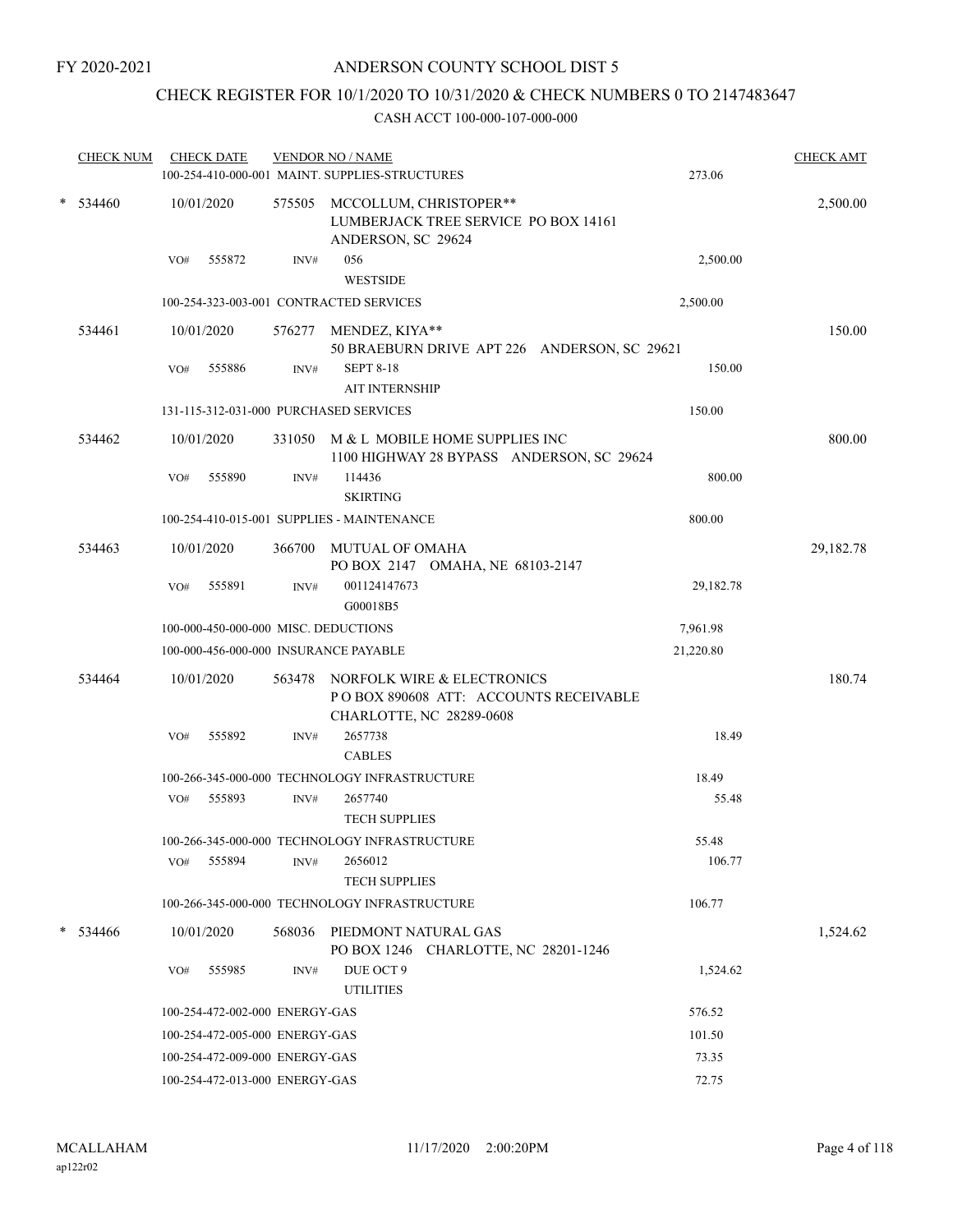# CHECK REGISTER FOR 10/1/2020 TO 10/31/2020 & CHECK NUMBERS 0 TO 2147483647

| <b>CHECK NUM</b> | <b>CHECK DATE</b>                                                                  |        | <b>VENDOR NO / NAME</b>                                                                                      |     |       |                  | <b>CHECK AMT</b> |
|------------------|------------------------------------------------------------------------------------|--------|--------------------------------------------------------------------------------------------------------------|-----|-------|------------------|------------------|
|                  | 100-254-472-014-000 ENERGY-GAS                                                     |        |                                                                                                              |     |       | 80.23            |                  |
|                  | 100-254-472-019-000 ENERGY-GAS                                                     |        |                                                                                                              |     |       | 24.72            |                  |
|                  | 100-254-472-020-000 ENERGY-GAS                                                     |        |                                                                                                              |     |       | 133.54           |                  |
|                  | 100-254-472-023-000 ENERGY-GAS                                                     |        |                                                                                                              |     |       | 49.44            |                  |
|                  | 600-256-470-002-000 ENERGY                                                         |        |                                                                                                              |     |       | 38.02            |                  |
|                  | 600-256-470-005-000 ENERGY                                                         |        |                                                                                                              |     |       | 59.68            |                  |
|                  | 600-256-470-009-000 ENERGY                                                         |        |                                                                                                              |     |       | 24.72            |                  |
|                  | 600-256-470-014-000 ENERGY                                                         |        |                                                                                                              |     |       | 97.67            |                  |
|                  | 600-256-470-017-000 ENERGY                                                         |        |                                                                                                              |     |       | 87.23            |                  |
|                  | 600-256-470-019-000 ENERGY                                                         |        |                                                                                                              |     |       | 105.25           |                  |
| 534467           | 10/01/2020                                                                         |        | 431095 REALLY GOOD STUFF, LLC<br>PO BOX 734329 CHICAGO, IL 60673-4329                                        |     |       |                  | 2,154.96         |
|                  | 555918<br>VO#                                                                      | INV#   | 7422410<br><b>CENTERVILLE</b>                                                                                | PO# | 13405 | 1,576.59         |                  |
|                  |                                                                                    |        | 201-112-410-007-000 SUPPLIES AND MATERIALS                                                                   |     |       | 1,576.59         |                  |
|                  | 555919<br>VO#                                                                      | INV#   | 7414262<br><b>HOMELAND PARK</b>                                                                              | PO# | 13370 | 257.42           |                  |
|                  |                                                                                    |        | 201-112-410-011-000 SUPPLIES AND MATERIALS                                                                   |     |       | 257.42           |                  |
|                  | VO#<br>555920                                                                      | INV#   | 7426429<br><b>CONCORD ELEM</b>                                                                               |     |       | 320.95           |                  |
|                  | 100-112-410-009-C19 COVID 19 SUPPLIES                                              |        |                                                                                                              |     |       | 320.95           |                  |
| 534468           | 10/01/2020                                                                         | 576456 | RED FOX DISTRIBUTION LLC<br>104 COMMERCE BLVD EASLEY, SC 29642                                               |     |       |                  | 360.24           |
|                  | 555921<br>VO#                                                                      | INV#   | 1042<br><b>AIT SUPPLIES</b>                                                                                  |     |       | 360.24           |                  |
|                  | 631-256-410-031-000 SUPPLIES                                                       |        |                                                                                                              |     |       | 360.24           |                  |
| 534469           | 10/01/2020                                                                         |        | 565485 RESOURCES FOR EDUCATORS<br>P O BOX 97293 WASHINGTON, DC 20077-9911                                    |     |       |                  | 748.36           |
|                  | 555923<br>VO#                                                                      | INV#   | 2789244, 9233<br>WHITEHALL ELEM                                                                              | PO# | 13442 | 748.36           |                  |
|                  | 201-188-410-019-000 SUPPLIES- PARENTING<br>201-188-410-019-000 SUPPLIES- PARENTING |        |                                                                                                              |     |       | 374.18<br>374.18 |                  |
| 534470           | 10/01/2020                                                                         | 576205 | RONALD J. PATANE<br>UPSTATE FENCE CO, INC 104 VALLEY FORGE DRIVE<br><b>GREER, SC 29650</b>                   |     |       |                  | 7,481.00         |
|                  | 555951<br>VO#                                                                      | INV#   | <b>TL HANNA</b><br><b>FENCE</b>                                                                              | PO# | 13431 | 7,481.00         |                  |
|                  |                                                                                    |        | 505-271-540-002-BSC BASEBALL&SOFTBALL COMPLEX                                                                |     |       | 7,481.00         |                  |
| 534471           | 10/01/2020                                                                         | 567525 | ROWLAND MECHANICAL<br>4035 HWY 24 ANDERSON, SC 29626                                                         |     |       |                  | 2,192.80         |
|                  | 555924<br>VO#                                                                      | INV#   | 10032-10038<br><b>REPAIRS</b>                                                                                | PO# | 13096 | 2,192.80         |                  |
|                  |                                                                                    |        | 100-255-323-000-ACT ACTIVITY BUS CONTRACTED SERVICES<br>100-255-323-000-ACT ACTIVITY BUS CONTRACTED SERVICES |     |       | 145.40<br>70.39  |                  |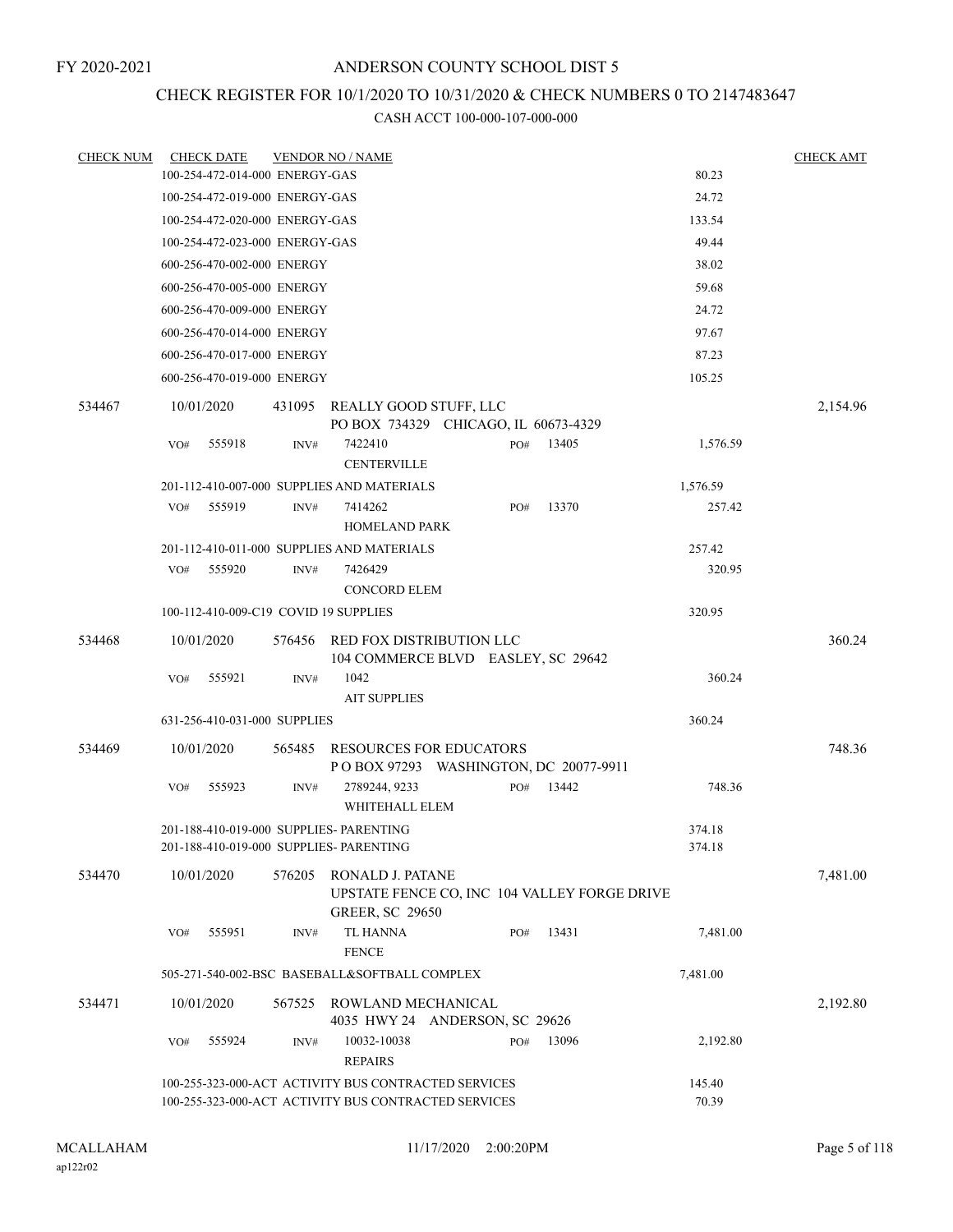## CHECK REGISTER FOR 10/1/2020 TO 10/31/2020 & CHECK NUMBERS 0 TO 2147483647

|   | <b>CHECK NUM</b> | <b>CHECK DATE</b>                                         |                                       | <b>VENDOR NO / NAME</b><br>100-255-323-000-ACT ACTIVITY BUS CONTRACTED SERVICES<br>100-255-323-000-ACT ACTIVITY BUS CONTRACTED SERVICES<br>100-255-323-000-ACT ACTIVITY BUS CONTRACTED SERVICES<br>100-255-323-000-ACT ACTIVITY BUS CONTRACTED SERVICES<br>100-255-323-000-ACT ACTIVITY BUS CONTRACTED SERVICES |     |                 | 77.20<br>1,479.97<br>124.94<br>145.40<br>149.50 | <b>CHECK AMT</b> |  |  |
|---|------------------|-----------------------------------------------------------|---------------------------------------|-----------------------------------------------------------------------------------------------------------------------------------------------------------------------------------------------------------------------------------------------------------------------------------------------------------------|-----|-----------------|-------------------------------------------------|------------------|--|--|
|   | 534472           | 10/01/2020                                                | 448513                                | SC DEPT OF EDUC/TRANSPORTATION<br>1429 SENATE STREET ROOM 1100<br>BUILDING COLUMBIA, SC 29201                                                                                                                                                                                                                   |     | <b>RUTLEDGE</b> |                                                 | 1,271.25         |  |  |
|   |                  | VO#                                                       | 555926<br>INV#                        | 0405 09 20<br><b>ASSESSMENT</b>                                                                                                                                                                                                                                                                                 |     |                 | 1,271.25                                        |                  |  |  |
|   |                  |                                                           |                                       | 100-255-323-000-000 CONTRACTED SERVICES                                                                                                                                                                                                                                                                         |     |                 | 1,271.25                                        |                  |  |  |
|   | 534473           | 10/01/2020                                                | 576565                                | <b>SC GRAPHICS INC</b><br>100 CONTROL DR ANDERSON, SC 29625                                                                                                                                                                                                                                                     |     |                 |                                                 | 1,005.80         |  |  |
|   |                  | VO#                                                       | 555925<br>INV#                        | 2226<br><b>SIGN</b>                                                                                                                                                                                                                                                                                             |     |                 | 1,005.80                                        |                  |  |  |
|   |                  |                                                           |                                       | 100-254-410-000-001 MAINT. SUPPLIES-STRUCTURES                                                                                                                                                                                                                                                                  |     |                 | 1,005.80                                        |                  |  |  |
|   | 534474           | 10/01/2020                                                | 576147                                | <b>SCHNEIDER TREE CARE</b><br>713 EAST GREENVILLE ST. SUITE D BOX 284<br>ANDERSON, SC 29621                                                                                                                                                                                                                     |     |                 |                                                 | 307.00           |  |  |
|   |                  | VO#                                                       | 555928<br>INV#                        | 770<br><b>WESTSIDE</b>                                                                                                                                                                                                                                                                                          |     |                 | 307.00                                          |                  |  |  |
|   |                  |                                                           |                                       | 100-254-410-003-001 SUPPLIES - MAINTENANCE                                                                                                                                                                                                                                                                      |     |                 | 307.00                                          |                  |  |  |
| * | 534476           | 10/01/2020                                                | 576554                                | <b>SIGNS BY TOMORROW</b><br>413 NORTH PLEASANTBURG DRIVE GREENVILLE, SC<br>29607                                                                                                                                                                                                                                |     |                 |                                                 | 1,064.62         |  |  |
|   |                  | VO#                                                       | 555974<br>INV#                        | 42316<br><b>MCCANTS</b>                                                                                                                                                                                                                                                                                         |     |                 | 1,064.62                                        |                  |  |  |
|   |                  |                                                           | 100-113-410-005-C19 COVID 19 SUPPLIES |                                                                                                                                                                                                                                                                                                                 |     |                 | 1,064.62                                        |                  |  |  |
|   | $* 534478$       | 10/01/2020                                                | 576631                                | SOUTHERN COATING AND NAMEPLATE INC<br>6200 GETTY DRIVE NORTH LITTLE ROCK, AR 72117                                                                                                                                                                                                                              |     |                 |                                                 | 2,121.90         |  |  |
|   |                  | VO#                                                       | 555973<br>INV#                        | 2020/1873/30<br><b>NORTH POINTE</b>                                                                                                                                                                                                                                                                             |     |                 | 2,121.90                                        |                  |  |  |
|   |                  |                                                           | 100-112-410-013-000 SUPPLIES          |                                                                                                                                                                                                                                                                                                                 |     |                 | 2,121.90                                        |                  |  |  |
|   | 534479           | 10/01/2020                                                | 571368                                | STRAIGHT PATHS LANDSCAPE<br>PO BOX 5542 ANDERSON, SC 29623-0542                                                                                                                                                                                                                                                 |     |                 |                                                 | 3,375.00         |  |  |
|   |                  | VO#                                                       | 555975<br>INV#                        | 20101<br><b>AIT SERVICE</b>                                                                                                                                                                                                                                                                                     | PO# | 12975           | 3,375.00                                        |                  |  |  |
|   |                  |                                                           |                                       | 131-254-323-031-305 CONTRACT SERV.-GROUNDS                                                                                                                                                                                                                                                                      |     |                 | 3,375.00                                        |                  |  |  |
|   | 534480           | 10/01/2020                                                | 571571                                | <b>TECHPOINT</b><br>144 PEARL INDUSTRIAL AVE HOSCHTON, GA 30548                                                                                                                                                                                                                                                 |     |                 |                                                 | 17,100.00        |  |  |
|   |                  | VO#                                                       | 555944<br>INV#                        | 2865,66,67<br><b>CART PROJECT</b>                                                                                                                                                                                                                                                                               | PO# | 13221           | 17,100.00                                       |                  |  |  |
|   |                  |                                                           |                                       | 505-266-345-006-TEC TECHNOLOGY PURCHASED SERV                                                                                                                                                                                                                                                                   |     |                 | 7,400.00                                        |                  |  |  |
|   |                  | 4,200.00<br>505-266-345-013-TEC TECHNOLOGY PURCHASED SERV |                                       |                                                                                                                                                                                                                                                                                                                 |     |                 |                                                 |                  |  |  |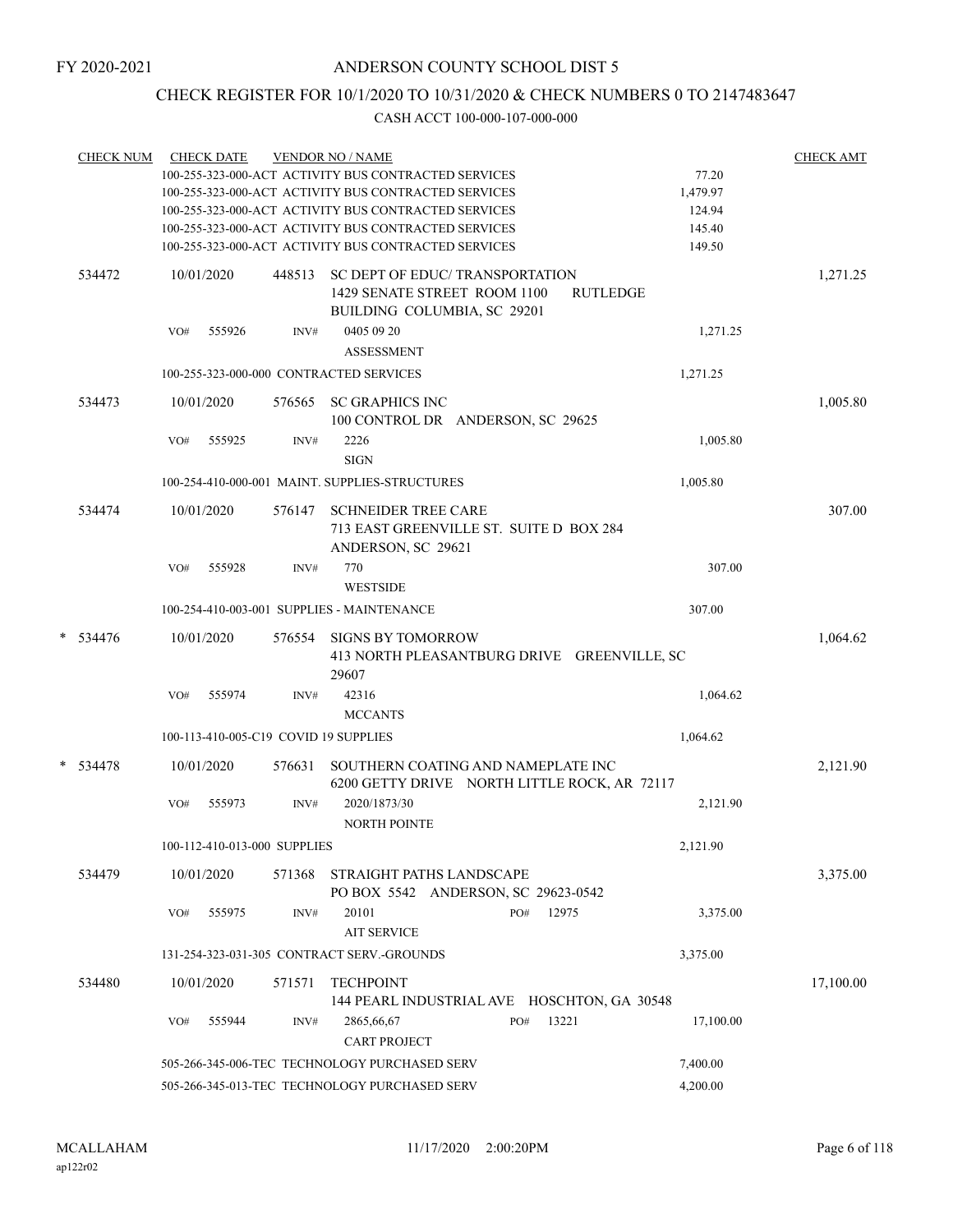## CHECK REGISTER FOR 10/1/2020 TO 10/31/2020 & CHECK NUMBERS 0 TO 2147483647

| <b>CHECK NUM</b> | <b>CHECK DATE</b> |                               | <b>VENDOR NO / NAME</b><br>505-266-345-020-TEC TECHNOLOGY PURCHASED SERV |                                                                   |       | 5,500.00 | <b>CHECK AMT</b> |
|------------------|-------------------|-------------------------------|--------------------------------------------------------------------------|-------------------------------------------------------------------|-------|----------|------------------|
| 534481           | 10/01/2020        | 575708                        | THEBOOKPC.COM, INC<br>28270                                              | 1811 SARDIS ROAD N, STE 214 CHARLOTTE, NC                         |       |          | 480.00           |
|                  | VO#               | 555976<br>INV#                | 20-31875<br><b>TL HANNA</b>                                              | PO#                                                               | 13485 | 480.00   |                  |
|                  |                   |                               | 505-266-345-002-TEC TECHNOLOGY PURCHASED SERV                            |                                                                   |       | 480.00   |                  |
| 534482           | 10/01/2020        | 519401                        | <b>VERIZON</b>                                                           |                                                                   |       |          | 6,540.62         |
|                  | VO#               | 555979<br>INV#                | PO BOX 660108<br>9861502051<br><b>SERVICE</b>                            | DALLAS, TX 75266-0652                                             |       | 6,540.62 |                  |
|                  |                   | 100-266-340-000-000 TELEPHONE |                                                                          |                                                                   |       | 4,350.90 |                  |
|                  |                   | 100-266-340-001-000 TELEPHONE |                                                                          |                                                                   |       | 65.41    |                  |
|                  |                   | 100-266-340-002-000 TELEPHONE |                                                                          |                                                                   |       | 86.99    |                  |
|                  |                   | 100-266-340-003-000 TELEPHONE |                                                                          |                                                                   |       | 135.91   |                  |
|                  |                   | 100-266-340-006-000 TELEPHONE |                                                                          |                                                                   |       | 17.91    |                  |
|                  |                   | 100-266-340-007-000 TELEPHONE |                                                                          |                                                                   |       | 13.70    |                  |
|                  |                   | 100-266-340-008-000 TELEPHONE |                                                                          |                                                                   |       | 62.65    |                  |
|                  |                   | 100-266-340-009-000 TELEPHONE |                                                                          |                                                                   |       | 62.65    |                  |
|                  |                   | 100-266-340-010-000 TELEPHONE |                                                                          |                                                                   |       | 13.70    |                  |
|                  |                   | 100-266-340-012-000 TELEPHONE |                                                                          |                                                                   |       | 66.63    |                  |
|                  |                   | 100-266-340-013-000 TELEPHONE |                                                                          |                                                                   |       | 13.70    |                  |
|                  |                   | 100-266-340-014-000 TELEPHONE |                                                                          |                                                                   |       | 62.65    |                  |
|                  |                   | 100-266-340-015-000 TELEPHONE |                                                                          |                                                                   |       | 43.71    |                  |
|                  |                   | 100-266-340-017-000 TELEPHONE |                                                                          |                                                                   |       | 13.70    |                  |
|                  |                   | 100-266-340-018-000 TELEPHONE |                                                                          |                                                                   |       | 13.70    |                  |
|                  |                   | 100-266-340-019-000 TELEPHONE |                                                                          |                                                                   |       | 62.65    |                  |
|                  |                   | 100-266-340-020-000 TELEPHONE |                                                                          |                                                                   |       | 66.86    |                  |
|                  |                   | 131-266-340-031-000 TELEPHONE |                                                                          |                                                                   |       | 119.43   |                  |
|                  |                   | 210-211-340-001-000 TELEPHONE |                                                                          |                                                                   |       | 52.93    |                  |
|                  |                   | 220-113-340-000-000 HOTSPOTS  |                                                                          |                                                                   |       | 981.03   |                  |
|                  |                   | 338-221-340-000-EAR TELEPHONE |                                                                          |                                                                   |       | 38.01    |                  |
|                  |                   | 600-256-340-000-000 TELEPHONE |                                                                          |                                                                   |       | 146.85   |                  |
|                  |                   |                               | 900-188-340-000-006 HOMELESS TELEPHONE                                   |                                                                   |       | 48.95    |                  |
| $*$ 534484       | 10/01/2020        | 576633                        | VNN INC<br>PO BOX 2323                                                   | <b>GRAND RAPIDS, MI 49501</b>                                     |       |          | 850.00           |
|                  | VO#               | 555953<br>INV#                | 57373<br><b>TL HANNA</b>                                                 |                                                                   |       | 850.00   |                  |
|                  |                   | 100-271-410-002-000 SUPPLIES  |                                                                          |                                                                   |       | 850.00   |                  |
| 534485           | 10/01/2020        | 524353                        | ATLANTA, GA 30353-0934                                                   | WAL-MART COMMUNITY/GEMB<br>PO BOX 530934 ATT: ACCOUNTS RECEIVABLE |       |          | 1,259.07         |
|                  | VO#               | 555961<br>INV#                | 2022 8960                                                                |                                                                   |       | 1,259.07 |                  |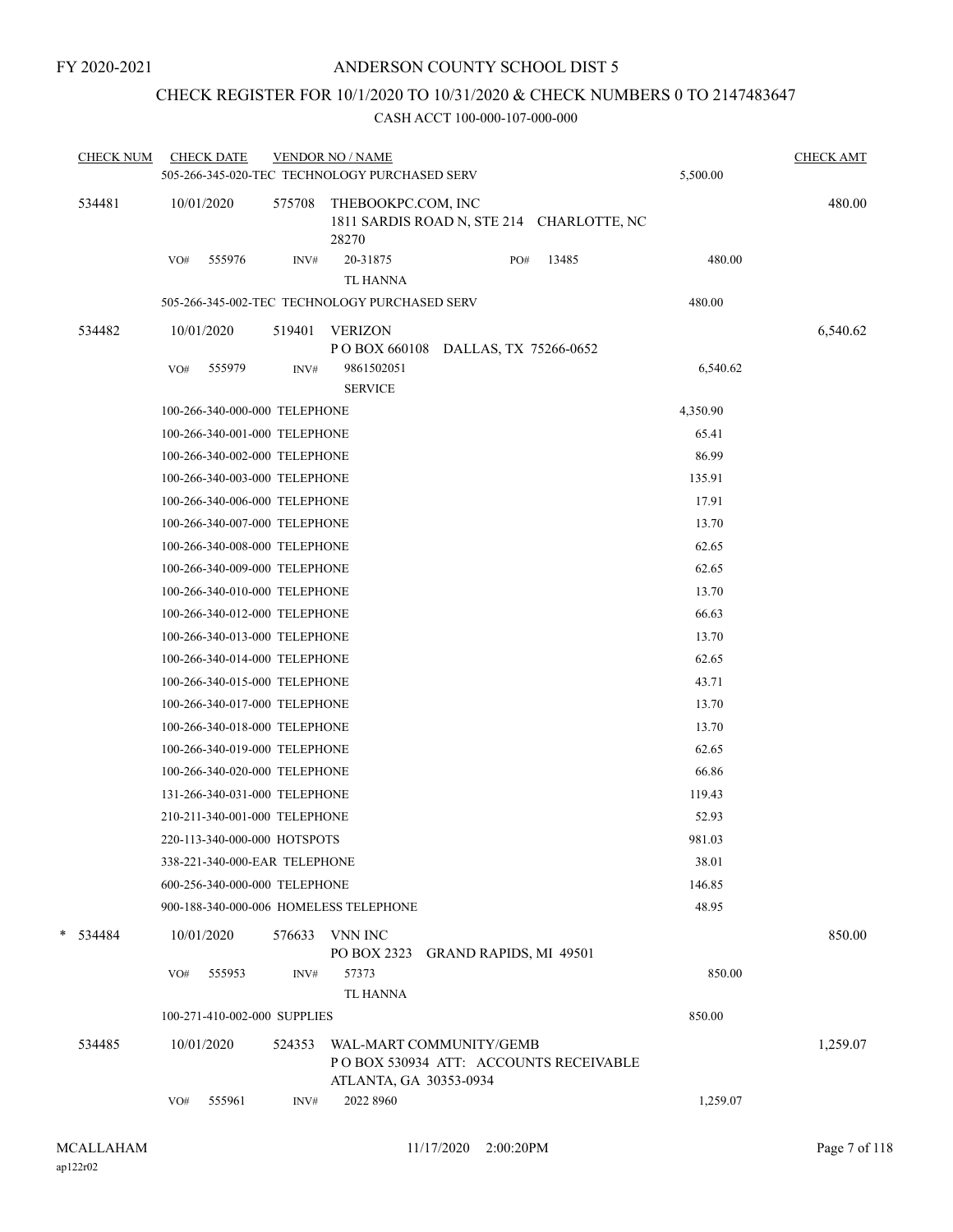## CHECK REGISTER FOR 10/1/2020 TO 10/31/2020 & CHECK NUMBERS 0 TO 2147483647

|   | <b>CHECK NUM</b> |     | <b>CHECK DATE</b>                 |        | <b>VENDOR NO / NAME</b>                                                                                  |     |       |          | <b>CHECK AMT</b> |
|---|------------------|-----|-----------------------------------|--------|----------------------------------------------------------------------------------------------------------|-----|-------|----------|------------------|
|   |                  |     |                                   |        | <b>NORTH POINTE</b>                                                                                      |     |       |          |                  |
|   |                  |     | 100-111-410-013-000 SUPPLIES      |        |                                                                                                          |     |       | 5.09     |                  |
|   |                  |     | 100-112-410-013-000 SUPPLIES      |        |                                                                                                          |     |       | 112.09   |                  |
|   |                  |     | 100-113-410-013-000 SUPPLIES      |        |                                                                                                          |     |       | 89.25    |                  |
|   |                  |     | 100-147-410-013-000 SUPPLIES      |        |                                                                                                          |     |       | 12.07    |                  |
|   |                  |     |                                   |        | 713-271-660-013-201 MISCELLANEOUS EXPENSE                                                                |     |       | 1,040.57 |                  |
|   | 534486           |     | 10/01/2020                        | 570755 | WILSON & ASSOCIATES SPORTS TURF<br>1737 SOUTH LAKE DRIVE ATT: ACCOUNTS<br>RECEIVABLE LEXINGTON, SC 29073 |     |       |          | 2,140.00         |
|   |                  | VO# | 555962                            | INV#   | 16753<br><b>WEED CONTROL</b>                                                                             | PO# | 13002 | 2,140.00 |                  |
|   |                  |     |                                   |        | 100-254-323-002-001 CONTRACTED SERVICES                                                                  |     |       | 760.00   |                  |
|   |                  |     |                                   |        | 100-254-323-003-001 CONTRACTED SERVICES                                                                  |     |       | 1,000.00 |                  |
|   |                  |     |                                   |        | 100-254-323-006-001 CONTRACTED SERVICES                                                                  |     |       | 380.00   |                  |
| * | 534488           |     | 10/06/2020                        |        | 573978 AAA SUPPLY INC<br>PO BOX 17769 GREENVILLE, SC 29606                                               |     |       |          | 466.72           |
|   |                  | VO# | 556088                            | INV#   | 04-536930<br><b>SUPPLIES</b>                                                                             |     |       | 246.72   |                  |
|   |                  |     |                                   |        | 100-254-410-019-400 HVAC/ELECTRICAL/PLUMBING                                                             |     |       | 246.72   |                  |
|   |                  | VO# | 556089                            | INV#   | 04-536700<br><b>SUPPLIES</b>                                                                             |     |       | 220.00   |                  |
|   |                  |     | 100-254-410-000-400 HVAC SUPPLIES |        |                                                                                                          |     |       | 41.17    |                  |
|   |                  |     |                                   |        | 100-254-410-003-400 HVAC/ELECTRICAL/PLUMBING                                                             |     |       | 18.56    |                  |
|   |                  |     |                                   |        | 100-254-410-007-400 HVAC/ELECTRICAL/PLUMBING                                                             |     |       | 51.97    |                  |
|   |                  |     |                                   |        | 100-254-410-008-400 HVAC/ELECTRICAL/PLUMBING                                                             |     |       | 45.45    |                  |
|   |                  |     |                                   |        | 100-254-410-014-400 HVAC/ELECTRICAL/PLUMBING                                                             |     |       | 18.56    |                  |
|   |                  |     |                                   |        | 100-254-410-016-400 HVAC/ELECTRICAL/PLUMBING                                                             |     |       | 31.93    |                  |
|   |                  |     |                                   |        | 100-254-410-019-400 HVAC/ELECTRICAL/PLUMBING                                                             |     |       | 12.36    |                  |
|   | $*$ 534490       |     | 10/06/2020                        | 576621 | ANATOMICAL WORLDWIDE LLC<br>1630 DARROW AVE EVANSTON, IL 60201                                           |     |       |          | 150.00           |
|   |                  | VO# | 556084                            | INV#   | 1057305<br><b>SKULL</b>                                                                                  | PO# | 13409 | 150.00   |                  |
|   |                  |     |                                   |        | 329-115-410-031-000 SUPPLIES-STATE EQUIPMENT                                                             |     |       | 150.00   |                  |
|   | 534491           |     | 10/06/2020                        | 570950 | ANDERSON COUNTY SHERIFF'S OFFICE<br>ATTN: JAMIE LAZAR 305 CAMSON ROAD<br>ANDERSON, SC 29621              |     |       |          | 297.50           |
|   |                  | VO# | 556019                            | INV#   | <b>TL HANNA</b><br>9/29 VOLLEYBALL                                                                       |     |       | 122.50   |                  |
|   |                  |     |                                   |        | 702-271-660-002-679 VOLLEYBALL GATE RECEIPTS EXPENSE                                                     |     |       | 122.50   |                  |
|   |                  | VO# | 556090                            | INV#   | <b>TL HANNA</b><br><b>OCT 1 FOOTBALL</b>                                                                 |     |       | 175.00   |                  |
|   |                  |     |                                   |        | 100-271-312-002-000 ADDITIONAL SECURITY                                                                  |     |       | 175.00   |                  |
| * | 534493           |     | 10/06/2020                        | 570168 | APPLE, INC                                                                                               |     |       |          | 37,492.80        |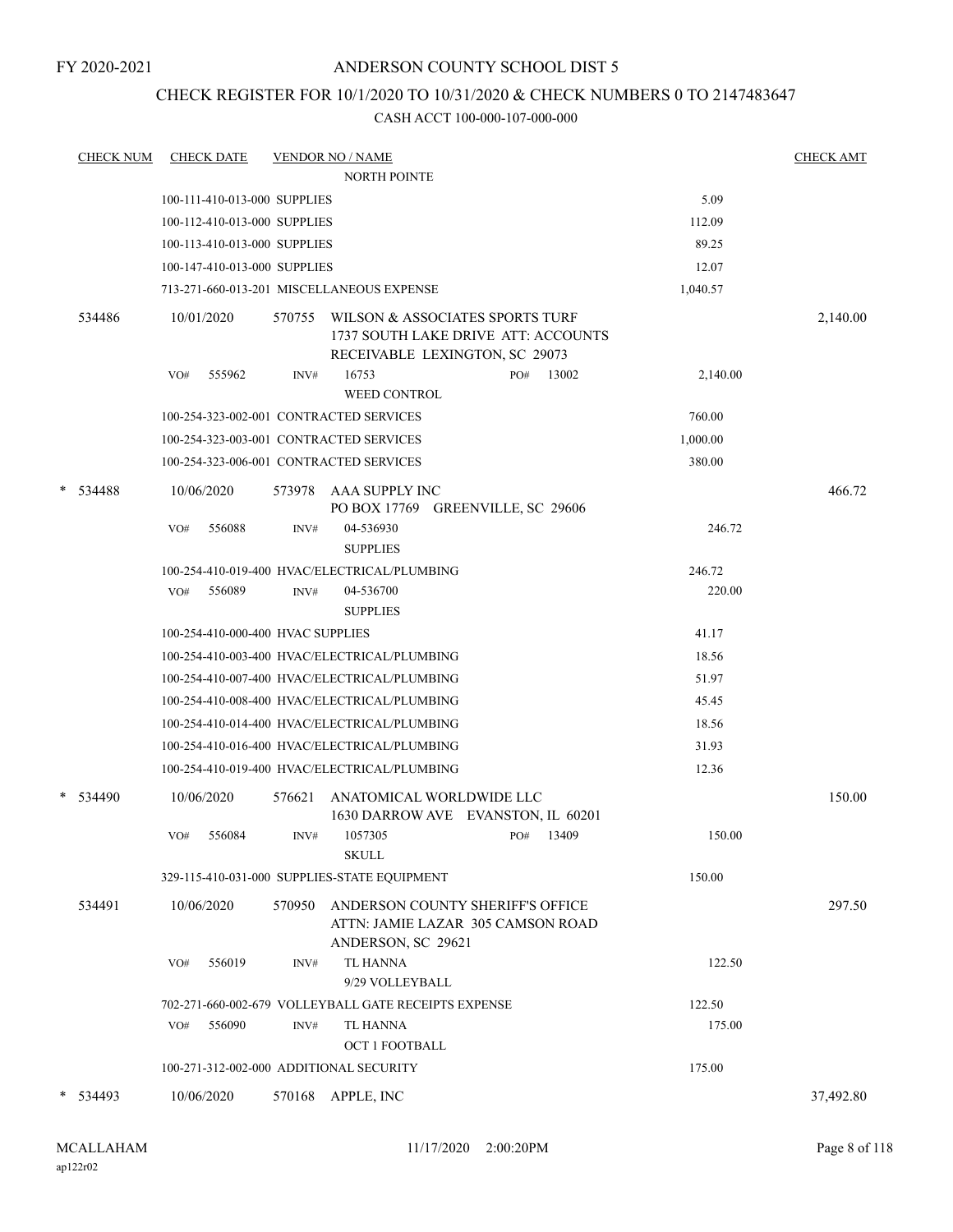## CHECK REGISTER FOR 10/1/2020 TO 10/31/2020 & CHECK NUMBERS 0 TO 2147483647

|        | <b>CHECK NUM</b> |     | <b>CHECK DATE</b>                                              |        | <b>VENDOR NO / NAME</b>  |                                                                                                |     |       |                        |           |  |
|--------|------------------|-----|----------------------------------------------------------------|--------|--------------------------|------------------------------------------------------------------------------------------------|-----|-------|------------------------|-----------|--|
|        |                  |     |                                                                |        |                          | POBOX 281877 ATT: ACCOUNTS RECEIVABLE<br>ATLANTA, GA 30384-1877                                |     |       |                        |           |  |
|        |                  | VO# | 556021                                                         | INV#   | AD01627979<br>AD00197423 |                                                                                                | PO# | 13083 | 37,492.80              |           |  |
|        |                  |     | 207-115-540-003-011 EQUIPMENT<br>207-115-540-003-011 EQUIPMENT |        |                          |                                                                                                |     |       | 33,672.90<br>3,819.90  |           |  |
| $\ast$ | 534496           |     | 10/06/2020                                                     | 573046 |                          | ASSETGENIE, INC<br>220 HUFF AVE, SUITE 400 GREENSBURG, PA 15601                                |     |       |                        | 93,345.00 |  |
|        |                  | VO# | 556017                                                         | INV#   | 1487212                  | <b>TECH SUPPLIES</b>                                                                           | PO# | 13167 | 2,095.00               |           |  |
|        |                  |     | 100-266-314-000-000 REPAIRS TO EQUIPMENT                       |        |                          |                                                                                                |     |       | 2,095.00               |           |  |
|        |                  | VO# | 556018                                                         | INV#   |                          | 1491159,92140<br><b>TECH SUPPLIES</b>                                                          | PO# | 13188 | 91,250.00              |           |  |
|        |                  |     |                                                                |        |                          | 866-266-345-000-000 TECHNOLOGY PURCHASED SERV<br>866-266-345-000-000 TECHNOLOGY PURCHASED SERV |     |       | 54,750.00<br>36,500.00 |           |  |
|        | 534497           |     | 10/06/2020                                                     | 567907 | AT&T                     | $(864 M10-0346)$<br>PO BOX 105503 ATT: ACCOUNTS RECEIVABLE                                     |     |       |                        | 4,038.12  |  |
|        |                  |     |                                                                |        |                          | ATLANTA, GA 30348-5503                                                                         |     |       |                        |           |  |
|        |                  | VO# | 556016                                                         | INV#   | <b>SERVICE</b>           | 864 M10-0346                                                                                   |     |       | 4,038.12               |           |  |
|        |                  |     | 100-266-340-000-000 TELEPHONE                                  |        |                          |                                                                                                |     |       | 1,251.31               |           |  |
|        |                  |     | 100-266-340-000-000 TELEPHONE                                  |        |                          |                                                                                                |     |       | 85.10                  |           |  |
|        |                  |     | 100-266-340-000-000 TELEPHONE                                  |        |                          |                                                                                                |     |       | 17.30                  |           |  |
|        |                  |     | 100-266-340-000-000 TELEPHONE                                  |        |                          |                                                                                                |     |       | 120.76                 |           |  |
|        |                  |     | 100-266-340-001-000 TELEPHONE                                  |        |                          |                                                                                                |     |       | 57.70                  |           |  |
|        |                  |     | 100-266-340-002-000 TELEPHONE                                  |        |                          |                                                                                                |     |       | 387.75                 |           |  |
|        |                  |     | 100-266-340-003-000 TELEPHONE                                  |        |                          |                                                                                                |     |       | 392.50                 |           |  |
|        |                  |     | 100-266-340-005-000 TELEPHONE                                  |        |                          |                                                                                                |     |       | 85.10                  |           |  |
|        |                  |     | 100-266-340-006-000 TELEPHONE                                  |        |                          |                                                                                                |     |       | 70.90                  |           |  |
|        |                  |     | 100-266-340-007-000 TELEPHONE                                  |        |                          |                                                                                                |     |       | 66.07                  |           |  |
|        |                  |     | 100-266-340-008-000 TELEPHONE                                  |        |                          |                                                                                                |     |       | 57.50                  |           |  |
|        |                  |     | 100-266-340-009-000 TELEPHONE                                  |        |                          |                                                                                                |     |       | 80.16                  |           |  |
|        |                  |     | 100-266-340-010-000 TELEPHONE                                  |        |                          |                                                                                                |     |       | 70.90                  |           |  |
|        |                  |     | 100-266-340-011-000 TELEPHONE                                  |        |                          |                                                                                                |     |       | 252.10                 |           |  |
|        |                  |     | 100-266-340-012-000 TELEPHONE                                  |        |                          |                                                                                                |     |       | 98.61                  |           |  |
|        |                  |     | 100-266-340-013-000 TELEPHONE                                  |        |                          |                                                                                                |     |       | 84.30                  |           |  |
|        |                  |     | 100-266-340-014-000 TELEPHONE                                  |        |                          |                                                                                                |     |       | 85.10                  |           |  |
|        |                  |     | 100-266-340-015-000 TELEPHONE                                  |        |                          |                                                                                                |     |       | 71.57                  |           |  |
|        |                  |     | 100-266-340-016-000 TELEPHONE                                  |        |                          |                                                                                                |     |       | 92.80                  |           |  |
|        |                  |     | 100-266-340-017-000 TELEPHONE                                  |        |                          |                                                                                                |     |       | 84.30                  |           |  |
|        |                  |     | 100-266-340-018-000 TELEPHONE                                  |        |                          |                                                                                                |     |       | 84.30                  |           |  |
|        |                  |     | 100-266-340-019-000 TELEPHONE                                  |        |                          |                                                                                                |     |       | 66.63                  |           |  |
|        |                  |     | 100-266-340-020-000 TELEPHONE                                  |        |                          |                                                                                                |     |       | 57.50                  |           |  |
|        |                  |     | 100-266-340-021-000 TELEPHONE                                  |        |                          |                                                                                                |     |       | 85.10                  |           |  |
|        |                  |     |                                                                |        |                          |                                                                                                |     |       |                        |           |  |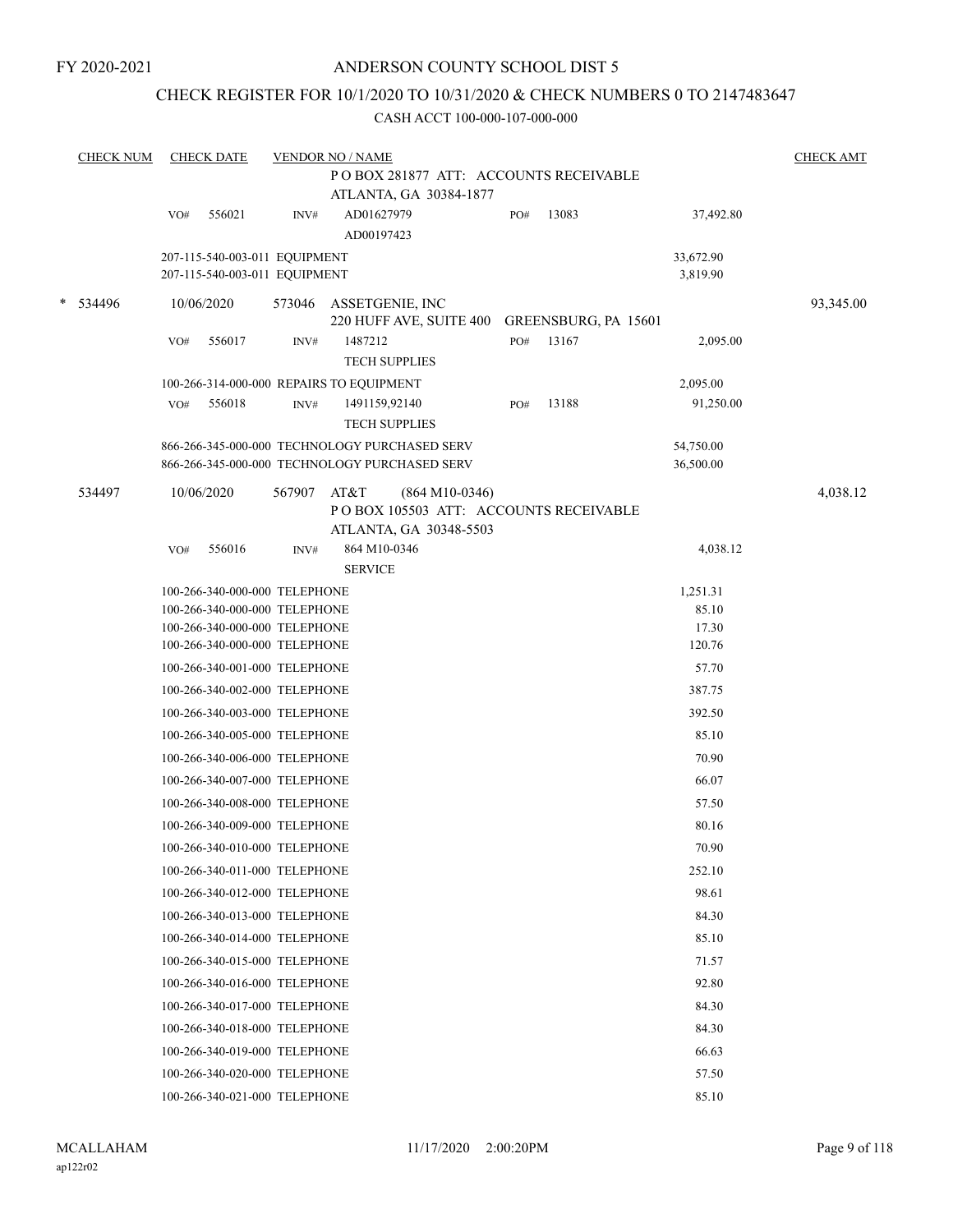## CHECK REGISTER FOR 10/1/2020 TO 10/31/2020 & CHECK NUMBERS 0 TO 2147483647

|        | <b>CHECK NUM</b> | <b>CHECK DATE</b><br><b>VENDOR NO / NAME</b> |                                    |        |                                                                                                    |     |          | <b>CHECK AMT</b> |          |  |
|--------|------------------|----------------------------------------------|------------------------------------|--------|----------------------------------------------------------------------------------------------------|-----|----------|------------------|----------|--|
|        |                  |                                              | 100-266-340-023-000 TELEPHONE      |        |                                                                                                    |     |          | 44.50            |          |  |
|        |                  |                                              | 124-266-340-024-000 TELEPHONE      |        |                                                                                                    |     |          | 44.10            |          |  |
|        |                  |                                              | 131-266-340-031-000 TELEPHONE      |        |                                                                                                    |     |          | 30.70            |          |  |
|        |                  |                                              | 600-256-340-000-000 TELEPHONE      |        |                                                                                                    |     |          | 113.46           |          |  |
| $\ast$ | 534499           |                                              | 10/06/2020                         | 569220 | AUTECH<br>POBOX 248 ATT: ACCOUNTS RECEIVABLE                                                       |     |          |                  | 3,134.27 |  |
|        |                  | VO#                                          | 556091                             | INV#   | WILLIAMSTON, SC 29697<br>8164<br>AIT                                                               |     |          | 636.27           |          |  |
|        |                  |                                              |                                    |        | 131-254-323-031-400 CONTR SERV-HVAC/ELECT/PLUMBING                                                 |     |          | 636.27           |          |  |
|        |                  | VO#                                          | 556092                             | INV#   | 8183<br><b>NEVITT FOREST</b>                                                                       |     | 2,498.00 |                  |          |  |
|        |                  |                                              | 100-254-410-012-C19 SUPPIES - C19  |        |                                                                                                    |     |          | 2,498.00         |          |  |
|        | 534500           |                                              | 10/06/2020                         |        | 569356 BATTERIES PLUS - 251<br>3319-D NORTH MAIN ST ATT: ACCOUNTS<br>RECEIVABLE ANDERSON, SC 29621 |     |          |                  | 646.36   |  |
|        |                  | VO#                                          | 550332                             | INV#   | P26100683<br><b>SUPPLIES</b>                                                                       |     |          | 56.27            |          |  |
|        |                  |                                              |                                    |        | 719-271-660-019-201 MISCELLANEOUS EXPENSE                                                          |     |          | 56.27            |          |  |
|        |                  | VO#                                          | 556022                             | INV#   | P30092098<br><b>BATTERIES</b>                                                                      | PO# | 13233    | 244.05           |          |  |
|        |                  |                                              |                                    |        | 100-266-314-000-000 REPAIRS TO EQUIPMENT                                                           |     |          | 244.05           |          |  |
|        |                  | VO#                                          | 556023                             | INV#   | P30091954<br><b>BATTERIES</b>                                                                      | PO# | 13048    | 346.04           |          |  |
|        |                  |                                              |                                    |        | 100-266-314-003-000 REPAIRS TO EQUIPMENT                                                           |     |          | 346.04           |          |  |
|        | * 534504         |                                              | 10/06/2020                         |        | 573265 BILL SANDERS MOVING, INC.<br>5526 HWY 81 NORTH WILLIAMSTON, SC 29697                        |     |          |                  | 9,880.00 |  |
|        |                  | VO#                                          | 556135                             | INV#   | PO 13292<br><b>MOVING</b>                                                                          | PO# | 13292    | 9,880.00         |          |  |
|        |                  |                                              | 100-257-410-000-C19 COVID SUPPLIES |        |                                                                                                    |     |          | 1,030.00         |          |  |
|        |                  |                                              | 100-257-410-000-C19 COVID SUPPLIES |        |                                                                                                    |     |          | 3,940.00         |          |  |
|        |                  |                                              | 100-257-410-000-C19 COVID SUPPLIES |        |                                                                                                    |     |          | 1,235.00         |          |  |
|        |                  |                                              | 100-257-410-000-C19 COVID SUPPLIES |        |                                                                                                    |     |          | 2,262.50         |          |  |
|        |                  |                                              | 100-257-410-000-C19 COVID SUPPLIES |        |                                                                                                    |     |          | 275.00           |          |  |
|        |                  |                                              | 100-257-410-000-C19 COVID SUPPLIES |        |                                                                                                    |     |          | 1,137.50         |          |  |
|        | 534505           |                                              | 10/06/2020                         |        | 575832 BONDED FILTER CO, LLC<br>PO BOX 306405 NASHVILLE, TN 37230-6405                             |     |          |                  | 9,324.02 |  |
|        |                  | VO#                                          | 556094                             | INV#   | 2020-2021<br><b>FILTER SERVICE</b>                                                                 | PO# | 13056    | 9,324.02         |          |  |
|        |                  |                                              |                                    |        | 100-254-323-000-600 MAINTENANCE SERVICES                                                           |     |          | 183.88           |          |  |
|        |                  |                                              |                                    |        | 100-254-323-001-600 MAINTENANCE SERVICES                                                           |     |          | 896.65           |          |  |
|        |                  |                                              |                                    |        | 100-254-323-005-600 MAINTENANCE SERVICES                                                           |     |          | 1,390.25         |          |  |
|        |                  |                                              |                                    |        | 100-254-323-008-600 MAINTENANCE SERVICES                                                           |     |          | 785.66           |          |  |
|        |                  |                                              |                                    |        | 100-254-323-010-600 MAINTENANCE SERVICES                                                           |     |          | 759.33           |          |  |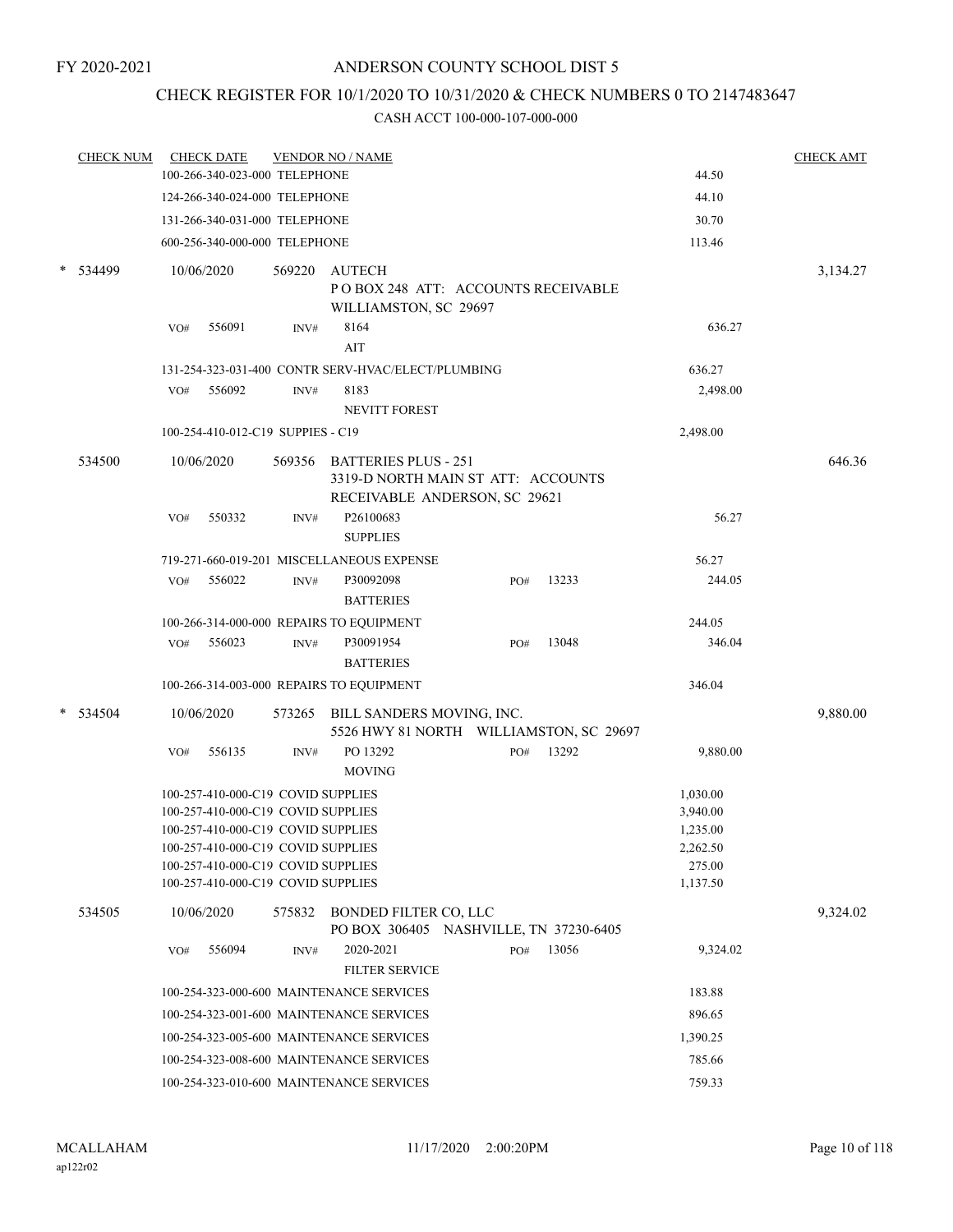## CHECK REGISTER FOR 10/1/2020 TO 10/31/2020 & CHECK NUMBERS 0 TO 2147483647

| <b>CHECK NUM</b> | <b>CHECK DATE</b>                         |        | <b>VENDOR NO / NAME</b>                                                                                  |     |       |            | <b>CHECK AMT</b> |
|------------------|-------------------------------------------|--------|----------------------------------------------------------------------------------------------------------|-----|-------|------------|------------------|
|                  | 100-254-323-012-600 MAINTENANCE SERVICES  |        |                                                                                                          |     |       | 647.35     |                  |
|                  | 100-254-323-013-600 MAINTENANCE SERVICES  |        |                                                                                                          |     |       | 1,472.05   |                  |
|                  | 100-254-323-014-600 MAINTENANCE SERVICES  |        |                                                                                                          |     |       | 1,066.91   |                  |
|                  | 100-254-323-015-600 MAINTENANCE SERVICES  |        |                                                                                                          |     |       | 346.71     |                  |
|                  | 100-254-323-017-600 MAINTENANCE SERVICES  |        |                                                                                                          |     |       | 1,078.87   |                  |
|                  | 100-254-323-018-600 MAINTENANCE SERVICES  |        |                                                                                                          |     |       | 286.49     |                  |
|                  | 100-254-323-023-600 MAINTENANCE SERVICES  |        |                                                                                                          |     |       | 111.36     |                  |
|                  | 131-254-323-031-600 MAINTENANCE SERVICES  |        |                                                                                                          |     |       | 298.51     |                  |
| $*$ 534508       | 10/06/2020                                |        | 564280 CARAWAY, BYRON.**<br>400 CREEK DRIVE EASLEY, SC 29642                                             |     |       |            | 163.50           |
|                  | 556009<br>VO#                             | INV#   | 9/30 OFFICIAL<br><b>ROBERT ANDERSON</b>                                                                  |     |       | 163.50     |                  |
|                  |                                           |        | 706-271-660-006-679 VOLLEYBALL GATE RECEIPTS EXPENSE                                                     |     |       | 163.50     |                  |
| $* 534514$       | 10/06/2020                                | 566288 | CES CITY ELECTRIC SUPPLY<br>PO BOX 131811 DALLAS, TX 75313                                               |     |       |            | 150.76           |
|                  | VO#<br>556095                             | INV#   | 155478<br><b>SUPPLIES</b>                                                                                |     |       | 150.76     |                  |
|                  |                                           |        | 100-254-410-000-001 MAINT. SUPPLIES-STRUCTURES                                                           |     |       | 17.97      |                  |
|                  |                                           |        | 100-254-410-002-400 HVAC/ELECTRICAL/PLUMBING                                                             |     |       | 132.79     |                  |
| $* 534517$       | 10/06/2020                                | 569704 | CONVERGED NETWORKS, LLC<br>2 STILL SHADOW DRIVE SUITE G ATT: ACCOUNTS<br>RECEIVABLE CHARLESTON, SC 29414 |     |       |            | 10,078.20        |
|                  | 556028<br>VO#                             | INV#   | 8134<br><b>TECH SUPPLIES</b>                                                                             | PO# | 13296 | 9,897.50   |                  |
|                  | 100-221-410-001-VIR VIRTUAL SET UP        |        |                                                                                                          |     |       | 9,897.50   |                  |
|                  | 556029<br>VO#                             | INV#   | 8137<br><b>SHORETEL</b>                                                                                  | PO# | 13092 | 180.70     |                  |
|                  |                                           |        | 505-266-345-001-ALT TECHNOLOGY PURCHASED SERV                                                            |     |       | 180.70     |                  |
| * 534520         | 10/06/2020                                | 576399 | DAVIS, JOHN**<br>DAVIS PLUMBING & SEWAGE PO BOX 1473 IVA, SC<br>29655                                    |     |       |            | 1,775.00         |
|                  | 556099<br>VO#                             |        | INV# 8940<br><b>DISTRICT OFFICE</b>                                                                      |     |       | 1,775.00   |                  |
|                  | 100-254-323-000-400 CONTRACT SRVS.-HVAC   |        |                                                                                                          |     |       | 1,775.00   |                  |
| 534521           | 10/06/2020                                |        | 198646 DELL FINANCIAL SERVICES<br>P O BOX 5292 PAYAMENT PROCESSING CENTER<br>CAROL STREAM, IL 60197-5292 |     |       |            | 399,348.29       |
|                  | 556015<br>VO#                             | INV#   | 80584247<br>CONT#810-6452392                                                                             | PO# | 13491 | 399,348.29 |                  |
|                  | 100-266-545-000-000 1 TO 1 LEASE PAYMENTS |        |                                                                                                          |     |       | 399,348.29 |                  |
| 534522           | 10/06/2020                                | 198651 | DELL MARKETING LP<br>PO BOX 534118 ATT: ACCOUNTS RECEIVABLE<br>ATLANTA, GA 30353-4118                    |     |       |            | 3,257.45         |
|                  |                                           |        |                                                                                                          |     |       |            |                  |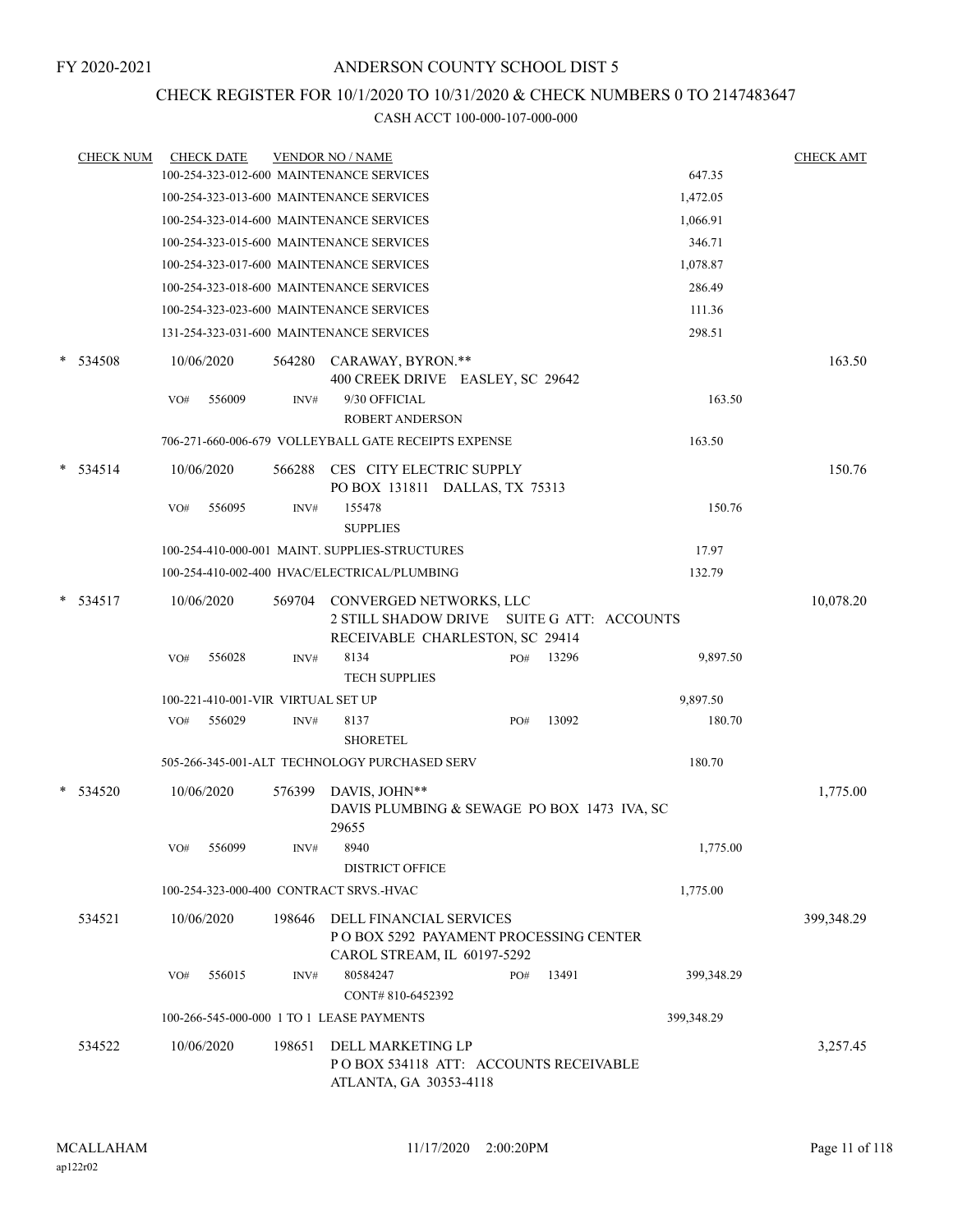## CHECK REGISTER FOR 10/1/2020 TO 10/31/2020 & CHECK NUMBERS 0 TO 2147483647

|   | <b>CHECK NUM</b> |     | <b>CHECK DATE</b>              |        | <b>VENDOR NO / NAME</b>                                                                                      |     |       |          | <b>CHECK AMT</b> |
|---|------------------|-----|--------------------------------|--------|--------------------------------------------------------------------------------------------------------------|-----|-------|----------|------------------|
|   |                  | VO# | 556031                         | INV#   | 10427529233<br><b>TECH SUPPLIES</b>                                                                          | PO# | 13310 | 3,257.45 |                  |
|   |                  |     |                                |        | 207-116-410-020-006 SUPPLIES-IMPROVE PRGS                                                                    |     |       | 3,257.45 |                  |
|   | 534525           |     | 10/06/2020                     |        | 214350 EASTERN INDUSTRIAL SUPPLIES, INC<br>POBOX 75106 ATT: ACCOUNTS RECEIVABLE<br>CHARLOTTE, NC 28275       |     |       |          | 129.61           |
|   |                  | VO# | 556101                         | INV#   | S3167833<br><b>SUPPLIES</b>                                                                                  |     |       | 129.61   |                  |
|   |                  |     |                                |        | 100-254-410-003-400 HVAC/ELECTRICAL/PLUMBING                                                                 |     |       | 129.61   |                  |
|   | 534529           |     | 10/06/2020                     |        | 249700 GLENN PLUMBING COMPANY, INC<br>481 EAST WHITNER STREET ATT: ACCOUNTS<br>RECEIVABLE ANDERSON, SC 29624 |     |       |          | 1,828.96         |
|   |                  | VO# | 556109                         | INV#   | 0920191<br><b>NORTH POINTE</b>                                                                               |     |       | 478.96   |                  |
|   |                  |     |                                |        | 100-254-323-013-400 CONTR SERV-HVAC/ELECT/PLUMBING                                                           |     |       | 478.96   |                  |
|   |                  | VO# | 556110                         | INV#   | 0920292<br>WHITEHALL ELEM                                                                                    |     |       | 1,350.00 |                  |
|   |                  |     |                                |        | 100-254-323-019-400 CONTR SERV-HVAC/ELECT/PLUMBING                                                           |     |       | 1,350.00 |                  |
|   | 534530           |     | 10/06/2020                     | 574794 | <b>GLENVIEW BOOSTER CLUB</b>                                                                                 |     |       |          | 1,818.00         |
|   |                  | VO# | 556037                         | INV#   | <b>SEPT 2020</b><br><b>FEES COLLECTED</b>                                                                    |     |       | 1,818.00 |                  |
|   |                  |     |                                |        | 720-271-660-020-667 BOOSTER CLUB MONEY EXPENSE                                                               |     |       | 1,818.00 |                  |
|   | 534531           |     | 10/06/2020                     | 574795 | <b>GLENVIEW PTO</b>                                                                                          |     |       |          | 250.00           |
|   |                  | VO# | 556038                         | INV#   | <b>SEPT 2020</b><br><b>FEES COLLECTED</b>                                                                    |     |       | 250.00   |                  |
|   |                  |     |                                |        | 720-271-660-020-493 SCHOOL/CLASS DONATIONS EXPENSE                                                           |     |       | 250.00   |                  |
|   | 534532           |     | 10/06/2020                     |        | 574279 HALLIGAN MAHONEY & WILLIAMS<br>PO BOX 11367 COLUMBIA, SC 29211-1367                                   |     |       |          | 8,024.25         |
|   |                  | VO# | 556166                         | INV#   | 14956<br>LEGAL SERVICES                                                                                      |     |       | 8,024.25 |                  |
|   |                  |     | 100-231-319-000-000 LEGAL FEES |        |                                                                                                              |     |       | 8,024.25 |                  |
|   | 534533           |     | 10/06/2020                     |        | 567977 HARVEY & ASSOCIATES, INC<br>POBOX 818 ATT: ACCOUNTS RECEIVABLE<br>FOUNTAIN INN, SC 29644              |     |       |          | 963.30           |
|   |                  | VO# | 556111                         | INV#   | 31236<br><b>WESTSIDE</b>                                                                                     |     |       | 963.30   |                  |
|   |                  |     |                                |        | 100-254-323-003-400 CONTR SERV-HVAC/ELECT/PLUMBING                                                           |     |       | 963.30   |                  |
| * | 534535           |     | 10/06/2020                     | 576477 | <b>JAMES BURGESS</b><br>105 PROSPECT COURT ANDERSON, SC 29625                                                |     |       |          | 115.00           |
|   |                  | VO# | 548224                         | INV#   | <b>NEW PROSPECT</b><br><b>FIELD TRIP REFUND</b>                                                              |     |       | 115.00   |                  |
|   |                  |     |                                |        | 100-271-312-010-C19 CANCELLED FIELD TRIPS                                                                    |     |       | 115.00   |                  |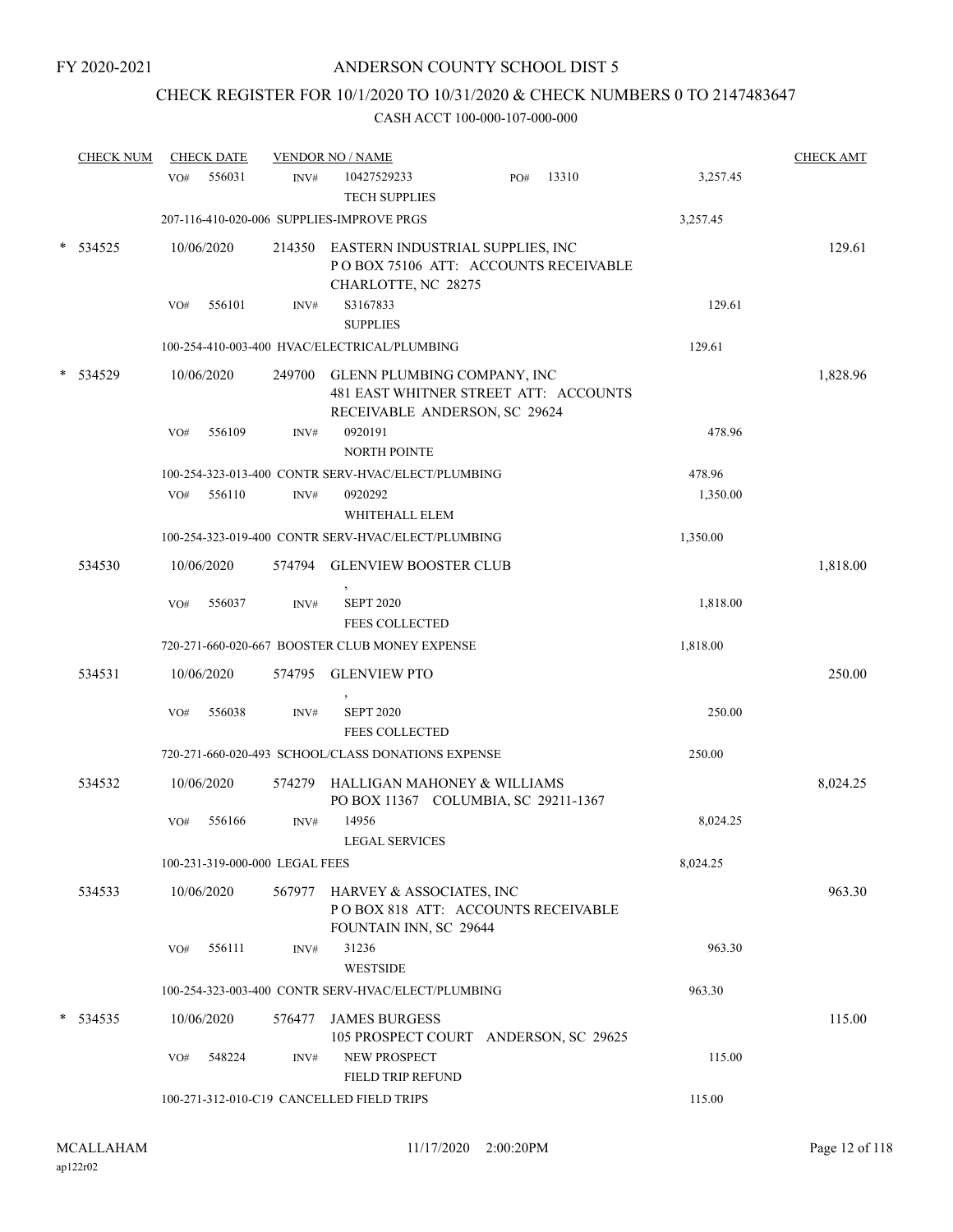# CHECK REGISTER FOR 10/1/2020 TO 10/31/2020 & CHECK NUMBERS 0 TO 2147483647

| <b>CHECK NUM</b> |     | <b>CHECK DATE</b> |                | <b>VENDOR NO / NAME</b>                                                                   |        | <b>CHECK AMT</b> |
|------------------|-----|-------------------|----------------|-------------------------------------------------------------------------------------------|--------|------------------|
| 534536           |     | 10/06/2020        |                | 288120 JAMES M PLEASANTS CO, INC<br>POBOX 890396 CHARLOTTE, NC 28289                      |        | 171.78           |
|                  | VO# | 556113            | INV#           | 00945008<br><b>SUPPLIES</b>                                                               | 171.78 |                  |
|                  |     |                   |                | 100-254-410-002-400 HVAC/ELECTRICAL/PLUMBING                                              | 171.78 |                  |
| 534556           |     | 10/06/2020        |                | 576574 LOC-DOC SECURITY<br>PO BOX 78987 CHARLOTTE, NC 28271                               |        | 119.72           |
|                  | VO# | 556117            | $\text{INV}\#$ | C <sub>203452</sub><br>LOCKS/KEYS                                                         | 35.31  |                  |
|                  |     |                   |                | 100-254-410-000-001 MAINT. SUPPLIES-STRUCTURES                                            | 35.31  |                  |
|                  | VO# | 556118            | INV#           | C <sub>203464</sub><br><b>LOCKS/KEYS</b>                                                  | 11.77  |                  |
|                  |     |                   |                | 100-254-410-002-001 SUPPLIES - MAINTENANCE                                                | 11.77  |                  |
|                  |     | VO# 556119        | INV#           | C <sub>203462</sub><br><b>LOCKS/KEYS</b>                                                  | 68.36  |                  |
|                  |     |                   |                | 100-254-410-002-001 SUPPLIES - MAINTENANCE                                                | 68.36  |                  |
|                  | VO# | 556120            | INV#           | C203195<br><b>LOCKS/KEYS</b>                                                              | 4.28   |                  |
|                  |     |                   |                | 100-254-410-000-001 MAINT. SUPPLIES-STRUCTURES                                            | 4.28   |                  |
| 534557           |     | 10/06/2020        |                | 573808 LOGO'S SIGNS AND SCREEN PRINTING, LLC<br>2704 NORTH MAIN STREET ANDERSON, SC 29621 |        | 626.00           |
|                  | VO# | 556039            | INV#           | 2912<br><b>MCCANTS SHIRTS</b>                                                             | 626.00 |                  |
|                  |     |                   |                | 705-271-660-005-682 VOLLEYBALL EXPENSE                                                    | 626.00 |                  |
| 534561           |     | 10/06/2020        |                | 576477 HOLLY DUNN<br>104 LAURENS CT ANDERSON, SC 29621                                    |        | 175.00           |
|                  | VO# | 548233            | INV#           | <b>MCCANTS</b><br>FIELD TRIP REFUND                                                       | 175.00 |                  |
|                  |     |                   |                | 100-271-312-005-C19 CANCELLED FIELD TRIPS                                                 | 175.00 |                  |
| 534562           |     | 10/06/2020        |                | 576477 MARANDA HUNNICUTT<br>100 STEPPING STONE BELTON, SC 29627                           |        | 266.75           |
|                  |     | VO# 548411        |                | INV# GLENVIEW<br><b>FT REFUNDS</b>                                                        | 266.75 |                  |
|                  |     |                   |                | 100-271-312-020-C19 CANCELLED FIELD TRIPS                                                 | 266.75 |                  |
| 534563           |     | 10/06/2020        |                | 576477 MIYA JONES<br>918 ANNA LANE ANDERSON, SC 29625                                     |        | 150.00           |
|                  |     | VO# 548539        | INV#           | SOUTHWOOD<br>FIELD TRIP REFUND                                                            | 150.00 |                  |
|                  |     |                   |                | 100-271-312-021-C19 CANCELLED FIELD TRIPS                                                 | 150.00 |                  |
| 534564           |     | 10/06/2020        |                | 576477 MOLLY DAVIS<br>104 OXFORD DR ANDERSON, SC 29625                                    |        | 120.00           |
|                  | VO# | 549670            | INV#           | <b>CENTERVILLE</b><br>FIELD TRIP REFUNDS                                                  | 120.00 |                  |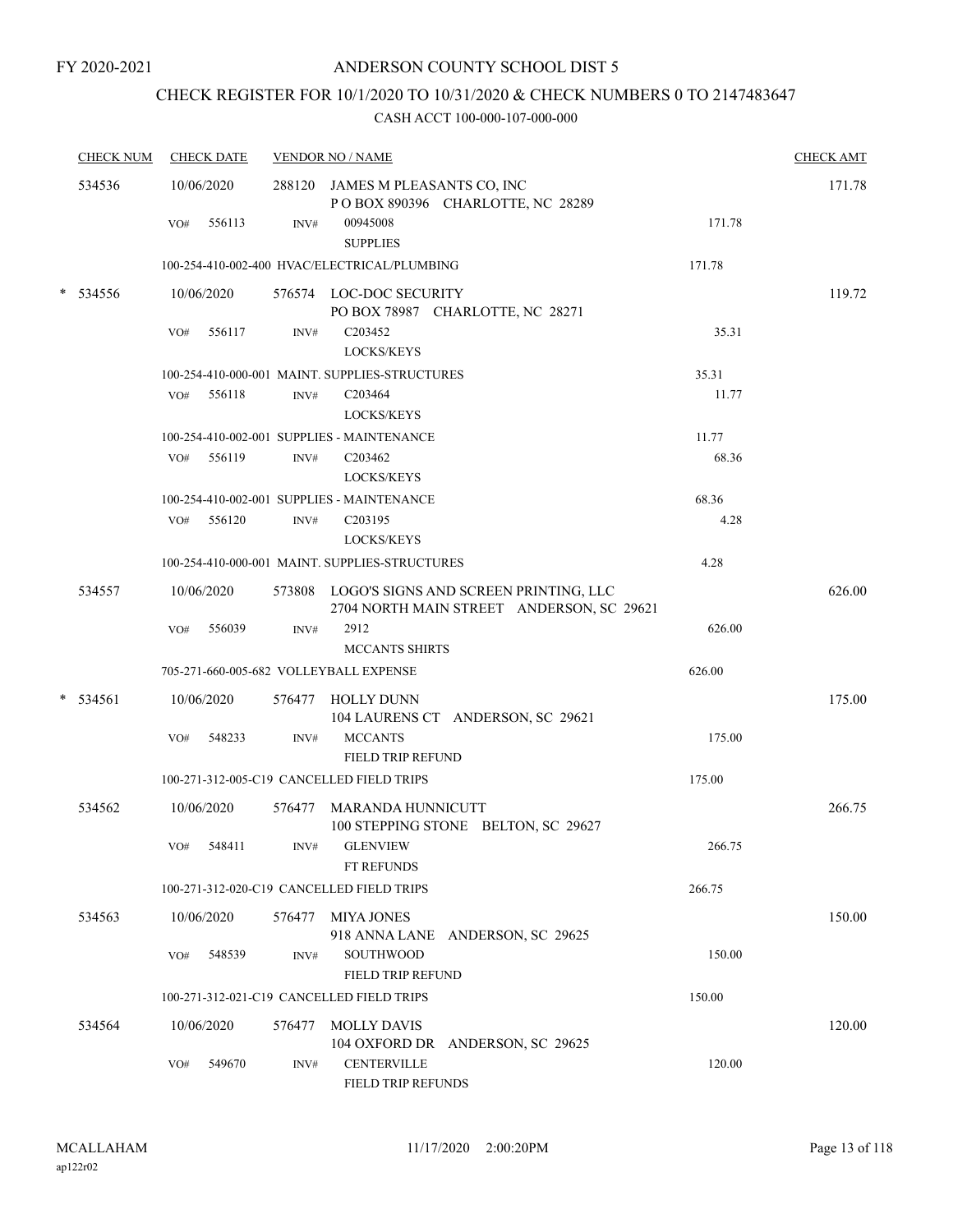## CHECK REGISTER FOR 10/1/2020 TO 10/31/2020 & CHECK NUMBERS 0 TO 2147483647

| <b>CHECK NUM</b> |     | <b>CHECK DATE</b>    |                | <b>VENDOR NO / NAME</b><br>100-271-312-007-C19 CANCELLED FIELD TRIPS                            |     |       | 120.00    | <b>CHECK AMT</b> |
|------------------|-----|----------------------|----------------|-------------------------------------------------------------------------------------------------|-----|-------|-----------|------------------|
| 534565           |     | 10/06/2020           | 573935         | NCS PEARSON, INC<br>13036 COLLECTION CENTER DRIVE CHICAGO, IL<br>60693                          |     |       |           | 4,680.25         |
|                  | VO# | 556027               | INV#           | 11031844<br><b>LICENSE</b>                                                                      | PO# | 13141 | 4,680.25  |                  |
|                  |     |                      |                | 329-114-410-002-0CO SUPPLIES-STATE (C/O)                                                        |     |       | 4,680.25  |                  |
| * 534569         |     | 10/06/2020           |                | 576635 PALMETTO FUNDRAISING, INC<br>PO BOX 2549 EASLEY, SC 29640                                |     |       |           | 2,715.50         |
|                  | VO# | 556057               | INV#           | <b>FOOTBALL</b><br><b>ROBERT ANDERSON</b>                                                       |     |       | 2,715.50  |                  |
|                  |     |                      |                | 706-271-660-006-674 FOOTBALL EXPENSE                                                            |     |       | 2,715.50  |                  |
| 534570           | VO# | 10/06/2020<br>555995 | 508325<br>INV# | <b>EMPLOYEE VENDOR</b><br><b>DUES</b>                                                           |     |       | 208.95    | 208.95           |
|                  |     |                      |                | <b>REIMBURSEMENT</b>                                                                            |     |       |           |                  |
|                  |     |                      |                | 100-254-333-000-OPS TRIPS-OPERATIONS                                                            |     |       | 208.95    |                  |
| 534571           |     | 10/06/2020           | 564099         | PIONEER VALLEY BOOKS<br>155A INDUSTRIAL DRIVE ATT: ACCOUNTS<br>RECEIVABLE NORTHAMPTON, MA 01060 |     |       |           | 21,523.50        |
|                  | VO# | 556058               | INV#           | I187816<br><b>MATERIALS</b>                                                                     | PO# | 13297 | 14,040.00 |                  |
|                  |     |                      |                | 202-112-410-012-000 SUPPLIES AND MATERIALS                                                      |     |       | 14,040.00 |                  |
|                  | VO# | 556125               | INV#           | I187132<br><b>MATERIALS</b>                                                                     | PO# | 13264 | 5,175.00  |                  |
|                  |     |                      |                | 202-112-410-012-000 SUPPLIES AND MATERIALS                                                      |     |       | 5,175.00  |                  |
|                  | VO# | 556126               | INV#           | I187284<br><b>MATERIALS</b>                                                                     | PO# | 13273 | 2,308.50  |                  |
|                  |     |                      |                | 202-112-410-012-000 SUPPLIES AND MATERIALS                                                      |     |       | 2,308.50  |                  |
| 534572           |     | 10/06/2020           |                | 571652 PROSOURCE LLC<br>P.O. BOX 5339 GREENVILLE, SC 29606                                      |     |       |           | 907.82           |
|                  | VO# | 556127               | INV#           | S2249687<br><b>REPAIR PARTS</b>                                                                 |     |       | 36.18     |                  |
|                  |     |                      |                | 100-254-410-019-400 HVAC/ELECTRICAL/PLUMBING                                                    |     |       | 36.18     |                  |
|                  | VO# | 556128               | INV#           | S2253024<br><b>REPAIR PARTS</b>                                                                 |     |       | 194.87    |                  |
|                  |     |                      |                | 100-254-410-005-400 HVAC/ELECTRICAL/PLUMBING                                                    |     |       | 194.87    |                  |
|                  | VO# | 556129               | INV#           | S2249690<br><b>REPAIR PARTS</b>                                                                 |     |       | 125.30    |                  |
|                  |     |                      |                | 100-254-410-009-400 HVAC/ELECTRICAL/PLUMBING                                                    |     |       | 46.32     |                  |
|                  |     |                      |                | 100-254-410-020-400 HVAC/ELECTRICAL/PLUMBING                                                    |     |       | 78.98     |                  |
|                  | VO# | 556130               | INV#           | S2252160<br><b>REPAIR PARTS</b>                                                                 |     |       | 46.45     |                  |
|                  |     |                      |                | 100-254-410-000-001 MAINT. SUPPLIES-STRUCTURES                                                  |     |       | 46.45     |                  |
|                  |     | VO# 556131           | INV#           | S2251431                                                                                        |     |       | 489.61    |                  |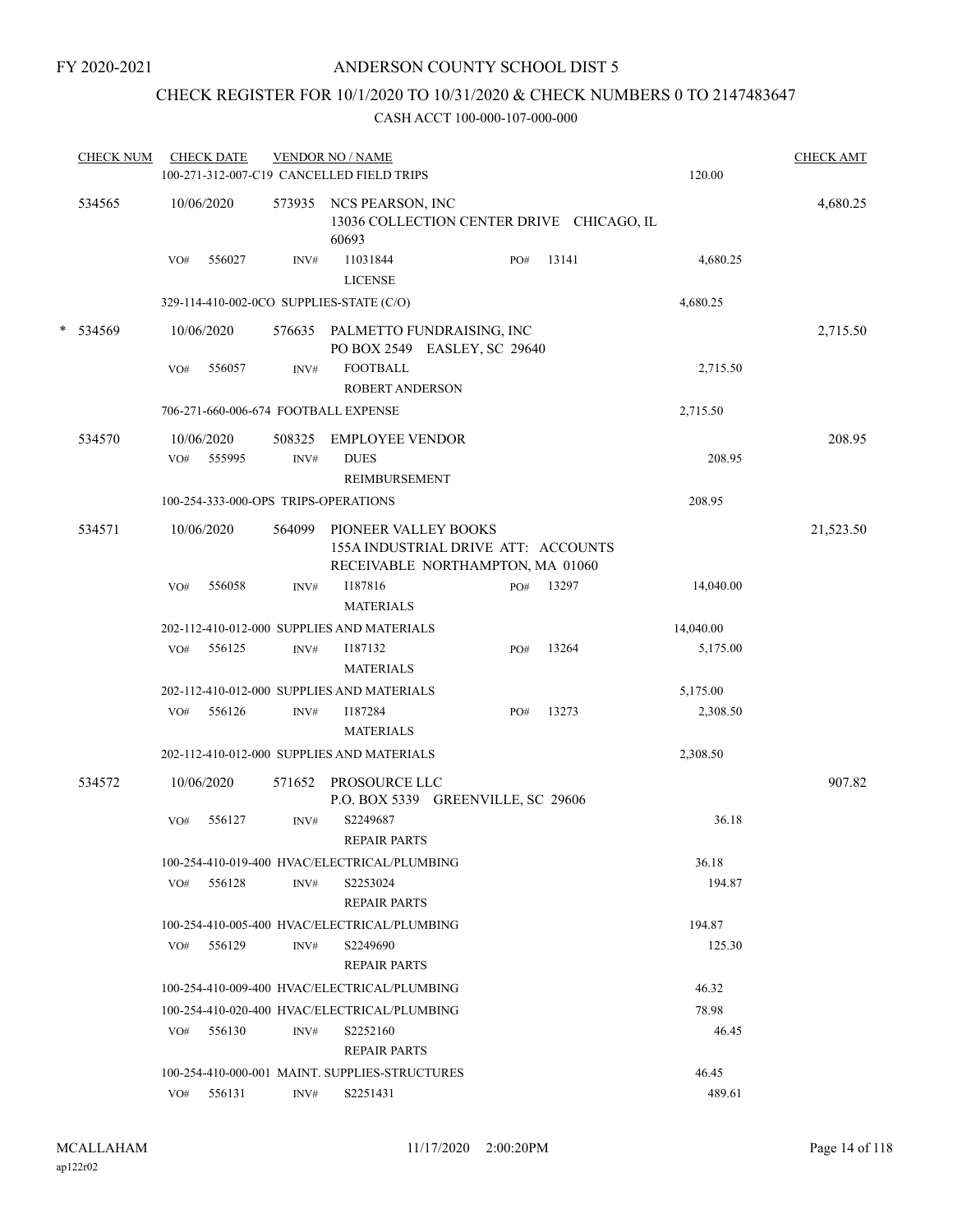## CHECK REGISTER FOR 10/1/2020 TO 10/31/2020 & CHECK NUMBERS 0 TO 2147483647

|   | <b>CHECK NUM</b> | <b>CHECK DATE</b><br><b>VENDOR NO / NAME</b><br><b>REPAIR PARTS</b> |            |                                   |                                                                                                         |  |     |       |                 | <b>CHECK AMT</b> |
|---|------------------|---------------------------------------------------------------------|------------|-----------------------------------|---------------------------------------------------------------------------------------------------------|--|-----|-------|-----------------|------------------|
|   |                  | VO#                                                                 | 556132     | INV#                              | 100-254-410-010-400 HVAC/ELECTRICAL/PLUMBING<br>S2250571<br><b>REPAIR PARTS</b>                         |  |     |       | 489.61<br>15.41 |                  |
|   |                  |                                                                     |            | 100-254-410-000-400 HVAC SUPPLIES |                                                                                                         |  |     |       | 15.41           |                  |
|   | 534573           |                                                                     | 10/06/2020 | 573501                            | QUALITY CARE PRESSURE CLEANING<br>210 SPRINGSIDE CIRCLE ANDERSON, SC 29625                              |  |     |       |                 | 450.00           |
|   |                  | VO#                                                                 | 556133     | INV#                              | 5505<br><b>BUS PARKING LOT</b>                                                                          |  | PO# | 12985 | 450.00          |                  |
|   |                  |                                                                     |            |                                   | 100-255-323-000-000 CONTRACTED SERVICES                                                                 |  |     |       | 450.00          |                  |
| * | 534576           |                                                                     | 10/06/2020 | 572850                            | ROBERT ANDERSON PETTY CASH<br>, ---                                                                     |  |     |       |                 | 250.00           |
|   |                  | VO#                                                                 | 556134     | INV#                              | OCT <sub>7</sub><br>VOLLEYBALL                                                                          |  |     |       | 250.00          |                  |
|   |                  |                                                                     |            |                                   | 706-271-660-006-666 CONCESSIONS EXPENSE                                                                 |  |     |       | 100.00          |                  |
|   |                  |                                                                     |            |                                   | 706-271-660-006-679 VOLLEYBALL GATE RECEIPTS EXPENSE                                                    |  |     |       | 150.00          |                  |
|   | 534577           |                                                                     | 10/06/2020 | 572780                            | SAFETY & COMPLIANCE MGMT INC<br>P.O. BOX 615 ROCK SPRING, GA 30739                                      |  |     |       |                 | 1,338.50         |
|   |                  | VO#                                                                 | 556060     | INV#                              | 26364<br><b>TL HANNA</b>                                                                                |  |     |       | 669.25          |                  |
|   |                  |                                                                     |            | 100-271-312-002-TST DRUG TESTING  |                                                                                                         |  |     |       | 669.25          |                  |
|   |                  | VO#                                                                 | 556061     | INV#                              | 26364<br><b>WESTSIDE</b>                                                                                |  |     |       | 669.25          |                  |
|   |                  |                                                                     |            | 100-271-312-003-TST DRUG TESTING  |                                                                                                         |  |     |       | 669.25          |                  |
| * | 534579           |                                                                     | 10/06/2020 | 570300                            | SCHOOL DISTRICT OF PICKENS COUNTY<br>1348 GRIFFIN MILL ROAD ATTN: DANNY ROGERS<br>EASLEY, SC 29640-6997 |  |     |       |                 | 2,000.00         |
|   |                  | VO#                                                                 | 556124     | INV#                              | ED8750<br><b>MASTER TEACHER</b>                                                                         |  |     |       | 2,000.00        |                  |
|   |                  |                                                                     |            |                                   | 100-224-312-000-CLE MASTER TEACHER CLASSES                                                              |  |     |       | 2,000.00        |                  |
|   | 534580           |                                                                     | 10/06/2020 | 572746                            | <b>SCHOOL LIFE</b><br>PO BOX 1876 CAMARILLO, CA 93011                                                   |  |     |       |                 | 167.97           |
|   |                  | VO#                                                                 | 556062     | INV#                              | 200037954<br><b>NORTH POINTE</b>                                                                        |  |     |       | 167.97          |                  |
|   |                  |                                                                     |            | 100-112-410-013-0RE RELATED ARTS  |                                                                                                         |  |     |       | 167.97          |                  |
|   | * 534584         |                                                                     | 10/06/2020 | 576477                            | <b>SHEENA HEATHCOAT</b><br>298 STRICKLAND AVE ANDERSON, SC 29625                                        |  |     |       |                 | 115.00           |
|   |                  | VO#                                                                 | 548261     | INV#                              | <b>NEW PROSPECT</b>                                                                                     |  |     |       | 115.00          |                  |
|   |                  |                                                                     |            |                                   | <b>FIELD TRIP REFUND</b>                                                                                |  |     |       |                 |                  |
|   |                  |                                                                     |            |                                   | 100-271-312-010-C19 CANCELLED FIELD TRIPS                                                               |  |     |       | 115.00          |                  |
|   | 534585           |                                                                     | 10/06/2020 | 569520                            | SHI INTERNATIONAL CORP<br>POBOX 952121 ATT: ACCOUNTS RECEIVABLE<br>DALLAS, TX 75395-2121                |  |     |       |                 | 135.92           |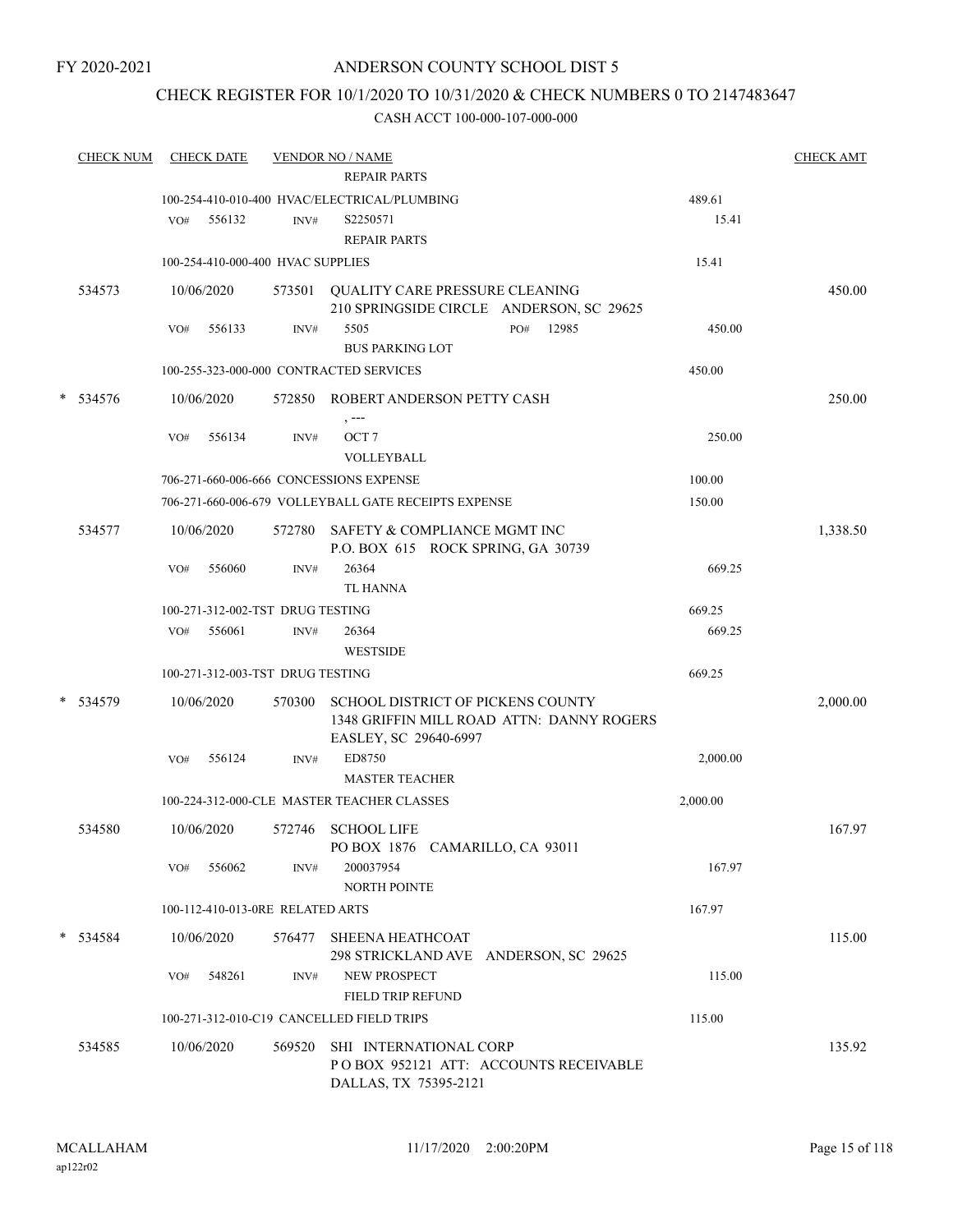# CHECK REGISTER FOR 10/1/2020 TO 10/31/2020 & CHECK NUMBERS 0 TO 2147483647

| <b>CHECK NUM</b> |     | <b>CHECK DATE</b>                  |      | <b>VENDOR NO / NAME</b>                                                     |     |       |           | <b>CHECK AMT</b> |
|------------------|-----|------------------------------------|------|-----------------------------------------------------------------------------|-----|-------|-----------|------------------|
|                  | VO# | 556065                             | INV# | B12165198<br><b>ACROBAT PRO</b>                                             | PO# | 13231 | 135.92    |                  |
|                  |     |                                    |      | 100-266-445-000-000 SOFTWARE TECHNOLOGY                                     |     |       | 135.92    |                  |
| * 534588         |     | 10/06/2020                         |      | 571007 SIMPLIFIED OFFICE SYSTEMS<br>6220 BUSH RIVER ROAD COLUMBIA, SC 29212 |     |       |           | 734.75           |
|                  | VO# | 556068                             | INV# | 200921-0036<br><b>COPIES</b>                                                |     |       | 165.58    |                  |
|                  |     | 201-112-490-012-000 COPIER COST    |      |                                                                             |     |       | 165.58    |                  |
|                  | VO# | 556069                             | INV# | 200930-0004<br><b>COPIES</b>                                                |     |       | 72.83     |                  |
|                  |     | 713-271-660-013-362 COPIER EXPENSE |      |                                                                             |     |       | 72.83     |                  |
|                  | VO# | 556070                             | INV# | 201001-0028<br><b>COPIES</b>                                                |     |       | 95.88     |                  |
|                  |     | 201-112-490-014-000 COPIER COST    |      |                                                                             |     |       | 95.88     |                  |
|                  | VO# | 556138                             | INV# | 201001-0027<br><b>COPIES</b>                                                |     |       | 202.70    |                  |
|                  |     |                                    |      | 100-113-410-006-VEN SUPPLY-ADDT'L FOR LOST VENDING                          |     |       | 202.70    |                  |
|                  | VO# | 556139                             | INV# | 201001-0026<br><b>COPIES</b>                                                |     |       | 197.76    |                  |
|                  |     |                                    |      | 100-113-410-006-VEN SUPPLY-ADDT'L FOR LOST VENDING                          |     |       | 197.76    |                  |
| 534590           |     | 10/06/2020                         |      | 570743 SPECOPS<br>532 FRONT STREET WEST TORONTO, ONTARIO M5V<br>$1B8$ ,     |     |       |           | 10,324.56        |
|                  | VO# | 556071                             | INV# | 4595<br>20-21 SUPPORT                                                       | PO# | 13453 | 10,324.56 |                  |
|                  |     |                                    |      | 100-266-445-000-000 SOFTWARE TECHNOLOGY                                     |     |       | 448.89    |                  |
|                  |     |                                    |      | 100-266-445-001-000 SOFTWARE TECHNOLOGY                                     |     |       | 448.98    |                  |
|                  |     |                                    |      | 100-266-445-002-000 SOFTWARE TECHNOLOGY                                     |     |       | 448.89    |                  |
|                  |     |                                    |      | 100-266-445-003-000 SOFTWARE TECHNOLOGY                                     |     |       | 448.89    |                  |
|                  |     |                                    |      | 100-266-445-005-000 SOFTWARE TECHNOLOGY                                     |     |       | 448.89    |                  |
|                  |     |                                    |      | 100-266-445-006-000 SOFTWARE TECHNOLOGY                                     |     |       | 448.89    |                  |
|                  |     |                                    |      | 100-266-445-007-000 SOFTWARE TECHNOLOGY                                     |     |       | 448.89    |                  |
|                  |     |                                    |      | 100-266-445-008-000 SOFTWARE TECHNOLOGY                                     |     |       | 448.89    |                  |
|                  |     |                                    |      | 100-266-445-009-000 SOFTWARE TECHNOLOGY                                     |     |       | 448.89    |                  |
|                  |     |                                    |      | 100-266-445-010-000 SOFTWARE TECHNOLOGY                                     |     |       | 448.89    |                  |
|                  |     |                                    |      | 100-266-445-011-000 SOFTWARE TECHNOLOGY                                     |     |       | 448.89    |                  |
|                  |     |                                    |      | 100-266-445-012-000 SOFTWARE TECHNOLOGY                                     |     |       | 448.89    |                  |
|                  |     |                                    |      | 100-266-445-013-000 SOFTWARE TECHNOLOGY                                     |     |       | 448.89    |                  |
|                  |     |                                    |      | 100-266-445-014-000 SOFTWARE TECHNOLOGY                                     |     |       | 448.89    |                  |
|                  |     |                                    |      | 100-266-445-015-000 SOFTWARE TECHNOLOGY                                     |     |       | 448.89    |                  |
|                  |     |                                    |      | 100-266-445-016-000 SOFTWARE TECHNOLOGY                                     |     |       | 448.89    |                  |
|                  |     |                                    |      | 100-266-445-017-000 SOFTWARE TECHNOLOGY                                     |     |       | 448.89    |                  |
|                  |     |                                    |      | 100-266-445-018-000 SOFTWARE TECHNOLOGY                                     |     |       | 448.89    |                  |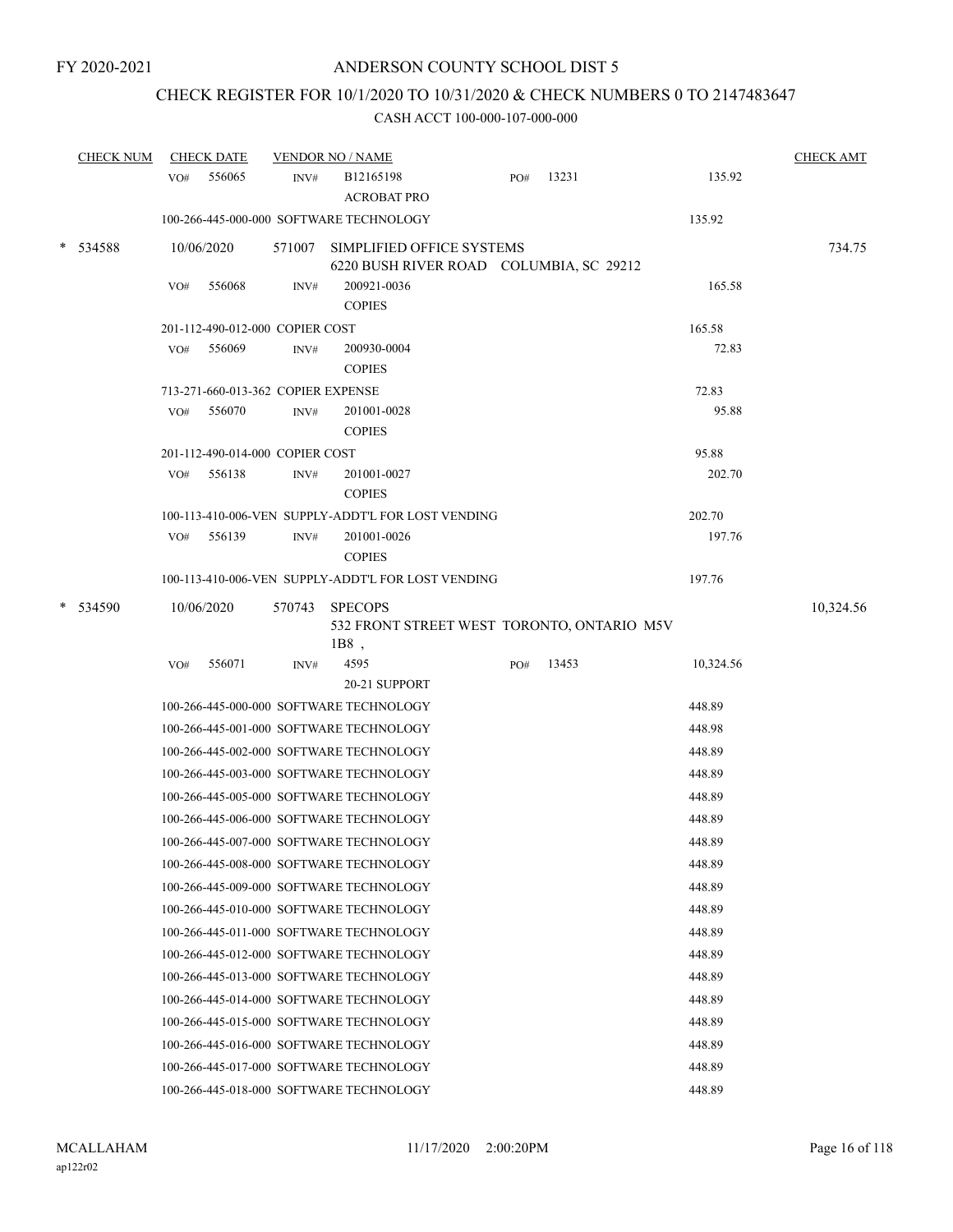## CHECK REGISTER FOR 10/1/2020 TO 10/31/2020 & CHECK NUMBERS 0 TO 2147483647

| <b>CHECK NUM</b> |     | <b>CHECK DATE</b>                 |      | <b>VENDOR NO / NAME</b>                                                  |        | <b>CHECK AMT</b> |
|------------------|-----|-----------------------------------|------|--------------------------------------------------------------------------|--------|------------------|
|                  |     |                                   |      | 100-266-445-019-000 SOFTWARE TECHNOLOGY                                  | 448.89 |                  |
|                  |     |                                   |      | 100-266-445-020-000 SOFTWARE TECHNOLOGY                                  | 448.89 |                  |
|                  |     |                                   |      | 100-266-445-021-000 SOFTWARE TECHNOLOGY                                  | 448.89 |                  |
|                  |     |                                   |      | 100-266-445-023-000 SOFTWARE TECHNOLOGY                                  | 448.89 |                  |
|                  |     |                                   |      | 131-266-445-031-000 SOFTWARE TECHNOLOGY                                  | 448.89 |                  |
| * 534592         |     | 10/06/2020                        |      | 572122 THE ELECTRIC CITY NEWS<br>POBOX 1015 ANDERSON, SC 29622           |        | 500.00           |
|                  | VO# | 556167                            | INV# | 7231<br><b>FULL PAGE AD</b>                                              | 500.00 |                  |
|                  |     |                                   |      | 100-263-360-000-000 PRINTING AND BINDING                                 | 500.00 |                  |
| * 534595         |     | 10/06/2020                        |      | 572513 UNITED LASER<br>P.O. BOX 6889 FLORENCE, SC 29501                  |        | 365.94           |
|                  | VO# | 556143                            | INV# | 205406<br><b>TONER</b>                                                   | 365.94 |                  |
|                  |     | 100-113-410-001-VIR SUPPLIES      |      |                                                                          | 329.35 |                  |
|                  |     | 124-114-410-024-000 SUPPLIES      |      |                                                                          | 36.59  |                  |
| 534596           |     | 10/06/2020                        |      | 573815 UNITED REFRIGERATION, INC<br>PO BOX 740703 ATLANTA, GA 30374-0703 |        | 2,414.50         |
|                  | VO# | 556144                            | INV# | 75558548<br><b>REPAIR PARTS</b>                                          | 174.41 |                  |
|                  |     |                                   |      | 100-254-410-001-400 HVAC/ELECTRICAL/PLUMBING                             | 174.41 |                  |
|                  | VO# | 556145                            | INV# | 75633167<br><b>REPAIR PARTS</b>                                          | 317.34 |                  |
|                  |     |                                   |      | 100-254-410-020-400 HVAC/ELECTRICAL/PLUMBING                             | 317.34 |                  |
|                  |     | VO# 556146                        | INV# | 75637895<br><b>REPAIR PARTS</b>                                          | 954.06 |                  |
|                  |     |                                   |      | 100-254-410-002-400 HVAC/ELECTRICAL/PLUMBING                             | 954.06 |                  |
|                  | VO# | 556147                            | INV# | 75633551<br><b>REPAIR PARTS</b>                                          | 182.21 |                  |
|                  |     |                                   |      | 100-254-410-002-400 HVAC/ELECTRICAL/PLUMBING                             | 182.21 |                  |
|                  | VO# | 556148                            | INV# | 75645454<br><b>REPAIR PARTS</b>                                          | 76.09  |                  |
|                  |     |                                   |      | 100-254-410-000-001 MAINT. SUPPLIES-STRUCTURES                           | 76.09  |                  |
|                  | VO# | 556149                            | INV# | 75577417<br><b>REPAIR PARTS</b>                                          | 61.02  |                  |
|                  |     |                                   |      | 100-254-410-002-400 HVAC/ELECTRICAL/PLUMBING                             | 61.02  |                  |
|                  |     | VO# 556150                        | INV# | 75709597<br><b>REPAIR PARTS</b>                                          | 25.10  |                  |
|                  |     | 100-254-410-000-400 HVAC SUPPLIES |      |                                                                          | 25.10  |                  |
|                  | VO# | 556151                            | INV# | 75550771<br><b>REPAIR PARTS</b>                                          | 23.27  |                  |
|                  |     |                                   |      | 100-254-410-000-001 MAINT. SUPPLIES-STRUCTURES                           | 23.27  |                  |
|                  | VO# | 556152                            | INV# | 75550286<br><b>REPAIR PARTS</b>                                          | 48.74  |                  |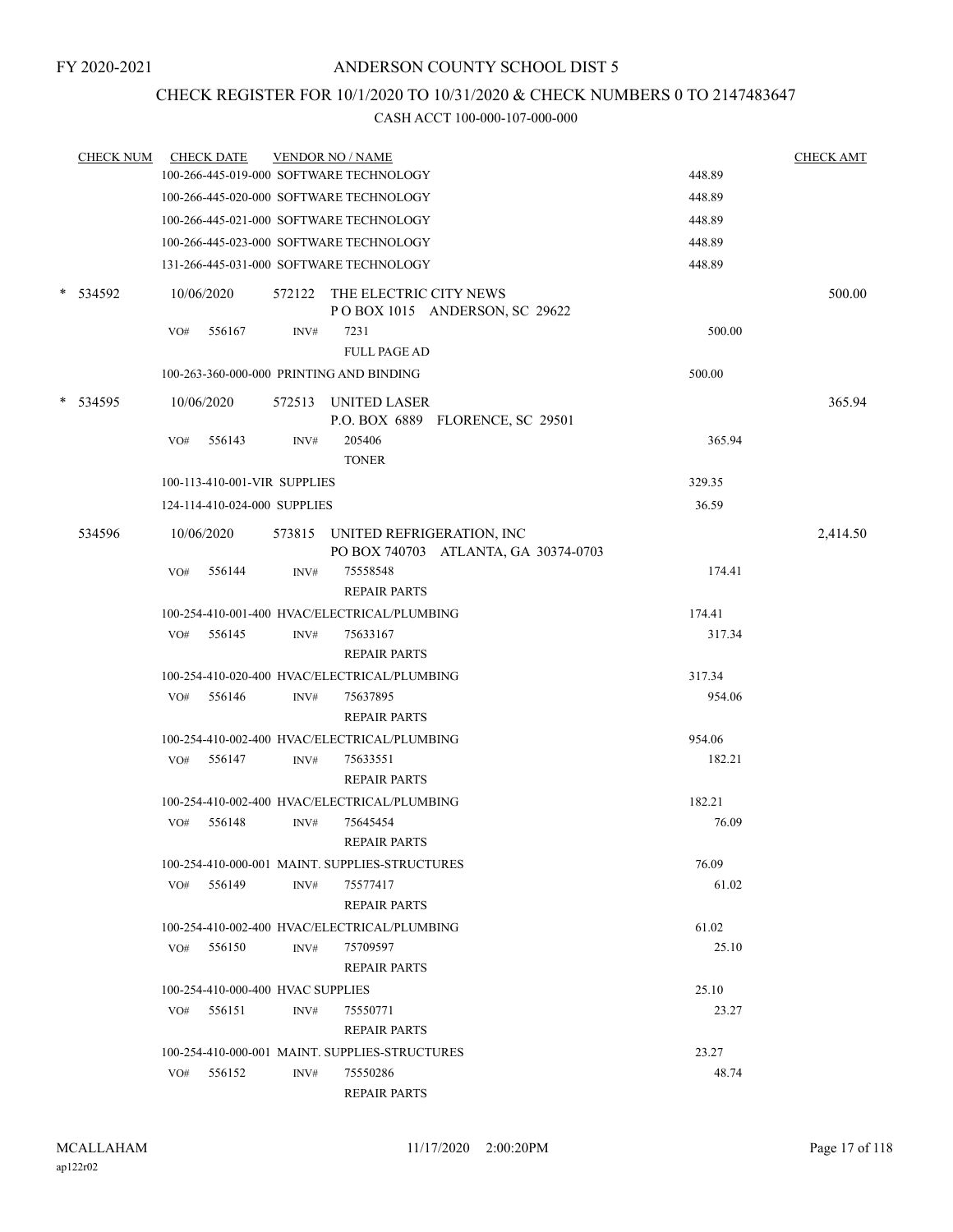## CHECK REGISTER FOR 10/1/2020 TO 10/31/2020 & CHECK NUMBERS 0 TO 2147483647

| <b>CHECK NUM</b> |            | <b>CHECK DATE</b> |                                   | <b>VENDOR NO / NAME</b>                           |     |       |          | <b>CHECK AMT</b> |
|------------------|------------|-------------------|-----------------------------------|---------------------------------------------------|-----|-------|----------|------------------|
|                  |            |                   |                                   | 100-254-410-002-400 HVAC/ELECTRICAL/PLUMBING      |     |       | 48.74    |                  |
|                  |            | VO# 556153        | INV#                              | 75468450                                          |     |       | 194.12   |                  |
|                  |            |                   |                                   | <b>REPAIR PARTS</b>                               |     |       |          |                  |
|                  |            |                   |                                   | 100-254-410-013-400 HVAC/ELECTRICAL/PLUMBING      |     |       | 194.12   |                  |
|                  | VO#        | 556154            | INV#                              | 75631956                                          |     |       | 36.65    |                  |
|                  |            |                   |                                   | <b>REPAIR PARTS</b>                               |     |       |          |                  |
|                  |            |                   | 100-254-410-000-400 HVAC SUPPLIES |                                                   |     |       | 36.65    |                  |
|                  | VO#        | 556155            | INV#                              | 75500655                                          |     |       | 16.52    |                  |
|                  |            |                   |                                   | <b>REPAIR PARTS</b>                               |     |       |          |                  |
|                  |            |                   |                                   | 100-254-410-006-400 HVAC/ELECTRICAL/PLUMBING      |     |       | 16.52    |                  |
|                  | VO#        | 556156            | INV#                              | 75552840                                          |     |       | 304.97   |                  |
|                  |            |                   |                                   | <b>REPAIR PARTS</b>                               |     |       |          |                  |
|                  |            |                   |                                   | 100-254-410-001-400 HVAC/ELECTRICAL/PLUMBING      |     |       | 304.97   |                  |
|                  |            |                   |                                   |                                                   |     |       |          |                  |
| * 534598         | 10/06/2020 |                   |                                   | 574511 VERIFIED SERVICES LTD, LLC                 |     |       |          | 7,747.50         |
|                  |            |                   |                                   | 518 COUNTRY MDWS ANDERSON, SC 29626               |     |       |          |                  |
|                  | VO#        | 556157            | INV#                              | SSC180804                                         | PO# | 13152 | 5,372.00 |                  |
|                  |            |                   |                                   | <b>WALL REPAIRS</b>                               |     |       |          |                  |
|                  |            |                   |                                   | 505-266-345-000-TEC SMARTBOARD REPLACMENTS        |     |       | 5,372.00 |                  |
|                  | VO#        | 556158            | INV#                              | VSSC180801                                        |     |       | 2,375.50 |                  |
|                  |            |                   |                                   | <b>ROBERT ANDERSON</b>                            |     |       |          |                  |
|                  |            |                   |                                   | 100-271-410-006-000 MIDDLE SCHOOL SUPPLIES        |     |       | 2,375.50 |                  |
| * 534600         | 10/06/2020 |                   |                                   | 524353 WAL-MART COMMUNITY/GEMB                    |     |       |          | 274.17           |
|                  |            |                   |                                   | PO BOX 530934 ATT: ACCOUNTS RECEIVABLE            |     |       |          |                  |
|                  |            |                   |                                   | ATLANTA, GA 30353-0934                            |     |       |          |                  |
|                  | VO#        | 556075            | INV#                              | 1013 3717                                         |     |       | 274.17   |                  |
|                  |            |                   |                                   | <b>NEVITT FOREST</b>                              |     |       |          |                  |
|                  |            |                   |                                   | 712-271-660-012-201 MISCELLANEOUS EXPENSE         |     |       | 177.77   |                  |
|                  |            |                   |                                   | 712-271-660-012-324 POSTIVE BEHAVIOR I.S. EXPENSE |     |       | 96.40    |                  |
| * 534602         | 10/06/2020 |                   | 524353                            | WAL-MART COMMUNITY/GEMB                           |     |       |          | 884.10           |
|                  |            |                   |                                   | PO BOX 530934 ATT: ACCOUNTS RECEIVABLE            |     |       |          |                  |
|                  |            |                   |                                   | ATLANTA, GA 30353-0934                            |     |       |          |                  |
|                  | VO#        | 556077            | INV#                              | 2017 9874                                         |     |       | 884.10   |                  |
|                  |            |                   |                                   | <b>WEST MARKET</b>                                |     |       |          |                  |
|                  |            |                   |                                   | 100-139-410-018-C19 COVID 19 SUPPLIES             |     |       | 44.01    |                  |
|                  |            |                   |                                   | 718-271-660-018-201 MISCELLANEOUS EXPENSE         |     |       | 344.66   |                  |
|                  |            |                   | 810-147-410-018-000 SUPPLIES      |                                                   |     |       | 495.43   |                  |
|                  |            |                   |                                   |                                                   |     |       |          |                  |
| 534603           | 10/06/2020 |                   | 573006                            | <b>WCEPS</b>                                      |     |       |          | 208.00           |
|                  |            |                   |                                   | 510 CHARMANY DRIVE, SUITE 269 MADISON, WI         |     |       |          |                  |
|                  |            |                   |                                   | 53719<br>34839                                    |     | 13489 | 208.00   |                  |
|                  | VO#        | 556078            | INV#                              |                                                   | PO# |       |          |                  |
|                  |            |                   |                                   | <b>MATERIALS</b>                                  |     |       |          |                  |
|                  |            |                   |                                   | 100-221-410-000-TST SUPPLIES-TESTING              |     |       | 208.00   |                  |
| * 534608         | 10/06/2020 |                   | 576477                            | XIAO LUO                                          |     |       |          | 300.00           |
|                  |            |                   |                                   | 503 TIMBER LN ANDERSON, SC 29621                  |     |       |          |                  |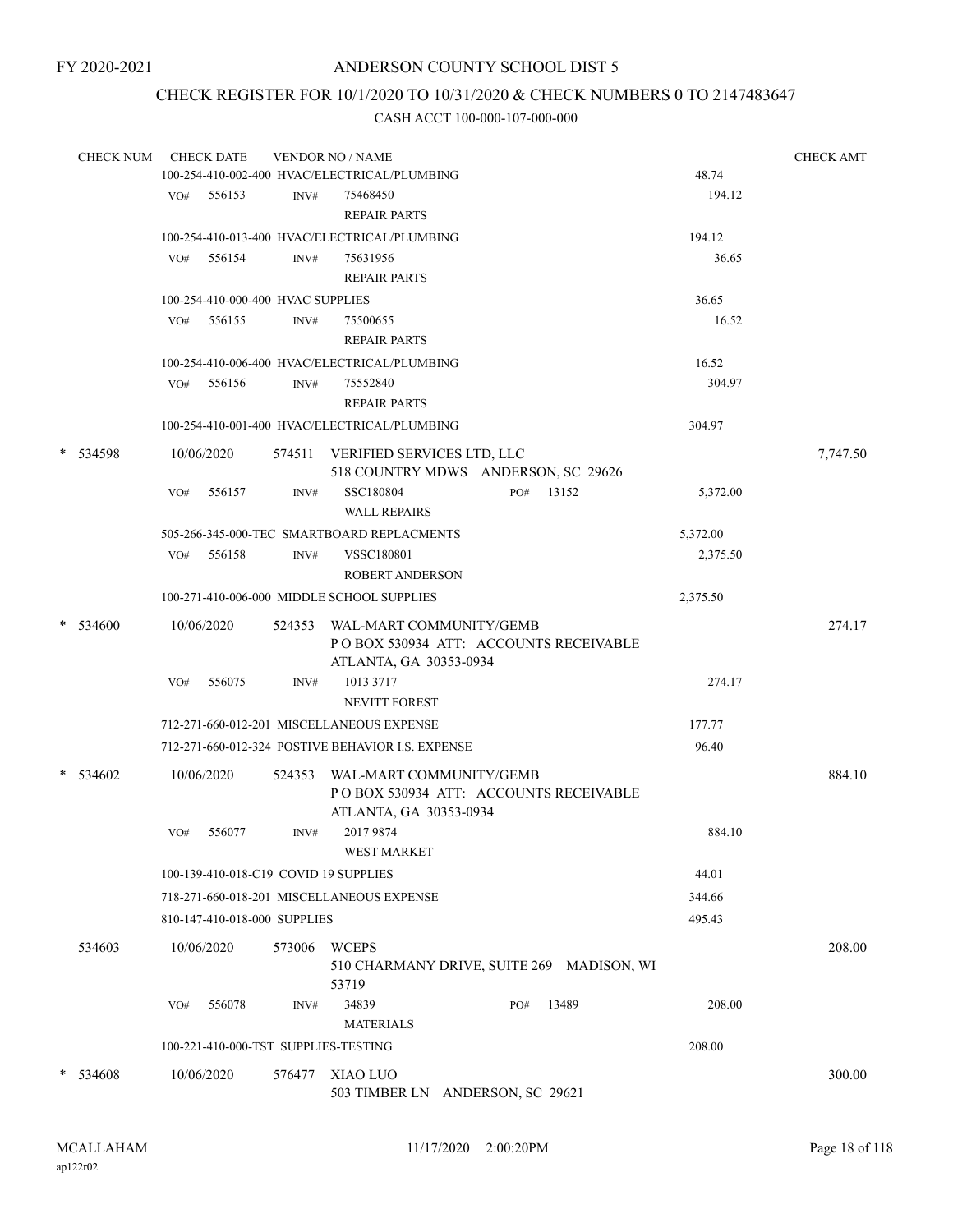## CHECK REGISTER FOR 10/1/2020 TO 10/31/2020 & CHECK NUMBERS 0 TO 2147483647

| <b>CHECK NUM</b> | <b>CHECK DATE</b>                         |      | <b>VENDOR NO / NAME</b>                                                    |       |          | <b>CHECK AMT</b> |
|------------------|-------------------------------------------|------|----------------------------------------------------------------------------|-------|----------|------------------|
|                  | 548782<br>VO#                             | INV# | <b>MCCANTS</b><br>FIELD TRIP REFUND                                        |       | 300.00   |                  |
|                  |                                           |      | 100-271-312-005-C19 CANCELLED FIELD TRIPS                                  |       | 300.00   |                  |
| 534609           | 10/08/2020                                |      | 572919 ADVANCED SALES & SERVICE<br>PO BOX 205 SANDY SPRINGS, SC 29677-0205 |       |          | 6,513.62         |
|                  | 556204<br>VO#                             | INV# | 46884<br><b>CALHOUN ELEM</b>                                               |       | 542.42   |                  |
|                  |                                           |      | 600-256-323-014-000 REPAIRS TO EQUIPMENT                                   |       | 542.42   |                  |
|                  | VO#<br>556205                             | INV# | 46980<br>PO#                                                               | 13415 | 5,971.20 |                  |
|                  |                                           |      | <b>ROBERT ANDERSON</b>                                                     |       |          |                  |
|                  |                                           |      | 600-256-540-006-000 EQUIPMENT-EXPENDABLE                                   |       | 5,971.20 |                  |
| 534610           | 10/08/2020                                |      | 576412 AMAZON CAPITAL SERVICES<br>PO BOX 035184 SEATTLE, WA 98124-5184     |       |          | 7,901.55         |
|                  | 556171<br>VO#                             | INV# | <b>PURCHASES</b><br>#A2QG7V7TDJIMYY                                        |       | 7,901.55 |                  |
|                  | 100-112-410-009-C19 COVID 19 SUPPLIES     |      |                                                                            |       | 123.05   |                  |
|                  | 100-113-410-006-000 SUPPLIES              |      |                                                                            |       | 594.86   |                  |
|                  | 100-113-410-006-C19 COVID 19 SUPPLIES     |      |                                                                            |       | 100.55   |                  |
|                  | 100-113-410-014-000 SUPPLIES              |      |                                                                            |       | 111.22   |                  |
|                  |                                           |      | 100-221-410-000-000 SUPPLIES AND MATERIALS                                 |       | 450.32   |                  |
|                  |                                           |      | 100-252-410-000-000 SUPPLIES AND MATERIALS                                 |       | 82.01    |                  |
|                  | 201-112-410-010-000 SUPPLIES              |      |                                                                            |       | 77.01    |                  |
|                  | 201-112-410-019-000 SUPPLIES              |      |                                                                            |       | 52.18    |                  |
|                  |                                           |      | 201-112-445-007-000 TECHNOLOGY SUPPLIES                                    |       | 527.26   |                  |
|                  |                                           |      | 201-112-445-014-000 TECHNOLOGY SUPPLIES                                    |       | 1,463.38 |                  |
|                  | 201-224-410-007-000 PD SUPPLIES           |      |                                                                            |       | 287.42   |                  |
|                  | 220-254-410-016-000 SUPPLIES              |      |                                                                            |       | 609.69   |                  |
|                  |                                           |      | 243-181-410-023-000 SUPPLIES AND MATERIALS                                 |       | 657.60   |                  |
|                  | 326-112-410-000-000 SCIENCE KITS SUPPLIES |      |                                                                            |       | 303.65   |                  |
|                  | 329-114-410-003-0CO SUPPLIES-STATE (C/O)  |      |                                                                            |       | 628.87   |                  |
|                  |                                           |      | 394-114-410-063-000 SUPPLIES-SUCCESS CONN/ SUMMER                          |       | 453.74   |                  |
|                  |                                           |      | 702-271-660-002-414 LOST/DAMAGED BOOKS EXPENSE                             |       | 52.92    |                  |
|                  |                                           |      | 702-271-660-002-663 ATHLETIC GENERAL EXPENSE                               |       | 227.33   |                  |
|                  |                                           |      | 705-271-660-005-517 SCHOOL STORE EXPENSE                                   |       | 82.76    |                  |
|                  |                                           |      | 705-271-660-005-645 ENGINEERING CLUB EXPENSE                               |       | 71.05    |                  |
|                  | 707-190-660-007-305 LIBRARY EXPENSE       |      |                                                                            |       | 48.10    |                  |
|                  |                                           |      | 714-271-660-014-201 MISCELLANEOUS EXPENSE                                  |       | 23.00    |                  |
|                  |                                           |      | 714-271-660-014-311 PE FUNDRAISER EXPENSE                                  |       | 100.00   |                  |
|                  |                                           |      | 717-271-660-017-244 SCHOOL/CLASS DONATIONS EXPENSE                         |       | 80.24    |                  |
|                  |                                           |      | 720-271-660-020-570 ROBOTICS TEAM EXPENSE                                  |       | 90.93    |                  |
|                  | 810-147-410-015-000 SUPPLIES              |      |                                                                            |       | 476.38   |                  |
|                  |                                           |      | 871-113-410-000-000 SUPPLIES AND MATERIALS                                 |       | 126.03   |                  |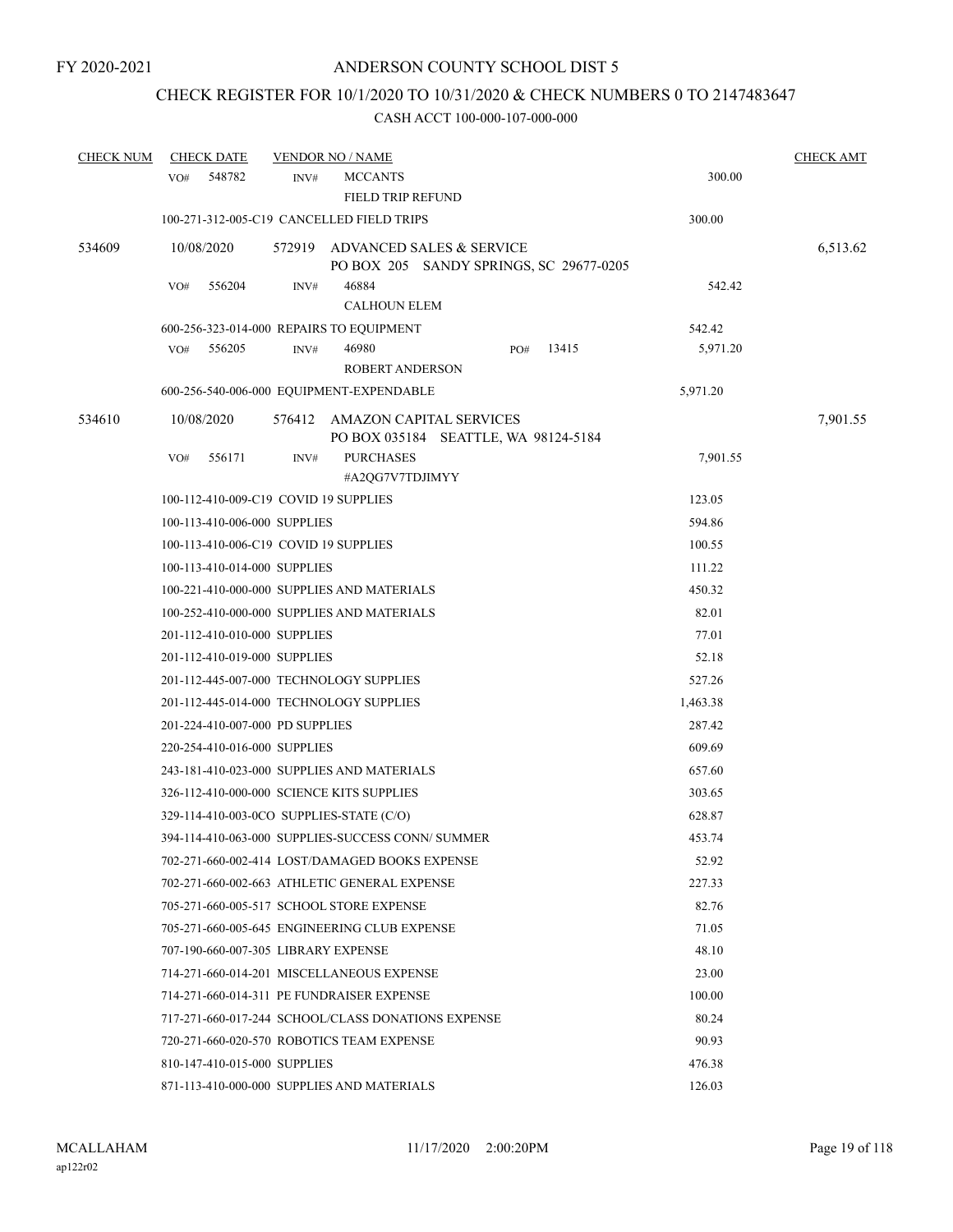## CHECK REGISTER FOR 10/1/2020 TO 10/31/2020 & CHECK NUMBERS 0 TO 2147483647

| <b>CHECK NUM</b> | <b>CHECK DATE</b>                         |        | <b>VENDOR NO / NAME</b>                                                                                               |          | <b>CHECK AMT</b> |
|------------------|-------------------------------------------|--------|-----------------------------------------------------------------------------------------------------------------------|----------|------------------|
| 534611           | 10/08/2020<br>556207<br>VO#               | INV#   | 570950 ANDERSON COUNTY SHERIFF'S OFFICE<br>ATTN: JAMIE LAZAR 305 CAMSON ROAD<br>ANDERSON, SC 29621<br><b>SECURITY</b> | 245.00   | 1,295.00         |
|                  |                                           |        | 9/18 WESTSIDE                                                                                                         |          |                  |
|                  |                                           |        | 703-271-660-003-671 FOOTBALL GATE RECEIPTS EXPENSE                                                                    | 245.00   |                  |
|                  | 556208<br>VO#                             | INV#   | <b>SECURITY</b>                                                                                                       | 87.50    |                  |
|                  |                                           |        | 9/24 WESTSIDE                                                                                                         |          |                  |
|                  |                                           |        | 703-271-660-003-671 FOOTBALL GATE RECEIPTS EXPENSE                                                                    | 87.50    |                  |
|                  | VO#<br>556209                             | INV#   | <b>SECURITY</b><br>9/24 WESTSIDE                                                                                      | 122.50   |                  |
|                  |                                           |        | 703-271-660-003-679 VOLLEYBALL GATE RECEIPTS EXPENSE                                                                  | 122.50   |                  |
|                  | 556210<br>VO#                             | INV#   | <b>SECURITY</b><br>10/2 WESTSIDE                                                                                      | 840.00   |                  |
|                  |                                           |        | 703-271-660-003-671 FOOTBALL GATE RECEIPTS EXPENSE                                                                    | 840.00   |                  |
| $* 534614$       | 10/08/2020                                | 566585 | <b>BANK OF AMERICA</b><br>PO BOX 15731 ATT: ACCOUNTS RECEIVABLE<br>WILMINGTON, DE 19886-5731                          |          | 1,181.90         |
|                  | 556275<br>VO#                             | INV#   | 8355, 7426<br><b>PURCHASES</b>                                                                                        | 1,181.90 |                  |
|                  | 900-188-410-000-006 HOMELESS SUPPLIES     |        |                                                                                                                       | 240.65   |                  |
|                  | 937-113-410-000-000 SUPPLIES              |        |                                                                                                                       | 941.25   |                  |
| $* 534616$       | 10/08/2020                                |        | 572449 BOND, CHARLIE**<br>107 BARKLEY STREET EASLEY, SC 29640                                                         |          | 130.50           |
|                  | 556336<br>VO#                             | INV#   | 10/2 WHS<br><b>FOOTBALL OFFICIAL</b>                                                                                  | 130.50   |                  |
|                  |                                           |        | 703-271-660-003-671 FOOTBALL GATE RECEIPTS EXPENSE                                                                    | 130.50   |                  |
| 534617           | 10/08/2020                                |        | 564280 CARAWAY, BYRON.**<br>400 CREEK DRIVE EASLEY, SC 29642                                                          |          | 100.30           |
|                  | 556333<br>VO#                             | INV#   | 9/28 WESTSIDE<br><b>VB OFFICIAL</b>                                                                                   | 100.30   |                  |
|                  |                                           |        | 703-271-660-003-679 VOLLEYBALL GATE RECEIPTS EXPENSE                                                                  | 100.30   |                  |
| 534618           | 10/08/2020                                |        | 160602 CDW GOVERNMENT<br>75 REMITTANCE DRIVE SUITE 1515 ATT:<br>ACCOUNTS RECEIVABLE CHICAGO, IL 60675-1515            |          | 2,138.93         |
|                  | 556342<br>VO#                             | INV#   | 13397<br>2117523<br>PO#<br><b>MAKERBOT</b>                                                                            | 2,138.93 |                  |
|                  | 207-116-410-006-006 SUPPLIES-IMPROVE PRGS |        |                                                                                                                       | 2,138.93 |                  |
| 534619           | 10/08/2020                                | 163525 | <b>CHANEY ELECTRONICS</b><br>POBOX 4116 SCOTTSDALE, AZ 85261                                                          |          | 1,912.67         |
|                  | 556350<br>VO#                             | INV#   | 89783A<br>13340<br>PO#<br>CUST #18270                                                                                 | 1,912.67 |                  |
|                  |                                           |        | 329-115-410-031-000 SUPPLIES-STATE EQUIPMENT                                                                          | 1,912.67 |                  |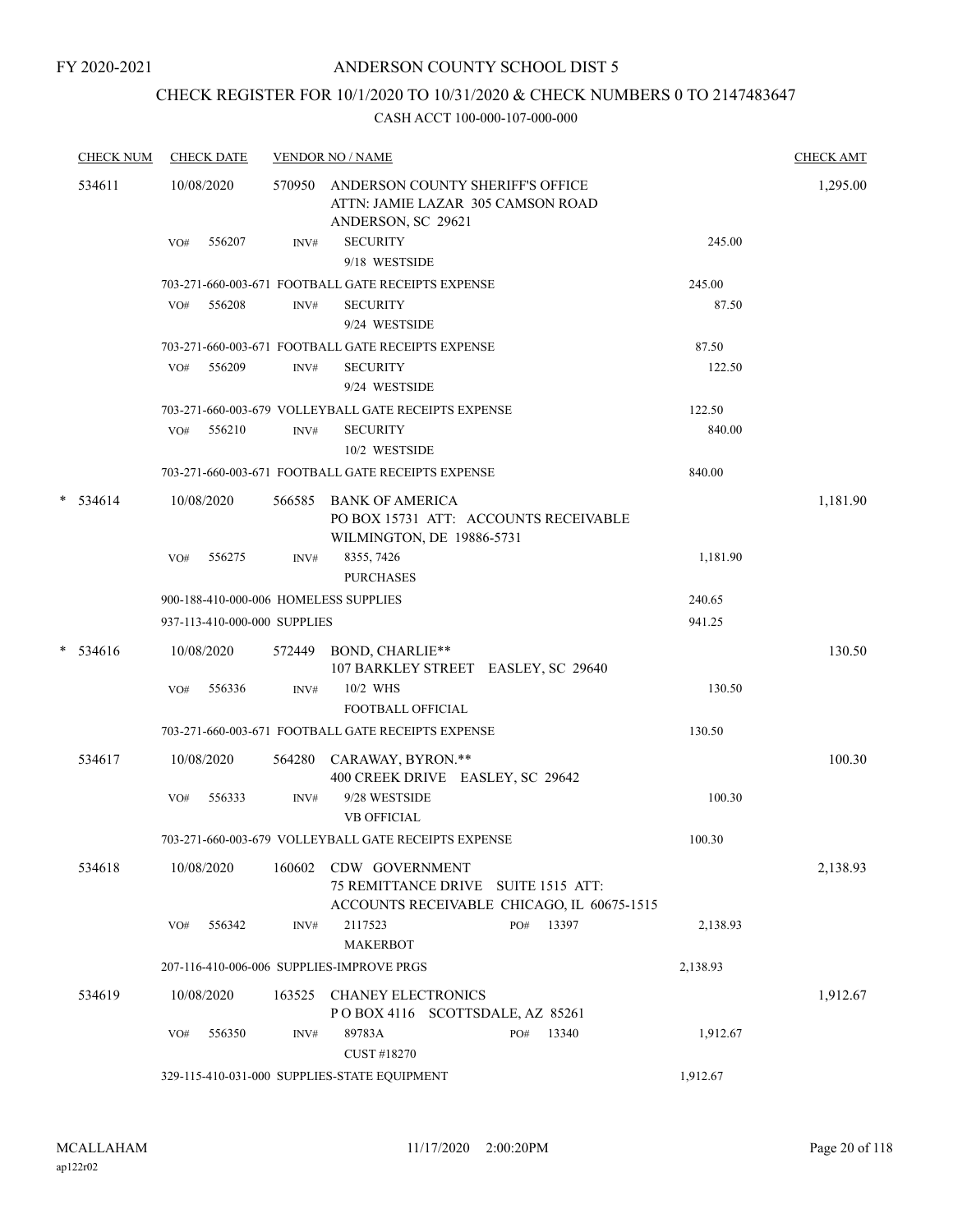## CHECK REGISTER FOR 10/1/2020 TO 10/31/2020 & CHECK NUMBERS 0 TO 2147483647

| <b>CHECK NUM</b> | <b>CHECK DATE</b>                    |        | <b>VENDOR NO / NAME</b>                                                             |                                      |            | <b>CHECK AMT</b> |  |
|------------------|--------------------------------------|--------|-------------------------------------------------------------------------------------|--------------------------------------|------------|------------------|--|
| 534620           | 10/08/2020                           | 167150 | <b>CHEERZONE</b><br>MAYVILLE, MI 48744                                              | KATAMY CORPORATION 302 E. OHMER ROAD |            |                  |  |
|                  | 556220<br>VO#                        | INV#   | 149617<br>ROBERT ANDERSON                                                           |                                      | 1,737.28   |                  |  |
|                  | 706-271-660-006-611 PEP CLUB EXPENSE |        |                                                                                     |                                      | 1,737.28   |                  |  |
| $*$ 534622       | 10/08/2020                           | 211302 | <b>DUKE ENERGY</b><br>PO BOX 70516 CHARLOTTE, NC 28272-0516                         |                                      |            | 113,740.96       |  |
|                  | 556359<br>VO#                        | INV#   | <b>DUE 10/14</b><br><b>UTILITIES</b>                                                |                                      | 113,740.96 |                  |  |
|                  |                                      |        | 100-254-470-000-000 ENERGY-ELECTRICITY & WATER                                      |                                      | 4,738.79   |                  |  |
|                  |                                      |        | 100-254-470-002-000 ENERGY-ELECTRICITY & WATER                                      |                                      | 29,508.55  |                  |  |
|                  |                                      |        | 100-254-470-003-000 ENERGY-ELECTRICITY & WATER                                      |                                      | 4,187.24   |                  |  |
|                  |                                      |        | 100-254-470-005-000 ENERGY-ELECTRICITY & WATER                                      |                                      | 11,878.44  |                  |  |
|                  |                                      |        | 100-254-470-006-000 ENERGY-ELECTRICITY & WATER                                      |                                      | 15,756.56  |                  |  |
|                  |                                      |        | 100-254-470-008-000 ENERGY-ELECTRICITY & WATER                                      |                                      | 8,229.88   |                  |  |
|                  |                                      |        | 100-254-470-011-000 ENERGY-ELECTRICITY & WATER                                      |                                      | 4,766.78   |                  |  |
|                  |                                      |        | 100-254-470-012-000 ENERGY-ELECTRICITY & WATER                                      |                                      | 6,419.98   |                  |  |
|                  |                                      |        | 100-254-470-015-000 ENERGY-ELECTRICITY & WATER                                      |                                      | 12.52      |                  |  |
|                  |                                      |        | 100-254-470-016-000 ENERGY-ELECTRICITY & WATER                                      |                                      | 25.05      |                  |  |
|                  |                                      |        | 100-254-470-018-000 ENERGY-ELECTRICITY & WATER                                      |                                      | 4,326.39   |                  |  |
|                  |                                      |        | 100-254-470-019-000 ENERGY-ELECTRICITY & WATER                                      |                                      | 37.51      |                  |  |
|                  |                                      |        | 100-254-470-021-000 ENERGY-ELECTRICITY & WATER                                      |                                      | 11,824.75  |                  |  |
|                  |                                      |        | 131-254-470-031-000 ENERGY-ELECTRICITY/WATER                                        |                                      | 12,028.52  |                  |  |
| 534623           | 10/08/2020                           | 563495 | ELECTRIC CITY UTILITIES<br>CITY OF ANDERSON 601 SOUTH MAIN ST<br>ANDERSON, SC 29624 |                                      |            | 7,371.56         |  |
|                  | 556356<br>VO#                        | INV#   | <b>DUE 10/26</b><br><b>UTILITIES</b>                                                |                                      | 7,371.56   |                  |  |
|                  |                                      |        | 100-254-470-001-000 ENERGY-ELECTRICITY & WATER                                      |                                      | 916.97     |                  |  |
|                  |                                      |        | 100-254-470-005-000 ENERGY-ELECTRICITY & WATER                                      |                                      | 12.00      |                  |  |
|                  |                                      |        | 100-254-470-006-000 ENERGY-ELECTRICITY & WATER                                      |                                      | 2,012.05   |                  |  |
|                  |                                      |        | 100-254-470-015-000 ENERGY-ELECTRICITY & WATER                                      |                                      | 580.84     |                  |  |
|                  |                                      |        | 100-254-470-016-000 ENERGY-ELECTRICITY & WATER                                      |                                      | 1,376.71   |                  |  |
|                  |                                      |        | 100-254-470-018-000 ENERGY-ELECTRICITY & WATER                                      |                                      | 990.09     |                  |  |
|                  |                                      |        | 100-254-470-021-000 ENERGY-ELECTRICITY & WATER                                      |                                      | 1,482.90   |                  |  |
| $* 534628$       | 10/08/2020                           | 567086 | GODFREY, REX**<br>207 HANSTER DRIVE EASLEY, SC 29642                                |                                      |            | 137.70           |  |
|                  | 556339<br>VO#                        | INV#   | 10/2 WHS<br>FOOTBALL OFFICIAL                                                       |                                      | 137.70     |                  |  |
|                  |                                      |        | 703-271-660-003-671 FOOTBALL GATE RECEIPTS EXPENSE                                  |                                      | 137.70     |                  |  |
| 534629           | 10/08/2020                           | 569372 | <b>GREAT AMERICA LEASING CORP</b>                                                   |                                      |            | 119.84           |  |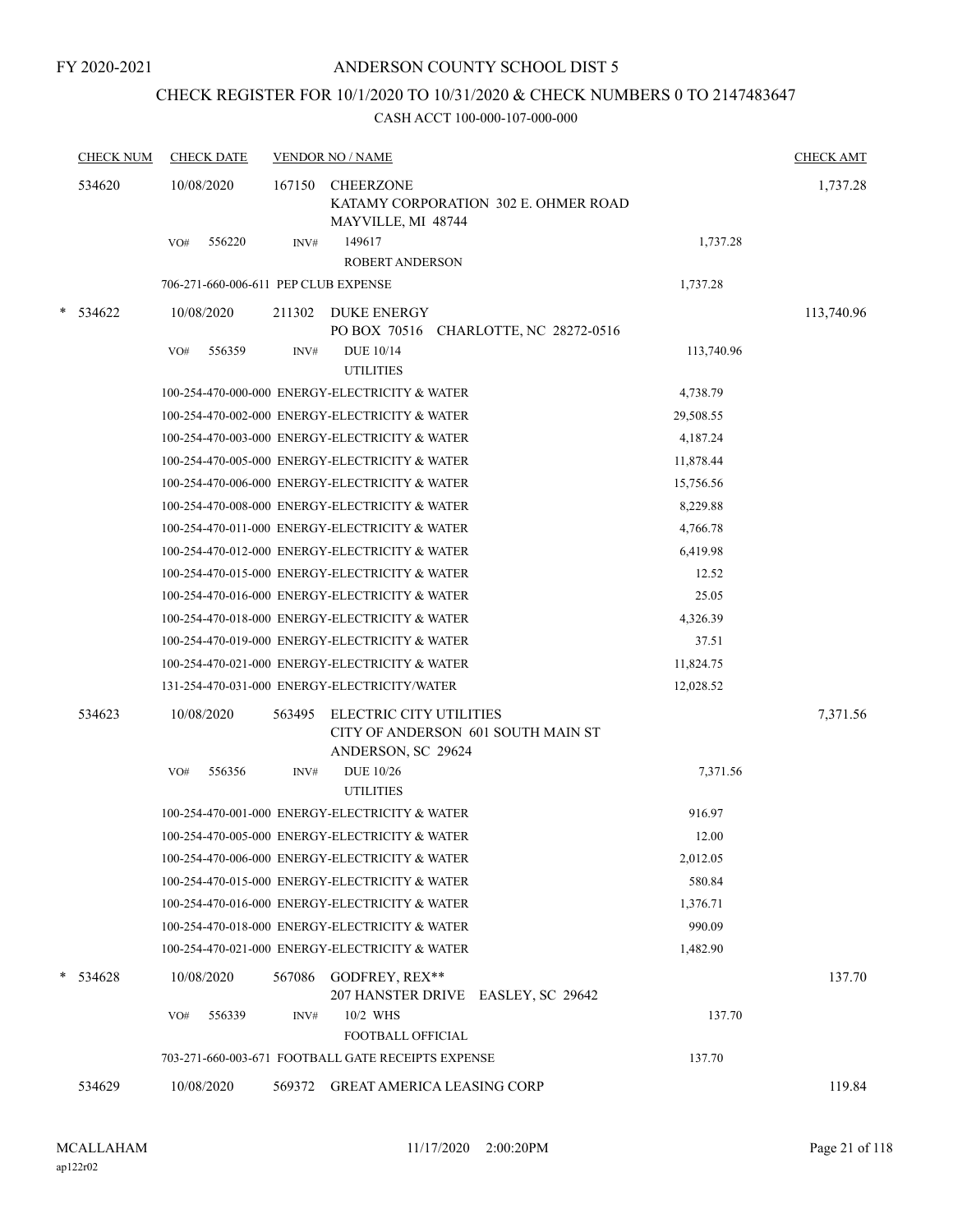FY 2020-2021

#### ANDERSON COUNTY SCHOOL DIST 5

## CHECK REGISTER FOR 10/1/2020 TO 10/31/2020 & CHECK NUMBERS 0 TO 2147483647

|   | <b>CHECK NUM</b> |            | <b>CHECK DATE</b>            |        | <b>VENDOR NO / NAME</b><br>POBOX 660831 ATT: ACCOUNTS RECEIVABLE<br>DALLAS, TX 75266-0831                      |     |                                            |          | <b>CHECK AMT</b> |
|---|------------------|------------|------------------------------|--------|----------------------------------------------------------------------------------------------------------------|-----|--------------------------------------------|----------|------------------|
|   |                  | VO#        | 556227                       | INV#   | 27791675<br><b>COPIER</b>                                                                                      | PO# | 13027                                      | 119.84   |                  |
|   |                  |            | 100-113-410-005-000 SUPPLIES |        |                                                                                                                |     |                                            | 119.84   |                  |
| * | 534631           | 10/08/2020 |                              | 259400 | HAMMOND WATER DISTRICT<br>BELTON, SC 29627                                                                     |     | 250 MITCHELL ROAD ATT: ACCOUNTS RECEIVABLE |          | 8,014.00         |
|   |                  | VO#        | 556358                       | INV#   | $7/13 - 9/11$<br><b>UTILITIES</b>                                                                              |     |                                            | 8,014.00 |                  |
|   |                  |            |                              |        | 100-254-470-002-000 ENERGY-ELECTRICITY & WATER                                                                 |     |                                            | 110.72   |                  |
|   |                  |            |                              |        | 100-254-470-002-000 ENERGY-ELECTRICITY & WATER                                                                 |     |                                            | 628.56   |                  |
|   |                  |            |                              |        | 100-254-470-002-000 ENERGY-ELECTRICITY & WATER                                                                 |     |                                            | 1,430.37 |                  |
|   |                  |            |                              |        | 100-254-470-002-000 ENERGY-ELECTRICITY & WATER                                                                 |     |                                            | 126.62   |                  |
|   |                  |            |                              |        | 100-254-470-013-000 ENERGY-ELECTRICITY & WATER                                                                 |     |                                            | 846.65   |                  |
|   |                  |            |                              |        | 100-254-470-013-000 ENERGY-ELECTRICITY & WATER                                                                 |     |                                            | 268.22   |                  |
|   |                  |            |                              |        | 100-254-470-017-000 ENERGY-ELECTRICITY & WATER                                                                 |     |                                            | 3,079.31 |                  |
|   |                  |            |                              |        | 100-254-470-020-000 ENERGY-ELECTRICITY & WATER                                                                 |     |                                            | 110.72   |                  |
|   |                  |            |                              |        | 100-254-470-020-000 ENERGY-ELECTRICITY & WATER                                                                 |     |                                            | 1,412.83 |                  |
|   | 534632           | 10/08/2020 |                              |        | 576534 HENRY F MICHELL CO<br>PO BOX 60160 KING OF PRUSSIA, PA 19406                                            |     |                                            |          | 540.58           |
|   |                  | VO#        | 556239                       | INV#   | 87550<br><b>ACCOUNT 1667</b>                                                                                   |     |                                            | 540.58   |                  |
|   |                  |            |                              |        | 731-271-660-031-878 HORTICULTURE EXPENSE                                                                       |     |                                            | 540.58   |                  |
|   | 534633           | 10/08/2020 |                              | 269901 | HOME DEPOT CREDIT SERVICES<br>DEPT 32-2501418523 PO BOX 78047 PHOENIX, AZ<br>85062-8047                        |     |                                            |          | 106.45           |
|   |                  | VO#        | 556230                       | INV#   | 0141 8523<br><b>PURCHASES</b>                                                                                  |     |                                            | 106.45   |                  |
|   |                  |            |                              |        | 100-254-410-000-500 PEST MANAGEMENT                                                                            |     |                                            | 47.04    |                  |
|   |                  |            | 100-254-410-021-000 SUPPLIES |        |                                                                                                                |     |                                            | 59.41    |                  |
|   | 534634           | 10/08/2020 |                              | 576562 | INSTITUTIONAL COMPLIANCE SOLUTIONS<br>711 SIGNAL MOUNTAIN RD #108 CHATTANOOGA,<br>TN 37405                     |     |                                            |          | 7,000.00         |
|   |                  | VO#        | 556283                       | INV#   | 1310<br><b>TRAINING</b>                                                                                        | PO# | 13173                                      | 7.000.00 |                  |
|   |                  |            |                              |        | 100-224-312-000-000 STAFF DEV. - PURCHASED SERVICES                                                            |     |                                            | 7,000.00 |                  |
|   | 534635           | 10/08/2020 |                              | 568460 | KIRKWOOD, NORMAN^^<br>46 SAMPIT DRIVE SIMPSONVILLE, SC 29681                                                   |     |                                            |          | 135.00           |
|   |                  | VO#        | 556340                       | INV#   | 10/2 WHS<br>FOOTBALL OFFICIAL                                                                                  |     |                                            | 135.00   |                  |
|   |                  |            |                              |        | 703-271-660-003-671 FOOTBALL GATE RECEIPTS EXPENSE                                                             |     |                                            | 135.00   |                  |
|   | 534636           | 10/08/2020 |                              |        | 313476 LAKESHORE LEARNING MATERIALS<br>2695 EAST DOMINGUEZ STREET ATT: ACCOUNTS<br>RECEIVABLE CARSON, CA 90895 |     |                                            |          | 425.41           |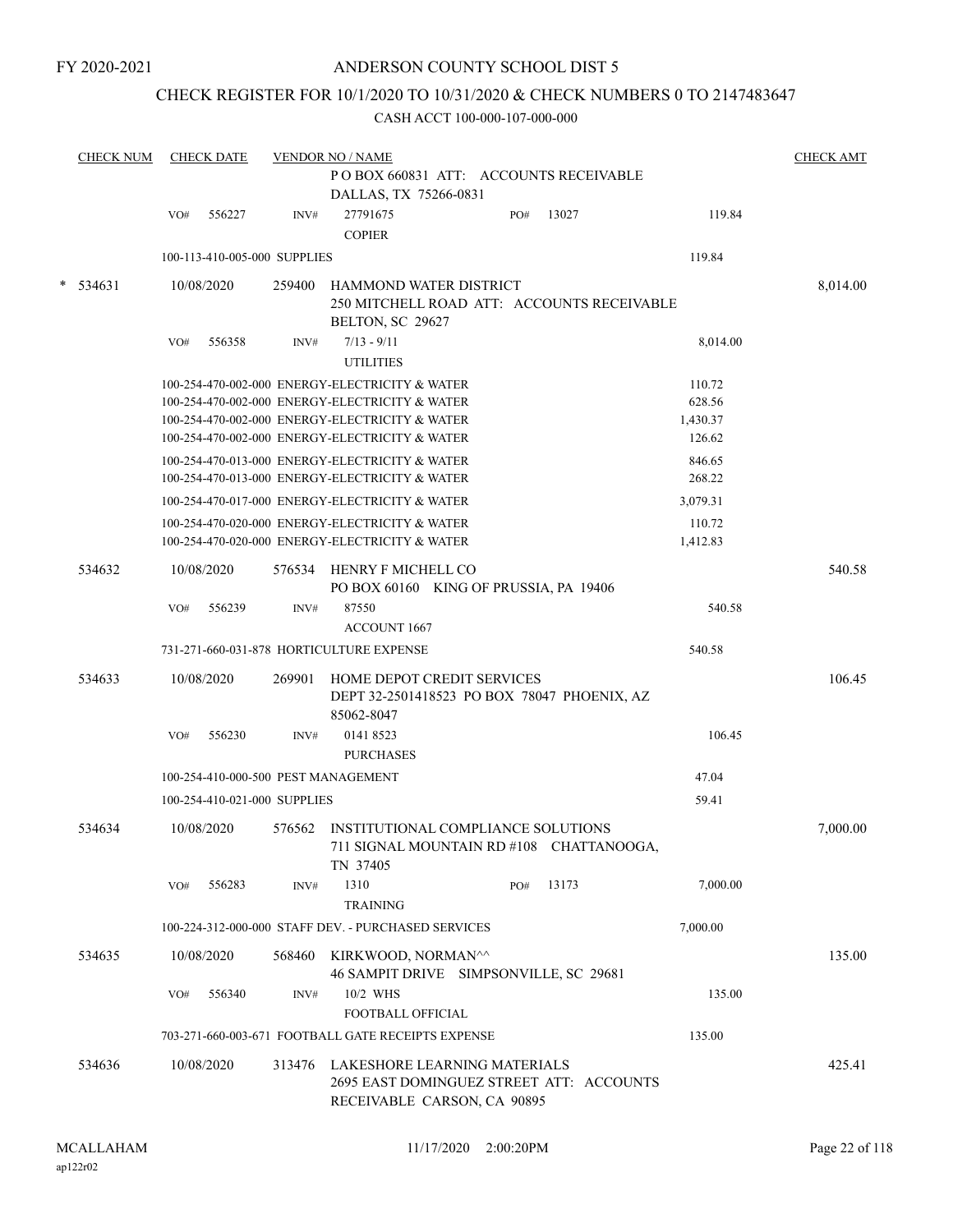## CHECK REGISTER FOR 10/1/2020 TO 10/31/2020 & CHECK NUMBERS 0 TO 2147483647

| <b>CHECK NUM</b> |     | <b>CHECK DATE</b>            |      | <b>VENDOR NO / NAME</b>                                                  |     |       |          | <b>CHECK AMT</b> |
|------------------|-----|------------------------------|------|--------------------------------------------------------------------------|-----|-------|----------|------------------|
|                  | VO# | 556232                       | INV# | 4159020920<br><b>EASEL</b>                                               | PO# | 13317 | 324.26   |                  |
|                  |     | 810-147-410-018-000 SUPPLIES |      |                                                                          |     |       | 324.26   |                  |
|                  |     | VO# 556233                   | INV# | 5133160920<br><b>WEST MARKET</b>                                         | PO# | 13440 | 101.15   |                  |
|                  |     | 810-147-410-018-000 SUPPLIES |      |                                                                          |     |       | 101.15   |                  |
| $* 534638$       |     | 10/08/2020                   |      | 572611 LLOYD ROOFING COMPANY, INC<br>PO BOX 49308 GREENWOOD, SC 29649    |     |       |          | 1,942.00         |
|                  | VO# | 556286                       | INV# | 35472<br><b>ROBERT ANDERSON</b>                                          |     |       | 1,942.00 |                  |
|                  |     |                              |      | 100-254-323-006-001 CONTRACTED SERVICES                                  |     |       | 1,942.00 |                  |
| 534639           |     | 10/08/2020                   |      | 576574 LOC-DOC SECURITY<br>PO BOX 78987 CHARLOTTE, NC 28271              |     |       |          | 234.21           |
|                  | VO# | 556234                       | INV# | C203335<br>LOCKS/KEYS                                                    |     |       | 58.85    |                  |
|                  |     |                              |      | 100-254-410-006-001 SUPPLIES - MAINTENANCE                               |     |       | 58.85    |                  |
|                  | VO# | 556235                       | INV# | C <sub>203181</sub><br>LOCKS/KEYS                                        |     |       | 40.00    |                  |
|                  |     |                              |      | 100-254-410-001-001 SUPPLIES - MAINTENANCE                               |     |       | 40.00    |                  |
|                  |     | VO# 556284                   | INV# | C203471<br><b>LOCKS/KEYS</b>                                             |     |       | 88.28    |                  |
|                  |     |                              |      | 100-254-410-008-001 SUPPLIES - MAINTENANCE                               |     |       | 70.62    |                  |
|                  |     |                              |      | 100-254-410-014-001 SUPPLIES - MAINTENANCE                               |     |       | 17.66    |                  |
|                  |     | VO# 556285                   | INV# | C <sub>203478</sub>                                                      |     |       | 47.08    |                  |
|                  |     |                              |      | LOCKS/KEYS                                                               |     |       |          |                  |
|                  |     |                              |      | 100-254-410-003-001 SUPPLIES - MAINTENANCE                               |     |       | 47.08    |                  |
| 534640           |     | 10/08/2020                   |      | 567442 MAKE MUSIC<br>PO BOX 733687 DALLAS, TX 75373-3687                 |     |       |          | 1,551.50         |
|                  | VO# | 556236                       | INV# | 8J5H-EGBN<br><b>GLENVIEW MS</b>                                          |     |       | 1,551.50 |                  |
|                  |     |                              |      | 338-221-445-020-EAR TECHNOLOGY SUPPLIES                                  |     |       | 1,551.50 |                  |
| * 534642         |     |                              |      | 10/08/2020 567034 MCCOY, JEFF**<br>203 TILLOTSON ROAD ANDERSON, SC 29621 |     |       |          | 160.00           |
|                  | VO# | 556197                       | INV# | 9/24 WHS<br><b>VB OFFICIAL</b>                                           |     |       | 85.00    |                  |
|                  |     |                              |      | 703-271-660-003-679 VOLLEYBALL GATE RECEIPTS EXPENSE                     |     |       | 85.00    |                  |
|                  | VO# | 556202                       | INV# | 10/5 MCCANTS<br><b>VB OFFICIAL</b>                                       |     |       | 75.00    |                  |
|                  |     |                              |      | 705-271-660-005-682 VOLLEYBALL EXPENSE                                   |     |       | 75.00    |                  |
| 534643           |     | 10/08/2020                   |      | 574634 MCKENZIE, EDWARD**<br>964 JESSE BYRD RD HARTSVILLE, SC 29550      |     |       |          | 2,670.00         |
|                  | VO# | 556238                       | INV# | 291<br><b>BUS CAMERAS</b>                                                | PO# | 13501 | 2,670.00 |                  |
|                  |     |                              |      | 100-255-323-000-000 CONTRACTED SERVICES                                  |     |       | 2,670.00 |                  |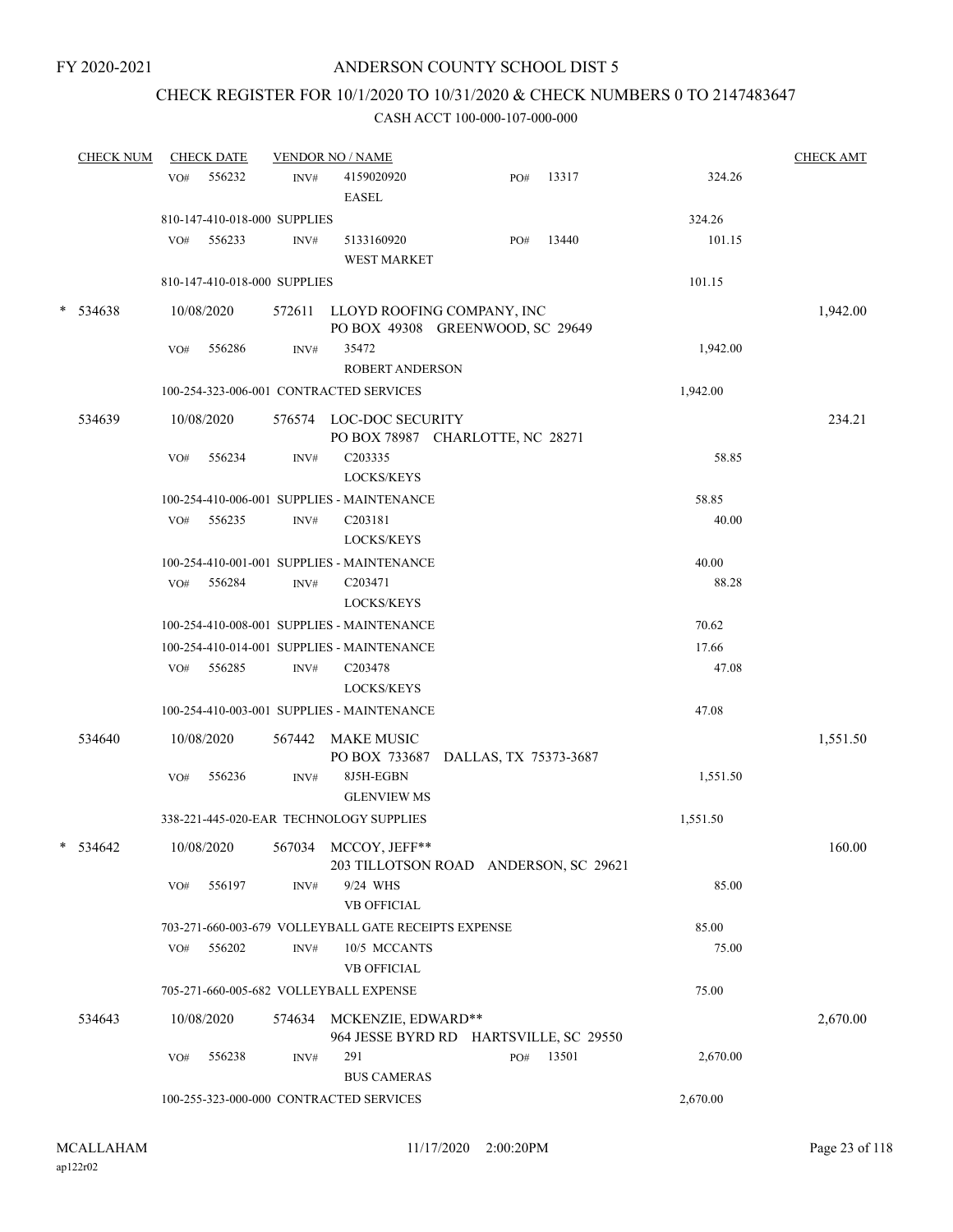# CHECK REGISTER FOR 10/1/2020 TO 10/31/2020 & CHECK NUMBERS 0 TO 2147483647

|   | <b>CHECK NUM</b> |     | <b>CHECK DATE</b>                    |        | <b>VENDOR NO / NAME</b>                                                                              |          | <b>CHECK AMT</b> |
|---|------------------|-----|--------------------------------------|--------|------------------------------------------------------------------------------------------------------|----------|------------------|
|   | 534644           |     | 10/08/2020                           | 358500 | <b>MINUTEMAN PRESS</b><br>3308 NORTH MAIN STREET ATT: ACCOUNTS<br>RECEIVABLE ANDERSON, SC 29621-4108 |          | 357.81           |
|   |                  | VO# | 556240                               | INV#   | 90704<br><b>JOB 123855</b>                                                                           | 357.81   |                  |
|   |                  |     | 100-271-410-003-000 SUPPLIES         |        |                                                                                                      | 357.81   |                  |
|   | 534645           |     | 10/08/2020                           | 366700 | MUTUAL OF OMAHA<br>PO BOX 2147 OMAHA, NE 68103-2147                                                  |          | 609.84           |
|   |                  | VO# | 556287                               | INV#   | 1127302470<br>ID #G00018B5                                                                           | 609.84   |                  |
|   |                  |     |                                      |        | 100-264-650-000-000 INSURANCE AND JUDGEMENTS                                                         | 609.84   |                  |
|   | 534646           |     | 10/08/2020                           | 379100 | NATURE'S CORNER FLORIST<br>1205 WHITEHALL ROAD ATT: ACCOUNTS<br>RECEIVABLE ANDERSON, SC 29625        |          | 121.00           |
|   |                  | VO# | 556289                               | INV#   | <b>ACCT 100097</b><br><b>ADULT ED</b>                                                                | 121.00   |                  |
|   |                  |     | 723-190-660-023-973 FACULTY EXPENSE  |        |                                                                                                      | 121.00   |                  |
|   | 534647           |     | 10/08/2020                           | 572028 | <b>OMNI CHEER</b><br>PO BOX 16400<br>READING, PA 19612-6400                                          |          | 1,088.93         |
|   |                  | VO# | 556243                               | INV#   | 2020000066765<br><b>ACCT #M90508</b>                                                                 | 1,088.93 |                  |
|   |                  |     | 706-271-660-006-611 PEP CLUB EXPENSE |        |                                                                                                      | 1,088.93 |                  |
|   | 534648           |     | 10/08/2020                           |        | 576474 PAXEN PUBLISHING, LLC<br>2194 HIGHWAY A1A SUITE 208 INDIAN HARBOUR<br><b>BEACH, FL 32937</b>  |          | 366.53           |
|   |                  | VO# | 556301                               | INV#   | 11058<br><b>ADULT ED</b>                                                                             | 366.53   |                  |
|   |                  |     | 243-182-410-023-REV SUPPLIES         |        |                                                                                                      | 366.53   |                  |
| * | 534650           |     | 10/08/2020                           | 568036 | PIEDMONT NATURAL GAS<br>PO BOX 1246 CHARLOTTE, NC 28201-1246                                         |          | 1,159.12         |
|   |                  | VO# | 556357                               | INV#   | <b>DUE 10/21</b><br><b>UTILITIES</b>                                                                 | 1,159.12 |                  |
|   |                  |     | 100-254-472-000-000 ENERGY-GAS       |        |                                                                                                      | 47.50    |                  |
|   |                  |     | 100-254-472-001-000 ENERGY-GAS       |        |                                                                                                      | 241.74   |                  |
|   |                  |     | 100-254-472-005-000 ENERGY-GAS       |        |                                                                                                      | 29.27    |                  |
|   |                  |     | 100-254-472-011-000 ENERGY-GAS       |        |                                                                                                      | 24.98    |                  |
|   |                  |     | 100-254-472-012-000 ENERGY-GAS       |        |                                                                                                      | 24.72    |                  |
|   |                  |     | 100-254-472-015-000 ENERGY-GAS       |        |                                                                                                      | 56.61    |                  |
|   |                  |     | 100-254-472-016-000 ENERGY-GAS       |        |                                                                                                      | 23.54    |                  |
|   |                  |     | 100-254-472-021-000 ENERGY- GAS      |        |                                                                                                      | 80.24    |                  |
|   |                  |     | 600-256-470-011-000 ENERGY           |        |                                                                                                      | 120.52   |                  |
|   |                  |     | 600-256-470-012-000 ENERGY           |        |                                                                                                      | 108.30   |                  |
|   |                  |     | 600-256-470-015-000 ENERGY           |        |                                                                                                      | 117.62   |                  |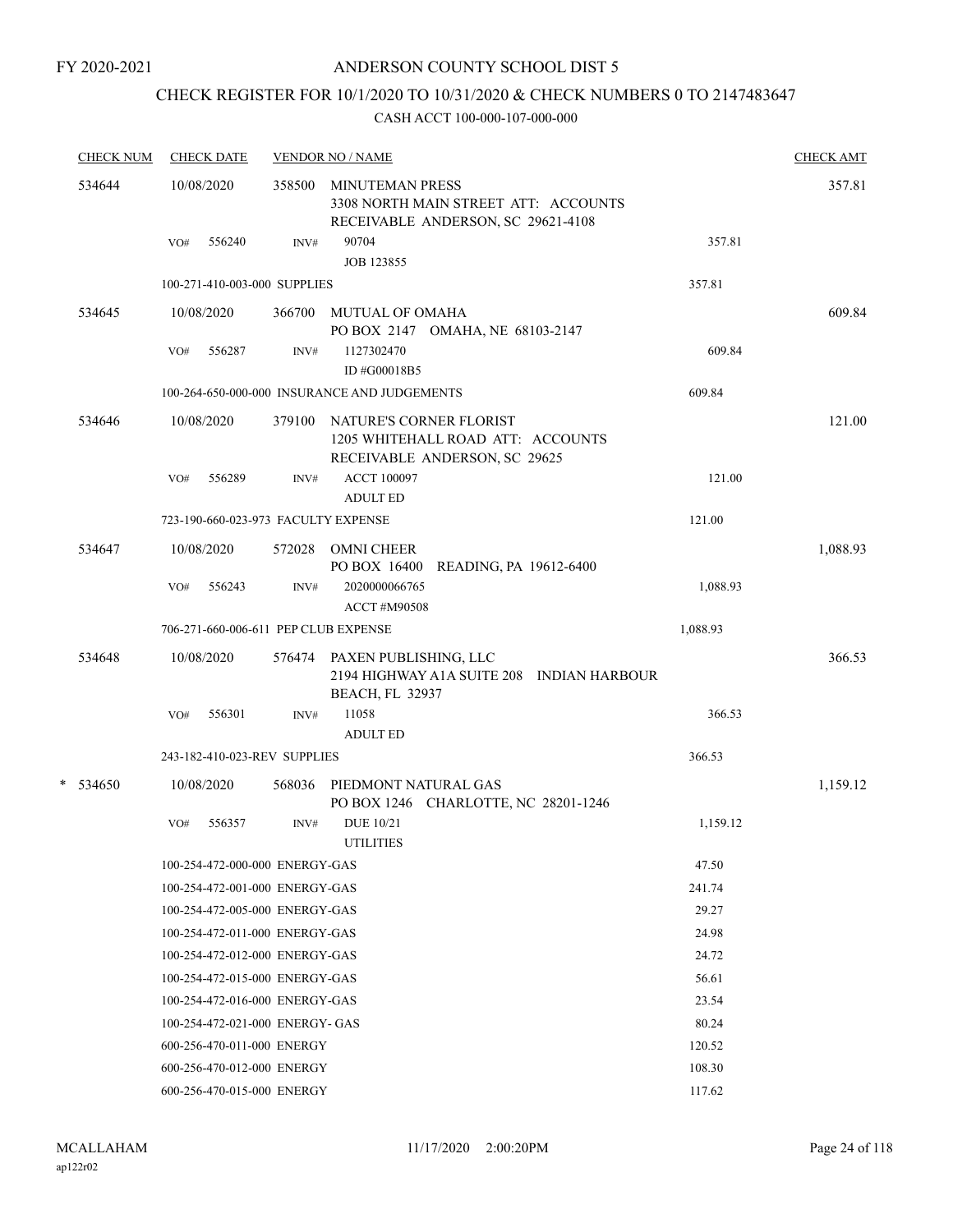## CHECK REGISTER FOR 10/1/2020 TO 10/31/2020 & CHECK NUMBERS 0 TO 2147483647

| <b>CHECK NUM</b> |                                       | <b>CHECK DATE</b><br>600-256-470-016-000 ENERGY |        | <b>VENDOR NO / NAME</b>                                                                                   |  |              |  | 124.86     | <b>CHECK AMT</b> |
|------------------|---------------------------------------|-------------------------------------------------|--------|-----------------------------------------------------------------------------------------------------------|--|--------------|--|------------|------------------|
|                  |                                       | 600-256-470-021-000 ENERGY                      |        |                                                                                                           |  |              |  | 159.22     |                  |
| $*$ 534655       |                                       | 10/08/2020                                      | 575721 | RIDGEWATER ENGINEERING & SURVEYING<br>PO BOX 806 ANDERSON, SC 29622                                       |  |              |  |            | 3,200.00         |
|                  | VO#                                   | 556304                                          | INV#   | 20229<br><b>TL HANNA</b>                                                                                  |  | 13384<br>PO# |  | 3,200.00   |                  |
|                  |                                       |                                                 |        | 505-271-540-002-BSC BASEBALL&SOFTBALL COMPLEX                                                             |  |              |  | 3,200.00   |                  |
| 534656           |                                       | 10/08/2020                                      |        | 563934 SCATA SCASSC TITLE 1 ADMIN<br>DR JANE HARRELSON 107 EAST MAIN ST MONCKS<br><b>CORNER, SC 29461</b> |  |              |  |            | 425.00           |
|                  | VO#                                   | 556345                                          | INV#   | 7908793<br>K. MORGAN                                                                                      |  |              |  | 425.00     |                  |
|                  |                                       |                                                 |        | 202-223-333-000-000 TRIPS- ADMIN/HOMELESS LIAISON                                                         |  |              |  | 425.00     |                  |
| 534657           |                                       | 10/08/2020                                      |        | 572153 SCDC PRINTING & GRAPHICS<br>PO BOX 21787 COLUMBIA, SC 29221                                        |  |              |  |            | 151.98           |
|                  | VO#                                   | 556307                                          | INV#   | 90300522<br>CUST #3045003                                                                                 |  | 13230<br>PO# |  | 151.98     |                  |
|                  |                                       |                                                 |        | 100-221-360-000-000 PRINTING AND BINDING                                                                  |  |              |  | 151.98     |                  |
| 534658           |                                       | 10/08/2020                                      |        | 451201 SC SCHOOL BOARDS INSURANCE TRUST<br>111 RESEARCH DRIVE COLUMBIA, SC 29203                          |  |              |  |            | 300,228.00       |
|                  | VO#                                   | 556246                                          | INV#   | 4054<br>ID AN5                                                                                            |  |              |  | 277,857.00 |                  |
|                  |                                       |                                                 |        | 100-252-324-000-000 PROPERTY INSURANCE                                                                    |  |              |  | 277,857.00 |                  |
|                  | VO#                                   | 556305                                          | INV#   | 4047<br><b>ID AN5 CHARTER</b>                                                                             |  |              |  | 1,809.00   |                  |
|                  |                                       |                                                 |        | 124-114-324-024-000 PROPERTY INSURANCE                                                                    |  |              |  | 1,809.00   |                  |
|                  | VO#                                   | 556306                                          | INV#   | 4049<br>ID AIT                                                                                            |  |              |  | 20,562.00  |                  |
|                  |                                       |                                                 |        | 131-233-324-031-000 PROPERTY INSURANCE                                                                    |  |              |  | 20,562.00  |                  |
| 534659           |                                       | 10/08/2020                                      | 568699 | SHEPARD & ASSOCIATES, LLC<br>3547 DREHER SHOALS RD SUITE 6 ATT: ACCOUNTS<br>RECEIVABLE IRMO, SC 29063     |  |              |  |            | 1,859.99         |
|                  |                                       | VO# 556313                                      | INV#   | 20152                                                                                                     |  | PO# 13343    |  | 1,859.99   |                  |
|                  |                                       | 505-253-522-002-ROF ROOF TLH                    |        | TL HANNA ROOF                                                                                             |  |              |  | 1,859.99   |                  |
| 534660           |                                       | 10/08/2020                                      |        | 568954 SHRED A WAY                                                                                        |  |              |  |            | 128.00           |
|                  |                                       |                                                 |        | PO BOX 51132 ATT: ACCOUNTS RECEIVABLE<br>PIEDMONT, SC 29673                                               |  |              |  |            |                  |
|                  |                                       | VO# 556254                                      | INV#   | A83529<br><b>WESTSIDE</b>                                                                                 |  |              |  | 95.00      |                  |
|                  | 95.00<br>100-114-410-003-000 SUPPLIES |                                                 |        |                                                                                                           |  |              |  |            |                  |
|                  |                                       | VO# 556320                                      | INV#   | A83728<br><b>ADULT ED</b>                                                                                 |  |              |  | 33.00      |                  |
|                  |                                       |                                                 |        | 723-190-660-023-911 MISCELLANEOUS- ADULT ED EXPENSE                                                       |  |              |  | 33.00      |                  |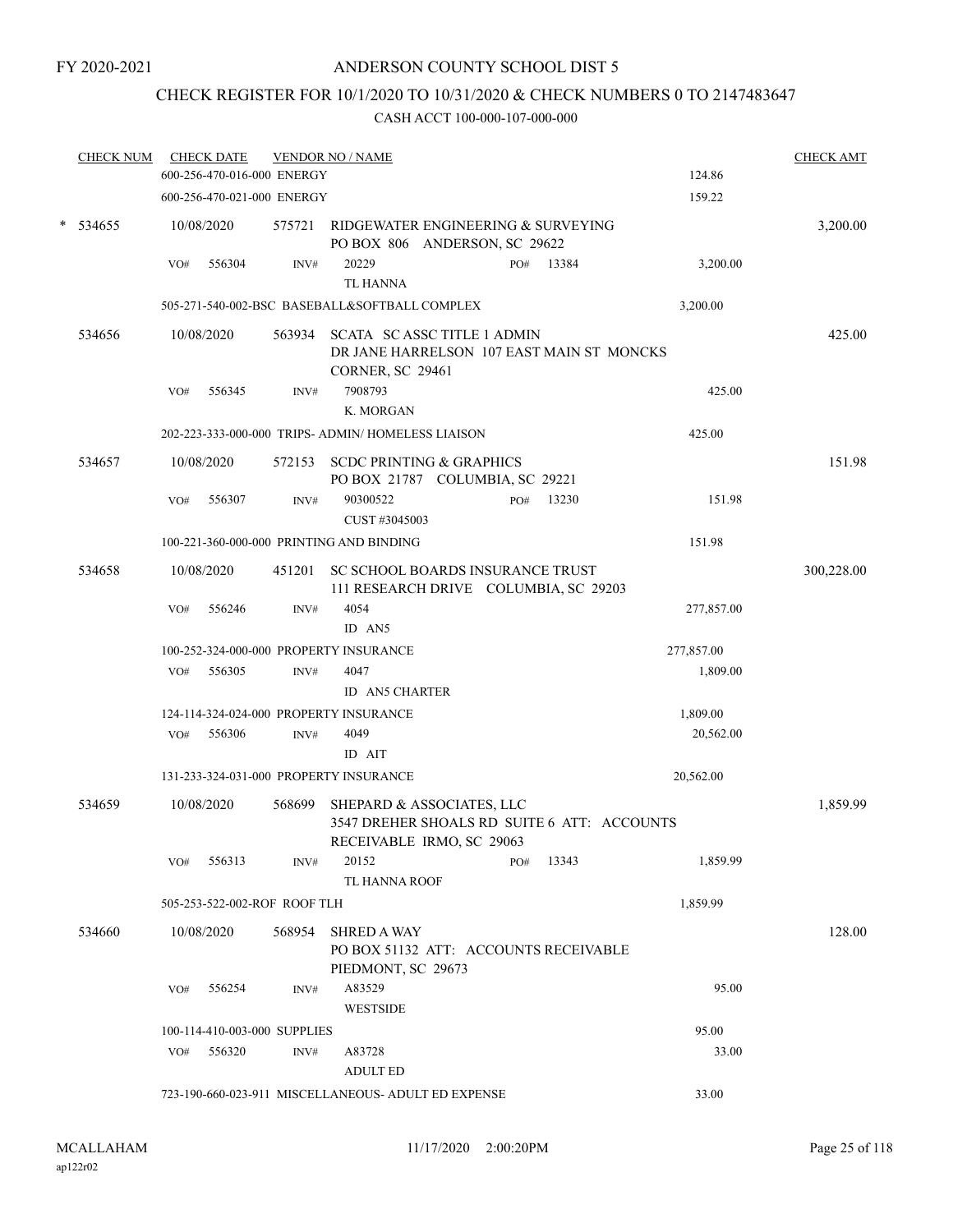# CHECK REGISTER FOR 10/1/2020 TO 10/31/2020 & CHECK NUMBERS 0 TO 2147483647

|   | <b>CHECK NUM</b> |     | <b>CHECK DATE</b> |                                   | <b>VENDOR NO / NAME</b>                                                                    |     |       |          | <b>CHECK AMT</b> |
|---|------------------|-----|-------------------|-----------------------------------|--------------------------------------------------------------------------------------------|-----|-------|----------|------------------|
|   | 534661           |     | 10/08/2020        | 571007                            | SIMPLIFIED OFFICE SYSTEMS<br>6220 BUSH RIVER ROAD COLUMBIA, SC 29212                       |     |       |          | 178.91           |
|   |                  | VO# | 556255            | INV#                              | 201002-0033<br><b>COPIES</b>                                                               |     |       | 77.28    |                  |
|   |                  |     |                   |                                   | 201-112-490-016-000 OTHER/COPIER COST                                                      |     |       | 77.28    |                  |
|   |                  | VO# | 556256            | INV#                              | 201001-0029<br><b>COPIES</b>                                                               |     |       | 101.63   |                  |
|   |                  |     |                   | 201-112-490-019-000 COPIER COST   |                                                                                            |     |       | 101.63   |                  |
| * | 534664           |     | 10/08/2020        | 574096                            | SUMMIT CONSTRUCTION GROUP LLS<br>101 CONCORD CIR ANDERSON, SC 29621                        |     |       |          | 11,500.00        |
|   |                  | VO# | 556321            | INV#                              | 186<br>TL HANNA FENCE                                                                      | PO# | 13293 | 9,000.00 |                  |
|   |                  |     |                   |                                   | 505-253-520-002-TUR BASEBALL/SOFTBALL TURF                                                 |     |       | 9,000.00 |                  |
|   |                  | VO# | 556322            | INV#                              | 187<br>TLH SIDEWALK                                                                        |     |       | 2,500.00 |                  |
|   |                  |     |                   |                                   | 100-254-323-002-001 CONTRACTED SERVICES                                                    |     |       | 2,500.00 |                  |
|   | 534665           |     | 10/08/2020        | 573815                            | UNITED REFRIGERATION, INC<br>PO BOX 740703 ATLANTA, GA 30374-0703                          |     |       |          | 794.84           |
|   |                  | VO# | 556257            | INV#                              | 75680134<br><b>SUPPLIES</b>                                                                |     |       | 158.90   |                  |
|   |                  |     |                   |                                   | 600-256-323-006-000 REPAIRS TO EQUIPMENT                                                   |     |       | 158.90   |                  |
|   |                  | VO# | 556258            | INV#                              | 75680112<br><b>SUPPLIES</b>                                                                |     |       | 171.20   |                  |
|   |                  |     |                   |                                   | 600-256-323-011-000 REPAIRS TO EQUIPMENT                                                   |     |       | 171.20   |                  |
|   |                  | VO# | 556259            | INV#                              | 75571485<br><b>REPAIR PARTS</b>                                                            |     |       | 152.71   |                  |
|   |                  |     |                   |                                   | 600-256-323-014-000 REPAIRS TO EQUIPMENT                                                   |     |       | 152.71   |                  |
|   |                  | VO# | 556260            | INV#                              | 75548507<br><b>REPAIR PARTS</b>                                                            |     |       | 6.01     |                  |
|   |                  |     |                   |                                   | 600-256-323-019-000 REPAIRS TO EQUIPMENT                                                   |     |       | 6.01     |                  |
|   |                  | VO# | 556261            | INV#                              | 75709569<br><b>REPAIR PARTS</b>                                                            |     |       | 306.02   |                  |
|   |                  |     |                   |                                   | 600-256-323-020-000 REPAIRS TO EQUIPMENT                                                   |     |       | 306.02   |                  |
|   | 534666           |     | 10/08/2020        | 524353                            | WAL-MART COMMUNITY/GEMB<br>POBOX 530934 ATT: ACCOUNTS RECEIVABLE<br>ATLANTA, GA 30353-0934 |     |       |          | 698.42           |
|   |                  | VO# | 556328            | INV#                              | 1013 3709<br><b>PURCHASES</b>                                                              |     |       | 698.42   |                  |
|   |                  |     |                   | 100-255-410-000-000 SUPPLIES      |                                                                                            |     |       | 350.13   |                  |
|   |                  |     |                   | 631-256-460-031-CAT FOOD-CATERING |                                                                                            |     |       | 348.29   |                  |
|   | 534667           |     | 10/08/2020        | 573864                            | WELLS FARGO VENDOR FIN SERV<br>PO BOX 105710 ATLANTA, GA 30348-5710                        |     |       |          | 1,840.58         |
|   |                  | VO# | 556262            | INV#                              | 5011982298<br><b>COPIER</b>                                                                | PO# | 13022 | 488.59   |                  |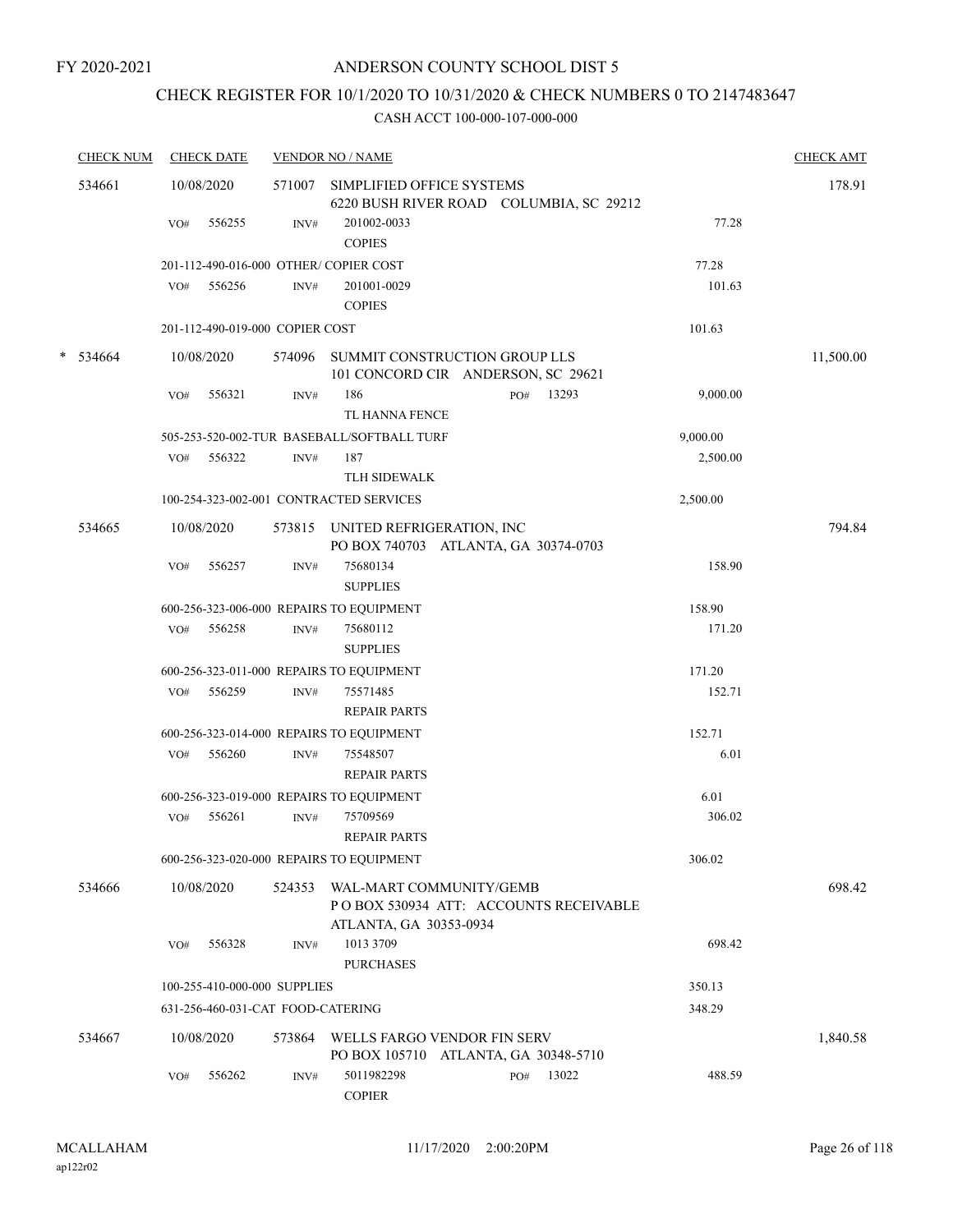# CHECK REGISTER FOR 10/1/2020 TO 10/31/2020 & CHECK NUMBERS 0 TO 2147483647

| <b>CHECK NUM</b> |     | <b>CHECK DATE</b>               |                | <b>VENDOR NO / NAME</b>                                                                            |              |           | <b>CHECK AMT</b> |
|------------------|-----|---------------------------------|----------------|----------------------------------------------------------------------------------------------------|--------------|-----------|------------------|
|                  |     |                                 |                | 100-113-410-005-VEN SUPPLY-ADDT'L FOR LOST VENDING                                                 |              | 488.59    |                  |
|                  | VO# | 556263                          | $\text{INV}\#$ | 5010982923                                                                                         |              | 260.22    |                  |
|                  |     |                                 |                | <b>COPIER</b>                                                                                      |              |           |                  |
|                  |     | 201-112-490-010-000 COPIER COST |                |                                                                                                    |              | 260.22    |                  |
|                  | VO# | 556264                          | INV#           | 5011423048                                                                                         |              | 260.22    |                  |
|                  |     |                                 |                | <b>COPIER</b>                                                                                      |              |           |                  |
|                  |     | 201-112-490-010-000 COPIER COST |                |                                                                                                    |              | 260.22    |                  |
|                  | VO# | 556265                          | INV#           | 5011777576<br><b>COPIER</b>                                                                        |              | 260.22    |                  |
|                  |     | 201-112-490-010-000 COPIER COST |                |                                                                                                    |              | 260.22    |                  |
|                  | VO# | 556266                          | INV#           | 5012150755<br><b>COPIER</b>                                                                        |              | 260.22    |                  |
|                  |     | 201-112-490-010-000 COPIER COST |                |                                                                                                    |              | 260.22    |                  |
|                  | VO# | 556267                          | INV#           | 5011988849                                                                                         |              | 136.70    |                  |
|                  |     |                                 |                | <b>COPIER</b>                                                                                      |              |           |                  |
|                  |     | 201-113-490-006-000 COPIER COST |                |                                                                                                    |              | 136.70    |                  |
|                  | VO# | 556268                          | INV#           | 5012125597<br><b>COPIER</b>                                                                        |              | 174.41    |                  |
|                  |     |                                 |                | 100-181-410-023-000 SUPPLIES-ADULT ED.                                                             |              | 174.41    |                  |
| 534668           |     | 10/08/2020                      |                | 575887 ZSPACE                                                                                      |              |           | 16,927.50        |
|                  |     |                                 |                | 2728 ORCHARD PARKWAY SAN JOSE, CA 95134                                                            |              |           |                  |
|                  | VO# | 556347                          | INV#           | IN9952, 9938<br><b>LICENSE</b>                                                                     | 13428<br>PO# | 16,927.50 |                  |
|                  |     |                                 |                | 207-115-410-031-006 SUPPLIES-IMPROVE PRGS                                                          |              | 7,200.00  |                  |
|                  |     |                                 |                | 207-115-410-031-006 SUPPLIES-IMPROVE PRGS                                                          |              | 9,727.50  |                  |
| 534669           |     | 10/08/2020                      |                | 566638 ZWILLING, THOMAS J.**<br>369 SHALLOWFORD DRIVE BOILING SPRINGS, SC<br>29316                 |              |           | 155.70           |
|                  | VO# | 556337                          | INV#           | 10/2 WHS                                                                                           |              | 155.70    |                  |
|                  |     |                                 |                | FOOTBALL OFFICIAL                                                                                  |              |           |                  |
|                  |     |                                 |                | 703-271-660-003-671 FOOTBALL GATE RECEIPTS EXPENSE                                                 |              | 155.70    |                  |
| 534670           |     | 10/13/2020                      |                | 570950 ANDERSON COUNTY SHERIFF'S OFFICE<br>ATTN: JAMIE LAZAR 305 CAMSON ROAD<br>ANDERSON, SC 29621 |              |           | 577.50           |
|                  | VO# | 556380                          | INV#           | 10/5 TLH<br><b>VB SECURITY</b>                                                                     |              | 157.50    |                  |
|                  |     |                                 |                | 702-271-660-002-679 VOLLEYBALL GATE RECEIPTS EXPENSE                                               |              | 157.50    |                  |
|                  | VO# | 556381                          | INV#           | 10/7 RAMS<br><b>VB SECURITY</b>                                                                    |              | 122.50    |                  |
|                  |     |                                 |                | 706-271-660-006-679 VOLLEYBALL GATE RECEIPTS EXPENSE                                               |              | 122.50    |                  |
|                  | VO# | 556382                          | INV#           | 9/30 RAMS                                                                                          |              | 122.50    |                  |
|                  |     |                                 |                | <b>VB SECURITY</b>                                                                                 |              |           |                  |
|                  |     |                                 |                | 706-271-660-006-679 VOLLEYBALL GATE RECEIPTS EXPENSE                                               |              | 122.50    |                  |
|                  | VO# | 556383                          | INV#           | 10/5 GLENVIEW                                                                                      |              | 105.00    |                  |
|                  |     |                                 |                | <b>VB SECURITY</b>                                                                                 |              |           |                  |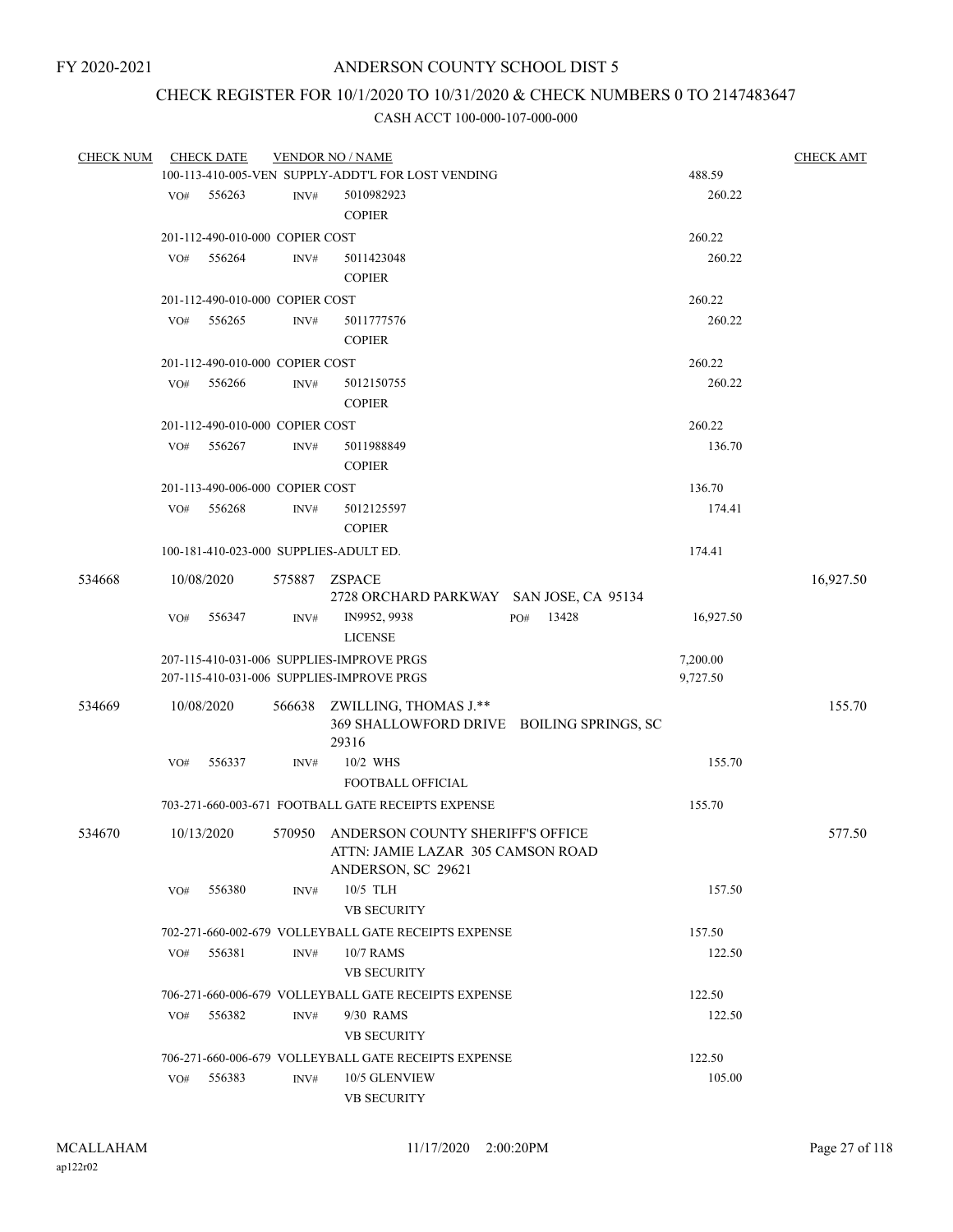## CHECK REGISTER FOR 10/1/2020 TO 10/31/2020 & CHECK NUMBERS 0 TO 2147483647

| <b>CHECK NUM</b> |     | <b>CHECK DATE</b>             |        | <b>VENDOR NO / NAME</b>                                                                             |                  |     |       |             | <b>CHECK AMT</b> |
|------------------|-----|-------------------------------|--------|-----------------------------------------------------------------------------------------------------|------------------|-----|-------|-------------|------------------|
|                  |     |                               |        | 720-271-660-020-679 VOLLEYBALL GATE RECEIPTS EXPENSE                                                |                  |     |       | 105.00      |                  |
|                  | VO# | 556384                        | INV#   | $9/22 - 10/1$<br><b>MARTIN OVERTIME</b>                                                             |                  |     |       | 70.00       |                  |
|                  |     |                               |        | 100-113-410-006-VEN SUPPLY-ADDT'L FOR LOST VENDING                                                  |                  |     |       | 70.00       |                  |
| 534671           |     | 10/13/2020                    |        | 112300 ANDERSON COUNTY ALTERNATIVE SCHOOL<br>805 EAST WHITNER STREET ANDERSON, SC 29624             |                  |     |       |             | 23,690.00        |
|                  | VO# | 556379                        | INV#   | 2019-2020<br><b>EAA GRANT</b>                                                                       |                  | PO# | 13558 | 23,690.00   |                  |
|                  |     |                               |        | 100-412-720-000-000 PAYMENTS TO OTHER GOV'T UNITS                                                   |                  |     |       | 23,690.00 A |                  |
| 534672           |     | 10/13/2020                    | 570003 | AT&T<br>PO BOX 9011 ATT: ACCOUNTS RECEIVABLE CAROL<br>STREAM, IL 60197                              | $(803 M24-8701)$ |     |       |             | 1,067.55         |
|                  | VO# | 556387                        | INV#   | 15393437<br><b>SERVICE</b>                                                                          |                  |     |       | 1,067.55    |                  |
|                  |     | 100-266-340-015-000 TELEPHONE |        |                                                                                                     |                  |     |       | 355.85      |                  |
|                  |     | 100-266-340-018-000 TELEPHONE |        |                                                                                                     |                  |     |       | 355.85      |                  |
|                  |     | 100-266-340-023-000 TELEPHONE |        |                                                                                                     |                  |     |       | 355.85      |                  |
| 534673           |     | 10/13/2020                    |        | 569356 BATTERIES PLUS - 251<br>3319-D NORTH MAIN ST ATT: ACCOUNTS<br>RECEIVABLE ANDERSON, SC 29621  |                  |     |       |             | 153.01           |
|                  | VO# | 556390                        | INV#   | P31969725<br><b>SUPPLIES</b>                                                                        |                  | PO# | 13543 | 153.01      |                  |
|                  |     | 100-255-410-000-000 SUPPLIES  |        |                                                                                                     |                  |     |       | 153.01      |                  |
| $* 534675$       |     | 10/13/2020                    | 576643 | BLUE FRAME TECHNOLOGY LLC<br>1910 HARRODSBURG RD STE 104 LEXINGTON, KY<br>40503                     |                  |     |       |             | 476.33           |
|                  | VO# | 556480                        | INV#   | <b>BBIF2797</b><br><b>TECH SUPPLIES</b>                                                             |                  |     |       | 476.33      |                  |
|                  |     |                               |        | 100-266-345-000-000 TECHNOLOGY INFRASTRUCTURE                                                       |                  |     |       | 476.33      |                  |
| * 534677         |     | 10/13/2020                    | 574191 | BREAKOUT, INC.<br>PO BOX 280 OLD BETHPAGE, NY 11804                                                 |                  |     |       |             | 500.00           |
|                  |     | VO# 556394                    |        | $INV#$ 29436 $PO#$ 13505<br><b>RENEWAL</b>                                                          |                  |     |       | 500.00      |                  |
|                  |     |                               |        | 100-221-410-000-DIS DIGITAL INTEGRATION SUPPLIES                                                    |                  |     |       | 500.00      |                  |
| 534678           |     | 10/13/2020                    |        | 573074 CAPSTONE<br>COUGHLAN COMPANIES PO BOX 776866 CHICAGO, IL                                     |                  |     |       |             | 1,299.00         |
|                  | VO# | 556395                        | INV#   | 60677-6866<br>213040                                                                                |                  | PO# | 13377 | 1,299.00    |                  |
|                  |     |                               |        | <b>MIDWAY ELEM</b>                                                                                  |                  |     |       |             |                  |
|                  |     | 100-112-410-017-000 SUPPLIES  |        |                                                                                                     |                  |     |       | 649.50      |                  |
|                  |     | 100-113-410-017-000 SUPPLIES  |        |                                                                                                     |                  |     |       | 649.50      |                  |
| * 534680         |     | 10/13/2020                    | 160602 | CDW GOVERNMENT<br>75 REMITTANCE DRIVE SUITE 1515 ATT:<br>ACCOUNTS RECEIVABLE CHICAGO, IL 60675-1515 |                  |     |       |             | 963.00           |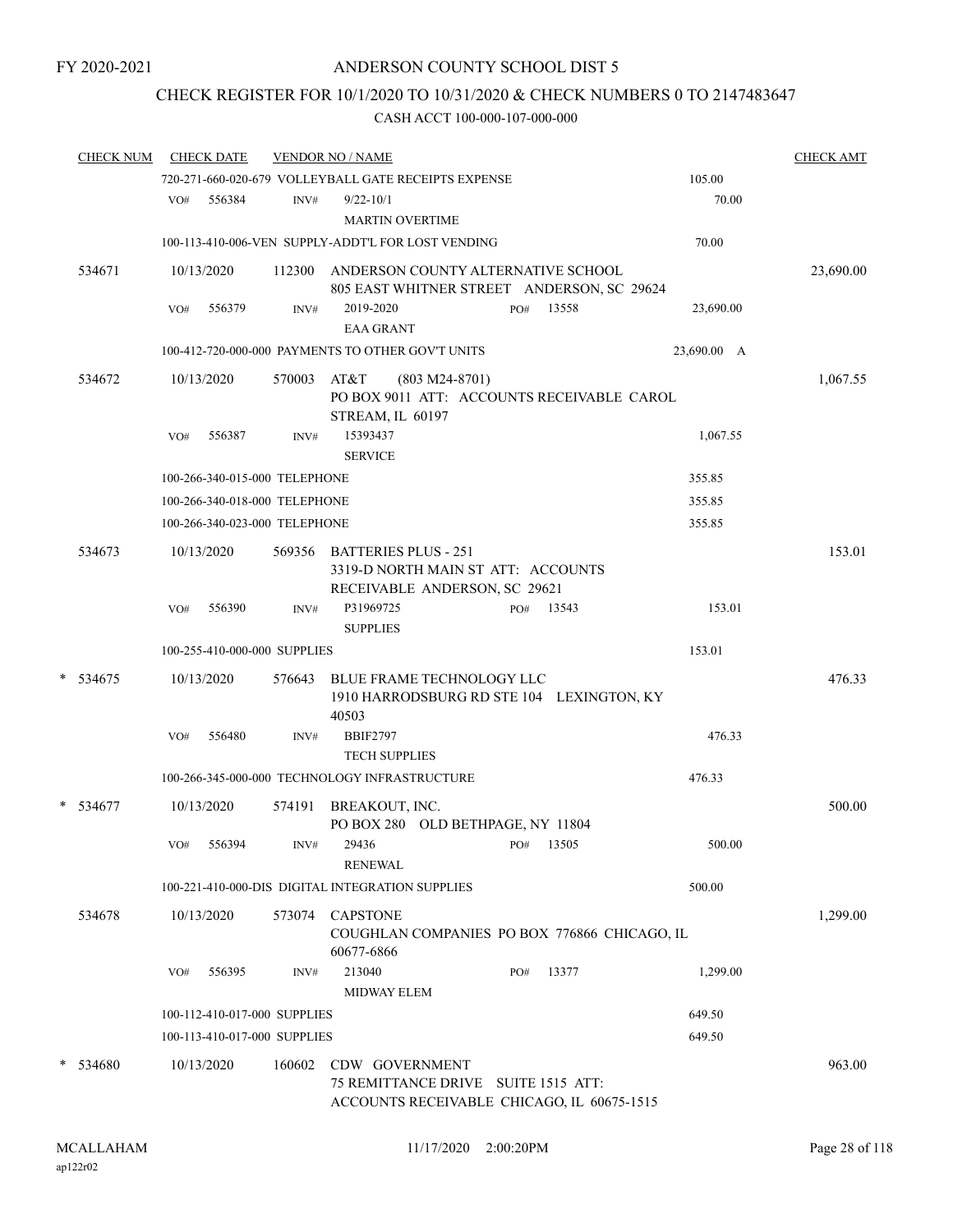# CHECK REGISTER FOR 10/1/2020 TO 10/31/2020 & CHECK NUMBERS 0 TO 2147483647

|   | <b>CHECK NUM</b> |     | <b>CHECK DATE</b> |                              | <b>VENDOR NO / NAME</b>                                                                              |     |       |            | <b>CHECK AMT</b> |
|---|------------------|-----|-------------------|------------------------------|------------------------------------------------------------------------------------------------------|-----|-------|------------|------------------|
|   |                  | VO# | 556397            | INV#                         | 2436611<br><b>TONER CART</b>                                                                         | PO# | 13537 | 963.00     |                  |
|   |                  |     |                   | 100-264-410-000-000 SUPPLIES |                                                                                                      |     |       | 963.00     |                  |
|   | 534681           |     | 10/13/2020        | 570581                       | CITY OF ANDERSON POLICE DEPT<br>401 SOUTH MAIN ST ATTN: TESSA FREDERICKS<br>ANDERSON, SC 29624       |     |       |            | 1,376.00         |
|   |                  | VO# | 556399            | INV#                         | 009<br><b>ADULT ED</b>                                                                               |     |       | 1,376.00   |                  |
|   |                  |     |                   |                              | 356-258-312-023-000 CONTRACTED SECURITY                                                              |     |       | 1,376.00   |                  |
| * | 534683           |     | 10/13/2020        | 198651                       | DELL MARKETING LP<br>POBOX 534118 ATT: ACCOUNTS RECEIVABLE<br>ATLANTA, GA 30353-4118                 |     |       |            | 1,633.89         |
|   |                  | VO# | 556400            | INV#                         | 10428657919<br><b>TECH SUPPLIES</b>                                                                  | PO# | 13470 | 310.30     |                  |
|   |                  |     |                   |                              | 100-266-314-000-000 REPAIRS TO EQUIPMENT                                                             |     |       | 310.30     |                  |
|   |                  | VO# | 556401            | INV#                         | 10428647570<br><b>TECH SUPPLIES</b>                                                                  | PO# | 13471 | 831.39     |                  |
|   |                  |     |                   | 100-266-410-000-000 SUPPLIES |                                                                                                      |     |       | 831.39     |                  |
|   |                  | VO# | 556402            | INV#                         | 10415295830<br><b>TECHNOLOGY</b>                                                                     | PO# | 13138 | 492.20     |                  |
|   |                  |     |                   |                              | 100-113-410-021-VEN SUPPLY-ADDT'L FOR LOST VENDING                                                   |     |       | 492.20     |                  |
|   | 534684           |     | 10/13/2020        | 576521                       | EDUCATORSHANDBOOK.COM<br>PO BOX 13793 TALLAHASSEE, FL 32317                                          |     |       |            | 698.00           |
|   |                  | VO# | 556404            | INV#                         | 7404<br><b>LICENSE</b>                                                                               |     |       | 698.00     |                  |
|   |                  |     |                   | 100-113-410-020-000 SUPPLIES |                                                                                                      |     |       | 698.00     |                  |
|   | * 534686         |     | 10/13/2020        | 575020                       | GLENN JR., JOHN W<br>DBA GLENN MECHANICAL, LLC 525 NORTH MAIN ST<br>ANDERSON, SC 29621               |     |       |            | 209,955.87       |
|   |                  | VO# | 556409            | INV#                         | APP <sub>4</sub><br>MCCANTS HVAC                                                                     |     |       | 209,955.87 |                  |
|   |                  |     |                   |                              | 505-254-323-005-000 CONTRACTED SERVICES                                                              |     |       | 209,955.87 |                  |
|   | 534687           |     | 10/13/2020        | 569372                       | <b>GREAT AMERICA LEASING CORP</b><br>PO BOX 660831 ATT: ACCOUNTS RECEIVABLE<br>DALLAS, TX 75266-0831 |     |       |            | 1,769.52         |
|   |                  | VO# | 556410            | INV#                         | 27900239<br><b>COPIER</b>                                                                            | PO# | 13147 | 1,769.52   |                  |
|   |                  |     |                   |                              | 100-252-360-000-000 PRINTING AND BINDING                                                             |     |       | 1,769.52   |                  |
|   | * 534689         |     | 10/13/2020        | 576027                       | HOME DEPOT USA, INC<br>PO BOX 742604 ATLANTA, GA 30374-2604                                          |     |       |            | 8,623.81         |
|   |                  | VO# | 556413            | INV#                         | 576022297<br><b>SUPPLIES</b>                                                                         | PO# | 13467 | 4,162.30   |                  |
|   |                  |     |                   |                              | 100-000-170-000-000 WAREHOUSE INVENTORY                                                              |     |       | 4,162.30   |                  |
|   |                  |     | VO# 556414        | $\text{INV}\#$               | 576022313                                                                                            | PO# | 13494 | 2,673.93   |                  |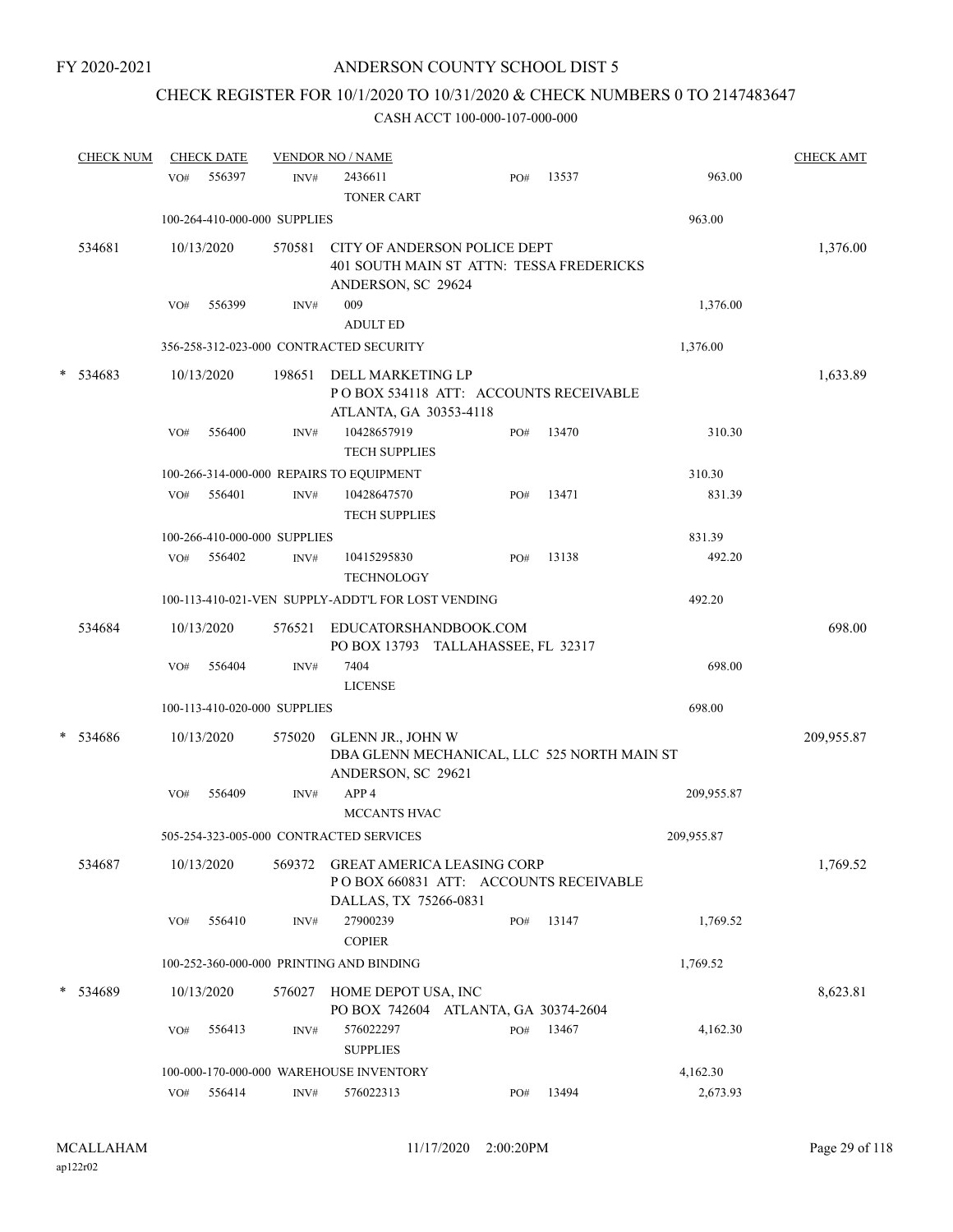## CHECK REGISTER FOR 10/1/2020 TO 10/31/2020 & CHECK NUMBERS 0 TO 2147483647

|   | <b>CHECK NUM</b> |     | <b>CHECK DATE</b>                 |        | <b>VENDOR NO / NAME</b>                                                                                                      |     |       |            |            | <b>CHECK AMT</b> |
|---|------------------|-----|-----------------------------------|--------|------------------------------------------------------------------------------------------------------------------------------|-----|-------|------------|------------|------------------|
|   |                  |     |                                   |        | <b>SUPPLIES</b>                                                                                                              |     |       |            |            |                  |
|   |                  |     |                                   |        | 100-000-170-000-000 WAREHOUSE INVENTORY                                                                                      |     |       |            | 2,673.93   |                  |
|   |                  | VO# | 556415                            | INV#   | 574734810<br><b>SUPPLIES</b>                                                                                                 | PO# | 13439 |            | 51.62      |                  |
|   |                  |     |                                   |        | 100-000-170-000-000 WAREHOUSE INVENTORY                                                                                      |     |       |            | 51.62      |                  |
|   |                  | VO# | 556416                            | INV#   | 574995536<br><b>SUPPLIES</b>                                                                                                 | PO# | 13439 |            | 867.98     |                  |
|   |                  |     |                                   |        | 100-000-170-000-000 WAREHOUSE INVENTORY                                                                                      |     |       |            | 867.98     |                  |
|   |                  | VO# | 556417                            | INV#   | 576022305<br><b>SUPPLIES</b>                                                                                                 | PO# | 13439 |            | 867.98     |                  |
|   |                  |     |                                   |        | 100-000-170-000-000 WAREHOUSE INVENTORY                                                                                      |     |       |            | 867.98     |                  |
|   | 534690           | VO# | 10/13/2020<br>556418              | INV#   | 313476 LAKESHORE LEARNING MATERIALS<br>2695 EAST DOMINGUEZ STREET ATT: ACCOUNTS<br>RECEIVABLE CARSON, CA 90895<br>4672620920 | PO# | 13368 |            | 878.99     | 878.99           |
|   |                  |     |                                   |        | HOMELAND PARK                                                                                                                |     |       |            |            |                  |
|   |                  |     |                                   |        | 201-112-410-011-000 SUPPLIES AND MATERIALS                                                                                   |     |       |            | 878.99     |                  |
|   | 534691           |     | 10/13/2020                        |        | 564353 LAZER CONSTRUCTION COMPANY INC<br>POBOX 5103 ATT: ACCOUNTS RECEIVABLE<br>ANDERSON, SC 29623                           |     |       |            |            | 135,792.07       |
|   |                  | VO# | 556419                            | INV#   | APP 7419-15<br><b>TL HANNA</b>                                                                                               |     |       |            | 135,792.07 |                  |
|   |                  |     |                                   |        | 505-253-520-002-STD STADIUM RENOVATIONS                                                                                      |     |       | 135,792.07 |            |                  |
| * | 534693           |     | 10/13/2020                        |        | 575673 L & W SUPPLY CORPORATION<br>PO BOX 415421 BOSTON, MA 02241-5421                                                       |     |       |            |            | 258.13           |
|   |                  | VO# | 556423                            | INV#   | I240291303<br><b>SUPPLIES</b>                                                                                                |     |       |            | 258.13     |                  |
|   |                  |     |                                   |        | 100-254-410-002-001 SUPPLIES - MAINTENANCE                                                                                   |     |       |            | 258.13     |                  |
|   | 534694           |     | 10/13/2020                        | 564827 | <b>MAC'S TIRE SERVICE</b><br>POBOX 78 ATT: ACCOUNTS RECEIVABLE<br>ANDERSON, SC 29622                                         |     |       |            |            | 175.21           |
|   |                  | VO# | 556424                            | INV#   | 100052<br><b>REPAIR</b>                                                                                                      |     |       |            | 23.21      |                  |
|   |                  |     |                                   |        | 100-254-412-000-001 TRUCK SERVICE - MAINTENANCE                                                                              |     |       |            | 23.21      |                  |
|   |                  | VO# | 556425                            | INV#   | 100101<br><b>TIRE</b>                                                                                                        |     |       |            | 152.00     |                  |
|   |                  |     |                                   |        | 100-254-540-000-001 EQUIPMENT - MAINTENANCE                                                                                  |     |       |            | 152.00     |                  |
|   | 534695           |     | 10/13/2020                        | 568647 | MANSFIELD OIL COMPANY<br>PO BOX 733706 DALLAS, TX 75373-3706                                                                 |     |       |            |            | 3,710.72         |
|   |                  | VO# | 556426                            | INV#   | <b>SQLCD 631057</b><br><b>FUEL</b>                                                                                           |     |       |            | 3,710.72   |                  |
|   |                  |     | 100-254-411-000-001 GASOLINE      |        |                                                                                                                              |     |       |            | 3,472.14   |                  |
|   |                  |     | 100-255-411-000-000 GASOLINE      |        |                                                                                                                              |     |       |            | 171.01     |                  |
|   |                  |     | 600-256-690-003-SSP OTHER OBJECTS |        |                                                                                                                              |     |       |            | 34.65      |                  |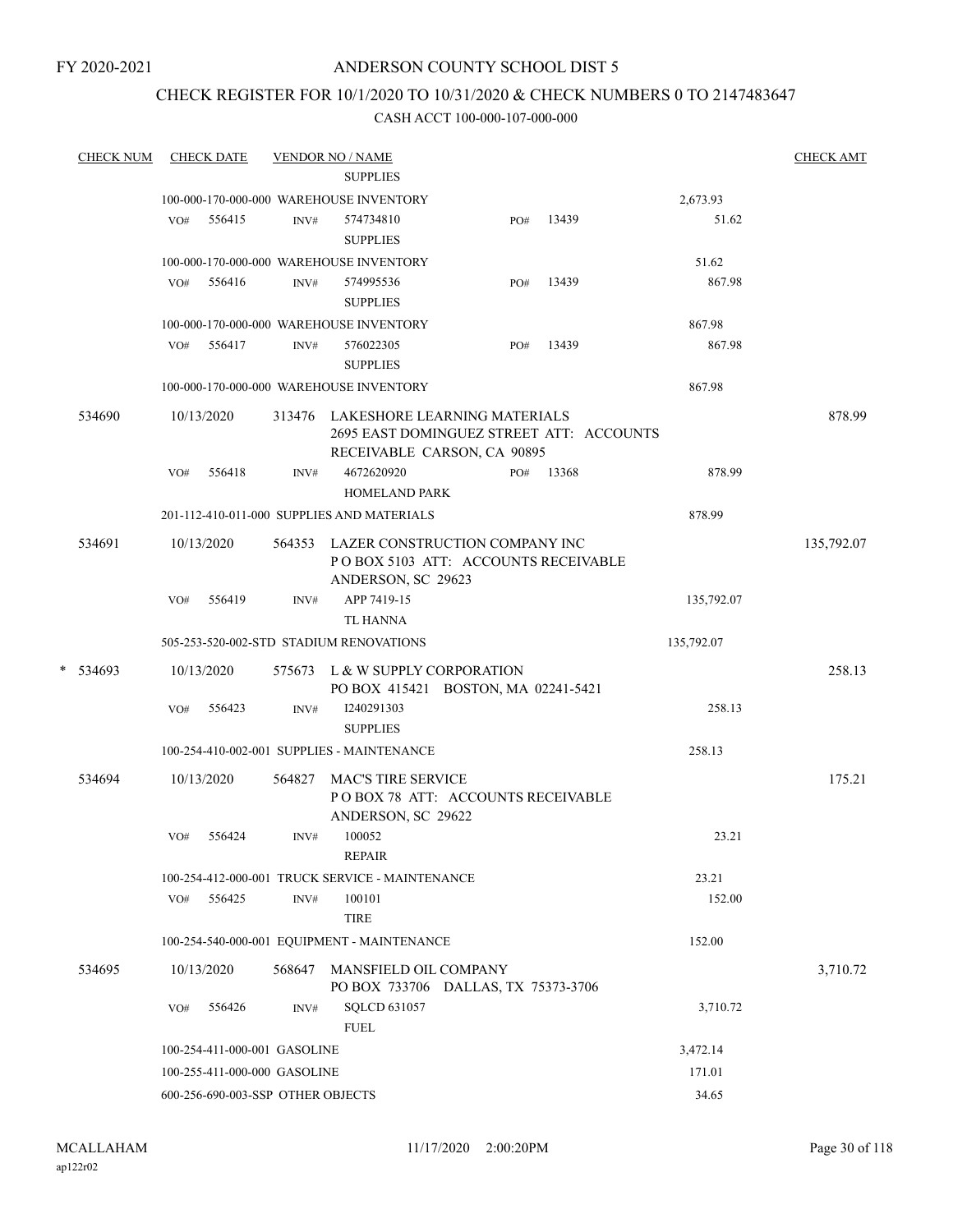# CHECK REGISTER FOR 10/1/2020 TO 10/31/2020 & CHECK NUMBERS 0 TO 2147483647

| <b>CHECK NUM</b> |     | <b>CHECK DATE</b><br>600-256-690-020-SSP OTHER OBJECTS |        | <b>VENDOR NO / NAME</b>                                                                          |              | 32.92  | <b>CHECK AMT</b> |
|------------------|-----|--------------------------------------------------------|--------|--------------------------------------------------------------------------------------------------|--------------|--------|------------------|
| * 534698         |     | 10/13/2020                                             |        | 574358 MONSTER TECHNOLOGY, LLC<br>8726 S. SEPULVEDA BLVD SUITE D #B-152 LOS<br>ANGELES, CA 90045 |              |        | 653.00           |
|                  | VO# | 556429                                                 | INV#   | IJH 6050<br><b>TONER</b>                                                                         |              | 653.00 |                  |
|                  |     |                                                        |        | 100-113-410-005-VEN SUPPLY-ADDT'L FOR LOST VENDING                                               |              | 653.00 |                  |
| $*$ 534700       |     | 10/13/2020                                             |        | 573416 PITTMAN, GARY**<br>322 CAMPERDOWN COURT EASLEY, SC 29642                                  |              |        | 100.30           |
|                  | VO# | 556477                                                 | INV#   | 10/6 WHS<br><b>VB OFFICIAL</b>                                                                   |              | 100.30 |                  |
|                  |     |                                                        |        | 703-271-660-003-679 VOLLEYBALL GATE RECEIPTS EXPENSE                                             |              | 100.30 |                  |
| 534701           |     | 10/13/2020                                             |        | 573516 POWDERSVILLE MIDDLE SCHOOL<br>130 ROE ROAD GREENVILLE, SC 29611                           |              |        | 470.00           |
|                  | VO# | 556436                                                 | INV#   | 8546<br><b>ROBERT ANDERSON</b>                                                                   |              | 470.00 |                  |
|                  |     |                                                        |        | 706-271-660-006-671 FOOTBALL GATE RECEIPTS EXPENSE                                               |              | 470.00 |                  |
| 534702           |     | 10/13/2020                                             |        | 575573 PUBLIC CHARTER SCHOOL ALLIANCE OF SC<br>POBOX 80444 CHARLESTON, SC 29416                  |              |        | 815.92           |
|                  | VO# | 556437                                                 | INV#   | 204                                                                                              |              | 179.00 |                  |
|                  |     |                                                        |        | K. BROWN                                                                                         |              |        |                  |
|                  |     |                                                        |        | 124-224-333-024-000 TRIPS AND CONFERENCES                                                        |              | 179.00 |                  |
|                  |     | VO# 556438                                             | INV#   | 205<br>K. STEEPLE                                                                                |              | 179.00 |                  |
|                  |     |                                                        |        | 124-224-333-024-000 TRIPS AND CONFERENCES                                                        |              | 179.00 |                  |
|                  |     | VO# 556439                                             | INV#   | 2580                                                                                             |              | 457.92 |                  |
|                  |     |                                                        |        | <b>CHARTER SCHOOL</b>                                                                            |              |        |                  |
|                  |     | 124-114-640-024-000 DUES AND FEES                      |        |                                                                                                  |              | 457.92 |                  |
| 534703           |     | 10/13/2020                                             |        | 572850 ROBERT ANDERSON PETTY CASH<br>, ---                                                       |              |        | 250.00           |
|                  | VO# | 556441                                                 | INV#   | OCT 14<br>VOLLEYBALL                                                                             |              | 250.00 |                  |
|                  |     |                                                        |        | 706-271-660-006-666 CONCESSIONS EXPENSE                                                          |              | 100.00 |                  |
|                  |     |                                                        |        | 706-271-660-006-679 VOLLEYBALL GATE RECEIPTS EXPENSE                                             |              | 150.00 |                  |
| $*$ 534708       |     | 10/13/2020                                             | 575708 | THEBOOKPC.COM, INC<br>1811 SARDIS ROAD N, STE 214 CHARLOTTE, NC<br>28270                         |              |        | 460.00           |
|                  | VO# | 556456                                                 | INV#   | 20-31906<br>TECHNOLOGY                                                                           | 13553<br>PO# | 460.00 |                  |
|                  |     |                                                        |        | 100-266-345-000-000 TECHNOLOGY INFRASTRUCTURE                                                    |              | 460.00 |                  |
| 534709           |     | 10/13/2020                                             | 576122 | THERE IS HOPE COUNSELING, LLC<br>ROYCE V. MILLER 145 THOMAS GREEN BLVD, SUITE                    |              |        | 900.00           |
|                  | VO# | 556457                                                 | INV#   | 210 CLEMSON, SC 29631<br>161757                                                                  |              | 300.00 |                  |
|                  |     |                                                        |        |                                                                                                  |              |        |                  |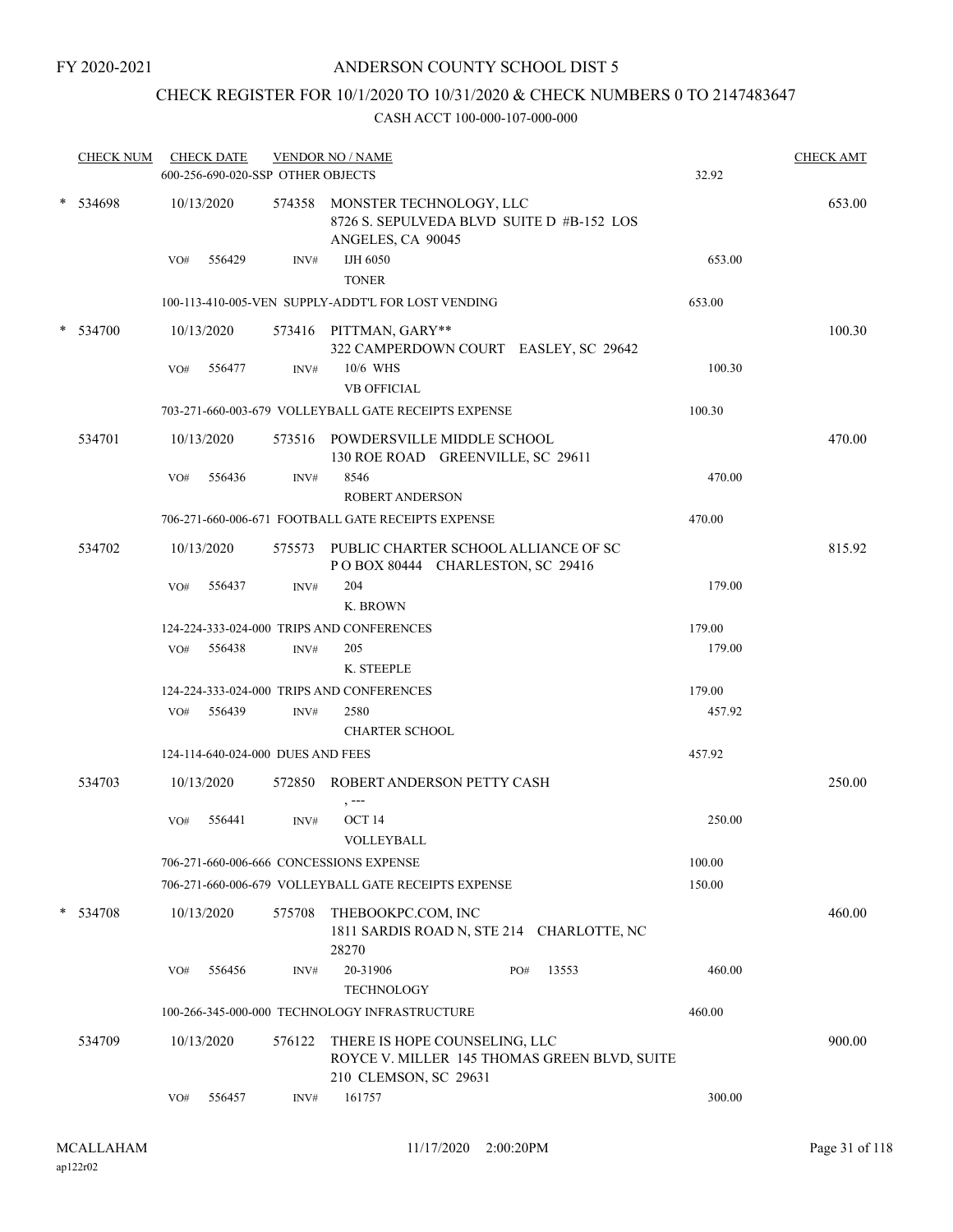## CHECK REGISTER FOR 10/1/2020 TO 10/31/2020 & CHECK NUMBERS 0 TO 2147483647

| <b>CHECK NUM</b> | <b>CHECK DATE</b>                       |        | <b>VENDOR NO / NAME</b>                                                                           |                                           |          | <b>CHECK AMT</b> |
|------------------|-----------------------------------------|--------|---------------------------------------------------------------------------------------------------|-------------------------------------------|----------|------------------|
|                  |                                         |        | <b>SERVICES</b>                                                                                   |                                           |          |                  |
|                  |                                         |        | 237-128-313-002-020 STUDENT SERVICES/ COUNSELOR                                                   |                                           | 150.00   |                  |
|                  |                                         |        | 237-128-313-003-020 STUDENT SERVICES/COUNSELOR                                                    |                                           | 150.00   |                  |
|                  | 556458<br>VO#                           | INV#   | 161759                                                                                            |                                           | 600.00   |                  |
|                  |                                         |        | <b>SERVICES</b><br>237-128-313-002-020 STUDENT SERVICES/COUNSELOR                                 |                                           |          |                  |
|                  |                                         |        | 237-128-313-003-020 STUDENT SERVICES/ COUNSELOR                                                   |                                           | 300.00   |                  |
|                  |                                         |        |                                                                                                   |                                           | 300.00   |                  |
| 534710           | 10/13/2020                              |        | 564442 UNITED CHEMICAL & SUPPLY CO<br>POBOX 5066 ATT: ACCOUNTS RECEIVABLE<br>GREENVILLE, SC 29606 |                                           |          | 7,373.68         |
|                  | VO#<br>556459                           | INV#   | 613755,610527<br><b>SCRUBBERS</b>                                                                 | 13247<br>PO#                              | 7,373.68 |                  |
|                  |                                         |        | 505-271-540-002-BSC BASEBALL&SOFTBALL COMPLEX                                                     |                                           | 3,686.84 |                  |
|                  |                                         |        | 505-271-540-003-BSC BASEBALL&SOFTBALL COMPLEX                                                     |                                           | 3,686.84 |                  |
| 534711           | 10/13/2020                              |        | 572513 UNITED LASER<br>P.O. BOX 6889 FLORENCE, SC 29501                                           |                                           |          | 321.00           |
|                  | VO#<br>556460                           | INV#   | 205463<br><b>TONER</b>                                                                            |                                           | 321.00   |                  |
|                  | 600-256-410-000-000 SUPPLIES            |        |                                                                                                   |                                           | 321.00   |                  |
| 534712           | 10/13/2020                              | 524353 | WAL-MART COMMUNITY/GEMB                                                                           | POBOX 530934 ATT: ACCOUNTS RECEIVABLE     |          | 869.37           |
|                  | 556464<br>VO#                           | INV#   | ATLANTA, GA 30353-0934<br>2021 5306<br><b>GLENVIEW</b>                                            |                                           | 869.37   |                  |
|                  | 100-113-410-020-000 SUPPLIES            |        |                                                                                                   |                                           | 9.61     |                  |
|                  |                                         |        | 100-113-410-020-VEN SUPPLY-ADDT'L FOR LOST VENDING                                                |                                           | 227.64   |                  |
|                  | 720-271-660-020-666 CONCESSIONS EXPENSE |        |                                                                                                   |                                           | 632.12   |                  |
| $* 534714$       | 10/13/2020                              | 524353 | WAL-MART COMMUNITY/GEMB<br>ATLANTA, GA 30353-0934                                                 | PO BOX 530934 ATT: ACCOUNTS RECEIVABLE    |          | 1,065.19         |
|                  | 556465<br>VO#                           | INV#   | 2021 5314<br>ROBERT ANDERSON                                                                      |                                           | 1,065.19 |                  |
|                  | 100-113-410-006-000 SUPPLIES            |        |                                                                                                   |                                           | 329.37   |                  |
|                  | 706-271-660-006-666 CONCESSIONS EXPENSE |        |                                                                                                   |                                           | 704.36   |                  |
|                  | 706-271-660-006-674 FOOTBALL EXPENSE    |        |                                                                                                   |                                           | 31.46    |                  |
| 534715           | 10/13/2020                              | 565833 | <b>WEX BANK</b><br>CAROL STREAM, IL 60197-6293                                                    | WRIGHT EXPRESS FLEET SERVICES PO BOX 6293 |          | 1,943.60         |
|                  | VO#<br>556468                           | INV#   | 67943655<br><b>FUEL</b>                                                                           |                                           | 1,943.60 |                  |
|                  | 100-255-411-000-000 GASOLINE            |        |                                                                                                   |                                           | 1,943.60 |                  |
| 534716           | 10/15/2020                              | 576632 | ABECEDARIAN ABC LLC<br>PO BOX 92843 AUSTIN, TX 78709-2843                                         |                                           |          | 102.00           |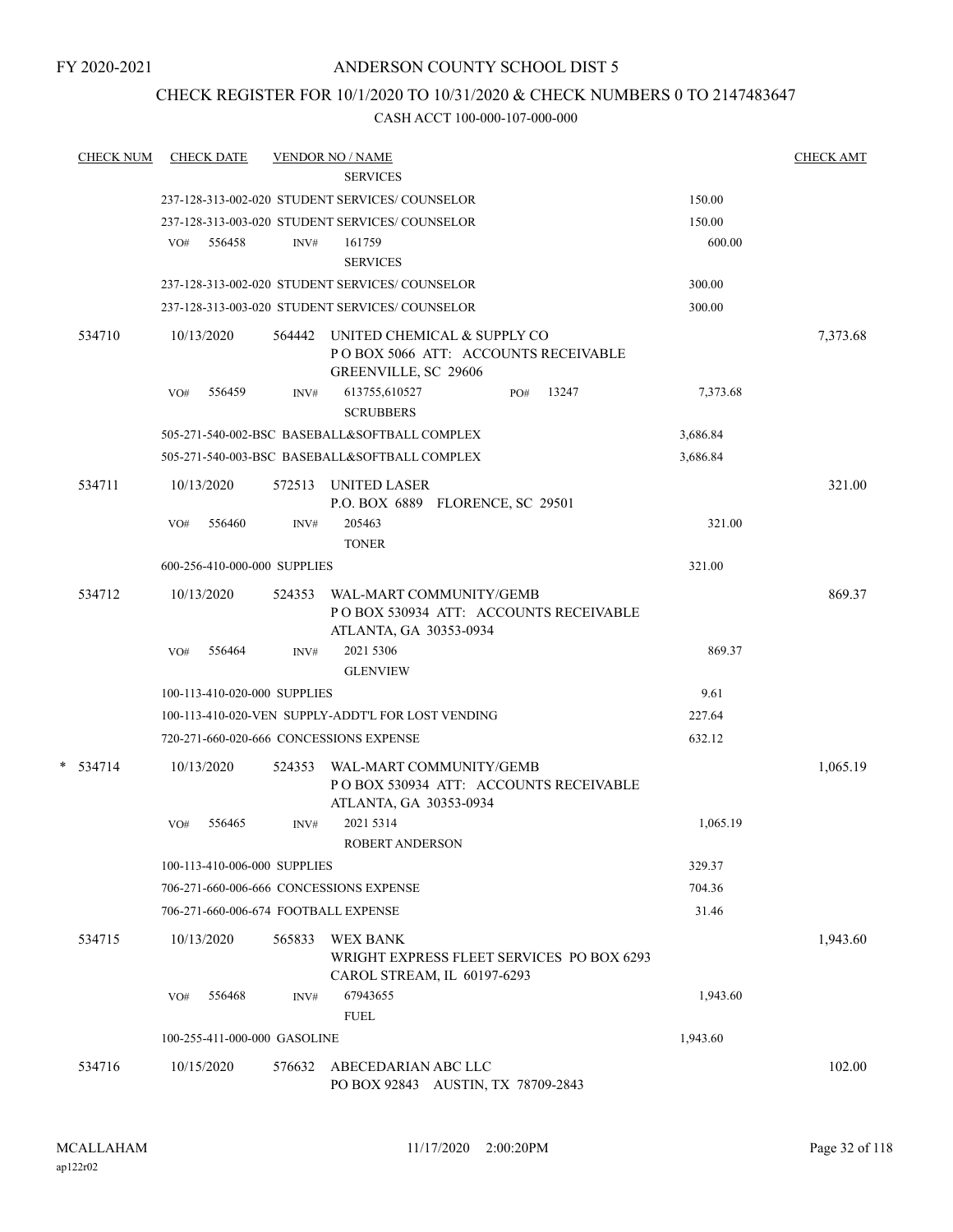# CHECK REGISTER FOR 10/1/2020 TO 10/31/2020 & CHECK NUMBERS 0 TO 2147483647

|   | <b>CHECK NUM</b> |     | <b>CHECK DATE</b> |                                 | <b>VENDOR NO / NAME</b>                                                                               |     |       |           | <b>CHECK AMT</b> |
|---|------------------|-----|-------------------|---------------------------------|-------------------------------------------------------------------------------------------------------|-----|-------|-----------|------------------|
|   |                  | VO# | 556507            | INV#                            | 2084<br>NEW PROSPECT                                                                                  | PO# | 13499 | 102.00    |                  |
|   |                  |     |                   | 201-112-410-010-000 SUPPLIES    |                                                                                                       |     |       | 102.00    |                  |
|   | 534717           |     | 10/15/2020        |                                 | 105500 ALL PHASE ELECTRIC SUPPLY<br>PO BOX 936240 ATLANTA, GA 31193-6240                              |     |       |           | 392.26           |
|   |                  | VO# | 556508            | INV#                            | 0184-594152<br><b>AIT SUPPLIES</b>                                                                    | PO# | 13339 | 392.26    |                  |
|   |                  |     |                   |                                 | 329-115-410-031-0CO SUPPLIES-STATE (C/O)                                                              |     |       | 392.26    |                  |
|   | 534718           |     | 10/15/2020        | 570950                          | ANDERSON COUNTY SHERIFF'S OFFICE<br>ATTN: JAMIE LAZAR 305 CAMSON ROAD<br>ANDERSON, SC 29621           |     |       |           | 910.00           |
|   |                  | VO# | 556574            | INV#                            | OCT 8 VB<br><b>TLH SECURITY</b>                                                                       |     |       | 70.00     |                  |
|   |                  |     |                   |                                 | 702-271-660-002-679 VOLLEYBALL GATE RECEIPTS EXPENSE                                                  |     |       | 70.00     |                  |
|   |                  | VO# | 556575            | INV#                            | OCT 9 FB<br>TLH SECURITY                                                                              |     |       | 840.00    |                  |
|   |                  |     |                   |                                 | 702-271-660-002-671 FOOTBALL GATE RECEIPTS EXPENSE                                                    |     |       | 840.00    |                  |
|   | 534719           |     | 10/15/2020        | 114210                          | ANDERSON MALL<br>3131 NORTH MAIN STREET ANDERSON, SC 29621                                            |     |       |           | 350.00           |
|   |                  | VO# | 556618            | INV#                            | WPG051153<br><b>SPONSORSHIP</b>                                                                       |     |       | 350.00    |                  |
|   |                  |     |                   |                                 | 100-390-410-000-000 SUPPLIES AND MATERIALS                                                            |     |       | 350.00    |                  |
| * | 534721           |     | 10/15/2020        | 576427                          | BLUE RIDGE EQUIPMENT SERVICES LLC<br>DAVID L PARKER 1001 DICKERSON RD ANDERSON, SC<br>29626           |     |       |           | 975.00           |
|   |                  | VO# | 556511            | INV#                            | 1234<br><b>TL HANNA</b>                                                                               |     |       | 975.00    |                  |
|   |                  |     |                   |                                 | 100-254-323-002-001 CONTRACTED SERVICES                                                               |     |       | 975.00    |                  |
|   | 534722           |     | 10/15/2020        | 160602                          | CDW GOVERNMENT<br>75 REMITTANCE DRIVE SUITE 1515 ATT:<br>ACCOUNTS RECEIVABLE CHICAGO, IL 60675-1515   |     |       |           | 2,428.27         |
|   |                  | VO# | 556513            | INV#                            | 2497157<br><b>PRINTER</b>                                                                             | PO# | 13259 | 2,262.42  |                  |
|   |                  |     |                   |                                 | 871-113-410-000-000 SUPPLIES AND MATERIALS                                                            |     |       | 2,262.42  |                  |
|   |                  | VO# | 556514            | INV#                            | 2347517<br><b>WEBCAM</b>                                                                              |     |       | 165.85    |                  |
|   |                  |     |                   | 600-256-410-000-000 SUPPLIES    |                                                                                                       |     |       | 165.85    |                  |
|   | 534723           |     | 10/15/2020        | 174377                          | <b>CLEMSON UNIVERSITY</b><br>YOUTH LEARNING INSTITUTE/CBA 698 CONCORD<br>CHURCH RD. PICKENS, SC 29671 |     |       |           | 61,502.14        |
|   |                  | VO# | 556515            | INV#                            | <b>ARC GRANT</b><br>AUGUST 2020                                                                       | PO# | 13504 | 61,502.14 |                  |
|   |                  |     |                   | 812-221-312-031-000 CONTRACTUAL |                                                                                                       |     |       | 54,876.00 |                  |
|   |                  |     |                   | 812-221-333-031-000 TRAVEL      |                                                                                                       |     |       | 189.75    |                  |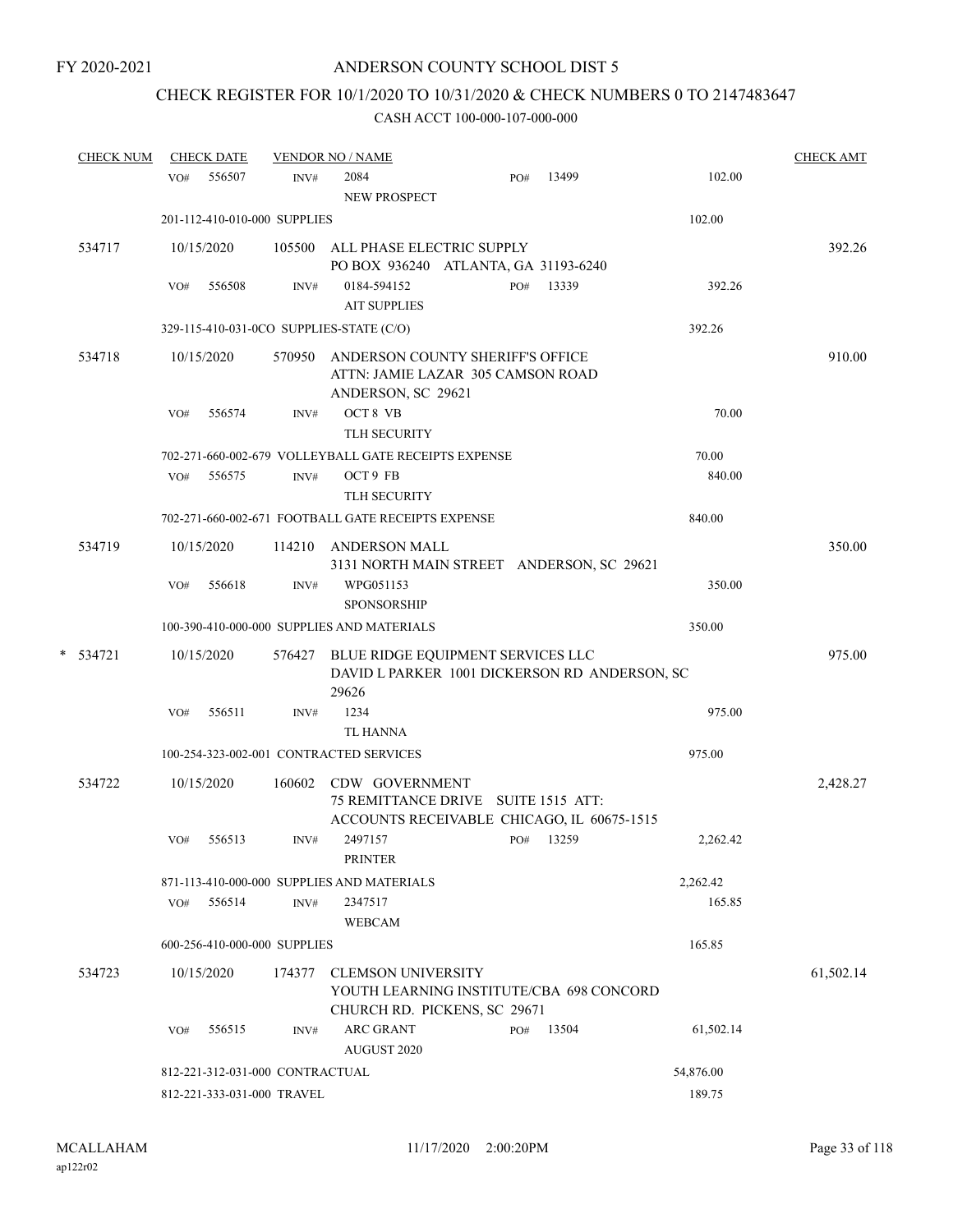# CHECK REGISTER FOR 10/1/2020 TO 10/31/2020 & CHECK NUMBERS 0 TO 2147483647

| <b>CHECK NUM</b> | <b>CHECK DATE</b><br>812-221-410-031-000 SUPPLIES |        | <b>VENDOR NO / NAME</b>                                                                    |     |       | 6,436.39  | <b>CHECK AMT</b> |
|------------------|---------------------------------------------------|--------|--------------------------------------------------------------------------------------------|-----|-------|-----------|------------------|
| 534724           | 10/15/2020                                        |        | 574613 COCA-COLA BOTTLING CO CONSOLIDATED<br>PO BOX 602937 CHARLOTTE, NC 28260-2937        |     |       |           | 1,135.85         |
|                  | VO#<br>556517                                     | INV#   | <b>SEPT 2020</b><br>ACCT 0500985551                                                        |     |       | 804.15    |                  |
|                  | 631-256-460-031-000 PURCHASED FOOD                |        |                                                                                            |     |       | 804.15    |                  |
|                  | 556518<br>VO#                                     | INV#   | <b>SEPT 2020</b><br>ACCT 0500882753                                                        |     |       | 331.70    |                  |
|                  | 600-256-460-002-000 FOOD                          |        |                                                                                            |     |       | 331.70    |                  |
| 534725           | 10/15/2020                                        | 198651 | DELL MARKETING LP<br>POBOX 534118 ATT: ACCOUNTS RECEIVABLE<br>ATLANTA, GA 30353-4118       |     |       |           | 12,776.77        |
|                  | VO#<br>556519                                     | INV#   | 10429818700<br><b>TECHNOLOGY</b>                                                           | PO# | 13170 | 12,172.21 |                  |
|                  |                                                   |        | 220-370-410-000-TCS SUPPLIES - TEMPLE CHRISTIAN                                            |     |       | 12,172.21 |                  |
|                  | 556520<br>VO#                                     | INV#   | 10429879592<br>10428450114                                                                 | PO# | 13482 | 604.56    |                  |
|                  |                                                   |        | 100-266-345-000-000 TECHNOLOGY INFRASTRUCTURE                                              |     |       | 483.64    |                  |
|                  |                                                   |        | 100-266-345-000-000 TECHNOLOGY INFRASTRUCTURE                                              |     |       | 120.92    |                  |
| 534726           | 10/15/2020                                        | 211302 | DUKE ENERGY<br>PO BOX 70516 CHARLOTTE, NC 28272-0516                                       |     |       |           | 50,139.73        |
|                  | 556562<br>VO#                                     | INV#   | <b>DUE 10/22</b><br><b>UTILITIES</b>                                                       |     |       | 50,139.73 |                  |
|                  |                                                   |        | 100-254-470-000-000 ENERGY-ELECTRICITY & WATER                                             |     |       | 299.88    |                  |
|                  |                                                   |        | 100-254-470-001-000 ENERGY-ELECTRICITY & WATER                                             |     |       | 365.41    |                  |
|                  |                                                   |        | 100-254-470-002-000 ENERGY-ELECTRICITY & WATER                                             |     |       | 18.12     |                  |
|                  |                                                   |        | 100-254-470-013-000 ENERGY-ELECTRICITY & WATER                                             |     |       | 9,925.80  |                  |
|                  |                                                   |        | 100-254-470-014-000 ENERGY-ELECTRICITY & WATER                                             |     |       | 7,409.99  |                  |
|                  | 100-254-470-014-THR UTILITIES - THEATRE           |        |                                                                                            |     |       | 1,885.53  |                  |
|                  |                                                   |        | 100-254-470-015-000 ENERGY-ELECTRICITY & WATER                                             |     |       | 2,753.57  |                  |
|                  |                                                   |        | 100-254-470-016-000 ENERGY-ELECTRICITY & WATER                                             |     |       | 5,630.19  |                  |
|                  |                                                   |        | 100-254-470-017-000 ENERGY-ELECTRICITY & WATER                                             |     |       | 9,840.88  |                  |
|                  |                                                   |        | 100-254-470-020-000 ENERGY-ELECTRICITY & WATER                                             |     |       | 11,632.84 |                  |
|                  |                                                   |        | 100-254-470-023-000 ENERGY-ELECTRICITY & WATER                                             |     |       | 88.14     |                  |
|                  | 600-256-470-026-000 ENERGY                        |        |                                                                                            |     |       | 289.38    |                  |
| 534727           | 10/15/2020                                        |        | 563495 ELECTRIC CITY UTILITIES<br>CITY OF ANDERSON 601 SOUTH MAIN ST<br>ANDERSON, SC 29624 |     |       |           | 984.31           |
|                  | VO#<br>556583                                     | INV#   | 295758061<br><b>NEVITT FOREST</b>                                                          |     |       | 856.24    |                  |
|                  |                                                   |        | 100-254-470-012-000 ENERGY-ELECTRICITY & WATER                                             |     |       | 856.24    |                  |
|                  | 556584<br>VO#                                     | INV#   | 495402011<br><b>BLDG &amp; GROUNDS</b>                                                     |     |       | 128.07    |                  |
|                  |                                                   |        | 100-254-470-000-000 ENERGY-ELECTRICITY & WATER                                             |     |       | 128.07    |                  |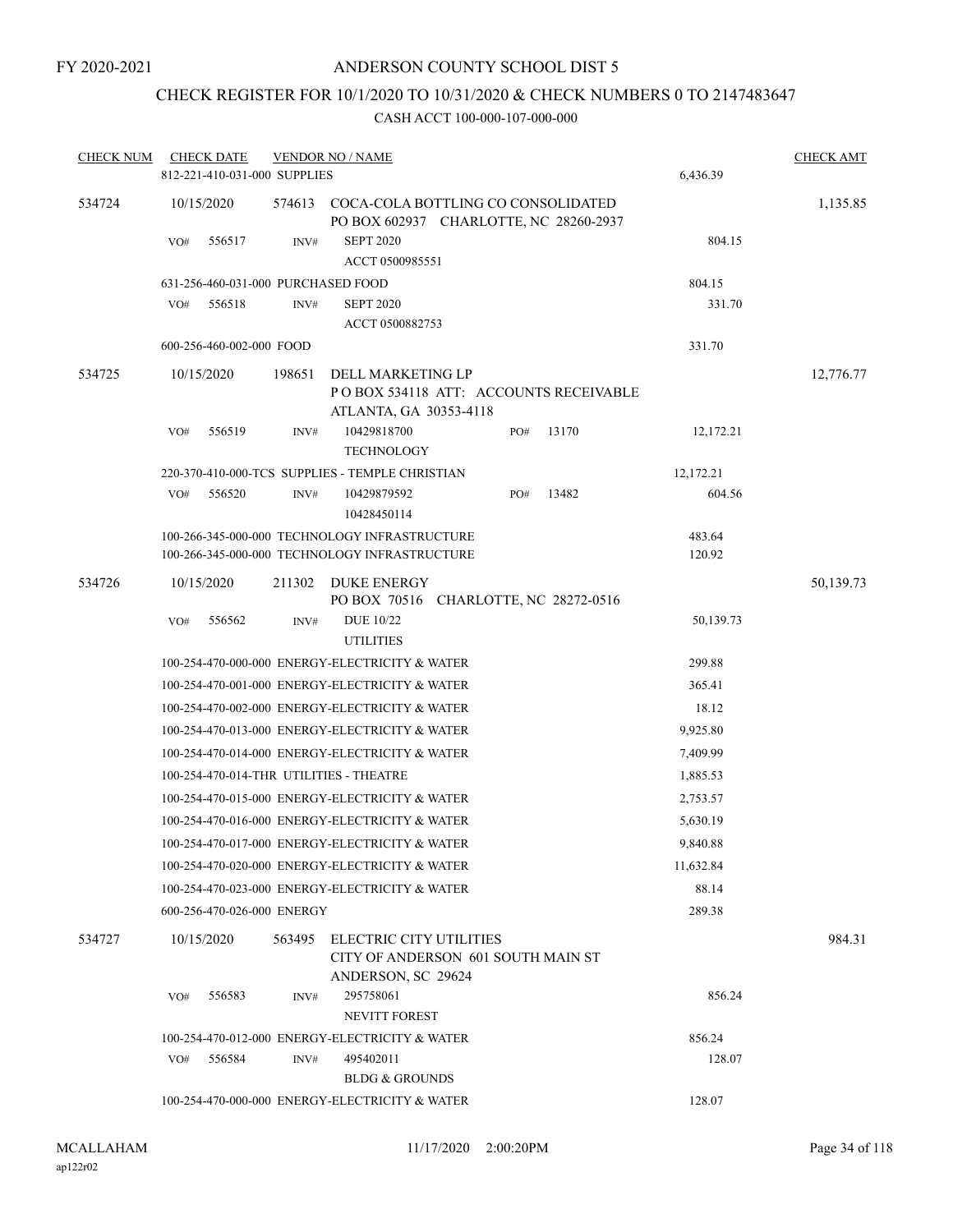## CHECK REGISTER FOR 10/1/2020 TO 10/31/2020 & CHECK NUMBERS 0 TO 2147483647

| <b>CHECK NUM</b> | <b>CHECK DATE</b>              |        |        | <b>VENDOR NO / NAME</b>                                                              |     |       |           | <b>CHECK AMT</b> |
|------------------|--------------------------------|--------|--------|--------------------------------------------------------------------------------------|-----|-------|-----------|------------------|
| 534728           | 10/15/2020                     |        | 179840 | ENCORE TECHNOLOGY GROUP LLC<br>DEPT 720017 P.O. BOX 1335 CHARLOTTE, NC<br>28201-1335 |     |       |           | 13,045.66        |
|                  | VO#                            | 556585 | INV#   | 151178<br><b>SMARTNET RENEWAL</b>                                                    | PO# | 13243 | 13,045.66 |                  |
|                  |                                |        |        | 100-266-445-000-000 SOFTWARE TECHNOLOGY                                              |     |       | 13,045.66 |                  |
| 534729           | 10/15/2020                     |        |        | 571846 ESTES INDUSTRIES<br>1295 H STREET PENROSE, CO 81240                           |     |       |           | 399.69           |
|                  | VO#                            | 556521 | INV#   | 381313<br><b>TECH PAK</b>                                                            | PO# | 13322 | 399.69    |                  |
|                  |                                |        |        | 207-116-410-006-006 SUPPLIES-IMPROVE PRGS                                            |     |       | 399.69    |                  |
| * 534732         | 10/15/2020                     |        | 574279 | HALLIGAN MAHONEY & WILLIAMS<br>PO BOX 11367 COLUMBIA, SC 29211-1367                  |     |       |           | 11,270.00        |
|                  | VO#                            | 556525 | INV#   | 14859<br><b>AUGUST SERVICES</b>                                                      |     |       | 7,350.00  |                  |
|                  | 100-231-319-000-000 LEGAL FEES |        |        |                                                                                      |     |       | 7,350.00  |                  |
|                  | VO#                            | 556526 | INV#   | 14745<br><b>JULY SERVICES</b>                                                        |     |       | 3,920.00  |                  |
|                  | 100-231-319-000-000 LEGAL FEES |        |        |                                                                                      |     |       | 3,920.00  |                  |
| 534733           | 10/15/2020                     |        |        | 575837 HAND2MIND, INC<br>6642 EAGLE WAY CHICAGO, IL 60678-1066                       |     |       |           | 2,655.59         |
|                  | VO#                            | 556527 | INV#   | 60272022<br><b>SUPPLIES</b>                                                          | PO# | 13503 | 2,655.59  |                  |
|                  |                                |        |        | 201-112-410-014-000 SUPPLIES AND MATERIALS                                           |     |       | 2,655.59  |                  |
| 534734           | 10/15/2020                     |        | 576027 | HOME DEPOT USA, INC<br>PO BOX 742604 ATLANTA, GA 30374-2604                          |     |       |           | 1,287.17         |
|                  | VO#                            | 556528 | INV#   | 577303498<br><b>SUPPLIES</b>                                                         |     |       | 708.34    |                  |
|                  |                                |        |        | 100-254-410-002-001 SUPPLIES - MAINTENANCE                                           |     |       | 236.11    |                  |
|                  |                                |        |        | 100-254-410-013-001 SUPPLIES - MAINTENANCE                                           |     |       | 236.12    |                  |
|                  |                                |        |        | 100-254-410-014-001 SUPPLIES - MAINTENANCE                                           |     |       | 236.11    |                  |
|                  |                                |        |        | VO# 556590 INV# 576277891<br><b>SUPPLIES</b>                                         |     |       | 578.83    |                  |
|                  |                                |        |        | 100-254-323-001-600 MAINTENANCE SERVICES                                             |     |       | 27.57     |                  |
|                  |                                |        |        | 100-254-323-002-600 MAINTENANCE SERVICES                                             |     |       | 27.57     |                  |
|                  |                                |        |        | 100-254-323-003-600 MAINTENANCE SERVICES                                             |     |       | 27.57     |                  |
|                  |                                |        |        | 100-254-323-005-600 MAINTENANCE SERVICES                                             |     |       | 27.57     |                  |
|                  |                                |        |        | 100-254-323-006-600 MAINTENANCE SERVICES                                             |     |       | 27.57     |                  |
|                  |                                |        |        | 100-254-323-007-600 MAINTENANCE SERVICES                                             |     |       | 27.57     |                  |
|                  |                                |        |        | 100-254-323-008-600 MAINTENANCE SERVICES                                             |     |       | 27.57     |                  |
|                  |                                |        |        | 100-254-323-009-600 MAINTENANCE SERVICES                                             |     |       | 27.56     |                  |
|                  |                                |        |        | 100-254-323-010-600 MAINTENANCE SERVICES                                             |     |       | 27.56     |                  |
|                  |                                |        |        | 100-254-323-011-600 MAINTENANCE SERVICES                                             |     |       | 27.56     |                  |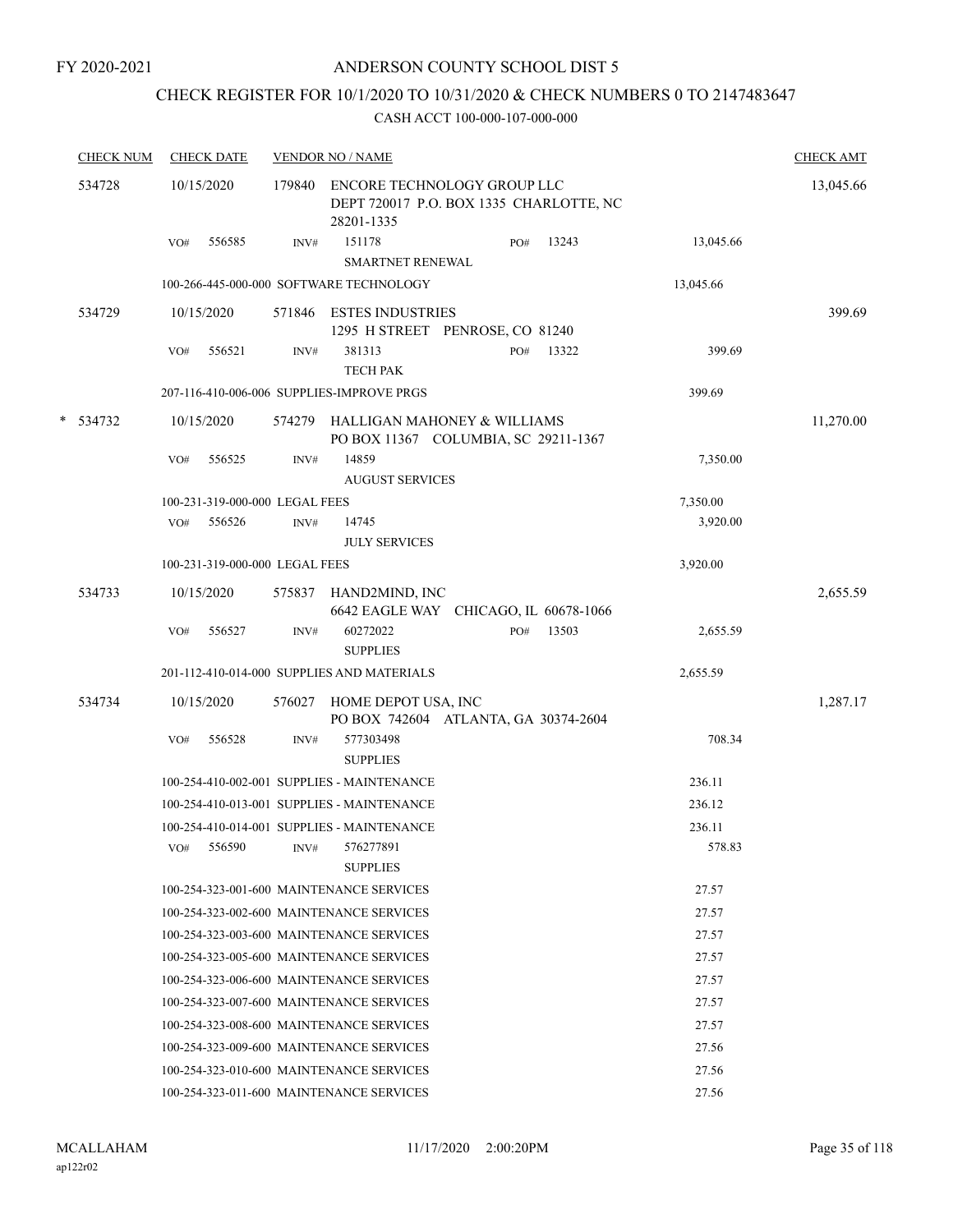## CHECK REGISTER FOR 10/1/2020 TO 10/31/2020 & CHECK NUMBERS 0 TO 2147483647

| <b>CHECK NUM</b> | <b>CHECK DATE</b>                       |        | <b>VENDOR NO / NAME</b>                                                          |          | <b>CHECK AMT</b> |
|------------------|-----------------------------------------|--------|----------------------------------------------------------------------------------|----------|------------------|
|                  |                                         |        | 100-254-323-012-600 MAINTENANCE SERVICES                                         | 27.56    |                  |
|                  |                                         |        | 100-254-323-013-600 MAINTENANCE SERVICES                                         | 27.56    |                  |
|                  |                                         |        | 100-254-323-014-600 MAINTENANCE SERVICES                                         | 27.56    |                  |
|                  |                                         |        | 100-254-323-015-600 MAINTENANCE SERVICES                                         | 27.56    |                  |
|                  |                                         |        | 100-254-323-016-600 MAINTENANCE SERVICES                                         | 27.56    |                  |
|                  |                                         |        | 100-254-323-017-600 MAINTENANCE SERVICES                                         | 27.56    |                  |
|                  |                                         |        | 100-254-323-018-600 MAINTENANCE SERVICES                                         | 27.56    |                  |
|                  |                                         |        | 100-254-323-019-600 MAINTENANCE SERVICES                                         | 27.56    |                  |
|                  |                                         |        | 100-254-323-020-600 MAINTENANCE SERVICES                                         | 27.56    |                  |
|                  |                                         |        | 100-254-323-021-600 MAINTENANCE SERVICES                                         | 27.56    |                  |
|                  |                                         |        | 131-254-323-031-600 MAINTENANCE SERVICES                                         | 27.56    |                  |
| 534735           | 10/15/2020                              | 576645 | INTERSTATE BATTERIES SYSTEM OF CSR<br>848 EDGEFIELD RD NORTH AUGUSTA, SC 29841   |          | 2,011.17         |
|                  | 556530<br>VO#                           | INV#   | 100002367<br><b>SUPPLIES</b>                                                     | 2,011.17 |                  |
|                  |                                         |        | 100-254-540-000-001 EQUIPMENT - MAINTENANCE                                      | 2,011.17 |                  |
| 534736           | 10/15/2020                              | 576580 | <b>ISTEEP LLC</b><br>1302 WAUGH, SUITE 623 HOUSTON, TX 77019                     |          | 959.00           |
|                  | VO#<br>556591                           | INV#   | 002076<br><b>ASSESSMENTS</b>                                                     | 959.00   |                  |
|                  | 100-221-445-000-000 TECHNOLOGY SUPPLIES |        |                                                                                  | 959.00   |                  |
| 534737           | 10/15/2020                              | 576607 | JRP COMPANY LLC<br>1619 PATTERSON PLANT RD ENOREE, SC 29335                      |          | 3,526.52         |
|                  | 556592<br>VO#                           | INV#   | 11064<br>13381<br>PO#<br><b>CENTERVILLE ELEM</b>                                 | 3,526.52 |                  |
|                  |                                         |        | 100-254-323-007-400 CONTR SERV-HVAC/ELECT/PLUMBING                               | 1,763.26 |                  |
|                  |                                         |        | 600-256-329-007-000 OTHER PROPERTY SERVICES                                      | 1,763.26 |                  |
| 534738           | 10/15/2020                              | 576047 | LANGUAGE LINE SERVICES INC<br>PO BOX 202564 DALLAS, TX 75320                     |          | 1,314.21         |
|                  | 556593<br>VO#                           | INV#   | 4898017<br><b>SERVICES</b>                                                       | 1,314.21 |                  |
|                  | 100-221-312-000-000 PURCHASED SERVICES  |        |                                                                                  | 1,314.21 |                  |
| 534739           | 10/15/2020                              | 327600 | LOLLIS METALS, INC<br>POBOX 13042 ATT: ACCOUNTS RECEIVABLE<br>ANDERSON, SC 29624 |          | 2,059.75         |
|                  | 556594<br>VO#                           | INV#   | 87033<br><b>SUPPLIES</b>                                                         | 1,578.25 |                  |
|                  | 100-254-323-021-001 CONTRACTED SERVICES |        |                                                                                  | 1,578.25 |                  |
|                  | 556595<br>VO#                           | INV#   | 87085<br><b>SUPPLIES</b>                                                         | 481.50   |                  |
|                  | 100-254-323-021-001 CONTRACTED SERVICES |        |                                                                                  | 481.50   |                  |
| 534740           | 10/15/2020                              | 564827 | MAC'S TIRE SERVICE                                                               |          | 150.02           |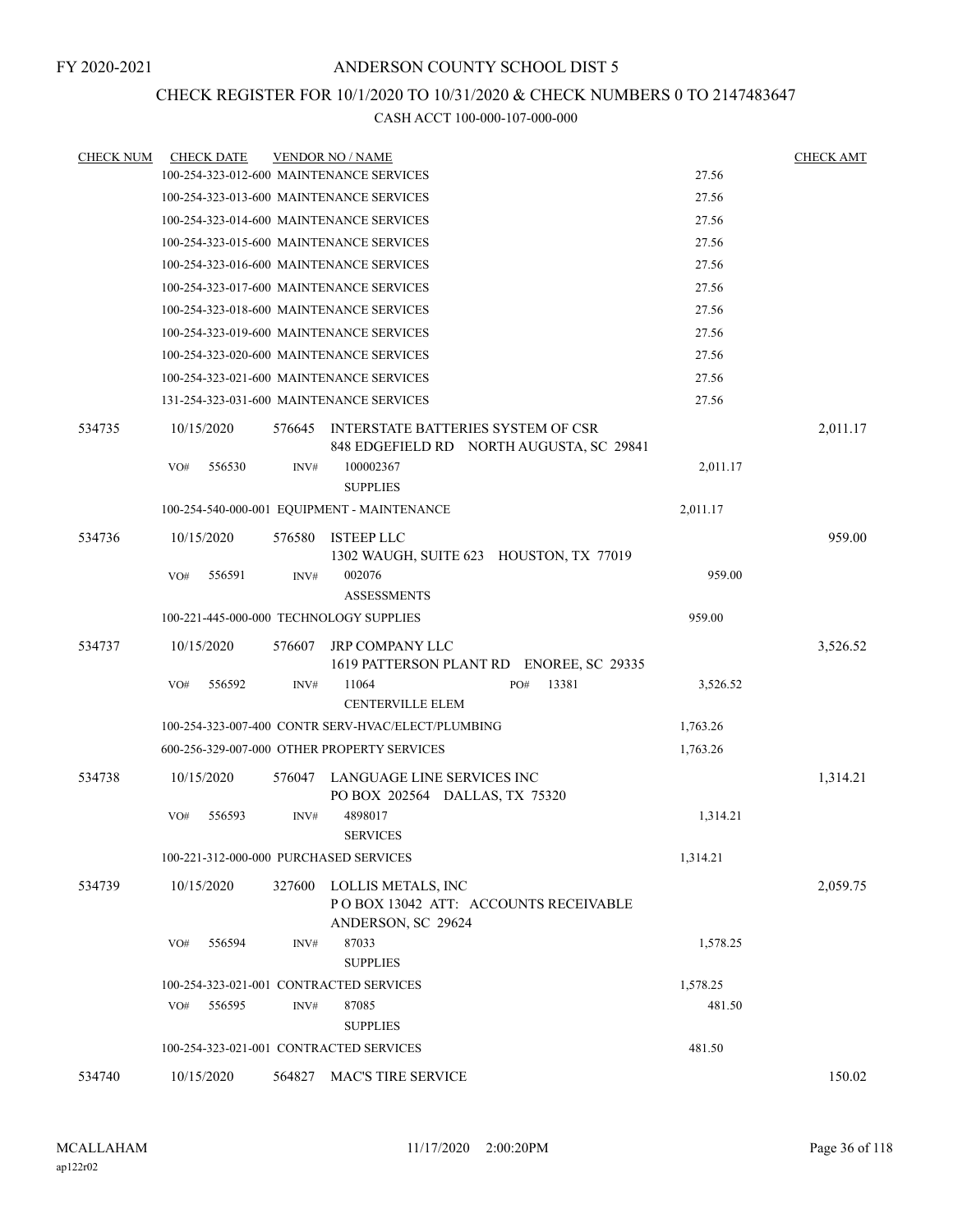## CHECK REGISTER FOR 10/1/2020 TO 10/31/2020 & CHECK NUMBERS 0 TO 2147483647

| <b>CHECK NUM</b> | <b>CHECK DATE</b> |            |                              | <b>VENDOR NO / NAME</b>                                                                                     |                       |          |  |  |
|------------------|-------------------|------------|------------------------------|-------------------------------------------------------------------------------------------------------------|-----------------------|----------|--|--|
|                  |                   |            |                              | POBOX 78 ATT: ACCOUNTS RECEIVABLE<br>ANDERSON, SC 29622                                                     |                       |          |  |  |
|                  | VO#               | 556596     | INV#                         | 100149<br><b>TIRE</b>                                                                                       | 150.02                |          |  |  |
|                  |                   |            |                              | 100-254-540-000-001 EQUIPMENT - MAINTENANCE                                                                 | 150.02                |          |  |  |
| 534741           |                   | 10/15/2020 | 576302                       | MARYLAND CHILD SUPPORT ACCOUNT<br>PO BOX 17396 BALTIMORE, MD 21297-1396                                     |                       | 229.36   |  |  |
|                  | VO#               | 556502     | INV#                         | PAYROLL 10/15<br><b>DEDUCTIONS</b>                                                                          | 229.36                |          |  |  |
|                  |                   |            |                              | 100-000-435-000-000 WAGE GARNISH/CH SUPPORT                                                                 | 229.36                |          |  |  |
| 534742           |                   | 10/15/2020 | 574358                       | MONSTER TECHNOLOGY, LLC<br>8726 S. SEPULVEDA BLVD SUITE D #B-152 LOS<br>ANGELES, CA 90045                   |                       | 1,079.00 |  |  |
|                  | VO#               | 556533     | INV#                         | IJH 5944<br><b>SUPPLIES</b>                                                                                 | 1,079.00              |          |  |  |
|                  |                   |            |                              | 100-113-410-005-VEN SUPPLY-ADDT'L FOR LOST VENDING                                                          | 1,079.00              |          |  |  |
| 534743           |                   | 10/15/2020 | 366700                       | MUTUAL OF OMAHA<br>PO BOX 2147 OMAHA, NE 68103-2147                                                         |                       | 6,708.24 |  |  |
|                  | VO#               | 556599     | INV#                         | G00018B5<br>2020-2021                                                                                       | 6,708.24              |          |  |  |
|                  |                   |            |                              | 100-264-650-000-000 INSURANCE AND JUDGEMENTS<br>100-264-650-000-000 INSURANCE AND JUDGEMENTS                | 7,318.08<br>$-609.84$ |          |  |  |
| 534744           |                   | 10/15/2020 | 576318                       | NATIONAL ATHLETIC TRAINERS' ASSOC.<br>MEMBERSHIP DEPT 41885 PO BOX 650823 DALLAS,<br>TX 75265-0823          |                       | 247.00   |  |  |
|                  | VO#               | 556534     | INV#                         | 0158575<br><b>MEMBER 921902</b>                                                                             | 247.00                |          |  |  |
|                  |                   |            | 100-271-410-002-000 SUPPLIES |                                                                                                             | 247.00                |          |  |  |
| 534745           |                   | 10/15/2020 | 564010                       | NC CHILD SUPPORT CENTRALIZED COLLECTNS<br>POBOX 900012 RALEIGH, NC 27675-9012                               |                       | 305.50   |  |  |
|                  | VO#               | 556501     | INV#                         | PAYROLL 10/15<br><b>DEDUCTIONS</b>                                                                          | 305.50                |          |  |  |
|                  |                   |            |                              | 100-000-435-000-000 WAGE GARNISH/CH SUPPORT                                                                 | 305.50                |          |  |  |
| 534746           |                   | 10/15/2020 | 382750                       | NEW FOUNDATIONS CHILDREN & FAM SVCS INC<br>2300 STANDRIDGE ROAD ATT: DONNA HARRINGTON<br>ANDERSON, SC 29625 |                       | 926.30   |  |  |
|                  | VO#               | 556536     | INV#                         | 1782<br>13564<br>PO#<br><b>SEPT EXPENSES</b>                                                                | 926.30                |          |  |  |
|                  |                   |            |                              | 221-113-312-000-NFH ADMIN COORD/VOC FACIL/TUTORS                                                            | 926.30                |          |  |  |
| 534747           |                   | 10/15/2020 | 574729                       | OWENS, DIANNE <sup>^^</sup><br>103 WHISPERING WAY LAURENS, SC 29360                                         |                       | 106.50   |  |  |
|                  | VO#               | 556564     | INV#                         | $10/12$ VB<br><b>GLENVIEW</b>                                                                               | 106.50                |          |  |  |
|                  |                   |            |                              | 720-271-660-020-679 VOLLEYBALL GATE RECEIPTS EXPENSE                                                        | 106.50                |          |  |  |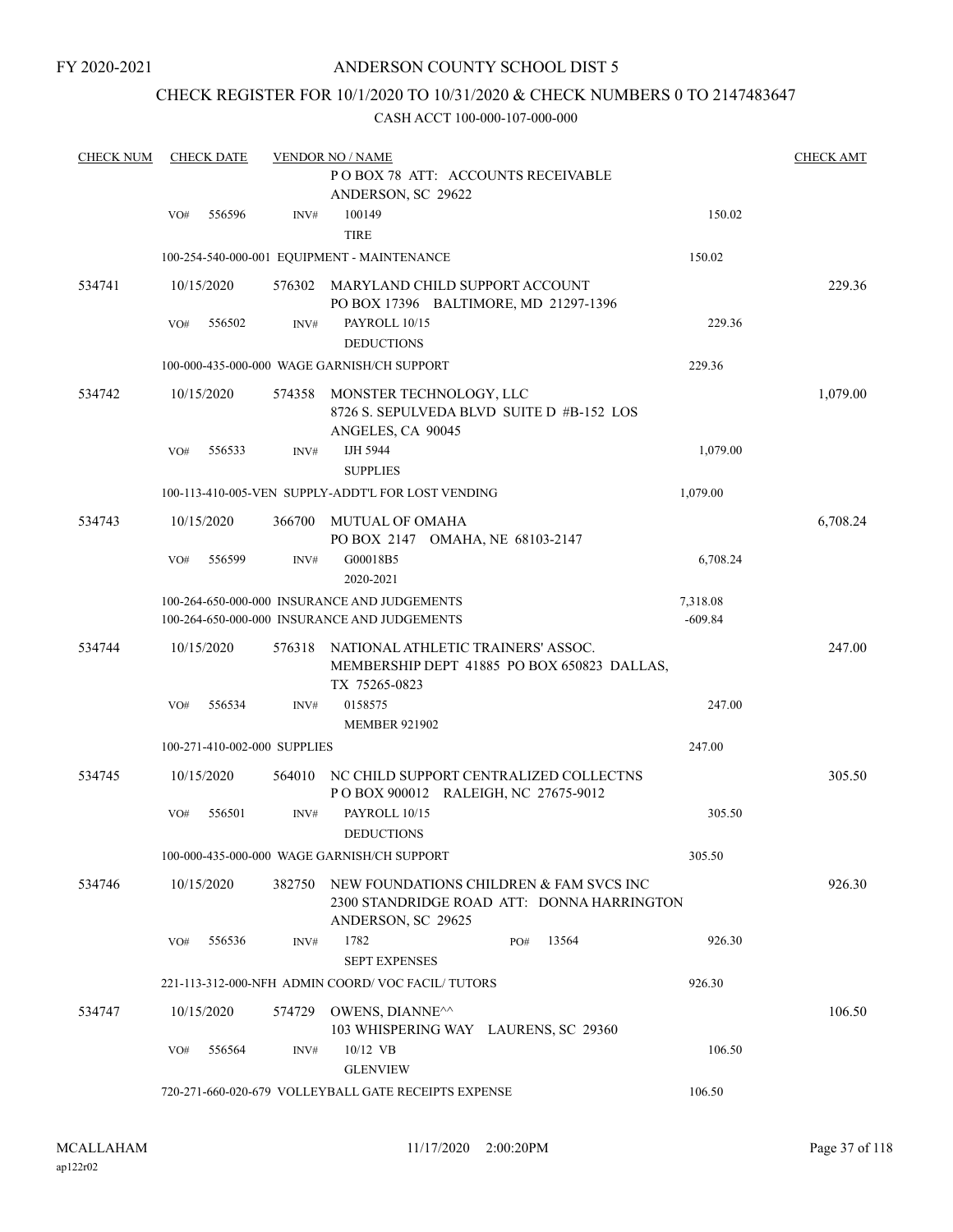# CHECK REGISTER FOR 10/1/2020 TO 10/31/2020 & CHECK NUMBERS 0 TO 2147483647

| <b>CHECK NUM</b> | <b>CHECK DATE</b>  |            |                                                |                                                                                                                                                                                                                                                                                                                                                                                                                                                                                                                                                                                                          | <b>CHECK AMT</b>                                                                                                                                                                                                                                                                                                                                                                                                                                                                                                                                                                                                                                                                                                                                                                                                            |
|------------------|--------------------|------------|------------------------------------------------|----------------------------------------------------------------------------------------------------------------------------------------------------------------------------------------------------------------------------------------------------------------------------------------------------------------------------------------------------------------------------------------------------------------------------------------------------------------------------------------------------------------------------------------------------------------------------------------------------------|-----------------------------------------------------------------------------------------------------------------------------------------------------------------------------------------------------------------------------------------------------------------------------------------------------------------------------------------------------------------------------------------------------------------------------------------------------------------------------------------------------------------------------------------------------------------------------------------------------------------------------------------------------------------------------------------------------------------------------------------------------------------------------------------------------------------------------|
| 534748           | 10/15/2020         |            |                                                |                                                                                                                                                                                                                                                                                                                                                                                                                                                                                                                                                                                                          | 500.00                                                                                                                                                                                                                                                                                                                                                                                                                                                                                                                                                                                                                                                                                                                                                                                                                      |
|                  | 556541<br>VO#      | INV#       | <b>INSIGHT</b><br><b>DANA CRAFT</b>            | 500.00                                                                                                                                                                                                                                                                                                                                                                                                                                                                                                                                                                                                   |                                                                                                                                                                                                                                                                                                                                                                                                                                                                                                                                                                                                                                                                                                                                                                                                                             |
|                  |                    |            |                                                | 500.00                                                                                                                                                                                                                                                                                                                                                                                                                                                                                                                                                                                                   |                                                                                                                                                                                                                                                                                                                                                                                                                                                                                                                                                                                                                                                                                                                                                                                                                             |
| 534749           | 10/15/2020         |            |                                                |                                                                                                                                                                                                                                                                                                                                                                                                                                                                                                                                                                                                          | 169.80                                                                                                                                                                                                                                                                                                                                                                                                                                                                                                                                                                                                                                                                                                                                                                                                                      |
|                  | 556542<br>VO#      | INV#       | <b>NEW PROSPECT</b><br><b>OCT 9 DELIVERIES</b> | 169.80                                                                                                                                                                                                                                                                                                                                                                                                                                                                                                                                                                                                   |                                                                                                                                                                                                                                                                                                                                                                                                                                                                                                                                                                                                                                                                                                                                                                                                                             |
|                  |                    |            |                                                | 56.60                                                                                                                                                                                                                                                                                                                                                                                                                                                                                                                                                                                                    |                                                                                                                                                                                                                                                                                                                                                                                                                                                                                                                                                                                                                                                                                                                                                                                                                             |
|                  |                    |            |                                                | 56.60                                                                                                                                                                                                                                                                                                                                                                                                                                                                                                                                                                                                    |                                                                                                                                                                                                                                                                                                                                                                                                                                                                                                                                                                                                                                                                                                                                                                                                                             |
|                  |                    |            |                                                |                                                                                                                                                                                                                                                                                                                                                                                                                                                                                                                                                                                                          |                                                                                                                                                                                                                                                                                                                                                                                                                                                                                                                                                                                                                                                                                                                                                                                                                             |
|                  | 10/15/2020         | 572061     |                                                |                                                                                                                                                                                                                                                                                                                                                                                                                                                                                                                                                                                                          | 1,063.27                                                                                                                                                                                                                                                                                                                                                                                                                                                                                                                                                                                                                                                                                                                                                                                                                    |
|                  | 556611<br>VO#      | INV#       | QST 822398<br>ORDER 10445931SG                 | 1,063.27                                                                                                                                                                                                                                                                                                                                                                                                                                                                                                                                                                                                 |                                                                                                                                                                                                                                                                                                                                                                                                                                                                                                                                                                                                                                                                                                                                                                                                                             |
|                  |                    |            |                                                | 1,063.27                                                                                                                                                                                                                                                                                                                                                                                                                                                                                                                                                                                                 |                                                                                                                                                                                                                                                                                                                                                                                                                                                                                                                                                                                                                                                                                                                                                                                                                             |
| 534753           | 10/15/2020         | 570470     |                                                |                                                                                                                                                                                                                                                                                                                                                                                                                                                                                                                                                                                                          | 339.79                                                                                                                                                                                                                                                                                                                                                                                                                                                                                                                                                                                                                                                                                                                                                                                                                      |
|                  | VO#<br>556545      | INV#       | <b>CVCS51824</b>                               | 339.79                                                                                                                                                                                                                                                                                                                                                                                                                                                                                                                                                                                                   |                                                                                                                                                                                                                                                                                                                                                                                                                                                                                                                                                                                                                                                                                                                                                                                                                             |
|                  |                    |            |                                                |                                                                                                                                                                                                                                                                                                                                                                                                                                                                                                                                                                                                          |                                                                                                                                                                                                                                                                                                                                                                                                                                                                                                                                                                                                                                                                                                                                                                                                                             |
|                  |                    |            |                                                |                                                                                                                                                                                                                                                                                                                                                                                                                                                                                                                                                                                                          |                                                                                                                                                                                                                                                                                                                                                                                                                                                                                                                                                                                                                                                                                                                                                                                                                             |
| 534754           | 10/15/2020         | 437421     |                                                |                                                                                                                                                                                                                                                                                                                                                                                                                                                                                                                                                                                                          | 339.89                                                                                                                                                                                                                                                                                                                                                                                                                                                                                                                                                                                                                                                                                                                                                                                                                      |
|                  | VO#<br>556546      | INV#       | <b>CUST #354</b>                               | 339.89                                                                                                                                                                                                                                                                                                                                                                                                                                                                                                                                                                                                   |                                                                                                                                                                                                                                                                                                                                                                                                                                                                                                                                                                                                                                                                                                                                                                                                                             |
|                  |                    |            |                                                |                                                                                                                                                                                                                                                                                                                                                                                                                                                                                                                                                                                                          |                                                                                                                                                                                                                                                                                                                                                                                                                                                                                                                                                                                                                                                                                                                                                                                                                             |
|                  |                    |            |                                                |                                                                                                                                                                                                                                                                                                                                                                                                                                                                                                                                                                                                          |                                                                                                                                                                                                                                                                                                                                                                                                                                                                                                                                                                                                                                                                                                                                                                                                                             |
|                  |                    |            |                                                |                                                                                                                                                                                                                                                                                                                                                                                                                                                                                                                                                                                                          | 3,477.70                                                                                                                                                                                                                                                                                                                                                                                                                                                                                                                                                                                                                                                                                                                                                                                                                    |
|                  | 556561<br>VO#      | INV#       | <b>LOST BOOKS</b>                              | 3,477.70                                                                                                                                                                                                                                                                                                                                                                                                                                                                                                                                                                                                 |                                                                                                                                                                                                                                                                                                                                                                                                                                                                                                                                                                                                                                                                                                                                                                                                                             |
|                  |                    |            |                                                | 37.50                                                                                                                                                                                                                                                                                                                                                                                                                                                                                                                                                                                                    |                                                                                                                                                                                                                                                                                                                                                                                                                                                                                                                                                                                                                                                                                                                                                                                                                             |
|                  |                    |            |                                                | 1,358.16                                                                                                                                                                                                                                                                                                                                                                                                                                                                                                                                                                                                 |                                                                                                                                                                                                                                                                                                                                                                                                                                                                                                                                                                                                                                                                                                                                                                                                                             |
|                  |                    |            |                                                | 258.39                                                                                                                                                                                                                                                                                                                                                                                                                                                                                                                                                                                                   |                                                                                                                                                                                                                                                                                                                                                                                                                                                                                                                                                                                                                                                                                                                                                                                                                             |
|                  |                    |            |                                                | 290.88                                                                                                                                                                                                                                                                                                                                                                                                                                                                                                                                                                                                   |                                                                                                                                                                                                                                                                                                                                                                                                                                                                                                                                                                                                                                                                                                                                                                                                                             |
|                  |                    |            |                                                | 140.00                                                                                                                                                                                                                                                                                                                                                                                                                                                                                                                                                                                                   |                                                                                                                                                                                                                                                                                                                                                                                                                                                                                                                                                                                                                                                                                                                                                                                                                             |
|                  |                    |            |                                                | 181.33                                                                                                                                                                                                                                                                                                                                                                                                                                                                                                                                                                                                   |                                                                                                                                                                                                                                                                                                                                                                                                                                                                                                                                                                                                                                                                                                                                                                                                                             |
|                  |                    |            |                                                | 264.09                                                                                                                                                                                                                                                                                                                                                                                                                                                                                                                                                                                                   |                                                                                                                                                                                                                                                                                                                                                                                                                                                                                                                                                                                                                                                                                                                                                                                                                             |
|                  |                    |            |                                                | 107.55                                                                                                                                                                                                                                                                                                                                                                                                                                                                                                                                                                                                   |                                                                                                                                                                                                                                                                                                                                                                                                                                                                                                                                                                                                                                                                                                                                                                                                                             |
|                  |                    |            |                                                | 42.69                                                                                                                                                                                                                                                                                                                                                                                                                                                                                                                                                                                                    |                                                                                                                                                                                                                                                                                                                                                                                                                                                                                                                                                                                                                                                                                                                                                                                                                             |
|                  | * 534751<br>534755 | 10/15/2020 | 564045                                         | <b>VENDOR NO / NAME</b><br>817-112-333-014-000 TRIPS AND CONFERENCES<br>397270 PAPA JOHN'S PIZZA<br>710-271-660-010-201 MISCELLANEOUS EXPENSE<br>710-271-660-010-201 MISCELLANEOUS EXPENSE<br>710-271-660-010-201 MISCELLANEOUS EXPENSE<br>100-233-410-001-VIR SUPPLIES<br><b>BRAKES</b><br>19-20 PROVISO<br><b>CODES ATTACHED</b><br>131-115-410-031-000 SUPPLIES<br>707-190-660-007-202 LOST TEXTBOOKS EXPENSE<br>708-271-660-008-202 LOST TEXTBOOKS EXPENSE<br>709-271-660-009-202 LOST TEXTBOOKS EXPENSE<br>712-271-660-012-202 LOST TEXTBOOKS EXPENSE<br>714-271-660-014-202 LOST TEXTBOOKS EXPENSE | 575546 PALMETTO STATE ARTS EDUCATION<br>2017 BRIARWOOD RD GREENWOOD, SC 29646<br>401 VARDRY STREET GREENVILLE, SC 29601<br>56.60<br>QUALITY LOGO PRODUCTS, INC<br>724 NORTH HIGHLAND AVENUE AURORA, IL 60506<br><b>RICHARD KAY SUPERSTORE</b><br>1935 PEARMAN DAIRY ROAD ATT: ACCOUNTS<br>RECEIVABLE ANDERSON, SC 29625<br>100-254-412-000-001 TRUCK SERVICE - MAINTENANCE<br>339.79<br>RICHLAND COUNTY SCHL DISTRICT ONE<br>1616 RICHLAND STREET ATT: SHERRI<br>MATHEWS-HAZEL COLUMBIA, SC 29210<br>100-412-720-000-000 PAYMENTS TO OTHER GOV'T UNITS<br>339.89<br><b>SC DEPT OF EDUCATION</b><br>TEXTBOOK OFFICE 301 GREYSTONE BLVD SUITE 150<br>COLUMBIA, SC 29210<br>702-271-660-002-414 LOST/DAMAGED BOOKS EXPENSE<br>705-271-660-005-414 LOST/DAMAGED BOOKS EXPENSE<br>706-271-660-006-414 LOST/DAMAGED BOOKS EXPENSE |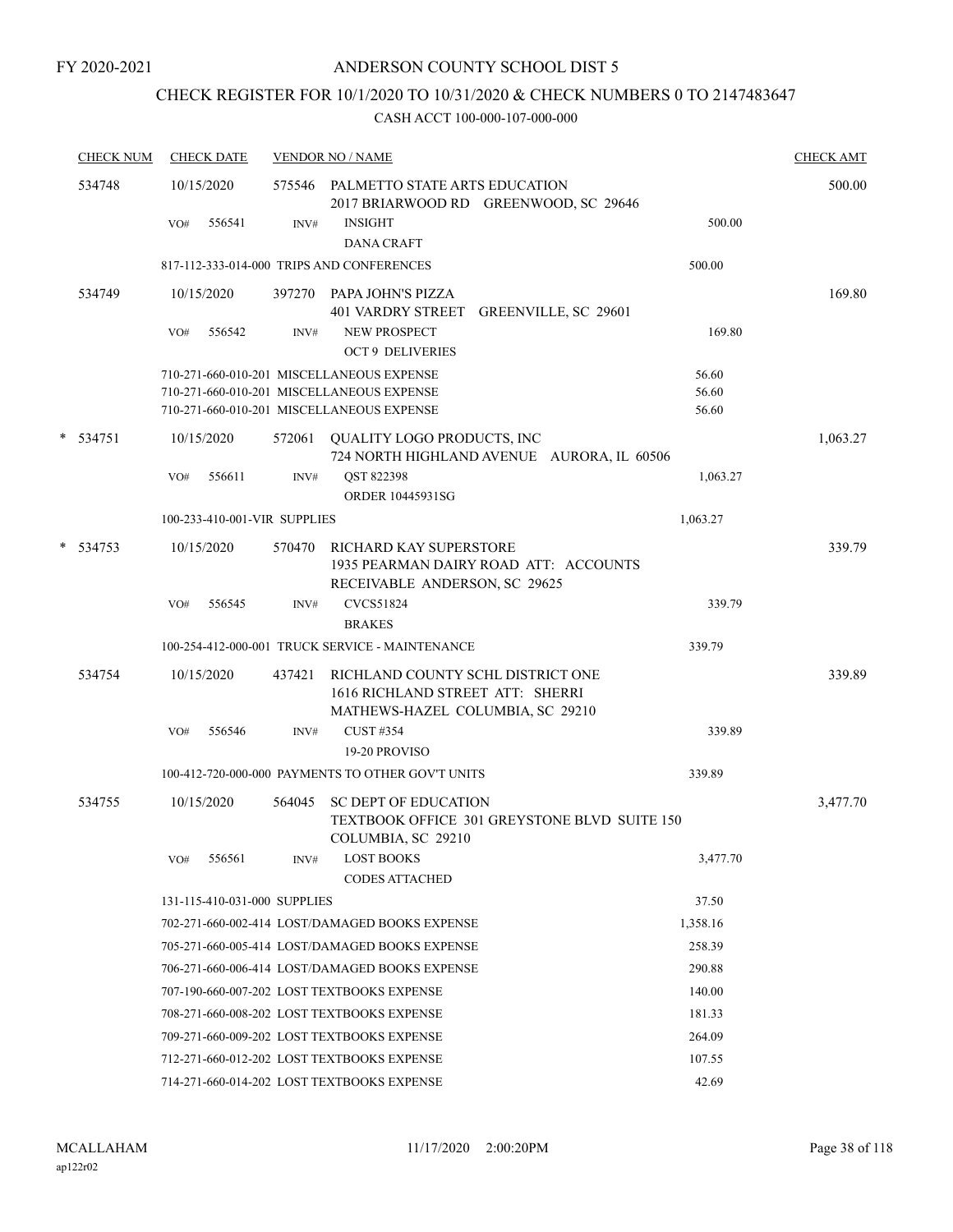## CHECK REGISTER FOR 10/1/2020 TO 10/31/2020 & CHECK NUMBERS 0 TO 2147483647

| <b>CHECK NUM</b> |     | <b>CHECK DATE</b>                  |              | <b>VENDOR NO / NAME</b><br>716-271-660-016-202 LOST TEXTBOOKS EXPENSE |                                                                | 47.85    | <b>CHECK AMT</b> |
|------------------|-----|------------------------------------|--------------|-----------------------------------------------------------------------|----------------------------------------------------------------|----------|------------------|
|                  |     |                                    |              |                                                                       |                                                                |          |                  |
|                  |     |                                    |              | 720-271-660-020-414 LOST/DAMAGED BOOKS EXPENSE                        |                                                                | 684.96   |                  |
|                  |     |                                    |              | 721-190-660-021-414 LOST/DAMAGED BOOKS EXPENSE                        |                                                                | 64.30    |                  |
| 534759           |     | 10/15/2020                         | 574194 SCISA |                                                                       | PO DRAWER 690 ORANGBURG, SC 29116-0690                         |          | 150.00           |
|                  | VO# | 556548                             | INV#         | <b>FALL CONF</b>                                                      |                                                                | 150.00   |                  |
|                  |     |                                    |              | ANDERSON CHRISTIAN                                                    |                                                                |          |                  |
|                  |     |                                    |              | 263-370-312-000-ACS PS-ANDERSON CHRISTIAN SCH                         |                                                                | 150.00   |                  |
| 534760           |     | 10/15/2020                         |              | 450701 SC RETIREMENT SYSTEM (SPP)<br>29211                            | POBOX 11960 CAPITOL STATION COLUMBIA, SC                       |          | 585.61           |
|                  | VO# | 556499                             | INV#         | PAYROLL 10/15<br><b>DEDUCTIONS</b>                                    |                                                                | 585.61   |                  |
|                  |     |                                    |              | 100-000-438-000-000 RETIREMENT SERV PURCHASE                          |                                                                | 585.61   |                  |
| 534761           |     | 10/15/2020                         |              | 576084 SC STATE DISBURSEMENT UNIT                                     | PO BOX 100303 COLUMBIA, SC 29202-3303                          |          | 1,382.25         |
|                  | VO# | 556503                             | INV#         | PAYROLL 10/15<br><b>DEDUCTIONS</b>                                    |                                                                | 1,382.25 |                  |
|                  |     |                                    |              | 100-000-435-000-000 WAGE GARNISH/CH SUPPORT                           |                                                                | 1,382.25 |                  |
| 534764           |     | 10/15/2020                         |              | 571007 SIMPLIFIED OFFICE SYSTEMS                                      | 6220 BUSH RIVER ROAD COLUMBIA, SC 29212                        |          | 215.33           |
|                  | VO# | 556555                             | INV#         | 201007-0014<br><b>COPIES</b>                                          |                                                                | 168.05   |                  |
|                  |     | 717-190-660-017-362 COPIER EXPENSE |              |                                                                       |                                                                | 168.05   |                  |
|                  | VO# | 556617                             | INV#         | 201013-0011<br><b>COPIES</b>                                          |                                                                | 47.28    |                  |
|                  |     |                                    |              | 100-113-410-005-VEN SUPPLY-ADDT'L FOR LOST VENDING                    |                                                                | 47.28    |                  |
| 534765           |     | 10/15/2020                         | 572503       | TG                                                                    | P O BOX 659601 SAN ANTONIO, TX 78265-9601                      |          | 640.49           |
|                  | VO# | 556505                             | INV#         | PAYROLL 10/15<br><b>DEDUCTIONS</b>                                    |                                                                | 640.49   |                  |
|                  |     | 100-000-441-000-000 MISCELLANEOUS  |              |                                                                       |                                                                | 640.49   |                  |
| 534766           |     | 10/15/2020                         | 576283       | TRACTOR SUPPLY COMPANY<br>85062-8004                                  | DEPT 30 - 1205267188 PO BOX 78004 PHOENIX, AZ                  |          | 267.49           |
|                  | VO# | 556556                             | INV#         | 2016762288<br>ACCT 0526 7188                                          |                                                                | 267.49   |                  |
|                  |     |                                    |              | 100-254-410-000-500 PEST MANAGEMENT                                   |                                                                | 267.49   |                  |
| 534767           |     | 10/15/2020                         | 564298       |                                                                       | UNITED WAY OF ANDERSON COUNTY<br>POBOX 2067 ANDERSON, SC 29622 |          | 2,616.56         |
|                  | VO# | 556500                             | INV#         | PAYROLL 10/15<br><b>DEDUCTIONS</b>                                    |                                                                | 2,616.56 |                  |
|                  |     |                                    |              | 100-000-455-000-000 UNITED FUND - PAYABLE                             |                                                                | 2,616.56 |                  |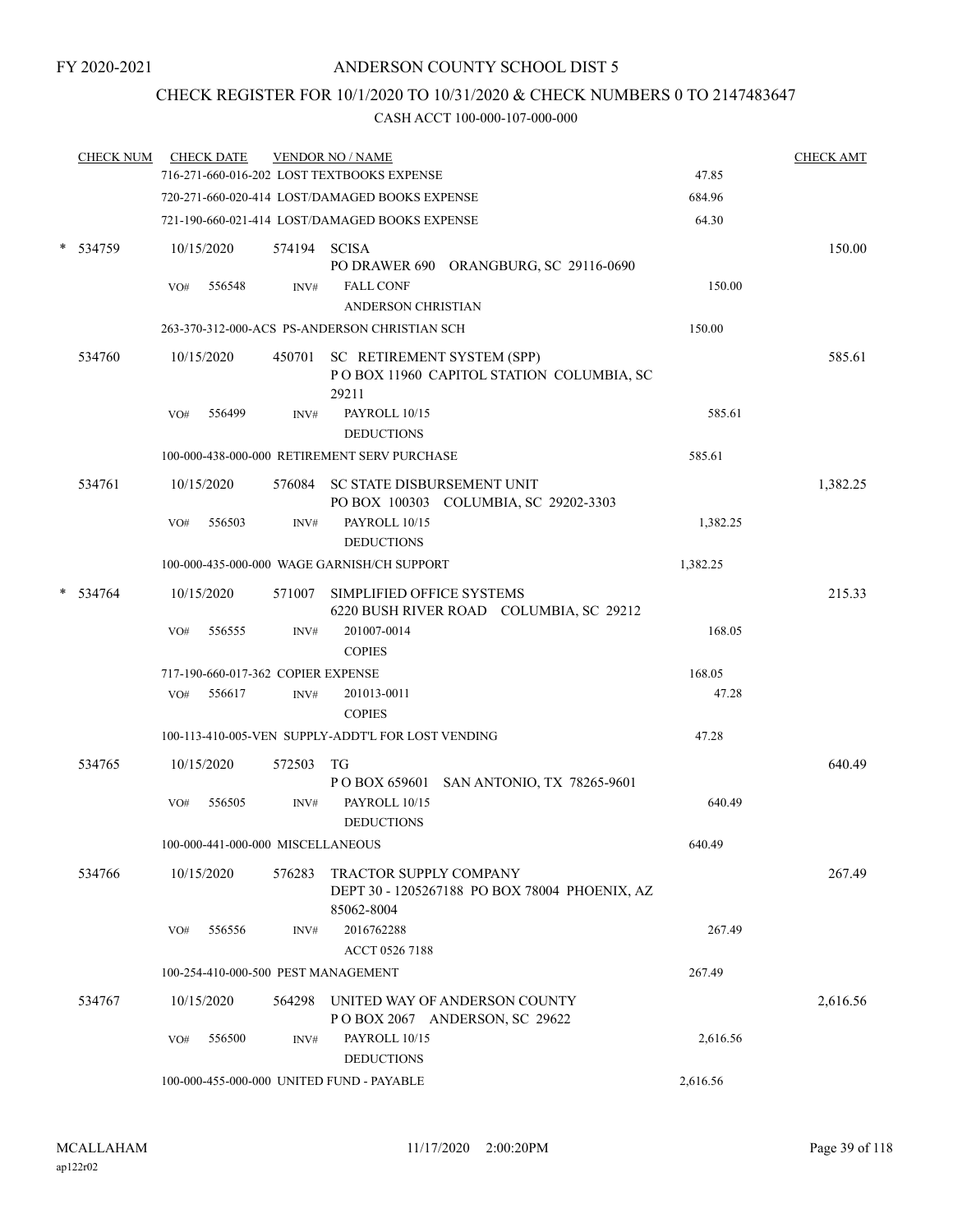## CHECK REGISTER FOR 10/1/2020 TO 10/31/2020 & CHECK NUMBERS 0 TO 2147483647

| <b>CHECK NUM</b> | <b>CHECK DATE</b>                  |        | <b>VENDOR NO / NAME</b>                                                  |     |       |            | <b>CHECK AMT</b> |
|------------------|------------------------------------|--------|--------------------------------------------------------------------------|-----|-------|------------|------------------|
| 534768           | 10/15/2020                         | 567862 | USA TESTPREP LLC<br>400 GALLERIA PKWY SE SUITE 1000 ATLANTA, GA<br>30339 |     |       |            | 3,665.61         |
|                  | 556461<br>VO#                      | INV#   | 47765<br>2020-2021                                                       | PO# | 13308 | 1,275.00   |                  |
|                  |                                    |        | 124-114-445-024-000 TECHNOLOGY SUPPLIES                                  |     |       | 1,275.00   |                  |
|                  | 556462<br>VO#                      | INV#   | 60626<br>2020-2021 LICENSE                                               | PO# | 13357 | 2,390.61   |                  |
|                  |                                    |        | 338-221-445-002-EAR TECHNOLOGY SUPPLIES                                  |     |       | 2,390.61   |                  |
| 534769           | 10/15/2020                         | 510790 | <b>US FOODSERVICE</b><br>P O BOX 602292 CHARLOTTE, NC 28260-2292         |     |       |            | 235,963.08       |
|                  | VO#<br>556483                      | INV#   | 20950515<br><b>FOOD &amp; SUPPLIES</b>                                   |     |       | 235,963.08 |                  |
|                  | 100-256-410-000-C19 COVID SUPPLIES |        |                                                                          |     |       | 6,065.51   |                  |
|                  | 600-256-410-002-000 SUPPLIES       |        |                                                                          |     |       | 1,197.28   |                  |
|                  | 600-256-410-003-000 SUPPLIES       |        |                                                                          |     |       | 2,005.25   |                  |
|                  | 600-256-410-005-000 SUPPLIES       |        |                                                                          |     |       | 1,564.71   |                  |
|                  | 600-256-410-006-000 SUPPLIES       |        |                                                                          |     |       | 2,255.08   |                  |
|                  | 600-256-410-007-000 SUPPLIES       |        |                                                                          |     |       | 1,599.55   |                  |
|                  | 600-256-410-008-000 SUPPLIES       |        |                                                                          |     |       | 817.80     |                  |
|                  | 600-256-410-009-000 SUPPLIES       |        |                                                                          |     |       | 268.72     |                  |
|                  | 600-256-410-010-000 SUPPLIES       |        |                                                                          |     |       | 67.78      |                  |
|                  | 600-256-410-011-000 SUPPLIES       |        |                                                                          |     |       | 593.56     |                  |
|                  | 600-256-410-012-000 SUPPLIES       |        |                                                                          |     |       | 3,034.57   |                  |
|                  | 600-256-410-013-000 SUPPLIES       |        |                                                                          |     |       | 95.04      |                  |
|                  | 600-256-410-014-000 SUPPLIES       |        |                                                                          |     |       | 768.01     |                  |
|                  | 600-256-410-016-000 SUPPLIES       |        |                                                                          |     |       | 215.03     |                  |
|                  | 600-256-410-017-000 SUPPLIES       |        |                                                                          |     |       | 1,313.96   |                  |
|                  | 600-256-410-018-000 SUPPLIES       |        |                                                                          |     |       | 173.88     |                  |
|                  | 600-256-410-019-000 SUPPLIES       |        |                                                                          |     |       | 1,035.22   |                  |
|                  | 600-256-410-020-000 SUPPLIES       |        |                                                                          |     |       | 588.33     |                  |
|                  | 600-256-410-021-000 SUPPLIES       |        |                                                                          |     |       | 700.31     |                  |
|                  | 600-256-460-002-000 FOOD           |        |                                                                          |     |       | 11,132.10  |                  |
|                  | 600-256-460-003-000 FOOD           |        |                                                                          |     |       | 32,146.91  |                  |
|                  | 600-256-460-005-000 FOOD           |        |                                                                          |     |       | 10,296.93  |                  |
|                  | 600-256-460-006-000 FOOD           |        |                                                                          |     |       | 26,410.12  |                  |
|                  | 600-256-460-007-000 FOOD           |        |                                                                          |     |       | 15,058.12  |                  |
|                  | 600-256-460-008-000 FOOD           |        |                                                                          |     |       | 14,589.96  |                  |
|                  | 600-256-460-009-000 FOOD           |        |                                                                          |     |       | 5,252.66   |                  |
|                  | 600-256-460-010-000 FOOD           |        |                                                                          |     |       | 8,057.86   |                  |
|                  | 600-256-460-011-000 FOOD           |        |                                                                          |     |       | 9,045.02   |                  |
|                  | 600-256-460-012-000 FOOD           |        |                                                                          |     |       | 13,652.82  |                  |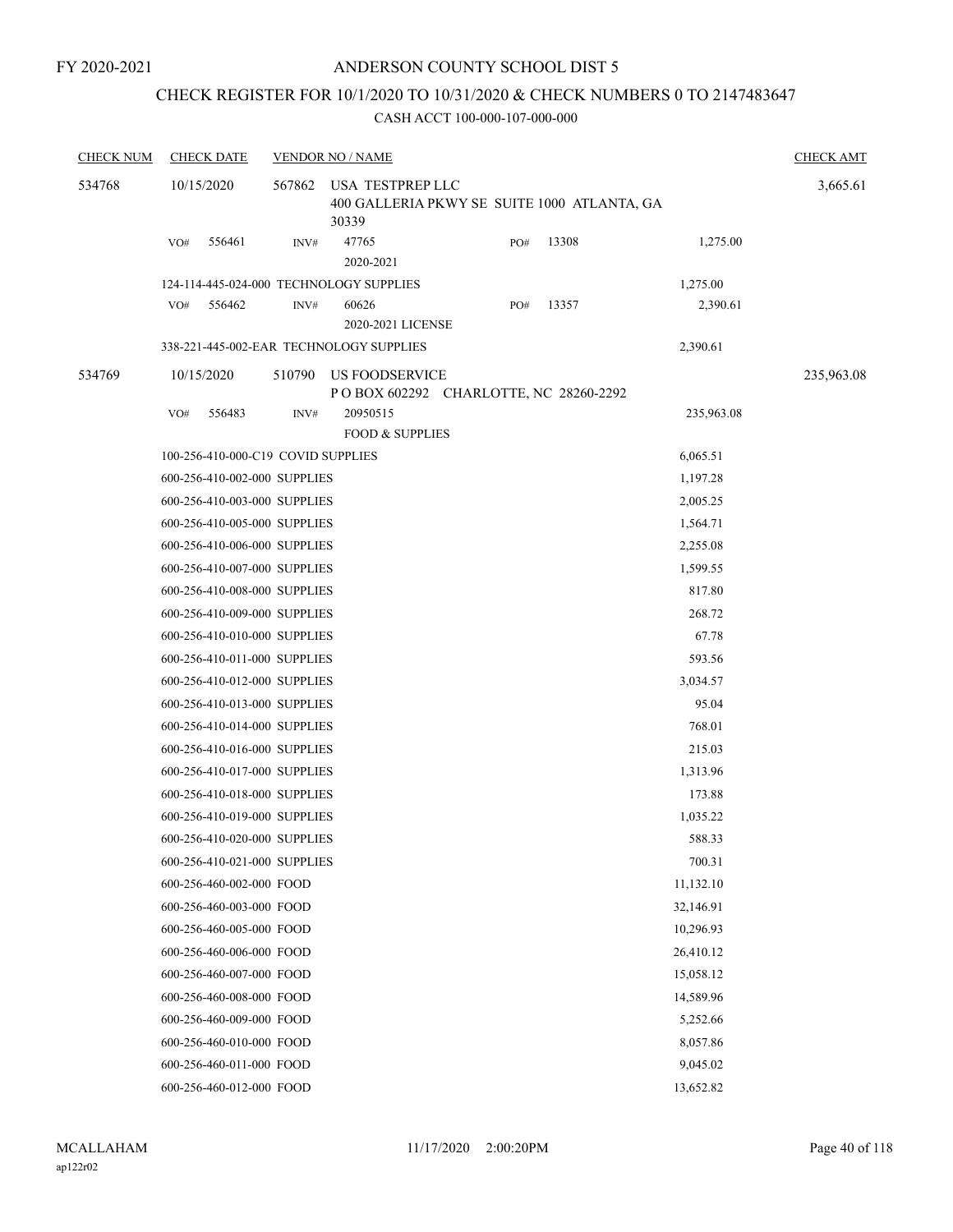## CHECK REGISTER FOR 10/1/2020 TO 10/31/2020 & CHECK NUMBERS 0 TO 2147483647

| <b>CHECK NUM</b> | <b>CHECK DATE</b>                         |        | <b>VENDOR NO / NAME</b>                    |                                         |           | <b>CHECK AMT</b> |
|------------------|-------------------------------------------|--------|--------------------------------------------|-----------------------------------------|-----------|------------------|
|                  | 600-256-460-013-000 FOOD                  |        |                                            |                                         | 4,887.91  |                  |
|                  | 600-256-460-014-000 FOOD                  |        |                                            |                                         | 12,473.47 |                  |
|                  | 600-256-460-015-000 FOOD                  |        |                                            |                                         | 1,052.96  |                  |
|                  | 600-256-460-016-000 FOOD                  |        |                                            |                                         | 5,013.46  |                  |
|                  | 600-256-460-017-000 FOOD                  |        |                                            |                                         | 10,799.50 |                  |
|                  | 600-256-460-018-000 FOOD                  |        |                                            |                                         | 2,332.08  |                  |
|                  | 600-256-460-019-000 FOOD                  |        |                                            |                                         | 7,747.92  |                  |
|                  | 600-256-460-020-000 FOOD                  |        |                                            |                                         | 12,476.47 |                  |
|                  | 600-256-460-021-000 FOOD                  |        |                                            |                                         | 4,403.99  |                  |
|                  | 631-256-410-031-000 SUPPLIES              |        |                                            |                                         | 229.60    |                  |
|                  | 631-256-460-031-000 PURCHASED FOOD        |        |                                            |                                         | 3,877.48  |                  |
|                  | 631-256-460-031-CAT FOOD-CATERING         |        |                                            |                                         | 666.15    |                  |
| 534770           | 10/15/2020                                | 510790 | US FOODSERVICE                             |                                         |           | 1,149.75         |
|                  |                                           |        |                                            | P O BOX 602292 CHARLOTTE, NC 28260-2292 |           |                  |
|                  | 556484<br>VO#                             | INV#   | 60813458                                   |                                         | 1,149.75  |                  |
|                  |                                           |        | <b>USDA FOODS</b>                          |                                         |           |                  |
|                  | 600-000-172-000-000 FOOD SERV INVEN. FOOD |        |                                            |                                         | 541.65    |                  |
|                  |                                           |        | 600-256-462-002-000 COMMODITY DISTRIBUTION |                                         | 22.91     |                  |
|                  |                                           |        | 600-256-462-003-000 COMMODITY DISTRIBUTION |                                         | 36.71     |                  |
|                  |                                           |        | 600-256-462-005-000 COMMODITY DISTRIBUTION |                                         | 33.26     |                  |
|                  |                                           |        | 600-256-462-006-000 COMMODITY DISTRIBUTION |                                         | 64.31     |                  |
|                  |                                           |        | 600-256-462-007-000 COMMODITY DISTRIBUTION |                                         | 53.65     |                  |
|                  |                                           |        | 600-256-462-008-000 COMMODITY DISTRIBUTION |                                         | 67.76     |                  |
|                  |                                           |        | 600-256-462-009-000 COMMODITY DISTRIBUTION |                                         | 19.46     |                  |
|                  |                                           |        | 600-256-462-010-000 COMMODITY DISTRIBUTION |                                         | 22.60     |                  |
|                  |                                           |        | 600-256-462-011-000 COMMODITY DISTRIBUTION |                                         | 19.15     |                  |
|                  |                                           |        | 600-256-462-012-000 COMMODITY DISTRIBUTION |                                         | 22.91     |                  |
|                  |                                           |        | 600-256-462-013-000 COMMODITY DISTRIBUTION |                                         | 19.46     |                  |
|                  |                                           |        | 600-256-462-014-000 COMMODITY DISTRIBUTION |                                         | 47.06     |                  |
|                  |                                           |        | 600-256-462-015-000 COMMODITY DISTRIBUTION |                                         | 6.28      |                  |
|                  |                                           |        | 600-256-462-016-000 COMMODITY DISTRIBUTION |                                         | 22.91     |                  |
|                  |                                           |        | 600-256-462-017-000 COMMODITY DISTRIBUTION |                                         | 57.41     |                  |
|                  |                                           |        | 600-256-462-018-000 COMMODITY DISTRIBUTION |                                         | 6.28      |                  |
|                  |                                           |        | 600-256-462-019-000 COMMODITY DISTRIBUTION |                                         | 43.61     |                  |
|                  |                                           |        | 600-256-462-020-000 COMMODITY DISTRIBUTION |                                         | 22.91     |                  |
|                  |                                           |        | 600-256-462-021-000 COMMODITY DISTRIBUTION |                                         | 19.46     |                  |
| 534771           | 10/15/2020                                | 510790 | US FOODSERVICE                             | P O BOX 602292 CHARLOTTE, NC 28260-2292 |           | 1,510.96         |
|                  | 556482<br>VO#                             | INV#   | 60814613<br>WHSE DELIVERY                  |                                         | 1,510.96  |                  |
|                  |                                           |        | 600-000-172-000-000 FOOD SERV INVEN. FOOD  |                                         | 1,508.00  |                  |
|                  | 631-256-410-031-000 SUPPLIES              |        |                                            |                                         | 2.96      |                  |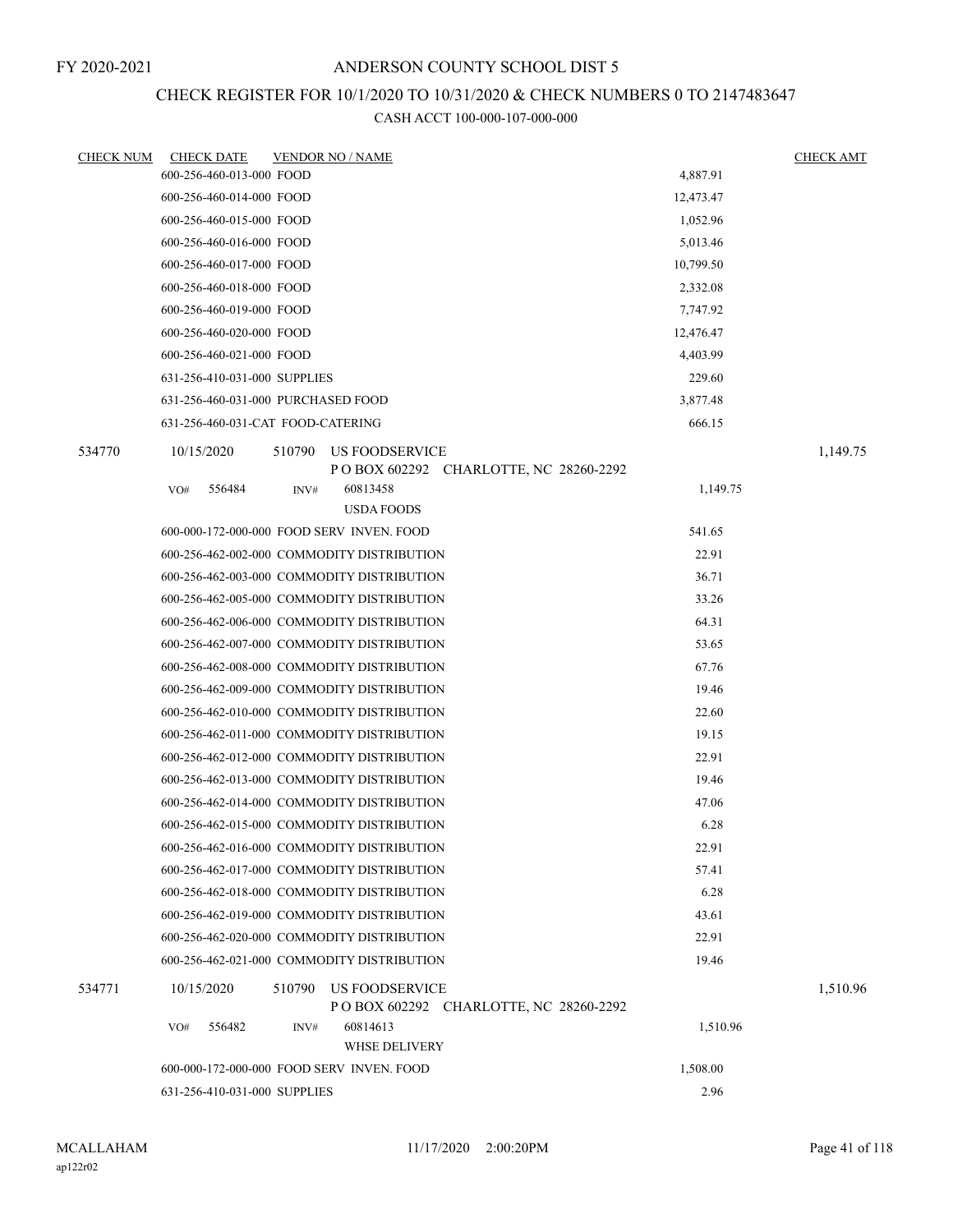## CHECK REGISTER FOR 10/1/2020 TO 10/31/2020 & CHECK NUMBERS 0 TO 2147483647

| <b>CHECK NUM</b> | <b>CHECK DATE</b>                      |        | <b>VENDOR NO / NAME</b>                                                                          |           | <b>CHECK AMT</b> |
|------------------|----------------------------------------|--------|--------------------------------------------------------------------------------------------------|-----------|------------------|
| 534772           | 10/15/2020                             | 568866 | USI EDUCATION & GOVERNMENT SALES<br>POBOX 4105 ATT: ACCOUNTS RECEIVABLE<br>WOBURN, MA 01888-4105 |           | 600.96           |
|                  | 556557<br>VO#                          | INV#   | 0392047700019<br>NEW PROSPECT                                                                    | 600.96    |                  |
|                  | 100-111-410-010-000 SUPPLIES           |        |                                                                                                  | 600.96    |                  |
| 534773           | 10/15/2020                             | 574511 | VERIFIED SERVICES LTD, LLC                                                                       |           | 5,346.57         |
|                  |                                        |        | 518 COUNTRY MDWS ANDERSON, SC 29626                                                              |           |                  |
|                  | VO#<br>556621                          | INV#   | <b>VSSC180807</b><br>PO#<br>13508                                                                | 5,346.57  |                  |
|                  |                                        |        | <b>ICE MACHINE</b>                                                                               |           |                  |
|                  |                                        |        | 100-271-410-006-000 MIDDLE SCHOOL SUPPLIES                                                       | 5,346.57  |                  |
| 534774           | 10/15/2020                             | 519401 | VERIZON<br>POBOX 660108 DALLAS, TX 75266-0652                                                    |           | 5,052.57         |
|                  | 556485<br>VO#                          | INV#   | 9863584503                                                                                       | 5,052.57  |                  |
|                  |                                        |        | <b>SERVICE</b>                                                                                   |           |                  |
|                  | 100-266-340-000-000 TELEPHONE          |        |                                                                                                  | 4,301.52  |                  |
|                  | 100-266-340-001-000 TELEPHONE          |        |                                                                                                  | 38.01     |                  |
|                  | 100-266-340-002-000 TELEPHONE          |        |                                                                                                  | 86.99     |                  |
|                  | 100-266-340-003-000 TELEPHONE          |        |                                                                                                  | 135.91    |                  |
|                  | 100-266-340-006-000 TELEPHONE          |        |                                                                                                  | 17.91     |                  |
|                  | 100-266-340-007-000 TELEPHONE          |        |                                                                                                  | 13.70     |                  |
|                  | 100-266-340-008-000 TELEPHONE          |        |                                                                                                  | 62.65     |                  |
|                  | 100-266-340-009-000 TELEPHONE          |        |                                                                                                  | 62.65     |                  |
|                  | 100-266-340-010-000 TELEPHONE          |        |                                                                                                  | 13.70     |                  |
|                  | 100-266-340-012-000 TELEPHONE          |        |                                                                                                  | 66.63     |                  |
|                  | 100-266-340-013-000 TELEPHONE          |        |                                                                                                  | 13.70     |                  |
|                  | 100-266-340-014-000 TELEPHONE          |        |                                                                                                  | 62.65     |                  |
|                  | 100-266-340-015-000 TELEPHONE          |        |                                                                                                  | 48.95     |                  |
|                  | 100-266-340-017-000 TELEPHONE          |        |                                                                                                  | 13.70     |                  |
|                  | 100-266-340-018-000 TELEPHONE          |        |                                                                                                  | 13.70     |                  |
|                  | 100-266-340-019-000 TELEPHONE          |        |                                                                                                  | 62.65     |                  |
|                  | 100-266-340-020-000 TELEPHONE          |        |                                                                                                  | 66.86     |                  |
|                  | 131-266-340-031-000 TELEPHONE          |        |                                                                                                  | 147.16    |                  |
|                  | 210-211-340-001-000 TELEPHONE          |        |                                                                                                  | 52.93     |                  |
|                  | 220-113-340-000-000 HOTSPOTS           |        |                                                                                                  | $-463.21$ |                  |
|                  | 338-221-340-000-EAR TELEPHONE          |        |                                                                                                  | 38.01     |                  |
|                  | 600-256-340-000-000 TELEPHONE          |        |                                                                                                  | 146.85    |                  |
|                  | 900-188-340-000-006 HOMELESS TELEPHONE |        |                                                                                                  | 48.95     |                  |
| 534775           | 10/15/2020                             |        | 574774 VOGT, ANDREW**<br>220 E PYRENEES DRIVE LYMAN, SC 29365                                    |           | 149.40           |
|                  | 556506<br>VO#                          | INV#   | 10/2 WHS                                                                                         | 149.40    |                  |
|                  |                                        |        | FOOTBALL OFFICIAL                                                                                |           |                  |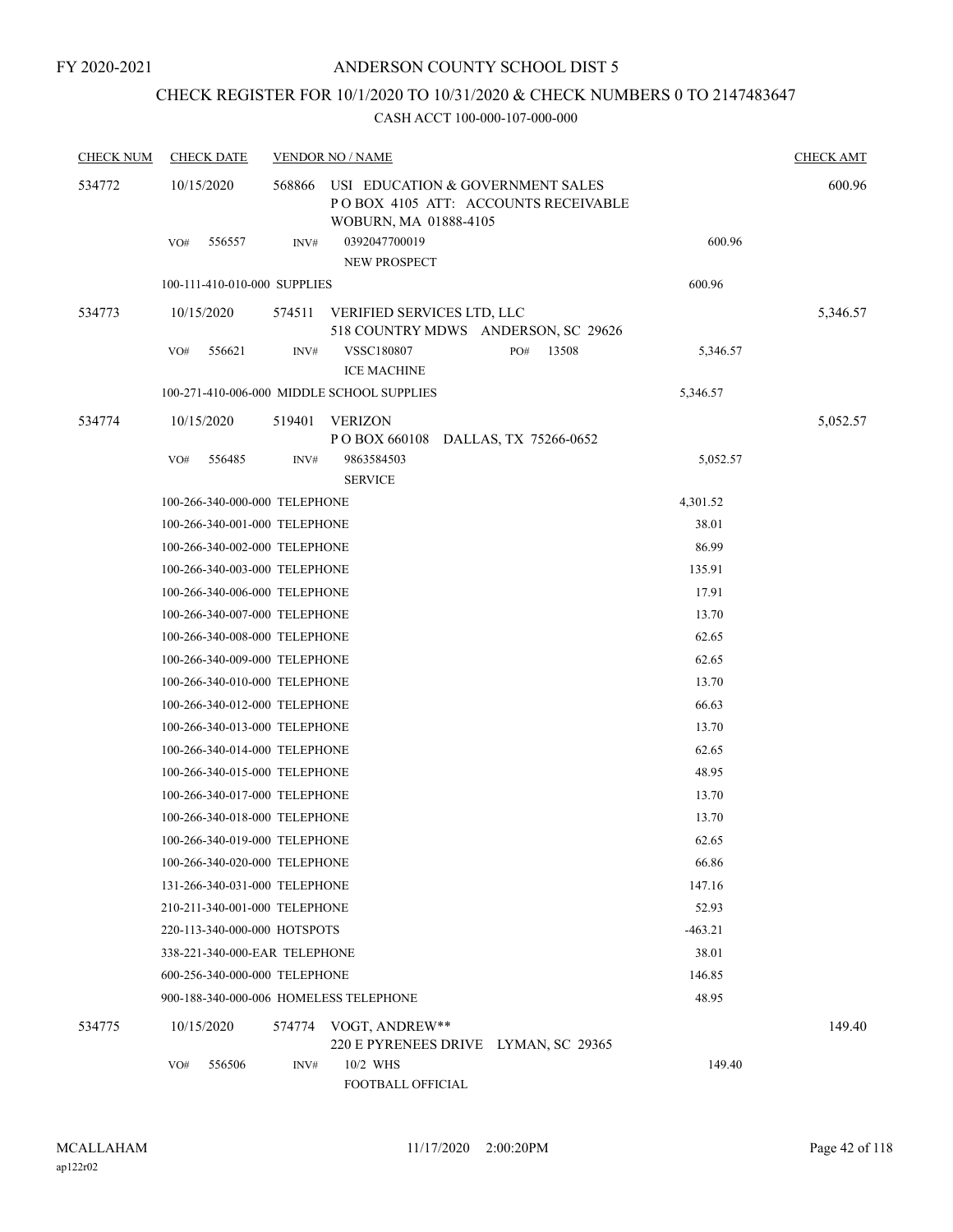## CHECK REGISTER FOR 10/1/2020 TO 10/31/2020 & CHECK NUMBERS 0 TO 2147483647

| <b>CHECK NUM</b> |     | <b>CHECK DATE</b>            |        | <b>VENDOR NO / NAME</b><br>703-271-660-003-671 FOOTBALL GATE RECEIPTS EXPENSE                      |     |       | 149.40   | <b>CHECK AMT</b> |
|------------------|-----|------------------------------|--------|----------------------------------------------------------------------------------------------------|-----|-------|----------|------------------|
|                  |     |                              |        |                                                                                                    |     |       |          |                  |
| 534776           |     | 10/15/2020                   |        | 573864 WELLS FARGO VENDOR FIN SERV<br>PO BOX 105710 ATLANTA, GA 30348-5710                         |     |       |          | 537.00           |
|                  | VO# | 556558                       | INV#   | 5012150680<br><b>COPIER</b>                                                                        | PO# | 13017 | 222.56   |                  |
|                  |     | 100-147-410-018-000 SUPPLIES |        |                                                                                                    |     |       | 222.56   |                  |
|                  | VO# | 556559                       | INV#   | 5011988901<br><b>COPIER</b>                                                                        | PO# | 13176 | 314.44   |                  |
|                  |     |                              |        | 329-115-690-031-0CO OTHER OBJECTS-WBL (C/O)                                                        |     |       | 314.44   |                  |
| 534777           |     | 10/15/2020                   |        | 531000 WESTSIDE HIGH SCHOOL<br>806 PEARMAN DAIRY ROAD ANDERSON, SC 29625                           |     |       |          | 400.00           |
|                  | VO# | 556622                       | INV#   | <b>SPONSORSHIP</b><br><b>GOLF TOURNAMENT</b>                                                       |     |       | 400.00   |                  |
|                  |     |                              |        | 100-390-410-000-000 SUPPLIES AND MATERIALS                                                         |     |       | 400.00   |                  |
| 534778           |     | 10/20/2020                   |        | 570950 ANDERSON COUNTY SHERIFF'S OFFICE<br>ATTN: JAMIE LAZAR 305 CAMSON ROAD<br>ANDERSON, SC 29621 |     |       |          | 1,085.00         |
|                  | VO# | 556655                       | INV#   | 10/9 WHS<br><b>FOOTBALL SECURITY</b>                                                               |     |       | 735.00   |                  |
|                  |     |                              |        | 703-271-660-003-671 FOOTBALL GATE RECEIPTS EXPENSE                                                 |     |       | 735.00   |                  |
|                  | VO# | 556656                       | INV#   | 10/12 GLNVIEW<br><b>VB SECURITY</b>                                                                |     |       | 105.00   |                  |
|                  |     |                              |        | 720-271-660-020-679 VOLLEYBALL GATE RECEIPTS EXPENSE                                               |     |       | 105.00   |                  |
|                  | VO# | 556657                       | INV#   | 10/14 GLNVIEW<br><b>FOOTBALL SECURITY</b>                                                          |     |       | 140.00   |                  |
|                  |     |                              |        | 720-271-660-020-671 FOOTBALL GATE RECEIPTS EXPENSE                                                 |     |       | 140.00   |                  |
|                  | VO# | 556658                       | INV#   | 10/14 GLNVIEW<br><b>VB SECURITY</b>                                                                |     |       | 105.00   |                  |
|                  |     |                              |        | 720-271-660-020-679 VOLLEYBALL GATE RECEIPTS EXPENSE                                               |     |       | 105.00   |                  |
| * 534780         |     | 10/20/2020                   | 569220 | <b>AUTECH</b><br>POBOX 248 ATT: ACCOUNTS RECEIVABLE                                                |     |       |          | 1,463.53         |
|                  | VO# | 556660                       | INV#   | WILLIAMSTON, SC 29697<br>8191<br><b>MIDWAY ELEM</b>                                                |     |       | 1,463.53 |                  |
|                  |     |                              |        | 100-254-323-017-400 CONTR SERV-HVAC/ELECT/PLUMBING                                                 |     |       | 1,463.53 |                  |
| * 534782         |     | 10/20/2020                   | 139785 | BLACKMON, LEE**<br>201 HEATHWOOD DRIVE LIBERTY, SC 29657                                           |     |       |          | 106.20           |
|                  | VO# | 556638                       | INV#   | 10/14 GLNVIEW<br>FOOTBALL OFFICIAL                                                                 |     |       | 106.20   |                  |
|                  |     |                              |        | 720-271-660-020-671 FOOTBALL GATE RECEIPTS EXPENSE                                                 |     |       | 106.20   |                  |
| * 534784         |     | 10/20/2020                   | 572113 | BULL'S EYE BRANDS, INC.<br>P.O. BOX 638286 CINCINNATI, OH 45263-8286                               |     |       |          | 12,553.12        |
|                  | VO# | 556663                       | INV#   | <b>SEPT 2020</b><br><b>GLENVIEW</b>                                                                | PO# | 13526 | 1,200.86 |                  |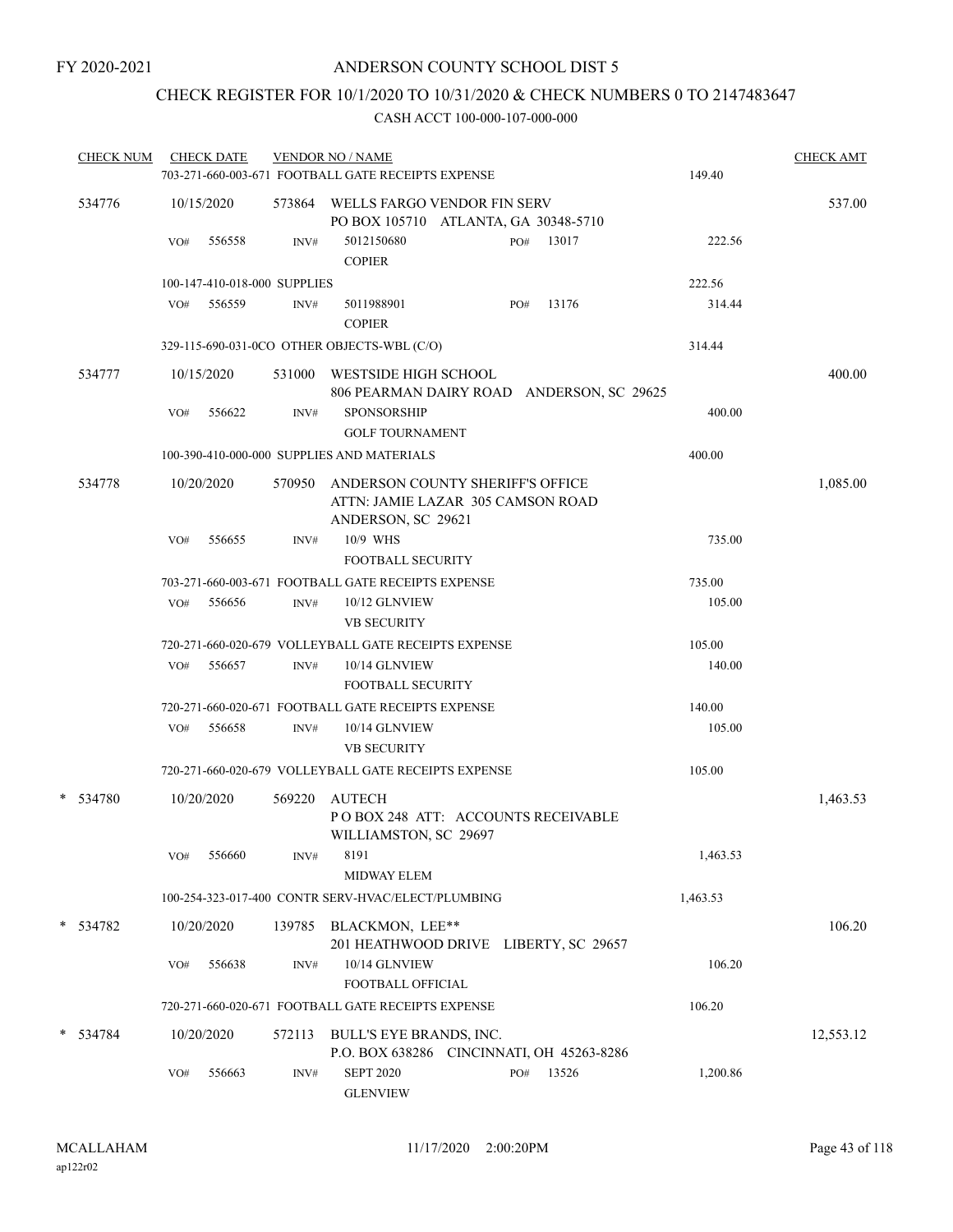## CHECK REGISTER FOR 10/1/2020 TO 10/31/2020 & CHECK NUMBERS 0 TO 2147483647

| <b>CHECK NUM</b> |            | <b>CHECK DATE</b>                  |        | <b>VENDOR NO / NAME</b>                                                                                    |     |       |          | <b>CHECK AMT</b> |
|------------------|------------|------------------------------------|--------|------------------------------------------------------------------------------------------------------------|-----|-------|----------|------------------|
|                  |            | 600-256-410-020-000 SUPPLIES       |        |                                                                                                            |     |       | 43.23    |                  |
|                  |            | 600-256-460-020-000 FOOD           |        |                                                                                                            |     |       | 1,157.63 |                  |
|                  | VO#        | 556664                             | INV#   | <b>SEPT 2020</b><br><b>ROBERT ANDERSON</b>                                                                 | PO# | 13525 | 2,910.36 |                  |
|                  |            | 600-256-410-006-000 SUPPLIES       |        |                                                                                                            |     |       | 389.07   |                  |
|                  |            | 600-256-460-006-000 FOOD           |        |                                                                                                            |     |       | 2,521.29 |                  |
|                  | VO#        | 556665                             | INV#   | <b>SEPT 2020</b><br><b>MCCANTS</b>                                                                         | PO# | 13524 | 1,676.01 |                  |
|                  |            | 600-256-410-005-000 SUPPLIES       |        |                                                                                                            |     |       | 259.38   |                  |
|                  |            | 600-256-460-005-000 FOOD           |        |                                                                                                            |     |       | 1,416.63 |                  |
|                  | VO#        | 556666                             | INV#   | <b>SEPT 2020</b><br><b>WESTSIDE</b>                                                                        | PO# | 13523 | 2,478.87 |                  |
|                  |            | 600-256-410-003-000 SUPPLIES       |        |                                                                                                            |     |       | 303.45   |                  |
|                  |            | 600-256-460-003-000 FOOD           |        |                                                                                                            |     |       | 2,175.42 |                  |
|                  |            | VO# 556667                         | INV#   | <b>SEPT 2020</b><br>TL HANNA                                                                               | PO# | 13522 | 4,287.02 |                  |
|                  |            | 600-256-410-002-000 SUPPLIES       |        |                                                                                                            |     |       | 514.30   |                  |
|                  |            | 600-256-460-002-000 FOOD           |        |                                                                                                            |     |       | 3,772.72 |                  |
| $\ast$<br>534787 | 10/20/2020 |                                    | 156900 | CAROLINA PRODUCE COMPANY<br>POBOX 3849 ATT: ACCOUNTS RECEIVABLE<br>ANDERSON, SC 29622                      |     |       |          | 3,780.97         |
|                  | VO#        | 556669                             | INV#   | <b>SEPT 2020</b><br><b>FOOD</b>                                                                            |     |       | 3,780.97 |                  |
|                  |            | 600-256-460-002-000 FOOD           |        |                                                                                                            |     |       | 414.00   |                  |
|                  |            | 600-256-460-003-000 FOOD           |        |                                                                                                            |     |       | 726.70   |                  |
|                  |            | 600-256-460-005-000 FOOD           |        |                                                                                                            |     |       | 149.25   |                  |
|                  |            | 600-256-460-006-000 FOOD           |        |                                                                                                            |     |       | 382.95   |                  |
|                  |            | 600-256-460-007-000 FOOD           |        |                                                                                                            |     |       | 368.75   |                  |
|                  |            | 600-256-460-008-000 FOOD           |        |                                                                                                            |     |       | 692.40   |                  |
|                  |            | 600-256-460-012-000 FOOD           |        |                                                                                                            |     |       | 457.00   |                  |
|                  |            | 600-256-460-018-000 FOOD           |        |                                                                                                            |     |       | 169.00   |                  |
|                  |            | 600-256-460-020-000 FOOD           |        |                                                                                                            |     |       | 26.00    |                  |
|                  |            | 631-256-460-031-000 PURCHASED FOOD |        |                                                                                                            |     |       | 394.92   |                  |
| 534788           | 10/20/2020 |                                    |        | 160602 CDW GOVERNMENT<br>75 REMITTANCE DRIVE SUITE 1515 ATT:<br>ACCOUNTS RECEIVABLE CHICAGO, IL 60675-1515 |     |       |          | 472.08           |
|                  | VO#        | 556670                             | INV#   | 2652024<br><b>PRINTER</b>                                                                                  |     |       | 472.08   |                  |
|                  |            |                                    |        | 100-113-410-005-VEN SUPPLY-ADDT'L FOR LOST VENDING                                                         |     |       | 472.08   |                  |
| 534789           | 10/20/2020 |                                    |        | 566288 CES CITY ELECTRIC SUPPLY<br>PO BOX 131811 DALLAS, TX 75313                                          |     |       |          | 162.44           |
|                  | VO#        | 556671                             | INV#   | 155764<br><b>SUPPLIES</b>                                                                                  |     |       | 83.36    |                  |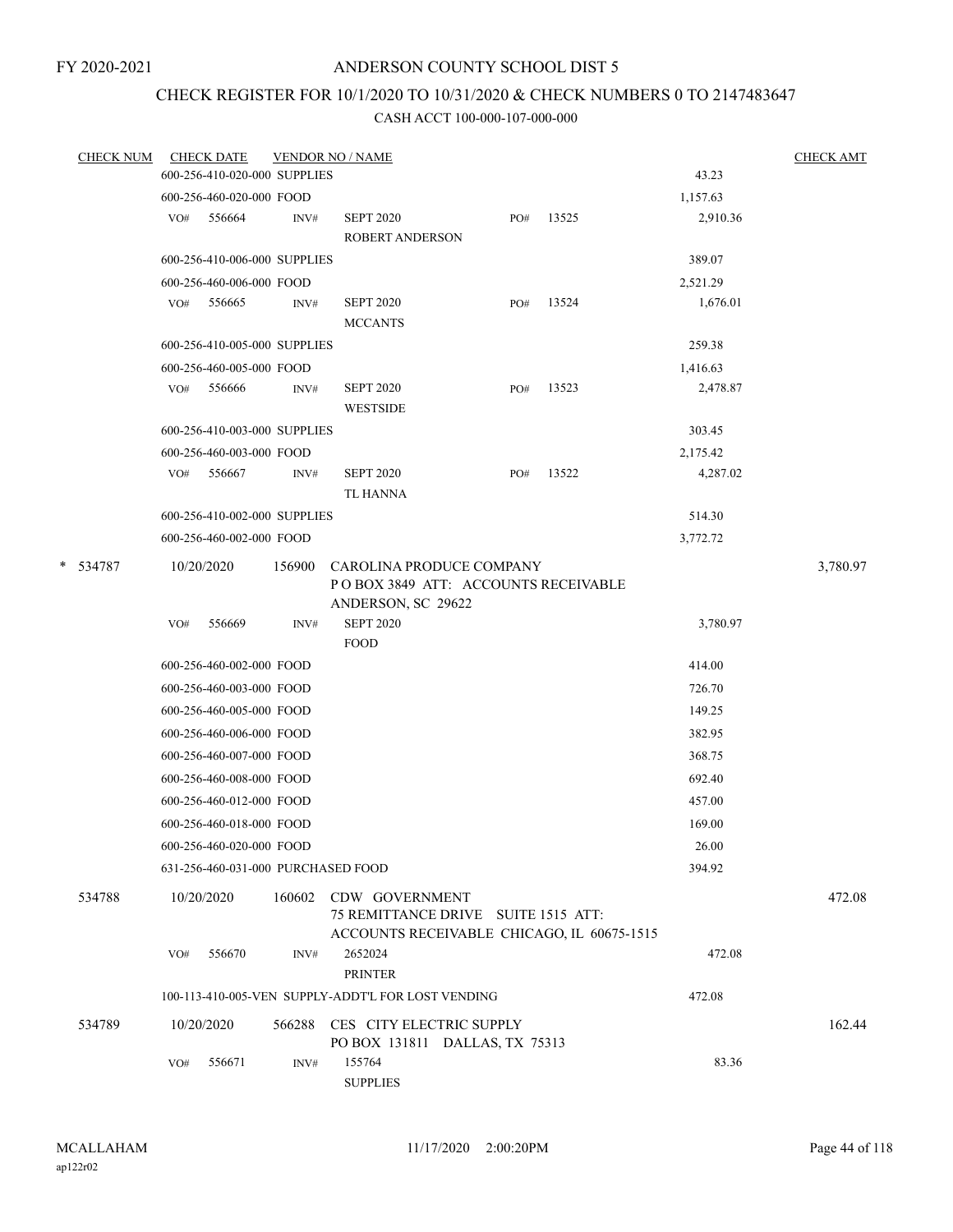## CHECK REGISTER FOR 10/1/2020 TO 10/31/2020 & CHECK NUMBERS 0 TO 2147483647

| <b>CHECK NUM</b> |     | <b>CHECK DATE</b> |                                   | <b>VENDOR NO / NAME</b>                            |                                       |             | <b>CHECK AMT</b> |
|------------------|-----|-------------------|-----------------------------------|----------------------------------------------------|---------------------------------------|-------------|------------------|
|                  |     |                   |                                   | 100-254-410-003-400 HVAC/ELECTRICAL/PLUMBING       |                                       | 83.36       |                  |
|                  | VO# | 556672            | INV#                              | 155457                                             |                                       | 26.70       |                  |
|                  |     |                   |                                   | <b>SUPPLIES</b>                                    |                                       |             |                  |
|                  |     |                   |                                   | 100-254-410-008-400 HVAC/ELECTRICAL/PLUMBING       |                                       | 26.70       |                  |
|                  | VO# | 556673            | INV#                              | 155666                                             |                                       | 52.38       |                  |
|                  |     |                   |                                   | <b>SUPPLIES</b>                                    |                                       |             |                  |
|                  |     |                   |                                   | 100-254-410-010-400 HVAC/ELECTRICAL/PLUMBING       |                                       | 52.38       |                  |
| 534790           |     | 10/20/2020        |                                   | 576168 DICKERT, RONALD E**                         |                                       |             | 123.30           |
|                  |     |                   |                                   | 232 CREEKSIDE WAY EASLEY, SC 29642                 |                                       |             |                  |
|                  | VO# | 556642            | INV#                              | 10/9 WHS                                           |                                       | 123.30      |                  |
|                  |     |                   |                                   | FOOTBALL OFFICIAL                                  |                                       |             |                  |
|                  |     |                   |                                   | 703-271-660-003-671 FOOTBALL GATE RECEIPTS EXPENSE |                                       | 123.30      |                  |
| 534791           |     | 10/20/2020        |                                   | 249700 GLENN PLUMBING COMPANY, INC                 |                                       |             | 317.91           |
|                  |     |                   |                                   |                                                    | 481 EAST WHITNER STREET ATT: ACCOUNTS |             |                  |
|                  |     |                   |                                   | RECEIVABLE ANDERSON, SC 29624                      |                                       |             |                  |
|                  | VO# | 556700            | INV#                              | 1020053                                            |                                       | 182.07      |                  |
|                  |     |                   |                                   | <b>WESTSIDE</b>                                    |                                       |             |                  |
|                  |     |                   |                                   | 100-254-323-003-400 CONTR SERV-HVAC/ELECT/PLUMBING |                                       | 182.07      |                  |
|                  | VO# | 556701            | INV#                              | 1020078                                            |                                       | 135.84      |                  |
|                  |     |                   |                                   | <b>CF REAMES</b>                                   |                                       |             |                  |
|                  |     |                   |                                   |                                                    |                                       |             |                  |
|                  |     |                   |                                   | 100-254-323-001-400 CONTR SERV-HVAC/ELECT/PLUMBING |                                       | 135.84      |                  |
| 534792           |     | 10/20/2020        |                                   | 576170 HARRELL, STANLEY**                          |                                       |             | 109.00           |
|                  |     |                   |                                   |                                                    | 1101 RAVENSWOOD DR ANDERSON, SC 29625 |             |                  |
|                  | VO# | 556649            | INV#                              | 10/14 GLNVIEW                                      |                                       | 45.00       |                  |
|                  |     |                   |                                   | FOOTBALL OFFICIAL                                  |                                       |             |                  |
|                  |     |                   |                                   | 720-271-660-020-671 FOOTBALL GATE RECEIPTS EXPENSE |                                       | 45.00       |                  |
|                  | VO# | 556650            | INV#                              | 10/9 WHS                                           |                                       | 64.00       |                  |
|                  |     |                   |                                   | FOOTBALL OFFICIAL                                  |                                       |             |                  |
|                  |     |                   |                                   | 703-271-660-003-671 FOOTBALL GATE RECEIPTS EXPENSE |                                       | 64.00       |                  |
|                  |     |                   |                                   |                                                    |                                       |             |                  |
| 534793           |     | 10/20/2020        |                                   | 576027 HOME DEPOT USA, INC                         |                                       |             | 33,753.02        |
|                  |     |                   |                                   | PO BOX 742604 ATLANTA, GA 30374-2604               |                                       |             |                  |
|                  | VO# | 556702            | INV#                              | PO 13137                                           | 13137<br>PO#                          | 33,753.02   |                  |
|                  |     |                   |                                   | <b>SUPPLIES</b>                                    |                                       |             |                  |
|                  |     |                   | 100-254-410-000-C19 SUPPIES - C19 |                                                    |                                       | 1,038.50    |                  |
|                  |     |                   | 100-254-410-000-C19 SUPPIES - C19 |                                                    |                                       | 3,692.44    |                  |
|                  |     |                   | 100-254-410-000-C19 SUPPIES - C19 |                                                    |                                       | 9,836.72    |                  |
|                  |     |                   | 100-254-410-000-C19 SUPPIES - C19 |                                                    |                                       | 1,475.51    |                  |
|                  |     |                   | 100-254-410-000-C19 SUPPIES - C19 |                                                    |                                       | $-1,475.51$ |                  |
|                  |     |                   | 100-254-410-000-C19 SUPPIES - C19 |                                                    |                                       | 3,692.44    |                  |
|                  |     |                   | 100-254-410-000-C19 SUPPIES - C19 |                                                    |                                       | 4,038.61    |                  |
|                  |     |                   | 100-254-410-000-C19 SUPPIES - C19 |                                                    |                                       | 11,454.31   |                  |
| * 534795         |     | 10/20/2020        | 571174                            | LITTLE, WILLIAM E**                                |                                       |             | 147.60           |
|                  |     |                   |                                   |                                                    | 115 WILLIAMS STREET LAURENS, SC 29360 |             |                  |
|                  | VO# | 556643            | INV#                              | 10/9 WHS                                           |                                       | 147.60      |                  |
|                  |     |                   |                                   | FOOTBALL OFFICIAL                                  |                                       |             |                  |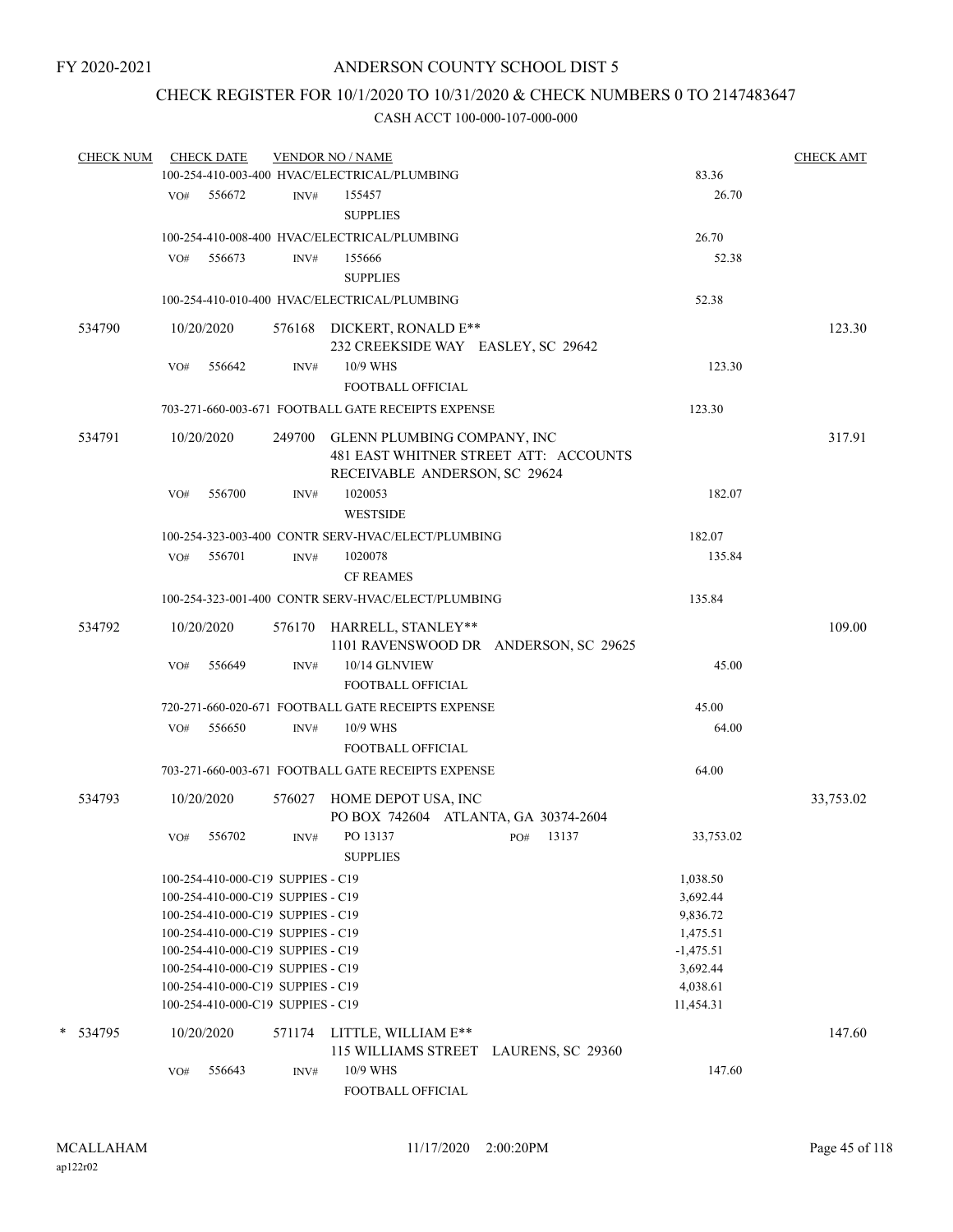## CHECK REGISTER FOR 10/1/2020 TO 10/31/2020 & CHECK NUMBERS 0 TO 2147483647

| <b>CHECK NUM</b> |     | <b>CHECK DATE</b> |        | <b>VENDOR NO / NAME</b><br>703-271-660-003-671 FOOTBALL GATE RECEIPTS EXPENSE        | 147.60 | <b>CHECK AMT</b> |
|------------------|-----|-------------------|--------|--------------------------------------------------------------------------------------|--------|------------------|
| 534796           |     | 10/20/2020        |        | 564827 MAC'S TIRE SERVICE<br>POBOX 78 ATT: ACCOUNTS RECEIVABLE<br>ANDERSON, SC 29622 |        | 608.06           |
|                  | VO# | 556707            | INV#   | 100135<br><b>TIRES</b>                                                               | 608.06 |                  |
|                  |     |                   |        | 100-254-412-000-001 TRUCK SERVICE - MAINTENANCE                                      | 608.06 |                  |
| 534797           |     | 10/20/2020        |        | 342380 MASSEY, GAINES N**<br>106 FOX CHASE COURT SIMPSONVILLE, SC 29680              |        | 135.90           |
|                  | VO# | 556648            | INV#   | 10/9 WHS<br><b>FOOTBALL OFFICIAL</b>                                                 | 135.90 |                  |
|                  |     |                   |        | 703-271-660-003-671 FOOTBALL GATE RECEIPTS EXPENSE                                   | 135.90 |                  |
| * 534799         |     | 10/20/2020        |        | 427725 RACKLEY, JERRY L**<br>210 CEDAR CREEK LANE SENECA, SC 29678                   |        | 121.50           |
|                  | VO# | 556646            | INV#   | 10/9 WHS<br><b>FOOTBALL OFFICIAL</b>                                                 | 121.50 |                  |
|                  |     |                   |        | 703-271-660-003-671 FOOTBALL GATE RECEIPTS EXPENSE                                   | 121.50 |                  |
| 534800           |     | 10/20/2020        |        | 572850 ROBERT ANDERSON PETTY CASH<br>$, -- -$                                        |        | 500.00           |
|                  | VO# | 556712            | INV#   | OCT <sub>21</sub><br><b>FOOTBALL</b>                                                 | 500.00 |                  |
|                  |     |                   |        | 706-271-660-006-666 CONCESSIONS EXPENSE                                              | 200.00 |                  |
|                  |     |                   |        | 706-271-660-006-671 FOOTBALL GATE RECEIPTS EXPENSE                                   | 300.00 |                  |
| 534801           |     | 10/20/2020        |        | 572850 ROBERT ANDERSON PETTY CASH<br>, ---                                           |        | 250.00           |
|                  | VO# | 556713            | INV#   | OCT <sub>21</sub><br>VOLLEYBALL                                                      | 250.00 |                  |
|                  |     |                   |        | 706-271-660-006-666 CONCESSIONS EXPENSE                                              | 100.00 |                  |
|                  |     |                   |        | 706-271-660-006-679 VOLLEYBALL GATE RECEIPTS EXPENSE                                 | 150.00 |                  |
| * 534806         |     | 10/20/2020        | 575534 | SLOAN, ROBERT**<br>160 CORNER RD BELTON, SC 29622                                    |        | 114.40           |
|                  | VO# | 556644            | INV#   | 10/14 GLNVIEW<br>FOOTBALL OFFICIAL                                                   | 45.00  |                  |
|                  |     |                   |        | 720-271-660-020-671 FOOTBALL GATE RECEIPTS EXPENSE                                   | 45.00  |                  |
|                  | VO# | 556645            | INV#   | 10/9 WHS<br><b>FOOTBALL OFFICIAL</b>                                                 | 69.40  |                  |
|                  |     |                   |        | 703-271-660-003-671 FOOTBALL GATE RECEIPTS EXPENSE                                   | 69.40  |                  |
| 534807           |     | 10/20/2020        | 576648 | SMITH, JEREMY**<br>424 TRUE TEMPER RD ANDERSON, SC 29624                             |        | 109.00           |
|                  | VO# | 556651            | INV#   | 10/9 WHS<br><b>FOOTBALL OFFICIAL</b>                                                 | 64.00  |                  |
|                  |     |                   |        | 703-271-660-003-671 FOOTBALL GATE RECEIPTS EXPENSE                                   | 64.00  |                  |
|                  | VO# | 556652            | INV#   | 10/14 GLNVIEW                                                                        | 45.00  |                  |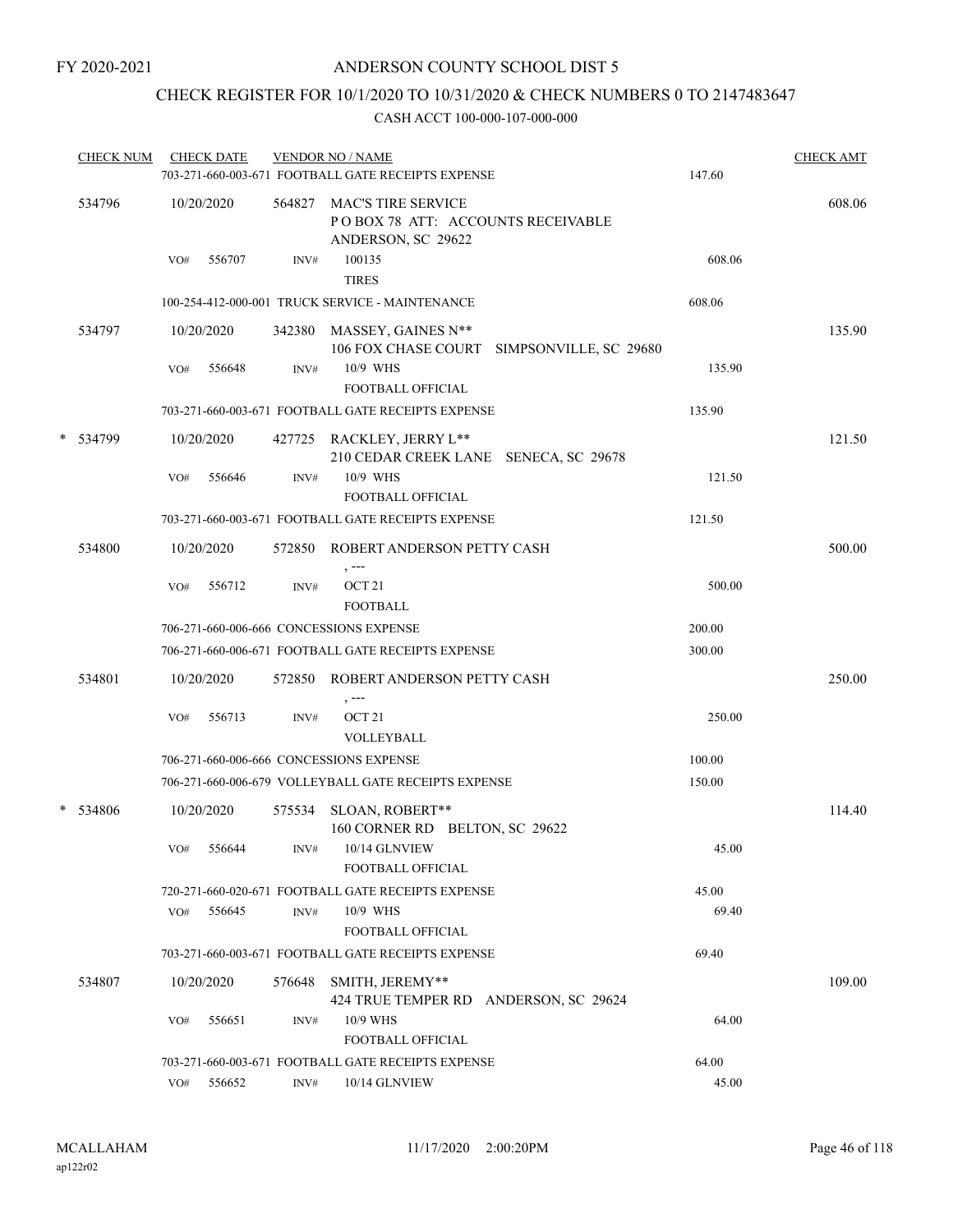## CHECK REGISTER FOR 10/1/2020 TO 10/31/2020 & CHECK NUMBERS 0 TO 2147483647

| <b>CHECK NUM</b> | <b>CHECK DATE</b> |                                        | <b>VENDOR NO / NAME</b>                                                  |              |           | <b>CHECK AMT</b> |
|------------------|-------------------|----------------------------------------|--------------------------------------------------------------------------|--------------|-----------|------------------|
|                  |                   |                                        | <b>FOOTBALL OFFICIAL</b>                                                 |              |           |                  |
|                  |                   |                                        | 720-271-660-020-671 FOOTBALL GATE RECEIPTS EXPENSE                       |              | 45.00     |                  |
| 534808           | 10/20/2020        | 573869                                 | <b>STEVE WEISS MUSIC</b><br>2324 WYANDOTTE ROAD WILLOW GROVE, PA 19090   |              |           | 1,324.95         |
|                  | VO#               | 556722<br>INV#                         | 1014889<br>CUST #562059                                                  |              | 1,282.95  |                  |
|                  |                   | 100-114-410-003-001 BAND SUPPLIES      |                                                                          |              | 1,282.95  |                  |
|                  | VO# 556723        | INV#                                   | 1014889.2                                                                |              | 42.00     |                  |
|                  |                   |                                        | CUST #562059                                                             |              |           |                  |
|                  |                   | 100-114-410-003-001 BAND SUPPLIES      |                                                                          |              | 42.00     |                  |
| 534809           | 10/20/2020        | 574096                                 | SUMMIT CONSTRUCTION GROUP LLS<br>101 CONCORD CIR ANDERSON, SC 29621      |              |           | 4,600.00         |
|                  | VO#               | 556724<br>INV#                         | 182<br><b>TL HANNA</b>                                                   | 10183<br>PO# | 4,600.00  |                  |
|                  |                   |                                        | 505-253-520-002-TUR BASEBALL/SOFTBALL TURF                               |              | 4,600.00  |                  |
| 534810           | 10/20/2020        |                                        | 573815 UNITED REFRIGERATION, INC<br>PO BOX 740703 ATLANTA, GA 30374-0703 |              |           | 674.64           |
|                  | VO#               | 556727<br>INV#                         | 75500578<br><b>SUPPLIES</b>                                              |              | 206.32    |                  |
|                  |                   |                                        | 100-254-410-001-400 HVAC/ELECTRICAL/PLUMBING                             |              | 206.32    |                  |
|                  | VO#               | 556728<br>INV#                         | 75785457<br><b>SUPPLIES</b>                                              |              | 23.06     |                  |
|                  |                   |                                        | 100-254-410-002-400 HVAC/ELECTRICAL/PLUMBING                             |              | 23.06     |                  |
|                  | VO#               | 556729<br>INV#                         | 75593569<br><b>SUPPLIES</b>                                              |              | 221.81    |                  |
|                  |                   |                                        | 100-254-410-006-400 HVAC/ELECTRICAL/PLUMBING                             |              | 221.81    |                  |
|                  | VO#               | 556730<br>INV#                         | 75705828<br><b>SUPPLIES</b>                                              |              | 41.99     |                  |
|                  |                   |                                        | 100-254-410-003-400 HVAC/ELECTRICAL/PLUMBING                             |              | 41.99     |                  |
|                  | VO#               | 556731<br>INV#                         | 75673616<br><b>SUPPLIES</b>                                              |              | 181.46    |                  |
|                  |                   |                                        | 100-254-410-020-400 HVAC/ELECTRICAL/PLUMBING                             |              | 181.46    |                  |
| $* 534812$       | 10/20/2020        |                                        | 576255 VICK, SEAN**<br>104 SANDERLING LANE GREENVILLE, SC 29607          |              |           | 129.60           |
|                  | VO#               | 556647<br>INV#                         | 10/9 WHS<br>FOOTBALL OFFICIAL                                            |              | 129.60    |                  |
|                  |                   |                                        | 703-271-660-003-671 FOOTBALL GATE RECEIPTS EXPENSE                       |              | 129.60    |                  |
| $*$ 534814       | 10/20/2020        | 573864                                 | WELLS FARGO VENDOR FIN SERV<br>PO BOX 105710 ATLANTA, GA 30348-5710      |              |           | 26,467.28        |
|                  | VO#               | 556734<br>INV#                         | 5012203471<br><b>COPIER</b>                                              |              | 252.52    |                  |
|                  |                   | 100-181-410-023-000 SUPPLIES-ADULT ED. |                                                                          |              | 252.52    |                  |
|                  | VO#               | 556743<br>INV#                         | 4320562857<br>TL HANNA                                                   | 12860<br>PO# | 26,214.76 |                  |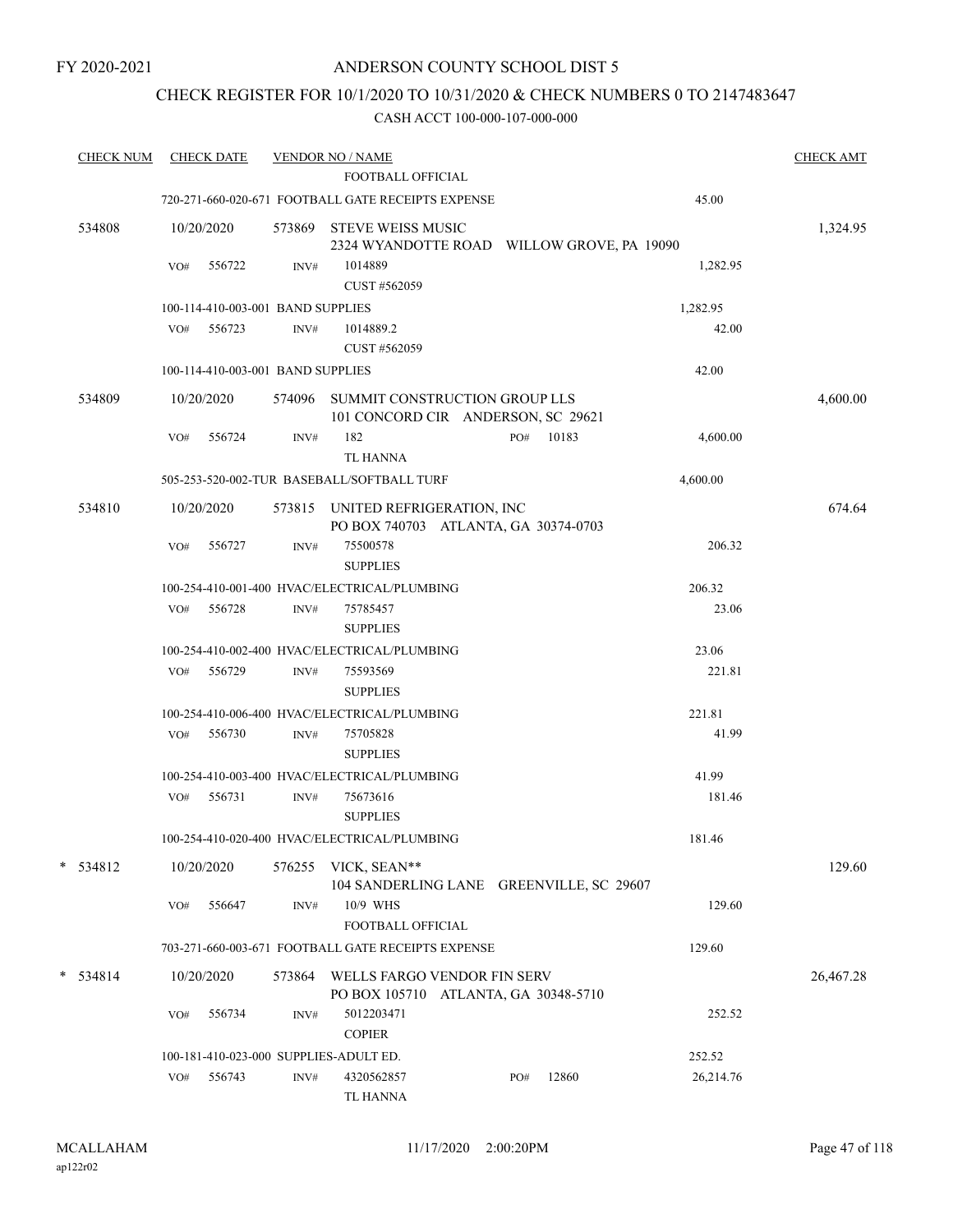## CHECK REGISTER FOR 10/1/2020 TO 10/31/2020 & CHECK NUMBERS 0 TO 2147483647

| <b>CHECK NUM</b> |     | <b>CHECK DATE</b>                |        | <b>VENDOR NO / NAME</b>                                                              |     |       |                     | <b>CHECK AMT</b> |
|------------------|-----|----------------------------------|--------|--------------------------------------------------------------------------------------|-----|-------|---------------------|------------------|
|                  |     | 100-115-410-002-000 SUPPLIES     |        |                                                                                      |     |       | 26,214.76           |                  |
| 534815           |     | 10/20/2020                       | 574962 | WESCAD, INC.<br>PO BOX 1085 SIMPSONVILLE, SC 29681                                   |     |       |                     | 180.00           |
|                  | VO# | 556735                           | INV#   | 2041 TLH<br>TL HANNA                                                                 | PO# | 13180 | 180.00              |                  |
|                  |     |                                  |        | 100-254-323-002-CAP CONTRACTED SERVICES                                              |     |       | 180.00              |                  |
| 534816           |     | 10/22/2020                       | 571975 | A3 COMMUNICATIONS<br>DIVISION 700 PO BOX 117343 ATLANTA, GA<br>30368-7343            |     |       |                     | 1,179.00         |
|                  | VO# | 556841                           | INV#   | 79567<br><b>LICENSES</b>                                                             | PO# | 13484 | 917.00              |                  |
|                  |     |                                  |        | 505-266-345-002-TEC TECHNOLOGY PURCHASED SERV                                        |     |       | 917.00              |                  |
|                  | VO# | 556842                           | INV#   | 79767<br><b>LICENSES</b>                                                             | PO# | 13535 | 262.00              |                  |
|                  |     |                                  |        | 100-266-345-000-000 TECHNOLOGY INFRASTRUCTURE                                        |     |       | 262.00              |                  |
| 534817           |     | 10/22/2020                       | 576412 | AMAZON CAPITAL SERVICES<br>PO BOX 035184 SEATTLE, WA 98124-5184                      |     |       |                     | 8,185.14         |
|                  | VO# | 556859                           | INV#   | <b>PURCHASES</b><br># A2QG7V7TDJIMYY                                                 |     |       | 8,185.14            |                  |
|                  |     | 100-111-410-010-000 SUPPLIES     |        |                                                                                      |     |       | 43.92               |                  |
|                  |     |                                  |        | 100-112-410-019-C19 COVID 19 SUPPLIES                                                |     |       | 55.60               |                  |
|                  |     |                                  |        | 100-113-410-005-C19 COVID 19 SUPPLIES                                                |     |       | 453.00              |                  |
|                  |     | 100-113-410-006-000 SUPPLIES     |        |                                                                                      |     |       | 26.74               |                  |
|                  |     | 100-113-410-006-ART ART SUPPLIES |        |                                                                                      |     |       | 448.24              |                  |
|                  |     |                                  |        | 100-113-410-006-VEN SUPPLY-ADDT'L FOR LOST VENDING                                   |     |       | 225.12              |                  |
|                  |     | 100-113-410-020-000 SUPPLIES     |        |                                                                                      |     |       | 51.06               |                  |
|                  |     |                                  |        | 100-113-410-021-VEN SUPPLY-ADDT'L FOR LOST VENDING                                   |     |       | 193.55              |                  |
|                  |     | 100-114-410-001-ALT SUPPLIES     |        |                                                                                      |     |       | 67.85               |                  |
|                  |     | 100-212-410-019-000 SUPPLIES     |        |                                                                                      |     |       | 42.01               |                  |
|                  |     |                                  |        | 100-221-410-000-TST SUPPLIES-TESTING                                                 |     |       | 40.65               |                  |
|                  |     | 100-222-410-003-000 SUPPLIES     |        |                                                                                      |     |       | 153.32              |                  |
|                  |     | 100-222-410-012-000 SUPPLIES     |        |                                                                                      |     |       | 28.97               |                  |
|                  |     | 100-222-410-013-000 SUPPLIES     |        |                                                                                      |     |       | 346.95              |                  |
|                  |     | 100-233-410-003-000 SUPPLIES     |        |                                                                                      |     |       | 358.54              |                  |
|                  |     | 100-233-410-013-000 SUPPLIES     |        |                                                                                      |     |       | 287.72              |                  |
|                  |     |                                  |        | 243-182-410-023-000 SUPPLIES & MATERIALS                                             |     |       | 267.49              |                  |
|                  |     |                                  |        | 329-114-410-003-0CO SUPPLIES-STATE (C/O)<br>329-114-410-003-0CO SUPPLIES-STATE (C/O) |     |       | 252.31<br>$-252.31$ |                  |
|                  |     |                                  |        | 702-271-660-002-682 VOLLEYBALL EXPENSE                                               |     |       | 26.62               |                  |
|                  |     |                                  |        | 703-271-660-003-458 ART CLASS EXPENSE                                                |     |       | 396.97              |                  |
|                  |     |                                  |        | 705-271-660-005-411 MISCELLANEOUS EXPENSE                                            |     |       | 18.48               |                  |
|                  |     |                                  |        | 705-271-660-005-517 SCHOOL STORE EXPENSE                                             |     |       | 233.80              |                  |
|                  |     |                                  |        | 705-271-660-005-645 ENGINEERING CLUB EXPENSE                                         |     |       | 454.60              |                  |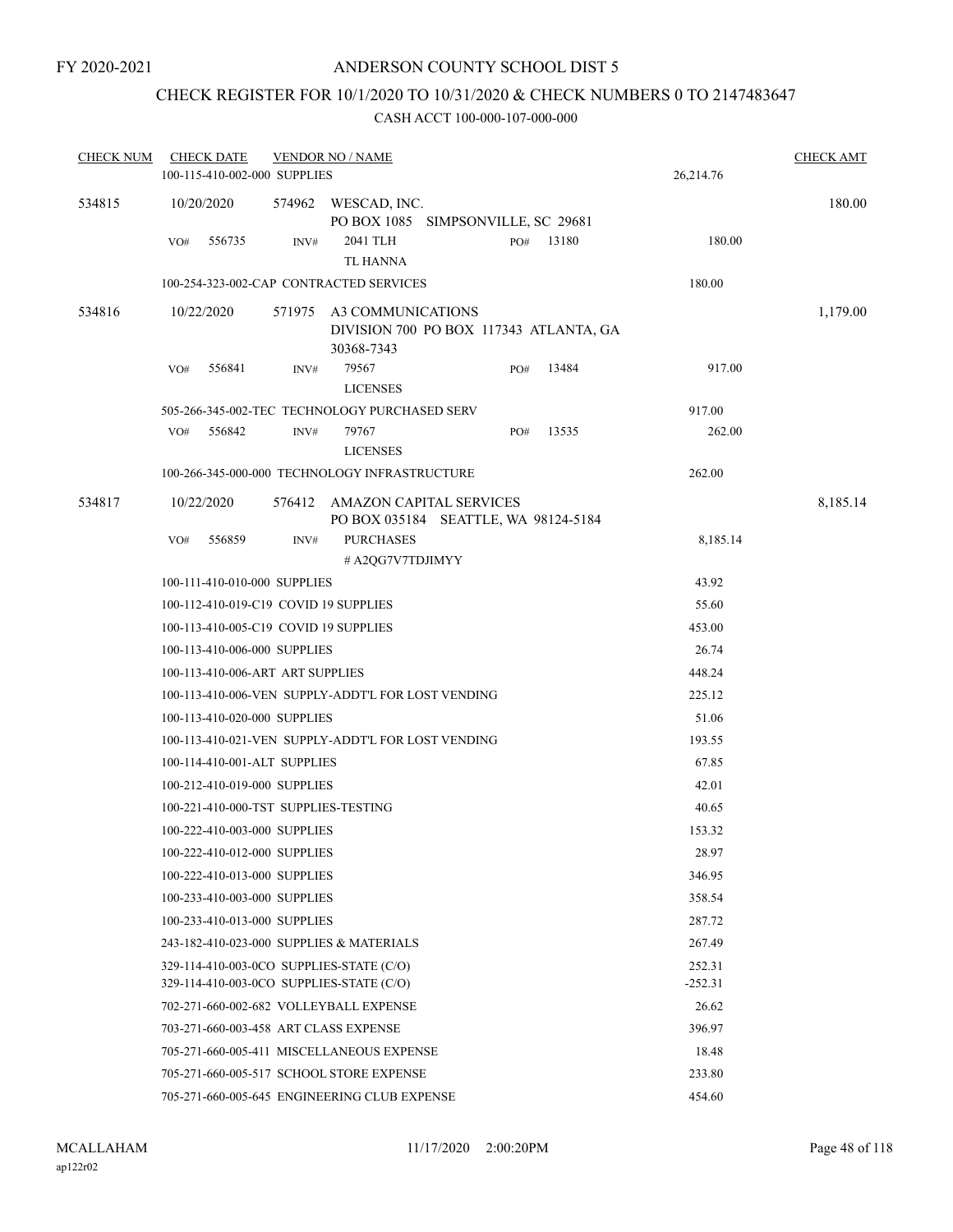## CHECK REGISTER FOR 10/1/2020 TO 10/31/2020 & CHECK NUMBERS 0 TO 2147483647

| <b>CHECK NUM</b> |     | <b>CHECK DATE</b>            |        | <b>VENDOR NO / NAME</b>                                                                              |     |       |           | <b>CHECK AMT</b> |
|------------------|-----|------------------------------|--------|------------------------------------------------------------------------------------------------------|-----|-------|-----------|------------------|
|                  |     |                              |        | 707-190-660-007-201 MISCELLANEOUS EXPENSE                                                            |     |       | 127.19    |                  |
|                  |     |                              |        | 713-271-660-013-201 MISCELLANEOUS EXPENSE                                                            |     |       | 186.60    |                  |
|                  |     |                              |        | 713-271-660-013-305 LIBRARY EXPENSE                                                                  |     |       | 104.52    |                  |
|                  |     |                              |        | 714-271-660-014-201 MISCELLANEOUS EXPENSE                                                            |     |       | 509.01    |                  |
|                  |     |                              |        | 719-271-660-019-201 MISCELLANEOUS EXPENSE                                                            |     |       | 24.48     |                  |
|                  |     |                              |        | 900-114-416-003-CME CHRISTINA EBERHARD 20/21 SUPPLIES                                                |     |       | 1,000.00  |                  |
|                  |     | 937-113-410-014-000 SUPPLIES |        |                                                                                                      |     |       | 2,012.14  |                  |
| 534818           |     | 10/22/2020                   | 570950 | ANDERSON COUNTY SHERIFF'S OFFICE<br>ATTN: JAMIE LAZAR 305 CAMSON ROAD<br>ANDERSON, SC 29621          |     |       |           | 455.00           |
|                  | VO# | 556754                       | INV#   | 10/15 TLH<br><b>VB SECURITY</b>                                                                      |     |       | 140.00    |                  |
|                  |     |                              |        | 702-271-660-002-679 VOLLEYBALL GATE RECEIPTS EXPENSE                                                 |     |       | 140.00    |                  |
|                  | VO# | 556755                       | INV#   | 10/14 TLH<br><b>VB SECURITY</b>                                                                      |     |       | 87.50     |                  |
|                  |     |                              |        | 702-271-660-002-679 VOLLEYBALL GATE RECEIPTS EXPENSE                                                 |     |       | 87.50     |                  |
|                  | VO# | 556756                       | INV#   | 10/16 WHS                                                                                            |     |       | 122.50    |                  |
|                  |     |                              |        | <b>FOOTBALL SECURITY</b>                                                                             |     |       |           |                  |
|                  |     |                              |        | 703-271-660-003-671 FOOTBALL GATE RECEIPTS EXPENSE                                                   |     |       | 122.50    |                  |
|                  | VO# | 556757                       | INV#   | 10/14 RAMS                                                                                           |     |       | 105.00    |                  |
|                  |     |                              |        | <b>VB SECURITY</b>                                                                                   |     |       |           |                  |
|                  |     |                              |        | 706-271-660-006-679 VOLLEYBALL GATE RECEIPTS EXPENSE                                                 |     |       | 105.00    |                  |
| 534819           |     | 10/22/2020                   | 112250 | ANDERSON COUNTY FINANCE DEPT<br>POBOX 8002 ATT: ALEX MCLEES ANDERSON, SC<br>29622-8002               |     |       |           | 99,711.38        |
|                  | VO# | 556752                       | INV#   | <b>JULY 2020</b><br><b>SRO GRANT</b>                                                                 | PO# | 13106 | 92,107.21 |                  |
|                  |     |                              |        | 100-258-312-000-000 CONTRACTED SERVICES - RESOURCE OFFR                                              |     |       | 92,107.21 |                  |
|                  | VO# | 556753                       | INV#   | <b>JULY 2020</b><br>AIT SRO                                                                          | PO# | 13109 | 7,604.17  |                  |
|                  |     |                              |        | 131-258-312-031-000 SECURITY CONTRACT-SRO                                                            |     |       | 7,604.17  |                  |
| 534820           |     |                              |        | 10/22/2020 570528 ASIAN FOOD SOLUTIONS, INC<br>2572 WEST STATE RD 426 SUITE 2016 OVIEDO, FL<br>32765 |     |       |           | 6,982.56         |
|                  | VO# | 556846                       | INV#   | 323<br>CUST #0405000                                                                                 |     |       | 6,982.56  |                  |
|                  |     |                              |        | 600-000-172-000-000 FOOD SERV INVEN. FOOD                                                            |     |       | 6,982.56  |                  |
| 534821           |     | 10/22/2020                   | 566907 | BILINGUAL DICTIONARIES, INC<br>POBOX 1154 ATT: ACCOUNTS RECEIVABLE<br>MURRIETA, CA 92564             |     |       |           | 372.79           |
|                  | VO# | 556864                       | INV#   | 50429<br><b>SUPPLIES</b>                                                                             | PO# | 13538 | 372.79    |                  |
|                  |     | 264-162-410-000-000 SUPPLIES |        |                                                                                                      |     |       | 372.79    |                  |
| 534822           |     | 10/22/2020                   |        | 574045 BORDEN DAIRY OF SC                                                                            |     |       |           | 34,626.47        |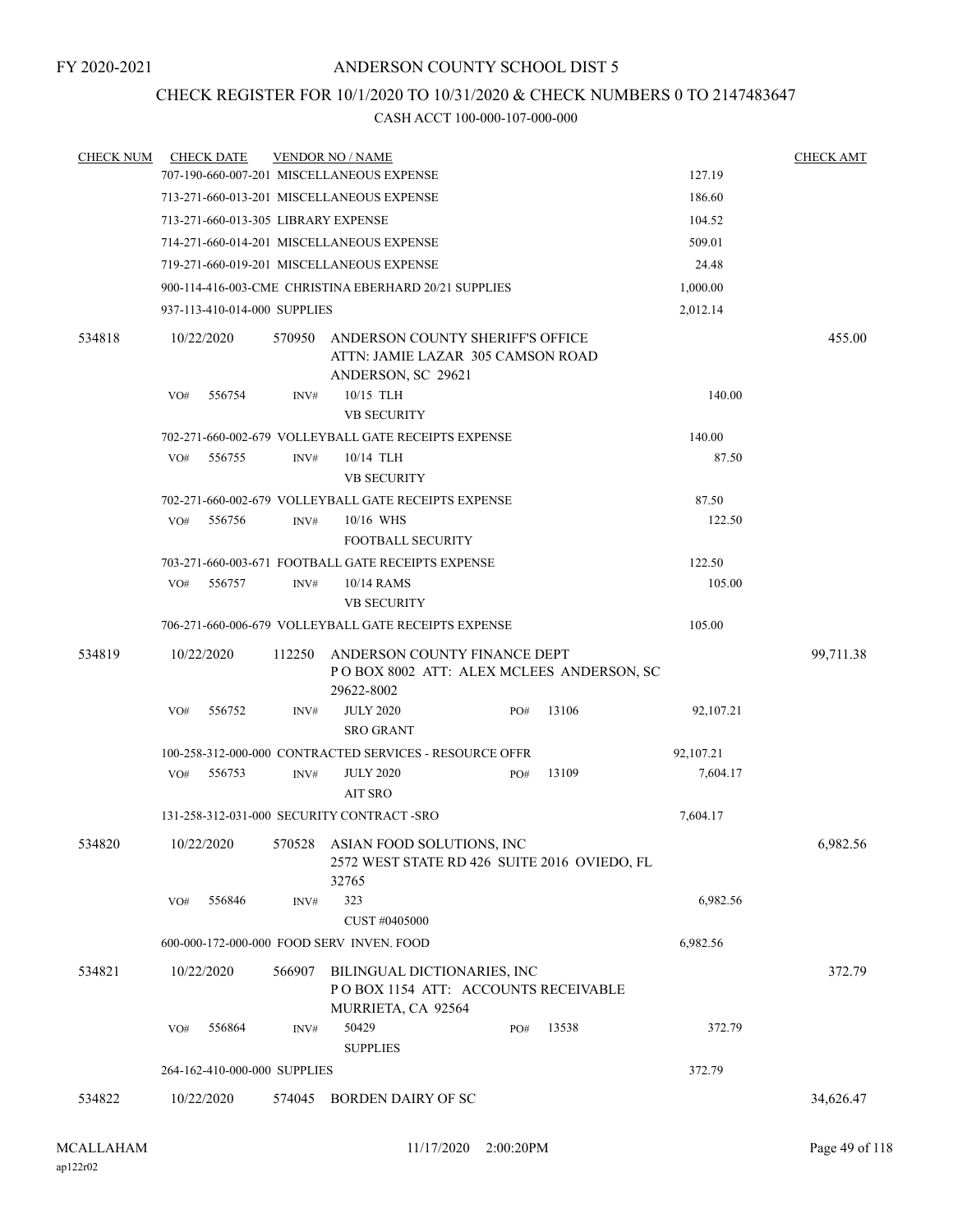FY 2020-2021

## ANDERSON COUNTY SCHOOL DIST 5

# CHECK REGISTER FOR 10/1/2020 TO 10/31/2020 & CHECK NUMBERS 0 TO 2147483647

| <b>CHECK NUM</b> |     | <b>CHECK DATE</b>                  |        | <b>VENDOR NO / NAME</b>                                                         |     |       |           | <b>CHECK AMT</b> |
|------------------|-----|------------------------------------|--------|---------------------------------------------------------------------------------|-----|-------|-----------|------------------|
|                  |     |                                    |        | PO BOX 933179 CLEVELAND, OH 44193                                               |     |       |           |                  |
|                  | VO# | 556838                             | INV#   | 3356194                                                                         |     |       | 34,626.47 |                  |
|                  |     |                                    |        | CUST #138365                                                                    |     |       |           |                  |
|                  |     | 600-256-460-002-000 FOOD           |        |                                                                                 |     |       | 1,472.20  |                  |
|                  |     | 600-256-460-003-000 FOOD           |        |                                                                                 |     |       | 2,642.98  |                  |
|                  |     | 600-256-460-005-000 FOOD           |        |                                                                                 |     |       | 1,140.92  |                  |
|                  |     | 600-256-460-006-000 FOOD           |        |                                                                                 |     |       | 3,023.28  |                  |
|                  |     | 600-256-460-007-000 FOOD           |        |                                                                                 |     |       | 2,752.25  |                  |
|                  |     | 600-256-460-008-000 FOOD           |        |                                                                                 |     |       | 2,507.12  |                  |
|                  |     | 600-256-460-009-000 FOOD           |        |                                                                                 |     |       | 1,256.74  |                  |
|                  |     | 600-256-460-010-000 FOOD           |        |                                                                                 |     |       | 2,341.25  |                  |
|                  |     | 600-256-460-011-000 FOOD           |        |                                                                                 |     |       | 2,039.32  |                  |
|                  |     | 600-256-460-012-000 FOOD           |        |                                                                                 |     |       | 2,067.05  |                  |
|                  |     | 600-256-460-013-000 FOOD           |        |                                                                                 |     |       | 1,317.28  |                  |
|                  |     | 600-256-460-014-000 FOOD           |        |                                                                                 |     |       | 2,022.56  |                  |
|                  |     | 600-256-460-015-000 FOOD           |        |                                                                                 |     |       | 573.88    |                  |
|                  |     | 600-256-460-016-000 FOOD           |        |                                                                                 |     |       | 1,745.12  |                  |
|                  |     | 600-256-460-017-000 FOOD           |        |                                                                                 |     |       | 1,394.98  |                  |
|                  |     | 600-256-460-018-000 FOOD           |        |                                                                                 |     |       | 1,100.62  |                  |
|                  |     | 600-256-460-019-000 FOOD           |        |                                                                                 |     |       | 2,399.63  |                  |
|                  |     | 600-256-460-020-000 FOOD           |        |                                                                                 |     |       | 1,684.40  |                  |
|                  |     | 600-256-460-021-000 FOOD           |        |                                                                                 |     |       | 809.33    |                  |
|                  |     | 631-256-460-031-000 PURCHASED FOOD |        |                                                                                 |     |       | 335.56    |                  |
| 534823           |     | 10/22/2020                         | 572588 | BRYANT ENTERPRISES, LLC                                                         |     |       |           | 1,080.00         |
|                  |     |                                    |        | 3280 NC HWY 69, SUITE 2 HAYESVILLE, NC 28904                                    |     |       |           |                  |
|                  | VO# | 556764                             | INV#   | 13950<br><b>GLENVIEW</b>                                                        |     |       | 1,080.00  |                  |
|                  |     | 100-233-410-020-RAD RADIOS         |        |                                                                                 |     |       | 1,080.00  |                  |
|                  |     |                                    |        |                                                                                 |     |       |           |                  |
| 534824           |     | 10/22/2020                         | 152495 | CAMCOR, INC<br>POBOX 1899 ATT: ACCOUNTS RECEIVABLE<br>BURLINGTON, NC 27216-1899 |     |       |           | 2,058.68         |
|                  | VO# | 556843                             | INV#   | 2498925<br><b>WEB CAMS</b>                                                      | PO# | 13298 | 2,058.68  |                  |
|                  |     |                                    |        | 100-266-345-000-000 TECHNOLOGY INFRASTRUCTURE                                   |     |       | 2,058.68  |                  |
| $*$ 534826       |     | 10/22/2020                         | 160602 | CDW GOVERNMENT                                                                  |     |       |           | 944.16           |
|                  |     |                                    |        | 75 REMITTANCE DRIVE SUITE 1515 ATT:                                             |     |       |           |                  |
|                  |     |                                    |        | ACCOUNTS RECEIVABLE CHICAGO, IL 60675-1515                                      |     |       |           |                  |
|                  | VO# | 556767                             | INV#   | 2908085                                                                         | PO# | 13394 | 472.08    |                  |
|                  |     |                                    |        | <b>PRINTER</b>                                                                  |     |       |           |                  |
|                  |     |                                    |        | 329-114-410-003-0CO SUPPLIES-STATE (C/O)                                        |     |       | 472.08    |                  |
|                  | VO# | 556768                             | INV#   | 2652025<br><b>PRINTER</b>                                                       | PO# | 13441 | 472.08    |                  |
|                  |     |                                    |        |                                                                                 |     |       |           |                  |
|                  |     |                                    |        | 124-114-445-024-000 TECHNOLOGY SUPPLIES                                         |     |       | 472.08    |                  |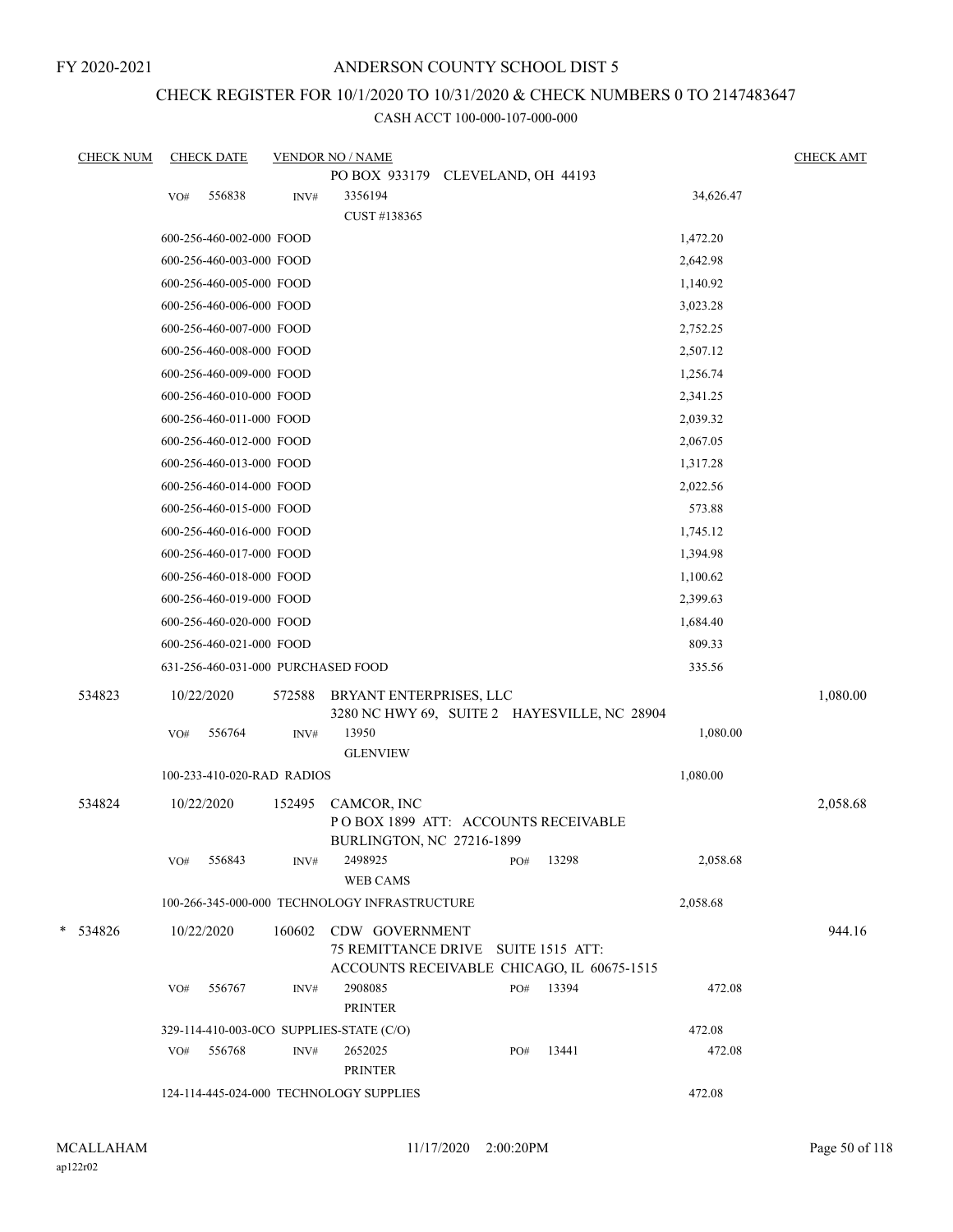# CHECK REGISTER FOR 10/1/2020 TO 10/31/2020 & CHECK NUMBERS 0 TO 2147483647

|        | <b>CHECK NUM</b> |     | <b>CHECK DATE</b>             |        | <b>VENDOR NO / NAME</b>                                                                                   |     |       |          | <b>CHECK AMT</b> |
|--------|------------------|-----|-------------------------------|--------|-----------------------------------------------------------------------------------------------------------|-----|-------|----------|------------------|
| $\ast$ | 534828           |     | 10/22/2020                    |        | 568558 CHARTER COMMUNICATIONS<br>PO BOX 94188 PALATINE, IL 60094-4188                                     |     |       |          | 355.93           |
|        |                  | VO# | 556844                        | INV#   | 672778100620<br><b>SERVICE</b>                                                                            |     |       | 94.98    |                  |
|        |                  |     | 100-266-340-000-000 TELEPHONE |        |                                                                                                           |     |       | 94.98    |                  |
|        |                  |     | VO# 556845                    | INV#   | 663728100620<br><b>SERVICE</b>                                                                            |     |       | 260.95   |                  |
|        |                  |     | 100-266-340-000-000 TELEPHONE |        |                                                                                                           |     |       | 260.95   |                  |
|        | 534829           |     | 10/22/2020                    |        | 568759 CRESTLINE SPECIALITIES, INC<br>PO BOX 712144 ATT: ACCOUNTS RECEIVABLE<br>CINCINNATI, OH 45271-2144 |     |       |          | 2,034.23         |
|        |                  | VO# | 556769                        | INV#   | 4251447<br>ACCT #1673583                                                                                  | PO# | 13280 | 2,034.23 |                  |
|        |                  |     | 100-223-410-003-000 SUPPLIES  |        |                                                                                                           |     |       | 2,034.23 |                  |
| $\ast$ | 534831           |     | 10/22/2020                    | 198651 | DELL MARKETING LP<br>PO BOX 534118 ATT: ACCOUNTS RECEIVABLE<br>ATLANTA, GA 30353-4118                     |     |       |          | 1,051.81         |
|        |                  | VO# | 556848                        | INV#   | 10430715490<br><b>TECH SUPPLIES</b>                                                                       | PO# | 13554 | 165.85   |                  |
|        |                  |     |                               |        | 100-266-314-000-000 REPAIRS TO EQUIPMENT                                                                  |     |       | 165.85   |                  |
|        |                  |     | VO# 556849                    | INV#   | 10430715546<br><b>PRINTERS</b>                                                                            | PO# | 13540 | 89.88    |                  |
|        |                  |     |                               |        | 100-266-314-000-000 REPAIRS TO EQUIPMENT                                                                  |     |       | 89.88    |                  |
|        |                  | VO# | 556865                        | INV#   | 10430466840<br><b>TONER</b>                                                                               | PO# | 13481 | 796.08   |                  |
|        |                  |     | 100-113-410-020-000 SUPPLIES  |        |                                                                                                           |     |       | 796.08   |                  |
|        | 534832           |     | 10/22/2020                    | 211302 | DUKE ENERGY<br>PO BOX 70516 CHARLOTTE, NC 28272-0516                                                      |     |       |          | 9,933.52         |
|        |                  | VO# | 556896                        | INV#   | 0002050047<br><b>UTILITIES</b>                                                                            |     |       | 4,295.29 |                  |
|        |                  |     |                               |        | 100-254-470-019-000 ENERGY-ELECTRICITY & WATER                                                            |     |       | 4,295.29 |                  |
|        |                  | VO# | 556897                        | INV#   | 1282029874<br><b>UTILITIES</b>                                                                            |     |       | 21.59    |                  |
|        |                  |     |                               |        | 100-254-470-008-000 ENERGY-ELECTRICITY & WATER                                                            |     |       | 21.59    |                  |
|        |                  | VO# | 556898                        | INV#   | 1120248886<br><b>UTILITIES</b>                                                                            |     |       | 26.33    |                  |
|        |                  |     |                               |        | 100-254-470-010-000 ENERGY-ELECTRICITY & WATER                                                            |     |       | 26.33    |                  |
|        |                  | VO# | 556899                        | INV#   | 0004418034<br><b>UTILITIES</b>                                                                            |     |       | 5,590.31 |                  |
|        |                  |     |                               |        | 100-254-470-001-000 ENERGY-ELECTRICITY & WATER                                                            |     |       | 5,590.31 |                  |
|        | 534833           |     | 10/22/2020                    |        | 563495 ELECTRIC CITY UTILITIES<br>CITY OF ANDERSON 601 SOUTH MAIN ST<br>ANDERSON, SC 29624                |     |       |          | 2,872.78         |
|        |                  | VO# | 556891                        | INV#   | 145157672                                                                                                 |     |       | 857.99   |                  |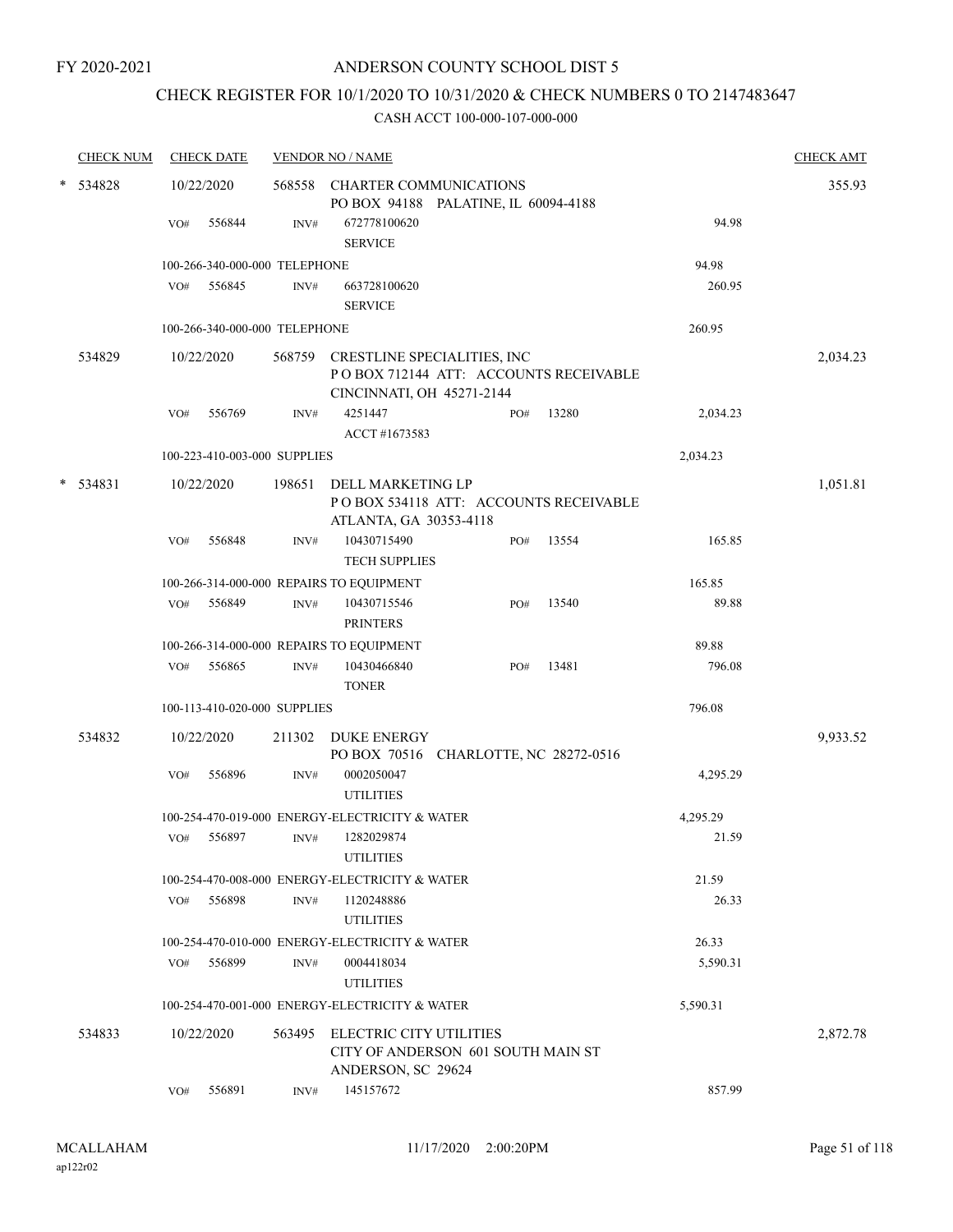FY 2020-2021

## ANDERSON COUNTY SCHOOL DIST 5

## CHECK REGISTER FOR 10/1/2020 TO 10/31/2020 & CHECK NUMBERS 0 TO 2147483647

| <b>CHECK NUM</b> |     | <b>CHECK DATE</b>            |        | <b>VENDOR NO / NAME</b>                                                                              |     |                                              |          | <b>CHECK AMT</b> |
|------------------|-----|------------------------------|--------|------------------------------------------------------------------------------------------------------|-----|----------------------------------------------|----------|------------------|
|                  |     |                              |        | <b>UTILITIES</b>                                                                                     |     |                                              |          |                  |
|                  |     |                              |        | 100-254-470-009-000 ENERGY-ELECTRICITY & WATER                                                       |     |                                              | 857.99   |                  |
|                  |     | VO# 556892                   | INV#   | 145114721<br><b>UTILITIES</b>                                                                        |     |                                              | 199.79   |                  |
|                  |     |                              |        | 100-254-470-009-000 ENERGY-ELECTRICITY & WATER                                                       |     |                                              | 199.79   |                  |
|                  | VO# | 556893                       | INV#   | 125257581<br><b>UTILITIES</b>                                                                        |     |                                              | 1,560.23 |                  |
|                  |     |                              |        | 100-254-470-014-000 ENERGY-ELECTRICITY & WATER                                                       |     |                                              | 1,560.23 |                  |
|                  | VO# | 556894                       | INV#   | 136057611<br><b>UTILITIES</b>                                                                        |     |                                              | 124.66   |                  |
|                  |     |                              |        | 100-254-470-005-000 ENERGY-ELECTRICITY & WATER                                                       |     |                                              | 124.66   |                  |
|                  | VO# | 556895                       | INV#   | 165357731<br><b>UTILITIES</b>                                                                        |     |                                              | 130.11   |                  |
|                  |     |                              |        | 100-254-470-023-000 ENERGY-ELECTRICITY & WATER                                                       |     |                                              | 130.11   |                  |
| $*$ 534835       |     | 10/22/2020                   |        | 576249 FORMAX LLC<br>1 EDUCATION WAY DOVER, NH 03820                                                 |     |                                              |          | 304.00           |
|                  | VO# | 556772                       | INV#   | 147234<br><b>SOUTHWOOD</b>                                                                           |     |                                              | 304.00   |                  |
|                  |     | 100-113-410-021-000 SUPPLIES |        |                                                                                                      |     |                                              | 304.00   |                  |
| 534836           |     | 10/22/2020                   |        | 574009 FUN EXPRESS, LLC<br>PO BOX 14463 DES MOINES, IA 50306                                         |     |                                              |          | 182.96           |
|                  | VO# | 556773                       | INV#   | 705628270-01<br><b>NEVITT FOREST</b>                                                                 |     |                                              | 182.96   |                  |
|                  |     |                              |        | 712-271-660-012-324 POSTIVE BEHAVIOR I.S. EXPENSE                                                    |     |                                              | 182.96   |                  |
| 534837           |     | 10/22/2020                   |        | 576235 GARRETT, KARSEN**<br>29630                                                                    |     | 108 HERITAGE RIVERWOOD DR, APT L CENTRAL, SC |          | 118.24           |
|                  | VO# | 556750                       | INV#   | <b>HEADBANDS</b><br><b>ROBERT ANDERSON</b>                                                           |     |                                              | 118.24   |                  |
|                  |     |                              |        | 706-271-660-006-682 VOLLEYBALL EXPENSE                                                               |     |                                              | 118.24   |                  |
| 534838           |     | 10/22/2020                   |        | 569972 GEMMA HAY<br>104 ABIGAIL LANE ANDERSON, SC 29621                                              |     |                                              |          | 166.00           |
|                  | VO# | 556860                       | INV#   | TL HANNA<br><b>LUNCH REFUND</b>                                                                      |     |                                              | 166.00   |                  |
|                  |     |                              |        | 600-000-474-002-000 REVENUES COLLECTED IN ADVANCE                                                    |     |                                              | 166.00   |                  |
| 534839           |     | 10/22/2020                   | 569372 | <b>GREAT AMERICA LEASING CORP</b><br>PO BOX 660831 ATT: ACCOUNTS RECEIVABLE<br>DALLAS, TX 75266-0831 |     |                                              |          | 119.84           |
|                  | VO# | 556872                       | INV#   | 27972608<br><b>COPIER</b>                                                                            | PO# | 13027                                        | 119.84   |                  |
|                  |     | 100-113-410-005-000 SUPPLIES |        |                                                                                                      |     |                                              | 119.84   |                  |
| 534840           |     | 10/22/2020                   | 576027 | HOME DEPOT USA, INC<br>PO BOX 742604 ATLANTA, GA 30374-2604                                          |     |                                              |          | 12,250.97        |
|                  | VO# | 556873                       | INV#   | 578125619                                                                                            | PO# | 13557                                        | 9,806.55 |                  |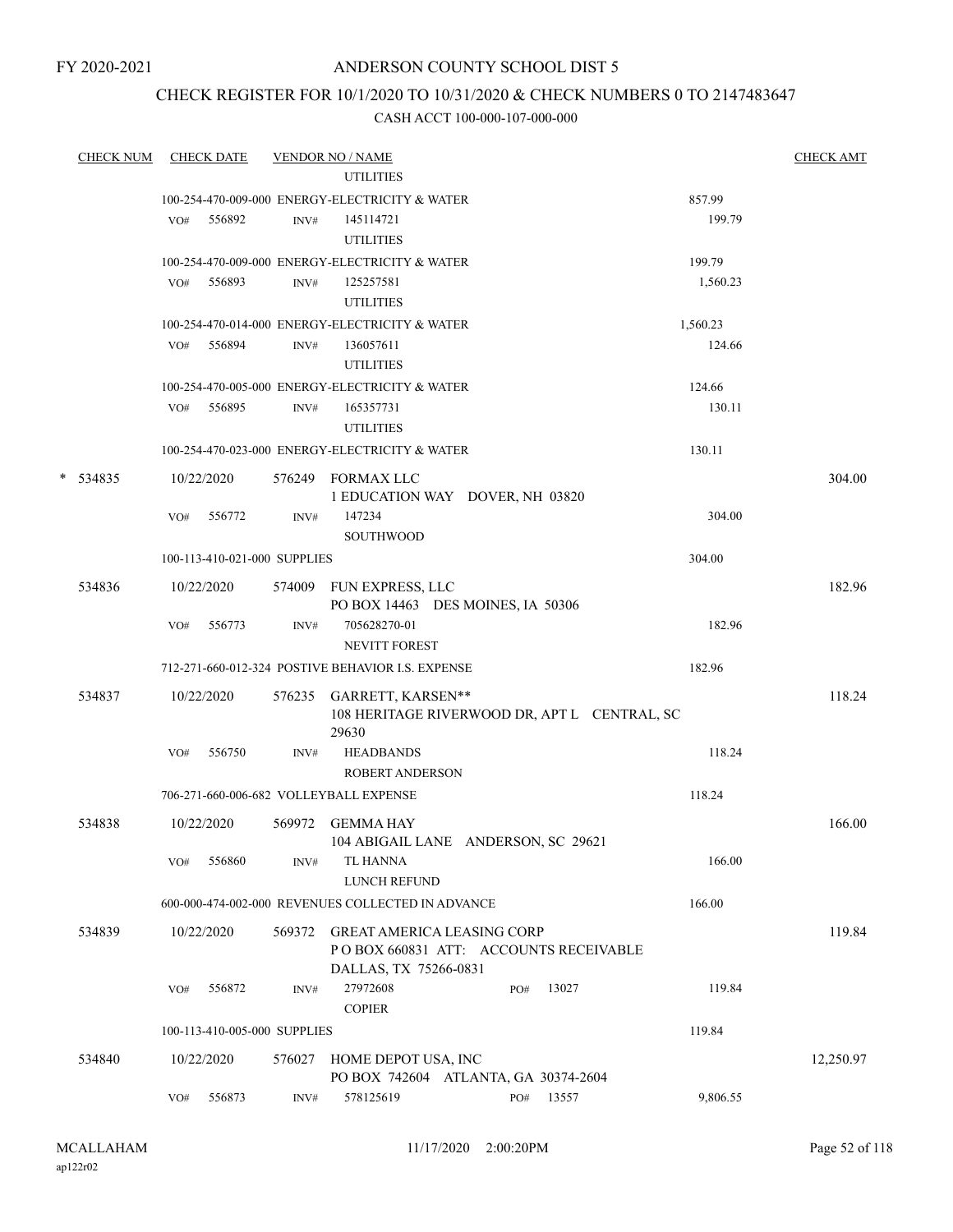## CHECK REGISTER FOR 10/1/2020 TO 10/31/2020 & CHECK NUMBERS 0 TO 2147483647

| <b>CHECK NUM</b> | <b>CHECK DATE</b>                 |        | <b>VENDOR NO / NAME</b>                                                                            |     |       |           | <b>CHECK AMT</b> |
|------------------|-----------------------------------|--------|----------------------------------------------------------------------------------------------------|-----|-------|-----------|------------------|
|                  |                                   |        | <b>SUPPLIES</b>                                                                                    |     |       |           |                  |
|                  |                                   |        | 100-000-170-000-000 WAREHOUSE INVENTORY                                                            |     |       | 9,806.55  |                  |
|                  | VO#<br>556874                     | INV#   | 578125627<br><b>SUPPLIES</b>                                                                       | PO# | 13531 | 2,444.42  |                  |
|                  |                                   |        | 100-000-170-000-000 WAREHOUSE INVENTORY                                                            |     |       | 2,444.42  |                  |
| 534841           | 10/22/2020                        | 304900 | KAPLAN EARLY LEARNING COMPANY<br>POBOX 890575 ATT: ACCOUNTS RECEIVABLE<br>CHARLOTTE, NC 28289-0575 |     |       |           | 772.37           |
|                  | 556850<br>VO#                     | INV#   | 5621052<br><b>WEST MARKET</b>                                                                      |     |       | 772.37    |                  |
|                  | 810-147-410-018-000 SUPPLIES      |        |                                                                                                    |     |       | 772.37    |                  |
| 534842           | 10/22/2020                        | 568647 | MANSFIELD OIL COMPANY<br>PO BOX 733706 DALLAS, TX 75373-3706                                       |     |       |           | 3,932.92         |
|                  | VO#<br>556779                     | INV#   | <b>SQLCD 635325</b><br><b>FUEL</b>                                                                 |     |       | 3,932.92  |                  |
|                  | 100-254-411-000-001 GASOLINE      |        |                                                                                                    |     |       | 3,723.48  |                  |
|                  | 100-255-411-000-000 GASOLINE      |        |                                                                                                    |     |       | 131.42    |                  |
|                  | 600-256-690-000-000 OTHER OBJECTS |        |                                                                                                    |     |       | 78.02     |                  |
| 534843           | 10/22/2020                        | 569988 | MCMILLAN PAZDAN SMITH, LLC<br>DEPT 999450 PO BOX 537044 ATLANTA, GA 30353-7044                     |     |       |           | 29,343.75        |
|                  | 556780<br>VO#                     | INV#   | 02003632                                                                                           |     |       | 747.50    |                  |
|                  |                                   |        | PROJ #017396                                                                                       |     |       |           |                  |
|                  |                                   |        | 505-271-540-002-BSC BASEBALL&SOFTBALL COMPLEX                                                      |     |       | 373.75    |                  |
|                  |                                   |        | 505-271-540-003-BSC BASEBALL&SOFTBALL COMPLEX                                                      |     |       | 373.75    |                  |
|                  | 556781<br>VO#                     | INV#   | 02003633<br>PROJ #018489                                                                           |     |       | 2,932.50  |                  |
|                  |                                   |        | 505-253-520-002-STD STADIUM RENOVATIONS                                                            |     |       | 2,932.50  |                  |
|                  | 556782<br>VO#                     | INV#   | 02003630<br>PROJ #018489                                                                           |     |       | 25,663.75 |                  |
|                  |                                   |        | 505-253-520-002-STD STADIUM RENOVATIONS                                                            |     |       | 25,663.75 |                  |
| 534844           | 10/22/2020                        |        | 576413 MOBILE COMMUNICATIONS AMERICA INC<br>PO BOX 1458 CHARLOTTE, NC 28201                        |     |       |           | 716.90           |
|                  | 556784<br>VO#                     | INV#   | 280001232-1<br><b>SUPPLIES</b>                                                                     |     |       | 716.90    |                  |
|                  |                                   |        | 717-190-660-017-201 MISCELLANEOUS EXPENSE                                                          |     |       | 716.90    |                  |
| 534845           | 10/22/2020                        | 567126 | MUSIC & ARTS CENTER<br>5295 WESTVIEW DR SUITE 300 ATTN: CA<br>FREDERICK, MD 21703                  |     |       |           | 943.82           |
|                  | VO#<br>556785                     | INV#   | 022843317<br><b>GLENVIEW</b>                                                                       |     |       | 23.54     |                  |
|                  |                                   |        | 100-113-410-020-COB CHORUS, ORCHESTRA & BAND                                                       |     |       | 23.54     |                  |
|                  | 556786<br>VO#                     | INV#   | 024282390<br>024282391                                                                             |     |       | 827.96    |                  |
|                  | 397-113-410-020-000 SUPPLIES      |        |                                                                                                    |     |       | 455.38    |                  |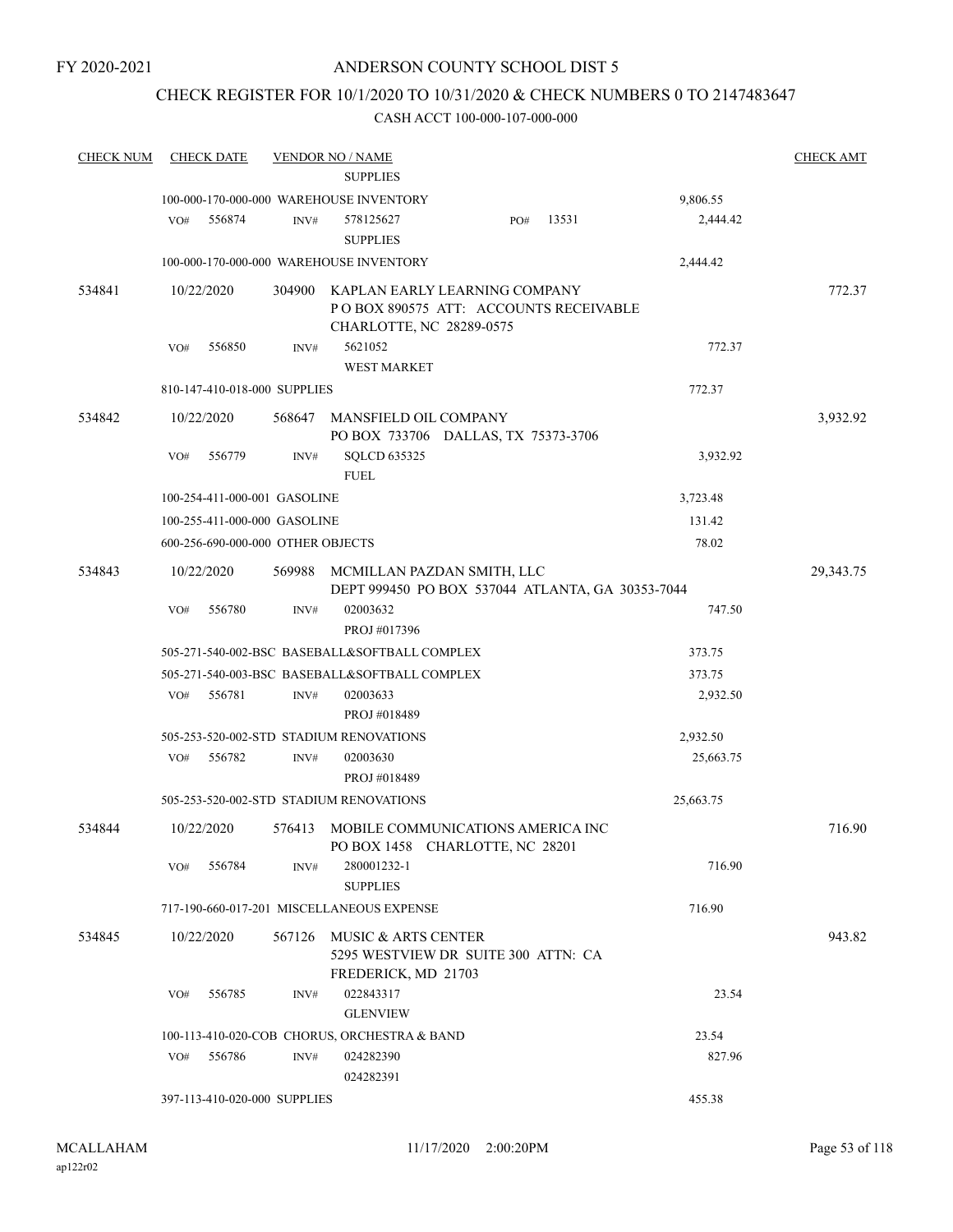# CHECK REGISTER FOR 10/1/2020 TO 10/31/2020 & CHECK NUMBERS 0 TO 2147483647

|   | <b>CHECK NUM</b> |     | <b>CHECK DATE</b>              | <b>VENDOR NO / NAME</b> |                                               | <b>CHECK AMT</b>                                                       |       |          |          |
|---|------------------|-----|--------------------------------|-------------------------|-----------------------------------------------|------------------------------------------------------------------------|-------|----------|----------|
|   |                  |     | 397-113-410-020-000 SUPPLIES   |                         |                                               |                                                                        |       | 372.58   |          |
|   |                  | VO# | 556787                         | INV#                    | 023586005<br><b>GLENVIEW</b>                  |                                                                        |       | 92.32    |          |
|   |                  |     |                                |                         | 100-113-410-020-COB CHORUS, ORCHESTRA & BAND  |                                                                        |       | 92.32    |          |
|   | 534846           |     | 10/22/2020                     | 563478                  | CHARLOTTE, NC 28289-0608                      | NORFOLK WIRE & ELECTRONICS<br>POBOX 890608 ATT: ACCOUNTS RECEIVABLE    |       |          | 540.21   |
|   |                  | VO# | 556788                         | INV#                    | 2655194<br><b>TECH SUPPLIES</b>               | PO#                                                                    | 13369 | 540.21   |          |
|   |                  |     |                                |                         | 329-115-410-031-0CO SUPPLIES-STATE (C/O)      |                                                                        |       | 540.21   |          |
|   |                  |     |                                |                         |                                               |                                                                        |       |          |          |
| * | 534848           |     | 10/22/2020                     | 569972                  | ANDERSON, SC 29621                            | <b>OUTDOOR DREAM FOUNDATION</b><br>ATTN: HAROLD JONES 220 ARNOLD DRIVE |       |          | 270.00   |
|   |                  | VO# | 556834                         | INV#                    | <b>RADIO</b><br>MEMORIAL                      |                                                                        |       | 270.00   |          |
|   |                  |     |                                |                         | 100-390-410-000-000 SUPPLIES AND MATERIALS    |                                                                        |       | 270.00   |          |
|   | 534849           |     | 10/22/2020                     | 576088                  | PACK STEEL SUPPLY LLC<br>BIRMINGHAM, AL 35202 | PORTER CAPITAL CORPORATION PO BOX 12105                                |       |          | 2,086.06 |
|   |                  | VO# | 556802                         | INV#                    | 4354<br><b>SUPPLIES</b>                       | PO#                                                                    | 13488 | 1,115.36 |          |
|   |                  |     |                                |                         | 329-115-410-031-000 SUPPLIES-STATE EQUIPMENT  |                                                                        |       | 1,115.36 |          |
|   |                  | VO# | 556803                         | INV#                    | 4327<br><b>SUPPLIES</b>                       | PO#                                                                    | 13413 | 970.70   |          |
|   |                  |     |                                |                         | 329-115-410-031-000 SUPPLIES-STATE EQUIPMENT  |                                                                        |       | 970.70   |          |
|   |                  |     |                                |                         |                                               |                                                                        |       |          |          |
|   | 534850           |     | 10/22/2020                     | 564378                  | PEARSON EDUCATION, INC<br>60693               | 13036 COLLECTION CENTER DRIVE CHICAGO, IL                              |       |          | 510.39   |
|   |                  | VO# | 556857                         | INV#                    | 11995375<br><b>MATERIALS</b>                  | PO#                                                                    | 13549 | 510.39   |          |
|   |                  |     |                                |                         | 100-112-410-000-000 SUPPLIES AND MATERIALS    |                                                                        |       | 510.39   |          |
|   | 534851           |     | 10/22/2020                     |                         | 568036 PIEDMONT NATURAL GAS                   | PO BOX 1246 CHARLOTTE, NC 28201-1246                                   |       |          | 3,398.03 |
|   |                  | VO# | 556900                         | INV#                    | DUE NOV 2<br><b>UTILITIES</b>                 |                                                                        |       | 3,398.03 |          |
|   |                  |     | 100-254-472-000-000 ENERGY-GAS |                         |                                               |                                                                        |       | 23.54    |          |
|   |                  |     | 100-254-472-000-000 ENERGY-GAS |                         |                                               |                                                                        |       | 27.15    |          |
|   |                  |     | 100-254-472-003-000 ENERGY-GAS |                         |                                               |                                                                        |       | 382.20   |          |
|   |                  |     | 100-254-472-006-000 ENERGY-GAS |                         |                                               |                                                                        |       | 184.92   |          |
|   |                  |     | 100-254-472-007-000 ENERGY-GAS |                         |                                               |                                                                        |       | 23.54    |          |
|   |                  |     | 100-254-472-010-000 ENERGY-GAS |                         |                                               |                                                                        |       | 23.54    |          |
|   |                  |     |                                |                         | 131-254-472-031-000 ENERGY-NATURAL GAS        |                                                                        |       | 2,199.32 |          |
|   |                  |     | 600-256-470-003-000 ENERGY     |                         |                                               |                                                                        |       | 70.58    |          |
|   |                  |     | 600-256-470-007-000 ENERGY     |                         |                                               |                                                                        |       | 106.77   |          |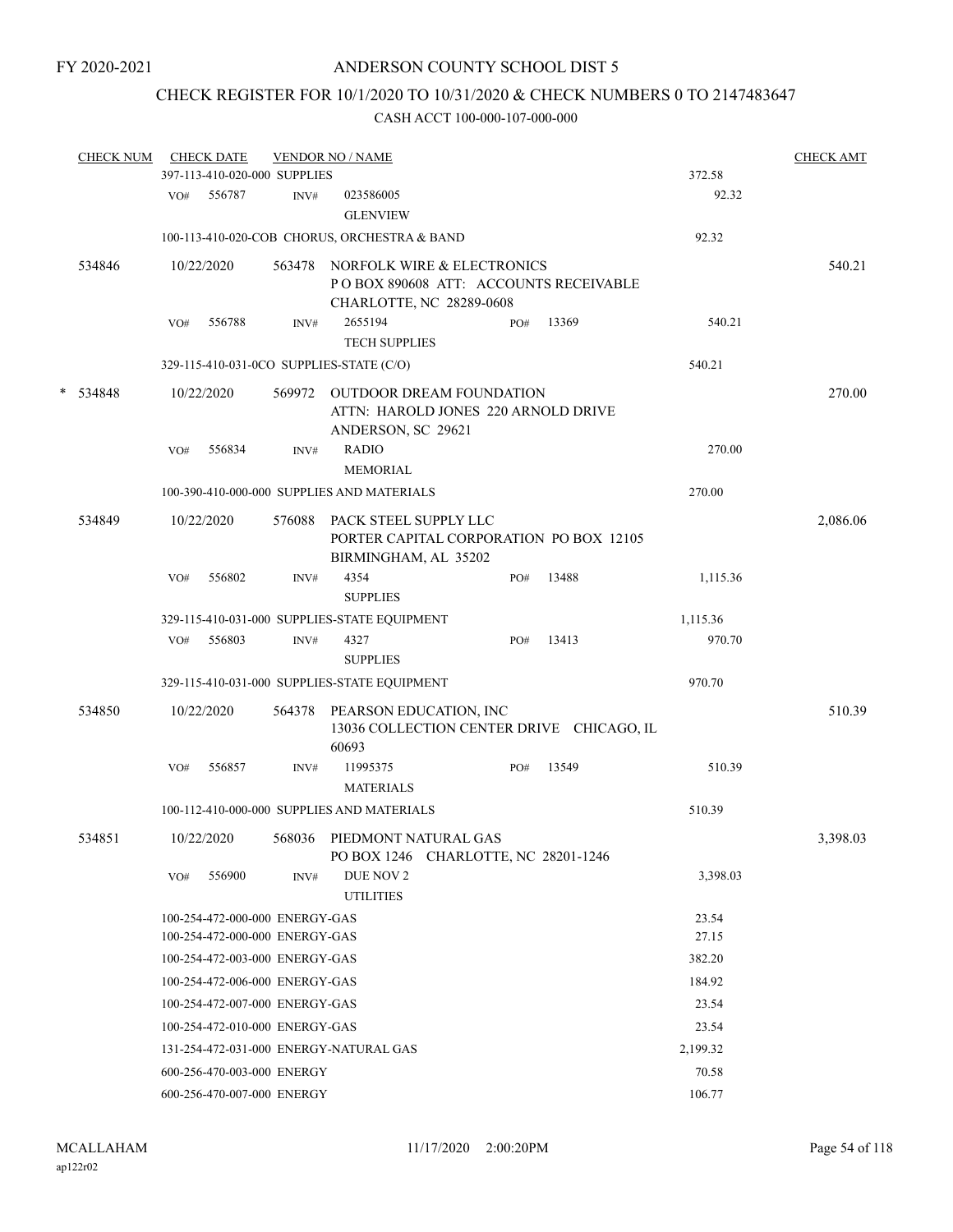# CHECK REGISTER FOR 10/1/2020 TO 10/31/2020 & CHECK NUMBERS 0 TO 2147483647

|   | <b>CHECK NUM</b> |     | <b>CHECK DATE</b><br>600-256-470-008-000 ENERGY                |        | <b>VENDOR NO / NAME</b>                                                                                  |     |           | 107.49       | <b>CHECK AMT</b> |
|---|------------------|-----|----------------------------------------------------------------|--------|----------------------------------------------------------------------------------------------------------|-----|-----------|--------------|------------------|
|   |                  |     | 600-256-470-010-000 ENERGY                                     |        |                                                                                                          |     |           | 153.07       |                  |
|   |                  |     |                                                                |        |                                                                                                          |     |           | 95.91        |                  |
|   |                  |     | 600-256-470-018-000 ENERGY                                     |        |                                                                                                          |     |           |              |                  |
|   | 534852           |     | 10/22/2020                                                     | 563653 | PITNEY BOWES GLOBAL FINANCIAL SVCS<br>POBOX 371896 ATT: ACCOUNTS RECEIVABLE<br>PITTSBURGH, PA 15250-7896 |     |           |              | 110.59           |
|   |                  | VO# | 556811                                                         | INV#   | 0619-9164                                                                                                |     |           | 110.59       |                  |
|   |                  |     |                                                                |        | <b>ROBERT ANDERSON</b>                                                                                   |     |           |              |                  |
|   |                  |     |                                                                |        | 100-113-410-006-VEN SUPPLY-ADDT'L FOR LOST VENDING                                                       |     |           | 110.59       |                  |
|   | 534853           |     | 10/22/2020                                                     |        | 564232 POSITIVE PROMOTIONS                                                                               |     |           |              | 296.86           |
|   |                  |     |                                                                |        | PO BOX 11537 ATT: ACCOUNTS RECEIVABLE<br>NEWARK, NJ 07101-4537                                           |     |           |              |                  |
|   |                  | VO# | 556804                                                         | INV#   | 06618742<br>CUST #00749850-18                                                                            | PO# | 13551     | 296.86       |                  |
|   |                  |     | 600-256-410-000-000 SUPPLIES                                   |        |                                                                                                          |     |           | 296.86       |                  |
|   | 534854           |     | 10/22/2020                                                     |        | 571652 PROSOURCE LLC<br>P.O. BOX 5339 GREENVILLE, SC 29606                                               |     |           |              | 115.26           |
|   |                  | VO# | 556809                                                         | INV#   | S2255267<br><b>SUPPLIES</b>                                                                              |     |           | 14.30        |                  |
|   |                  |     |                                                                |        | 600-256-323-003-000 REPAIRS TO EQUIPMENT                                                                 |     |           | 14.30        |                  |
|   |                  | VO# | 556810                                                         | INV#   | S2255275<br><b>SUPPLIES</b>                                                                              |     |           | 100.96       |                  |
|   |                  |     |                                                                |        | 600-256-323-002-000 REPAIRS TO EQUIPMENT                                                                 |     |           | 100.96       |                  |
|   | 534855           |     | 10/22/2020                                                     |        | 431095 REALLY GOOD STUFF, LLC<br>PO BOX 734329 CHICAGO, IL 60673-4329                                    |     |           |              | 258.62           |
|   |                  | VO# | 556813                                                         | INV#   | 7437019<br><b>HOMELAND PARK</b>                                                                          | PO# | 13506     | 258.62       |                  |
|   |                  |     | 100-112-410-011-000 SUPPLIES                                   |        |                                                                                                          |     |           | 258.62       |                  |
|   | * 534857         |     | 10/22/2020                                                     | 572723 | S/P2 SCHOOLS<br>9200 GLENWOOD STREET SUITE 102 OVERLAND<br>PARK, KS 66212                                |     |           |              | 524.00           |
|   |                  | VO# | 556822                                                         | INV#   | 16378350                                                                                                 |     | PO# 13338 | 524.00       |                  |
|   |                  |     |                                                                |        | <b>ACCT ID 97946</b>                                                                                     |     |           |              |                  |
|   |                  |     |                                                                |        | 329-115-410-031-0CO SUPPLIES-STATE (C/O)                                                                 |     |           | 524.00       |                  |
| * | 534860           |     | 10/22/2020                                                     | 576350 | <b>SEGRA</b><br>SC TELECOMMUNICATIONS GROUP PO BOX 603030                                                |     |           |              | 276.41           |
|   |                  | VO# | 556858                                                         | INV#   | CHARLOTTE, NC 28260-3030<br>1787607                                                                      |     |           | 276.41       |                  |
|   |                  |     |                                                                |        | <b>OCT SERVICE</b>                                                                                       |     |           |              |                  |
|   |                  |     | 100-266-340-000-000 TELEPHONE<br>100-266-340-000-000 TELEPHONE |        |                                                                                                          |     |           | 4.68<br>1.53 |                  |
|   |                  |     | 100-266-340-000-000 TELEPHONE                                  |        |                                                                                                          |     |           | 145.43       |                  |
|   |                  |     | 100-266-340-001-000 TELEPHONE                                  |        |                                                                                                          |     |           | 23.58        |                  |
|   |                  |     | 100-266-340-002-000 TELEPHONE                                  |        |                                                                                                          |     |           | 25.14        |                  |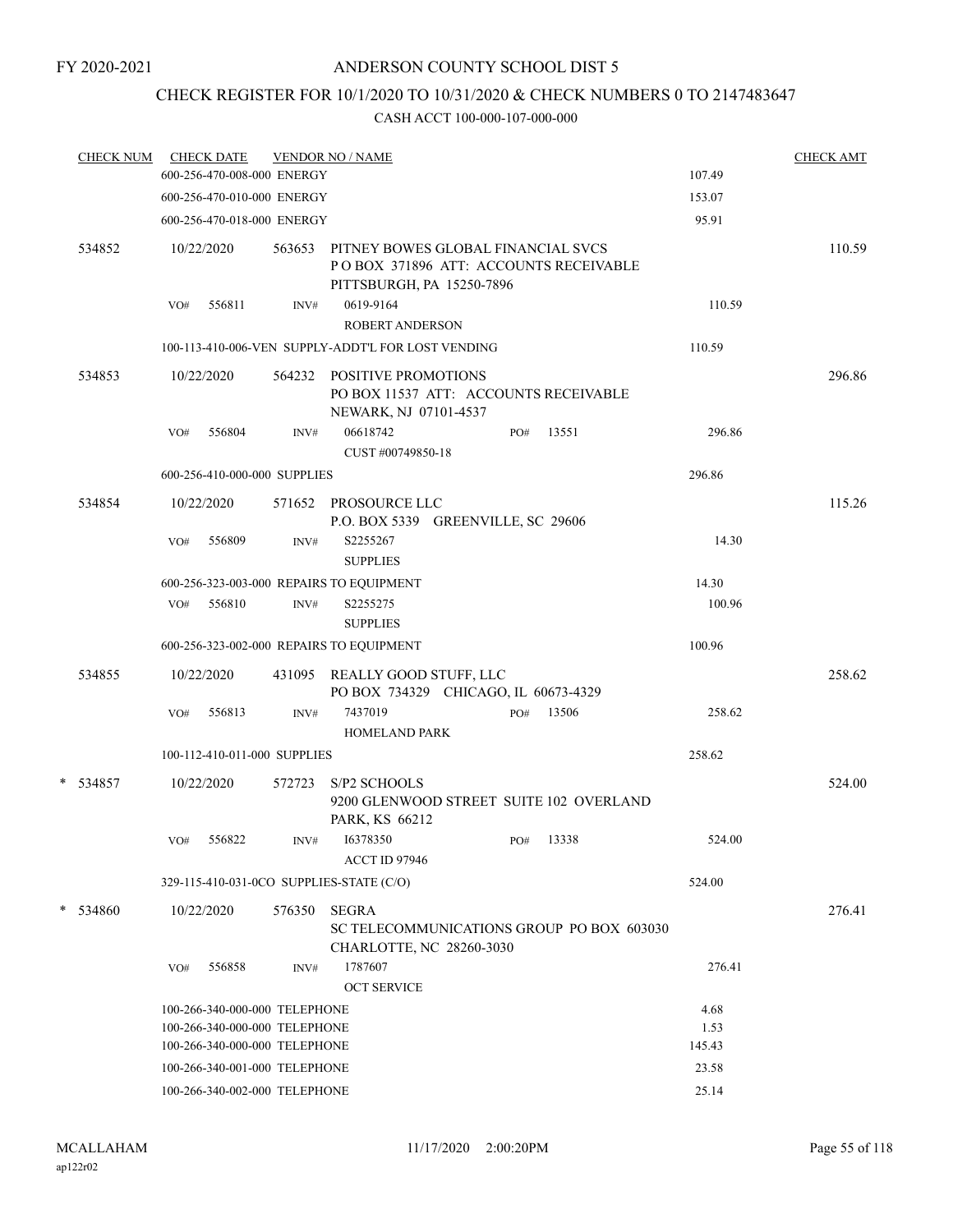## CHECK REGISTER FOR 10/1/2020 TO 10/31/2020 & CHECK NUMBERS 0 TO 2147483647

|   | <b>CHECK NUM</b> |     | <b>CHECK DATE</b>             |        | <b>VENDOR NO / NAME</b>                                             |                                              |           | <b>CHECK AMT</b> |
|---|------------------|-----|-------------------------------|--------|---------------------------------------------------------------------|----------------------------------------------|-----------|------------------|
|   |                  |     | 100-266-340-003-000 TELEPHONE |        |                                                                     |                                              | 17.80     |                  |
|   |                  |     | 100-266-340-005-000 TELEPHONE |        |                                                                     |                                              | 0.07      |                  |
|   |                  |     | 100-266-340-007-000 TELEPHONE |        |                                                                     |                                              | 5.53      |                  |
|   |                  |     | 100-266-340-008-000 TELEPHONE |        |                                                                     |                                              | 3.98      |                  |
|   |                  |     | 100-266-340-009-000 TELEPHONE |        |                                                                     |                                              | 4.38      |                  |
|   |                  |     | 100-266-340-010-000 TELEPHONE |        |                                                                     |                                              | 3.33      |                  |
|   |                  |     | 100-266-340-011-000 TELEPHONE |        |                                                                     |                                              | 5.75      |                  |
|   |                  |     | 100-266-340-012-000 TELEPHONE |        |                                                                     |                                              | 1.65      |                  |
|   |                  |     | 100-266-340-014-000 TELEPHONE |        |                                                                     |                                              | 9.57      |                  |
|   |                  |     | 100-266-340-015-000 TELEPHONE |        |                                                                     |                                              | 4.67      |                  |
|   |                  |     | 100-266-340-016-000 TELEPHONE |        |                                                                     |                                              | 1.93      |                  |
|   |                  |     | 100-266-340-017-000 TELEPHONE |        |                                                                     |                                              | 4.12      |                  |
|   |                  |     | 100-266-340-018-000 TELEPHONE |        |                                                                     |                                              | 0.01      |                  |
|   |                  |     | 100-266-340-019-000 TELEPHONE |        |                                                                     |                                              | 6.61      |                  |
|   |                  |     | 100-266-340-021-000 TELEPHONE |        |                                                                     |                                              | 5.55      |                  |
|   |                  |     | 124-266-340-024-000 TELEPHONE |        |                                                                     |                                              | 0.95      |                  |
|   |                  |     | 131-266-340-031-000 TELEPHONE |        |                                                                     |                                              | 0.15      |                  |
| * | 534862           |     | 10/22/2020                    | 480850 | SOUTHERN EDUCATIONAL SYSTEMS<br>POBOX 170339 SPARTANBURG, SC 29301  |                                              |           | 10,314.19        |
|   |                  | VO# | 556821                        | INV#   | 20-1205                                                             | 13418<br>PO#                                 | 10,314.19 |                  |
|   |                  |     |                               |        | <b>CLASS SUPPLIES</b>                                               |                                              |           |                  |
|   |                  |     |                               |        | 329-115-410-031-000 SUPPLIES-STATE EQUIPMENT                        |                                              | 10,314.19 |                  |
|   | 534863           |     | 10/22/2020                    | 574643 | STEGALL, JOANNA**<br>1006 E. CALHOUN ST ANDERSON, SC 29621          |                                              |           | 1,500.00         |
|   |                  | VO# | 556823                        | INV#   | 1902<br>SPRING 2020                                                 |                                              | 1,500.00  |                  |
|   |                  |     |                               |        | 263-224-312-000-PD5 PURCH SERV- SC STANDARDS                        |                                              | 1,500.00  |                  |
| * | 534865           |     | 10/22/2020                    | 576122 | THERE IS HOPE COUNSELING, LLC<br>210 CLEMSON, SC 29631              | ROYCE V. MILLER 145 THOMAS GREEN BLVD, SUITE |           | 600.00           |
|   |                  | VO# | 556824                        | INV#   | 161760<br>OCT 13 & 14                                               |                                              | 600.00    |                  |
|   |                  |     |                               |        | 237-128-313-002-020 STUDENT SERVICES/COUNSELOR                      |                                              | 300.00    |                  |
|   |                  |     |                               |        | 237-128-313-003-020 STUDENT SERVICES/COUNSELOR                      |                                              | 300.00    |                  |
|   | $*$ 534867       |     | 10/22/2020                    | 575803 | <b>VENDOR REGISTRY</b><br>POBOX 31156 KNOXVILLE, TN 37930           |                                              |           | 1,030.00         |
|   |                  | VO# | 555657                        | INV#   | 1716<br><b>SUBSCRIPTION</b>                                         | 13424<br>PO#                                 | 1,030.00  |                  |
|   |                  |     |                               |        | 850-266-410-000-000 SUPPLIES AND MATERIALS                          |                                              | 1,030.00  |                  |
| * | 534869           |     | 10/22/2020                    | 573864 | WELLS FARGO VENDOR FIN SERV<br>PO BOX 105710 ATLANTA, GA 30348-5710 |                                              |           | 3,464.14         |
|   |                  | VO# | 556829                        | INV#   | 5011141184<br><b>COPIER</b>                                         |                                              | 2,050.54  |                  |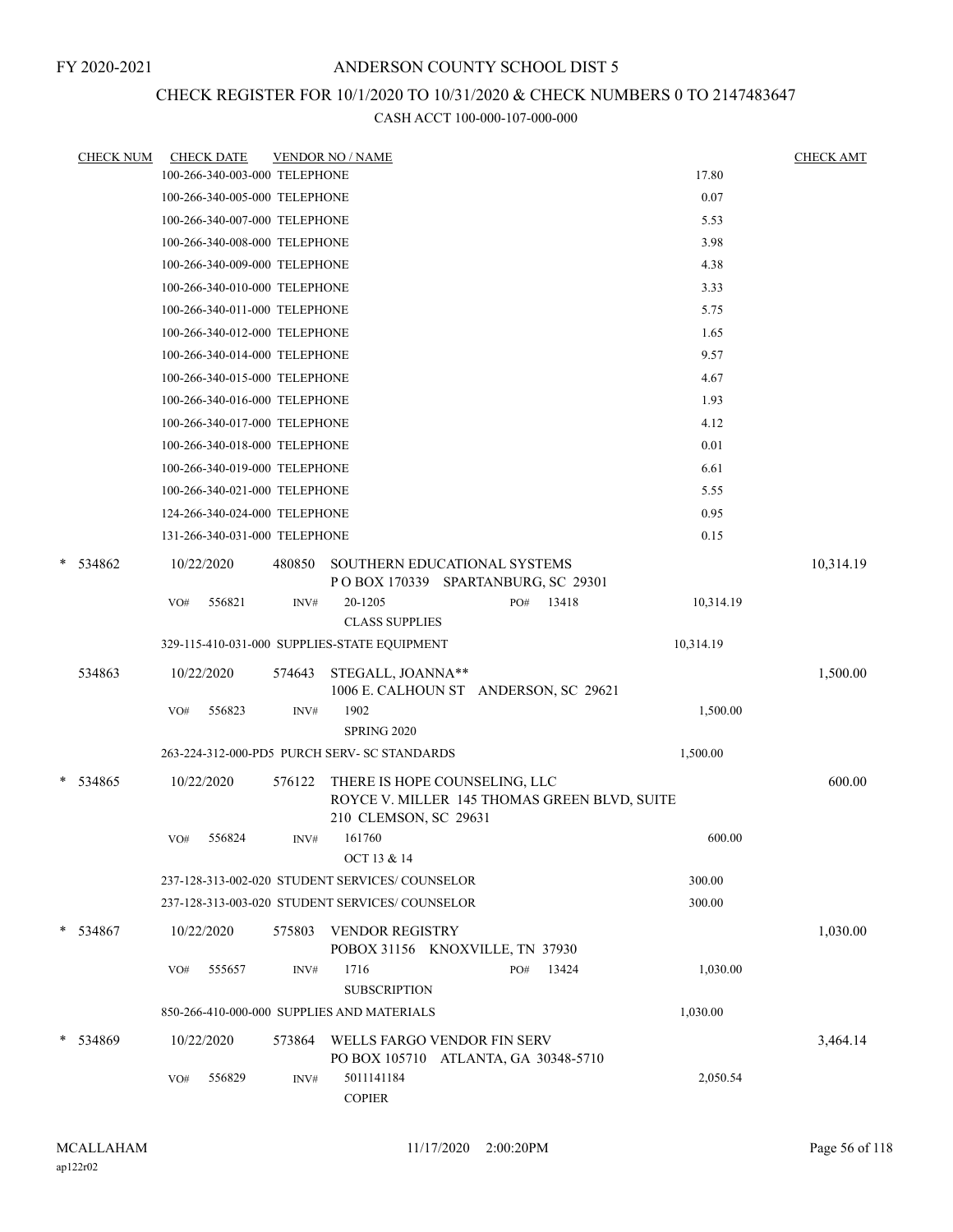# CHECK REGISTER FOR 10/1/2020 TO 10/31/2020 & CHECK NUMBERS 0 TO 2147483647

| <b>CHECK NUM</b> |     | <b>CHECK DATE</b>                 |        | <b>VENDOR NO / NAME</b>                                                                                  |     |       |          | <b>CHECK AMT</b> |
|------------------|-----|-----------------------------------|--------|----------------------------------------------------------------------------------------------------------|-----|-------|----------|------------------|
|                  |     | 100-112-410-009-000 SUPPLIES      |        |                                                                                                          |     |       | 2,050.54 |                  |
|                  | VO# | 556885                            | INV#   | 5012209777<br><b>COPIERS</b>                                                                             | PO# | 13016 | 369.15   |                  |
|                  |     | 100-113-410-020-000 SUPPLIES      |        |                                                                                                          |     |       | 369.15   |                  |
|                  | VO# | 556886                            | INV#   | 5012261134<br><b>COPIERS</b>                                                                             | PO# | 13025 | 226.31   |                  |
|                  |     |                                   |        | 100-255-323-000-000 CONTRACTED SERVICES                                                                  |     |       | 226.31   |                  |
|                  | VO# | 556887                            | INV#   | 5012311743<br><b>COPIERS</b>                                                                             | PO# | 13018 | 355.24   |                  |
|                  |     | 100-113-410-021-000 SUPPLIES      |        |                                                                                                          |     |       | 355.24   |                  |
|                  | VO# | 556888                            | INV#   | 5012307024<br><b>COPIERS</b>                                                                             | PO# | 13393 | 237.54   |                  |
|                  |     | 100-112-410-017-000 SUPPLIES      |        |                                                                                                          |     |       | 237.54   |                  |
|                  | VO# | 556889                            | INV#   | 5012311762<br><b>COPIERS</b>                                                                             | PO# | 13021 | 225.36   |                  |
|                  |     | 100-147-410-015-000 SUPPLIES      |        |                                                                                                          |     |       | 225.36   |                  |
| 534870           |     | 10/22/2020                        | 570755 | WILSON & ASSOCIATES SPORTS TURF<br>1737 SOUTH LAKE DRIVE ATT: ACCOUNTS<br>RECEIVABLE LEXINGTON, SC 29073 |     |       |          | 1,070.00         |
|                  | VO# | 556833                            | INV#   | 16788<br>TLH & N POINTE                                                                                  | PO# | 13002 | 1,070.00 |                  |
|                  |     |                                   |        | 100-254-323-002-001 CONTRACTED SERVICES                                                                  |     |       | 350.00   |                  |
|                  |     |                                   |        | 100-254-323-013-001 CONTRACTED SERVICES                                                                  |     |       | 720.00   |                  |
| 534871           |     | 10/27/2020                        | 573978 | AAA SUPPLY INC<br>PO BOX 17769 GREENVILLE, SC 29606                                                      |     |       |          | 185.92           |
|                  | VO# | 556930                            | INV#   | 04-537440<br><b>REPAIR PARTS</b>                                                                         |     |       | 67.55    |                  |
|                  |     | 100-254-410-000-400 HVAC SUPPLIES |        |                                                                                                          |     |       | 5.01     |                  |
|                  |     |                                   |        | 100-254-410-008-400 HVAC/ELECTRICAL/PLUMBING                                                             |     |       | 25.41    |                  |
|                  |     |                                   |        | 100-254-410-014-400 HVAC/ELECTRICAL/PLUMBING                                                             |     |       | 37.13    |                  |
|                  | VO# | 556931                            | INV#   | 04-537640<br><b>REPAIR PARTS</b>                                                                         |     |       | 32.72    |                  |
|                  |     |                                   |        | 100-254-410-023-400 SUPPLIES-HVAC/ELECT/PLUMBING                                                         |     |       | 32.72    |                  |
|                  | VO# | 556932                            | INV#   | 04-537820<br><b>REPAIR PARTS</b>                                                                         |     |       | 66.62    |                  |
|                  |     |                                   |        | 100-254-410-001-400 HVAC/ELECTRICAL/PLUMBING                                                             |     |       | 66.62    |                  |
|                  | VO# | 556933                            | INV#   | 04-537160<br><b>REPAIR PARTS</b>                                                                         |     |       | 19.03    |                  |
|                  |     |                                   |        | 100-254-410-001-400 HVAC/ELECTRICAL/PLUMBING                                                             |     |       | 19.03    |                  |
| 534872           |     | 10/27/2020                        | 110960 | ANDERSON AREA YMCA<br>201 EAST REED ROAD ANDERSON, SC 29621                                              |     |       |          | 6,116.00         |
|                  | VO# | 556936                            | INV#   | $8/18 - 10/01$<br>POOL RENTAL                                                                            | PO# | 13597 | 6,116.00 |                  |
|                  |     | 100-271-325-002-SWM SWIM RENTAL   |        |                                                                                                          |     |       | 3,058.00 |                  |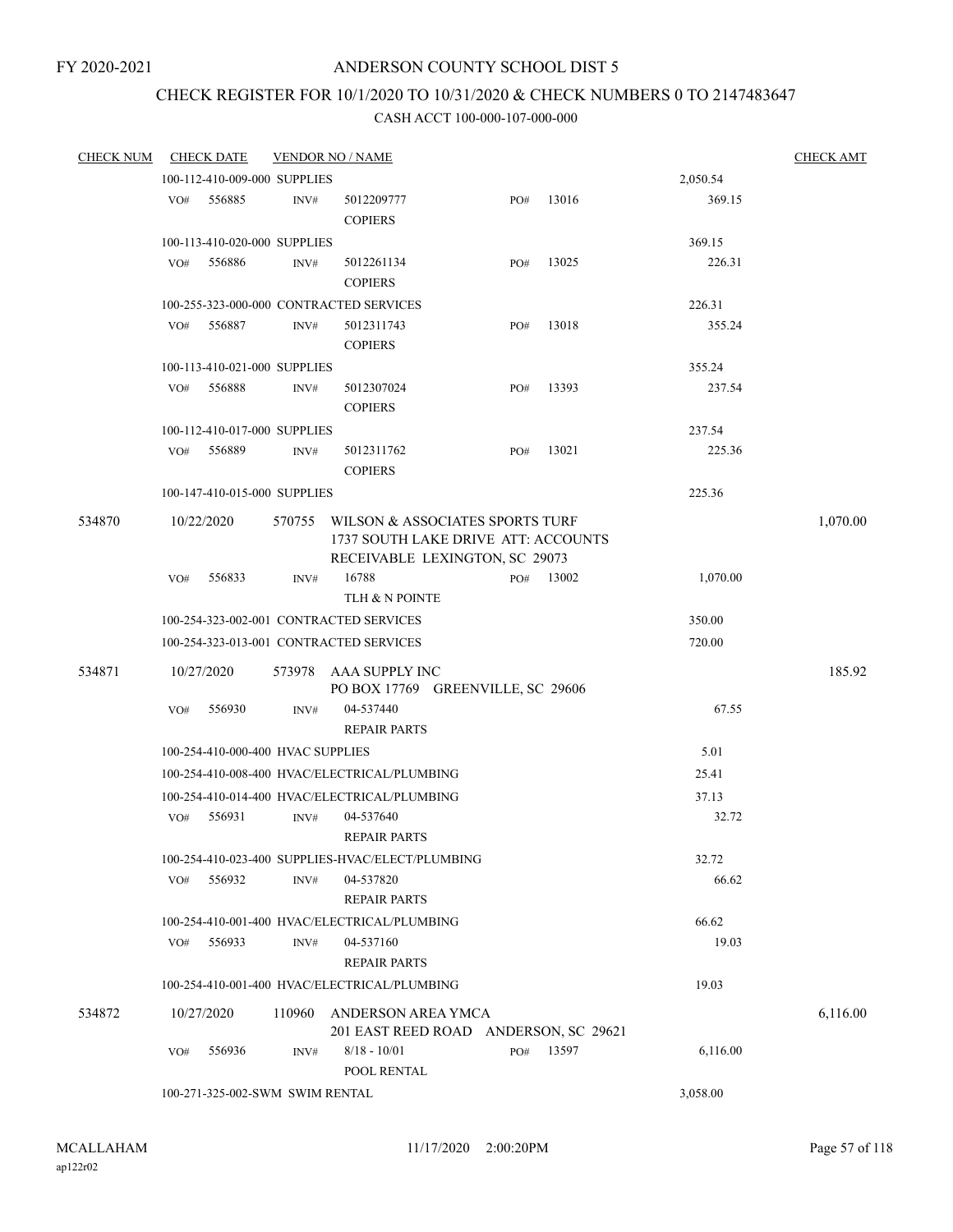# CHECK REGISTER FOR 10/1/2020 TO 10/31/2020 & CHECK NUMBERS 0 TO 2147483647

| <b>CHECK NUM</b> | <b>CHECK DATE</b><br><b>VENDOR NO / NAME</b><br>100-271-325-003-SWM SWIM RENTAL |                              |        |                                                                                                    |  |     | 3,058.00 | <b>CHECK AMT</b> |          |
|------------------|---------------------------------------------------------------------------------|------------------------------|--------|----------------------------------------------------------------------------------------------------|--|-----|----------|------------------|----------|
| 534873           |                                                                                 | 10/27/2020                   |        | 570950 ANDERSON COUNTY SHERIFF'S OFFICE<br>ATTN: JAMIE LAZAR 305 CAMSON ROAD<br>ANDERSON, SC 29621 |  |     |          |                  | 367.50   |
|                  | VO#                                                                             | 556938                       | INV#   | 10/19 TLH<br><b>VB SECURITY</b>                                                                    |  |     |          | 122.50           |          |
|                  |                                                                                 |                              |        | 702-271-660-002-679 VOLLEYBALL GATE RECEIPTS EXPENSE                                               |  |     |          | 122.50           |          |
|                  | VO#                                                                             | 556939                       | INV#   | 10/21 RAMS<br><b>VB SECURITY</b>                                                                   |  |     |          | 105.00           |          |
|                  |                                                                                 |                              |        | 706-271-660-006-679 VOLLEYBALL GATE RECEIPTS EXPENSE                                               |  |     |          | 105.00           |          |
|                  | VO#                                                                             | 556940                       | INV#   | 10/21 RAMS<br><b>FOOTBALL SECURITY</b>                                                             |  |     |          | 140.00           |          |
|                  |                                                                                 |                              |        | 706-271-660-006-671 FOOTBALL GATE RECEIPTS EXPENSE                                                 |  |     |          | 140.00           |          |
| 534874           |                                                                                 | 10/27/2020                   | 569220 | AUTECH<br>POBOX 248 ATT: ACCOUNTS RECEIVABLE<br>WILLIAMSTON, SC 29697                              |  |     |          |                  | 1,822.00 |
|                  | VO#                                                                             | 556942                       | INV#   | 8179                                                                                               |  |     |          | 1,605.00         |          |
|                  |                                                                                 |                              |        | <b>CF REAMES</b>                                                                                   |  |     |          |                  |          |
|                  |                                                                                 |                              |        | 100-254-323-001-400 CONTR SERV-HVAC/ELECT/PLUMBING                                                 |  |     |          | 1,605.00         |          |
|                  |                                                                                 | VO# 556943                   | INV#   | 8169<br>AIT                                                                                        |  |     |          | 217.00           |          |
|                  |                                                                                 |                              |        | 131-254-323-031-400 CONTR SERV-HVAC/ELECT/PLUMBING                                                 |  |     |          | 217.00           |          |
| * 534877         |                                                                                 | 10/27/2020                   | 576651 | BOONE APPLIANCE PARTS OF THE UPSTATE LLC<br>3912 LIBERTY HWY ANDERSON, SC 29621                    |  |     |          |                  | 134.54   |
|                  | VO#                                                                             | 556944                       | INV#   | 001127<br><b>SOUTHWOOD</b>                                                                         |  |     |          | 134.54           |          |
|                  |                                                                                 |                              |        | 100-113-410-021-VEN SUPPLY-ADDT'L FOR LOST VENDING                                                 |  |     |          | 134.54           |          |
| 534878           |                                                                                 | 10/27/2020                   |        | 574045 BORDEN DAIRY OF SC<br>PO BOX 933179 CLEVELAND, OH 44193                                     |  |     |          |                  | 1,217.78 |
|                  | VO#                                                                             | 556945                       | INV#   | 3356208<br>CUST #138880                                                                            |  |     |          | 1,217.78         |          |
|                  |                                                                                 | 100-271-410-002-000 SUPPLIES |        |                                                                                                    |  |     |          | 1,217.78         |          |
| * 534880         |                                                                                 | 10/27/2020                   |        | 174376 CLEMSON UNIVERSITY<br>227 POOLE AGRICULTURAL CENTER ATTN: JACKIE<br>ELLIS CLEMSON, SC 29634 |  |     |          |                  | 125.00   |
|                  | VO#                                                                             | 556956                       | INV#   | <b>JIMMY HALL</b><br><b>FALL FORUM</b>                                                             |  |     |          | 125.00           |          |
|                  |                                                                                 |                              |        | 100-254-410-000-500 PEST MANAGEMENT                                                                |  |     |          | 125.00           |          |
| 534881           |                                                                                 | 10/27/2020                   | 198651 | DELL MARKETING LP<br>PO BOX 534118 ATT: ACCOUNTS RECEIVABLE<br>ATLANTA, GA 30353-4118              |  |     |          |                  | 737.22   |
|                  | VO#                                                                             | 556960                       | INV#   | 10430957919<br><b>TECHNOLOGY</b>                                                                   |  | PO# | 13435    | 737.22           |          |
|                  |                                                                                 | 100-255-410-000-000 SUPPLIES |        |                                                                                                    |  |     |          | 737.22           |          |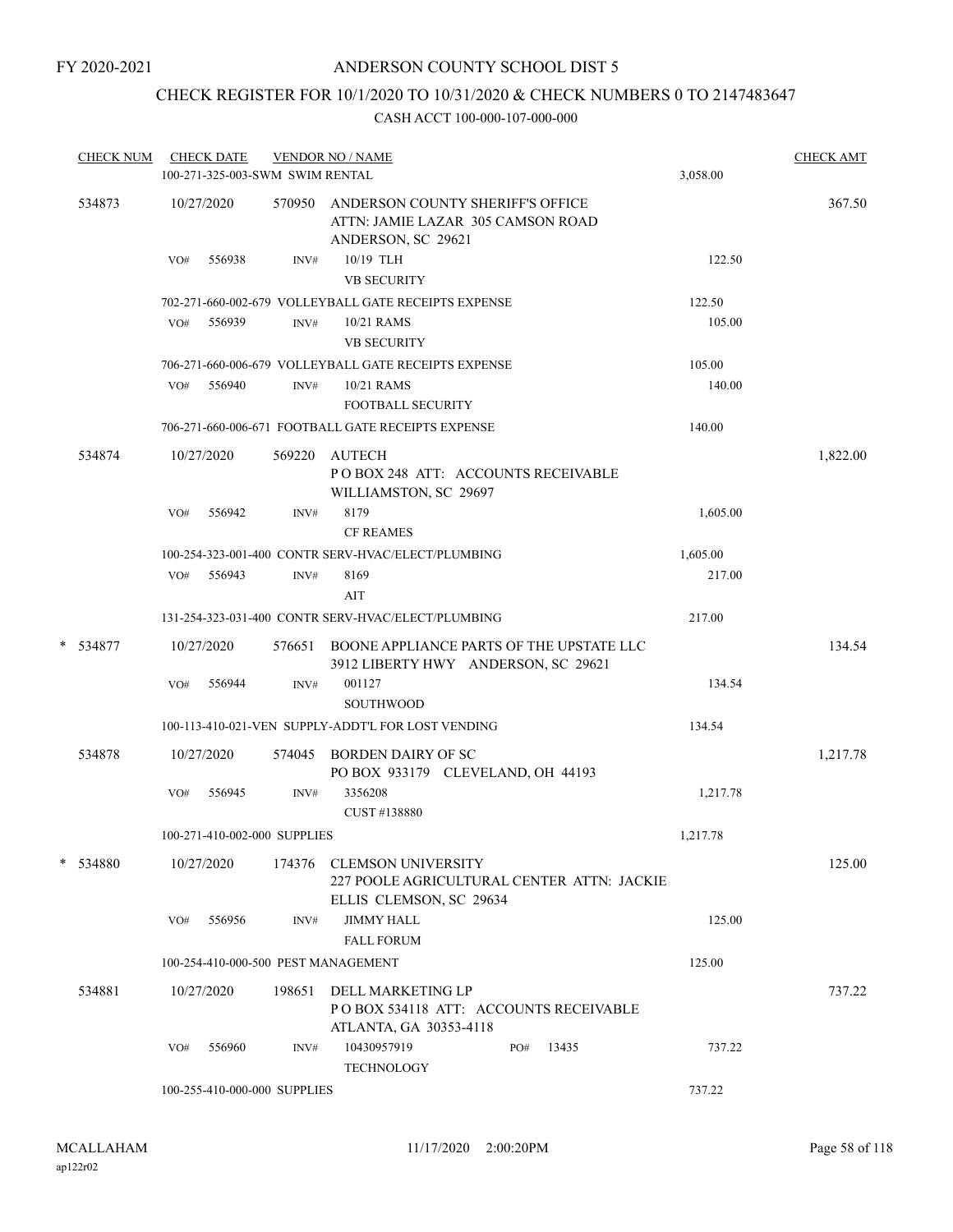## CHECK REGISTER FOR 10/1/2020 TO 10/31/2020 & CHECK NUMBERS 0 TO 2147483647

|   | <b>CHECK NUM</b> |     | <b>CHECK DATE</b>                 |      | <b>VENDOR NO / NAME</b>                                                                                      |     |       |            | <b>CHECK AMT</b> |
|---|------------------|-----|-----------------------------------|------|--------------------------------------------------------------------------------------------------------------|-----|-------|------------|------------------|
| * | 534883           |     | 10/27/2020                        |      | 215100 EBSCO INFORMATION SERVICES<br>PAYMENT PROCESSING CENTER P.O. BOX 204661<br>DALLAS, TX 75320-4661      |     |       |            | 166.87           |
|   |                  | VO# | 556963                            | INV# | 0740363<br><b>CALHOUN ELEM</b>                                                                               | PO# | 13512 | 166.87     |                  |
|   |                  |     | 100-222-410-014-000 SUPPLIES      |      |                                                                                                              |     |       | 166.87     |                  |
|   |                  |     |                                   |      |                                                                                                              |     |       |            |                  |
|   | 534884           |     | 10/27/2020                        |      | 576235 GARRETT, KARSEN**<br>108 HERITAGE RIVERWOOD DR, APT L CENTRAL, SC<br>29630                            |     |       |            | 110.76           |
|   |                  | VO# | 556916                            | INV# | D429                                                                                                         |     |       | 110.76     |                  |
|   |                  |     |                                   |      | <b>T-SHIRTS</b>                                                                                              |     |       |            |                  |
|   |                  |     |                                   |      | 100-113-410-006-VEN SUPPLY-ADDT'L FOR LOST VENDING                                                           |     |       | 110.76     |                  |
|   | 534885           |     | 10/27/2020                        |      | 249700 GLENN PLUMBING COMPANY, INC<br>481 EAST WHITNER STREET ATT: ACCOUNTS<br>RECEIVABLE ANDERSON, SC 29624 |     |       |            | 3,835.00         |
|   |                  | VO# | 556966                            | INV# | 1020141<br><b>SOUTH FANT</b>                                                                                 | PO# | 13509 | 3,835.00   |                  |
|   |                  |     |                                   |      | 600-256-323-015-000 REPAIRS TO EQUIPMENT                                                                     |     |       | 3,835.00   |                  |
|   | 534887           |     | 10/27/2020                        |      | 574572 HG REYNOLDS COMPANY INC<br>113 CONTRACT DRIVE AIKEN, SC 29801                                         |     |       |            | 207,810.00       |
|   |                  | VO# | 556967                            | INV# | APP 29 AIT                                                                                                   |     |       | 207,810.00 |                  |
|   |                  |     |                                   |      | PROJ #5-5124                                                                                                 |     |       |            |                  |
|   |                  |     | 515-253-520-031-CAR CAREER CENTER |      |                                                                                                              |     |       | 207,810.00 |                  |
|   | 534888           |     | 10/27/2020                        |      | 576027 HOME DEPOT USA, INC<br>PO BOX 742604 ATLANTA, GA 30374-2604                                           |     |       |            | 3,951.93         |
|   |                  | VO# | 556969                            | INV# | 575498472<br><b>SUPPLIES</b>                                                                                 | PO# | 12892 | 3,863.01   |                  |
|   |                  |     | 220-254-410-000-000 SUPPLIES      |      |                                                                                                              |     |       | 3,863.01   |                  |
|   |                  | VO# | 556970                            | INV# | 580001659<br><b>SUPPLIES</b>                                                                                 |     |       | 88.92      |                  |
|   |                  |     |                                   |      | 100-254-410-000-000 CUSTODIAL SUPPLIES                                                                       |     |       | 88.92      |                  |
|   | * 534890         |     |                                   |      | 10/27/2020 576574 LOC-DOC SECURITY<br>PO BOX 78987 CHARLOTTE, NC 28271                                       |     |       |            | 223.52           |
|   |                  | VO# | 556975                            | INV# | C <sub>2</sub> 03543<br><b>KEYS/LOCKS</b>                                                                    |     |       | 47.08      |                  |
|   |                  |     |                                   |      | 100-254-410-007-001 SUPPLIES - MAINTENANCE                                                                   |     |       | 47.08      |                  |
|   |                  |     | VO# 556976                        | INV# | C <sub>203540</sub><br><b>KEYS/LOCKS</b>                                                                     |     |       | 5.89       |                  |
|   |                  |     |                                   |      | 100-254-410-000-001 MAINT. SUPPLIES-STRUCTURES                                                               |     |       | 5.89       |                  |
|   |                  | VO# | 556977                            | INV# | C <sub>203555</sub><br><b>KEYS/LOCKS</b>                                                                     |     |       | 64.15      |                  |
|   |                  |     |                                   |      | 100-254-410-000-001 MAINT. SUPPLIES-STRUCTURES                                                               |     |       | 64.15      |                  |
|   |                  | VO# | 556978                            | INV# | C <sub>2</sub> 03534<br><b>KEYS/LOCKS</b>                                                                    |     |       | 48.62      |                  |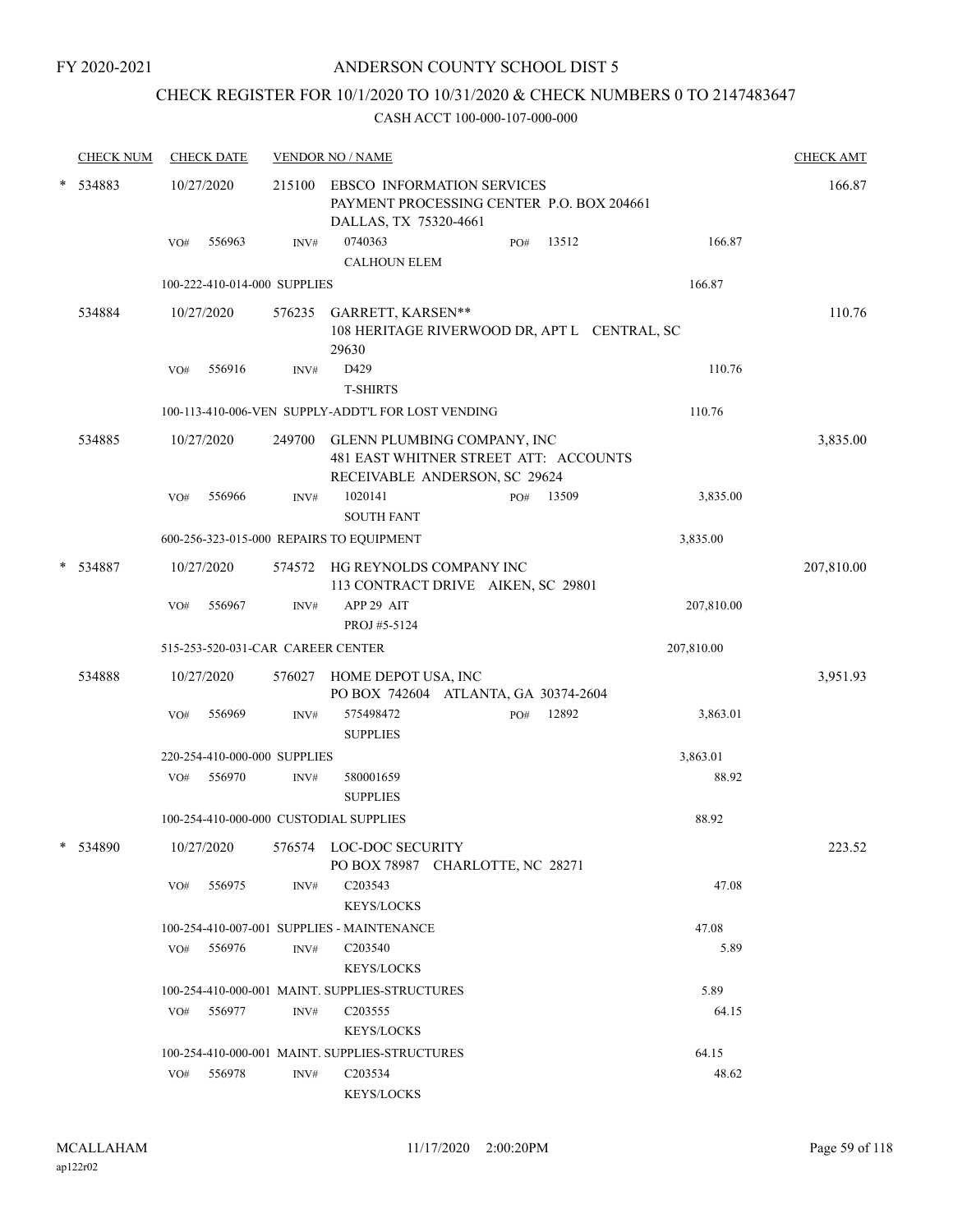## CHECK REGISTER FOR 10/1/2020 TO 10/31/2020 & CHECK NUMBERS 0 TO 2147483647

| <b>CHECK NUM</b> |     | <b>CHECK DATE</b> |        | <b>VENDOR NO / NAME</b>                                                                   |          | <b>CHECK AMT</b> |
|------------------|-----|-------------------|--------|-------------------------------------------------------------------------------------------|----------|------------------|
|                  |     |                   |        | 100-254-410-002-001 SUPPLIES - MAINTENANCE                                                | 48.62    |                  |
|                  |     | VO# 556979        | INV#   | C <sub>203522</sub>                                                                       | 23.54    |                  |
|                  |     |                   |        | <b>KEYS/LOCKS</b>                                                                         |          |                  |
|                  |     |                   |        | 100-254-410-006-001 SUPPLIES - MAINTENANCE                                                | 23.54    |                  |
|                  | VO# | 556980            | INV#   | C <sub>203513</sub>                                                                       | 22.47    |                  |
|                  |     |                   |        | <b>KEYS/LOCKS</b>                                                                         |          |                  |
|                  |     |                   |        | 100-254-410-002-001 SUPPLIES - MAINTENANCE                                                | 22.47    |                  |
|                  | VO# | 556981            | INV#   | C <sub>203533</sub>                                                                       | 11.77    |                  |
|                  |     |                   |        | <b>KEYS/LOCKS</b>                                                                         |          |                  |
|                  |     |                   |        | 100-254-410-017-001 SUPPLIES - MANTENANCE                                                 | 11.77    |                  |
| 534891           |     | 10/27/2020        |        | 564827 MAC'S TIRE SERVICE<br>POBOX 78 ATT: ACCOUNTS RECEIVABLE                            |          | 735.26           |
|                  |     |                   |        | ANDERSON, SC 29622                                                                        |          |                  |
|                  | VO# | 556982            | INV#   | 100198                                                                                    | 735.26   |                  |
|                  |     |                   |        | <b>TIRES</b>                                                                              |          |                  |
|                  |     |                   |        | 100-254-412-000-001 TRUCK SERVICE - MAINTENANCE                                           | 735.26   |                  |
| 534892           |     | 10/27/2020        |        | 569988 MCMILLAN PAZDAN SMITH, LLC<br>DEPT 999450 PO BOX 537044 ATLANTA, GA 30353-7044     |          | 6,410.19         |
|                  | VO# | 556983            | INV#   | 02003508<br>PROJ#017455                                                                   | 982.63   |                  |
|                  |     |                   |        | 505-254-323-005-000 CONTRACTED SERVICES                                                   | 982.63   |                  |
|                  | VO# | 556984            | INV#   | 02003629                                                                                  | 5,427.56 |                  |
|                  |     |                   |        | PROJ #017396                                                                              |          |                  |
|                  |     |                   |        | 505-271-540-002-BSC BASEBALL&SOFTBALL COMPLEX                                             | 2,713.78 |                  |
|                  |     |                   |        | 505-271-540-003-BSC BASEBALL&SOFTBALL COMPLEX                                             | 2,713.78 |                  |
| * 534894         |     | 10/27/2020        | 576413 | MOBILE COMMUNICATIONS AMERICA INC<br>PO BOX 1458 CHARLOTTE, NC 28201                      |          | 1,225.16         |
|                  | VO# | 556987            | INV#   | 282000161-1<br><b>SUPPLIES</b>                                                            | 728.51   |                  |
|                  |     |                   |        | 100-255-323-000-000 CONTRACTED SERVICES                                                   | 728.51   |                  |
|                  | VO# | 556988            | INV#   | 282000165-1                                                                               | 496.65   |                  |
|                  |     |                   |        | <b>SUPPLIES</b>                                                                           |          |                  |
|                  |     |                   |        | 100-255-323-000-000 CONTRACTED SERVICES                                                   | 496.65   |                  |
| 534895           |     | 10/27/2020        | 574358 | MONSTER TECHNOLOGY, LLC<br>8726 S. SEPULVEDA BLVD SUITE D #B-152 LOS<br>ANGELES, CA 90045 |          | 356.00           |
|                  | VO# | 556989            | INV#   | IJH-6172<br><b>TONER</b>                                                                  | 356.00   |                  |
|                  |     |                   |        | 713-271-660-013-201 MISCELLANEOUS EXPENSE                                                 | 356.00   |                  |
| * 534897         |     | 10/27/2020        | 576599 | PINDROH, CASSANDRA**                                                                      |          | 107.00           |
|                  |     |                   |        | 115 AUSTONWOODS CIRCLE APT I EASLEY, SC 29640                                             |          |                  |
|                  | VO# | 557004            | INV#   | 08<br><b>SOUTH FANT</b>                                                                   | 107.00   |                  |
|                  |     |                   |        | 715-271-660-015-201 MISCELLANEOUS EXPENSE                                                 | 107.00   |                  |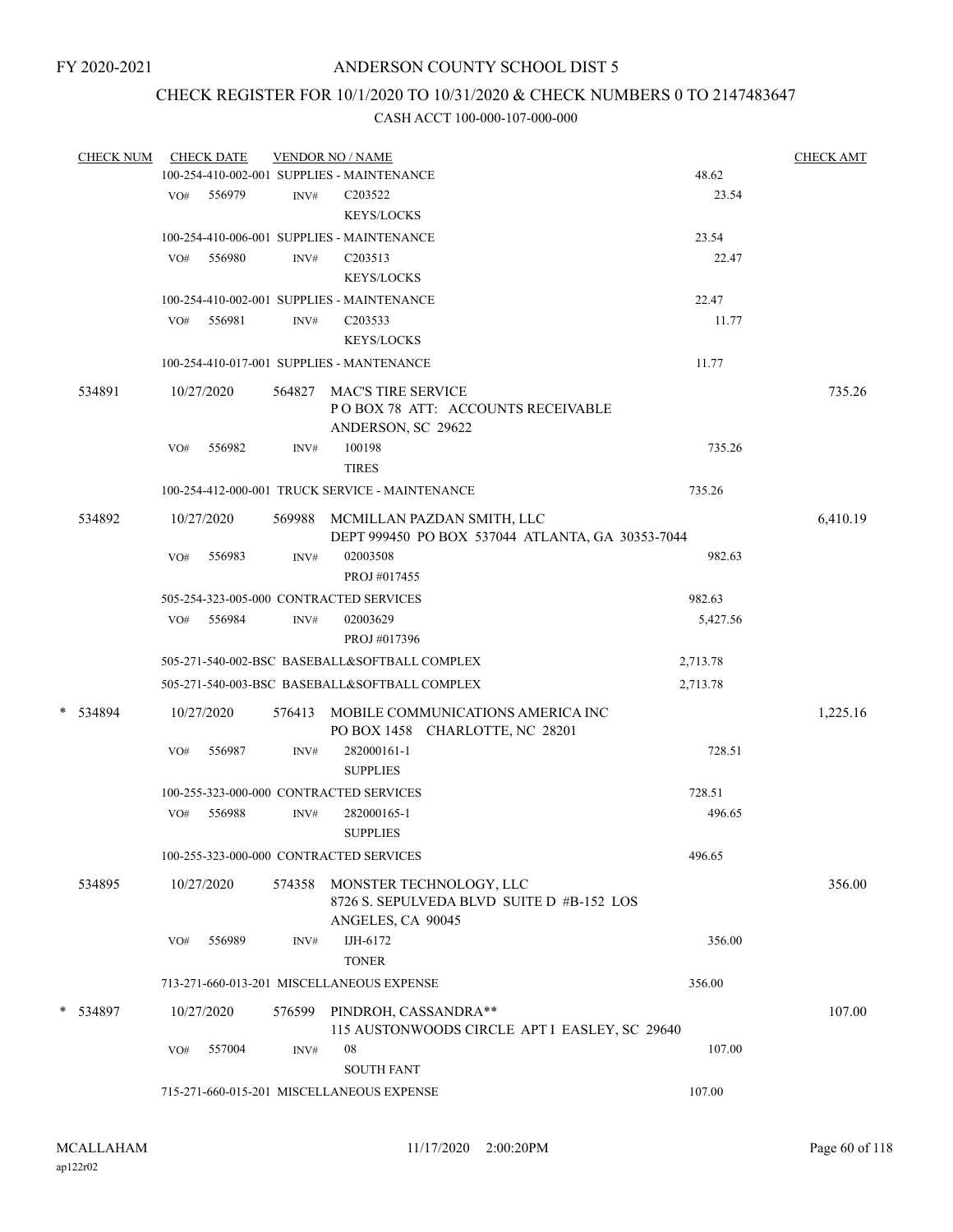# CHECK REGISTER FOR 10/1/2020 TO 10/31/2020 & CHECK NUMBERS 0 TO 2147483647

| <b>CHECK NUM</b> | <b>CHECK DATE</b>                                                      |        | <b>VENDOR NO / NAME</b>                            |                                                                                                                     |                      | <b>CHECK AMT</b> |
|------------------|------------------------------------------------------------------------|--------|----------------------------------------------------|---------------------------------------------------------------------------------------------------------------------|----------------------|------------------|
| 534898           | 10/27/2020                                                             |        | 571652 PROSOURCE LLC                               |                                                                                                                     |                      | 301.88           |
|                  |                                                                        |        |                                                    | P.O. BOX 5339 GREENVILLE, SC 29606                                                                                  |                      |                  |
|                  | 557005<br>VO#                                                          | INV#   | S2255832<br><b>SUPPLIES</b>                        |                                                                                                                     | 301.88               |                  |
|                  | 100-254-410-000-400 HVAC SUPPLIES                                      |        |                                                    |                                                                                                                     | 23.22                |                  |
|                  |                                                                        |        | 100-254-410-003-400 HVAC/ELECTRICAL/PLUMBING       |                                                                                                                     | 254.23               |                  |
|                  |                                                                        |        | 100-254-410-017-400 HVAC/ELECTRICAL/PLUMBING       |                                                                                                                     | 24.43                |                  |
| 534899           | 10/27/2020                                                             |        |                                                    | 572850 ROBERT ANDERSON PETTY CASH                                                                                   |                      | 500.00           |
|                  | VO#<br>557006                                                          | INV#   | NOV <sub>4</sub><br><b>FOOTBALL</b>                |                                                                                                                     | 500.00               |                  |
|                  |                                                                        |        | 706-271-660-006-666 CONCESSIONS EXPENSE            |                                                                                                                     | 200.00               |                  |
|                  |                                                                        |        | 706-271-660-006-671 FOOTBALL GATE RECEIPTS EXPENSE |                                                                                                                     | 300.00               |                  |
|                  |                                                                        |        |                                                    |                                                                                                                     |                      |                  |
| 534900           | 10/27/2020                                                             |        | 576647 SAAD RESOURCES LLC                          | 183 FARIS CIRCLE GREENVILLE, SC 29605                                                                               |                      | 3,350.00         |
|                  | VO#<br>557039                                                          | INV#   | 85 & 86<br><b>STORAGE</b>                          | 13596<br>PO#                                                                                                        | 3,350.00             |                  |
|                  | 100-254-410-000-C19 SUPPIES - C19<br>100-254-410-000-C19 SUPPIES - C19 |        |                                                    |                                                                                                                     | 1,675.00<br>1,675.00 |                  |
| 534901           | 10/27/2020                                                             |        |                                                    | 572780 SAFETY & COMPLIANCE MGMT INC<br>P.O. BOX 615 ROCK SPRING, GA 30739                                           |                      | 1,246.40         |
|                  | 557007<br>VO#                                                          | INV#   | 26446                                              |                                                                                                                     | 623.20               |                  |
|                  |                                                                        |        | <b>TL HANNA</b>                                    |                                                                                                                     |                      |                  |
|                  | 100-271-312-002-TST DRUG TESTING                                       |        |                                                    |                                                                                                                     | 500.00               |                  |
|                  | 100-271-312-002-TST DRUG TESTING                                       |        |                                                    |                                                                                                                     | 123.20               |                  |
|                  | VO# 557008                                                             | INV#   | 26446                                              |                                                                                                                     | 623.20               |                  |
|                  |                                                                        |        | <b>WESTSIDE</b>                                    |                                                                                                                     |                      |                  |
|                  | 100-271-312-003-TST DRUG TESTING                                       |        |                                                    |                                                                                                                     | 500.00               |                  |
|                  | 100-271-312-003-TST DRUG TESTING                                       |        |                                                    |                                                                                                                     | 123.20               |                  |
| 534902           | 10/27/2020                                                             | 566877 |                                                    | <b>SCDMV SC DEPT OF MOTOR VEHICLES</b><br>333 HIGHWAY 29 BYPASS NORTH ATT:<br>REGISTRATION & TAG ANDERSON, SC 29621 |                      | 627.51           |
|                  | 557038<br>VO#                                                          | INV#   | TAX & TAG<br>2014 FREIGHTLINER                     |                                                                                                                     | 627.51               |                  |
|                  |                                                                        |        | 100-255-323-000-000 CONTRACTED SERVICES            |                                                                                                                     | 627.51               |                  |
|                  |                                                                        |        |                                                    |                                                                                                                     |                      |                  |
| *<br>534908      | 10/27/2020                                                             | 480850 |                                                    | SOUTHERN EDUCATIONAL SYSTEMS<br>POBOX 170339 SPARTANBURG, SC 29301                                                  |                      | 9,196.65         |
|                  | 557040<br>VO#                                                          | INV#   | 20-1213<br>$\rm AIT$                               | 13421<br>PO#                                                                                                        | 9,196.65             |                  |
|                  |                                                                        |        | 329-115-410-031-0CO SUPPLIES-STATE (C/O)           |                                                                                                                     | 9,196.65             |                  |
| 534909           | 10/27/2020                                                             | 574096 |                                                    | SUMMIT CONSTRUCTION GROUP LLS<br>101 CONCORD CIR ANDERSON, SC 29621                                                 |                      | 31,000.00        |
|                  | 557018<br>VO#                                                          | INV#   | 180                                                | 12730<br>PO#                                                                                                        | 31,000.00            |                  |
|                  |                                                                        |        | <b>MCCANTS</b>                                     |                                                                                                                     |                      |                  |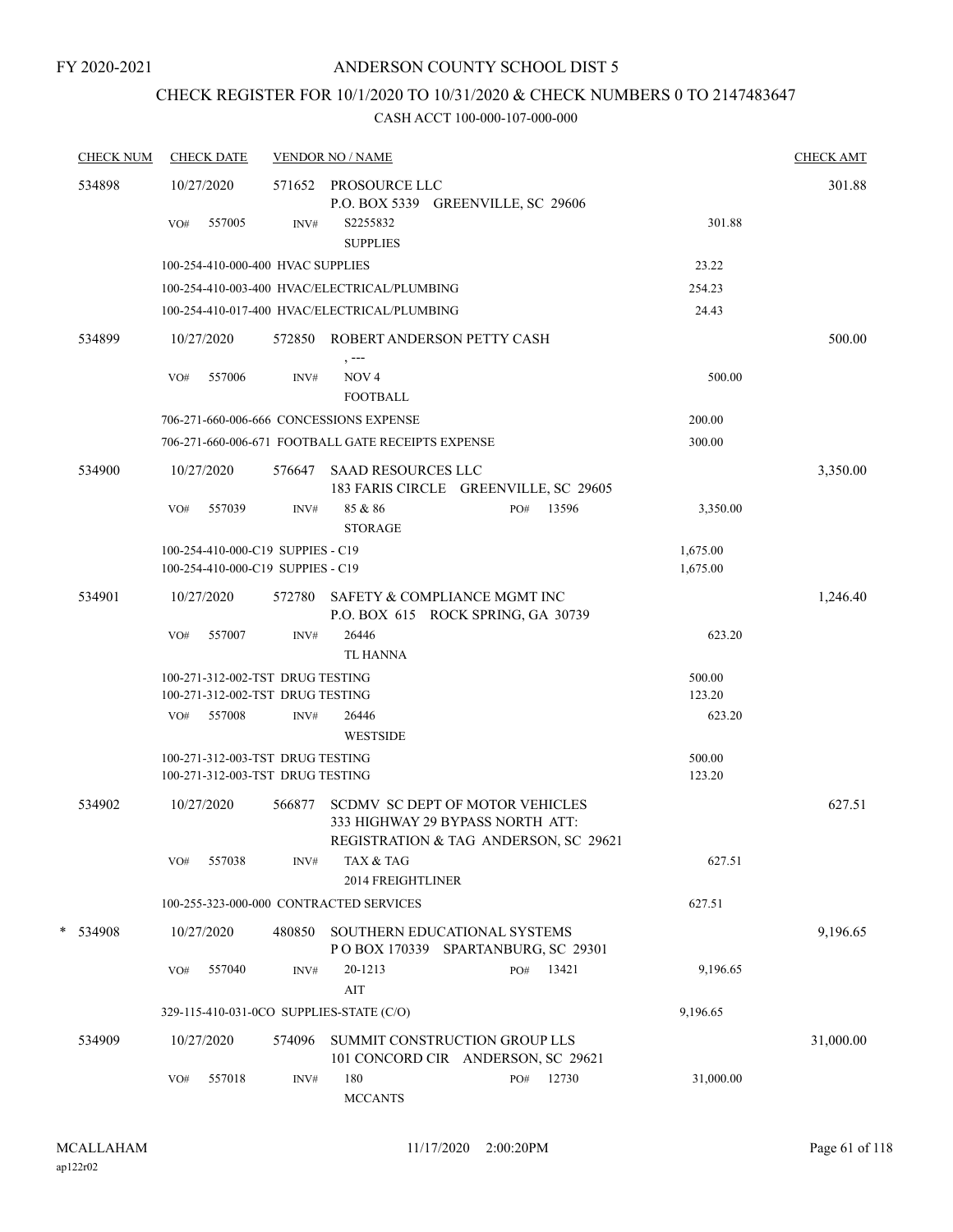## CHECK REGISTER FOR 10/1/2020 TO 10/31/2020 & CHECK NUMBERS 0 TO 2147483647

| <b>CHECK NUM</b> | <b>CHECK DATE</b>                  |        | <b>VENDOR NO / NAME</b>                                                                             |           | <b>CHECK AMT</b> |
|------------------|------------------------------------|--------|-----------------------------------------------------------------------------------------------------|-----------|------------------|
|                  | 505-254-323-005-PAV PAVING         |        |                                                                                                     | 31,000.00 |                  |
| * 534911         | 10/27/2020                         | 569859 | TECHNICAL TRAINING AIDS<br>2076 VALLEYDALE TERRACE ATT: ACCOUNTS<br>RECEIVABLE BIRMINGHAM, AL 35244 |           | 25,891.10        |
|                  | 557019<br>VO#                      | INV#   | TTA0037296<br>13476<br>PO#<br><b>COURSE CODE 5691</b>                                               | 25,891.10 |                  |
|                  | 207-115-410-031-C06 SUPPLIES (C/O) |        |                                                                                                     | 25,891.10 |                  |
| 534912           | 10/27/2020                         |        | 573815 UNITED REFRIGERATION, INC<br>PO BOX 740703 ATLANTA, GA 30374-0703                            |           | 1,623.65         |
|                  | 557022<br>VO#                      | INV#   | 75679870<br><b>SUPPLIES</b>                                                                         | 115.66    |                  |
|                  |                                    |        | 100-254-410-001-400 HVAC/ELECTRICAL/PLUMBING                                                        | 115.66    |                  |
|                  | VO# 557023                         | INV#   | 75933773<br><b>CREDIT</b>                                                                           | $-209.31$ |                  |
|                  |                                    |        | 100-254-410-006-400 HVAC/ELECTRICAL/PLUMBING                                                        | $-209.31$ |                  |
|                  | VO# 557024                         | INV#   | 75750213<br><b>SUPPLIES</b>                                                                         | 209.31    |                  |
|                  |                                    |        | 100-254-410-006-400 HVAC/ELECTRICAL/PLUMBING                                                        | 209.31    |                  |
|                  | 557025<br>VO#                      | INV#   | 75911993<br><b>SUPPLIES</b>                                                                         | 4.15      |                  |
|                  |                                    |        | 100-254-410-002-400 HVAC/ELECTRICAL/PLUMBING                                                        | 4.15      |                  |
|                  | VO# 557026                         | INV#   | 75744993<br><b>SUPPLIES</b>                                                                         | 791.53    |                  |
|                  |                                    |        | 100-254-410-001-400 HVAC/ELECTRICAL/PLUMBING                                                        | 791.53    |                  |
|                  | VO# 557027                         | INV#   | 75638708<br><b>SUPPLIES</b>                                                                         | 247.18    |                  |
|                  |                                    |        | 100-254-410-003-400 HVAC/ELECTRICAL/PLUMBING                                                        | 247.18    |                  |
|                  | VO# 557028                         | INV#   | 75706006<br><b>SUPPLIES</b>                                                                         | 465.13    |                  |
|                  |                                    |        | 100-254-410-003-400 HVAC/ELECTRICAL/PLUMBING                                                        | 116.28    |                  |
|                  |                                    |        | 100-254-410-007-400 HVAC/ELECTRICAL/PLUMBING                                                        | 116.28    |                  |
|                  |                                    |        | 100-254-410-011-400 HVAC/ELECTRICAL/PLUMBING                                                        | 116.28    |                  |
|                  |                                    |        | 100-254-410-015-400 HVAC/ELECTRICAL/PLUMBING                                                        | 116.29    |                  |
| 534913           | 10/27/2020                         | 524353 | WAL-MART COMMUNITY/GEMB<br>POBOX 530934 ATT: ACCOUNTS RECEIVABLE<br>ATLANTA, GA 30353-0934          |           | 605.05           |
|                  | 557030<br>VO#                      | INV#   | 2022 8960<br>13513<br>PO#<br><b>NORTH POINTE</b>                                                    | 605.05    |                  |
|                  | 100-233-410-013-000 SUPPLIES       |        |                                                                                                     | 236.26    |                  |
|                  |                                    |        | 713-271-660-013-201 MISCELLANEOUS EXPENSE                                                           | 368.79    |                  |
| 534914           | 10/27/2020                         | 524353 | WAL-MART COMMUNITY/GEMB<br>POBOX 530934 ATT: ACCOUNTS RECEIVABLE<br>ATLANTA, GA 30353-0934          |           | 188.68           |
|                  | 557031<br>VO#                      | INV#   | 2022 0157                                                                                           | 188.68    |                  |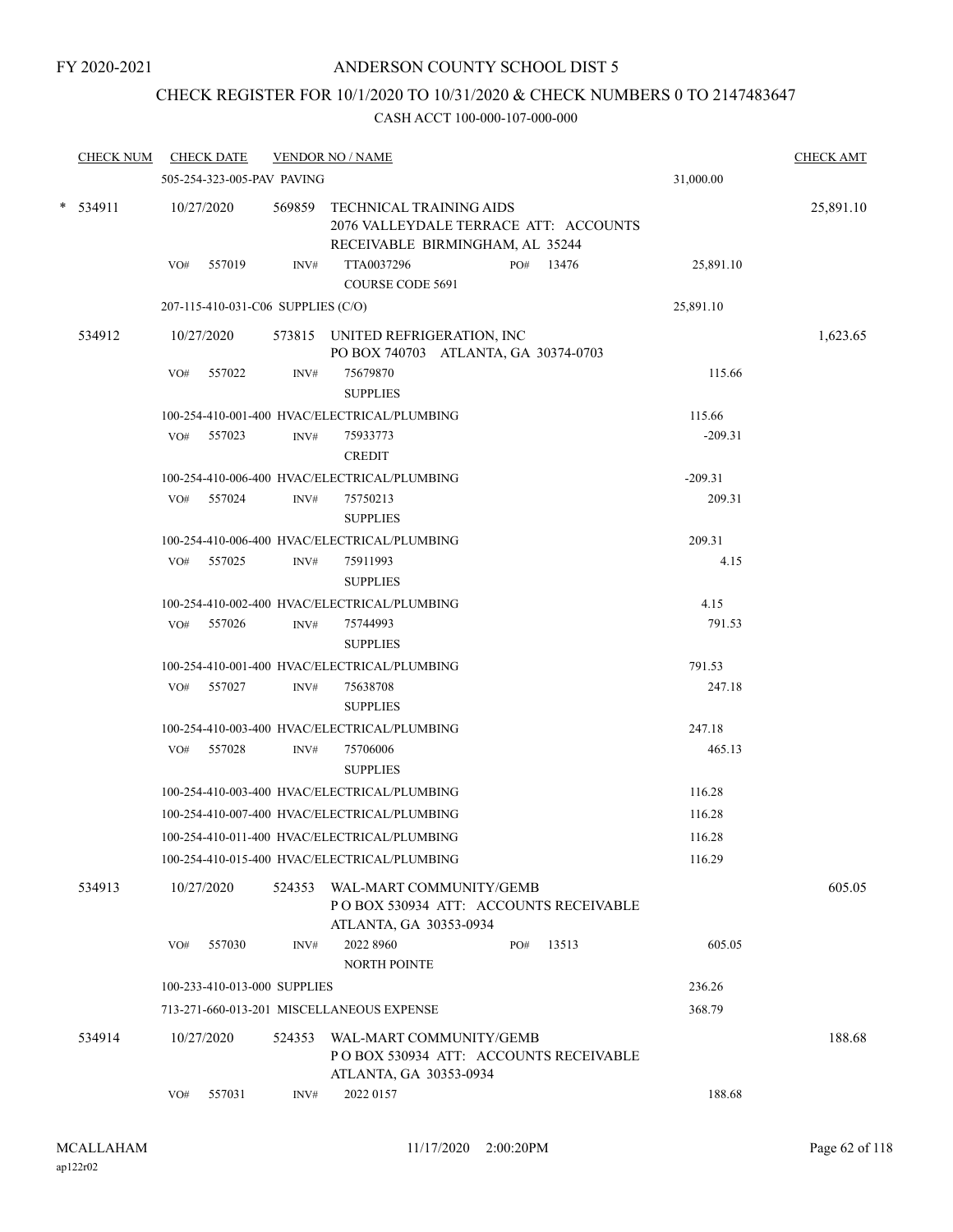FY 2020-2021

## ANDERSON COUNTY SCHOOL DIST 5

## CHECK REGISTER FOR 10/1/2020 TO 10/31/2020 & CHECK NUMBERS 0 TO 2147483647

| <b>CHECK NUM</b> | <b>CHECK DATE</b>                         |        | <b>VENDOR NO / NAME</b><br><b>SOUTHWOOD</b>                                                   |          | <b>CHECK AMT</b> |
|------------------|-------------------------------------------|--------|-----------------------------------------------------------------------------------------------|----------|------------------|
|                  | 721-190-660-021-429 FACULTY EXPENSE       |        |                                                                                               | 188.68   |                  |
| * 534917         | 10/29/2020                                |        | 576412 AMAZON CAPITAL SERVICES<br>PO BOX 035184 SEATTLE, WA 98124-5184                        |          | 3,604.39         |
|                  | 557136<br>VO#                             | INV#   | <b>PURCHASES</b>                                                                              | 3,604.39 |                  |
|                  |                                           |        | # A2QG7V7TDJIMYY                                                                              |          |                  |
|                  | 100-113-410-001-VIR SUPPLIES              |        |                                                                                               | 427.90   |                  |
|                  |                                           |        | 100-113-410-006-VEN SUPPLY-ADDT'L FOR LOST VENDING                                            | 32.51    |                  |
|                  |                                           |        | 201-112-410-012-000 SUPPLIES AND MATERIALS                                                    | 935.36   |                  |
|                  |                                           |        | 207-116-410-006-006 SUPPLIES-IMPROVE PRGS                                                     | 213.96   |                  |
|                  | 326-113-410-005-000 SCIENCE KITS SUPPLIES |        |                                                                                               | 1,416.58 |                  |
|                  |                                           |        | 705-271-660-005-411 MISCELLANEOUS EXPENSE                                                     | 70.65    |                  |
|                  |                                           |        | 705-271-660-005-645 ENGINEERING CLUB EXPENSE                                                  | $-66.45$ |                  |
|                  |                                           |        | 707-190-660-007-201 MISCELLANEOUS EXPENSE                                                     | 21.96    |                  |
|                  |                                           |        | 713-271-660-013-201 MISCELLANEOUS EXPENSE                                                     | 210.68   |                  |
|                  |                                           |        | 714-271-660-014-201 MISCELLANEOUS EXPENSE                                                     | 8.52     |                  |
|                  |                                           |        | 714-271-660-014-296 M. BUCKNER MEMORIAL FUND EXPENSE                                          | 7.51     |                  |
|                  |                                           |        | 720-271-660-020-411 MISCELLANEOUS EXPENSE                                                     | 59.62    |                  |
|                  |                                           |        | 731-271-660-031-811 MISCELLANEOUS EXPENSE                                                     | 107.94   |                  |
|                  |                                           |        | 731-271-660-031-833 ENGINEERING - AEROSPACE EXPENSE                                           | 157.65   |                  |
| 534918           | 10/29/2020                                | 107725 | AMERICAN BOOK COMPANY, INC<br>POBOX 2638 ATT: ACCOUNTS RECEIVABLE<br>WOODSTOCK, GA 30188      |          | 499.50           |
|                  | 557107<br>VO#                             | INV#   | 6360<br><b>WESTSIDE HS</b>                                                                    | 499.50   |                  |
|                  |                                           |        | 100-114-410-003-INQ INQUIRY BASED LEARNING                                                    | 499.50   |                  |
| 534919           | 10/29/2020                                | 570950 | ANDERSON COUNTY SHERIFF'S OFFICE<br>ATTN: JAMIE LAZAR 305 CAMSON ROAD<br>ANDERSON, SC 29621   |          | 927.50           |
|                  | 557057<br>VO#                             | INV#   | 10/21 TLH                                                                                     | 70.00    |                  |
|                  |                                           |        | <b>VB SECURITY</b>                                                                            |          |                  |
|                  |                                           |        | 702-271-660-002-679 VOLLEYBALL GATE RECEIPTS EXPENSE                                          | 70.00    |                  |
|                  | 557108<br>VO#                             | INV#   | 10/23 WHS<br><b>FOOTBALL SECURITY</b>                                                         | 857.50   |                  |
|                  |                                           |        | 703-271-660-003-671 FOOTBALL GATE RECEIPTS EXPENSE                                            | 857.50   |                  |
| 534920           | 10/29/2020                                | 570814 | AT&T<br>$(864 M09-9122)$<br>PO BOX 105262 ATTN: ACCOUNTS RECEIVABLE<br>ATLANTA, GA 30348-5262 |          | 931.21           |
|                  | 557058<br>VO#                             | INV#   | 864 M09-9122<br><b>SERVICE</b>                                                                | 931.21   |                  |
|                  | 100-266-340-000-000 TELEPHONE             |        |                                                                                               | 931.21   |                  |
| 534921           | 10/29/2020                                |        | 569220 AUTECH                                                                                 |          | 1,294.66         |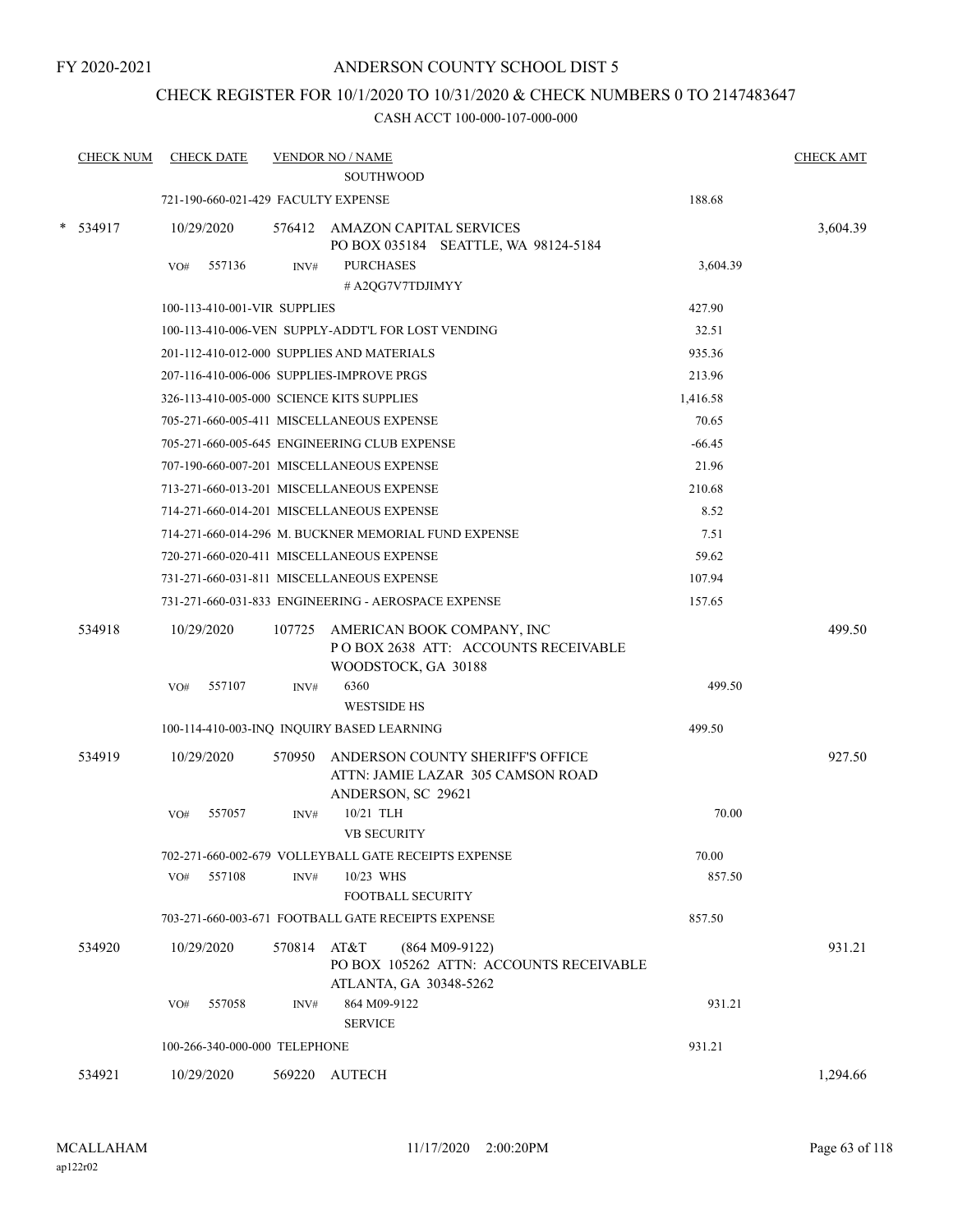## CHECK REGISTER FOR 10/1/2020 TO 10/31/2020 & CHECK NUMBERS 0 TO 2147483647

| <b>CHECK NUM</b> |     | <b>CHECK DATE</b> |                                  | <b>VENDOR NO / NAME</b>                                                                |     |           |          | <b>CHECK AMT</b> |
|------------------|-----|-------------------|----------------------------------|----------------------------------------------------------------------------------------|-----|-----------|----------|------------------|
|                  |     |                   |                                  | POBOX 248 ATT: ACCOUNTS RECEIVABLE<br>WILLIAMSTON, SC 29697                            |     |           |          |                  |
|                  | VO# | 557109            | INV#                             | 8060<br><b>MCLEES ELEM</b>                                                             | PO# | 13328     | 1,294.66 |                  |
|                  |     |                   |                                  | 100-254-323-008-400 CONTR SERV-HVAC/ELECT/PLUMBING                                     |     |           | 1,294.66 |                  |
| 534922           |     | 10/29/2020        |                                  | 575868 AVEANNA HEALTHCARE<br>PO BOX 102714 ATLANTA, GA 30368-2714                      |     |           |          | 3,450.80         |
|                  | VO# | 557110            | INV#                             | 6096890<br><b>BINNARR</b>                                                              | PO# | 13595     | 3,450.80 |                  |
|                  |     |                   |                                  | 203-213-312-017-SUP PURCHASED SERVICES                                                 |     |           | 3,450.80 |                  |
| 534923           |     | 10/29/2020        |                                  | 134663 BELL, DELBERT**<br>536 BRIDGEFIELD LANE MOORE, SC 29369                         |     |           |          | 149.40           |
|                  | VO# | 557100            | INV#                             | 10/23 WHS<br>FOOTBALL OFFICIAL                                                         |     |           | 149.40   |                  |
|                  |     |                   |                                  | 703-271-660-003-671 FOOTBALL GATE RECEIPTS EXPENSE                                     |     |           | 149.40   |                  |
| 534924           |     | 10/29/2020        |                                  | 573507 BRIDGEWAY SOLUTIONS<br>600 EAST UNION STREET MORGANTON, NC 28655                |     |           |          | 498.00           |
|                  | VO# | 557112            | INV#                             | P104414<br>2021 CONTRACT                                                               |     |           | 498.00   |                  |
|                  |     |                   | 100-233-410-000-000 SUPPLIES     |                                                                                        |     |           | 498.00   |                  |
| * 534927         |     | 10/29/2020        |                                  | 152495 CAMCOR, INC<br>POBOX 1899 ATT: ACCOUNTS RECEIVABLE<br>BURLINGTON, NC 27216-1899 |     |           |          | 6,698.20         |
|                  | VO# | 557060            | INV#                             | 2499760<br><b>TECHNOLOGY</b>                                                           | PO# | 13559     | 6,698.20 |                  |
|                  |     |                   |                                  | 505-266-345-002-TEC TECHNOLOGY PURCHASED SERV                                          |     |           | 6,698.20 |                  |
| * 534929         |     | 10/29/2020        |                                  | 573557 CLAY-KING<br>125 BEN-ABI ROAD SPARTANBURG, SC 29307-5400                        |     |           |          | 144.08           |
|                  | VO# | 557113            | INV#                             | 5309<br><b>ART SUPPLIES</b>                                                            | PO# | 13580     | 144.08   |                  |
|                  |     |                   | 100-113-410-006-ART ART SUPPLIES |                                                                                        |     |           | 144.08   |                  |
| $*$ 534931       |     |                   |                                  | 10/29/2020 576256 CUNNINGHAM, TERRY**<br>708 OVERTON RIDGEWAY BOILING SPINGS, SC 29316 |     |           |          | 155.70           |
|                  | VO# | 557099            | INV#                             | 10/23 WHS<br>FOOTBALL OFFICIAL                                                         |     |           | 155.70   |                  |
|                  |     |                   |                                  | 703-271-660-003-671 FOOTBALL GATE RECEIPTS EXPENSE                                     |     |           | 155.70   |                  |
| 534932           |     | 10/29/2020        | 567489                           | DE LAGE LANDEN<br>POBOX 41602 PHILADELPHIA, PA 19101-1602                              |     |           |          | 421.58           |
|                  | VO# | 557062            | INV#                             | 70016697<br><b>COPIER</b>                                                              |     | PO# 13161 | 156.22   |                  |
|                  |     |                   | 100-113-410-009-000 SUPPLIES     |                                                                                        |     |           | 156.22   |                  |
|                  | VO# | 557063            | INV#                             | 69945854<br><b>COPIER</b>                                                              | PO# | 13026     | 265.36   |                  |
|                  |     |                   | 100-113-410-017-000 SUPPLIES     |                                                                                        |     |           | 265.36   |                  |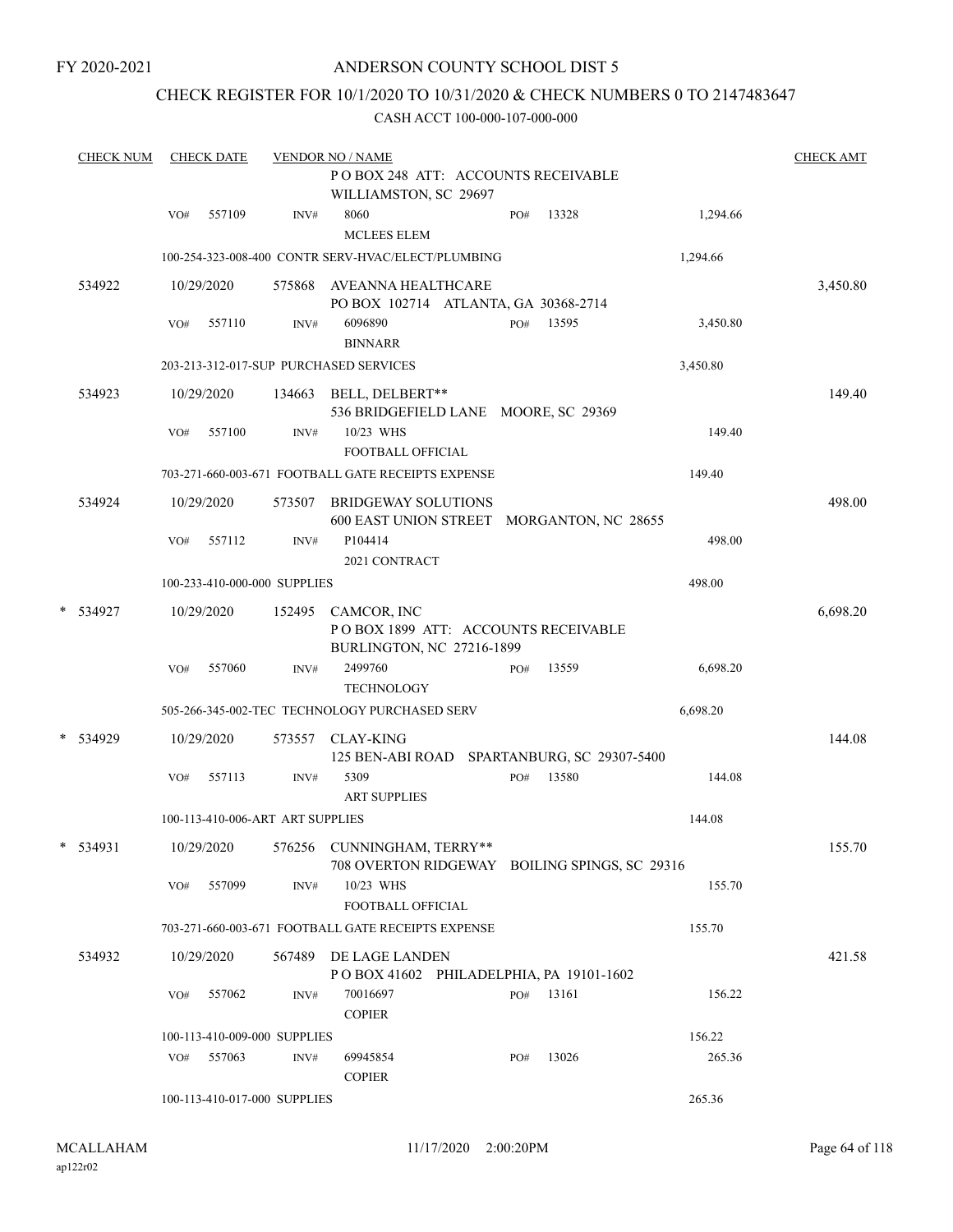## CHECK REGISTER FOR 10/1/2020 TO 10/31/2020 & CHECK NUMBERS 0 TO 2147483647

| <b>CHECK NUM</b> | <b>CHECK DATE</b>             |        | <b>VENDOR NO / NAME</b>                                                              |     |       |            | <b>CHECK AMT</b> |
|------------------|-------------------------------|--------|--------------------------------------------------------------------------------------|-----|-------|------------|------------------|
| 534933           | 10/29/2020                    | 198651 | DELL MARKETING LP<br>POBOX 534118 ATT: ACCOUNTS RECEIVABLE<br>ATLANTA, GA 30353-4118 |     |       |            | 148, 154. 29     |
|                  | 557064<br>VO#                 | INV#   | 10431121180<br><b>SUPPLIES</b>                                                       | PO# | 13567 | 494.29     |                  |
|                  |                               |        | 100-266-314-000-000 REPAIRS TO EQUIPMENT                                             |     |       | 494.29     |                  |
|                  | 557065<br>VO#                 | INV#   | 10431803040<br><b>SMARTBOARDS</b>                                                    | PO# | 13383 | 147,660.00 |                  |
|                  |                               |        | 505-266-345-000-TEC SMARTBOARD REPLACMENTS                                           |     |       | 147,660.00 |                  |
| 534934           | 10/29/2020                    | 573223 | DEPT OF ADMINISTRATION<br>SUITE 409 1200 SENATE STREET COLUMBIA, SC 29201            |     |       |            | 783.17           |
|                  | VO#<br>557066                 | INV#   | 90302137<br>CUST #3045003                                                            |     |       | 783.17     |                  |
|                  | 100-266-340-000-000 TELEPHONE |        |                                                                                      |     |       | 76.45      |                  |
|                  | 100-266-340-001-000 TELEPHONE |        |                                                                                      |     |       | 44.17      |                  |
|                  | 100-266-340-005-000 TELEPHONE |        |                                                                                      |     |       | 44.17      |                  |
|                  | 100-266-340-007-000 TELEPHONE |        |                                                                                      |     |       | 44.17      |                  |
|                  | 100-266-340-008-000 TELEPHONE |        |                                                                                      |     |       | 44.17      |                  |
|                  | 100-266-340-009-000 TELEPHONE |        |                                                                                      |     |       | 44.17      |                  |
|                  | 100-266-340-010-000 TELEPHONE |        |                                                                                      |     |       | 44.17      |                  |
|                  | 100-266-340-011-000 TELEPHONE |        |                                                                                      |     |       | 44.17      |                  |
|                  | 100-266-340-012-000 TELEPHONE |        |                                                                                      |     |       | 44.17      |                  |
|                  | 100-266-340-013-000 TELEPHONE |        |                                                                                      |     |       | 44.17      |                  |
|                  | 100-266-340-014-000 TELEPHONE |        |                                                                                      |     |       | 44.17      |                  |
|                  | 100-266-340-016-000 TELEPHONE |        |                                                                                      |     |       | 44.17      |                  |
|                  | 100-266-340-017-000 TELEPHONE |        |                                                                                      |     |       | 44.17      |                  |
|                  | 100-266-340-019-000 TELEPHONE |        |                                                                                      |     |       | 44.17      |                  |
|                  | 100-266-340-020-000 TELEPHONE |        |                                                                                      |     |       | 44.17      |                  |
|                  | 100-266-340-021-000 TELEPHONE |        |                                                                                      |     |       | 44.17      |                  |
|                  | 131-266-340-031-000 TELEPHONE |        |                                                                                      |     |       | 44.17      |                  |
| 534935           | 10/29/2020                    |        | 211302 DUKE ENERGY<br>PO BOX 70516 CHARLOTTE, NC 28272-0516                          |     |       |            | 30,842.20        |
|                  | 557134<br>VO#                 | INV#   | DUE NOV 2<br><b>UTILITIES</b>                                                        |     |       | 30,842.20  |                  |
|                  |                               |        | 100-254-470-002-000 ENERGY-ELECTRICITY & WATER                                       |     |       | 136.37     |                  |
|                  |                               |        | 100-254-470-003-000 ENERGY-ELECTRICITY & WATER                                       |     |       | 17,658.26  |                  |
|                  |                               |        | 100-254-470-005-000 ENERGY-ELECTRICITY & WATER                                       |     |       | 78.64      |                  |
|                  |                               |        | 100-254-470-007-000 ENERGY-ELECTRICITY & WATER                                       |     |       | 5,102.43   |                  |
|                  |                               |        | 100-254-470-009-000 ENERGY-ELECTRICITY & WATER                                       |     |       | 35.91      |                  |
|                  |                               |        | 100-254-470-010-000 ENERGY-ELECTRICITY & WATER                                       |     |       | 6,109.22   |                  |
|                  |                               |        | 100-254-470-012-000 ENERGY-ELECTRICITY & WATER                                       |     |       | 28.54      |                  |
|                  |                               |        | 100-254-470-014-000 ENERGY-ELECTRICITY & WATER                                       |     |       | 48.48      |                  |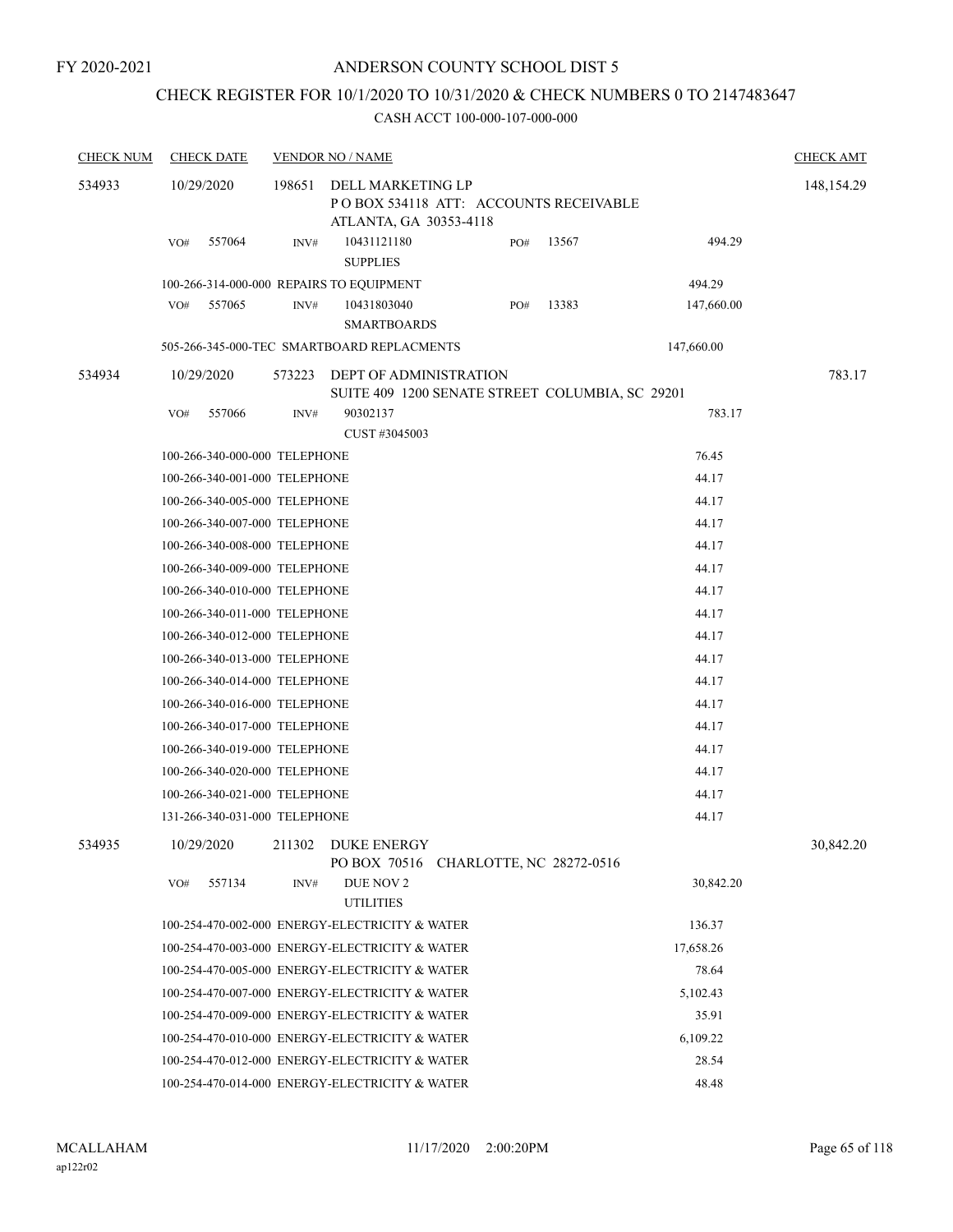## CHECK REGISTER FOR 10/1/2020 TO 10/31/2020 & CHECK NUMBERS 0 TO 2147483647

|   | <b>CHECK NUM</b> |     | <b>CHECK DATE</b>            |        | <b>VENDOR NO / NAME</b><br>100-254-470-023-000 ENERGY-ELECTRICITY & WATER           | 1,644.35   | <b>CHECK AMT</b> |
|---|------------------|-----|------------------------------|--------|-------------------------------------------------------------------------------------|------------|------------------|
|   | 534936           |     | 10/29/2020                   | 571860 | EDMENTUM, INC<br>PO BOX 776725 CHICAGO, IL 60677-6725                               |            | 392,380.13       |
|   |                  | VO# | 557114                       | INV#   | 13043<br>Q302245,2246<br>PO#<br>20-21 LICENSES                                      | 392,380.13 |                  |
|   |                  |     |                              |        | 217-111-345-001-004 TECHNOLOGY PURCHASED SERV                                       | 20,428.94  |                  |
|   |                  |     |                              |        | 217-112-345-001-004 TECHNOLOGY PURCHASED SERV                                       | 81,922.12  |                  |
|   |                  |     |                              |        | 217-113-345-001-004 TECHNOLOGY PURCHASED SERV                                       | 169,003.06 |                  |
|   |                  |     |                              |        | 217-114-345-001-004 TECHNOLOGY PURCHASED SERV                                       | 121,026.01 |                  |
|   | 534937           |     | 10/29/2020                   | 575500 | <b>EDPUZZLE</b><br>PO BOX 446 SAN FRANCISCO, CA 94104-0446                          |            | 1,020.00         |
|   |                  | VO# | 557115                       | INV#   | 9512<br><b>GLENVIEW MS</b>                                                          | 1,020.00   |                  |
|   |                  |     |                              |        | 100-113-410-020-VEN SUPPLY-ADDT'L FOR LOST VENDING                                  | 1,020.00   |                  |
|   | 534938           |     | 10/29/2020                   | 563495 | ELECTRIC CITY UTILITIES<br>CITY OF ANDERSON 601 SOUTH MAIN ST<br>ANDERSON, SC 29624 |            | 13,850.94        |
|   |                  | VO# | 557135                       | INV#   | DUE NOV 17<br><b>UTILITIES</b>                                                      | 13,850.94  |                  |
|   |                  |     |                              |        | 100-254-470-000-000 ENERGY-ELECTRICITY & WATER                                      | 225.05     |                  |
|   |                  |     |                              |        | 100-254-470-003-000 ENERGY-ELECTRICITY & WATER                                      | 6,060.14   |                  |
|   |                  |     |                              |        | 100-254-470-005-000 ENERGY-ELECTRICITY & WATER                                      | 1,797.40   |                  |
|   |                  |     |                              |        | 100-254-470-007-000 ENERGY-ELECTRICITY & WATER                                      | 1,490.27   |                  |
|   |                  |     |                              |        | 100-254-470-019-000 ENERGY-ELECTRICITY & WATER                                      | 2,728.60   |                  |
|   |                  |     |                              |        | 131-254-470-031-000 ENERGY-ELECTRICITY/WATER                                        | 1,549.48   |                  |
| * | 534940           |     | 10/29/2020                   | 576654 | GIMKIT, INC<br>PO BOX 19833 SEATTLE, WA 98109                                       |            | 1,000.00         |
|   |                  | VO# | 557118                       | INV#   | 2A7C39B1-0001<br><b>GLENVIEW MS</b>                                                 | 1,000.00   |                  |
|   |                  |     | 100-113-410-020-000 SUPPLIES |        |                                                                                     | 1,000.00   |                  |
|   | $*$ 534943       |     | 10/29/2020                   | 298350 | JOHNSON, DAVID B**<br>214 W T WYATT ROAD EASLEY, SC 29642                           |            | 123.30           |
|   |                  | VO# | 557101                       | INV#   | 10/23 WHS<br>FOOTBALL OFFICIAL                                                      | 123.30     |                  |
|   |                  |     |                              |        | 703-271-660-003-671 FOOTBALL GATE RECEIPTS EXPENSE                                  | 123.30     |                  |
|   | * 534945         |     | 10/29/2020                   | 576179 | KNOX, FREDDIE**<br>63 RAMAPO CT SIMPSONVILLE, SC 29681                              |            | 135.00           |
|   |                  | VO# | 557102                       | INV#   | 10/23 WHS<br>FOOTBALL OFFICIAL                                                      | 135.00     |                  |
|   |                  |     |                              |        | 703-271-660-003-671 FOOTBALL GATE RECEIPTS EXPENSE                                  | 135.00     |                  |
|   | 534946           |     | 10/29/2020                   | 573245 | KUTA SOFTWARE<br>6308 HOLLAND MEADOW LANE GAITHERSBURG,<br>MD 20882-1236            |            | 262.00           |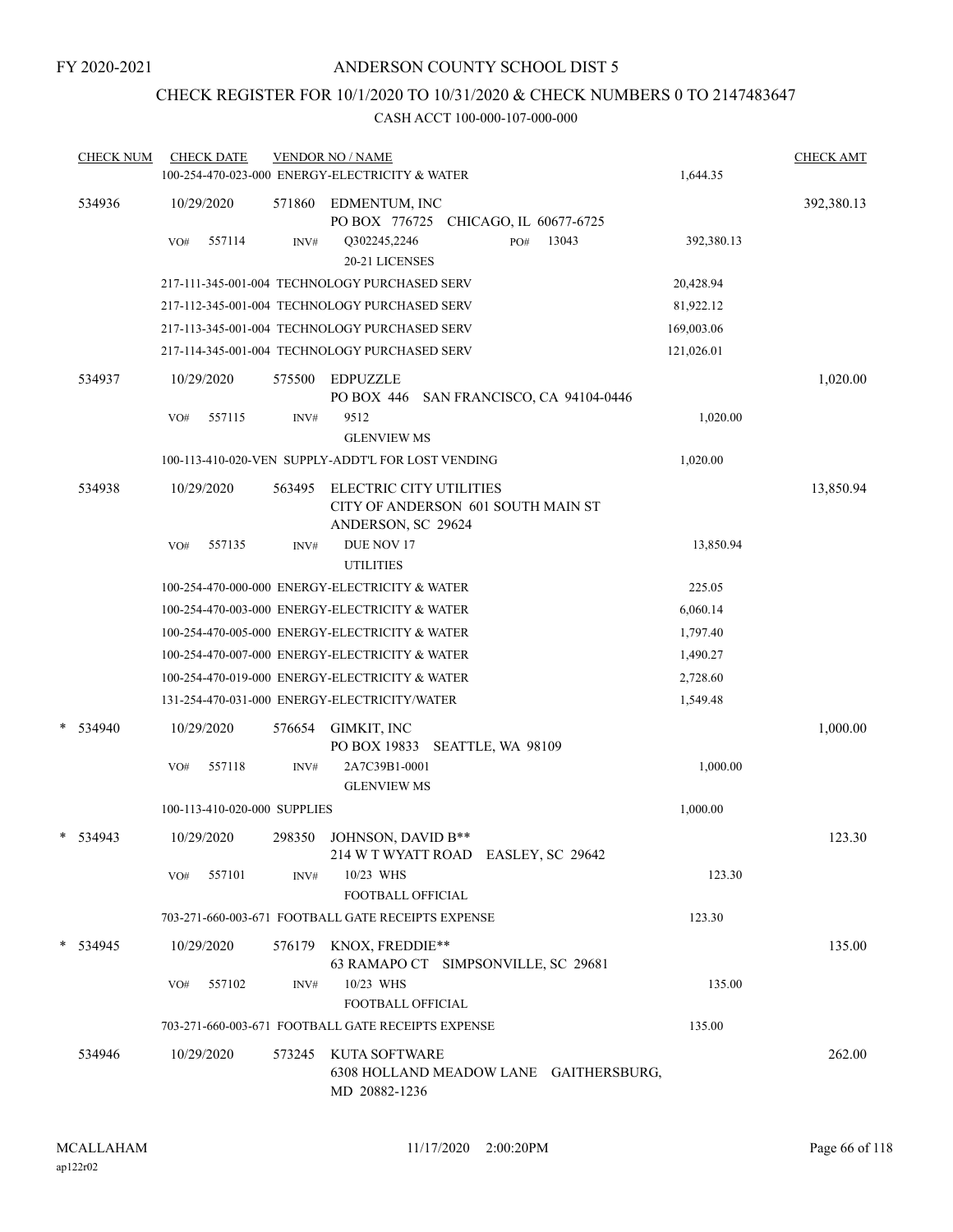# CHECK REGISTER FOR 10/1/2020 TO 10/31/2020 & CHECK NUMBERS 0 TO 2147483647

| <b>CHECK NUM</b> |     | <b>CHECK DATE</b> |                                    | <b>VENDOR NO / NAME</b>                                                                         |     |       |                 | <b>CHECK AMT</b> |
|------------------|-----|-------------------|------------------------------------|-------------------------------------------------------------------------------------------------|-----|-------|-----------------|------------------|
|                  | VO# | 557119            | INV#                               | 23108<br>WESTSIDE HS                                                                            |     |       | 262.00          |                  |
|                  |     |                   |                                    | 100-114-410-003-INQ INQUIRY BASED LEARNING                                                      |     |       | 262.00          |                  |
| 534947           |     | 10/29/2020        |                                    | 567419 MAC'S DRY CLEANERS<br>105 WEST CALHOUN ST ANDERSON, SC 29625                             |     |       |                 | 292.11           |
|                  | VO# | 557069            | INV#                               | 692289<br>ACCT#115569                                                                           |     |       | 292.11          |                  |
|                  |     |                   | 731-271-660-031-859 BIOMED EXPENSE |                                                                                                 |     |       | 292.11          |                  |
| 534948           |     | 10/29/2020        |                                    | 576302 MARYLAND CHILD SUPPORT ACCOUNT<br>PO BOX 17396 BALTIMORE, MD 21297-1396                  |     |       |                 | 229.35           |
|                  | VO# | 557090            | INV#                               | 10/30 PAYROLL<br><b>DEDUCTIONS</b>                                                              |     |       | 229.35          |                  |
|                  |     |                   |                                    | 100-000-435-000-000 WAGE GARNISH/CH SUPPORT                                                     |     |       | 229.35          |                  |
| 534949           |     | 10/29/2020        | 576653                             | MELHART MUSIC CENTER<br>3325 NORTH 10TH STREET MCALLEN, TX 78501                                |     |       |                 | 1,461.90         |
|                  | VO# | 557120            | INV#                               | 3273298<br>ACCT #520895                                                                         |     |       | 1,461.90        |                  |
|                  |     |                   | 100-114-410-003-001 BAND SUPPLIES  |                                                                                                 |     |       | 1,461.90        |                  |
| 534950           |     | 10/29/2020        | 369400                             | <b>NASCO</b><br>POBOX 901 ATT: ACCOUNTS RECEIVABLE FORT<br>ATKINSON, WI 53538-0901              |     |       |                 | 1,409.19         |
|                  | VO# | 557121            | INV#                               | 941512<br>ACCT 390-430-00                                                                       |     |       | 1,246.98        |                  |
|                  |     |                   |                                    | 100-114-410-003-ART SUPPLIES AND MATERIALS - ART                                                |     |       | 1,246.98        |                  |
|                  |     | VO# 557122        | INV#                               | 939688<br>ACCT 390-430-00                                                                       |     |       | 162.21          |                  |
|                  |     |                   |                                    | 100-114-410-003-ART SUPPLIES AND MATERIALS - ART                                                |     |       | 162.21          |                  |
| 534951           |     | 10/29/2020        |                                    | 564010 NC CHILD SUPPORT CENTRALIZED COLLECTNS<br>POBOX 900012 RALEIGH, NC 27675-9012            |     |       |                 | 305.50           |
|                  | VO# | 557089            | INV#                               | 10/30 PAYROLL<br><b>DEDUCTIONS</b>                                                              |     |       | 305.50          |                  |
|                  |     |                   |                                    | 100-000-435-000-000 WAGE GARNISH/CH SUPPORT                                                     |     |       | 305.50          |                  |
| * 534953         |     | 10/29/2020        | 563478                             | NORFOLK WIRE & ELECTRONICS<br>POBOX 890608 ATT: ACCOUNTS RECEIVABLE<br>CHARLOTTE, NC 28289-0608 |     |       |                 | 305.63           |
|                  | VO# | 557074            | INV#                               | 2662602<br>2660835                                                                              | PO# | 13534 | 305.63          |                  |
|                  |     |                   |                                    | 505-266-345-002-TEC TECHNOLOGY PURCHASED SERV<br>505-266-345-002-TEC TECHNOLOGY PURCHASED SERV  |     |       | 92.44<br>213.19 |                  |
| * 534955         |     | 10/29/2020        |                                    | 568036 PIEDMONT NATURAL GAS<br>PO BOX 1246 CHARLOTTE, NC 28201-1246                             |     |       |                 | 2,419.28         |
|                  | VO# | 557133            | INV#                               | DUE NOV 6<br><b>UTILITIES</b>                                                                   |     |       | 2,419.28        |                  |
|                  |     |                   | 100-254-472-002-000 ENERGY-GAS     |                                                                                                 |     |       | 719.08          |                  |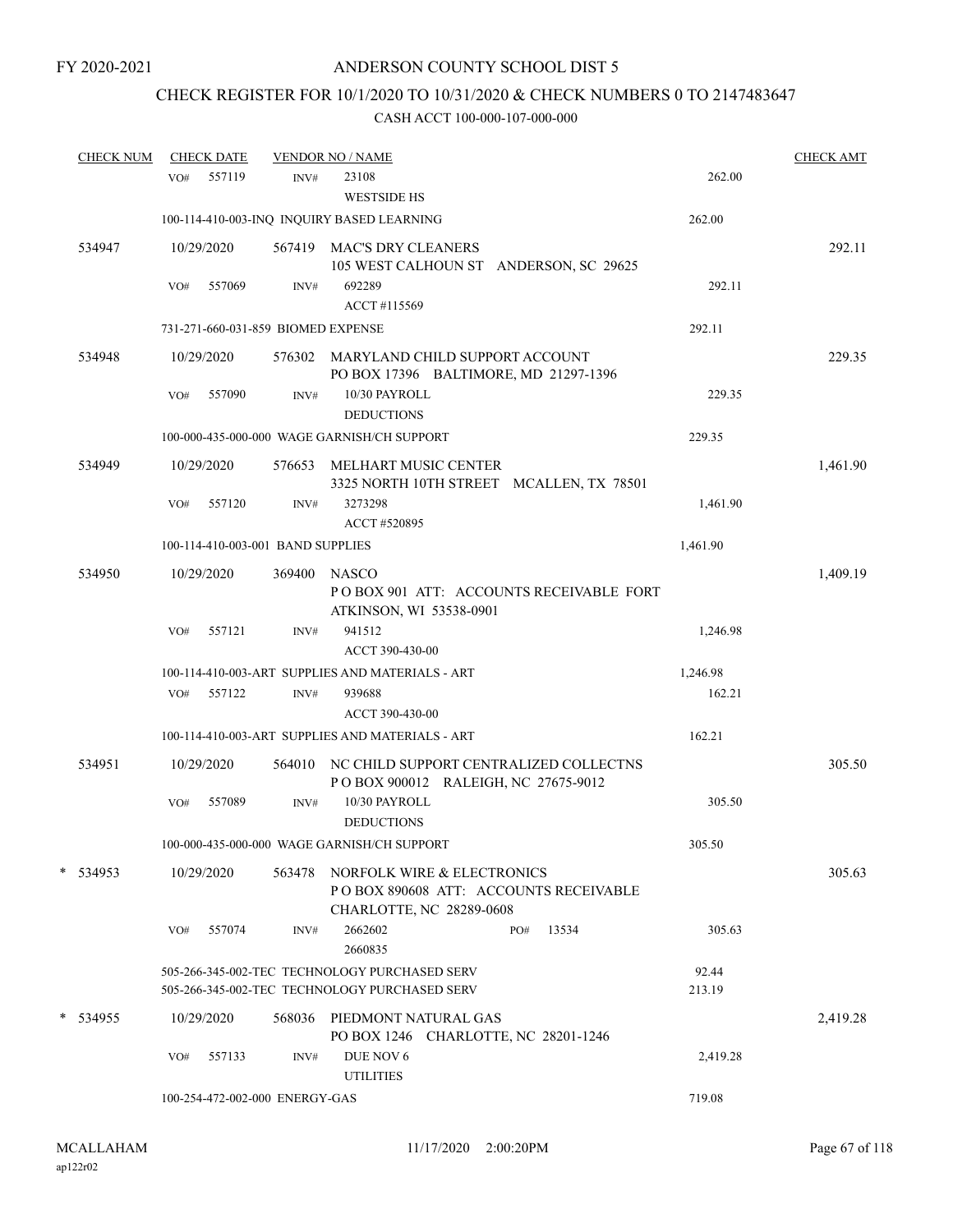## CHECK REGISTER FOR 10/1/2020 TO 10/31/2020 & CHECK NUMBERS 0 TO 2147483647

| CHECK NUM   | CHECK DATE                     | <b>VENDOR NO / NAME</b>                                                                                                         | <b>CHECK AMT</b> |
|-------------|--------------------------------|---------------------------------------------------------------------------------------------------------------------------------|------------------|
|             | 100-254-472-005-000 ENERGY-GAS | 286.16                                                                                                                          |                  |
|             | 100-254-472-009-000 ENERGY-GAS | 152.37                                                                                                                          |                  |
|             | 100-254-472-013-000 ENERGY-GAS | 104.60                                                                                                                          |                  |
|             | 100-254-472-014-000 ENERGY-GAS | 101.51                                                                                                                          |                  |
|             | 100-254-472-019-000 ENERGY-GAS | 25.48                                                                                                                           |                  |
|             |                                |                                                                                                                                 |                  |
|             | 100-254-472-020-000 ENERGY-GAS | 218.94                                                                                                                          |                  |
|             | 100-254-472-023-000 ENERGY-GAS | 49.44                                                                                                                           |                  |
|             | 600-256-470-002-000 ENERGY     | 85.78                                                                                                                           |                  |
|             | 600-256-470-005-000 ENERGY     | 125.78                                                                                                                          |                  |
|             | 600-256-470-009-000 ENERGY     | 24.72                                                                                                                           |                  |
|             | 600-256-470-014-000 ENERGY     | 183.54                                                                                                                          |                  |
|             | 600-256-470-017-000 ENERGY     | 199.39                                                                                                                          |                  |
|             | 600-256-470-019-000 ENERGY     | 142.49                                                                                                                          |                  |
|             |                                |                                                                                                                                 |                  |
| 534956      | 10/29/2020                     | 431095 REALLY GOOD STUFF, LLC<br>PO BOX 734329 CHICAGO, IL 60673-4329                                                           | 317.40           |
|             | 557075<br>VO#                  | 7447287<br>PO#<br>13572<br>317.40<br>INV#                                                                                       |                  |
|             |                                | <b>CENTERVILLE</b>                                                                                                              |                  |
|             |                                | 201-112-410-007-000 SUPPLIES AND MATERIALS<br>317.40                                                                            |                  |
| 534957      |                                |                                                                                                                                 |                  |
|             | 10/29/2020                     | 567525 ROWLAND MECHANICAL<br>4035 HWY 24 ANDERSON, SC 29626                                                                     | 5,179.22         |
|             | 557076<br>VO#                  | 10057-10062<br>13096<br>922.81<br>INV#<br>PO#                                                                                   |                  |
|             |                                | <b>REPAIRS</b>                                                                                                                  |                  |
|             |                                | 100-255-323-000-ACT ACTIVITY BUS CONTRACTED SERVICES<br>46.00                                                                   |                  |
|             |                                | 100-255-323-000-ACT ACTIVITY BUS CONTRACTED SERVICES<br>46.00                                                                   |                  |
|             |                                | 100-255-323-000-ACT ACTIVITY BUS CONTRACTED SERVICES<br>46.00                                                                   |                  |
|             |                                | 100-255-323-000-ACT ACTIVITY BUS CONTRACTED SERVICES<br>49.94                                                                   |                  |
|             |                                | 100-255-323-000-ACT ACTIVITY BUS CONTRACTED SERVICES<br>562.37                                                                  |                  |
|             |                                | 100-255-323-000-ACT ACTIVITY BUS CONTRACTED SERVICES<br>172.50                                                                  |                  |
|             | VO#<br>557077                  | 13096<br>INV#<br>10042-10056<br>4,256.41<br>PO#                                                                                 |                  |
|             |                                | <b>REPAIRS</b>                                                                                                                  |                  |
|             |                                | 100-255-323-000-ACT ACTIVITY BUS CONTRACTED SERVICES<br>109.95                                                                  |                  |
|             |                                | 100-255-323-000-ACT ACTIVITY BUS CONTRACTED SERVICES<br>1,500.98                                                                |                  |
|             |                                | 100-255-323-000-ACT ACTIVITY BUS CONTRACTED SERVICES<br>575.00                                                                  |                  |
|             |                                | 115.00<br>100-255-323-000-ACT ACTIVITY BUS CONTRACTED SERVICES                                                                  |                  |
|             |                                | 657.50<br>100-255-323-000-ACT ACTIVITY BUS CONTRACTED SERVICES                                                                  |                  |
|             |                                | 100-255-323-000-ACT ACTIVITY BUS CONTRACTED SERVICES<br>58.28                                                                   |                  |
|             |                                | 100-255-323-000-ACT ACTIVITY BUS CONTRACTED SERVICES<br>80.25                                                                   |                  |
|             |                                | 46.00<br>100-255-323-000-ACT ACTIVITY BUS CONTRACTED SERVICES                                                                   |                  |
|             |                                | 100-255-323-000-ACT ACTIVITY BUS CONTRACTED SERVICES<br>46.00                                                                   |                  |
|             |                                | 100-255-323-000-ACT ACTIVITY BUS CONTRACTED SERVICES<br>81.29                                                                   |                  |
|             |                                | 100-255-323-000-ACT ACTIVITY BUS CONTRACTED SERVICES<br>114.05                                                                  |                  |
|             |                                | 100-255-323-000-ACT ACTIVITY BUS CONTRACTED SERVICES<br>77.20                                                                   |                  |
|             |                                | 100-255-323-000-ACT ACTIVITY BUS CONTRACTED SERVICES<br>93.59<br>100-255-323-000-ACT ACTIVITY BUS CONTRACTED SERVICES<br>126.32 |                  |
|             |                                | 100-255-323-000-ACT ACTIVITY BUS CONTRACTED SERVICES<br>575.00                                                                  |                  |
|             |                                |                                                                                                                                 |                  |
| *<br>534961 | 10/29/2020                     | 450701<br>SC RETIREMENT SYSTEM (SPP)                                                                                            | 585.61           |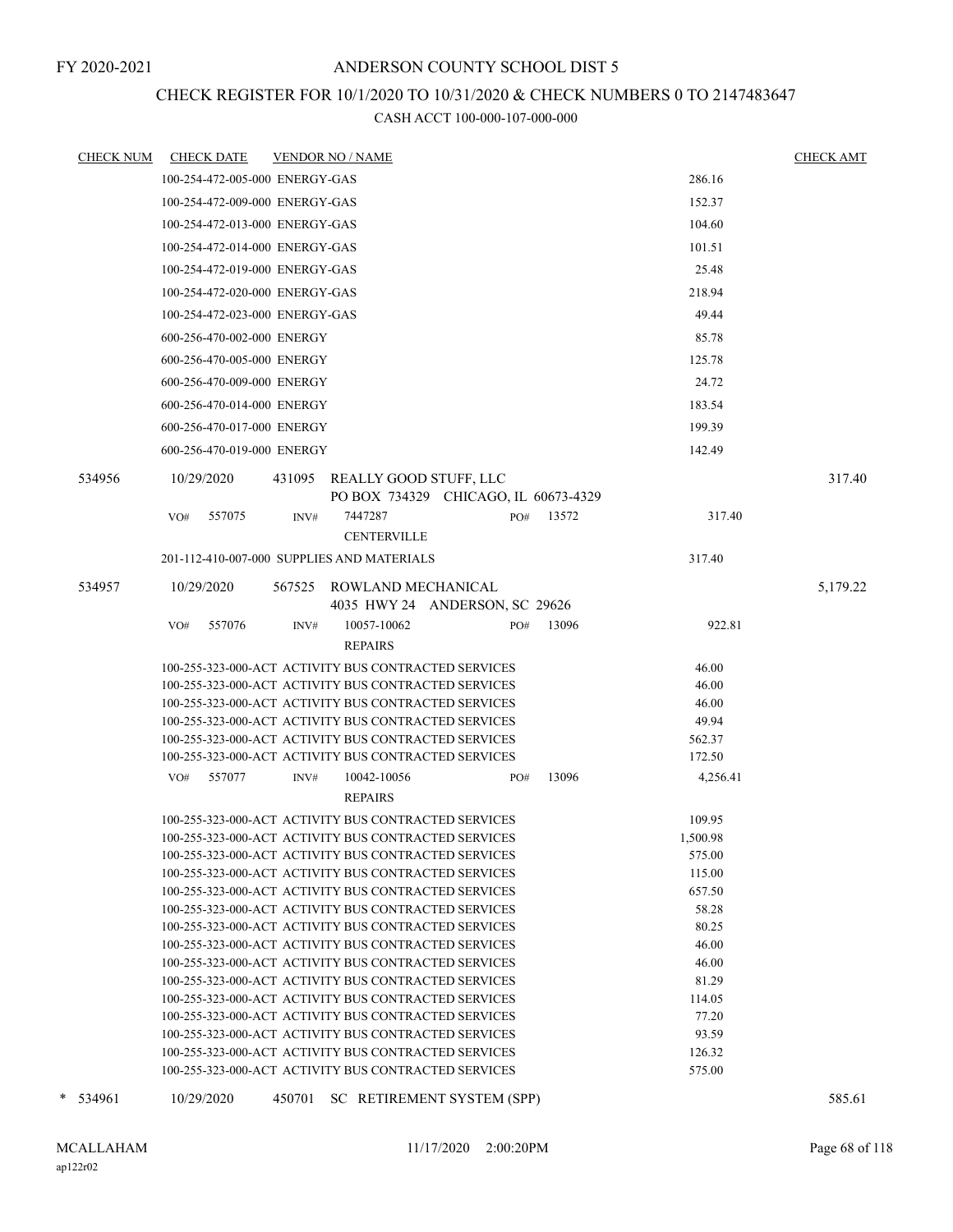FY 2020-2021

## ANDERSON COUNTY SCHOOL DIST 5

## CHECK REGISTER FOR 10/1/2020 TO 10/31/2020 & CHECK NUMBERS 0 TO 2147483647

|   | <b>CHECK NUM</b> |     | <b>CHECK DATE</b> |        | <b>VENDOR NO / NAME</b>                                                                                          |                        |       |           | <b>CHECK AMT</b> |
|---|------------------|-----|-------------------|--------|------------------------------------------------------------------------------------------------------------------|------------------------|-------|-----------|------------------|
|   |                  |     |                   |        | POBOX 11960 CAPITOL STATION COLUMBIA, SC<br>29211                                                                |                        |       |           |                  |
|   |                  | VO# | 557087            | INV#   | 10/30 PAYROLL<br><b>DEDUCTIONS</b>                                                                               |                        |       | 585.61    |                  |
|   |                  |     |                   |        | 100-000-438-000-000 RETIREMENT SERV PURCHASE                                                                     |                        |       | 585.61    |                  |
|   | 534962           |     | 10/29/2020        | 576084 | SC STATE DISBURSEMENT UNIT<br>PO BOX 100303 COLUMBIA, SC 29202-3303                                              |                        |       |           | 1,246.63         |
|   |                  | VO# | 557091            | INV#   | 10/30 PAYROLL<br><b>DEDUCTIONS</b>                                                                               |                        |       | 1,246.63  |                  |
|   |                  |     |                   |        | 100-000-435-000-000 WAGE GARNISH/CH SUPPORT                                                                      |                        |       | 1,246.63  |                  |
| * | 534965           |     | 10/29/2020        | 572224 | SMITH, ALPHONSO CHRISTOPHER**<br>138 BERWICK COURT EASLEY, SC 29642                                              |                        |       |           | 123.30           |
|   |                  | VO# | 557105            | INV#   | 10/23 WHS<br><b>FOOTBALL OFFICIAL</b>                                                                            |                        |       | 123.30    |                  |
|   |                  |     |                   |        | 703-271-660-003-671 FOOTBALL GATE RECEIPTS EXPENSE                                                               |                        |       | 123.30    |                  |
|   | 534966           |     | 10/29/2020        | 576615 | <b>SOLUTIONZ</b><br>120 INTERSTATE N PARKWAY SUITE 314 ATLANTA,<br>GA 30339                                      |                        |       |           | 136.51           |
|   |                  | VO# | 557083            | INV#   | 343193<br><b>POWER SUPPLY</b>                                                                                    | PO#                    | 13579 | 136.51    |                  |
|   |                  |     |                   |        | 100-266-345-006-000 TECHNOLOGY PURCHASED SERV                                                                    |                        |       | 68.25     |                  |
|   |                  |     |                   |        | 100-266-345-020-000 TECHNOLOGY PURCHASED SERV                                                                    |                        |       | 68.26     |                  |
|   | 534967           |     | 10/29/2020        | 573721 | SSBT AS TTEE FOR SCORP MM61953-001-042<br>MASS MUTUAL RETIREMENT SERVICES PO BOX<br>219062 KANSAS CITY, MO 64121 |                        |       |           | 21,606.59        |
|   |                  | VO# | 557095            | INV#   | 10/30 PAYROLL<br><b>DEDUCTIONS</b>                                                                               |                        |       | 21,606.59 |                  |
|   |                  |     |                   |        | 100-000-468-000-000 OPTIONAL RETIREMENT PLAN                                                                     |                        |       | 13,889.96 |                  |
|   |                  |     |                   |        | 100-000-484-000-000 EMPLOYER RETIREMENT PAYABLE                                                                  |                        |       | 7,716.63  |                  |
|   | 534968           |     | 10/29/2020        | 576122 | THERE IS HOPE COUNSELING, LLC<br>ROYCE V. MILLER 145 THOMAS GREEN BLVD, SUITE<br>210 CLEMSON, SC 29631           |                        |       |           | 300.00           |
|   |                  | VO# | 557131            | INV#   | 161761<br>OCT 20 & 23                                                                                            |                        |       | 300.00    |                  |
|   |                  |     |                   |        | 237-128-313-002-020 STUDENT SERVICES/COUNSELOR                                                                   |                        |       | 150.00    |                  |
|   |                  |     |                   |        | 237-128-313-003-020 STUDENT SERVICES/COUNSELOR                                                                   |                        |       | 150.00    |                  |
|   | 534969           |     | 10/29/2020        | 504890 | <b>TIAA-CREF</b><br>POBOX 105316                                                                                 |                        |       |           | 25,305.84        |
|   |                  | VO# | 557094            | INV#   | 10/30 PAYROLL<br><b>DEDUCTIONS</b>                                                                               | ATLANTA, GA 30348-5316 |       | 25,305.84 |                  |
|   |                  |     |                   |        | 100-000-468-000-000 OPTIONAL RETIREMENT PLAN                                                                     |                        |       | 16,268.05 |                  |
|   |                  |     |                   |        | 100-000-484-000-000 EMPLOYER RETIREMENT PAYABLE                                                                  |                        |       | 9,037.79  |                  |
|   | 534970           |     | 10/29/2020        | 576093 | TRELLIS COMPANY<br>PO BOX 659601 SAN ANTONIO, TX 78265-9601                                                      |                        |       |           | 640.49           |
|   |                  |     |                   |        |                                                                                                                  |                        |       |           |                  |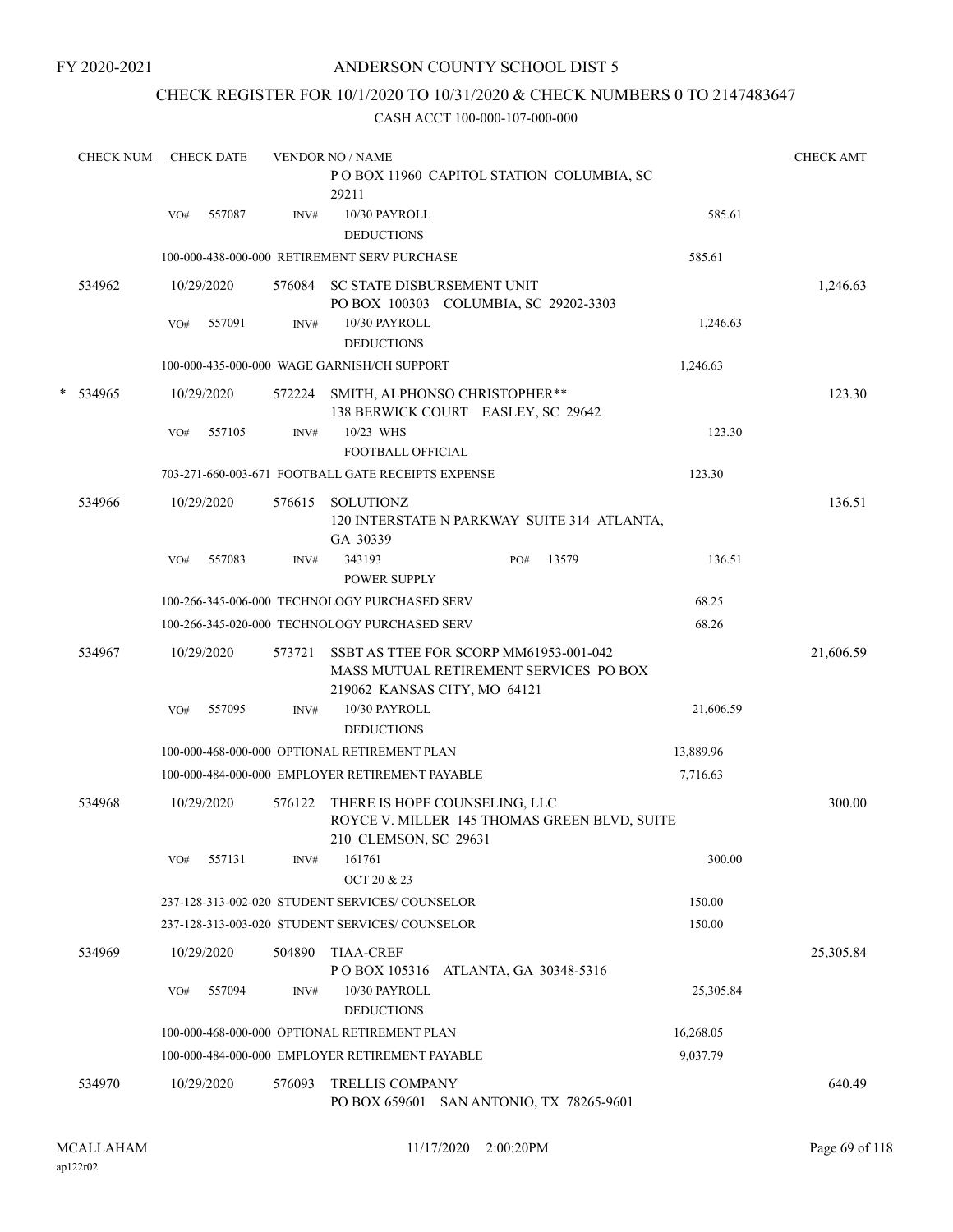# CHECK REGISTER FOR 10/1/2020 TO 10/31/2020 & CHECK NUMBERS 0 TO 2147483647

| <b>CHECK NUM</b> | <b>CHECK DATE</b>                       |        | <b>VENDOR NO / NAME</b>                                                              |           | <b>CHECK AMT</b> |  |
|------------------|-----------------------------------------|--------|--------------------------------------------------------------------------------------|-----------|------------------|--|
|                  | 557093<br>VO#                           | INV#   | 10/30 PAYROLL<br><b>DEDUCTIONS</b>                                                   | 640.49    |                  |  |
|                  | 100-000-441-000-000 MISCELLANEOUS       |        |                                                                                      | 640.49    |                  |  |
| 534971           | 10/29/2020                              | 564298 | UNITED WAY OF ANDERSON COUNTY<br>POBOX 2067 ANDERSON, SC 29622                       |           | 2,614.56         |  |
|                  | 557088<br>VO#                           | INV#   | 10/30 PAYROLL                                                                        | 2,614.56  |                  |  |
|                  |                                         |        | <b>DEDUCTIONS</b>                                                                    |           |                  |  |
|                  |                                         |        | 100-000-455-000-000 UNITED FUND - PAYABLE                                            | 2,614.56  |                  |  |
| 534972           | 10/29/2020                              | 575086 | <b>VALIC</b><br>C/O JP MORGAN CHASE PO BOX 301701 DALLAS,<br>TX 75303-1701           |           | 45,180.89        |  |
|                  | 557096<br>VO#                           | INV#   | 10/30 PAYROLL<br><b>DEDUCTIONS</b>                                                   | 45,180.89 |                  |  |
|                  |                                         |        | 100-000-468-000-000 OPTIONAL RETIREMENT PLAN                                         | 29,044.82 |                  |  |
|                  |                                         |        | 100-000-484-000-000 EMPLOYER RETIREMENT PAYABLE                                      | 16,136.07 |                  |  |
| 534973           | 10/29/2020                              | 573864 | WELLS FARGO VENDOR FIN SERV<br>PO BOX 105710 ATLANTA, GA 30348-5710                  |           | 774.54           |  |
|                  | 557085<br>VO#                           | INV#   | 13176<br>5012378526<br>PO#<br><b>COPIER</b>                                          | 314.44    |                  |  |
|                  |                                         |        | 329-115-690-031-0CO OTHER OBJECTS-WBL (C/O)                                          | 314.44    |                  |  |
|                  | 557086<br>VO#                           | INV#   | 13022<br>5012362597<br>PO#<br><b>COPIER</b>                                          | 460.10    |                  |  |
|                  |                                         |        | 100-113-410-005-VEN SUPPLY-ADDT'L FOR LOST VENDING                                   | 460.10    |                  |  |
| 534974           | 10/29/2020                              | 528800 | <b>WENGER CORPORATION</b><br>NW 7896 PO BOX 1450 MINNEAPOLIS, MN 55485-7896          |           | 2,490.36         |  |
|                  | 557132<br>VO#                           | INV#   | 785407<br><b>WESTSIDE HS</b>                                                         | 2,490.36  |                  |  |
|                  | 100-114-410-003-001 BAND SUPPLIES       |        |                                                                                      | 2,490.36  |                  |  |
| *<br>14923       | 10/01/2020                              | 102640 | <b>ACTION AUTO</b><br>529 FAIR STREET ATT: ACCOUNTS RECEIVABLE<br>ANDERSON, SC 29625 |           | 375.45 E         |  |
|                  | 555838<br>VO#                           | INV#   | 91338<br>C2500 REPAIR                                                                | 375.45    |                  |  |
|                  |                                         |        | 100-254-412-000-001 TRUCK SERVICE - MAINTENANCE                                      | 375.45    |                  |  |
| $*14926$         | 10/01/2020                              | 126675 | ATTAWAY INC<br>POBOX 302 ATT: ACCOUNTS RECEIVABLE<br>ANDERSON, SC 29622              |           | 1,247.09 E       |  |
|                  | 555844<br>VO#                           | INV#   | 230075<br><b>HOMELAND PARK</b>                                                       | 1,247.09  |                  |  |
|                  | 201-188-410-011-000 SUPPLIES- PARENTING |        |                                                                                      | 1,247.09  |                  |  |
| $*$ 14929        | 10/01/2020                              |        | 568574 CCP CROWE'S CORPORATE PROMOTIONS<br>PO BOX 2647 ANDERSON, SC 29622            |           | 183.97 E         |  |
|                  | 555846<br>VO#                           | INV#   | 15746, 15747<br><b>AIT SHIRTS</b>                                                    | 183.97    |                  |  |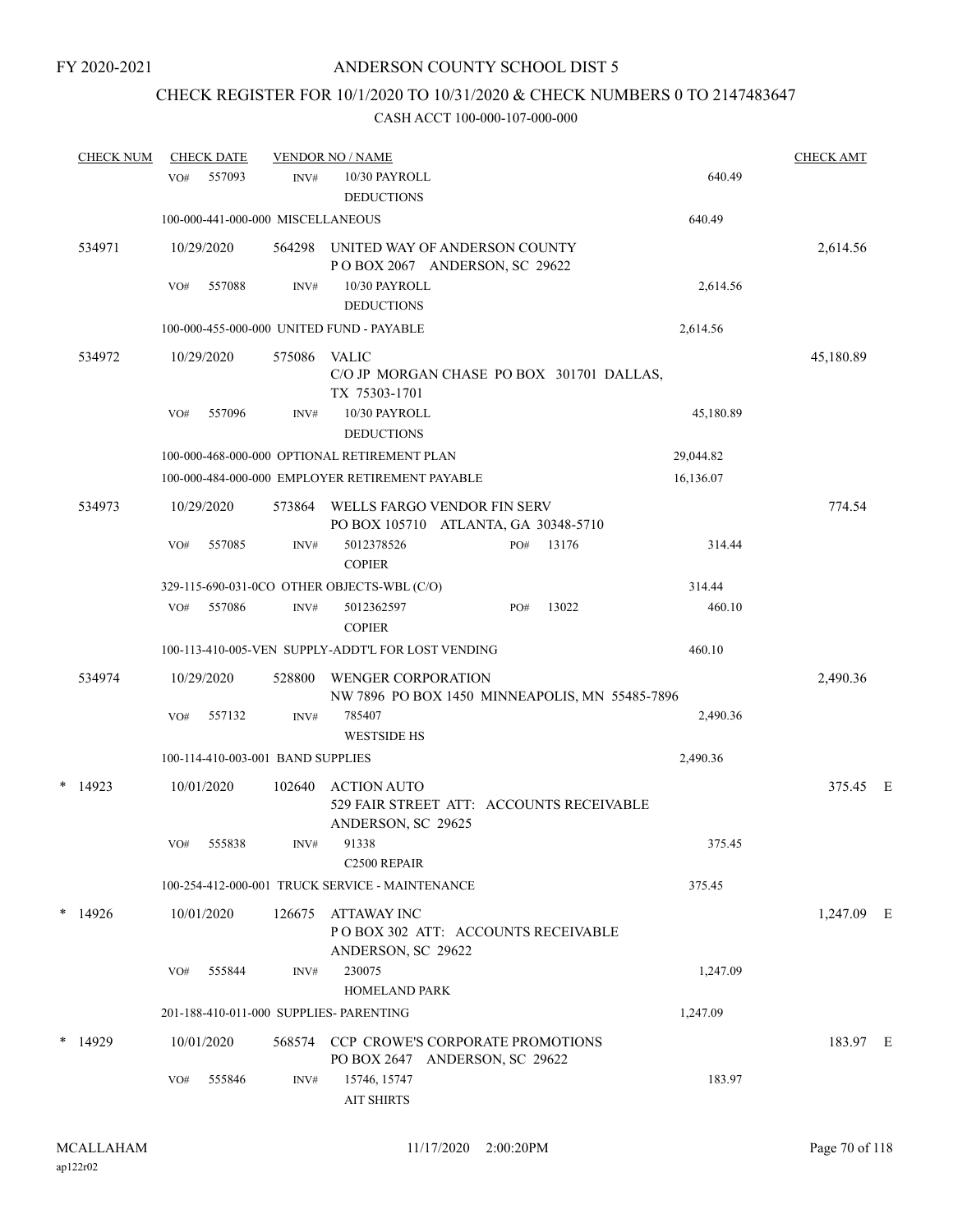# CHECK REGISTER FOR 10/1/2020 TO 10/31/2020 & CHECK NUMBERS 0 TO 2147483647

|        | <b>CHECK NUM</b> | <b>CHECK DATE</b>                                                                                                                                                                                                                    |                          | <b>VENDOR NO / NAME</b>                                                                                           |     |           |                                                        | <b>CHECK AMT</b> |  |
|--------|------------------|--------------------------------------------------------------------------------------------------------------------------------------------------------------------------------------------------------------------------------------|--------------------------|-------------------------------------------------------------------------------------------------------------------|-----|-----------|--------------------------------------------------------|------------------|--|
|        |                  | 131-115-410-031-000 SUPPLIES<br>131-115-410-031-000 SUPPLIES                                                                                                                                                                         |                          |                                                                                                                   |     |           | 116.72<br>67.25                                        |                  |  |
| $\ast$ | 14931            | 10/01/2020                                                                                                                                                                                                                           | 569871                   | FOLLETT SCHOOL SOLUTIONS, INC<br>91826 COLLECTION CENTER DRIVE ATT: ACCOUNTS<br>RECEIVABLE CHICAGO, IL 60693-0918 |     |           |                                                        | 461.44 E         |  |
|        |                  | 555850<br>VO#                                                                                                                                                                                                                        | INV#                     | 742051<br><b>SOUTHWOOD</b>                                                                                        |     |           | 461.44                                                 |                  |  |
|        |                  | 100-222-410-021-000 SUPPLIES                                                                                                                                                                                                         |                          |                                                                                                                   |     |           | 461.44                                                 |                  |  |
|        | 14932            | 10/01/2020                                                                                                                                                                                                                           |                          | 237555 FORMS & SUPPLY<br>PO BOX 563953 ATT: ACCOUNTS RECEIVABLE<br>CHARLOTTE, NC 28256                            |     |           |                                                        | 2,103.45 E       |  |
|        |                  | 555851<br>VO#                                                                                                                                                                                                                        | INV#                     | 5455302<br><b>GLOVES</b>                                                                                          | PO# | 12888     | 1,997.26                                               |                  |  |
|        |                  | 100-000-170-000-000 WAREHOUSE INVENTORY<br>100-000-170-000-000 WAREHOUSE INVENTORY<br>100-000-170-000-000 WAREHOUSE INVENTORY<br>100-000-170-000-000 WAREHOUSE INVENTORY<br>100-000-170-000-000 WAREHOUSE INVENTORY<br>555852<br>VO# | INV#                     | 5556849                                                                                                           |     |           | 474.76<br>163.71<br>818.55<br>523.87<br>16.37<br>71.54 |                  |  |
|        |                  |                                                                                                                                                                                                                                      |                          | <b>SUPPLIES</b>                                                                                                   |     |           |                                                        |                  |  |
|        |                  | 100-233-410-014-000 SUPPLIES<br>555853<br>VO#                                                                                                                                                                                        | INV#                     | 5548303<br><b>SUPPLIES</b>                                                                                        |     |           | 71.54<br>34.65                                         |                  |  |
|        |                  |                                                                                                                                                                                                                                      |                          | 100-252-410-000-000 SUPPLIES AND MATERIALS                                                                        |     |           | 34.65                                                  |                  |  |
|        | 14933            | 10/01/2020<br>555828<br>VO#                                                                                                                                                                                                          | 575971<br>$\text{INV}\#$ | <b>EMPLOYEE VENDOR</b><br><b>ZAPPOS</b><br>REIMBURSEMENT                                                          |     |           | 96.25                                                  | 357.24 E         |  |
|        |                  | 600-256-410-000-000 SUPPLIES                                                                                                                                                                                                         |                          |                                                                                                                   |     |           | 96.25                                                  |                  |  |
|        |                  | 555983<br>VO#                                                                                                                                                                                                                        | $\text{INV}\#$           | <b>SEPT 2020</b><br><b>MILEAGE</b>                                                                                |     |           | 260.99                                                 |                  |  |
|        |                  | 600-256-332-000-000 IN DISTRICT TRAVEL                                                                                                                                                                                               |                          |                                                                                                                   |     |           | 260.99                                                 |                  |  |
|        | 14934            | 10/01/2020                                                                                                                                                                                                                           | 571807 GOS               | POBOX 3358 GREENVILLE, SC 29602                                                                                   |     |           |                                                        | 2,022.09 E       |  |
|        |                  | 555854<br>VO#                                                                                                                                                                                                                        | INV#                     | 815961<br><b>SUPPLIES</b>                                                                                         |     | PO# 13373 | 2,022.09                                               |                  |  |
|        |                  |                                                                                                                                                                                                                                      |                          | 220-370-410-000-MSA SUPPLIES-MONTESSORI SCHOOL OF ANDER                                                           |     |           | 2,022.09                                               |                  |  |
|        | $*$ 14936        | 10/01/2020<br>555833<br>VO#                                                                                                                                                                                                          | INV#                     | 574142 EMPLOYEE VENDOR<br><b>PRAXIS</b><br>REIMBURSEMENT                                                          |     |           | 120.00                                                 | 120.00 E         |  |
|        |                  | 263-264-312-020-RR1 HQ CERTIFICATIONS                                                                                                                                                                                                |                          |                                                                                                                   |     |           | 120.00                                                 |                  |  |
|        | $*14938$         | 10/01/2020<br>VO# 555837                                                                                                                                                                                                             | $\text{INV}\#$           | 573862 EMPLOYEE VENDOR<br>SEPT <sub>29</sub><br><b>COLUMBIA</b>                                                   |     |           | 132.20                                                 | 132.20 E         |  |
|        |                  | 100-252-380-000-000 TRAVEL                                                                                                                                                                                                           |                          |                                                                                                                   |     |           | 132.20                                                 |                  |  |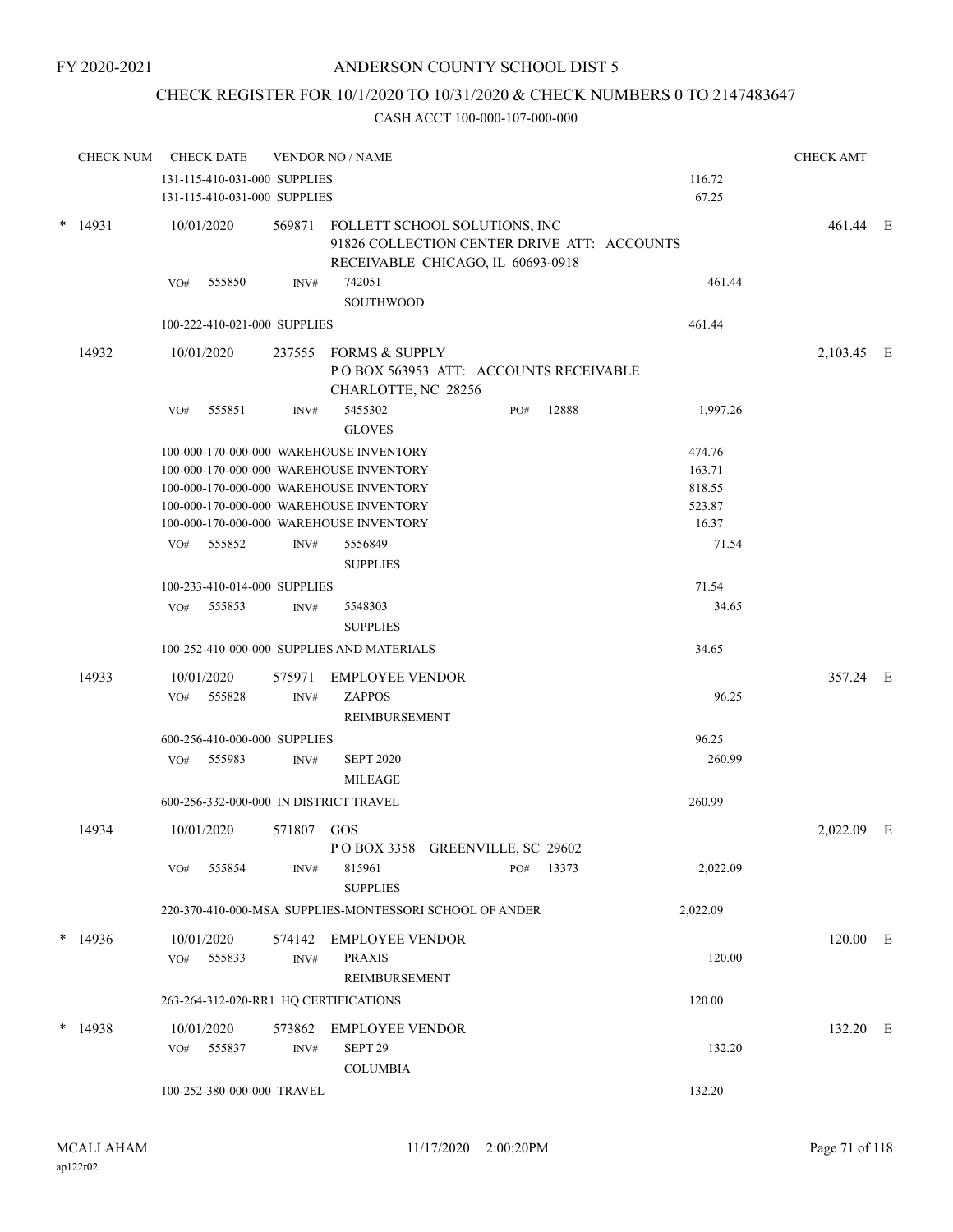## CHECK REGISTER FOR 10/1/2020 TO 10/31/2020 & CHECK NUMBERS 0 TO 2147483647

|   | <b>CHECK NUM</b> | <b>CHECK DATE</b>                      |                | <b>VENDOR NO / NAME</b>                                                             |     |       |                    | <b>CHECK AMT</b> |  |
|---|------------------|----------------------------------------|----------------|-------------------------------------------------------------------------------------|-----|-------|--------------------|------------------|--|
|   | 14939            | 10/01/2020<br>555982<br>VO#            | 572225<br>INV# | <b>EMPLOYEE VENDOR</b><br><b>SEPT 2020</b><br><b>MILEAGE</b>                        |     |       | 130.93             | 130.93 E         |  |
|   |                  | 100-266-332-000-000 IN-DISTRICT TRAVEL |                |                                                                                     |     |       | 130.93             |                  |  |
| * | 14941            | 10/01/2020                             |                | 276355 IPC SUPPLY, INC<br>POBOX 1987 ATT: ACCOUNTS RECEIVABLE<br>ANDERSON, SC 29622 |     |       |                    | 2,728.50 E       |  |
|   |                  | 555860<br>VO#                          | INV#           | 44639,44944<br><b>WHSE SUPPLIES</b>                                                 | PO# | 13122 | 2,728.50           |                  |  |
|   |                  |                                        |                | 100-000-170-000-000 WAREHOUSE INVENTORY<br>100-000-170-000-000 WAREHOUSE INVENTORY  |     |       | 1,872.50<br>856.00 |                  |  |
| * | 14943            | 10/01/2020                             |                | 574848 KNOWBE4, INC<br>PO BOX 392286 PITTSBURGH, PA 15251-9286                      |     |       |                    | 3,960.00 E       |  |
|   |                  | 555966<br>VO#                          | INV#           | 103869<br><b>SUBSCRIPTION</b>                                                       | PO# | 13391 | 3,960.00           |                  |  |
|   |                  |                                        |                | 100-266-445-000-000 SOFTWARE TECHNOLOGY                                             |     |       | 172.18             |                  |  |
|   |                  |                                        |                | 100-266-445-001-000 SOFTWARE TECHNOLOGY                                             |     |       | 172.17             |                  |  |
|   |                  |                                        |                | 100-266-445-002-000 SOFTWARE TECHNOLOGY                                             |     |       | 172.17             |                  |  |
|   |                  |                                        |                | 100-266-445-003-000 SOFTWARE TECHNOLOGY                                             |     |       | 172.17             |                  |  |
|   |                  |                                        |                | 100-266-445-005-000 SOFTWARE TECHNOLOGY                                             |     |       | 172.17             |                  |  |
|   |                  |                                        |                | 100-266-445-006-000 SOFTWARE TECHNOLOGY                                             |     |       | 172.17             |                  |  |
|   |                  |                                        |                | 100-266-445-007-000 SOFTWARE TECHNOLOGY                                             |     |       | 172.17             |                  |  |
|   |                  |                                        |                | 100-266-445-008-000 SOFTWARE TECHNOLOGY                                             |     |       | 172.17             |                  |  |
|   |                  |                                        |                | 100-266-445-009-000 SOFTWARE TECHNOLOGY                                             |     |       | 172.17             |                  |  |
|   |                  |                                        |                | 100-266-445-010-000 SOFTWARE TECHNOLOGY                                             |     |       | 172.17             |                  |  |
|   |                  |                                        |                | 100-266-445-011-000 SOFTWARE TECHNOLOGY                                             |     |       | 172.17             |                  |  |
|   |                  |                                        |                | 100-266-445-012-000 SOFTWARE TECHNOLOGY                                             |     |       | 172.17             |                  |  |
|   |                  |                                        |                | 100-266-445-013-000 SOFTWARE TECHNOLOGY                                             |     |       | 172.17             |                  |  |
|   |                  |                                        |                | 100-266-445-014-000 SOFTWARE TECHNOLOGY                                             |     |       | 172.17             |                  |  |
|   |                  |                                        |                | 100-266-445-015-000 SOFTWARE TECHNOLOGY                                             |     |       | 172.17             |                  |  |
|   |                  |                                        |                | 100-266-445-016-000 SOFTWARE TECHNOLOGY                                             |     |       | 172.18             |                  |  |
|   |                  |                                        |                | 100-266-445-017-000 SOFTWARE TECHNOLOGY                                             |     |       | 172.18             |                  |  |
|   |                  |                                        |                | 100-266-445-018-000 SOFTWARE TECHNOLOGY                                             |     |       | 172.18             |                  |  |
|   |                  |                                        |                | 100-266-445-019-000 SOFTWARE TECHNOLOGY                                             |     |       | 172.18             |                  |  |
|   |                  |                                        |                | 100-266-445-020-000 SOFTWARE TECHNOLOGY                                             |     |       | 172.18             |                  |  |
|   |                  |                                        |                | 100-266-445-021-000 SOFTWARE TECHNOLOGY                                             |     |       | 172.18             |                  |  |
|   |                  |                                        |                | 100-266-445-023-000 SOFTWARE TECHNOLOGY                                             |     |       | 172.18             |                  |  |
|   |                  |                                        |                | 131-266-445-031-000 SOFTWARE TECHNOLOGY                                             |     |       | 172.18             |                  |  |
|   | 14944            | 10/01/2020<br>555980<br>VO#            | 574514<br>INV# | <b>EMPLOYEE VENDOR</b><br><b>SUPPLIES</b>                                           |     |       | 59.66              | 168.91 E         |  |
|   |                  |                                        |                | REIMBURSEMENT                                                                       |     |       |                    |                  |  |
|   |                  |                                        |                | 100-266-345-000-000 TECHNOLOGY INFRASTRUCTURE                                       |     |       | 59.66              |                  |  |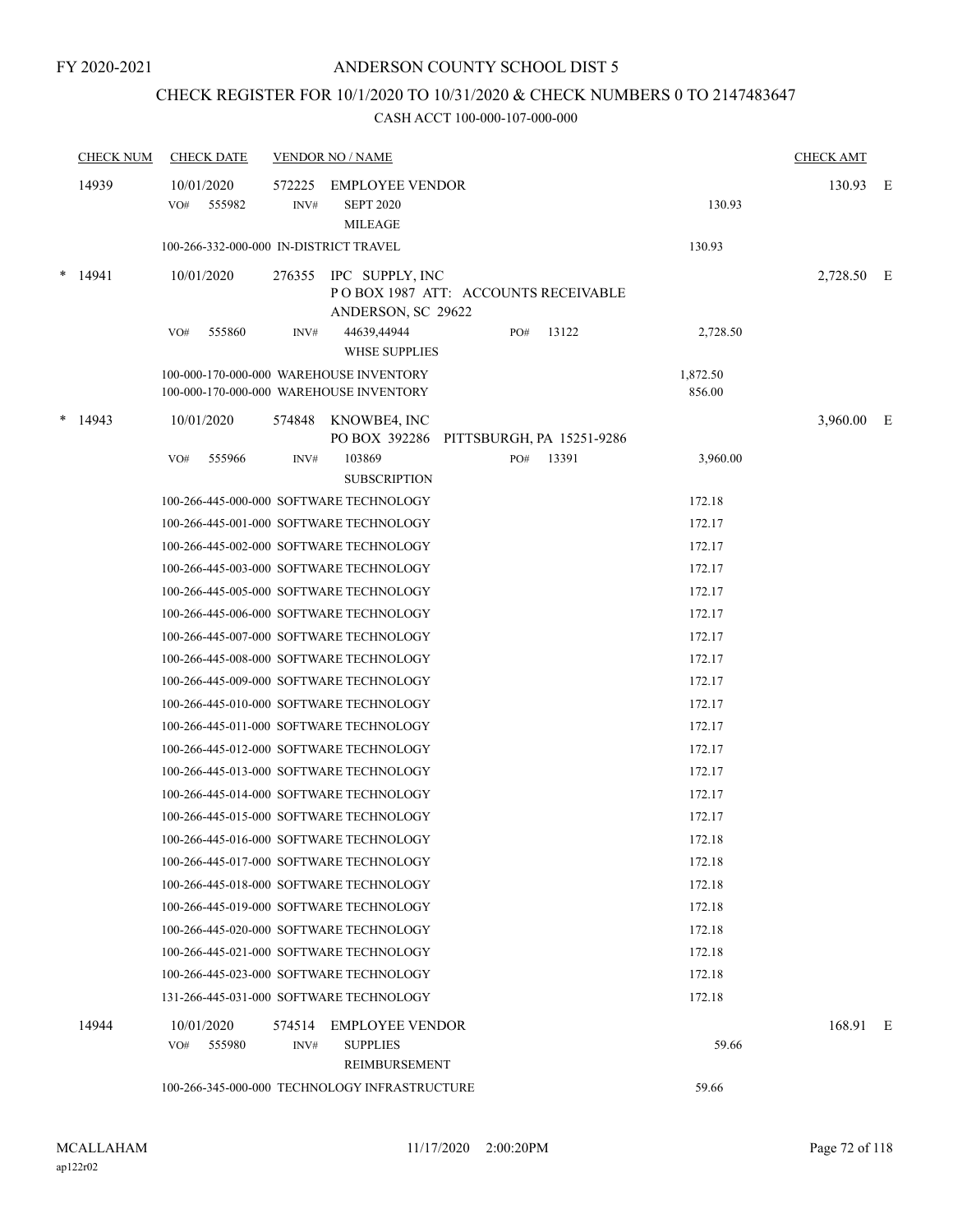# CHECK REGISTER FOR 10/1/2020 TO 10/31/2020 & CHECK NUMBERS 0 TO 2147483647

| <b>CHECK NUM</b> |     | <b>CHECK DATE</b> |      | <b>VENDOR NO / NAME</b>                    |        | <b>CHECK AMT</b> |  |
|------------------|-----|-------------------|------|--------------------------------------------|--------|------------------|--|
|                  |     | VO# 555981        | INV# | <b>SEPT 2020</b>                           | 109.25 |                  |  |
|                  |     |                   |      | <b>MILEAGE</b>                             |        |                  |  |
|                  |     |                   |      | 100-266-332-000-000 IN-DISTRICT TRAVEL     | 109.25 |                  |  |
|                  |     |                   |      |                                            |        |                  |  |
| 14945            |     | 10/01/2020        |      | 349701 MED CENTRAL HEALTH RESOURCES        |        | 710.00 E         |  |
|                  |     |                   |      | 3424 CLEMSON BLVD ATT: ACCOUNTS RECEIVABLE |        |                  |  |
|                  |     | 555873            |      | ANDERSON, SC 29621<br>54682                | 65.00  |                  |  |
|                  | VO# |                   | INV# |                                            |        |                  |  |
|                  |     |                   |      | <b>BYRUM</b>                               |        |                  |  |
|                  |     |                   |      | 100-255-323-000-000 CONTRACTED SERVICES    | 65.00  |                  |  |
|                  |     | VO# 555874        | INV# | 56486                                      | 40.00  |                  |  |
|                  |     |                   |      | <b>SMITH</b>                               |        |                  |  |
|                  |     |                   |      | 100-255-323-000-000 CONTRACTED SERVICES    | 40.00  |                  |  |
|                  | VO# | 555875            | INV# | 45397                                      | 40.00  |                  |  |
|                  |     |                   |      | <b>JOSEPH</b>                              |        |                  |  |
|                  |     |                   |      | 100-255-323-000-000 CONTRACTED SERVICES    | 40.00  |                  |  |
|                  |     | VO# 555876        | INV# | 55923                                      | 40.00  |                  |  |
|                  |     |                   |      | <b>MCDUFFIE</b>                            |        |                  |  |
|                  |     |                   |      | 100-255-323-000-000 CONTRACTED SERVICES    | 40.00  |                  |  |
|                  |     | VO# 555877        | INV# | 45511                                      | 65.00  |                  |  |
|                  |     |                   |      | $\operatorname{CATHEY}$                    |        |                  |  |
|                  |     |                   |      | 100-255-323-000-000 CONTRACTED SERVICES    | 65.00  |                  |  |
|                  | VO# | 555878            | INV# | 7713                                       | 65.00  |                  |  |
|                  |     |                   |      | <b>HEARD</b>                               |        |                  |  |
|                  |     |                   |      | 100-255-323-000-000 CONTRACTED SERVICES    | 65.00  |                  |  |
|                  |     | VO# 555879        |      | 56459                                      | 45.00  |                  |  |
|                  |     |                   | INV# |                                            |        |                  |  |
|                  |     |                   |      | <b>GARRISON</b>                            |        |                  |  |
|                  |     |                   |      | 100-255-323-000-000 CONTRACTED SERVICES    | 45.00  |                  |  |
|                  |     | VO# 555880        | INV# | 49159                                      | 65.00  |                  |  |
|                  |     |                   |      | PFEILER                                    |        |                  |  |
|                  |     |                   |      | 100-255-323-000-000 CONTRACTED SERVICES    | 65.00  |                  |  |
|                  | VO# | 555881            | INV# | 50598                                      | 45.00  |                  |  |
|                  |     |                   |      | <b>SKELTON</b>                             |        |                  |  |
|                  |     |                   |      | 100-255-323-000-000 CONTRACTED SERVICES    | 45.00  |                  |  |
|                  |     | VO# 555882        | INV# | 54643                                      | 45.00  |                  |  |
|                  |     |                   |      | <b>CARSON</b>                              |        |                  |  |
|                  |     |                   |      | 100-255-323-000-000 CONTRACTED SERVICES    | 45.00  |                  |  |
|                  |     | VO# 555883        | INV# | 54679                                      | 65.00  |                  |  |
|                  |     |                   |      | <b>STOREY</b>                              |        |                  |  |
|                  |     |                   |      | 100-255-323-000-000 CONTRACTED SERVICES    | 65.00  |                  |  |
|                  |     | VO# 555884        | INV# | 33191                                      | 65.00  |                  |  |
|                  |     |                   |      | <b>MCCLAIN</b>                             |        |                  |  |
|                  |     |                   |      | 100-255-323-000-000 CONTRACTED SERVICES    | 65.00  |                  |  |
|                  |     |                   |      |                                            |        |                  |  |
|                  |     | VO# 555885        | INV# | 30035                                      | 65.00  |                  |  |
|                  |     |                   |      | <b>RICE</b>                                |        |                  |  |
|                  |     |                   |      | 100-255-323-000-000 CONTRACTED SERVICES    | 65.00  |                  |  |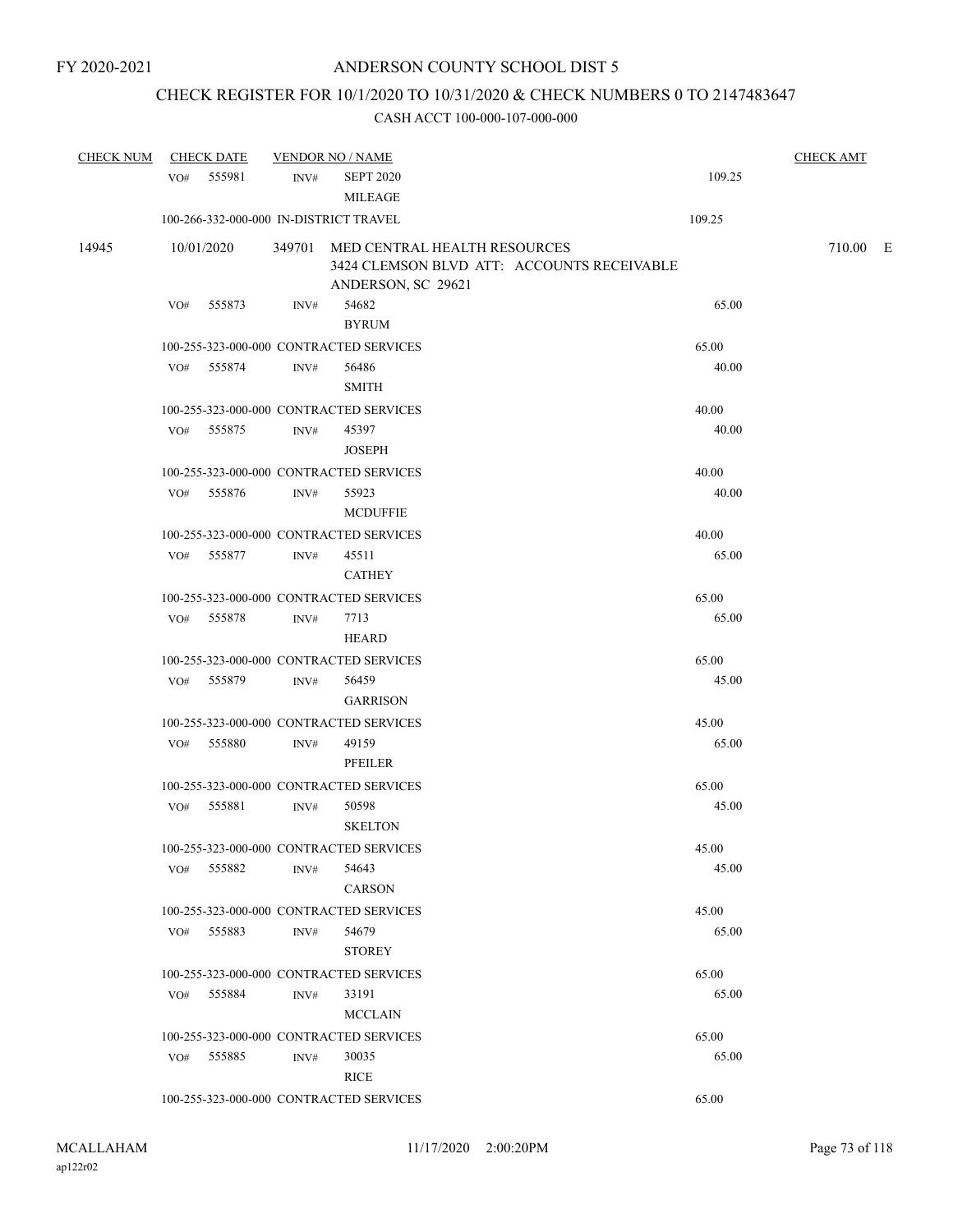## CHECK REGISTER FOR 10/1/2020 TO 10/31/2020 & CHECK NUMBERS 0 TO 2147483647

| <b>CHECK NUM</b> | <b>CHECK DATE</b>            |        | <b>VENDOR NO / NAME</b>                                                                             |     |                                             |           | <b>CHECK AMT</b> |  |
|------------------|------------------------------|--------|-----------------------------------------------------------------------------------------------------|-----|---------------------------------------------|-----------|------------------|--|
| 14946            | 10/01/2020                   | 352100 | MEREDITH BATTERY SERVICE<br>1802 WEST WHITNER STREET ATT: ACCOUNTS<br>RECEIVABLE ANDERSON, SC 29624 |     |                                             |           | 260.69 E         |  |
|                  | 555888<br>VO#                | INV#   | 103672<br><b>BATTERIES</b>                                                                          |     |                                             | 260.69    |                  |  |
|                  | 100-254-410-019-000 SUPPLIES |        |                                                                                                     |     |                                             | 260.69    |                  |  |
| 14947            | 10/01/2020                   |        | 569461 METROGROUP, INC<br>NY 11101                                                                  |     | 50-23 TWENTY-THIRD STREET LONG ISLAND CITY, |           | 2,343.01 E       |  |
|                  | 555969<br>VO#                | INV#   | PI 701347<br><b>HVAC</b>                                                                            | PO# | 13055                                       | 2,343.01  |                  |  |
|                  |                              |        | 100-254-323-000-600 MAINTENANCE SERVICES                                                            |     |                                             | 25.35     |                  |  |
|                  |                              |        | 100-254-323-001-600 MAINTENANCE SERVICES                                                            |     |                                             | 52.43     |                  |  |
|                  |                              |        | 100-254-323-002-600 MAINTENANCE SERVICES                                                            |     |                                             | 471.91    |                  |  |
|                  |                              |        | 100-254-323-003-600 MAINTENANCE SERVICES                                                            |     |                                             | 407.45    |                  |  |
|                  |                              |        | 100-254-323-005-600 MAINTENANCE SERVICES                                                            |     |                                             | 8.05      |                  |  |
|                  |                              |        | 100-254-323-007-600 MAINTENANCE SERVICES                                                            |     |                                             | 25.35     |                  |  |
|                  |                              |        | 100-254-323-008-600 MAINTENANCE SERVICES                                                            |     |                                             | 25.35     |                  |  |
|                  |                              |        | 100-254-323-010-600 MAINTENANCE SERVICES                                                            |     |                                             | 135.24    |                  |  |
|                  |                              |        | 100-254-323-011-600 MAINTENANCE SERVICES                                                            |     |                                             | 25.35     |                  |  |
|                  |                              |        | 100-254-323-012-600 MAINTENANCE SERVICES                                                            |     |                                             | 110.15    |                  |  |
|                  |                              |        | 100-254-323-014-600 MAINTENANCE SERVICES                                                            |     |                                             | 346.62    |                  |  |
|                  |                              |        | 100-254-323-015-600 MAINTENANCE SERVICES                                                            |     |                                             | 25.35     |                  |  |
|                  |                              |        | 100-254-323-016-600 MAINTENANCE SERVICES                                                            |     |                                             | 332.17    |                  |  |
|                  |                              |        | 100-254-323-017-600 MAINTENANCE SERVICES                                                            |     |                                             | 25.35     |                  |  |
|                  |                              |        | 100-254-323-019-600 MAINTENANCE SERVICES                                                            |     |                                             | 170.71    |                  |  |
|                  |                              |        | 100-254-323-021-600 MAINTENANCE SERVICES                                                            |     |                                             | 156.18    |                  |  |
| 14948            | 10/01/2020                   | 389900 | OFFICE DEPOT<br>POBOX 1413 CHARLOTTE, NC 28201-1413                                                 |     |                                             |           | 2,020.13 E       |  |
|                  | 555895<br>VO#                | INV#   | 118028340001<br><b>SUPPLIES</b>                                                                     |     |                                             | 122.31    |                  |  |
|                  | 100-111-410-010-000 SUPPLIES |        |                                                                                                     |     |                                             | 122.31    |                  |  |
|                  | 555896<br>VO#                | INV#   | 107932658001<br><b>SUPPLIES</b>                                                                     |     |                                             | 385.74    |                  |  |
|                  | 100-111-410-010-000 SUPPLIES |        |                                                                                                     |     |                                             | 385.74    |                  |  |
|                  | VO#<br>555897                | INV#   | 117816119001<br><b>CREDIT</b>                                                                       |     |                                             | $-265.90$ |                  |  |
|                  | 100-111-410-010-000 SUPPLIES |        |                                                                                                     |     |                                             | $-265.90$ |                  |  |
|                  | 555898<br>VO#                | INV#   | 126428691001<br><b>SUPPLIES</b>                                                                     |     |                                             | 356.60    |                  |  |
|                  |                              |        | 243-182-410-023-FLC SUPPLIES-FAMILY LITERACY                                                        |     |                                             | 356.60    |                  |  |
|                  | VO# 555899                   | INV#   | 126636585001<br><b>SUPPLIES</b>                                                                     |     |                                             | 213.96    |                  |  |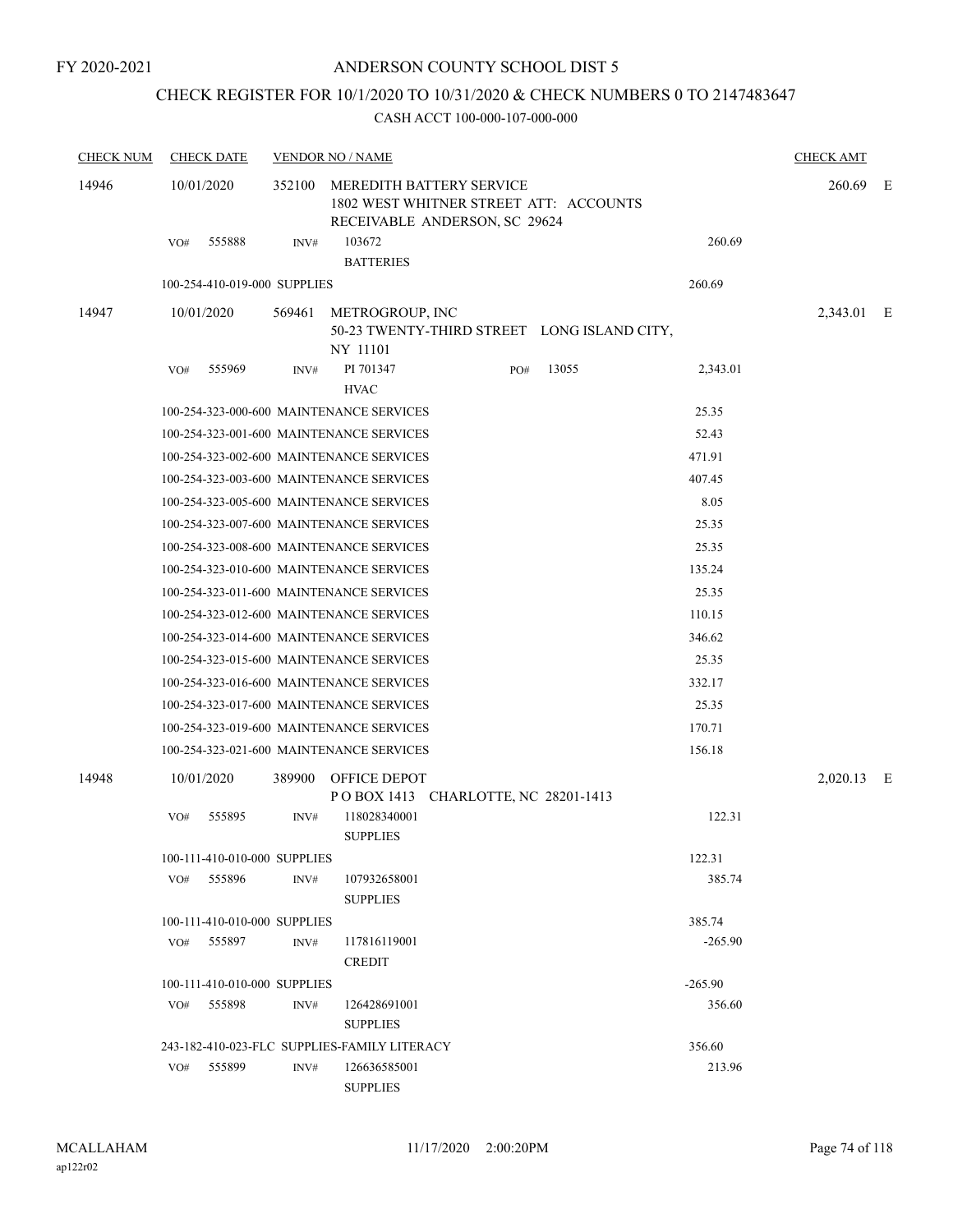# CHECK REGISTER FOR 10/1/2020 TO 10/31/2020 & CHECK NUMBERS 0 TO 2147483647

| <b>CHECK NUM</b> |                                                        | <b>CHECK DATE</b>                 |                  | <b>VENDOR NO / NAME</b>                                                                         |     | <b>CHECK AMT</b> |           |          |  |  |  |
|------------------|--------------------------------------------------------|-----------------------------------|------------------|-------------------------------------------------------------------------------------------------|-----|------------------|-----------|----------|--|--|--|
|                  |                                                        |                                   |                  | 723-190-660-023-911 MISCELLANEOUS- ADULT ED EXPENSE                                             |     |                  | 213.96    |          |  |  |  |
|                  |                                                        | VO# 555900                        | INV#             | 125792558001<br><b>SUPPLIES</b>                                                                 |     |                  | 140.77    |          |  |  |  |
|                  |                                                        |                                   |                  | 723-190-660-023-911 MISCELLANEOUS- ADULT ED EXPENSE                                             |     |                  | 140.77    |          |  |  |  |
|                  | VO#                                                    | 555901                            | INV#             | 123356700001<br><b>SUPPLIES</b>                                                                 |     |                  | 132.70    |          |  |  |  |
|                  |                                                        | 243-183-410-023-000 SUPPLIES-ESL  |                  |                                                                                                 |     |                  | 132.70    |          |  |  |  |
|                  |                                                        | VO# 555902                        | INV#             | 2423924577<br><b>SUPPLIES</b>                                                                   |     |                  | 546.77    |          |  |  |  |
|                  |                                                        | 100-254-410-000-C19 SUPPIES - C19 |                  |                                                                                                 |     |                  | 546.77    |          |  |  |  |
|                  |                                                        | VO# 555903                        | INV#             | 123402219001<br><b>SUPPLIES</b>                                                                 |     |                  | 82.27     |          |  |  |  |
|                  |                                                        |                                   |                  | 100-254-410-000-055 OFFICE SUPPLIES & FURNITURE                                                 |     |                  | 82.27     |          |  |  |  |
|                  |                                                        | VO# 555904                        | INV#             | 123014989001<br><b>SUPPLIES</b>                                                                 |     |                  | 142.11    |          |  |  |  |
|                  |                                                        |                                   |                  | 100-254-410-000-055 OFFICE SUPPLIES & FURNITURE                                                 |     |                  | 142.11    |          |  |  |  |
|                  |                                                        | $VO#$ 555905                      | INV#             | 116305044001<br><b>SUPPLIES</b>                                                                 | PO# | 13220            | 90.03     |          |  |  |  |
|                  |                                                        |                                   |                  | 100-213-410-000-000 SUPPLIES AND MATERIALS                                                      |     |                  | 90.03     |          |  |  |  |
|                  |                                                        | VO# 555906                        | INV#             | 116356761001<br><b>SUPPLIES</b>                                                                 | PO# | 13220            | 90.03     |          |  |  |  |
|                  |                                                        |                                   |                  | 100-213-410-000-000 SUPPLIES AND MATERIALS                                                      |     |                  | 90.03     |          |  |  |  |
|                  |                                                        | VO# 555907                        | INV#             | 122118604001<br><b>CREDIT</b>                                                                   |     |                  | $-90.03$  |          |  |  |  |
|                  | 100-213-410-000-000 SUPPLIES AND MATERIALS<br>$-90.03$ |                                   |                  |                                                                                                 |     |                  |           |          |  |  |  |
|                  |                                                        | VO# 555909                        | INV#             | 117178102001<br><b>CREDIT</b>                                                                   |     |                  | $-186.88$ |          |  |  |  |
|                  |                                                        | 100-112-410-019-000 SUPPLIES      |                  |                                                                                                 |     |                  | $-186.88$ |          |  |  |  |
|                  |                                                        | VO# 555910                        | INV#             | 117180506001<br><b>SUPPLIES</b>                                                                 |     |                  | 186.88    |          |  |  |  |
|                  |                                                        | 100-112-410-019-000 SUPPLIES      |                  |                                                                                                 |     |                  | 186.88    |          |  |  |  |
|                  | VO#                                                    | 555970                            | INV#             | 122900876001<br><b>SUPPLIES</b>                                                                 |     |                  | 64.18     |          |  |  |  |
|                  |                                                        | 100-264-410-000-000 SUPPLIES      |                  |                                                                                                 |     |                  | 64.18     |          |  |  |  |
|                  | VO#                                                    | 555971                            | $\mathrm{INV}\#$ | 122898434001<br><b>SUPPLIES</b>                                                                 |     |                  | 8.59      |          |  |  |  |
|                  |                                                        | 100-264-410-000-000 SUPPLIES      |                  |                                                                                                 |     |                  | 8.59      |          |  |  |  |
| 14949            |                                                        | 10/01/2020                        |                  | 391100 OLD STONE TRACTOR CO, INC<br>PO BOX 13565 ATT: ACCOUNTS RECEIVABLE<br>ANDERSON, SC 29624 |     |                  |           | 440.69 E |  |  |  |
|                  | VO#                                                    | 555911                            | INV#             | WO39251<br><b>REPAIR</b>                                                                        |     |                  | 269.66    |          |  |  |  |
|                  |                                                        |                                   |                  | 100-254-540-000-001 EQUIPMENT - MAINTENANCE                                                     |     |                  | 269.66    |          |  |  |  |
|                  | VO#                                                    | 555912                            | INV#             | CT10733<br>REPAIR PARTS                                                                         |     |                  | 171.03    |          |  |  |  |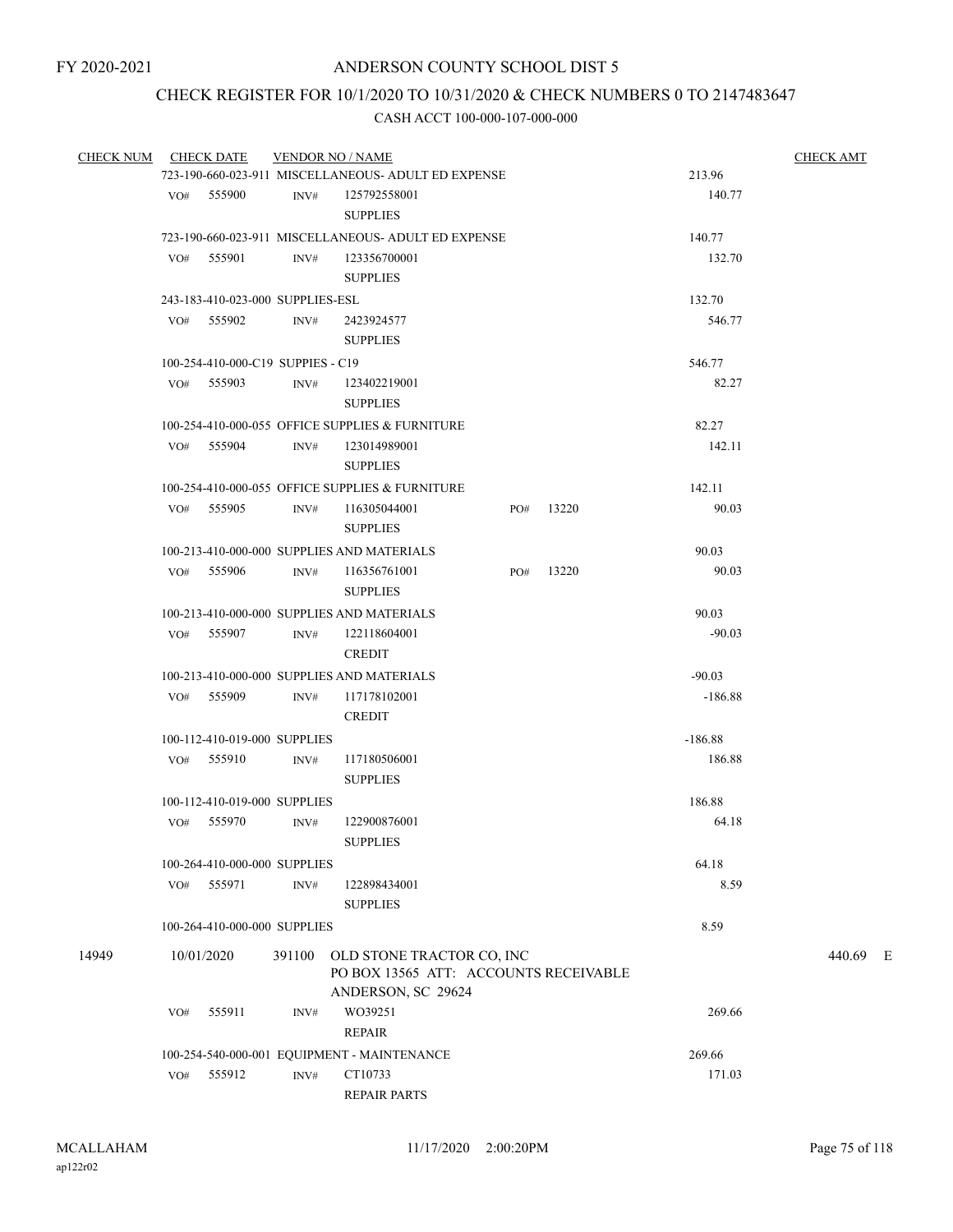## CHECK REGISTER FOR 10/1/2020 TO 10/31/2020 & CHECK NUMBERS 0 TO 2147483647

| <b>CHECK NUM</b> | <b>CHECK DATE</b> | 100-254-410-000-100 SMALL EQUIPMENT | <b>VENDOR NO / NAME</b>                                                                                    |     |       | 171.03    | <b>CHECK AMT</b> |  |
|------------------|-------------------|-------------------------------------|------------------------------------------------------------------------------------------------------------|-----|-------|-----------|------------------|--|
| 14950            | 10/01/2020        |                                     | 570443 PROJECT LEAD THE WAY<br>3939 PRIORITY WAY SOUTH DRIVE SUITE 400<br>INDIANAPOLIS, IN 46240           |     |       |           | 4,842.50 E       |  |
|                  | 555914<br>VO#     | INV#                                | 256474<br><b>GLENVIEW</b>                                                                                  | PO# | 13307 | 2,019.50  |                  |  |
|                  |                   |                                     | 207-116-410-020-006 SUPPLIES-IMPROVE PRGS                                                                  |     |       | 2,019.50  |                  |  |
|                  | 555915<br>VO#     | INV#                                | 256249<br><b>MCCANTS</b>                                                                                   | PO# | 13315 | 29.00     |                  |  |
|                  |                   |                                     | 207-116-410-005-006 SUPPLIES-IMPROVE PRGS                                                                  |     |       | 29.00     |                  |  |
|                  | 555916<br>VO#     | INV#                                | 256364<br><b>MCCANTS</b>                                                                                   | PO# | 13366 | 440.00    |                  |  |
|                  |                   |                                     | 207-116-410-006-006 SUPPLIES-IMPROVE PRGS                                                                  |     |       | 440.00    |                  |  |
|                  | 555917<br>VO#     | INV#                                | 257192<br><b>GLENVIEW</b>                                                                                  | PO# | 13400 | 2,354.00  |                  |  |
|                  |                   |                                     | 207-116-410-020-006 SUPPLIES-IMPROVE PRGS                                                                  |     |       | 2,354.00  |                  |  |
| 14951            | 10/01/2020        | 426200                              | <b>OUILL CORPORATION</b><br>POBOX 37600 ATT: ACCOUNTS RECEIVABLE<br>PHILADELPHIA, PA 19101-0600<br>9763326 |     |       | 711.51    | 711.51 E         |  |
|                  | VO#<br>555972     | INV#                                | <b>SOUTHWOOD</b>                                                                                           |     |       |           |                  |  |
|                  |                   |                                     | 100-113-410-021-VEN SUPPLY-ADDT'L FOR LOST VENDING                                                         |     |       | 711.51    |                  |  |
| 14952            | 10/01/2020        | 571719                              | <b>REPUBLIC SERVICES #744</b><br>PO BOX 9001099 LOUISVILLE, KY 40290-1099                                  |     |       |           | 14,728.24 E      |  |
|                  | 555922<br>VO#     | INV#                                | 744-001989570<br><b>OCTOBER 2020</b>                                                                       | PO# | 13248 | 14,728.24 |                  |  |
|                  |                   |                                     | 100-254-323-000-600 MAINTENANCE SERVICES                                                                   |     |       | 943.69    |                  |  |
|                  |                   |                                     | 100-254-323-001-600 MAINTENANCE SERVICES                                                                   |     |       | 551.38    |                  |  |
|                  |                   |                                     | 100-254-323-002-600 MAINTENANCE SERVICES                                                                   |     |       | 833.65    |                  |  |
|                  |                   |                                     | 100-254-323-003-600 MAINTENANCE SERVICES                                                                   |     |       | 788.28    |                  |  |
|                  |                   |                                     | 100-254-323-005-600 MAINTENANCE SERVICES                                                                   |     |       | 761.60    |                  |  |
|                  |                   |                                     | 100-254-323-006-600 MAINTENANCE SERVICES                                                                   |     |       | 1.001.66  |                  |  |
|                  |                   |                                     | 100-254-323-007-600 MAINTENANCE SERVICES                                                                   |     |       | 488.98    |                  |  |
|                  |                   |                                     | 100-254-323-008-600 MAINTENANCE SERVICES                                                                   |     |       | 591.52    |                  |  |
|                  |                   |                                     | 100-254-323-009-600 MAINTENANCE SERVICES                                                                   |     |       | 488.98    |                  |  |
|                  |                   |                                     | 100-254-323-010-600 MAINTENANCE SERVICES                                                                   |     |       | 488.98    |                  |  |
|                  |                   |                                     | 100-254-323-011-600 MAINTENANCE SERVICES                                                                   |     |       | 538.98    |                  |  |
|                  |                   |                                     | 100-254-323-012-600 MAINTENANCE SERVICES                                                                   |     |       | 641.59    |                  |  |
|                  |                   |                                     | 100-254-323-013-600 MAINTENANCE SERVICES                                                                   |     |       | 488.98    |                  |  |
|                  |                   |                                     | 100-254-323-014-600 MAINTENANCE SERVICES                                                                   |     |       | 370.29    |                  |  |
|                  |                   |                                     | 100-254-323-015-600 MAINTENANCE SERVICES                                                                   |     |       | 488.98    |                  |  |
|                  |                   |                                     | 100-254-323-016-600 MAINTENANCE SERVICES                                                                   |     |       | 488.98    |                  |  |
|                  |                   |                                     | 100-254-323-017-600 MAINTENANCE SERVICES                                                                   |     |       | 591.52    |                  |  |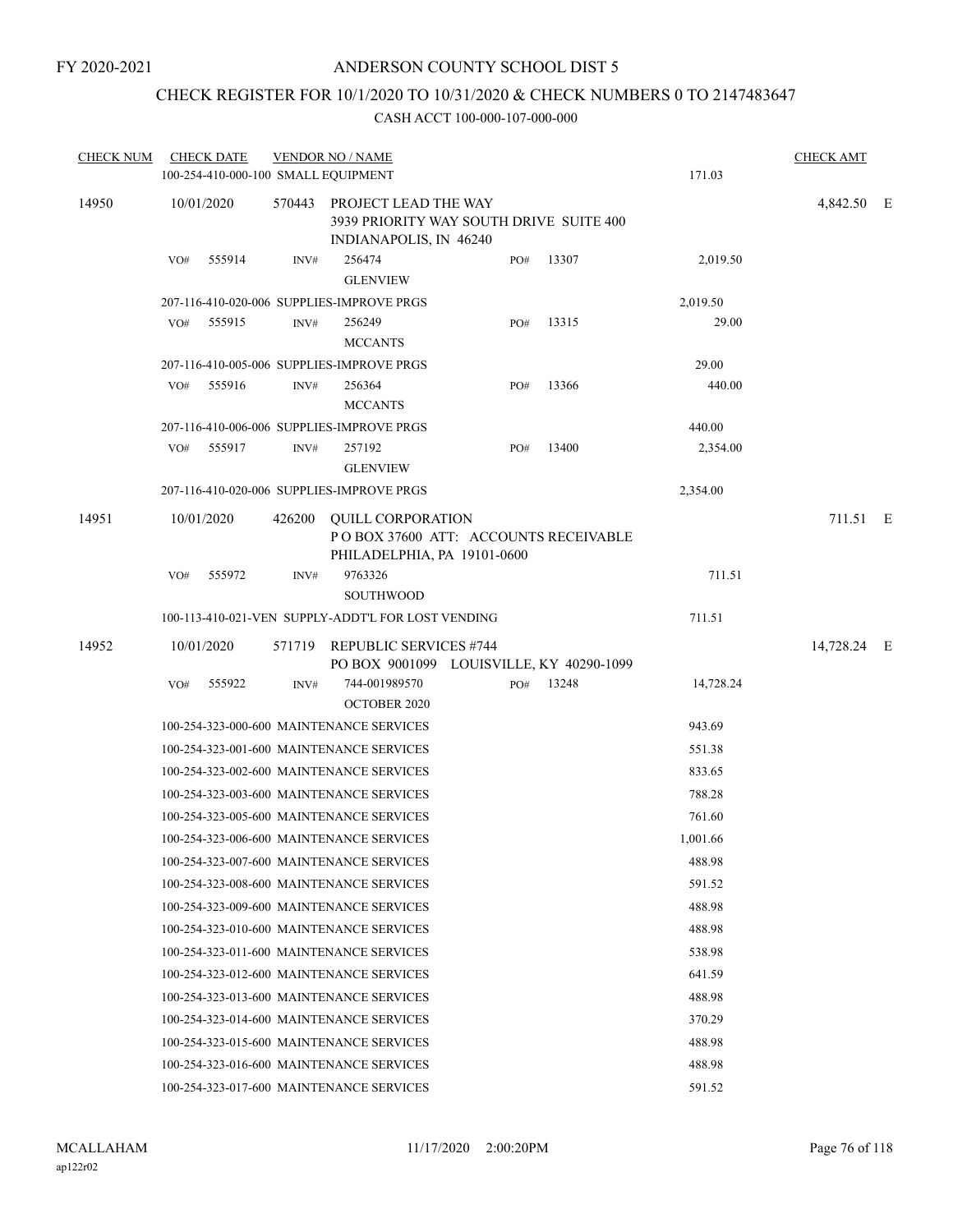## CHECK REGISTER FOR 10/1/2020 TO 10/31/2020 & CHECK NUMBERS 0 TO 2147483647

| <b>CHECK NUM</b> |     | <b>CHECK DATE</b>                  |        | <b>VENDOR NO / NAME</b>                                                 |          | <b>CHECK AMT</b> |  |
|------------------|-----|------------------------------------|--------|-------------------------------------------------------------------------|----------|------------------|--|
|                  |     |                                    |        | 100-254-323-018-600 MAINTENANCE SERVICES                                | 488.98   |                  |  |
|                  |     |                                    |        | 100-254-323-019-600 MAINTENANCE SERVICES                                | 488.98   |                  |  |
|                  |     |                                    |        | 100-254-323-020-600 MAINTENANCE SERVICES                                | 1,001.66 |                  |  |
|                  |     |                                    |        | 100-254-323-021-600 MAINTENANCE SERVICES                                | 767.70   |                  |  |
|                  |     |                                    |        | 100-254-323-023-600 MAINTENANCE SERVICES                                | 366.74   |                  |  |
|                  |     |                                    |        | 100-266-345-000-000 TECHNOLOGY INFRASTRUCTURE                           | 776.30   |                  |  |
|                  |     |                                    |        | 131-254-323-031-600 MAINTENANCE SERVICES                                | 289.84   |                  |  |
| $*$ 14954        |     | 10/01/2020                         | 570059 | SHARP BUSINESS SYSTEMS<br>DEPT 1216 PO BOX 121216 DALLAS, TX 75312-1216 |          | 775.86 E         |  |
|                  | VO# | 555929                             | INV#   | 9002951915<br><b>COPIES</b>                                             | 19.26    |                  |  |
|                  |     | 201-112-490-007-000 COPIER COST    |        |                                                                         | 19.26    |                  |  |
|                  |     | VO# 555930                         | INV#   | 9002947312<br><b>COPIES</b>                                             | 120.77   |                  |  |
|                  |     | 201-112-490-019-000 COPIER COST    |        |                                                                         | 120.77   |                  |  |
|                  | VO# | 555931                             | INV#   | 9002958173<br><b>COPIES</b>                                             | 48.06    |                  |  |
|                  |     |                                    |        | 201-112-490-016-000 OTHER/COPIER COST                                   | 48.06    |                  |  |
|                  | VO# | 555932                             | INV#   | 9002954165<br><b>COPIES</b>                                             | 325.69   |                  |  |
|                  |     | 202-113-490-006-000 COPIER COST    |        |                                                                         | 325.69   |                  |  |
|                  | VO# | 555933                             | INV#   | 9002948035<br><b>COPIES</b>                                             | 18.38    |                  |  |
|                  |     | 100-254-323-000-001 CONTRACT SRVS  |        |                                                                         | 18.38    |                  |  |
|                  | VO# | 555934                             | INV#   | 9002953163<br><b>COPIES</b>                                             | 65.54    |                  |  |
|                  |     | 723-190-660-023-913 COPIER EXPENSE |        |                                                                         | 65.54    |                  |  |
|                  | VO# | 555935                             | INV#   | 9002953168<br><b>COPIES</b>                                             | 133.11   |                  |  |
|                  |     | 723-190-660-023-913 COPIER EXPENSE |        |                                                                         | 133.11   |                  |  |
|                  | VO# | 555936                             | INV#   | 9002816659<br><b>COPIES</b>                                             | 22.62    |                  |  |
|                  |     | 201-112-490-011-000 COPIER COST    |        |                                                                         | 22.62    |                  |  |
|                  |     | VO# 555937                         | INV#   | 9002861960<br><b>COPIES</b>                                             | 1.09     |                  |  |
|                  |     | 201-112-490-011-000 COPIER COST    |        |                                                                         | 1.09     |                  |  |
|                  | VO# | 555938                             | INV#   | 9002907320<br><b>COPIES</b>                                             | 2.08     |                  |  |
|                  |     | 201-112-490-011-000 COPIER COST    |        |                                                                         | 2.08     |                  |  |
|                  |     | VO# 555939                         | INV#   | 9002951911<br><b>COPIES</b>                                             | 19.26    |                  |  |
|                  |     | 201-112-490-014-000 COPIER COST    |        |                                                                         | 19.26    |                  |  |
| 14955            |     | 10/01/2020                         |        | 472700 SHERWIN WILLIAMS                                                 |          | 328.93 E         |  |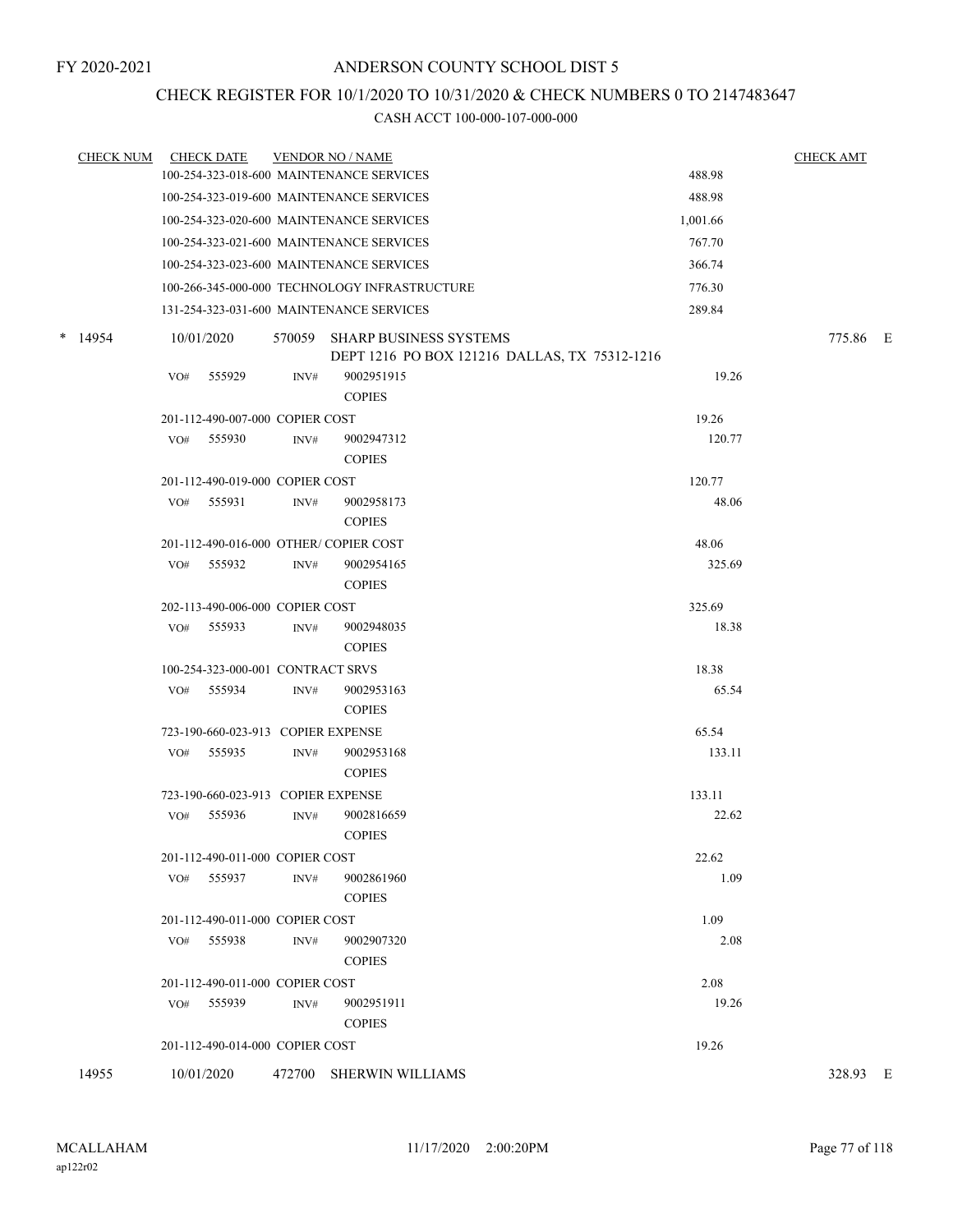## CHECK REGISTER FOR 10/1/2020 TO 10/31/2020 & CHECK NUMBERS 0 TO 2147483647

| <b>CHECK NUM</b> |            | <b>CHECK DATE</b> |      | <b>VENDOR NO / NAME</b>                                                                        |        | <b>CHECK AMT</b> |  |
|------------------|------------|-------------------|------|------------------------------------------------------------------------------------------------|--------|------------------|--|
|                  |            |                   |      | 613 NORTH MURRAY AVENUE ATT: ACCOUNTS<br>RECEIVABLE ANDERSON, SC 29625                         |        |                  |  |
|                  | VO#        | 555946            | INV# | 0720-4                                                                                         | 72.72  |                  |  |
|                  |            |                   |      | <b>SUPPLIES</b>                                                                                |        |                  |  |
|                  |            |                   |      | 100-254-410-014-001 SUPPLIES - MAINTENANCE                                                     | 72.72  |                  |  |
|                  | VO# 555947 |                   | INV# | 3716-8<br><b>SUPPLIES</b>                                                                      | 26.42  |                  |  |
|                  |            |                   |      | 100-254-410-002-001 SUPPLIES - MAINTENANCE                                                     | 26.42  |                  |  |
|                  | VO# 555948 |                   | INV# | 3639-2<br><b>SUPPLIES</b>                                                                      | 49.20  |                  |  |
|                  |            |                   |      | 100-254-410-003-001 SUPPLIES - MAINTENANCE                                                     | 49.20  |                  |  |
|                  | VO# 555949 |                   | INV# | 0395-5<br><b>SUPPLIES</b>                                                                      | 73.38  |                  |  |
|                  |            |                   |      |                                                                                                |        |                  |  |
|                  |            |                   |      | 100-254-410-001-001 SUPPLIES - MAINTENANCE                                                     | 73.38  |                  |  |
|                  | VO# 555950 |                   | INV# | 3249-0                                                                                         | 107.21 |                  |  |
|                  |            |                   |      | <b>SUPPLIES</b>                                                                                |        |                  |  |
|                  |            |                   |      | 100-254-410-021-001 SUPPLIES - MAINTENANCE                                                     | 107.21 |                  |  |
| 14956            | 10/01/2020 |                   |      | 570855 ULINE - ATLANTA<br>P.O. BOX 88741 ATT: ACCOUNTS RECEIVABLE<br>CHICAGO, IL 60680-1741    |        | 1,136.06 E       |  |
|                  | VO# 555977 |                   | INV# | 124264007<br><b>SUPPLIES</b>                                                                   | 791.78 |                  |  |
|                  |            |                   |      | 100-266-345-000-000 TECHNOLOGY INFRASTRUCTURE                                                  | 791.78 |                  |  |
|                  | VO# 555978 |                   | INV# | 124264008<br><b>SUPPLIES</b>                                                                   | 344.28 |                  |  |
|                  |            |                   |      | 100-266-345-000-000 TECHNOLOGY INFRASTRUCTURE                                                  | 344.28 |                  |  |
| 14957            | 10/01/2020 |                   |      | 532300 WHITE JONES ACE HARDWARE<br>PO BOX 13012 ATT: ACCOUNTS RECEIVABLE<br>ANDERSON, SC 29624 |        | 110.79 E         |  |
|                  | VO#        | 555954            | INV# | 406219<br><b>SUPPLIES</b>                                                                      | 27.54  |                  |  |
|                  |            |                   |      | 100-254-410-020-001 SUPPLIES - MAINTENANCE                                                     | 27.54  |                  |  |
|                  |            |                   |      | VO# 555955 INV# 893476<br><b>SUPPLIES</b>                                                      | 25.56  |                  |  |
|                  |            |                   |      | 100-254-540-000-001 EQUIPMENT - MAINTENANCE                                                    | 25.56  |                  |  |
|                  | VO# 555956 |                   | INV# | 893479<br><b>SUPPLIES</b>                                                                      | 9.83   |                  |  |
|                  |            |                   |      | 100-254-410-000-001 MAINT. SUPPLIES-STRUCTURES                                                 | 9.83   |                  |  |
|                  |            |                   |      |                                                                                                |        |                  |  |
|                  | VO# 555957 |                   | INV# | 406213<br><b>SUPPLIES</b>                                                                      | 6.42   |                  |  |
|                  |            |                   |      | 100-254-410-000-001 MAINT. SUPPLIES-STRUCTURES                                                 | 6.42   |                  |  |
|                  | VO# 555958 |                   | INV# | 406191<br><b>SUPPLIES</b>                                                                      | 13.35  |                  |  |
|                  |            |                   |      | 100-254-410-000-001 MAINT. SUPPLIES-STRUCTURES                                                 | 13.35  |                  |  |
|                  | VO# 555959 |                   | INV# | 893313                                                                                         | 12.17  |                  |  |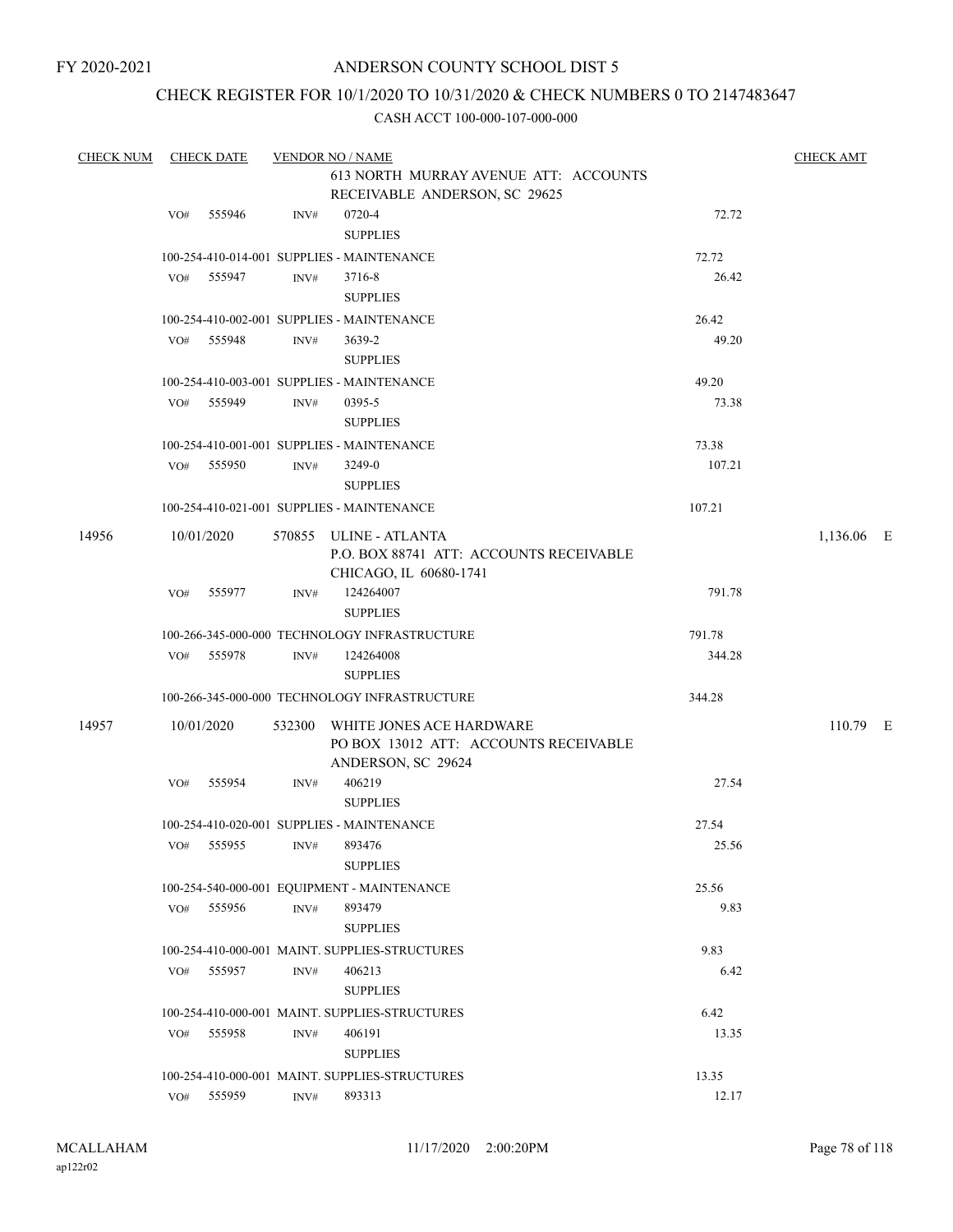FY 2020-2021

#### ANDERSON COUNTY SCHOOL DIST 5

## CHECK REGISTER FOR 10/1/2020 TO 10/31/2020 & CHECK NUMBERS 0 TO 2147483647

| <b>CHECK NUM</b> |     | <b>CHECK DATE</b>            |        | <b>VENDOR NO / NAME</b>                          |  |           |          | <b>CHECK AMT</b> |  |
|------------------|-----|------------------------------|--------|--------------------------------------------------|--|-----------|----------|------------------|--|
|                  |     |                              |        | <b>SUPPLIES</b>                                  |  |           |          |                  |  |
|                  |     |                              |        | 100-254-412-000-001 TRUCK SERVICE - MAINTENANCE  |  |           | 12.17    |                  |  |
|                  | VO# | 555960                       | INV#   | 406204                                           |  |           | 15.92    |                  |  |
|                  |     |                              |        | <b>SUPPLIES</b>                                  |  |           |          |                  |  |
|                  |     |                              |        | 100-254-410-003-001 SUPPLIES - MAINTENANCE       |  |           | 15.92    |                  |  |
| 14959            |     | 10/06/2020                   |        | 569031 AIRGAS USA                                |  |           |          | 1,594.31 E       |  |
|                  |     |                              |        | PO BOX 532609 ATT: ACCOUNTS RECEIVABLE           |  |           |          |                  |  |
|                  |     |                              |        | ATLANTA, GA 30353-2609                           |  |           |          |                  |  |
|                  | VO# | 556085                       | INV#   | 9104743972                                       |  |           | 568.37   |                  |  |
|                  |     |                              |        | <b>SUPPLIES</b>                                  |  |           |          |                  |  |
|                  |     |                              |        | 329-115-410-031-000 SUPPLIES-STATE EQUIPMENT     |  |           | 568.37   |                  |  |
|                  | VO# | 556086                       | INV#   | 9973386971                                       |  |           | 1,025.94 |                  |  |
|                  |     |                              |        | <b>SUPPLIES</b>                                  |  |           |          |                  |  |
|                  |     |                              |        | 329-115-410-031-000 SUPPLIES-STATE EQUIPMENT     |  |           | 1,025.94 |                  |  |
| 14960            |     | 10/06/2020                   |        | 572893 ANDERSON MAGAZINE                         |  |           |          | 390.00 E         |  |
|                  |     |                              |        | POBOX 3848 ANDERSON, SC 29622                    |  |           |          |                  |  |
|                  | VO# | 556168                       | INV#   | 11464                                            |  |           | 390.00   |                  |  |
|                  |     |                              |        | <b>QUARTER PAGE</b>                              |  |           |          |                  |  |
|                  |     |                              |        | 100-263-360-000-000 PRINTING AND BINDING         |  |           | 390.00   |                  |  |
| 14962            |     | 10/06/2020                   |        | 574765 APPLIED EDUCATIONAL SYSTEMS               |  |           |          | 3,500.00 E       |  |
|                  |     |                              |        | 312 E. WALNUT ST., SUITE 200 LANCASTER, PA 17602 |  |           |          |                  |  |
|                  | VO# | 556087                       | INV#   | 0029799                                          |  | PO# 13416 | 3,500.00 |                  |  |
|                  |     |                              |        | <b>LICENSE</b>                                   |  |           |          |                  |  |
|                  |     |                              |        | 329-115-410-031-0CO SUPPLIES-STATE (C/O)         |  |           | 3,500.00 |                  |  |
| 14963            |     | 10/06/2020                   | 201391 | <b>BLICK ART MATERIALS</b>                       |  |           |          | 359.01 E         |  |
|                  |     |                              |        | 6910 EAGLE WAY CHICAGO, IL 60670-1069            |  |           |          |                  |  |
|                  | VO# | 556093                       | INV#   | 4596332                                          |  |           | 359.01   |                  |  |
|                  |     |                              |        | <b>SOUTHWOOD</b>                                 |  |           |          |                  |  |
|                  |     | 817-113-410-021-000 SUPPLIES |        |                                                  |  |           | 359.01   |                  |  |
| 14966            |     | 10/06/2020                   |        | 566330 CLEAN CARE OF ANDERSON                    |  |           |          | 1,750.00 E       |  |
|                  |     |                              |        | P.O. BOX 1563 ATT: ACCOUNTS RECEIVABLE           |  |           |          |                  |  |
|                  |     |                              |        | ANDERSON, SC 29622                               |  |           |          |                  |  |
|                  | VO# | 556096                       | INV#   | 26693<br><b>SOUTHWOOD</b>                        |  |           | 500.00   |                  |  |
|                  |     |                              |        | 100-254-323-021-001 CONTRACTED SERVICES          |  |           | 500.00   |                  |  |
|                  | VO# | 556097                       | INV#   | 26691                                            |  |           | 1,000.00 |                  |  |
|                  |     |                              |        | TL HANNA                                         |  |           |          |                  |  |
|                  |     |                              |        | 100-254-323-002-001 CONTRACTED SERVICES          |  |           | 1,000.00 |                  |  |
|                  | VO# | 556098                       | INV#   | 26692                                            |  |           | 250.00   |                  |  |
|                  |     |                              |        | <b>CALHOUN</b>                                   |  |           |          |                  |  |
|                  |     |                              |        | 100-254-323-014-001 CONTRACTED SERVICES          |  |           | 250.00   |                  |  |
| 14968            |     | 10/06/2020                   |        | 572679 DEFENDER SERVICES, INC.                   |  |           |          | 842.80 E         |  |
|                  |     |                              |        | PO BOX 1775 COLUMBIA, SC 29202                   |  |           |          |                  |  |
|                  | VO# | 556030                       | INV#   | 751767                                           |  | PO# 11388 | 842.80   |                  |  |
|                  |     |                              |        |                                                  |  |           |          |                  |  |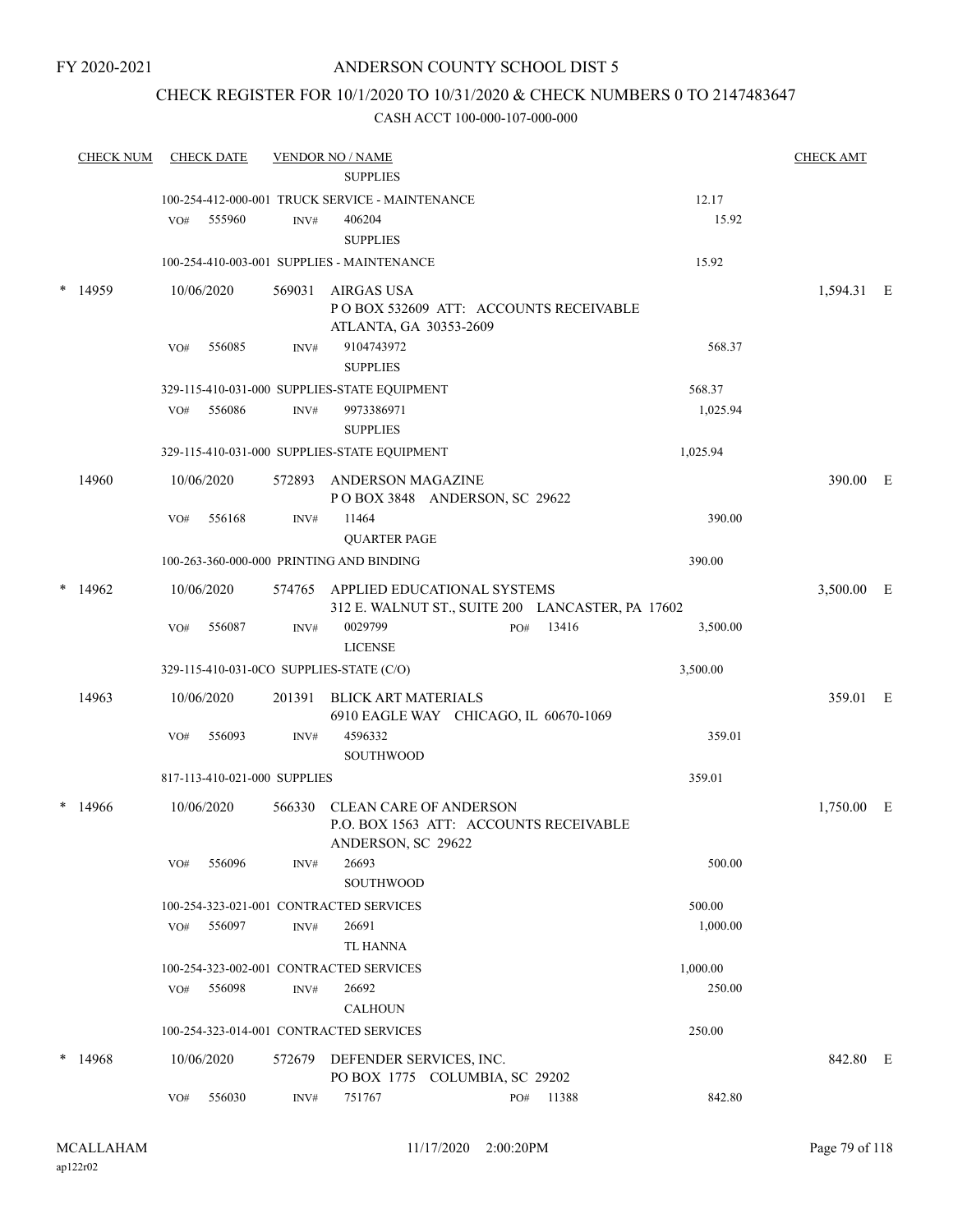## CHECK REGISTER FOR 10/1/2020 TO 10/31/2020 & CHECK NUMBERS 0 TO 2147483647

|   | <b>CHECK NUM</b> |     | <b>CHECK DATE</b>            |        | <b>VENDOR NO / NAME</b><br><b>ADULT ED</b>                                                    |     |       |          | <b>CHECK AMT</b> |  |
|---|------------------|-----|------------------------------|--------|-----------------------------------------------------------------------------------------------|-----|-------|----------|------------------|--|
|   |                  |     |                              |        | 100-181-312-023-000 PURCHASED SERVICES                                                        |     |       | 842.80   |                  |  |
|   |                  |     |                              |        |                                                                                               |     |       |          |                  |  |
|   | 14969            |     | 10/06/2020                   | 202600 | DILLARD'S SPORTS CENTER<br>708 WHITEHALL ROAD ATT: ACCOUNTS                                   |     |       |          | 5,022.40 E       |  |
|   |                  | VO# | 556032                       | INV#   | RECEIVABLE ANDERSON, SC 29625<br>107903                                                       |     |       | 222.44   |                  |  |
|   |                  |     |                              |        | <b>WHISTLES</b>                                                                               |     |       |          |                  |  |
|   |                  |     |                              |        | 706-271-660-006-751 BASKETBALL BOYS EXPENSE                                                   |     |       | 222.44   |                  |  |
|   |                  | VO# | 556033                       | INV#   | 107900                                                                                        |     |       | 2,775.87 |                  |  |
|   |                  |     |                              |        | <b>ROBERT ANDERSON</b>                                                                        |     |       |          |                  |  |
|   |                  |     |                              |        | 706-271-660-006-682 VOLLEYBALL EXPENSE                                                        |     |       | 2,775.87 |                  |  |
|   |                  | VO# | 556034                       | INV#   | 107901                                                                                        |     |       | 1,970.59 |                  |  |
|   |                  |     |                              |        | <b>ROBERT ANDERSON</b>                                                                        |     |       |          |                  |  |
|   |                  |     |                              |        | 706-271-660-006-674 FOOTBALL EXPENSE                                                          |     |       | 1,970.59 |                  |  |
|   |                  | VO# | 556035                       | INV#   | 108244                                                                                        |     |       | 53.50    |                  |  |
|   |                  |     |                              |        | <b>MCCANTS</b>                                                                                |     |       |          |                  |  |
|   |                  |     |                              |        | 705-271-660-005-674 FOOTBALL EXPENSE                                                          |     |       | 53.50    |                  |  |
| * | 14971            |     | 10/06/2020                   | 564637 | EMD ELECTRIC MOTORS & DRIVES INC<br>POBOX 2565 ATT: ACCOUNTS RECEIVABLE<br>ANDERSON, SC 29622 |     |       |          | 393.76 E         |  |
|   |                  | VO# | 556100                       | INV#   | 0055521                                                                                       |     |       | 393.76   |                  |  |
|   |                  |     |                              |        | <b>MOTOR</b>                                                                                  |     |       |          |                  |  |
|   |                  |     |                              |        | 100-254-410-001-400 HVAC/ELECTRICAL/PLUMBING                                                  |     |       | 393.76   |                  |  |
|   | 14972            |     | 10/06/2020                   | 237555 | <b>FORMS &amp; SUPPLY</b><br>POBOX 563953 ATT: ACCOUNTS RECEIVABLE<br>CHARLOTTE, NC 28256     |     |       |          | 1,196.48 E       |  |
|   |                  | VO# | 556036                       | INV#   | 5560233<br><b>PAPER</b>                                                                       |     |       | 46.82    |                  |  |
|   |                  |     | 100-112-410-014-000 SUPPLIES |        |                                                                                               |     |       | 46.82    |                  |  |
|   |                  | VO# | 556102                       | INV#   | 5545669                                                                                       |     |       | 48.49    |                  |  |
|   |                  |     |                              |        | <b>SUPPLIES</b>                                                                               |     |       |          |                  |  |
|   |                  |     |                              |        | 100-113-410-006-VEN SUPPLY-ADDT'L FOR LOST VENDING                                            |     |       | 48.49    |                  |  |
|   |                  | VO# | 556103                       | INV#   | 5547369<br><b>SUPPLIES</b>                                                                    |     |       | 226.82   |                  |  |
|   |                  |     |                              |        | 100-113-410-006-VEN SUPPLY-ADDT'L FOR LOST VENDING                                            |     |       | 226.82   |                  |  |
|   |                  | VO# | 556104                       | INV#   | 5552095<br><b>SUPPLIES</b>                                                                    |     |       | 170.13   |                  |  |
|   |                  |     |                              |        | 100-113-410-006-VEN SUPPLY-ADDT'L FOR LOST VENDING                                            |     |       | 170.13   |                  |  |
|   |                  | VO# | 556105                       | INV#   | 5551248                                                                                       | PO# | 13379 | 674.10   |                  |  |
|   |                  |     |                              |        | <b>SUPPLIES</b>                                                                               |     |       |          |                  |  |
|   |                  |     |                              |        | 203-127-410-008-000 SUPPLIES - LD/DD/OHI                                                      |     |       | 674.10   |                  |  |
|   |                  |     | $VO#$ 556106                 | INV#   | 5557203<br><b>SUPPLIES</b>                                                                    |     |       | 9.22     |                  |  |
|   |                  |     | 100-233-410-002-000 SUPPLIES |        |                                                                                               |     |       | 9.22     |                  |  |
|   |                  |     |                              |        |                                                                                               |     |       |          |                  |  |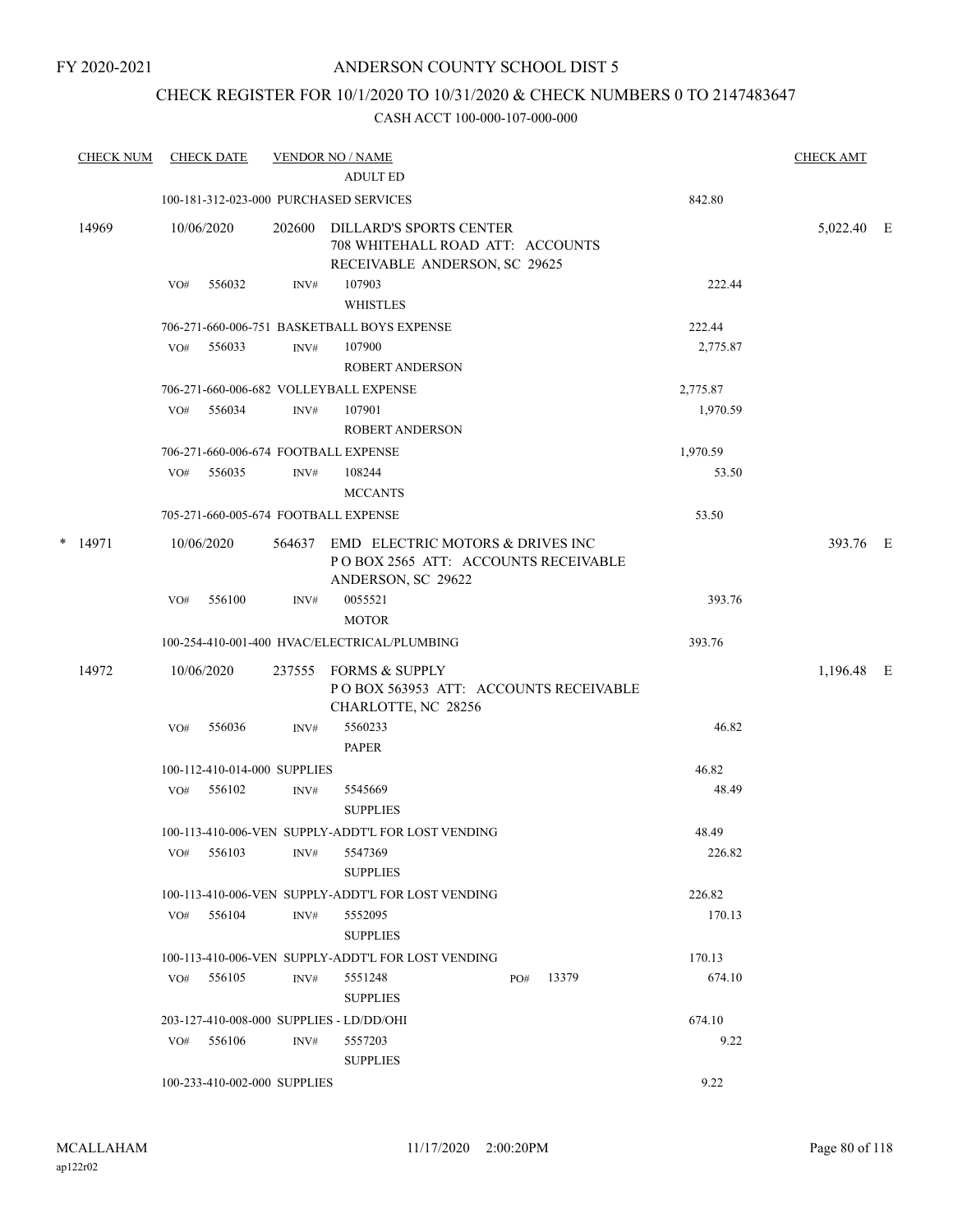# CHECK REGISTER FOR 10/1/2020 TO 10/31/2020 & CHECK NUMBERS 0 TO 2147483647

| <b>CHECK NUM</b> |     | <b>CHECK DATE</b> |                              | <b>VENDOR NO / NAME</b>                                             |     |       |           | <b>CHECK AMT</b> |  |
|------------------|-----|-------------------|------------------------------|---------------------------------------------------------------------|-----|-------|-----------|------------------|--|
|                  | VO# | 556107            | INV#                         | 5557203                                                             |     |       | 19.02     |                  |  |
|                  |     |                   |                              | <b>SUPPLIES</b>                                                     |     |       |           |                  |  |
|                  |     |                   | 100-233-410-002-000 SUPPLIES |                                                                     |     |       | 19.02     |                  |  |
|                  | VO# | 556108            | INV#                         | 5557203-2                                                           |     |       | 1.88      |                  |  |
|                  |     |                   |                              | <b>SUPPLIES</b>                                                     |     |       |           |                  |  |
|                  |     |                   | 100-233-410-002-000 SUPPLIES |                                                                     |     |       | 1.88      |                  |  |
| 14973            |     | 10/06/2020        | 576159                       | EMPLOYEE VENDOR                                                     |     |       |           | 104.42 E         |  |
|                  | VO# | 556000            | INV#                         | <b>SEPT 2020</b>                                                    |     |       | 104.42    |                  |  |
|                  |     |                   |                              | <b>MILEAGE</b>                                                      |     |       |           |                  |  |
|                  |     |                   |                              | 100-266-332-000-000 IN-DISTRICT TRAVEL                              |     |       | 104.42    |                  |  |
| $*$ 14976        |     | 10/06/2020        |                              | 574559 EMPLOYEE VENDOR                                              |     |       |           | 111.44 E         |  |
|                  | VO# | 556081            | INV#                         | SEPT <sub>25</sub>                                                  |     |       | 111.44    |                  |  |
|                  |     |                   |                              | <b>COLUMBIA</b>                                                     |     |       |           |                  |  |
|                  |     |                   |                              | 100-233-333-000-000 TRIPS AND CONFERENCES                           |     |       | 111.44    |                  |  |
| 14977            |     | 10/06/2020        | 298850                       | <b>JOHNSON CONTROLS</b>                                             |     |       |           | 19,393.75 E      |  |
|                  |     |                   |                              | POBOX 730068 ATT: ACCOUNTS RECEIVABLE                               |     |       |           |                  |  |
|                  |     |                   |                              | DALLAS, TX 75373                                                    |     |       |           |                  |  |
|                  | VO# | 556114            | INV#                         | 1-98861671208                                                       | PO# | 12984 | 2,647.50  |                  |  |
|                  |     |                   |                              | JULY-SEPT 2020                                                      |     |       |           |                  |  |
|                  |     |                   |                              | 100-254-312-000-000 PURCHASED SERVICES-JCI                          |     |       | 2,647.50  |                  |  |
|                  | VO# | 556115            | INV#                         | 1-98861734411                                                       | PO# | 12983 | 16,746.25 |                  |  |
|                  |     |                   |                              | JULY-SEPT 2020                                                      |     |       |           |                  |  |
|                  |     |                   |                              | 100-254-312-000-000 PURCHASED SERVICES-JCI                          |     |       | 16,746.25 |                  |  |
| 14978            |     | 10/06/2020        | 564696                       | JOHNSTONE SUPPLY                                                    |     |       |           | 500.37 E         |  |
|                  |     |                   |                              | POBOX 17466 GREENVILLE, SC 29606                                    |     |       |           |                  |  |
|                  | VO# | 556116            | INV#                         | 4017822<br><b>REPAIR PARTS</b>                                      |     |       | 500.37    |                  |  |
|                  |     |                   |                              | 100-254-410-001-400 HVAC/ELECTRICAL/PLUMBING                        |     |       | 500.37    |                  |  |
|                  |     |                   |                              |                                                                     |     |       |           |                  |  |
| $*$ 14981        |     | 10/06/2020        | 575545                       | EMPLOYEE VENDOR                                                     |     |       |           | 188.35 E         |  |
|                  | VO# | 555996            | INV#                         | <b>MATERIALS</b><br>REIMBURSEMENT                                   |     |       | 188.35    |                  |  |
|                  |     |                   | 100-212-410-017-000 SUPPLIES |                                                                     |     |       | 188.35    |                  |  |
|                  |     |                   |                              |                                                                     |     |       |           |                  |  |
| $*$ 14983        |     | 10/06/2020        | 574388                       | NAPA AUTO PARTS                                                     |     |       |           | 133.55 E         |  |
|                  |     |                   |                              | 508 SOUTH MAIN ST ANDERSON, SC 29624                                |     |       |           |                  |  |
|                  | VO# | 556040            | INV#                         | 771272                                                              |     |       | 133.55    |                  |  |
|                  |     |                   |                              | <b>REPAIR PARTS</b><br>329-115-410-031-000 SUPPLIES-STATE EQUIPMENT |     |       | 66.78     |                  |  |
|                  |     |                   |                              | 731-271-660-031-862 AUTO MECHANICS 1 EXPENSE                        |     |       | 66.77     |                  |  |
|                  |     |                   |                              |                                                                     |     |       |           |                  |  |
| 14984            |     | 10/06/2020        | 572183                       | <b>EMPLOYEE VENDOR</b>                                              |     |       |           | 249.66 E         |  |
|                  | VO# | 555992            | INV#                         | OFFICE DEPOT                                                        |     |       | 47.44     |                  |  |
|                  |     |                   |                              | REIMBURSEMENT                                                       |     |       |           |                  |  |
|                  |     |                   | 100-233-410-001-000 SUPPLIES |                                                                     |     |       | 47.44     |                  |  |
|                  | VO# | 555993            | INV#                         | <b>SAMS</b>                                                         |     |       | 202.22    |                  |  |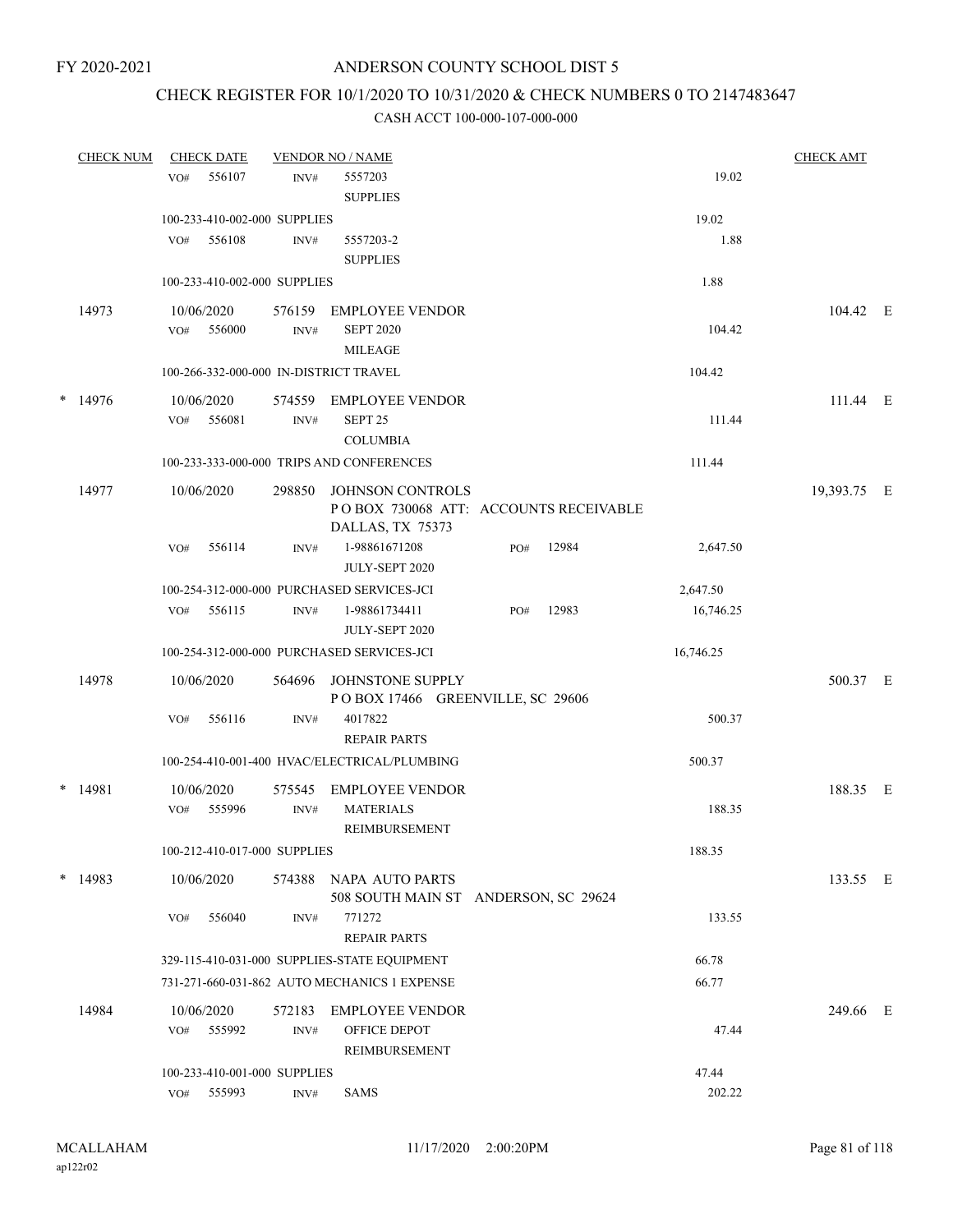## CHECK REGISTER FOR 10/1/2020 TO 10/31/2020 & CHECK NUMBERS 0 TO 2147483647

| <b>CHECK NUM</b> |     | <b>CHECK DATE</b> |                              | <b>VENDOR NO / NAME</b><br>REIMBURSEMENT                   |     |       |          | <b>CHECK AMT</b> |  |
|------------------|-----|-------------------|------------------------------|------------------------------------------------------------|-----|-------|----------|------------------|--|
|                  |     |                   | 100-233-410-001-VIR SUPPLIES |                                                            |     |       | 202.22   |                  |  |
| 14985            |     | 10/06/2020        |                              | 389900 OFFICE DEPOT<br>POBOX 1413 CHARLOTTE, NC 28201-1413 |     |       |          | 2,816.95 E       |  |
|                  | VO# | 556041            | INV#                         | 123325131001<br><b>SUPPLIES</b>                            |     |       | 726.64   |                  |  |
|                  |     |                   | 600-256-410-000-000 SUPPLIES |                                                            |     |       | 726.64   |                  |  |
|                  |     | VO# 556042        | INV#                         | 121665122001<br><b>SUPPLIES</b>                            |     |       | 161.93   |                  |  |
|                  |     |                   | 600-256-410-000-000 SUPPLIES |                                                            |     |       | 161.93   |                  |  |
|                  |     | VO# 556043        | INV#                         | 124913806001<br><b>SUPPLIES</b>                            | PO# | 13398 | 70.94    |                  |  |
|                  |     |                   |                              | 329-114-410-003-0CO SUPPLIES-STATE (C/O)                   |     |       | 70.94    |                  |  |
|                  | VO# | 556044            | INV#                         | 123834409001<br><b>THERMOMETERS</b>                        |     |       | 320.94   |                  |  |
|                  |     |                   | 124-114-410-024-000 SUPPLIES |                                                            |     |       | 320.94   |                  |  |
|                  | VO# | 556045            | INV#                         | 126454192001<br><b>SUPPLIES</b>                            |     |       | 351.05   |                  |  |
|                  |     |                   |                              | 243-182-410-023-FLC SUPPLIES-FAMILY LITERACY               |     |       | 351.05   |                  |  |
|                  | VO# | 556046            | INV#                         | 126454190001<br><b>SUPPLIES</b>                            |     |       | 175.52   |                  |  |
|                  |     |                   |                              | 243-182-410-023-FLC SUPPLIES-FAMILY LITERACY               |     |       | 175.52   |                  |  |
|                  |     | VO# 556047        | INV#                         | 125580515001<br><b>SUPPLIES</b>                            |     |       | 163.36   |                  |  |
|                  |     |                   |                              | 243-182-410-023-000 SUPPLIES & MATERIALS                   |     |       | 163.36   |                  |  |
|                  | VO# | 556048            | INV#                         | 125944559001<br><b>SUPPLIES</b>                            |     |       | 22.30    |                  |  |
|                  |     |                   |                              | 243-182-410-023-FLC SUPPLIES-FAMILY LITERACY               |     |       | 22.30    |                  |  |
|                  |     | VO# 556049        | INV#                         | 123334012001<br><b>SUPPLIES</b>                            |     |       | 25.65    |                  |  |
|                  |     |                   | 100-113-410-020-000 SUPPLIES |                                                            |     |       | 25.65    |                  |  |
|                  |     | VO# 556050        | INV#                         | 116300264001<br>CREDIT                                     |     |       | $-27.01$ |                  |  |
|                  |     |                   | 100-222-410-013-000 SUPPLIES |                                                            |     |       | $-27.01$ |                  |  |
|                  | VO# | 556051            | INV#                         | 121644142001<br><b>SUPPLIES</b>                            |     |       | 96.28    |                  |  |
|                  |     |                   |                              | 713-271-660-013-201 MISCELLANEOUS EXPENSE                  |     |       | 96.28    |                  |  |
|                  |     | VO# 556052        | INV#                         | 121759431001<br><b>SUPPLIES</b>                            |     |       | 54.76    |                  |  |
|                  |     |                   | 100-233-410-007-000 SUPPLIES |                                                            |     |       | 54.76    |                  |  |
|                  | VO# | 556053            | INV#                         | 123216058001<br><b>SUPPLIES</b>                            |     |       | 59.93    |                  |  |
|                  |     |                   | 100-111-410-007-000 SUPPLIES |                                                            |     |       | 59.93    |                  |  |
|                  | VO# | 556054            | INV#                         | 122590558001<br><b>SUPPLIES</b>                            |     |       | 158.15   |                  |  |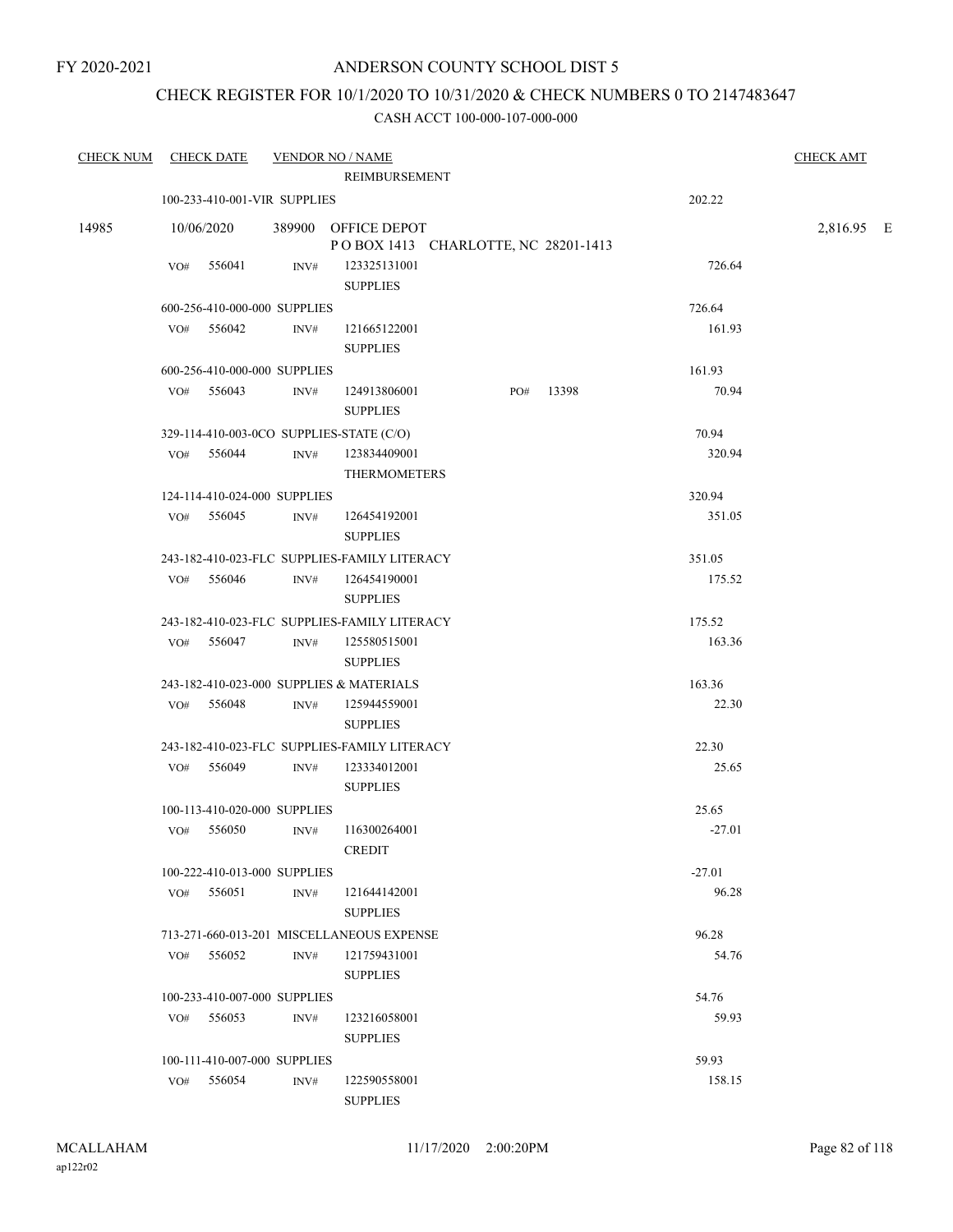# CHECK REGISTER FOR 10/1/2020 TO 10/31/2020 & CHECK NUMBERS 0 TO 2147483647

| CHECK NUM |     | <b>CHECK DATE</b>                 |        | <b>VENDOR NO / NAME</b>                                                                                  |     |       |                  | <b>CHECK AMT</b> |  |
|-----------|-----|-----------------------------------|--------|----------------------------------------------------------------------------------------------------------|-----|-------|------------------|------------------|--|
|           |     | 100-112-410-007-000 SUPPLIES      |        |                                                                                                          |     |       | 158.15           |                  |  |
|           |     | VO# 556055                        | INV#   | 123887429001<br><b>SUPPLIES</b>                                                                          |     |       | 110.48           |                  |  |
|           |     | 100-112-410-007-000 SUPPLIES      |        |                                                                                                          |     |       | 110.48           |                  |  |
|           |     | VO# 556056                        | INV#   | 123221755001<br><b>SUPPLIES</b>                                                                          |     |       | 117.69           |                  |  |
|           |     | 600-256-410-007-000 SUPPLIES      |        |                                                                                                          |     |       | 117.69           |                  |  |
|           | VO# | 556121                            | INV#   | 123333042001<br><b>SUPPLIES</b>                                                                          |     |       | 160.49           |                  |  |
|           |     | 100-113-410-020-000 SUPPLIES      |        |                                                                                                          |     |       | 160.49           |                  |  |
|           |     | VO# 556122                        | INV#   | 124219726001<br><b>SUPPLIES</b>                                                                          |     |       | 67.85            |                  |  |
|           |     | 100-233-410-002-000 SUPPLIES      |        |                                                                                                          |     |       | 67.85            |                  |  |
| $*$ 14987 |     | 10/06/2020                        |        | 570443 PROJECT LEAD THE WAY<br>3939 PRIORITY WAY SOUTH DRIVE SUITE 400<br>INDIANAPOLIS, IN 46240         |     |       |                  | $1,265.00$ E     |  |
|           | VO# | 556059                            | INV#   | 252038<br>AIT                                                                                            | PO# | 13336 | 1,265.00         |                  |  |
|           |     |                                   |        | 207-224-333-031-C04 TRIPS/CONFERENCES (C/O)                                                              |     |       | 1,265.00         |                  |  |
| $*$ 14990 |     | 10/06/2020                        | 574908 | EMPLOYEE VENDOR                                                                                          |     |       |                  | 107.34 E         |  |
|           |     | VO# 555991                        | INV#   | <b>INCENTIVES</b><br>REIMBURSEMENT                                                                       |     |       | 107.34           |                  |  |
|           |     | 883-223-410-000-000 SUPPLIES      |        |                                                                                                          |     |       | 107.34           |                  |  |
| 14991     |     | 10/06/2020                        | 566032 | <b>SCHOOL OUTFITTERS</b>                                                                                 |     |       |                  | $1,063.37$ E     |  |
|           | VO# | 556137                            | INV#   | PO BOX 638517 CINCINNATI, OH 45263-8517<br>PO 13386<br>NEW PROSPECT                                      | PO# | 13386 | 1,063.37         |                  |  |
|           |     |                                   |        | 201-112-445-010-000 TECHNOLOGY SUPPLIES<br>201-112-445-010-000 TECHNOLOGY SUPPLIES                       |     |       | 363.59<br>699.78 |                  |  |
| 14992     |     | 10/06/2020                        | 570099 | SCHOOL SPECIALTY, INC.<br>32656 COLLECTION CENTER DR. ATT: ACCOUNTS<br>RECEIVABLE CHICAGO, IL 60693-0656 |     |       |                  | 1,396.04 E       |  |
|           | VO# | 556063                            | INV#   | 208125932900<br><b>SUPPLIES</b>                                                                          |     |       | 1,396.04         |                  |  |
|           |     |                                   |        | 717-190-660-017-228 ART INSTRUCT EXPENSES                                                                |     |       | 1,396.04         |                  |  |
| 14993     |     | 10/06/2020                        |        | 570059 SHARP BUSINESS SYSTEMS<br>DEPT 1216 PO BOX 121216 DALLAS, TX 75312-1216                           |     |       |                  | 189.11 E         |  |
|           | VO# | 556064                            | INV#   | 9002958188<br><b>COPIES</b>                                                                              |     |       | 189.11           |                  |  |
|           |     | 100-113-410-020-000 SUPPLIES      |        |                                                                                                          |     |       | 189.11           |                  |  |
| 14994     |     | 10/06/2020                        |        | 574734 EMPLOYEE VENDOR                                                                                   |     |       |                  | 101.55 E         |  |
|           |     | VO# 556004                        | INV#   | <b>SEPT 2020</b><br><b>MILEAGE</b>                                                                       |     |       | 101.55           |                  |  |
|           |     | 283-223-333-000-000 TRIPS/MILEAGE |        |                                                                                                          |     |       | 101.55           |                  |  |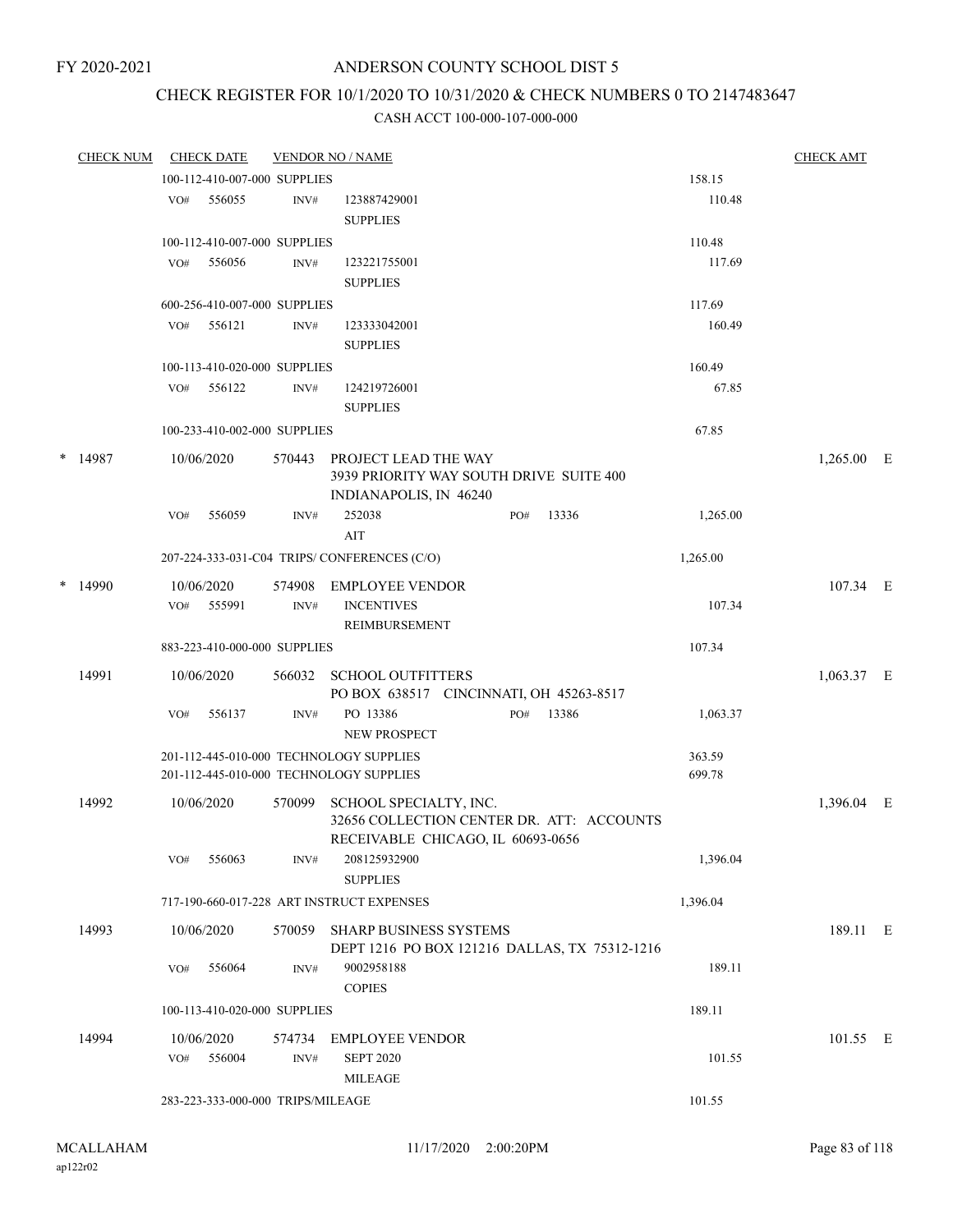## CHECK REGISTER FOR 10/1/2020 TO 10/31/2020 & CHECK NUMBERS 0 TO 2147483647

|   | <b>CHECK NUM</b> |     | <b>CHECK DATE</b>            |                | <b>VENDOR NO / NAME</b>                                                              |     |       |          | <b>CHECK AMT</b> |  |
|---|------------------|-----|------------------------------|----------------|--------------------------------------------------------------------------------------|-----|-------|----------|------------------|--|
|   | 14995            | VO# | 10/06/2020<br>555990         | 574599<br>INV# | <b>EMPLOYEE VENDOR</b><br><b>SMART MUSIC</b><br>REIMBURSEMENT                        |     |       | 1,230.50 | 2,466.26 E       |  |
|   |                  |     |                              |                | 721-190-660-021-637 BAND MS/HS EXPENSE                                               |     |       | 631.30   |                  |  |
|   |                  |     |                              |                | 721-190-660-021-658 ORCHESTRA MIDDLE EXPENSE                                         |     |       | 599.20   |                  |  |
|   |                  | VO# | 556079                       | INV#           | <b>CAMERAS</b><br>REIMBURSEMENT                                                      |     |       | 1,235.76 |                  |  |
|   |                  |     | 100-114-410-021-000 SUPPLIES |                |                                                                                      |     |       | 1,235.76 |                  |  |
| * | 14997            |     | 10/06/2020                   | 570855         | ULINE - ATLANTA<br>P.O. BOX 88741 ATT: ACCOUNTS RECEIVABLE<br>CHICAGO, IL 60680-1741 |     |       |          | 602.12 E         |  |
|   |                  | VO# | 556141                       | INV#           | 124665802<br><b>SUPPLIES</b>                                                         |     |       | 441.48   |                  |  |
|   |                  |     |                              |                | 100-266-345-000-000 TECHNOLOGY INFRASTRUCTURE                                        |     |       | 441.48   |                  |  |
|   |                  | VO# | 556142                       | INV#           | 124772157<br><b>SUPPLIES</b>                                                         |     |       | 160.64   |                  |  |
|   |                  |     |                              |                | 100-266-345-000-000 TECHNOLOGY INFRASTRUCTURE                                        |     |       | 160.64   |                  |  |
|   | 14998            |     | 10/06/2020                   | 569789         | UNIFIRST CORPORATION<br>PO BOX 650481 DALLAS, TX 75265-0481                          |     |       |          | 571.59 E         |  |
|   |                  | VO# | 556140                       | INV#           | 1578913<br><b>DUST MOPS</b>                                                          | PO# | 12978 | 571.59   |                  |  |
|   |                  |     | 100-254-410-001-000 SUPPLIES |                |                                                                                      |     |       | 17.82    |                  |  |
|   |                  |     | 100-254-410-002-000 SUPPLIES |                |                                                                                      |     |       | 54.16    |                  |  |
|   |                  |     | 100-254-410-005-000 SUPPLIES |                |                                                                                      |     |       | 41.78    |                  |  |
|   |                  |     | 100-254-410-008-000 SUPPLIES |                |                                                                                      |     |       | 41.40    |                  |  |
|   |                  |     | 100-254-410-009-000 SUPPLIES |                |                                                                                      |     |       | 31.42    |                  |  |
|   |                  |     | 100-254-410-011-000 SUPPLIES |                |                                                                                      |     |       | 19.50    |                  |  |
|   |                  |     | 100-254-410-012-000 SUPPLIES |                |                                                                                      |     |       | 19.58    |                  |  |
|   |                  |     | 100-254-410-013-000 SUPPLIES |                |                                                                                      |     |       | 42.90    |                  |  |
|   |                  |     | 100-254-410-014-000 SUPPLIES |                |                                                                                      |     |       | 28.42    |                  |  |
|   |                  |     | 100-254-410-015-000 SUPPLIES |                |                                                                                      |     |       | 11.71    |                  |  |
|   |                  |     | 100-254-410-016-000 SUPPLIES |                |                                                                                      |     |       | 23.42    |                  |  |
|   |                  |     | 100-254-410-017-000 SUPPLIES |                |                                                                                      |     |       | 54.76    |                  |  |
|   |                  |     | 100-254-410-018-000 SUPPLIES |                |                                                                                      |     |       | 29.22    |                  |  |
|   |                  |     | 100-254-410-019-000 SUPPLIES |                |                                                                                      |     |       | 37.50    |                  |  |
|   |                  |     | 100-254-410-020-000 SUPPLIES |                |                                                                                      |     |       | 33.92    |                  |  |
|   |                  |     | 100-254-410-021-000 SUPPLIES |                |                                                                                      |     |       | 23.95    |                  |  |
|   |                  |     | 100-254-410-023-000 SUPPLIES |                |                                                                                      |     |       | 7.59     |                  |  |
|   |                  |     | 131-254-410-031-000 SUPPLIES |                |                                                                                      |     |       | 52.54    |                  |  |
|   | $*$ 15000        |     | 10/06/2020                   | 573363         | <b>VARSITY SPIRIT FASHION</b><br>PO BOX 751210 MEMPHIS, TN 38175-1210                |     |       |          | 1,954.44 E       |  |
|   |                  | VO# | 556072                       | INV#           | 48800071<br>ROBERT ANDERSON                                                          |     |       | 143.81   |                  |  |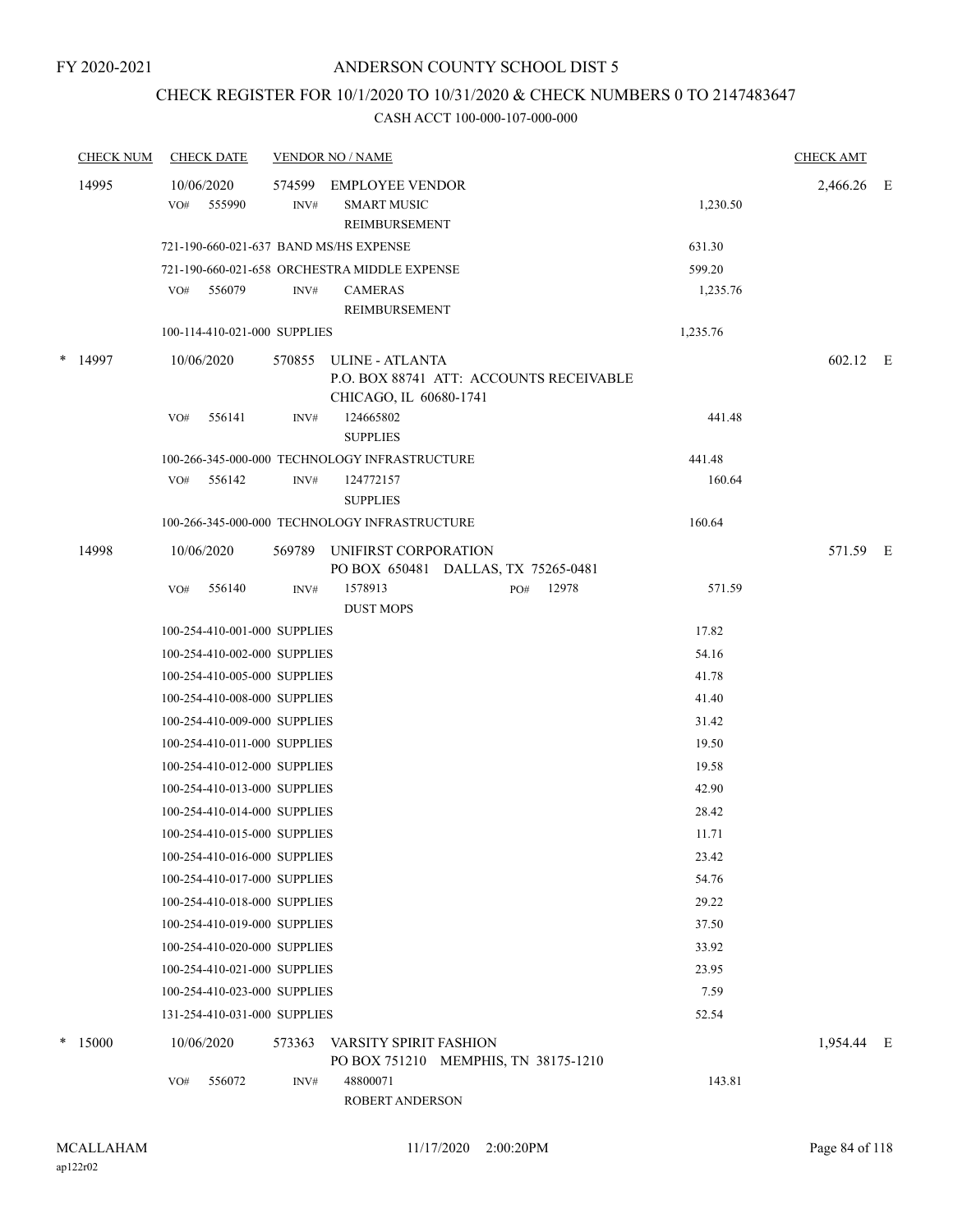# CHECK REGISTER FOR 10/1/2020 TO 10/31/2020 & CHECK NUMBERS 0 TO 2147483647

|   | <b>CHECK NUM</b> |     | <b>CHECK DATE</b>                    |                | <b>VENDOR NO / NAME</b>                                                                        |          | <b>CHECK AMT</b> |  |
|---|------------------|-----|--------------------------------------|----------------|------------------------------------------------------------------------------------------------|----------|------------------|--|
|   |                  |     | 706-271-660-006-611 PEP CLUB EXPENSE |                |                                                                                                | 143.81   |                  |  |
|   |                  | VO# | 556073                               | INV#           | 12717526<br><b>GLENVIEW</b>                                                                    | 1,810.63 |                  |  |
|   |                  |     | 720-271-660-020-611 PEP CLUB EXPENSE |                |                                                                                                | 1,810.63 |                  |  |
| * | 15003            |     | 10/06/2020                           |                | 532300 WHITE JONES ACE HARDWARE<br>PO BOX 13012 ATT: ACCOUNTS RECEIVABLE<br>ANDERSON, SC 29624 |          | 142.62 E         |  |
|   |                  | VO# | 556160                               | INV#           | 406100<br><b>SUPPLIES</b>                                                                      | 16.17    |                  |  |
|   |                  |     | 100-254-410-000-400 HVAC SUPPLIES    |                |                                                                                                | 16.17    |                  |  |
|   |                  | VO# | 556161                               | INV#           | 893360<br><b>SUPPLIES</b>                                                                      | 29.83    |                  |  |
|   |                  |     |                                      |                | 100-254-410-001-400 HVAC/ELECTRICAL/PLUMBING                                                   | 29.83    |                  |  |
|   |                  |     | VO# 556162                           | INV#           | 893362<br><b>SUPPLIES</b>                                                                      | 3.08     |                  |  |
|   |                  |     |                                      |                | 100-254-410-001-400 HVAC/ELECTRICAL/PLUMBING                                                   | 3.08     |                  |  |
|   |                  | VO# | 556163                               | INV#           | 406142<br><b>SUPPLIES</b>                                                                      | 63.64    |                  |  |
|   |                  |     |                                      |                | 100-254-410-003-400 HVAC/ELECTRICAL/PLUMBING                                                   | 63.64    |                  |  |
|   |                  |     | $VO#$ 556164                         | INV#           | 893422<br><b>SUPPLIES</b>                                                                      | 29.90    |                  |  |
|   |                  |     |                                      |                | 100-254-410-001-400 HVAC/ELECTRICAL/PLUMBING                                                   | 29.90    |                  |  |
| * | 15006            |     | 10/08/2020                           | 111125         | <b>ANDERSON AWARDS</b><br>716 WHITEHALL ROAD ATT: ACCOUNTS<br>RECEIVABLE ANDERSON, SC 29625    |          | 187.25 E         |  |
|   |                  | VO# | 556206                               | INV#           | <b>PLAQUES</b><br><b>WESTSIDE</b>                                                              | 187.25   |                  |  |
|   |                  |     | 100-223-410-003-000 SUPPLIES         |                |                                                                                                | 187.25   |                  |  |
|   | $*$ 15012        |     | 10/08/2020                           | 147195         | EMPLOYEE VENDOR                                                                                |          | 275.00 E         |  |
|   |                  | VO# | 556186                               | INV#           | <b>TIME CLOCK</b><br>REIMBURSEMENT                                                             | 275.00   |                  |  |
|   |                  |     |                                      |                | 723-190-660-023-911 MISCELLANEOUS- ADULT ED EXPENSE                                            | 275.00   |                  |  |
|   | 15013            |     | 10/08/2020                           |                | 564176 BSN SPORTS, LLC<br>PO BOX 660176 DALLAS, TX 75209-0176                                  |          | 4,720.60 E       |  |
|   |                  | VO# | 556213                               | INV#           | 909559126<br>WESTSIDE                                                                          | 684.00   |                  |  |
|   |                  |     | 100-271-410-003-000 SUPPLIES         |                |                                                                                                | 684.00   |                  |  |
|   |                  | VO# | 556214                               | INV#           | 909032498<br><b>WESTSIDE</b>                                                                   | 634.08   |                  |  |
|   |                  |     | 100-271-410-003-000 SUPPLIES         |                |                                                                                                | 634.08   |                  |  |
|   |                  | VO# | 556215                               | INV#           | 908036947<br><b>WESTSIDE</b>                                                                   | 417.60   |                  |  |
|   |                  |     | 100-271-410-003-000 SUPPLIES         |                |                                                                                                | 417.60   |                  |  |
|   |                  |     | VO# 556216                           | $\text{INV}\#$ | 908224257                                                                                      | 2,217.24 |                  |  |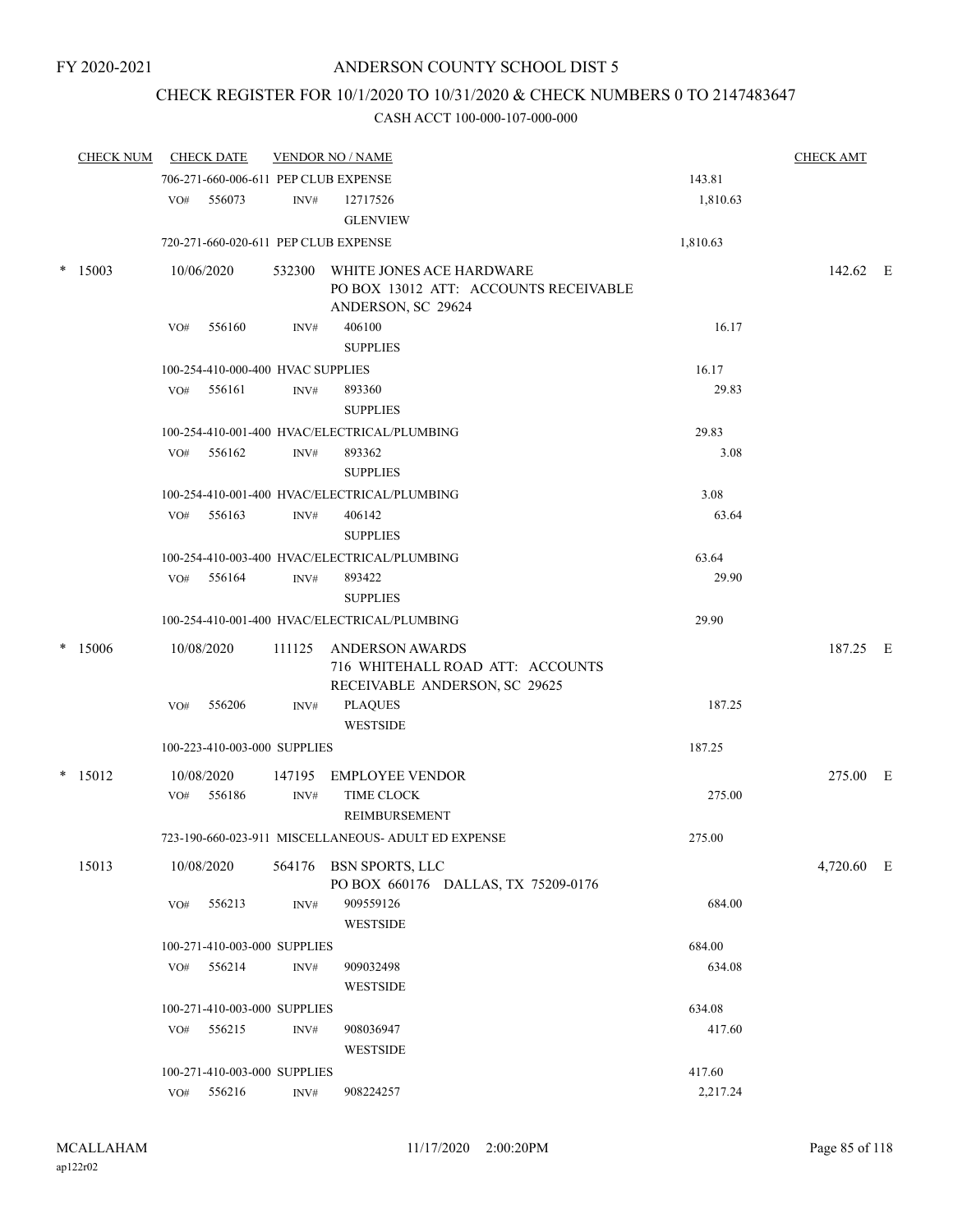#### FY 2020-2021

## ANDERSON COUNTY SCHOOL DIST 5

## CHECK REGISTER FOR 10/1/2020 TO 10/31/2020 & CHECK NUMBERS 0 TO 2147483647

| <b>CHECK NUM</b> |     | <b>CHECK DATE</b> |                              | <b>VENDOR NO / NAME</b>                                           |                        |     |                                      |          | <b>CHECK AMT</b> |  |
|------------------|-----|-------------------|------------------------------|-------------------------------------------------------------------|------------------------|-----|--------------------------------------|----------|------------------|--|
|                  |     |                   |                              | <b>WESTSIDE</b>                                                   |                        |     |                                      |          |                  |  |
|                  |     |                   | 100-271-410-003-000 SUPPLIES |                                                                   |                        |     |                                      | 2,217.24 |                  |  |
|                  | VO# | 556217            | INV#                         | 908125698                                                         |                        |     |                                      | 767.68   |                  |  |
|                  |     |                   |                              | <b>WESTSIDE</b>                                                   |                        |     |                                      |          |                  |  |
|                  |     |                   | 100-271-410-003-000 SUPPLIES |                                                                   |                        |     |                                      | 767.68   |                  |  |
| 15014            |     | 10/08/2020        | 573552                       | EMPLOYEE VENDOR                                                   |                        |     |                                      |          | 242.89 E         |  |
|                  |     | VO# 556187        | INV#                         | <b>AMAZON</b><br>REIMBURSEMENT                                    |                        |     |                                      | 242.89   |                  |  |
|                  |     |                   | 100-222-410-003-000 SUPPLIES |                                                                   |                        |     |                                      | 242.89   |                  |  |
|                  |     |                   |                              |                                                                   |                        |     |                                      |          |                  |  |
| 15015            |     | 10/08/2020        | 155900                       | CAROLINA BIOLOGICAL SUPPLY<br>CHARLOTTE, NC 28260-0232            |                        |     | POBOX 60232 ATT: ACCOUNTS RECEIVABLE |          | 825.01 E         |  |
|                  | VO# | 556218            | INV#                         | 51177400                                                          |                        |     |                                      | 339.62   |                  |  |
|                  |     |                   |                              | <b>SUPPLIES</b>                                                   |                        |     |                                      |          |                  |  |
|                  |     |                   |                              | 326-112-410-000-000 SCIENCE KITS SUPPLIES                         |                        |     |                                      | 339.62   |                  |  |
|                  | VO# | 556219            | INV#                         | 51167206                                                          |                        |     |                                      | 485.39   |                  |  |
|                  |     |                   |                              | <b>SUPPLIES</b>                                                   |                        |     |                                      |          |                  |  |
|                  |     |                   |                              | 100-114-410-003-SCI SUPPLIES AND MATERIALS - SCIENCE              |                        |     |                                      | 485.39   |                  |  |
| $*$ 15019        |     | 10/08/2020        | 576385                       | EMPLOYEE VENDOR                                                   |                        |     |                                      |          | 144.00 E         |  |
|                  |     | VO# 556330        | INV#                         | <b>OSHA</b>                                                       |                        |     |                                      | 144.00   |                  |  |
|                  |     |                   |                              | REIMBURSEMENT                                                     |                        |     |                                      |          |                  |  |
|                  |     |                   |                              | 328-115-312-031-000 PURCHASED SERVICES                            |                        |     |                                      | 144.00   |                  |  |
| 15020            |     | 10/08/2020        |                              | 572679 DEFENDER SERVICES, INC.                                    |                        |     |                                      |          | 842.80 E         |  |
|                  | VO# | 556221            | INV#                         | PO BOX 1775 COLUMBIA, SC 29202<br>751944                          |                        | PO# | 13390                                | 842.80   |                  |  |
|                  |     |                   |                              | <b>ADULT ED</b>                                                   |                        |     |                                      |          |                  |  |
|                  |     |                   |                              | 100-181-312-023-000 PURCHASED SERVICES                            |                        |     |                                      | 842.80   |                  |  |
| 15021            |     | 10/08/2020        | 199000                       | DEMCO, INC                                                        |                        |     |                                      |          | 2,484.68 E       |  |
|                  |     |                   |                              | P O BOX 8048                                                      | MADISON, WI 53708-8048 |     |                                      |          |                  |  |
|                  | VO# | 556276            | INV#                         | 6845675<br><b>WESTSIDE</b>                                        |                        | PO# | 13403                                | 2,484.68 |                  |  |
|                  |     |                   | 100-222-410-003-000 SUPPLIES |                                                                   |                        |     |                                      | 2,484.68 |                  |  |
| 15022            |     | 10/08/2020        | 202600                       | DILLARD'S SPORTS CENTER                                           |                        |     |                                      |          | 479.15 E         |  |
|                  |     |                   |                              | 708 WHITEHALL ROAD ATT: ACCOUNTS<br>RECEIVABLE ANDERSON, SC 29625 |                        |     |                                      |          |                  |  |
|                  | VO# | 556222            | INV#                         | 107888                                                            |                        |     |                                      | 479.15   |                  |  |
|                  |     |                   |                              | <b>WESTSIDE VB</b>                                                |                        |     |                                      |          |                  |  |
|                  |     |                   | 100-271-410-003-000 SUPPLIES |                                                                   |                        |     |                                      | 479.15   |                  |  |
| 15023            |     | 10/08/2020        | 224625                       | ELECTRIC CITY SIGNS & NEON, INC.                                  |                        |     |                                      |          | 4,538.00 E       |  |
|                  |     |                   |                              | POBOX 656 ATT: ACCOUNTS RECEIVABLE                                |                        |     |                                      |          |                  |  |
|                  | VO# | 556277            | INV#                         | ANDERSON, SC 29622<br>27254                                       |                        |     |                                      | 2,245.00 |                  |  |
|                  |     |                   |                              |                                                                   |                        |     |                                      |          |                  |  |
|                  |     |                   |                              | TL HANNA                                                          |                        |     |                                      |          |                  |  |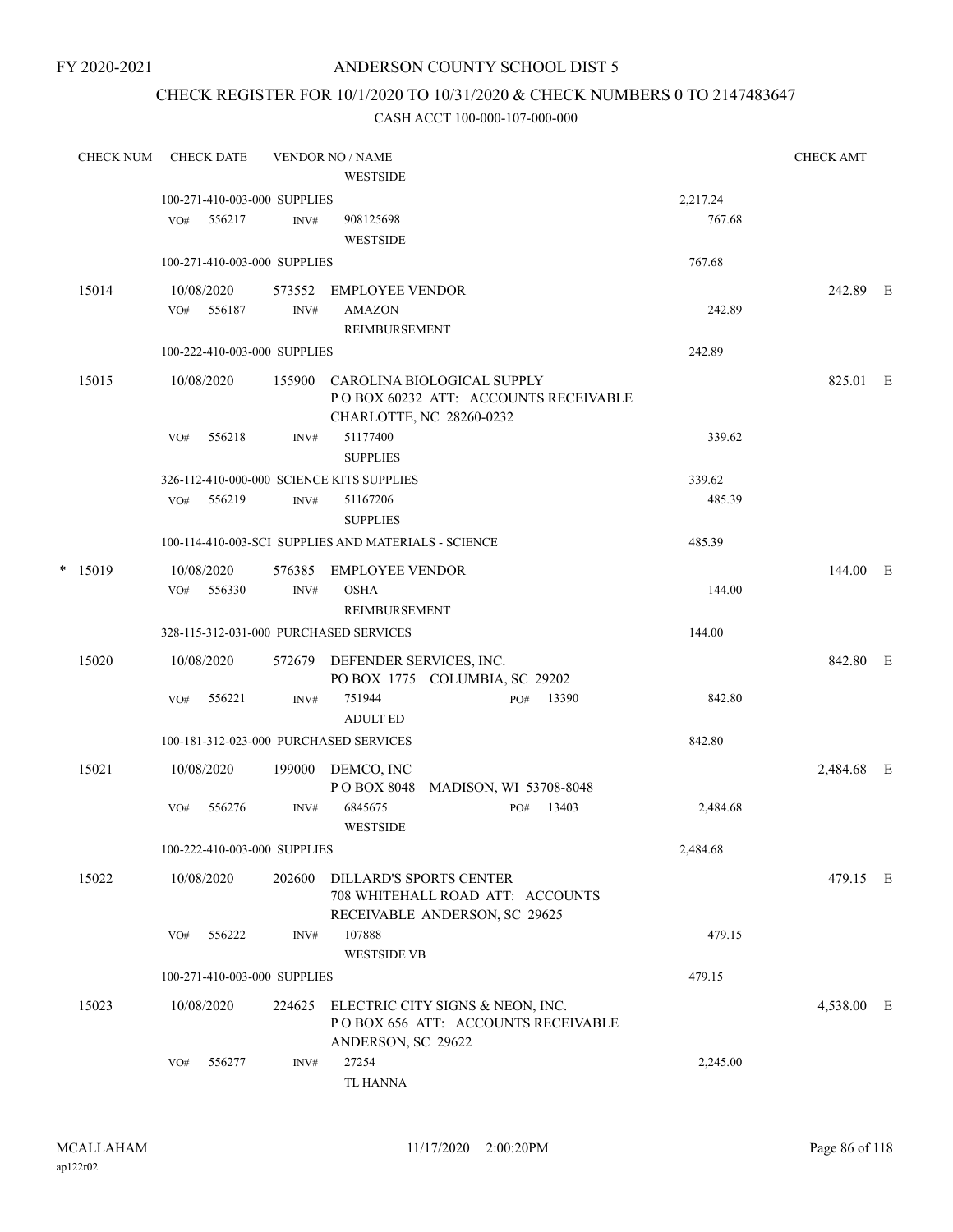# CHECK REGISTER FOR 10/1/2020 TO 10/31/2020 & CHECK NUMBERS 0 TO 2147483647

| <b>CHECK NUM</b> |     | <b>CHECK DATE</b>                    |      | <b>VENDOR NO / NAME</b><br>100-254-323-002-400 CONTR SERV-HVAC/ELECT/PLUMBING                           |     |       | 2,245.00 | <b>CHECK AMT</b> |  |
|------------------|-----|--------------------------------------|------|---------------------------------------------------------------------------------------------------------|-----|-------|----------|------------------|--|
|                  |     | VO# 556278                           | INV# | 27183<br><b>CENTERVILLE</b>                                                                             |     |       | 2,293.00 |                  |  |
|                  |     |                                      |      | 100-254-323-007-400 CONTR SERV-HVAC/ELECT/PLUMBING                                                      |     |       | 2,293.00 |                  |  |
| $*$ 15025        |     | 10/08/2020                           |      | 237555 FORMS & SUPPLY<br>POBOX 563953 ATT: ACCOUNTS RECEIVABLE<br>CHARLOTTE, NC 28256                   |     |       |          | 1,184.17 E       |  |
|                  | VO# | 556224                               | INV# | 5552342<br><b>SUPPLIES</b>                                                                              |     |       | 117.31   |                  |  |
|                  |     |                                      |      | 719-271-660-019-201 MISCELLANEOUS EXPENSE                                                               |     |       | 117.31   |                  |  |
|                  |     | VO# 556225                           | INV# | 5565970-1<br><b>SUPPLIES</b>                                                                            |     |       | 83.59    |                  |  |
|                  |     | 100-233-410-014-000 SUPPLIES         |      |                                                                                                         |     |       | 83.59    |                  |  |
|                  |     | VO# 556226                           | INV# | 5565970<br><b>SUPPLIES</b>                                                                              |     |       | 8.43     |                  |  |
|                  |     | 100-233-410-014-000 SUPPLIES         |      |                                                                                                         |     |       | 8.43     |                  |  |
|                  |     | VO# 556280                           | INV# | 5530856<br>AIT                                                                                          | PO# | 13332 | 526.98   |                  |  |
|                  |     | 131-115-410-031-000 SUPPLIES         |      |                                                                                                         |     |       | 267.93   |                  |  |
|                  |     | 131-115-410-031-000 SUPPLIES         |      |                                                                                                         |     |       | 81.32    |                  |  |
|                  |     | 131-115-410-031-000 SUPPLIES         |      |                                                                                                         |     |       | 177.73   |                  |  |
|                  |     | VO# 556281                           | INV# | 24622<br><b>SUPPLIES</b>                                                                                | PO# | 13376 | 148.26   |                  |  |
|                  |     | 131-115-410-031-000 SUPPLIES         |      |                                                                                                         |     |       | 148.26   |                  |  |
|                  | VO# | 556282                               | INV# | 24428<br><b>THERMOMETERS</b>                                                                            | PO# | 13348 | 299.60   |                  |  |
|                  |     | 131-115-410-031-000 SUPPLIES         |      |                                                                                                         |     |       | 299.60   |                  |  |
| $*$ 15027        |     | 10/08/2020                           |      | 572045 EMPLOYEE VENDOR                                                                                  |     |       |          | 364.52 E         |  |
|                  |     | VO# 556189                           | INV# | <b>CANDY STORE</b><br>REIMBURSEMENT                                                                     |     |       | 300.34   |                  |  |
|                  |     | 705-271-660-005-611 PEP CLUB EXPENSE |      |                                                                                                         |     |       | 55.00    |                  |  |
|                  |     |                                      |      | 705-271-660-005-671 FOOTBALL GATE RECEIPTS EXPENSE                                                      |     |       | 115.00   |                  |  |
|                  |     |                                      |      | 705-271-660-005-682 VOLLEYBALL EXPENSE                                                                  |     |       | 55.00    |                  |  |
|                  |     |                                      |      | 705-271-660-005-751 BASKETBALL BOYS EXPENSE                                                             |     |       | 75.34    |                  |  |
|                  | VO# | 556190                               | INV# | WALGREENS<br>REIMBURSEMENT                                                                              |     |       | 64.18    |                  |  |
|                  |     |                                      |      | 705-271-660-005-411 MISCELLANEOUS EXPENSE                                                               |     |       | 64.18    |                  |  |
| 15028            |     | 10/08/2020                           |      | 570057 HERITAGE FOOD SERVICE GROUP<br>P.O. BOX 71595 ATT: ACCOUNTS RECEIVABLE<br>CHICAGO, IL 60694-1595 |     |       |          | 453.85 E         |  |
|                  | VO# | 556228                               | INV# | 6824507<br><b>REPAIR PARTS</b>                                                                          |     |       | 173.11   |                  |  |
|                  |     |                                      |      | 600-256-323-008-000 REPAIRS TO EQUIPMENT                                                                |     |       | 173.11   |                  |  |
|                  |     | VO# 556229                           | INV# | 6831926                                                                                                 |     |       | 280.74   |                  |  |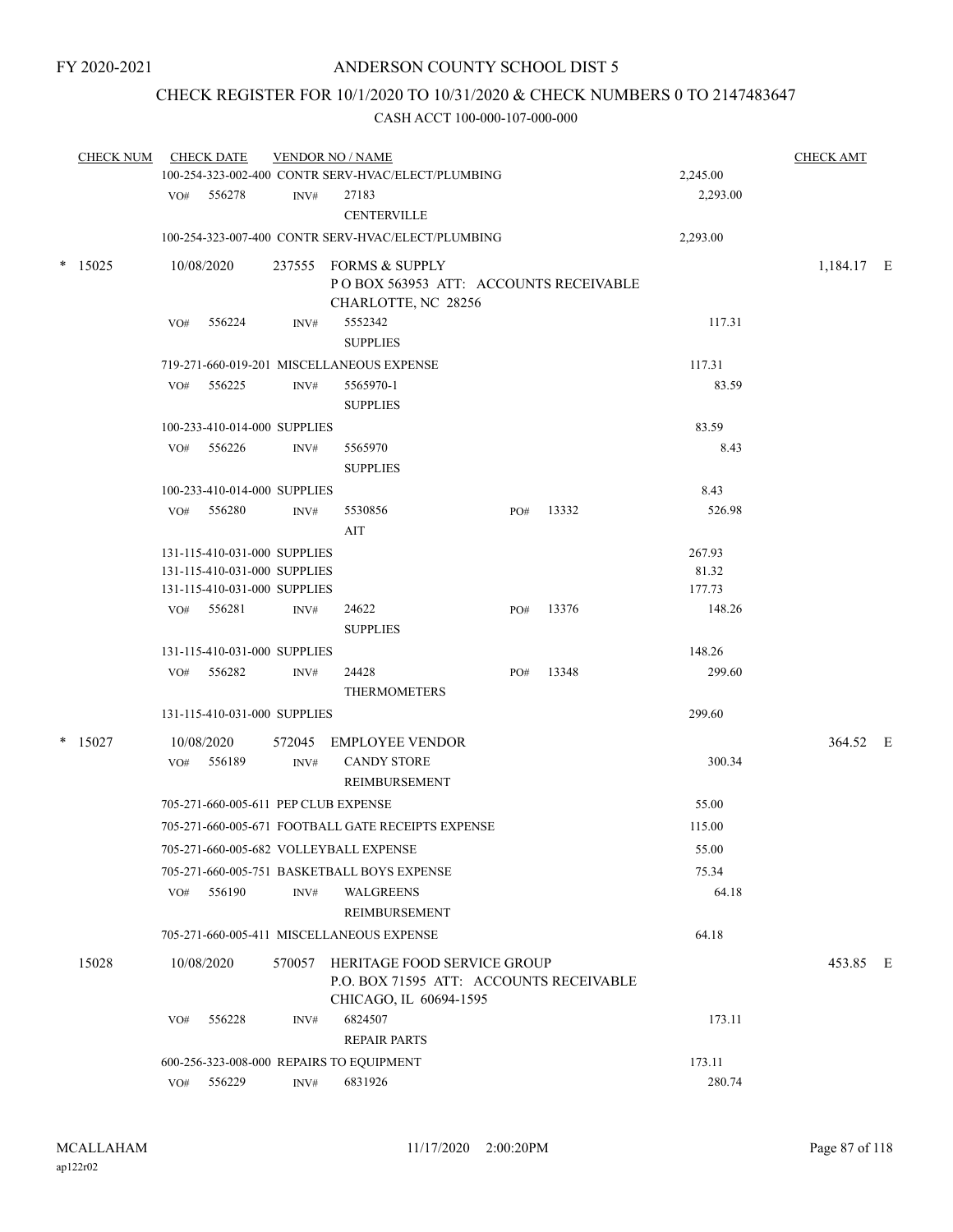## CHECK REGISTER FOR 10/1/2020 TO 10/31/2020 & CHECK NUMBERS 0 TO 2147483647

| <b>CHECK NUM</b> |     | <b>CHECK DATE</b>            |        | <b>VENDOR NO / NAME</b>                                                                       |     |           |          | <b>CHECK AMT</b> |  |
|------------------|-----|------------------------------|--------|-----------------------------------------------------------------------------------------------|-----|-----------|----------|------------------|--|
|                  |     |                              |        | <b>REPAIR PARTS</b>                                                                           |     |           |          |                  |  |
|                  |     |                              |        | 600-256-323-003-000 REPAIRS TO EQUIPMENT                                                      |     |           | 280.74   |                  |  |
| $*15033$         |     | 10/08/2020                   | 305300 | KATHY'S ENTERPRISES<br>500 MT LEBANON CHURCH ROAD ATT: ACCOUNTS<br>RECEIVABLE GREER, SC 29651 |     |           |          | $1,166.00$ E     |  |
|                  | VO# | 556231                       | INV#   | 5511                                                                                          |     |           | 1,166.00 |                  |  |
|                  |     |                              |        | <b>TL HANNA</b>                                                                               |     |           |          |                  |  |
|                  |     |                              |        | 100-114-410-002-C19 COVID 19 SUPPLIES                                                         |     |           | 1,166.00 |                  |  |
| 15034            |     | 10/08/2020                   | 307650 | <b>EMPLOYEE VENDOR</b>                                                                        |     |           |          | 129.93 E         |  |
|                  | VO# | 556269                       | INV#   | OCT <sub>2</sub>                                                                              |     |           | 129.93   |                  |  |
|                  |     |                              |        | <b>COLUMBIA</b>                                                                               |     |           |          |                  |  |
|                  |     |                              |        | 100-221-333-000-000 TRIPS AND CONFERENCES                                                     |     |           | 129.93   |                  |  |
| $*$ 15038        |     | 10/08/2020                   |        | 570294 MARIANNA INDUSTRIES                                                                    |     |           |          | 4,785.50 E       |  |
|                  |     |                              |        | 11222 "I" STREET ATT: ACCOUNTS RECEIVABLE<br>OMAHA, NE 68137-1296                             |     |           |          |                  |  |
|                  | VO# | 556343                       | INV#   | 35724, 40094<br><b>SUPPLIES</b>                                                               | PO# | 13236     | 4,785.50 |                  |  |
|                  |     |                              |        | 329-115-410-031-0CO SUPPLIES-STATE (C/O)                                                      |     |           | 4,138.50 |                  |  |
|                  |     |                              |        | 329-115-410-031-0CO SUPPLIES-STATE (C/O)                                                      |     |           | 647.00   |                  |  |
| 15039            |     | 10/08/2020                   |        | 574388 NAPA AUTO PARTS                                                                        |     |           |          | 143.54 E         |  |
|                  |     |                              |        | 508 SOUTH MAIN ST ANDERSON, SC 29624                                                          |     |           |          |                  |  |
|                  | VO# | 556288                       | INV#   | 778548                                                                                        |     | PO# 13521 | 143.54   |                  |  |
|                  |     |                              |        | <b>BATTERY</b>                                                                                |     |           |          |                  |  |
|                  |     | 131-115-410-031-000 SUPPLIES |        |                                                                                               |     |           | 143.54   |                  |  |
| $*$ 15041        |     | 10/08/2020                   | 389900 | OFFICE DEPOT<br>POBOX 1413 CHARLOTTE, NC 28201-1413                                           |     |           |          | 1,622.05 E       |  |
|                  | VO# | 556241                       | INV#   | 2435079880<br><b>SUPPLIES</b>                                                                 |     |           | 246.27   |                  |  |
|                  |     | 100-114-410-003-000 SUPPLIES |        |                                                                                               |     |           | 246.27   |                  |  |
|                  | VO# | 556242                       | INV#   | 2431191185                                                                                    |     |           | 26.74    |                  |  |
|                  |     |                              |        | <b>SUPPLIES</b>                                                                               |     |           |          |                  |  |
|                  |     | 100-114-410-003-000 SUPPLIES |        |                                                                                               |     |           | 26.74    |                  |  |
|                  | VO# | 556291                       | INV#   | 127135097001                                                                                  |     |           | 64.19    |                  |  |
|                  |     |                              |        | <b>SUPPLIES</b>                                                                               |     |           |          |                  |  |
|                  |     |                              |        | 243-181-410-023-000 SUPPLIES AND MATERIALS                                                    |     |           | 64.19    |                  |  |
|                  | VO# | 556292                       | INV#   | 127135096001                                                                                  |     |           | 63.85    |                  |  |
|                  |     |                              |        | <b>SUPPLIES</b>                                                                               |     |           |          |                  |  |
|                  |     |                              |        | 243-181-410-023-000 SUPPLIES AND MATERIALS                                                    |     |           | 63.85    |                  |  |
|                  |     | VO# 556293                   | INV#   | 115197691001                                                                                  | PO# | 13133     | 612.49   |                  |  |
|                  |     |                              |        | <b>SUPPLIES</b>                                                                               |     |           |          |                  |  |
|                  |     | 201-112-410-010-000 SUPPLIES |        |                                                                                               |     |           | 612.49   |                  |  |
|                  |     | $VO#$ 556294                 | INV#   | 115203949001                                                                                  | PO# | 13133     | 398.04   |                  |  |
|                  |     |                              |        | <b>SUPPLIES</b>                                                                               |     |           |          |                  |  |
|                  |     | 201-112-410-010-000 SUPPLIES |        |                                                                                               |     |           | 398.04   |                  |  |
|                  |     |                              |        |                                                                                               |     |           |          |                  |  |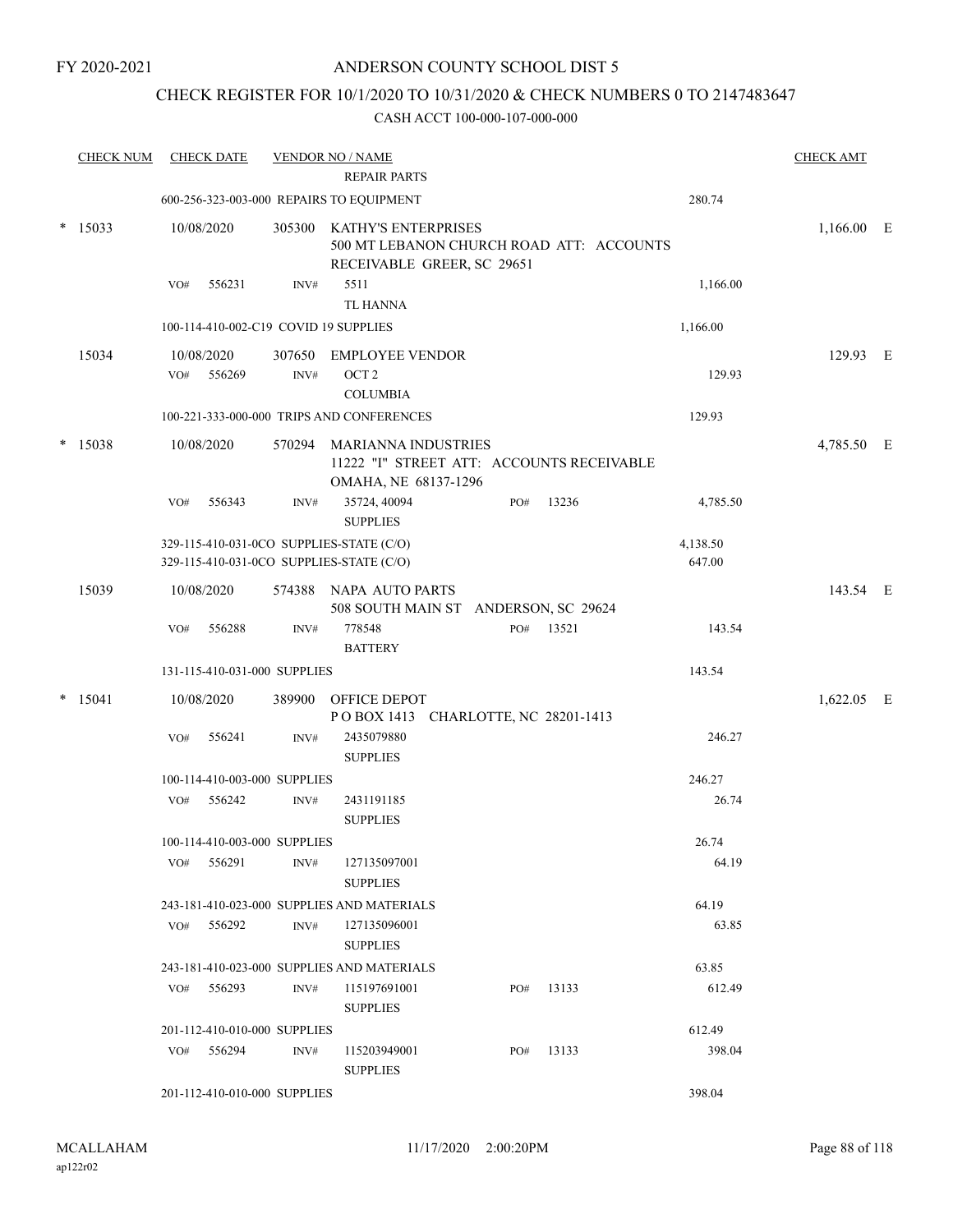# CHECK REGISTER FOR 10/1/2020 TO 10/31/2020 & CHECK NUMBERS 0 TO 2147483647

| CHECK NUM |     | <b>CHECK DATE</b>                  |        | <b>VENDOR NO / NAME</b>                                                                              |     |           |           | <b>CHECK AMT</b> |  |
|-----------|-----|------------------------------------|--------|------------------------------------------------------------------------------------------------------|-----|-----------|-----------|------------------|--|
|           | VO# | 556295                             | INV#   | 121591670001<br><b>CREDIT</b>                                                                        | PO# | 13133     | $-132.00$ |                  |  |
|           |     | 201-112-410-010-000 SUPPLIES       |        |                                                                                                      |     |           | $-132.00$ |                  |  |
|           | VO# | 556296                             | INV#   | 121768817001<br><b>SUPPLIES</b>                                                                      | PO# | 13253     | 62.92     |                  |  |
|           |     | 201-112-410-010-000 SUPPLIES       |        |                                                                                                      |     |           | 62.92     |                  |  |
|           | VO# | 556297                             | INV#   | 128506310001<br><b>SUPPLIES</b>                                                                      |     |           | 21.68     |                  |  |
|           |     |                                    |        | 723-190-660-023-911 MISCELLANEOUS- ADULT ED EXPENSE                                                  |     |           | 21.68     |                  |  |
|           | VO# | 556298                             | INV#   | 128506253001<br><b>SUPPLIES</b>                                                                      |     |           | 32.08     |                  |  |
|           |     |                                    |        | 100-114-410-001-C19 COVID 19 SUPPLIES                                                                |     |           | 32.08     |                  |  |
|           | VO# | 556299                             | INV#   | 127134122001<br><b>SUPPLIES</b>                                                                      |     |           | 171.87    |                  |  |
|           |     |                                    |        | 243-181-410-023-000 SUPPLIES AND MATERIALS                                                           |     |           | 82.51     |                  |  |
|           |     |                                    |        | 243-182-410-023-000 SUPPLIES & MATERIALS                                                             |     |           | 89.36     |                  |  |
|           |     | VO# 556300                         | INV#   | 127135095001<br><b>SUPPLIES</b>                                                                      |     |           | 53.92     |                  |  |
|           |     |                                    |        | 243-181-410-023-000 SUPPLIES AND MATERIALS                                                           |     |           | 53.92     |                  |  |
| 15042     |     | 10/08/2020                         |        | 405100 PERMA-BOUND<br>617 EAST VANDALIA ROAD ATT: ACCOUNTS<br>RECEIVABLE JACKSONVILLE, IL 62650-3599 |     |           |           | 1,838.48 E       |  |
|           | VO# | 556245                             | INV#   | 1870216                                                                                              |     | PO# 13392 | 1,838.48  |                  |  |
|           |     |                                    |        | <b>MCCANTS</b>                                                                                       |     |           |           |                  |  |
|           |     | 397-222-410-005-000 MEDIA SUPPLIES |        |                                                                                                      |     |           | 1,838.48  |                  |  |
| $*$ 15045 |     | 10/08/2020                         | 574687 | PRIORITY ONE SECURITY<br>18 INTERCHANGE BLVD., SUITE B GREENVILLE, SC<br>29607                       |     |           |           | 1,282.00 E       |  |
|           | VO# | 556302                             | INV#   | 2029941<br><b>OCTOBER SERVICE</b>                                                                    | PO# | 12976     | 1,282.00  |                  |  |
|           |     |                                    |        | 100-254-323-000-600 MAINTENANCE SERVICES                                                             |     |           | 92.00     |                  |  |
|           |     |                                    |        | 100-254-323-001-600 MAINTENANCE SERVICES                                                             |     |           | 46.00     |                  |  |
|           |     |                                    |        | 100-254-323-002-600 MAINTENANCE SERVICES                                                             |     |           | 168.00    |                  |  |
|           |     |                                    |        | 100-254-323-003-600 MAINTENANCE SERVICES                                                             |     |           | 102.00    |                  |  |
|           |     |                                    |        | 100-254-323-005-600 MAINTENANCE SERVICES                                                             |     |           | 46.00     |                  |  |
|           |     |                                    |        | 100-254-323-006-600 MAINTENANCE SERVICES                                                             |     |           | 69.00     |                  |  |
|           |     |                                    |        | 100-254-323-007-600 MAINTENANCE SERVICES                                                             |     |           | 46.00     |                  |  |
|           |     |                                    |        | 100-254-323-008-600 MAINTENANCE SERVICES                                                             |     |           | 46.00     |                  |  |
|           |     |                                    |        | 100-254-323-009-600 MAINTENANCE SERVICES                                                             |     |           | 46.00     |                  |  |
|           |     |                                    |        | 100-254-323-010-600 MAINTENANCE SERVICES                                                             |     |           | 46.00     |                  |  |
|           |     |                                    |        | 100-254-323-011-600 MAINTENANCE SERVICES                                                             |     |           | 46.00     |                  |  |
|           |     |                                    |        | 100-254-323-012-600 MAINTENANCE SERVICES                                                             |     |           | 46.00     |                  |  |
|           |     |                                    |        | 100-254-323-013-600 MAINTENANCE SERVICES                                                             |     |           | 46.00     |                  |  |
|           |     |                                    |        |                                                                                                      |     |           |           |                  |  |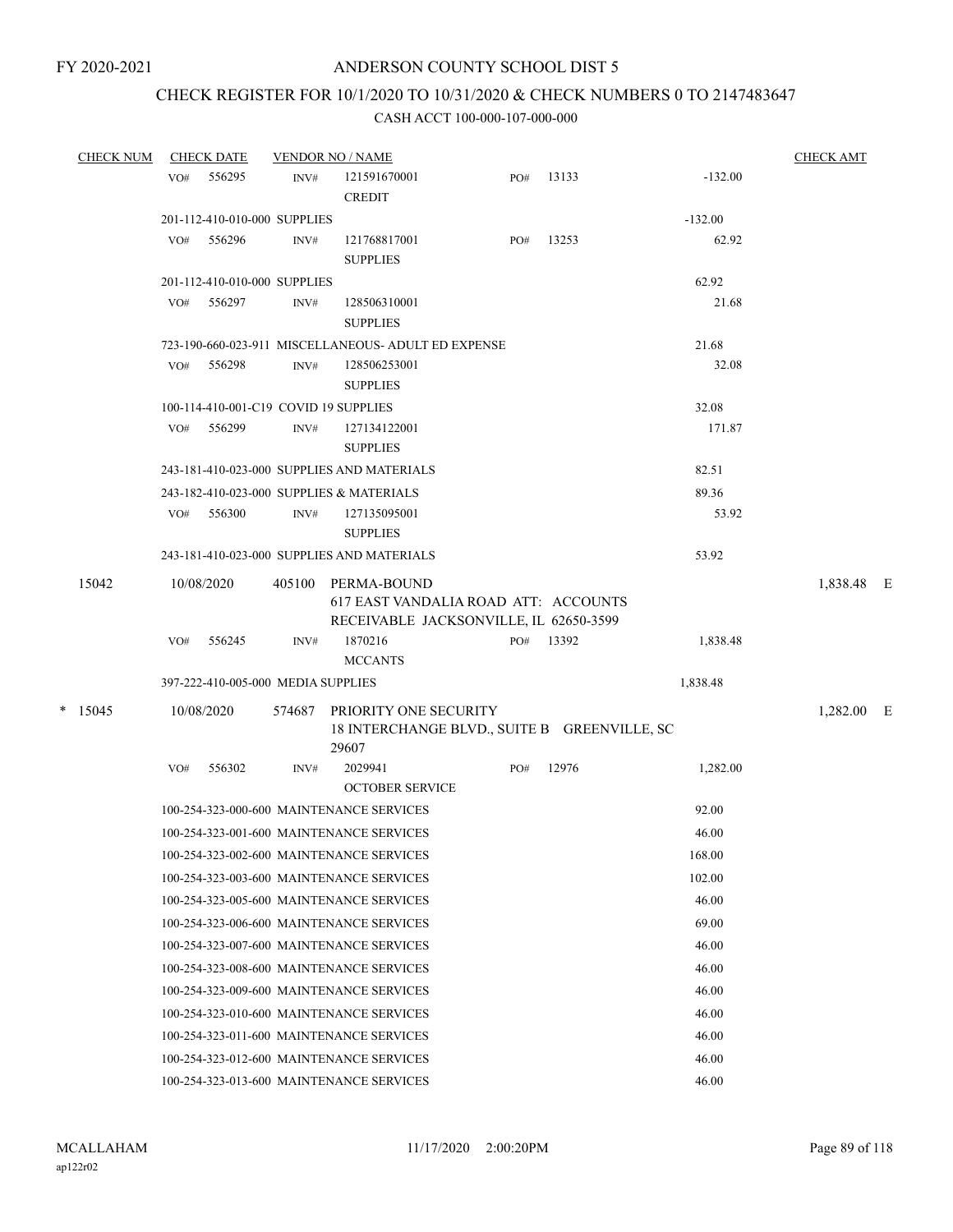## CHECK REGISTER FOR 10/1/2020 TO 10/31/2020 & CHECK NUMBERS 0 TO 2147483647

|   | <b>CHECK NUM</b> |     | <b>CHECK DATE</b>               |        | <b>VENDOR NO / NAME</b>                                                                     |     |       |        | <b>CHECK AMT</b> |  |
|---|------------------|-----|---------------------------------|--------|---------------------------------------------------------------------------------------------|-----|-------|--------|------------------|--|
|   |                  |     |                                 |        | 100-254-323-014-600 MAINTENANCE SERVICES                                                    |     |       | 46.00  |                  |  |
|   |                  |     |                                 |        | 100-254-323-015-600 MAINTENANCE SERVICES                                                    |     |       | 46.00  |                  |  |
|   |                  |     |                                 |        | 100-254-323-016-600 MAINTENANCE SERVICES                                                    |     |       | 46.00  |                  |  |
|   |                  |     |                                 |        | 100-254-323-017-600 MAINTENANCE SERVICES                                                    |     |       | 46.00  |                  |  |
|   |                  |     |                                 |        | 100-254-323-018-600 MAINTENANCE SERVICES                                                    |     |       | 46.00  |                  |  |
|   |                  |     |                                 |        | 100-254-323-019-600 MAINTENANCE SERVICES                                                    |     |       | 46.00  |                  |  |
|   |                  |     |                                 |        | 100-254-323-020-600 MAINTENANCE SERVICES                                                    |     |       | 46.00  |                  |  |
|   |                  |     |                                 |        | 100-254-323-021-600 MAINTENANCE SERVICES                                                    |     |       | 46.00  |                  |  |
|   |                  |     |                                 |        | 100-254-323-023-600 MAINTENANCE SERVICES                                                    |     |       | 69.00  |                  |  |
|   | 15046            |     | 10/08/2020                      | 570443 | PROJECT LEAD THE WAY<br>3939 PRIORITY WAY SOUTH DRIVE SUITE 400<br>INDIANAPOLIS, IN 46240   |     |       |        | 476.75 E         |  |
|   |                  | VO# | 556344                          | INV#   | 258329<br><b>GLENVIEW</b>                                                                   | PO# | 13364 | 476.75 |                  |  |
|   |                  |     |                                 |        | 207-116-410-006-006 SUPPLIES-IMPROVE PRGS                                                   |     |       | 476.75 |                  |  |
|   | 15047            |     | 10/08/2020                      | 572643 | <b>EMPLOYEE VENDOR</b>                                                                      |     |       |        | 205.25 E         |  |
|   |                  | VO# | 556182                          | INV#   | <b>BREAKFAST</b>                                                                            |     |       | 205.25 |                  |  |
|   |                  |     |                                 |        | REIMBURSEMENT                                                                               |     |       |        |                  |  |
|   |                  |     |                                 |        | 712-271-660-012-315 HOSPITALITY EXPENSE                                                     |     |       | 205.25 |                  |  |
| * | 15049            |     | 10/08/2020                      | 469775 | SEVEN OAKS DOORS & HARDWARE, INC<br>POBOX 280 ATT: ACCOUNTS RECEIVABLE<br>OAKBORO, NC 28129 |     |       |        | 597.06 E         |  |
|   |                  | VO# | 556308                          | INV#   | 050158<br><b>WESTSIDE</b>                                                                   |     |       | 597.06 |                  |  |
|   |                  |     |                                 |        | 100-254-410-003-001 SUPPLIES - MAINTENANCE                                                  |     |       | 597.06 |                  |  |
|   | 15050            |     | 10/08/2020                      | 570059 | <b>SHARP BUSINESS SYSTEMS</b><br>DEPT 1216 PO BOX 121216 DALLAS, TX 75312-1216              |     |       |        | 1,982.26 E       |  |
|   |                  | VO# | 556247                          | INV#   | 9002977210<br><b>COPIER</b>                                                                 | PO# | 13235 | 19.26  |                  |  |
|   |                  |     | 100-114-410-002-000 SUPPLIES    |        |                                                                                             |     |       | 19.26  |                  |  |
|   |                  | VO# | 556248                          | INV#   | 9002966568<br><b>COPIES</b>                                                                 |     |       | 156.51 |                  |  |
|   |                  |     | 201-112-490-011-000 COPIER COST |        |                                                                                             |     |       | 156.51 |                  |  |
|   |                  |     | VO# 556249                      | INV#   | 9002977183<br><b>COPIES</b>                                                                 |     |       | 12.84  |                  |  |
|   |                  |     |                                 |        | 201-112-490-016-000 OTHER/COPIER COST                                                       |     |       | 12.84  |                  |  |
|   |                  | VO# | 556250                          | INV#   | 9002977295<br><b>COPIES</b>                                                                 |     |       | 12.84  |                  |  |
|   |                  |     | 201-112-490-010-000 COPIER COST |        |                                                                                             |     |       | 12.84  |                  |  |
|   |                  | VO# | 556251                          | INV#   | 9002960409<br><b>COPIES</b>                                                                 |     |       | 286.02 |                  |  |
|   |                  |     | 201-112-490-007-000 COPIER COST |        |                                                                                             |     |       | 286.02 |                  |  |
|   |                  | VO# | 556252                          | INV#   | 9002977232<br><b>COPIES</b>                                                                 |     |       | 287.93 |                  |  |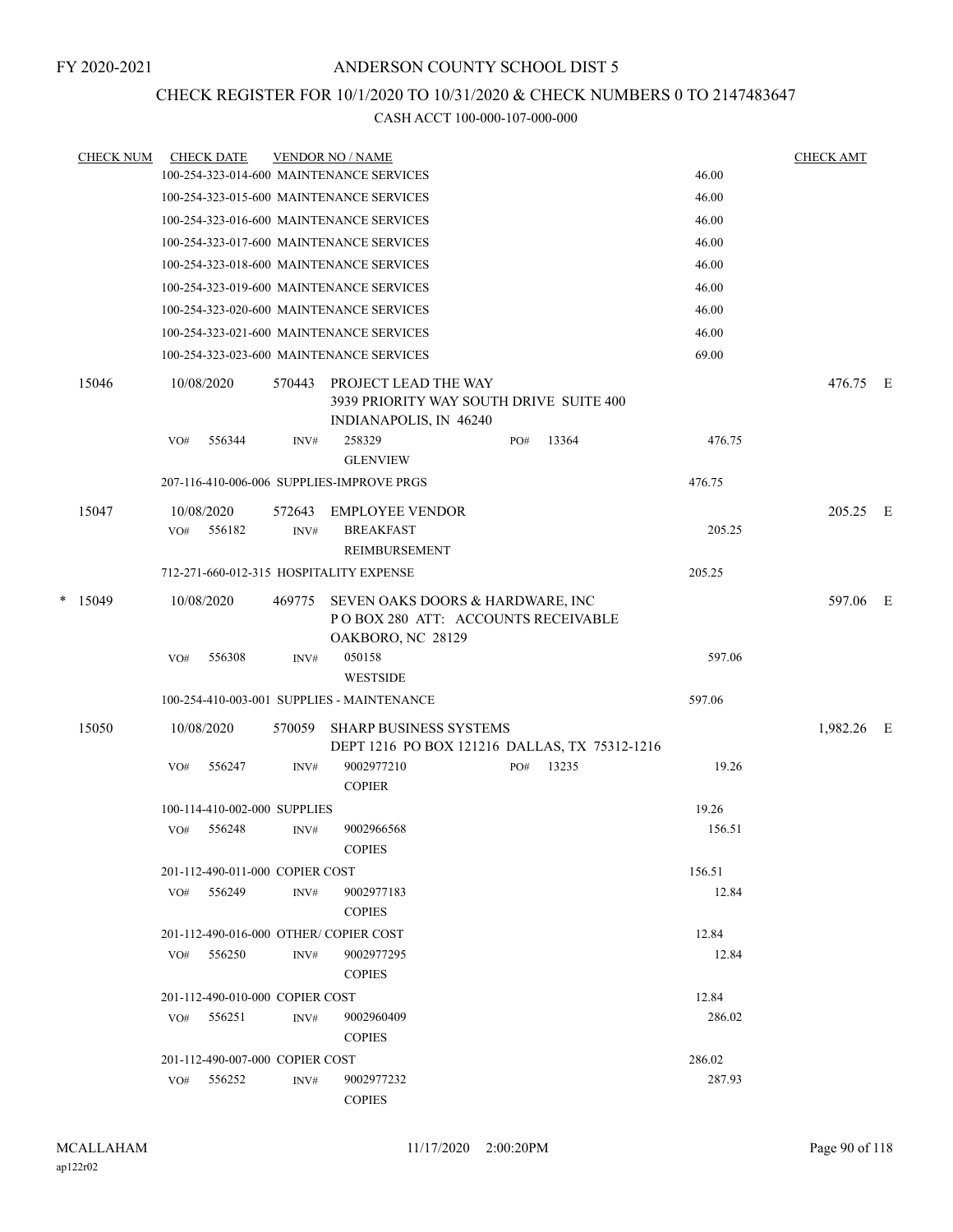# CHECK REGISTER FOR 10/1/2020 TO 10/31/2020 & CHECK NUMBERS 0 TO 2147483647

| <b>CHECK NUM</b> |     | <b>CHECK DATE</b>                  |                | <b>VENDOR NO / NAME</b>                     |        | <b>CHECK AMT</b> |
|------------------|-----|------------------------------------|----------------|---------------------------------------------|--------|------------------|
|                  |     | 201-112-490-012-000 COPIER COST    |                |                                             | 287.93 |                  |
|                  | VO# | 556253                             | INV#           | 9002966591                                  | 591.07 |                  |
|                  |     |                                    |                | <b>COPIES</b>                               |        |                  |
|                  |     |                                    |                | 100-252-360-000-000 PRINTING AND BINDING    | 591.07 |                  |
|                  | VO# | 556309                             | INV#           | 9002977170                                  | 12.84  |                  |
|                  |     |                                    |                | <b>COPIER</b>                               |        |                  |
|                  |     |                                    |                | 124-114-445-024-000 TECHNOLOGY SUPPLIES     | 12.84  |                  |
|                  | VO# | 556310                             | INV#           | 9002977269                                  | 12.84  |                  |
|                  |     |                                    |                | <b>COPIER</b>                               |        |                  |
|                  |     | 100-113-410-020-000 SUPPLIES       |                |                                             | 12.84  |                  |
|                  | VO# | 556311                             | $\text{INV}\#$ | 9002977289                                  | 12.84  |                  |
|                  |     |                                    |                | <b>COPIER</b>                               |        |                  |
|                  |     | 708-271-660-008-362 COPIER EXPENSE |                |                                             | 12.84  |                  |
|                  | VO# | 556312                             | $\text{INV}\#$ | 9002966567                                  | 104.28 |                  |
|                  |     |                                    |                | <b>COPIES</b>                               |        |                  |
|                  |     |                                    |                | 100-255-323-000-000 CONTRACTED SERVICES     | 104.28 |                  |
|                  | VO# | 556351                             | $\text{INV}\#$ | 9002953178                                  | 386.69 |                  |
|                  |     |                                    |                | <b>COPIES</b>                               |        |                  |
|                  |     |                                    |                | 329-115-690-031-0CO OTHER OBJECTS-WBL (C/O) | 386.69 |                  |
|                  | VO# | 556352                             | INV#           | 9002953184                                  | 0.92   |                  |
|                  |     |                                    |                | <b>COPIES</b>                               |        |                  |
|                  |     |                                    |                | 329-115-690-031-0CO OTHER OBJECTS-WBL (C/O) | 0.92   |                  |
|                  |     | VO# 556353                         | INV#           | 9002953181                                  | 39.85  |                  |
|                  |     |                                    |                | <b>COPIES</b>                               |        |                  |
|                  |     |                                    |                | 329-115-690-031-0CO OTHER OBJECTS-WBL (C/O) | 39.85  |                  |
|                  | VO# | 556354                             | INV#           | 9002953175                                  | 19.85  |                  |
|                  |     |                                    |                | <b>COPIES</b>                               |        |                  |
|                  |     |                                    |                | 329-115-690-031-0CO OTHER OBJECTS-WBL (C/O) | 19.85  |                  |
|                  | VO# | 556355                             | INV#           | 9002931570                                  | 25.68  |                  |
|                  |     |                                    |                | <b>COPIES</b>                               |        |                  |
|                  |     |                                    |                | 329-115-690-031-0CO OTHER OBJECTS-WBL (C/O) | 25.68  |                  |
| 15051            |     | 10/08/2020                         | 472700         | SHERWIN WILLIAMS                            |        | 551.56 E         |
|                  |     |                                    |                | 613 NORTH MURRAY AVENUE ATT: ACCOUNTS       |        |                  |
|                  |     |                                    |                | RECEIVABLE ANDERSON, SC 29625               |        |                  |
|                  | VO# | 556314                             | INV#           | 0915-0                                      | 14.09  |                  |
|                  |     |                                    |                | <b>SUPPLIES</b>                             |        |                  |
|                  |     |                                    |                | 100-254-410-003-001 SUPPLIES - MAINTENANCE  | 14.09  |                  |
|                  | VO# | 556315                             | INV#           | 0914-3                                      | 49.20  |                  |
|                  |     |                                    |                | <b>SUPPLIES</b>                             |        |                  |
|                  |     |                                    |                | 100-254-410-003-001 SUPPLIES - MAINTENANCE  | 49.20  |                  |
|                  | VO# | 556316                             | INV#           | 1038-0                                      | 52.43  |                  |
|                  |     |                                    |                | <b>SUPPLIES</b>                             |        |                  |
|                  |     |                                    |                | 100-254-410-001-001 SUPPLIES - MAINTENANCE  | 52.43  |                  |
|                  | VO# | 556317                             | INV#           | 9900-3                                      | 49.20  |                  |
|                  |     |                                    |                | <b>SUPPLIES</b>                             |        |                  |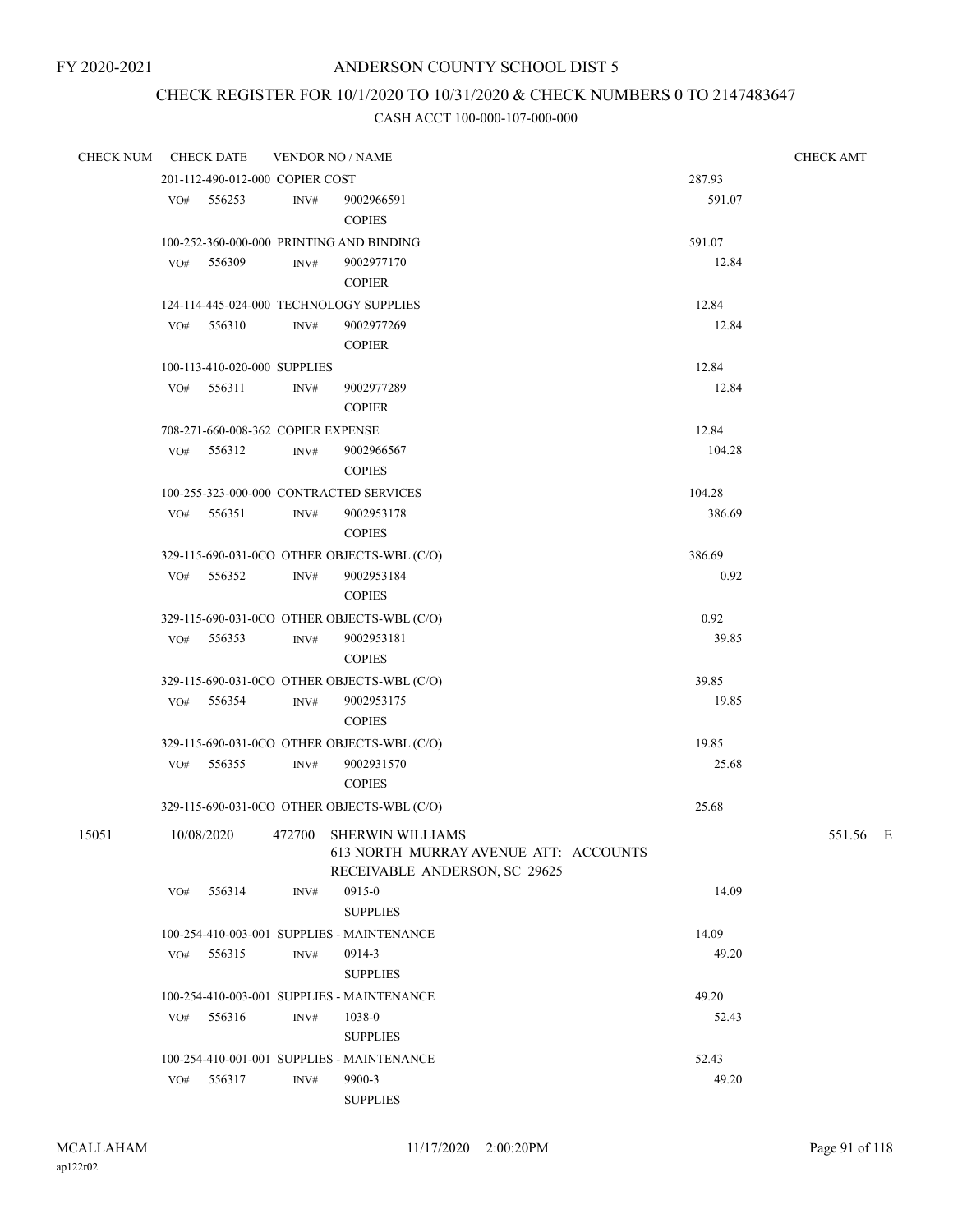## CHECK REGISTER FOR 10/1/2020 TO 10/31/2020 & CHECK NUMBERS 0 TO 2147483647

| <b>CHECK NUM</b> |     | <b>CHECK DATE</b> |        | <b>VENDOR NO / NAME</b>                                                                      |     |           |          | <b>CHECK AMT</b> |  |
|------------------|-----|-------------------|--------|----------------------------------------------------------------------------------------------|-----|-----------|----------|------------------|--|
|                  |     |                   |        | 100-254-410-001-001 SUPPLIES - MAINTENANCE                                                   |     |           | 49.20    |                  |  |
|                  | VO# | 556318            | INV#   | 0993-7<br><b>SUPPLIES</b>                                                                    |     |           | 55.74    |                  |  |
|                  |     |                   |        | 100-254-410-021-001 SUPPLIES - MAINTENANCE                                                   |     |           | 55.74    |                  |  |
|                  | VO# | 556319            | INV#   | 3910-7<br><b>SUPPLIES</b>                                                                    |     |           | 330.90   |                  |  |
|                  |     |                   |        | 100-254-410-002-001 SUPPLIES - MAINTENANCE                                                   |     |           | 198.54   |                  |  |
|                  |     |                   |        | 100-254-410-003-001 SUPPLIES - MAINTENANCE                                                   |     |           | 132.36   |                  |  |
|                  |     |                   |        |                                                                                              |     |           |          |                  |  |
| $*$ 15054        |     | 10/08/2020        | 568718 | THE READING WAREHOUSE<br>PO BOX 41328 ATT: ACCOUNTS RECEIVABLE NORTH<br>CHARLESTON, SC 29423 |     |           |          | 1,380.30 E       |  |
|                  | VO# | 556323            | INV#   | 204964<br><b>MATERIALS</b>                                                                   | PO# | 13472     | 1,380.30 |                  |  |
|                  |     |                   |        | 100-112-410-000-000 SUPPLIES AND MATERIALS                                                   |     |           | 12.55    |                  |  |
|                  |     |                   |        | 900-221-410-000-050 CAMP iROCK SUPPLIES                                                      |     |           | 1,367.75 |                  |  |
| $*$ 15056        |     | 10/08/2020        |        | 504870 THYSSENKRUPP ELEVATOR CORP<br>PO BOX 3796 CAROL STREAM, IL 60132-3796                 |     |           |          | 3,044.76 E       |  |
|                  | VO# | 556324            | INV#   | 3005509256<br><b>WESTSIDE</b>                                                                | PO# | 13267     | 544.11   |                  |  |
|                  |     |                   |        | 100-254-323-003-600 MAINTENANCE SERVICES                                                     |     |           | 544.11   |                  |  |
|                  | VO# | 556325            | INV#   | 3005509496<br>TL HANNA                                                                       | PO# | 13270     | 1,189.87 |                  |  |
|                  |     |                   |        | 100-254-323-002-600 MAINTENANCE SERVICES                                                     |     |           | 1,189.87 |                  |  |
|                  | VO# | 556326            | INV#   | 3005508251<br>WESTSIDE 809                                                                   | PO# | 13272     | 655.39   |                  |  |
|                  |     |                   |        | 100-254-323-003-600 MAINTENANCE SERVICES                                                     |     |           | 655.39   |                  |  |
|                  | VO# | 556327            | INV#   | 3005508250<br><b>WESTSIDE 806</b>                                                            | PO# | 13271     | 655.39   |                  |  |
|                  |     |                   |        | 100-254-323-003-600 MAINTENANCE SERVICES                                                     |     |           | 655.39   |                  |  |
| $*$ 15059        |     | 10/13/2020        | 572731 | ACCO BRANDS USA LLC<br>PO BOX 203412 DALLAS, TX 75320-3412                                   |     |           |          | 2,567.14 E       |  |
|                  |     | VO# 556376        | INV#   | 4714088457<br><b>WHSE SUPPLIES</b>                                                           |     | PO# 13325 | 2,567.14 |                  |  |
|                  |     |                   |        | 100-000-170-000-000 WAREHOUSE INVENTORY                                                      |     |           | 2,567.14 |                  |  |
| 15060            |     | 10/13/2020        |        | 569031 AIRGAS USA<br>POBOX 532609 ATT: ACCOUNTS RECEIVABLE<br>ATLANTA, GA 30353-2609         |     |           |          | 2,610.79 E       |  |
|                  | VO# | 556378            | INV#   | PO 13333<br><b>SUPPLIES</b>                                                                  | PO# | 13333     | 2,610.79 |                  |  |
|                  |     |                   |        | 329-115-410-031-000 SUPPLIES-STATE EQUIPMENT                                                 |     |           | 94.59    |                  |  |
|                  |     |                   |        | 329-115-410-031-0CO SUPPLIES-STATE (C/O)                                                     |     |           | 2,516.20 |                  |  |
| 15061            |     | 10/13/2020        |        | 573966 ALCO SOAP AND SUPPLY<br>PO BOX 1086 MOORESVILLE, NC 28115                             |     |           |          | 2,983.34 E       |  |
|                  | VO# | 556377            | INV#   | <b>SEPT 2020</b>                                                                             |     |           | 2,983.34 |                  |  |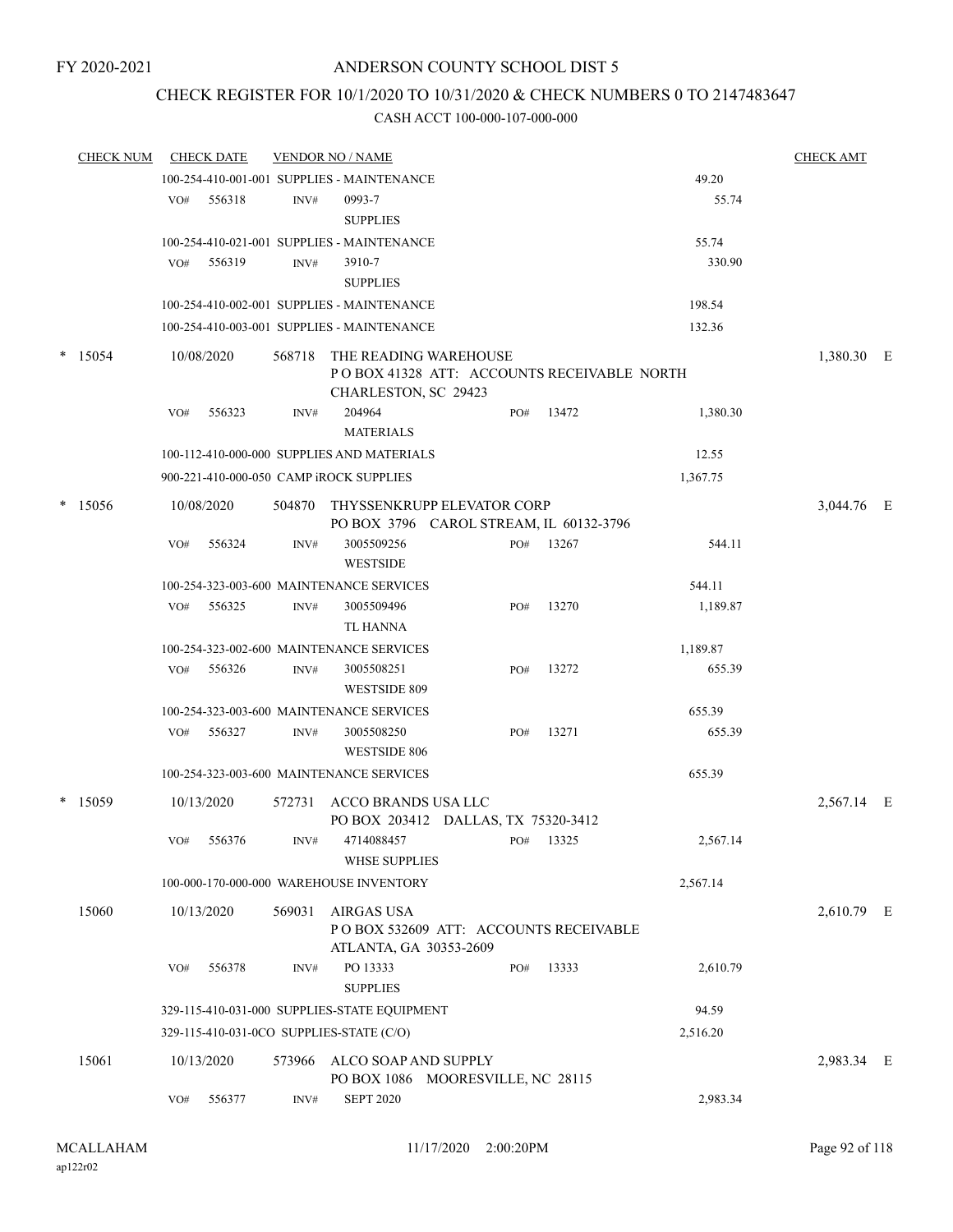## CHECK REGISTER FOR 10/1/2020 TO 10/31/2020 & CHECK NUMBERS 0 TO 2147483647

| <b>CHECK NUM</b> | <b>CHECK DATE</b>                      |        | <b>VENDOR NO / NAME</b>                                                                                          |        | <b>CHECK AMT</b> |  |
|------------------|----------------------------------------|--------|------------------------------------------------------------------------------------------------------------------|--------|------------------|--|
|                  |                                        |        | <b>SUPPLIES</b>                                                                                                  |        |                  |  |
|                  | 600-256-410-002-CHE CHEMICAL SUPPLIES  |        |                                                                                                                  | 442.73 |                  |  |
|                  | 600-256-410-003-CHE CHEMICAL SUPPLIES  |        |                                                                                                                  | 247.82 |                  |  |
|                  | 600-256-410-005-CHE CHEMICAL SUPPLIES  |        |                                                                                                                  | 33.71  |                  |  |
|                  | 600-256-410-006-CHE CHEMICAL SUPPLIES  |        |                                                                                                                  | 97.85  |                  |  |
|                  | 600-256-410-007-CHE CHEMICAL SUPPLIES  |        |                                                                                                                  | 130.72 |                  |  |
|                  | 600-256-410-008-CHE CHEMICAL SUPPLIES  |        |                                                                                                                  | 35.10  |                  |  |
|                  | 600-256-410-009-CHE CHEMICAL SUPPLIES  |        |                                                                                                                  | 105.62 |                  |  |
|                  | 600-256-410-010-CHE CHEMICAL SUPPLIES  |        |                                                                                                                  | 194.87 |                  |  |
|                  | 600-256-410-011-CHE CHEMICAL SUPPLIES  |        |                                                                                                                  | 242.76 |                  |  |
|                  | 600-256-410-013-CHE CHEMICAL SUPPLIES  |        |                                                                                                                  | 313.16 |                  |  |
|                  | 600-256-410-014-CHE CHEMICAL SUPPLIES  |        |                                                                                                                  | 33.71  |                  |  |
|                  | 600-256-410-015-CHE CHEMICAL SUPPLIES  |        |                                                                                                                  | 64.15  |                  |  |
|                  | 600-256-410-016-CHE CHEMICAL SUPPLIES  |        |                                                                                                                  | 327.81 |                  |  |
|                  | 600-256-410-017-CHE CHEMICAL SUPPLIES  |        |                                                                                                                  | 271.44 |                  |  |
|                  | 600-256-410-018-CHE CHEMICAL SUPPLIES  |        |                                                                                                                  | 116.30 |                  |  |
|                  | 600-256-410-019-CHE CHEMICAL SUPPLIES  |        |                                                                                                                  | 130.72 |                  |  |
|                  | 600-256-410-020-CHE CHEMICAL SUPPLIES  |        |                                                                                                                  | 194.87 |                  |  |
| $*$ 15063        | 10/13/2020                             |        | 566562 ANDERSON OUTDOOR POWER EQUIPMENT<br>110 MIRACLE MILE DRIVE ATT: ACCOUNTS<br>RECEIVABLE ANDERSON, SC 29621 |        | 122.44 E         |  |
|                  | 556385<br>VO#                          | INV#   | 251125                                                                                                           | 122.44 |                  |  |
|                  |                                        |        | <b>SUPPLIES</b>                                                                                                  |        |                  |  |
|                  |                                        |        | 100-254-540-000-001 EQUIPMENT - MAINTENANCE                                                                      | 122.44 |                  |  |
| * 15066          | 10/13/2020                             | 201391 | <b>BLICK ART MATERIALS</b><br>6910 EAGLE WAY CHICAGO, IL 60670-1069                                              |        | 432.25 E         |  |
|                  | VO#<br>556392                          | INV#   | 4662472                                                                                                          | 432.25 |                  |  |
|                  |                                        |        | <b>SOUTHWOOD</b>                                                                                                 |        |                  |  |
|                  | 817-113-410-021-0CO SUPPLIES (C/O)     |        |                                                                                                                  | 432.25 |                  |  |
| * 15068          | 10/13/2020                             |        | 564276 EMPLOYEE VENDOR                                                                                           |        | 126.42 E         |  |
|                  | VO# 556473                             |        | INV# ZAXBYS<br>REIMBURSEMENT                                                                                     | 126.42 |                  |  |
|                  | 100-233-410-011-000 SUPPLIES           |        |                                                                                                                  | 126.42 |                  |  |
| $*$ 15073        | 10/13/2020                             | 202600 | DILLARD'S SPORTS CENTER<br>708 WHITEHALL ROAD ATT: ACCOUNTS<br>RECEIVABLE ANDERSON, SC 29625                     |        | 509.99 E         |  |
|                  | 556403<br>VO#                          | INV#   | 108929<br><b>ROBERT ANDERSON</b>                                                                                 | 509.99 |                  |  |
|                  | 706-271-660-006-682 VOLLEYBALL EXPENSE |        |                                                                                                                  | 509.99 |                  |  |
| $*$ 15075        | 10/13/2020                             |        | 573394 EMPLOYEE VENDOR                                                                                           |        | 105.00 E         |  |
|                  | 556375<br>VO#                          | INV#   | <b>PUMPKINS</b><br>REIMBURSEMENT                                                                                 | 105.00 |                  |  |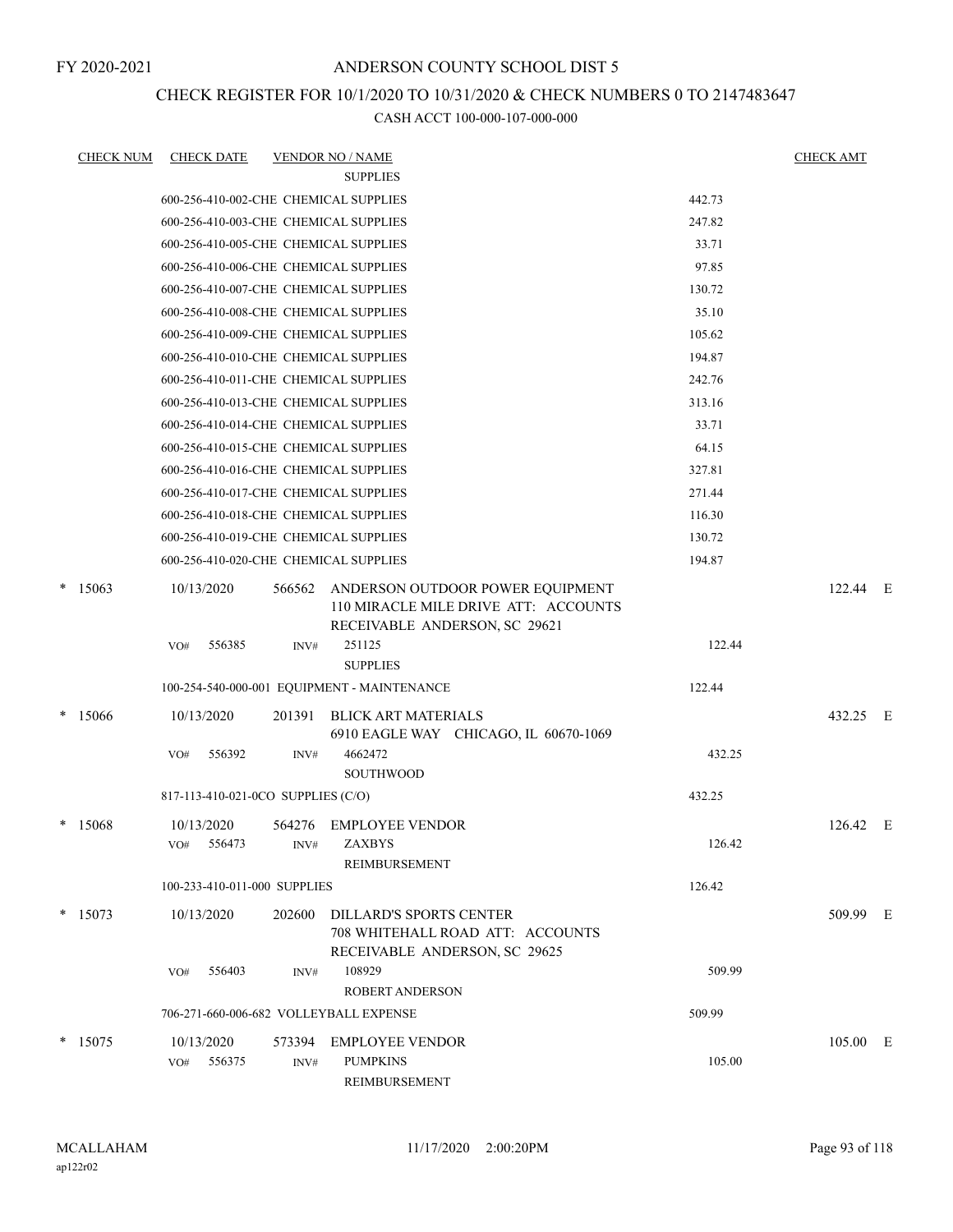## CHECK REGISTER FOR 10/1/2020 TO 10/31/2020 & CHECK NUMBERS 0 TO 2147483647

|   | <b>CHECK NUM</b> | <b>CHECK DATE</b>        |                                                              |                | <b>VENDOR NO / NAME</b><br>707-190-660-007-350 FIELD TRIPS KINDERGARTEN EXPENSE            |     |       | 105.00          | <b>CHECK AMT</b> |  |
|---|------------------|--------------------------|--------------------------------------------------------------|----------------|--------------------------------------------------------------------------------------------|-----|-------|-----------------|------------------|--|
|   | 15076            | 10/13/2020               |                                                              | 237555         | <b>FORMS &amp; SUPPLY</b><br>PO BOX 563953 ATT: ACCOUNTS RECEIVABLE<br>CHARLOTTE, NC 28256 |     |       |                 | 567.26 E         |  |
|   |                  | VO#                      | 556405                                                       | INV#           | 5560459<br><b>SUPPLIES</b>                                                                 |     |       | 18.02           |                  |  |
|   |                  |                          |                                                              |                | 100-252-410-000-000 SUPPLIES AND MATERIALS                                                 |     |       | 18.02           |                  |  |
|   |                  | VO#                      | 556406                                                       | INV#           | 5566006<br><b>SUPPLIES</b>                                                                 |     |       | 377.50          |                  |  |
|   |                  |                          | 100-113-410-006-ART ART SUPPLIES                             |                |                                                                                            |     |       | 377.50          |                  |  |
|   |                  | VO#                      | 556407                                                       | INV#           | 5549122<br><b>SUPPLIES</b>                                                                 |     |       | 171.74          |                  |  |
|   |                  |                          |                                                              |                | 715-271-660-015-201 MISCELLANEOUS EXPENSE                                                  |     |       | 171.74          |                  |  |
|   | 15077            | 10/13/2020<br>VO#        | 556481                                                       | 576644<br>INV# | EMPLOYEE VENDOR<br><b>CHICK FIL A</b>                                                      |     |       | 161.27          | 161.27 E         |  |
|   |                  |                          |                                                              |                | REIMBURSEMENT                                                                              |     |       |                 |                  |  |
|   |                  |                          |                                                              |                | 721-190-660-021-429 FACULTY EXPENSE                                                        |     |       | 161.27          |                  |  |
| * | 15080            | 10/13/2020               |                                                              | 264114         | HEINEMANN<br>15963 COLLECTIONS CENTER DRIVE ATT: ACCOUNTS<br>RECEIVABLE CHICAGO, IL 60693  |     |       |                 | 935.00 E         |  |
|   |                  | VO#                      | 556411                                                       | INV#           | 7241058<br>MIDWAY ELEM                                                                     | PO# | 13320 | 935.00          |                  |  |
|   |                  |                          | 100-111-410-017-000 SUPPLIES<br>100-111-410-017-000 SUPPLIES |                |                                                                                            |     |       | 283.34<br>28.33 |                  |  |
|   |                  |                          | 100-112-410-017-000 SUPPLIES<br>100-112-410-017-000 SUPPLIES |                |                                                                                            |     |       | 283.33<br>28.33 |                  |  |
|   |                  |                          | 100-113-410-017-000 SUPPLIES<br>100-113-410-017-000 SUPPLIES |                |                                                                                            |     |       | 283.33<br>28.34 |                  |  |
|   | 15081            | 10/13/2020               |                                                              | 573279         | HERSHEY CREAMERY COMPANY<br>710 CORPORATE CIRCLE SALISBURY, NC 28145                       |     |       |                 | 236.08 E         |  |
|   |                  | VO#                      | 556412                                                       | INV#           | 0015910734<br>NEVITT FOREST                                                                |     |       | 236.08          |                  |  |
|   |                  |                          |                                                              |                | 712-271-660-012-391 ICE CREAM SALES EXPENSE                                                |     |       | 236.08          |                  |  |
|   | $*$ 15084        | 10/13/2020<br>VO# 556475 |                                                              | INV#           | 563964 EMPLOYEE VENDOR<br><b>SEPT 2020</b><br><b>MILEAGE</b>                               |     |       | 209.82          | 209.82 E         |  |
|   |                  |                          |                                                              |                | 100-266-332-000-000 IN-DISTRICT TRAVEL                                                     |     |       | 209.82          |                  |  |
|   | * 15088          | 10/13/2020               |                                                              | 389900         | OFFICE DEPOT<br>POBOX 1413 CHARLOTTE, NC 28201-1413                                        |     |       |                 | 117.69 E         |  |
|   |                  | VO#                      | 556431                                                       | INV#           | 126616377001<br><b>MONITOR</b>                                                             | PO# | 13414 | 117.69          |                  |  |
|   |                  |                          | 100-113-410-014-000 SUPPLIES                                 |                |                                                                                            |     |       | 117.69          |                  |  |
|   | 15089            | 10/13/2020               |                                                              |                | 571574 PALMETTO DIGITAL, LLC<br>179 SINGER ROAD ANDERSON, SC 29625                         |     |       |                 | 317.79 E         |  |
|   |                  |                          |                                                              |                |                                                                                            |     |       |                 |                  |  |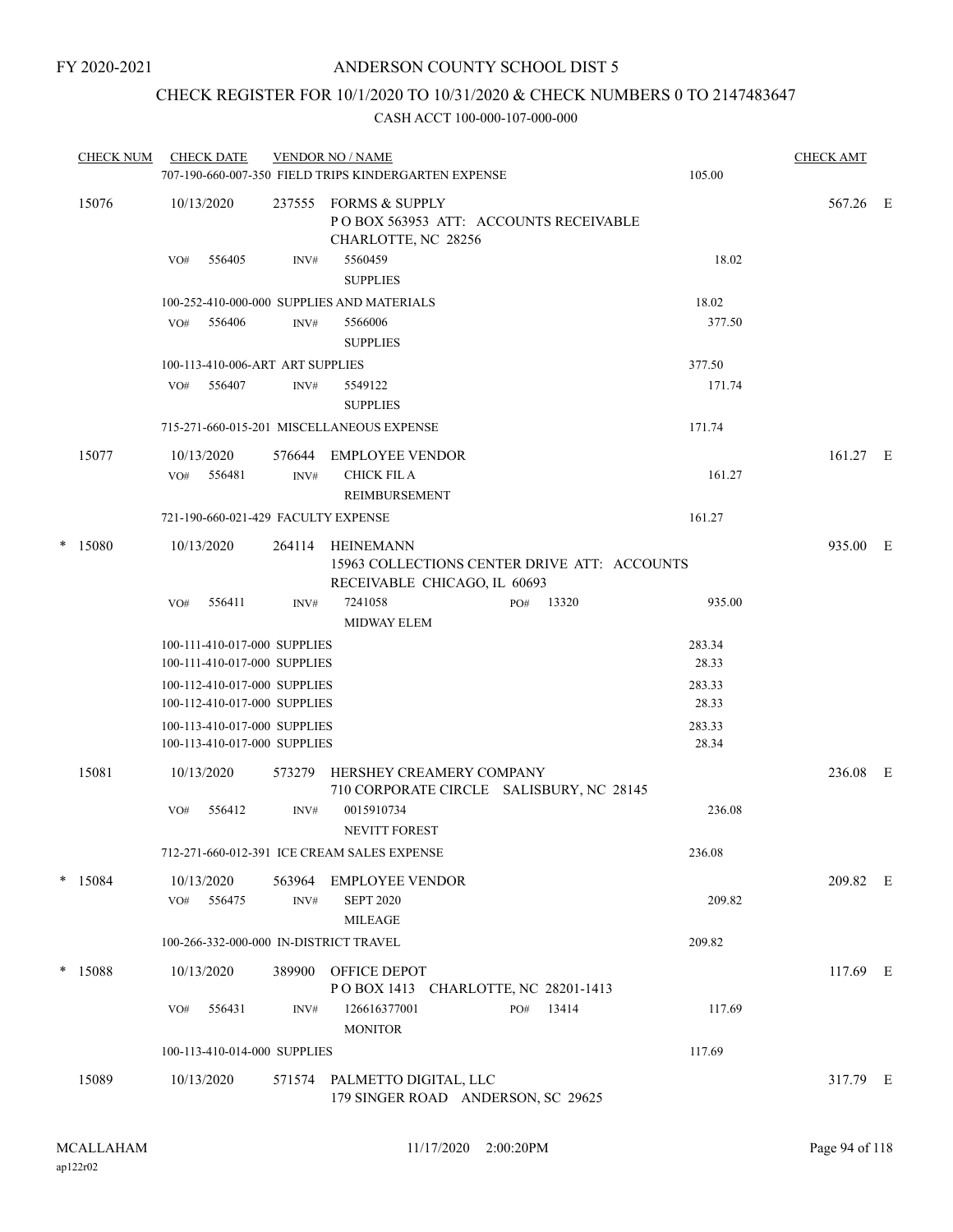# CHECK REGISTER FOR 10/1/2020 TO 10/31/2020 & CHECK NUMBERS 0 TO 2147483647

| <b>CHECK NUM</b> |     | <b>CHECK DATE</b>               |        | <b>VENDOR NO / NAME</b>                                                                               |     |       |        | <b>CHECK AMT</b> |  |
|------------------|-----|---------------------------------|--------|-------------------------------------------------------------------------------------------------------|-----|-------|--------|------------------|--|
|                  | VO# | 556433                          | INV#   | 4745<br><b>TLH SIGNS</b>                                                                              |     |       | 317.79 |                  |  |
|                  |     |                                 |        | 100-271-410-002-C19 ATHLETICS/BAND C19                                                                |     |       | 317.79 |                  |  |
| 15090            |     | 10/13/2020                      |        | 394675 PIP PRINTING<br>1005 NORTH FANT STREET ATT: ACCOUNTS<br>RECEIVABLE ANDERSON, SC 29621          |     |       |        | 150.25 E         |  |
|                  | VO# | 556435                          | INV#   | 100923<br><b>ABC BOOKS</b>                                                                            |     |       | 150.25 |                  |  |
|                  |     | 201-112-410-010-000 SUPPLIES    |        |                                                                                                       |     |       | 150.25 |                  |  |
| 15091            |     | 10/13/2020<br>VO# 556474        | INV#   | 574895 EMPLOYEE VENDOR<br>2020-2021<br><b>TEACHER SUPPLY</b>                                          |     |       | 275.00 | 275.00 E         |  |
|                  |     |                                 |        | 377-112-410-014-000 TEACHER SUPPLY - CALHOUN                                                          |     |       | 275.00 |                  |  |
| 15092            | VO# | 10/13/2020<br>556369            | INV#   | 575817 EMPLOYEE VENDOR<br><b>SUPPLIES</b><br>REIMBURSEMENT                                            |     |       | 94.71  | 102.19 E         |  |
|                  |     | 600-256-410-021-000 SUPPLIES    |        |                                                                                                       |     |       | 94.71  |                  |  |
|                  |     | VO# 556370                      | INV#   | <b>SUPPLIES</b><br><b>REIMBURSEMENT</b>                                                               |     |       | 7.48   |                  |  |
|                  |     | 600-256-410-021-000 SUPPLIES    |        |                                                                                                       |     |       | 7.48   |                  |  |
| 15093            |     | 10/13/2020                      | 463575 | <b>SCHOOL HEALTH CORPORATION</b><br>6764 EAGLE WAY ATT: ACCOUNTS RECEIVABLE<br>CHICAGO, IL 60678-1067 |     |       |        | 489.84 E         |  |
|                  | VO# | 556445                          | INV#   | 3834621<br><b>SUPPLIES</b>                                                                            | PO# | 13461 | 489.84 |                  |  |
|                  |     |                                 |        | 100-213-410-000-000 SUPPLIES AND MATERIALS                                                            |     |       | 489.84 |                  |  |
| 15094            |     | 10/13/2020                      |        | 570059 SHARP BUSINESS SYSTEMS<br>DEPT 1216 PO BOX 121216 DALLAS, TX 75312-1216                        |     |       |        | 485.11 E         |  |
|                  | VO# | 556446                          | INV#   | 9002977306<br><b>SOFTWARE</b>                                                                         |     |       | 6.42   |                  |  |
|                  |     | 715-271-660-015-362 COPIER      |        |                                                                                                       |     |       | 6.42   |                  |  |
|                  |     | VO# 556447                      | INV#   | 9002962179<br><b>COPIES</b>                                                                           |     |       | 121.48 |                  |  |
|                  |     | 715-271-660-015-362 COPIER      |        |                                                                                                       |     |       | 121.48 |                  |  |
|                  |     | VO# 556448                      | INV#   | 9002968514<br><b>COPIES</b>                                                                           |     |       | 63.46  |                  |  |
|                  |     |                                 |        | 100-113-410-005-VEN SUPPLY-ADDT'L FOR LOST VENDING                                                    |     |       | 63.46  |                  |  |
|                  |     | VO# 556449                      | INV#   | 9002977287<br><b>SOFTWARE</b>                                                                         |     |       | 12.84  |                  |  |
|                  |     |                                 |        | 100-113-410-005-VEN SUPPLY-ADDT'L FOR LOST VENDING                                                    |     |       | 12.84  |                  |  |
|                  |     | VO# 556450                      | INV#   | 9002977198<br><b>COPIES</b>                                                                           |     |       | 280.91 |                  |  |
|                  |     | 201-112-490-014-000 COPIER COST |        |                                                                                                       |     |       | 280.91 |                  |  |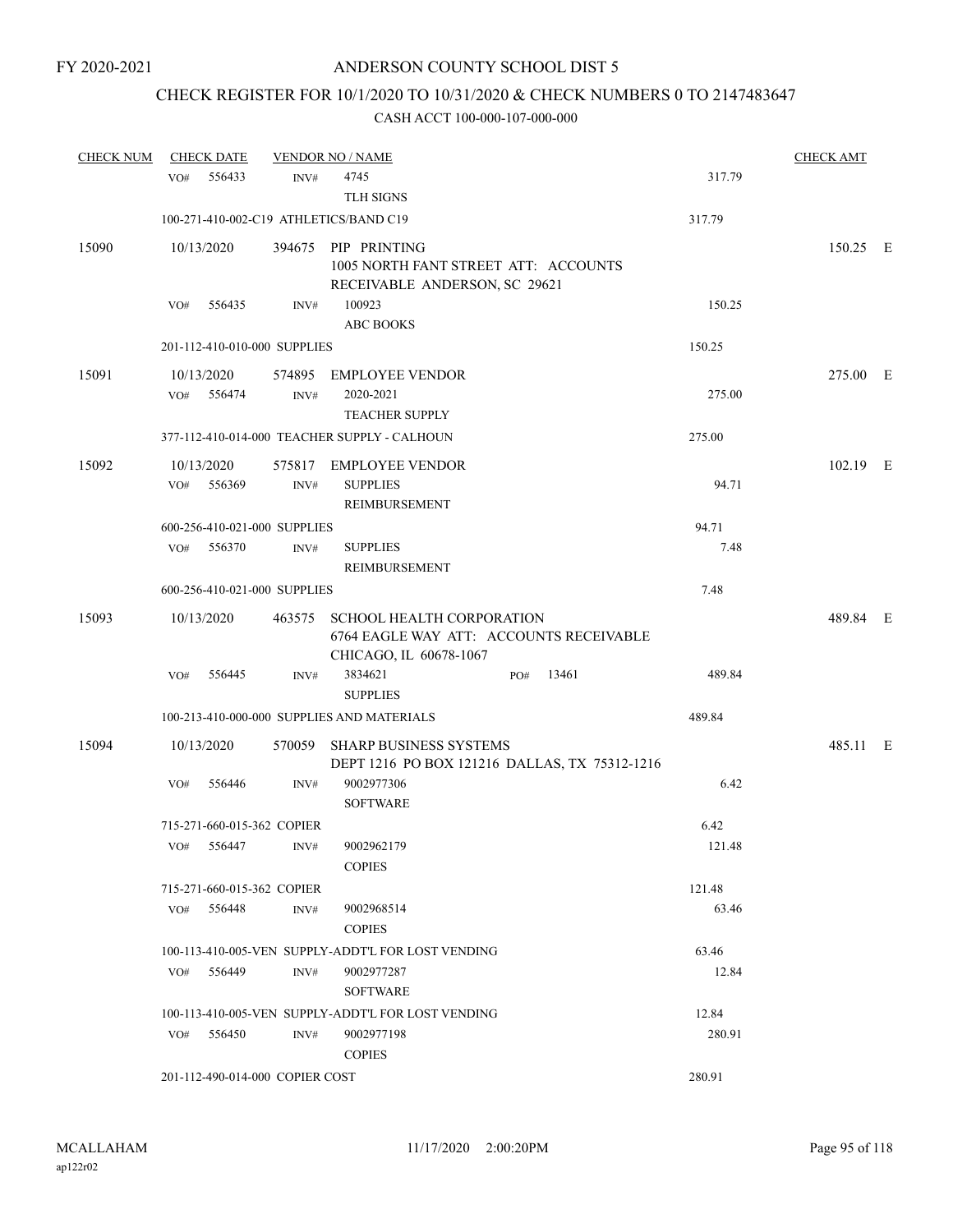FY 2020-2021

## ANDERSON COUNTY SCHOOL DIST 5

# CHECK REGISTER FOR 10/1/2020 TO 10/31/2020 & CHECK NUMBERS 0 TO 2147483647

| <b>CHECK NUM</b> |     | <b>CHECK DATE</b>                 |        | <b>VENDOR NO / NAME</b>                                                                                    |     |       |          | <b>CHECK AMT</b> |  |
|------------------|-----|-----------------------------------|--------|------------------------------------------------------------------------------------------------------------|-----|-------|----------|------------------|--|
| 15095            |     | 10/13/2020                        | 472700 | SHERWIN WILLIAMS<br>613 NORTH MURRAY AVENUE ATT: ACCOUNTS<br>RECEIVABLE ANDERSON, SC 29625                 |     |       |          | 143.94 E         |  |
|                  | VO# | 556451                            | INV#   | $1274 - 1$<br><b>SUPPLIES</b>                                                                              |     |       | 122.28   |                  |  |
|                  |     |                                   |        | 100-254-410-003-001 SUPPLIES - MAINTENANCE                                                                 |     |       | 122.28   |                  |  |
|                  | VO# | 556452                            | INV#   | 6805-7<br><b>SUPPLIES</b>                                                                                  |     |       | 21.66    |                  |  |
|                  |     |                                   |        | 100-254-410-003-001 SUPPLIES - MAINTENANCE                                                                 |     |       | 21.66    |                  |  |
| 15096            |     | 10/13/2020                        | 476700 | <b>SMITH &amp; JONES JANITORIAL</b><br>1 BILOXI SQUARE ATT: ACCOUNTS RECEIVABLE<br>WEST COLUMBIA, SC 29170 |     |       |          | 3,962.21 E       |  |
|                  | VO# | 556454                            | INV#   | 204836<br><b>WHSE SUPPLIES</b>                                                                             | PO# | 13278 | 2,568.00 |                  |  |
|                  |     |                                   |        | 100-000-170-000-000 WAREHOUSE INVENTORY                                                                    |     |       | 2,568.00 |                  |  |
|                  | VO# | 556455                            | INV#   | 205070<br><b>WHSE SUPPLIES</b>                                                                             | PO# | 13331 | 1,394.21 |                  |  |
|                  |     |                                   |        | 100-000-170-000-000 WAREHOUSE INVENTORY                                                                    |     |       | 1,394.21 |                  |  |
| $*$ 15100        |     | 10/13/2020                        | 573363 | VARSITY SPIRIT FASHION<br>PO BOX 751210 MEMPHIS, TN 38175-1210                                             |     |       |          | 1,206.32 E       |  |
|                  | VO# | 556463                            | INV#   | 12785293<br><b>BACK PACKS</b>                                                                              |     |       | 1,206.32 |                  |  |
|                  |     |                                   |        | 705-271-660-005-611 PEP CLUB EXPENSE                                                                       |     |       | 1,206.32 |                  |  |
| 15101            |     | 10/13/2020                        | 575901 | VELOCITY PROMOTIONS LLC<br>RAPIDWRISTBANDS 1100 HERCULES AVE. STE 320                                      |     |       |          | 195.00 E         |  |
|                  | VO# | 556440                            | INV#   | HOUSTON, TX 77058<br>159482<br><b>NEVITT FOREST</b>                                                        | PO# | 13346 | 195.00   |                  |  |
|                  |     | 100-222-410-012-000 SUPPLIES      |        |                                                                                                            |     |       | 195.00   |                  |  |
| $*$ 15103        |     | 10/15/2020                        | 102640 | <b>ACTION AUTO</b>                                                                                         |     |       |          | 367.61 E         |  |
|                  |     |                                   |        | 529 FAIR STREET ATT: ACCOUNTS RECEIVABLE<br>ANDERSON, SC 29625                                             |     |       |          |                  |  |
|                  | VO# | 556580                            | INV#   | 91498<br><b>TOWING &amp; REPAIR</b>                                                                        |     |       | 367.61   |                  |  |
|                  |     |                                   |        | 100-254-412-000-001 TRUCK SERVICE - MAINTENANCE                                                            |     |       | 367.61   |                  |  |
| 15104            |     | 10/15/2020                        | 110901 | ANDERSON AREA CHAMBER OF COMMERCE<br>129 N. MAIN ST SUITE 200 ANDERSON, SC 29621                           |     |       |          | 435.00 E         |  |
|                  | VO# | 556579                            | INV#   | 10055346<br>ACCT ID 72                                                                                     |     |       | 435.00   |                  |  |
|                  |     | 100-263-640-000-000 DUES AND FEES |        |                                                                                                            |     |       | 435.00   |                  |  |
| $*$ 15106        |     | 10/15/2020                        | 112485 | ANDERSON COUNTY WASTEWATER<br>P.O. BOX 13666 ANDERSON, SC 29624                                            |     |       |          | 3,099.50 E       |  |
|                  | VO# | 556577                            | INV#   | ACCT <sub>8</sub><br><b>JULY - SEPT</b>                                                                    |     |       | 3,041.70 |                  |  |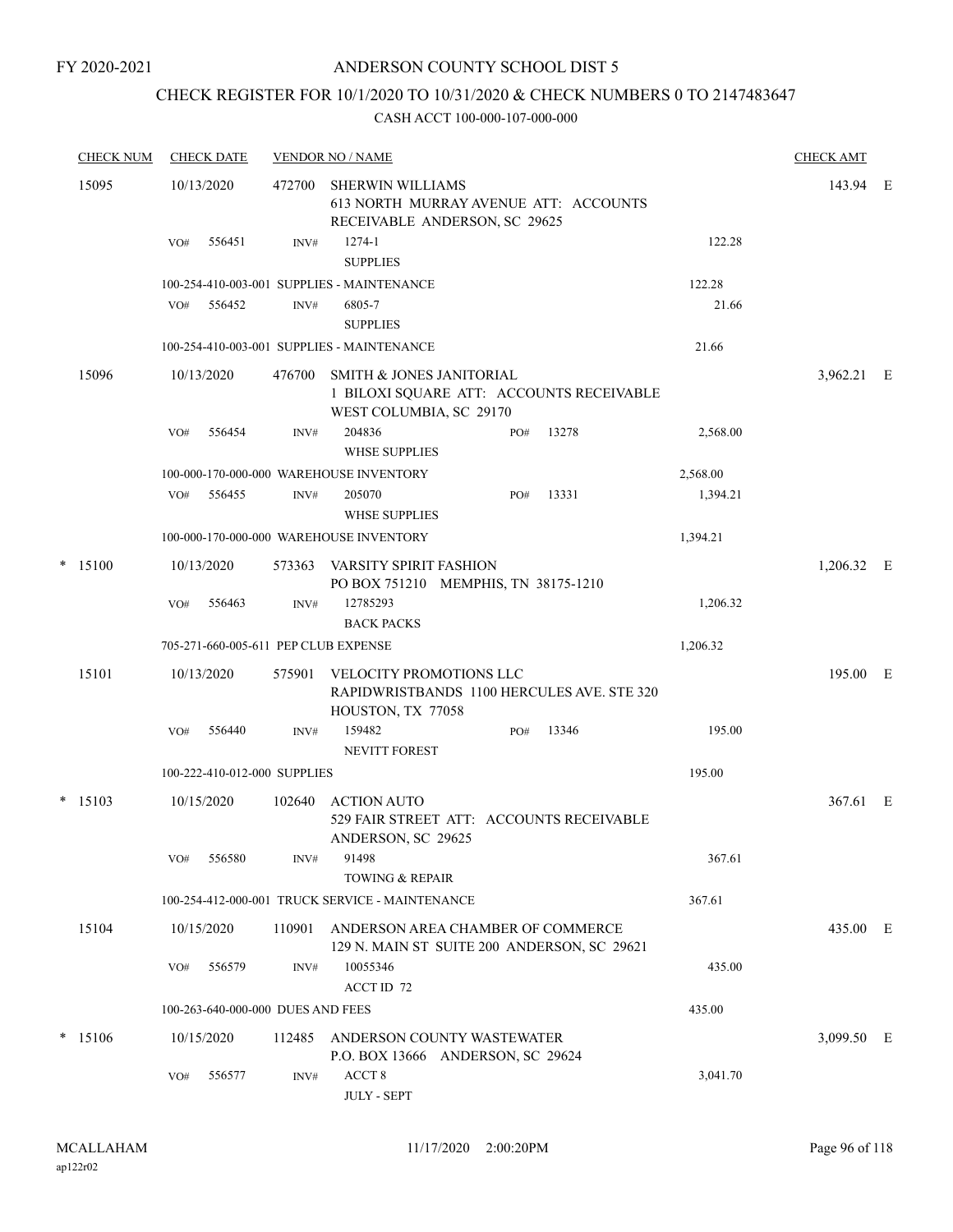# CHECK REGISTER FOR 10/1/2020 TO 10/31/2020 & CHECK NUMBERS 0 TO 2147483647

|        | <b>CHECK NUM</b> |     | <b>CHECK DATE</b>                 |                | <b>VENDOR NO / NAME</b><br>100-254-470-002-000 ENERGY-ELECTRICITY & WATER                                      |     |       | 3,041.70 | <b>CHECK AMT</b> |  |
|--------|------------------|-----|-----------------------------------|----------------|----------------------------------------------------------------------------------------------------------------|-----|-------|----------|------------------|--|
|        |                  |     | VO# 556578                        | INV#           | <b>ACCT 4931</b><br><b>JULY - SEPT</b>                                                                         |     |       | 57.80    |                  |  |
|        |                  |     |                                   |                | 100-254-470-002-000 ENERGY-ELECTRICITY & WATER                                                                 |     |       | 57.80    |                  |  |
| $\ast$ | 15108            |     | 10/15/2020                        |                | 114225 ANDERSON RESTAURANT EQUIPMENT<br>112 EAST MAULDIN STREET ATT: ACCOUNTS<br>RECEIVABLE ANDERSON, SC 29621 |     |       |          | 135.46 E         |  |
|        |                  | VO# | 556509                            | INV#           | 58605<br><b>SUPPLIES</b>                                                                                       |     |       | 135.46   |                  |  |
|        |                  |     | 600-256-410-009-000 SUPPLIES      |                |                                                                                                                |     |       | 135.46   |                  |  |
| $\ast$ | 15111            | VO# | 10/15/2020<br>556497              | INV#           | 576619 EMPLOYEE VENDOR<br><b>SCATA</b><br>REIMBURSEMENT                                                        |     |       | 225.00   | 225.00 E         |  |
|        |                  |     |                                   |                | 201-224-333-010-000 TRIPS AND CONFERENCES                                                                      |     |       | 225.00   |                  |  |
|        | $* 15115$        |     | 10/15/2020                        |                | 566330 CLEAN CARE OF ANDERSON<br>P.O. BOX 1563 ATT: ACCOUNTS RECEIVABLE<br>ANDERSON, SC 29622                  |     |       |          | 250.00 E         |  |
|        |                  | VO# | 556516                            | INV#           | 26694<br><b>ADULT ED</b>                                                                                       |     |       | 250.00   |                  |  |
|        |                  |     |                                   |                | 100-254-323-023-001 CONTRACTED SERVICES                                                                        |     |       | 250.00   |                  |  |
|        | 15116            | VO# | 10/15/2020<br>556567              | INV#           | 574859 EMPLOYEE VENDOR<br><b>SCASA</b><br>REIMBURSEMENT                                                        |     |       | 195.00   | 225.00 E         |  |
|        |                  |     | 100-263-640-000-000 DUES AND FEES |                |                                                                                                                |     |       | 195.00   |                  |  |
|        |                  | VO# | 556568                            | INV#           | <b>SCNSPRA</b><br><b>REIMBURSEMENT</b>                                                                         |     |       | 30.00    |                  |  |
|        |                  |     | 100-263-640-000-000 DUES AND FEES |                |                                                                                                                |     |       | 30.00    |                  |  |
|        | $* 15118$        | VO# | 10/15/2020<br>556571              | 576385<br>INV# | <b>EMPLOYEE VENDOR</b><br><b>CAPSTONE</b><br>REIMBURSEMENT                                                     |     |       | 71.33    | 141.82 E         |  |
|        |                  |     |                                   |                | 731-271-660-031-864 MECHATRONICS 1 EXPENSE                                                                     |     |       | 71.33    |                  |  |
|        |                  |     |                                   |                | VO# 556572 INV# HOME DEPOT<br>REIMBURSEMENT                                                                    |     |       | 70.49    |                  |  |
|        |                  |     |                                   |                | 731-271-660-031-865 MECHATRONICS 2 EXPENSE                                                                     |     |       | 70.49    |                  |  |
|        | $* 15121$        |     | 10/15/2020                        |                | 235550 FLINN SCIENTIFIC INC<br>PO BOX 71721 ATT: ACCOUNTS RECEIVABLE<br>CHICAGO, IL 60694-1721                 |     |       |          | 815.61 E         |  |
|        |                  | VO# | 556523                            | INV#           | 2512052<br><b>SUPPLIES</b>                                                                                     | PO# | 13498 | 815.61   |                  |  |
|        |                  |     |                                   |                | 100-114-410-003-INQ INQUIRY BASED LEARNING                                                                     |     |       | 815.61   |                  |  |
|        | 15122            |     | 10/15/2020                        |                | 237555 FORMS & SUPPLY<br>POBOX 563953 ATT: ACCOUNTS RECEIVABLE<br>CHARLOTTE, NC 28256                          |     |       |          | 1,588.39 E       |  |
|        |                  | VO# | 556524                            | INV#           | 5507432                                                                                                        | PO# | 13186 | 958.72   |                  |  |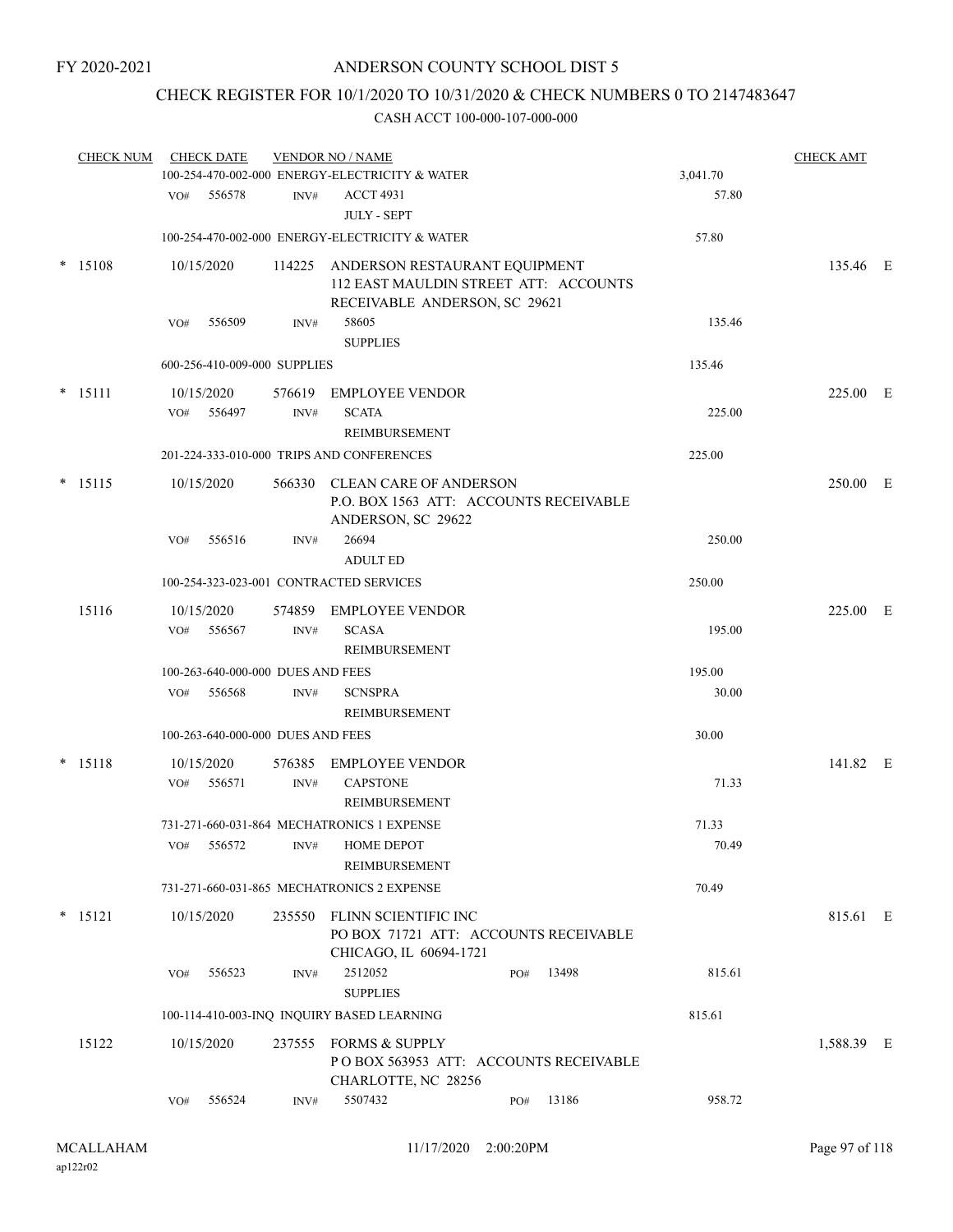FY 2020-2021

## ANDERSON COUNTY SCHOOL DIST 5

## CHECK REGISTER FOR 10/1/2020 TO 10/31/2020 & CHECK NUMBERS 0 TO 2147483647

| <b>CHECK NUM</b> |            | <b>CHECK DATE</b>                |        | <b>VENDOR NO / NAME</b>                                                     |     |       |          | <b>CHECK AMT</b> |  |
|------------------|------------|----------------------------------|--------|-----------------------------------------------------------------------------|-----|-------|----------|------------------|--|
|                  |            |                                  |        | <b>SUPPLIES</b>                                                             |     |       |          |                  |  |
|                  |            | 131-115-410-031-000 SUPPLIES     |        |                                                                             |     |       | 958.72   |                  |  |
|                  | VO#        | 556586                           | INV#   | 5572086-1                                                                   |     |       | 272.05   |                  |  |
|                  |            |                                  |        | <b>SUPPLIES</b>                                                             |     |       |          |                  |  |
|                  |            |                                  |        | 714-271-660-014-201 MISCELLANEOUS EXPENSE                                   |     |       | 272.05   |                  |  |
|                  | VO#        | 556587                           | INV#   | 5572086                                                                     |     |       | 216.20   |                  |  |
|                  |            |                                  |        | <b>SUPPLIES</b>                                                             |     |       |          |                  |  |
|                  |            |                                  |        | 714-271-660-014-201 MISCELLANEOUS EXPENSE                                   |     |       | 216.20   |                  |  |
|                  | VO#        | 556588                           | INV#   | 5569200                                                                     |     |       | 141.42   |                  |  |
|                  |            |                                  |        | <b>SUPPLIES</b>                                                             |     |       |          |                  |  |
|                  |            | 100-111-410-009-000 SUPPLIES     |        |                                                                             |     |       | 141.42   |                  |  |
| $*$ 15125        | 10/15/2020 |                                  | 573862 | <b>EMPLOYEE VENDOR</b>                                                      |     |       |          | 352.47 E         |  |
|                  | VO#        | 556489                           | INV#   | <b>OCT 7-9</b>                                                              |     |       | 352.47   |                  |  |
|                  |            |                                  |        | <b>JOHNS ISLAND</b>                                                         |     |       |          |                  |  |
|                  |            |                                  |        | 100-224-333-000-000 TRIPS/CONFERENCES                                       |     |       | 352.47   |                  |  |
| $* 15128$        | 10/15/2020 |                                  |        | 305300 KATHY'S ENTERPRISES                                                  |     |       |          | $1,001.25$ E     |  |
|                  |            |                                  |        | 500 MT LEBANON CHURCH ROAD ATT: ACCOUNTS<br>RECEIVABLE GREER, SC 29651      |     |       |          |                  |  |
|                  | VO#        | 556531                           | INV#   | 5623                                                                        |     |       | 1,001.25 |                  |  |
|                  |            |                                  |        | <b>MCCANTS</b>                                                              |     |       |          |                  |  |
|                  |            |                                  |        | 100-113-410-005-C19 COVID 19 SUPPLIES                                       |     |       | 1,001.25 |                  |  |
| $* 15131$        | 10/15/2020 |                                  | 349701 | MED CENTRAL HEALTH RESOURCES                                                |     |       |          | 130.00 E         |  |
|                  |            |                                  |        | 3424 CLEMSON BLVD ATT: ACCOUNTS RECEIVABLE                                  |     |       |          |                  |  |
|                  |            | 556532                           |        | ANDERSON, SC 29621<br>56523                                                 |     |       | 65.00    |                  |  |
|                  | VO#        |                                  | INV#   | <b>CARTER</b>                                                               |     |       |          |                  |  |
|                  |            |                                  |        | 900-188-313-000-006 HOMELESS STUDENT SERVICES/TUTORS                        |     |       | 65.00    |                  |  |
|                  | VO#        | 556597                           | INV#   | 56512                                                                       |     |       | 20.00    |                  |  |
|                  |            |                                  |        | <b>HAMPTON</b>                                                              |     |       |          |                  |  |
|                  |            |                                  |        | 100-255-323-000-000 CONTRACTED SERVICES                                     |     |       | 20.00    |                  |  |
|                  | VO#        | 556598                           | INV#   | 56512                                                                       |     |       | 45.00    |                  |  |
|                  |            |                                  |        | <b>HAMPTON</b>                                                              |     |       |          |                  |  |
|                  |            |                                  |        | 100-255-323-000-000 CONTRACTED SERVICES                                     |     |       | 45.00    |                  |  |
| 15132            | 10/15/2020 |                                  | 570395 | NETWORK CONTROLS & ELECTRIC, INC<br>136 JOHNS ROAD ATT: ACCOUNTS RECEIVABLE |     |       |          | 6,173.30 E       |  |
|                  |            |                                  |        | <b>GREER, SC 29650</b>                                                      |     |       |          |                  |  |
|                  | VO#        | 556535                           | INV#   | 25169<br><b>GLENVIEW</b>                                                    | PO# | 13060 | 6,173.30 |                  |  |
|                  |            | 505-266-345-020-CAM CAMERAS      |        |                                                                             |     |       | 6,173.30 |                  |  |
| 15133            | 10/15/2020 |                                  | 573512 | <b>EMPLOYEE VENDOR</b>                                                      |     |       |          | 114.30 E         |  |
|                  | VO#        | 556494                           | INV#   | <b>SPEAKER</b>                                                              |     |       | 114.30   |                  |  |
|                  |            |                                  |        | REIMBURSEMENT                                                               |     |       |          |                  |  |
|                  |            | 100-112-410-007-0RE RELATED ARTS |        |                                                                             |     |       | 114.30   |                  |  |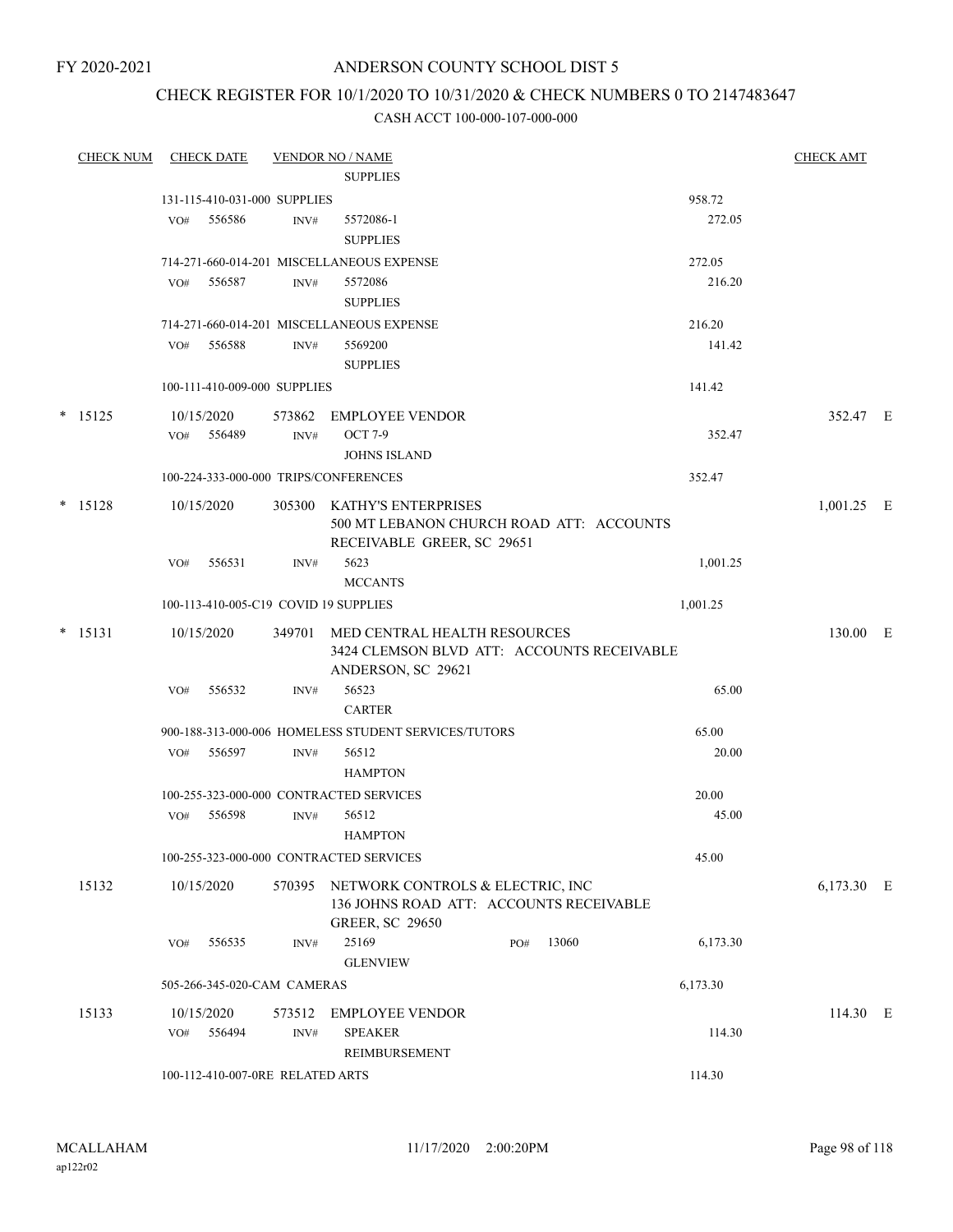# CHECK REGISTER FOR 10/1/2020 TO 10/31/2020 & CHECK NUMBERS 0 TO 2147483647

| <b>CHECK NUM</b> | <b>CHECK DATE</b> | <b>VENDOR NO / NAME</b>                    |                                 |                                     |           |          | <b>CHECK AMT</b> |  |
|------------------|-------------------|--------------------------------------------|---------------------------------|-------------------------------------|-----------|----------|------------------|--|
| 15134            | 10/15/2020        |                                            | 389900 OFFICE DEPOT             |                                     |           |          | 2,709.19 E       |  |
|                  |                   |                                            |                                 | POBOX 1413 CHARLOTTE, NC 28201-1413 |           |          |                  |  |
|                  | VO# 556537        | INV#                                       | 2415554063<br><b>SUPPLIES</b>   |                                     | PO# 13010 | 296.25   |                  |  |
|                  |                   | 100-255-410-000-000 SUPPLIES               |                                 |                                     |           | 296.25   |                  |  |
|                  | $VO#$ 556538      | INV#                                       | 125382134001<br><b>SUPPLIES</b> |                                     |           | 277.27   |                  |  |
|                  |                   | 600-256-410-000-000 SUPPLIES               |                                 |                                     |           | 277.27   |                  |  |
|                  | VO# 556539        | INV#                                       | 125887799001<br><b>SUPPLIES</b> |                                     | PO# 13395 | 90.94    |                  |  |
|                  |                   | 395-212-410-000-000 SUPPLIES AND MATERIALS |                                 |                                     |           | 90.94    |                  |  |
|                  | $VO#$ 556540      | INV#                                       | 125888505001<br><b>SUPPLIES</b> |                                     | PO# 13395 | 44.74    |                  |  |
|                  |                   | 395-212-410-000-000 SUPPLIES AND MATERIALS |                                 |                                     |           | 44.74    |                  |  |
|                  | $VO#$ 556600      | INV#                                       | 121464397001<br><b>SUPPLIES</b> | PO#                                 | 13334     | 72.96    |                  |  |
|                  |                   | 100-263-410-000-000 SUPPLIES AND MATERIALS |                                 |                                     |           | 72.96    |                  |  |
|                  | VO# 556601        | INV#                                       | 126575592001<br><b>SUPPLIES</b> |                                     |           | 19.80    |                  |  |
|                  |                   | 100-111-410-007-000 SUPPLIES               |                                 |                                     |           | 19.80    |                  |  |
|                  | VO# 556602        | INV#                                       | 124948247001<br><b>SUPPLIES</b> |                                     |           | 68.24    |                  |  |
|                  |                   |                                            |                                 |                                     |           |          |                  |  |
|                  |                   | 100-111-410-007-000 SUPPLIES               |                                 |                                     |           | 68.24    |                  |  |
|                  | VO# 556603        | INV#                                       | 126946773001<br><b>SUPPLIES</b> |                                     |           | 103.83   |                  |  |
|                  |                   | 100-113-410-007-000 SUPPLIES               |                                 |                                     |           | 103.83   |                  |  |
|                  | VO# 556604        | INV#                                       | 124952739001<br><b>SUPPLIES</b> |                                     |           | 177.60   |                  |  |
|                  |                   | 100-112-410-007-000 SUPPLIES               |                                 |                                     |           | 177.60   |                  |  |
|                  | VO# 556605        | INV#                                       | 126573050001<br><b>SUPPLIES</b> |                                     |           | 85.59    |                  |  |
|                  |                   | 100-233-410-007-000 SUPPLIES               |                                 |                                     |           | 85.59    |                  |  |
|                  |                   | VO# 556606 INV# 126948554001               | <b>SUPPLIES</b>                 |                                     |           | 10.69    |                  |  |
|                  |                   | 100-113-410-007-000 SUPPLIES               |                                 |                                     |           | 10.69    |                  |  |
|                  | VO# 556607        | INV#                                       | 127074717001<br><b>SUPPLIES</b> |                                     |           | 110.00   |                  |  |
|                  |                   | 100-113-410-020-000 SUPPLIES               |                                 |                                     |           | 110.00   |                  |  |
|                  | VO# 556608        | INV#                                       | 122312823001<br><b>SUPPLIES</b> |                                     | PO# 13353 | 202.01   |                  |  |
|                  |                   | 201-112-410-010-000 SUPPLIES               |                                 |                                     |           | 202.01   |                  |  |
|                  | VO# 556609        | INV#                                       | 122315045001<br><b>SUPPLIES</b> | PO#                                 | 13353     | 1,149.27 |                  |  |
|                  |                   | 201-112-410-010-000 SUPPLIES               |                                 |                                     |           | 1,149.27 |                  |  |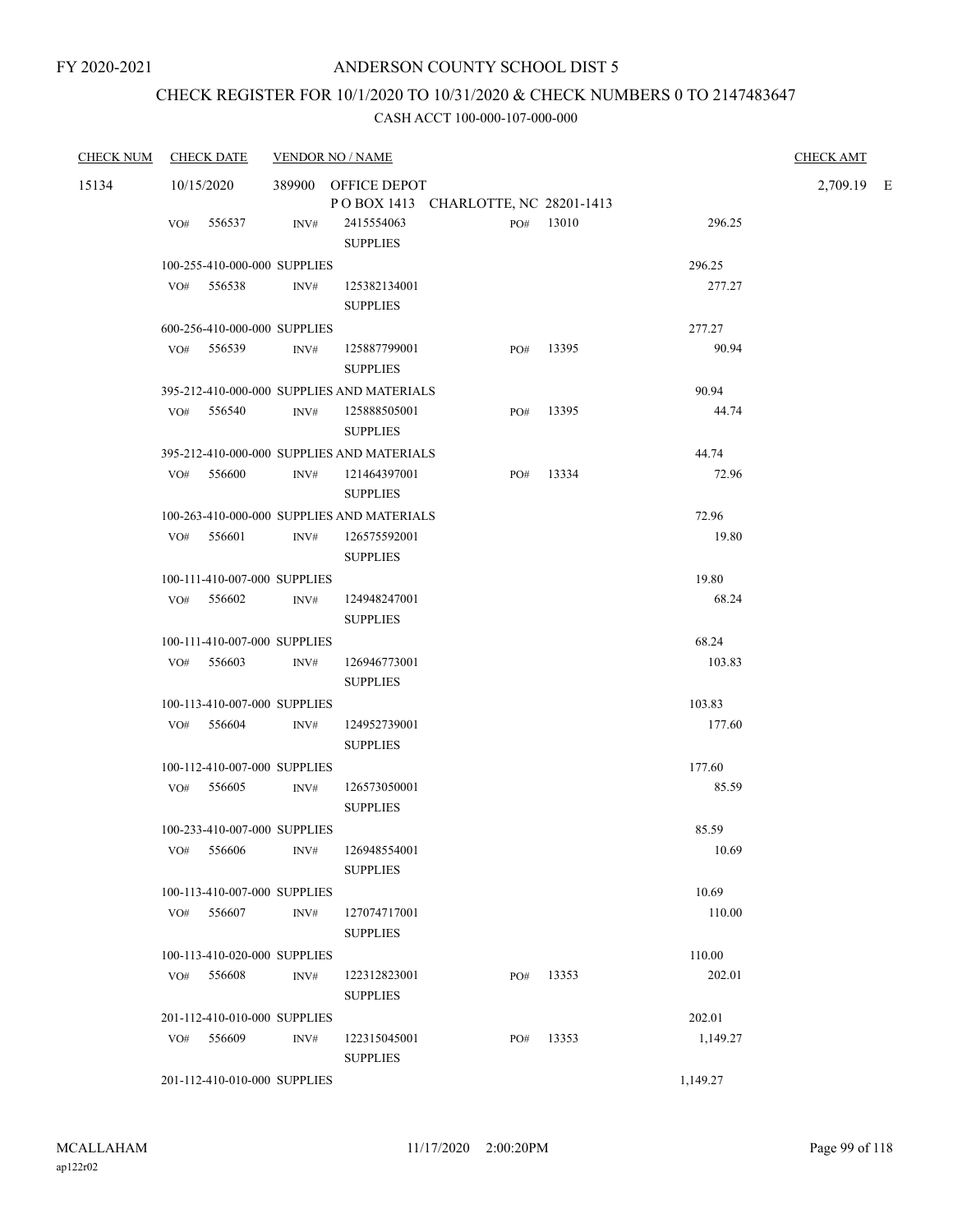#### FY 2020-2021

## ANDERSON COUNTY SCHOOL DIST 5

## CHECK REGISTER FOR 10/1/2020 TO 10/31/2020 & CHECK NUMBERS 0 TO 2147483647

| <b>CHECK NUM</b> |     | <b>CHECK DATE</b>                  |      | <b>VENDOR NO / NAME</b>                                                                          |     |           |          | <b>CHECK AMT</b> |  |
|------------------|-----|------------------------------------|------|--------------------------------------------------------------------------------------------------|-----|-----------|----------|------------------|--|
| $* 15136$        |     | 10/15/2020                         |      | 570443 PROJECT LEAD THE WAY<br>3939 PRIORITY WAY SOUTH DRIVE SUITE 400<br>INDIANAPOLIS, IN 46240 |     |           |          | 1,421.50 E       |  |
|                  | VO# | 556543                             | INV# | 259242<br><b>ROBERT ANDERSON</b>                                                                 | PO# | 13318     | 1,308.25 |                  |  |
|                  |     |                                    |      | 207-116-410-006-006 SUPPLIES-IMPROVE PRGS                                                        |     |           | 1,308.25 |                  |  |
|                  | VO# | 556544                             | INV# | 260119<br><b>GLENVIEW</b>                                                                        | PO# | 13496     | 113.25   |                  |  |
|                  |     |                                    |      | 100-221-410-020-PLW PROJECT LEAD THE WAY                                                         |     |           | 113.25   |                  |  |
| $*$ 15138        |     | 10/15/2020                         |      | 570059 SHARP BUSINESS SYSTEMS<br>DEPT 1216 PO BOX 121216 DALLAS, TX 75312-1216                   |     |           |          | 2,347.86 E       |  |
|                  | VO# | 556550                             | INV# | 9002966571<br><b>COPIES</b>                                                                      |     |           | 222.23   |                  |  |
|                  |     | 717-190-660-017-362 COPIER EXPENSE |      |                                                                                                  |     |           | 222.23   |                  |  |
|                  | VO# | 556551                             | INV# | 9002977288<br><b>COPIES</b>                                                                      |     |           | 6.42     |                  |  |
|                  |     | 717-190-660-017-362 COPIER EXPENSE |      |                                                                                                  |     |           | 6.42     |                  |  |
|                  | VO# | 556552                             | INV# | 9002988897<br><b>COPIER</b>                                                                      |     |           | 582.65   |                  |  |
|                  |     | 201-112-490-010-000 COPIER COST    |      |                                                                                                  |     |           | 582.65   |                  |  |
|                  | VO# | 556553                             | INV# | 9002990002<br><b>COPIES</b>                                                                      | PO# | 13235     | 1,472.63 |                  |  |
|                  |     | 100-114-410-002-000 SUPPLIES       |      |                                                                                                  |     |           | 1,472.63 |                  |  |
|                  | VO# | 556613                             | INV# | 9002960412<br><b>COPIES</b>                                                                      |     |           | 57.51    |                  |  |
|                  |     | 709-271-660-009-362 COPIER EXPENSE |      |                                                                                                  |     |           | 57.51    |                  |  |
|                  | VO# | 556614                             | INV# | 9002977219<br><b>COPIES</b>                                                                      |     |           | 6.42     |                  |  |
|                  |     | 709-271-660-009-362 COPIER EXPENSE |      |                                                                                                  |     |           | 6.42     |                  |  |
| $*$ 15146        |     | 10/20/2020                         |      | 565415 EMPLOYEE VENDOR                                                                           |     |           |          | 199.00 E         |  |
|                  | VO# | 556633                             | INV# | <b>SUMMIT</b><br>REIMBURSEMENT                                                                   |     |           | 199.00   |                  |  |
|                  |     |                                    |      | 100-211-333-006-000 TRIPS AND CONFERENCES                                                        |     |           | 199.00   |                  |  |
| $* 15148$        |     | 10/20/2020                         |      | 569307 CAROLINA PCO SUPPLY CO. INC<br>POBOX 3517 ATT: ACCOUNTS RECEIVABLE CAYCE,<br>SC 29171     |     |           |          | 368.08 E         |  |
|                  | VO# | 556668                             | INV# | 139884<br><b>SUPPLIES</b>                                                                        |     |           | 368.08   |                  |  |
|                  |     |                                    |      | 100-254-410-000-500 PEST MANAGEMENT                                                              |     |           | 368.08   |                  |  |
| 15149            |     | 10/20/2020                         |      | 574644 CEV MULTIMEDA<br>1020 SE LOOP 289 LUBBOCK, TX 79404                                       |     |           |          | 3,400.00 E       |  |
|                  | VO# | 556674                             | INV# | 118313<br><b>RENEWAL</b>                                                                         |     | PO# 13452 | 3,400.00 |                  |  |
|                  |     |                                    |      | 329-115-410-031-000 SUPPLIES-STATE EQUIPMENT                                                     |     |           | 3,400.00 |                  |  |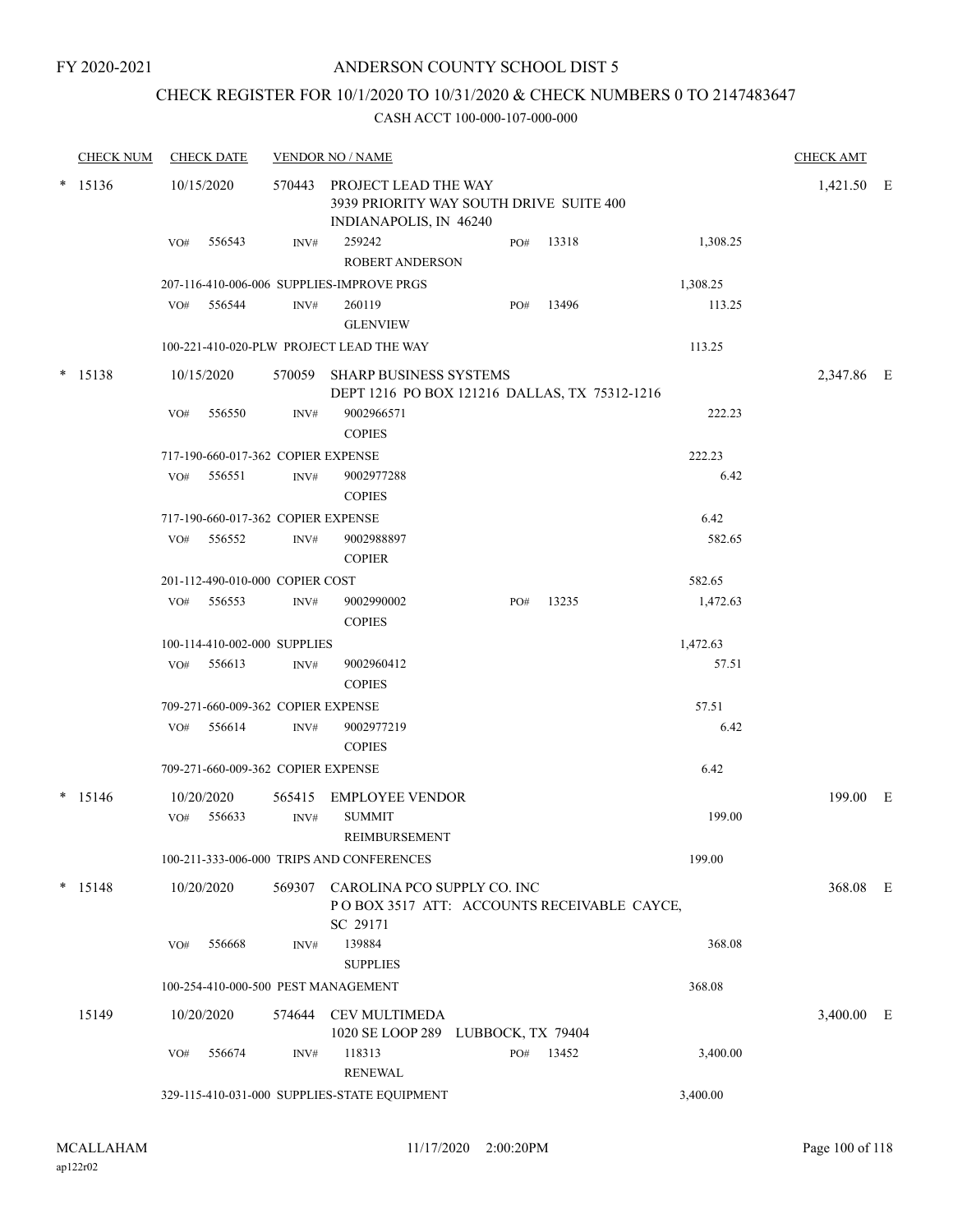## CHECK REGISTER FOR 10/1/2020 TO 10/31/2020 & CHECK NUMBERS 0 TO 2147483647

| <b>CHECK NUM</b> | <b>CHECK DATE</b>                 |      | <b>VENDOR NO / NAME</b>                                                                       |           | <b>CHECK AMT</b> |  |
|------------------|-----------------------------------|------|-----------------------------------------------------------------------------------------------|-----------|------------------|--|
| 15150            | 10/20/2020                        |      | 187300 CRESCENT SUPPLY CO, INC<br>POBOX 8798 ATT: ACCOUNTS RECEIVABLE<br>GREENVILLE, SC 29604 |           | 1,464.64 E       |  |
|                  | VO# 556675                        | INV# | 393833<br><b>SUPPLIES</b>                                                                     | 18.00     |                  |  |
|                  |                                   |      | 100-254-410-002-400 HVAC/ELECTRICAL/PLUMBING                                                  | 18.00     |                  |  |
|                  | 556676<br>VO#                     | INV# | 393857<br><b>SUPPLIES</b>                                                                     | 143.04    |                  |  |
|                  |                                   |      | 100-254-410-003-400 HVAC/ELECTRICAL/PLUMBING                                                  | 143.04    |                  |  |
|                  | VO# 556677                        | INV# | 393835<br><b>SUPPLIES</b>                                                                     | 101.12    |                  |  |
|                  |                                   |      | 100-254-410-005-400 HVAC/ELECTRICAL/PLUMBING                                                  | 101.12    |                  |  |
|                  | 556678<br>VO#                     | INV# | ORD 9440010<br><b>CREDIT</b>                                                                  | $-156.58$ |                  |  |
|                  |                                   |      | 100-254-410-005-400 HVAC/ELECTRICAL/PLUMBING                                                  | $-156.58$ |                  |  |
|                  | VO# 556679                        | INV# | 394027<br><b>SUPPLIES</b>                                                                     | 106.47    |                  |  |
|                  | 100-254-410-013-000 SUPPLIES      |      |                                                                                               | 106.47    |                  |  |
|                  | 556680<br>VO#                     | INV# | 393527<br><b>SUPPLIES</b>                                                                     | 156.58    |                  |  |
|                  |                                   |      | 100-254-410-005-400 HVAC/ELECTRICAL/PLUMBING                                                  | 156.58    |                  |  |
|                  | VO# 556681                        | INV# | 393856<br><b>SUPPLIES</b>                                                                     | 63.72     |                  |  |
|                  | 100-254-410-000-400 HVAC SUPPLIES |      |                                                                                               | 63.72     |                  |  |
|                  | VO# 556682                        | INV# | 393670<br><b>SUPPLIES</b>                                                                     | 61.53     |                  |  |
|                  |                                   |      | 100-254-410-008-400 HVAC/ELECTRICAL/PLUMBING                                                  | 61.53     |                  |  |
|                  | VO#<br>556683                     | INV# | 393740<br><b>SUPPLIES</b>                                                                     | 3.54      |                  |  |
|                  |                                   |      | 100-254-410-019-400 HVAC/ELECTRICAL/PLUMBING                                                  | 3.54      |                  |  |
|                  | VO# 556684                        | INV# | 393709<br><b>SUPPLIES</b>                                                                     | 105.32    |                  |  |
|                  |                                   |      | 100-254-410-009-400 HVAC/ELECTRICAL/PLUMBING                                                  | 105.32    |                  |  |
|                  | VO# 556685                        | INV# | 393766<br><b>SUPPLIES</b>                                                                     | 17.60     |                  |  |
|                  |                                   |      | 100-254-410-021-400 HVAC/ELECTRICAL/PLUMBING                                                  | 17.60     |                  |  |
|                  | 556686<br>VO#                     | INV# | 393739<br><b>SUPPLIES</b>                                                                     | 27.33     |                  |  |
|                  |                                   |      | 100-254-410-021-400 HVAC/ELECTRICAL/PLUMBING                                                  | 27.33     |                  |  |
|                  | VO#<br>556687                     | INV# | 393710<br><b>SUPPLIES</b>                                                                     | 30.76     |                  |  |
|                  | 100-254-410-000-400 HVAC SUPPLIES |      |                                                                                               | 30.76     |                  |  |
|                  | 556688<br>VO#                     | INV# | 393669<br><b>SUPPLIES</b>                                                                     | 171.20    |                  |  |
|                  |                                   |      | 100-254-410-002-400 HVAC/ELECTRICAL/PLUMBING                                                  | 171.20    |                  |  |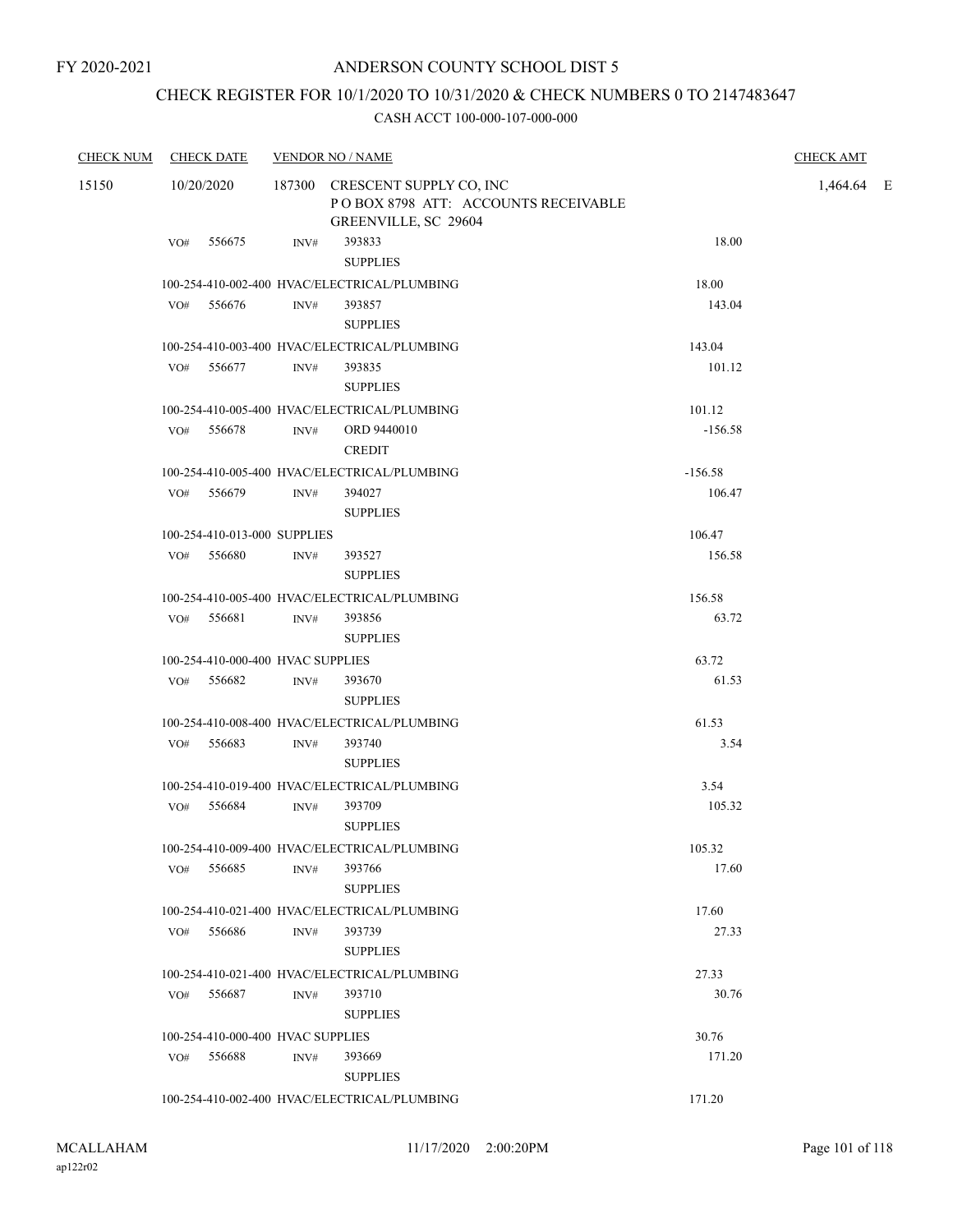## CHECK REGISTER FOR 10/1/2020 TO 10/31/2020 & CHECK NUMBERS 0 TO 2147483647

|   | <b>CHECK NUM</b> |     | <b>CHECK DATE</b> |                                   | <b>VENDOR NO / NAME</b>                                                                              |        | <b>CHECK AMT</b> |  |
|---|------------------|-----|-------------------|-----------------------------------|------------------------------------------------------------------------------------------------------|--------|------------------|--|
|   |                  | VO# | 556689            | INV#                              | 393668<br><b>SUPPLIES</b>                                                                            | 363.71 |                  |  |
|   |                  |     |                   |                                   | 100-254-410-012-400 HVAC/ELECTRICAL/PLUMBING                                                         | 363.71 |                  |  |
|   |                  | VO# | 556690            | INV#                              | 393708<br><b>SUPPLIES</b>                                                                            | 110.83 |                  |  |
|   |                  |     |                   |                                   | 100-254-410-012-400 HVAC/ELECTRICAL/PLUMBING                                                         | 110.83 |                  |  |
|   |                  |     | VO# 556691        | INV#                              | 393632<br><b>SUPPLIES</b>                                                                            | 28.12  |                  |  |
|   |                  |     |                   |                                   | 100-254-410-019-400 HVAC/ELECTRICAL/PLUMBING                                                         | 28.12  |                  |  |
|   |                  |     | $VO#$ 556692      | INV#                              | 393671<br><b>SUPPLIES</b>                                                                            | 112.35 |                  |  |
|   |                  |     |                   |                                   | 100-254-410-016-400 HVAC/ELECTRICAL/PLUMBING                                                         | 112.35 |                  |  |
|   |                  |     |                   |                                   |                                                                                                      |        |                  |  |
|   | 15151            |     | 10/20/2020        |                                   | 564637 EMD ELECTRIC MOTORS & DRIVES INC<br>POBOX 2565 ATT: ACCOUNTS RECEIVABLE<br>ANDERSON, SC 29622 |        | 520.20 E         |  |
|   |                  | VO# | 556693            | INV#                              | 55560<br><b>REPAIR PARTS</b>                                                                         | 235.40 |                  |  |
|   |                  |     |                   |                                   | 100-254-410-001-400 HVAC/ELECTRICAL/PLUMBING                                                         | 235.40 |                  |  |
|   |                  |     | VO# 556694        | INV#                              | 55537<br><b>REPAIR PARTS</b>                                                                         | 284.80 |                  |  |
|   |                  |     |                   |                                   | 100-254-410-020-400 HVAC/ELECTRICAL/PLUMBING                                                         | 284.80 |                  |  |
|   |                  |     |                   |                                   |                                                                                                      |        |                  |  |
|   | 15152            |     | 10/20/2020        |                                   | 237555 FORMS & SUPPLY<br>POBOX 563953 ATT: ACCOUNTS RECEIVABLE<br>CHARLOTTE, NC 28256                |        | 169.49 E         |  |
|   |                  | VO# | 556695            | INV#                              | 5566081<br><b>CLOCKS</b>                                                                             | 169.49 |                  |  |
|   |                  |     |                   |                                   | 100-254-410-000-001 MAINT. SUPPLIES-STRUCTURES                                                       | 169.49 |                  |  |
|   | 15153            |     | 10/20/2020        | 575411                            | EMPLOYEE VENDOR                                                                                      |        | 275.00 E         |  |
|   |                  | VO# | 556630            | INV#                              | 2020-2021<br><b>TEACHERS SUPPLY</b>                                                                  | 275.00 |                  |  |
|   |                  |     |                   |                                   | 377-113-410-005-000 TEACHER SUPPLY - MCCANTS                                                         | 275.00 |                  |  |
| * | 15155            |     | 10/20/2020        |                                   | 570843 GATEWAY SUPPLY CO<br>CORPORATE OFFICES P.O. BOX 2826 COLUMBIA, SC<br>29202                    |        | 555.74 E         |  |
|   |                  | VO# | 556696            | INV#                              | S4989447<br><b>SUPPLIES</b>                                                                          | 15.81  |                  |  |
|   |                  |     |                   |                                   | 100-254-410-001-400 HVAC/ELECTRICAL/PLUMBING                                                         | 15.81  |                  |  |
|   |                  | VO# | 556697            | INV#                              | S4966746                                                                                             | 220.78 |                  |  |
|   |                  |     |                   |                                   | <b>SUPPLIES</b>                                                                                      |        |                  |  |
|   |                  |     |                   |                                   | 100-254-410-001-400 HVAC/ELECTRICAL/PLUMBING                                                         | 196.88 |                  |  |
|   |                  |     |                   |                                   | 100-254-410-003-400 HVAC/ELECTRICAL/PLUMBING                                                         | 23.90  |                  |  |
|   |                  | VO# | 556698            | INV#                              | S4987421<br><b>SUPPLIES</b>                                                                          | 103.01 |                  |  |
|   |                  |     |                   | 100-254-410-000-400 HVAC SUPPLIES |                                                                                                      | 3.38   |                  |  |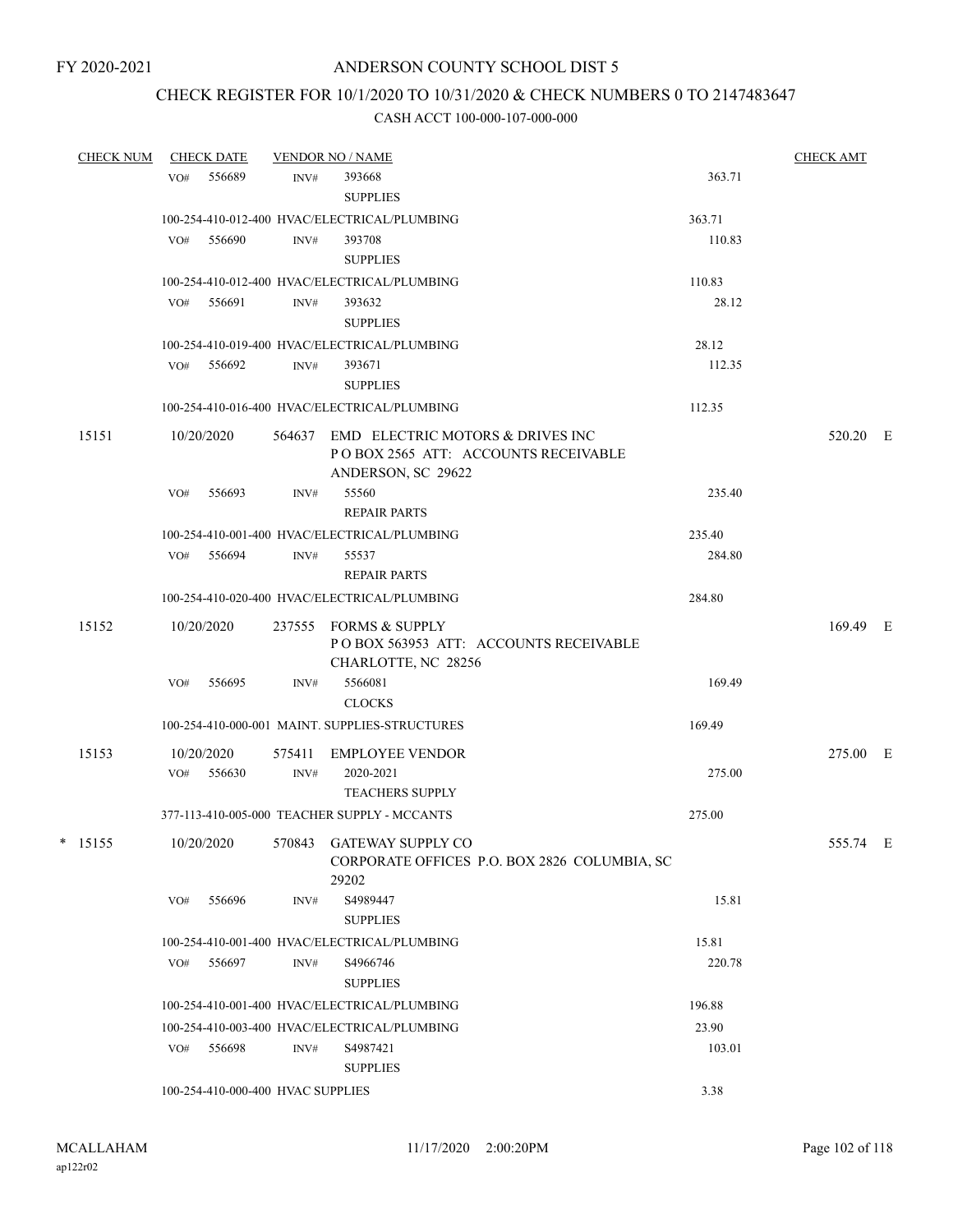## CHECK REGISTER FOR 10/1/2020 TO 10/31/2020 & CHECK NUMBERS 0 TO 2147483647

| <b>CHECK NUM</b> |     | <b>CHECK DATE</b>            |                | <b>VENDOR NO / NAME</b>                                                       |     |       |                 | <b>CHECK AMT</b> |  |
|------------------|-----|------------------------------|----------------|-------------------------------------------------------------------------------|-----|-------|-----------------|------------------|--|
|                  |     |                              |                | 100-254-410-002-400 HVAC/ELECTRICAL/PLUMBING                                  |     |       | 33.06           |                  |  |
|                  |     | 100-254-410-007-000 SUPPLIES |                |                                                                               |     |       | 44.38           |                  |  |
|                  | VO# | 556699                       | INV#           | 100-254-410-019-400 HVAC/ELECTRICAL/PLUMBING<br>S4984433<br><b>SUPPLIES</b>   |     |       | 22.19<br>216.14 |                  |  |
|                  |     |                              |                | 100-254-410-001-400 HVAC/ELECTRICAL/PLUMBING                                  |     |       | 216.14          |                  |  |
| 15156            |     | 10/20/2020                   |                | 575614 EMPLOYEE VENDOR                                                        |     |       |                 | 295.00 E         |  |
|                  |     | $VO#$ 556628                 | INV#           | <b>GREENVELOPE</b><br><b>REIMBURSEMENT</b>                                    |     |       | 295.00          |                  |  |
|                  |     | 131-233-410-031-000 SUPPLIES |                |                                                                               |     |       | 295.00          |                  |  |
| $*$ 15159        |     | 10/20/2020                   | 298850         | JOHNSON CONTROLS<br>POBOX 730068 ATT: ACCOUNTS RECEIVABLE<br>DALLAS, TX 75373 |     |       |                 | 19,393.75 E      |  |
|                  | VO# | 556703                       | INV#           | 1-99039731602<br>OCT-DEC 2020                                                 | PO# | 12984 | 2,647.50        |                  |  |
|                  |     |                              |                | 100-254-312-000-000 PURCHASED SERVICES-JCI                                    |     |       | 2,647.50        |                  |  |
|                  | VO# | 556704                       | INV#           | 1-99040646076<br>OCT-DEC 2020                                                 | PO# | 12983 | 16,746.25       |                  |  |
|                  |     |                              |                | 100-254-312-000-000 PURCHASED SERVICES-JCI                                    |     |       | 16,746.25       |                  |  |
| $*$ 15164        | VO# | 10/20/2020<br>556627         | 574462<br>INV# | EMPLOYEE VENDOR<br><b>STAFF LUNCH</b><br>REIMBURSEMENT                        |     |       | 116.71          | 116.71 E         |  |
|                  |     | 852-252-410-000-000 SUPPLIES |                |                                                                               |     |       | 116.71          |                  |  |
| 15165            |     | 10/20/2020                   | 574558         | <b>EMPLOYEE VENDOR</b>                                                        |     |       |                 | 144.44 E         |  |
|                  |     | VO# 556631                   | INV#           | <b>SUPPLIES</b><br>REIMBURSEMENT                                              |     |       | 144.44          |                  |  |
|                  |     |                              |                | 100-221-410-000-DIS DIGITAL INTEGRATION SUPPLIES                              |     |       | 144.44          |                  |  |
| $*$ 15167        |     | 10/20/2020                   | 570059         | SHARP BUSINESS SYSTEMS<br>DEPT 1216 PO BOX 121216 DALLAS, TX 75312-1216       |     |       |                 | 325.13 E         |  |
|                  | VO# | 556715                       | INV#           | 9002931468<br><b>SOFTWARE</b>                                                 |     |       | 12.84           |                  |  |
|                  |     |                              |                | 201-112-490-016-000 OTHER/ COPIER COST                                        |     |       | 12.84           |                  |  |
|                  | VO# | 556716                       | INV#           | 9002986714<br><b>COPIES</b>                                                   |     |       | 20.17           |                  |  |
|                  |     |                              |                | 100-181-410-023-000 SUPPLIES-ADULT ED.                                        |     |       | 20.17           |                  |  |
|                  | VO# | 556717                       | INV#           | 9002977188<br><b>COPIES</b>                                                   |     |       | 44.94           |                  |  |
|                  |     | 100-115-410-003-000 SUPPLIES |                |                                                                               |     |       | 44.94           |                  |  |
|                  | VO# | 556718                       | INV#           | 9002960439<br><b>COPIES</b>                                                   |     |       | 222.66          |                  |  |
|                  |     | 100-115-410-003-000 SUPPLIES |                |                                                                               |     |       | 222.66          |                  |  |
|                  |     | VO# 556719                   | INV#           | 9002966557<br><b>COPIES</b>                                                   |     |       | 24.52           |                  |  |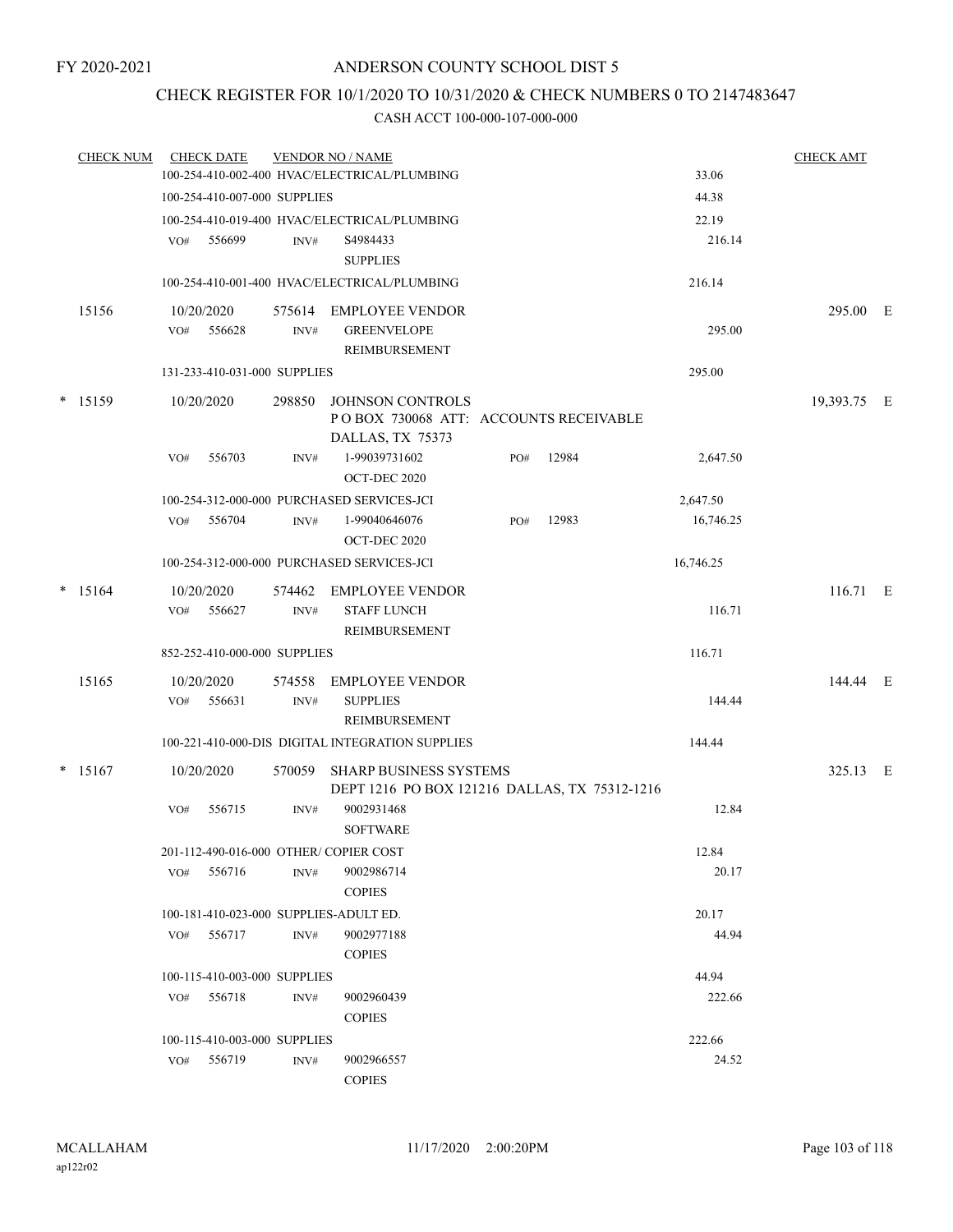## CHECK REGISTER FOR 10/1/2020 TO 10/31/2020 & CHECK NUMBERS 0 TO 2147483647

|           |     |                      | 100-115-410-003-000 SUPPLIES       |                                                                                                   | 24.52    |            |  |
|-----------|-----|----------------------|------------------------------------|---------------------------------------------------------------------------------------------------|----------|------------|--|
| 15168     |     | 10/20/2020           | 472700                             | <b>SHERWIN WILLIAMS</b><br>613 NORTH MURRAY AVENUE ATT: ACCOUNTS<br>RECEIVABLE ANDERSON, SC 29625 |          | 242.78 E   |  |
|           | VO# | 556720               | INV#                               | 1520-7<br><b>SUPPLIES</b>                                                                         | 242.78   |            |  |
|           |     |                      |                                    | 100-254-410-003-001 SUPPLIES - MAINTENANCE                                                        | 242.78   |            |  |
| 15169     |     | 10/20/2020           | 507850                             | TRANE<br>PO BOX 406469 ATT: ACCOUNTS RECEIVABLE<br>ATLANTA, GA 30384-6469                         |          | 1,517.50 E |  |
|           | VO# | 556725               | INV#                               | 311174340<br>13294<br>PO#<br>AIT                                                                  | 1,475.00 |            |  |
|           |     |                      |                                    | 131-254-323-031-400 CONTR SERV-HVAC/ELECT/PLUMBING                                                | 1,475.00 |            |  |
|           | VO# | 556726               | INV#                               | 8901459<br><b>CUST 118317</b>                                                                     | 42.50    |            |  |
|           |     |                      |                                    | 100-254-410-021-400 HVAC/ELECTRICAL/PLUMBING                                                      | 42.50    |            |  |
| 15170     | VO# | 10/20/2020<br>556632 | 576298<br>INV#                     | EMPLOYEE VENDOR<br><b>COVERS</b>                                                                  | 236.58   | 236.58 E   |  |
|           |     |                      |                                    | REIMBURSEMENT                                                                                     |          |            |  |
|           |     |                      |                                    | 100-113-410-021-COB CHORUS, ORCHESTRA & BAND                                                      | 236.58   |            |  |
| 15171     |     | 10/20/2020           | 532300                             | WHITE JONES ACE HARDWARE<br>PO BOX 13012 ATT: ACCOUNTS RECEIVABLE<br>ANDERSON, SC 29624           |          | 126.45 E   |  |
|           | VO# | 556736               | INV#                               | Y93570<br><b>SUPPLIES</b>                                                                         | 26.57    |            |  |
|           |     |                      |                                    | 100-254-410-000-001 MAINT. SUPPLIES-STRUCTURES                                                    | 26.57    |            |  |
|           |     | VO# 556737           | INV#                               | 406492<br><b>SUPPLIES</b>                                                                         | 14.94    |            |  |
|           |     |                      |                                    | 100-254-540-000-001 EQUIPMENT - MAINTENANCE                                                       | 14.94    |            |  |
|           | VO# | 556738               | INV#                               | 893754<br><b>SUPPLIES</b>                                                                         | 35.59    |            |  |
|           |     |                      | 100-254-410-000-400 HVAC SUPPLIES  |                                                                                                   | 35.59    |            |  |
|           | VO# | 556739               | INV#                               | 893607<br><b>SUPPLIES</b>                                                                         | 13.77    |            |  |
|           |     |                      |                                    | 100-254-410-000-001 MAINT. SUPPLIES-STRUCTURES                                                    | 13.77    |            |  |
|           | VO# | 556740               | INV#                               | 893708<br><b>SUPPLIES</b>                                                                         | 35.58    |            |  |
|           |     |                      |                                    | 100-254-410-015-400 HVAC/ELECTRICAL/PLUMBING                                                      | 35.58    |            |  |
| $*$ 15173 |     | 10/22/2020           | 573966                             | ALCO SOAP AND SUPPLY<br>PO BOX 1086 MOORESVILLE, NC 28115                                         |          | 1,815.98 E |  |
|           | VO# | 556839               | INV#                               | 1221363<br><b>SUPPLIES</b>                                                                        | 1,815.98 |            |  |
|           |     |                      | 100-256-410-000-C19 COVID SUPPLIES |                                                                                                   | 1,815.98 |            |  |
| $* 15175$ |     | 10/22/2020           |                                    | 114225 ANDERSON RESTAURANT EQUIPMENT                                                              |          | 216.41 E   |  |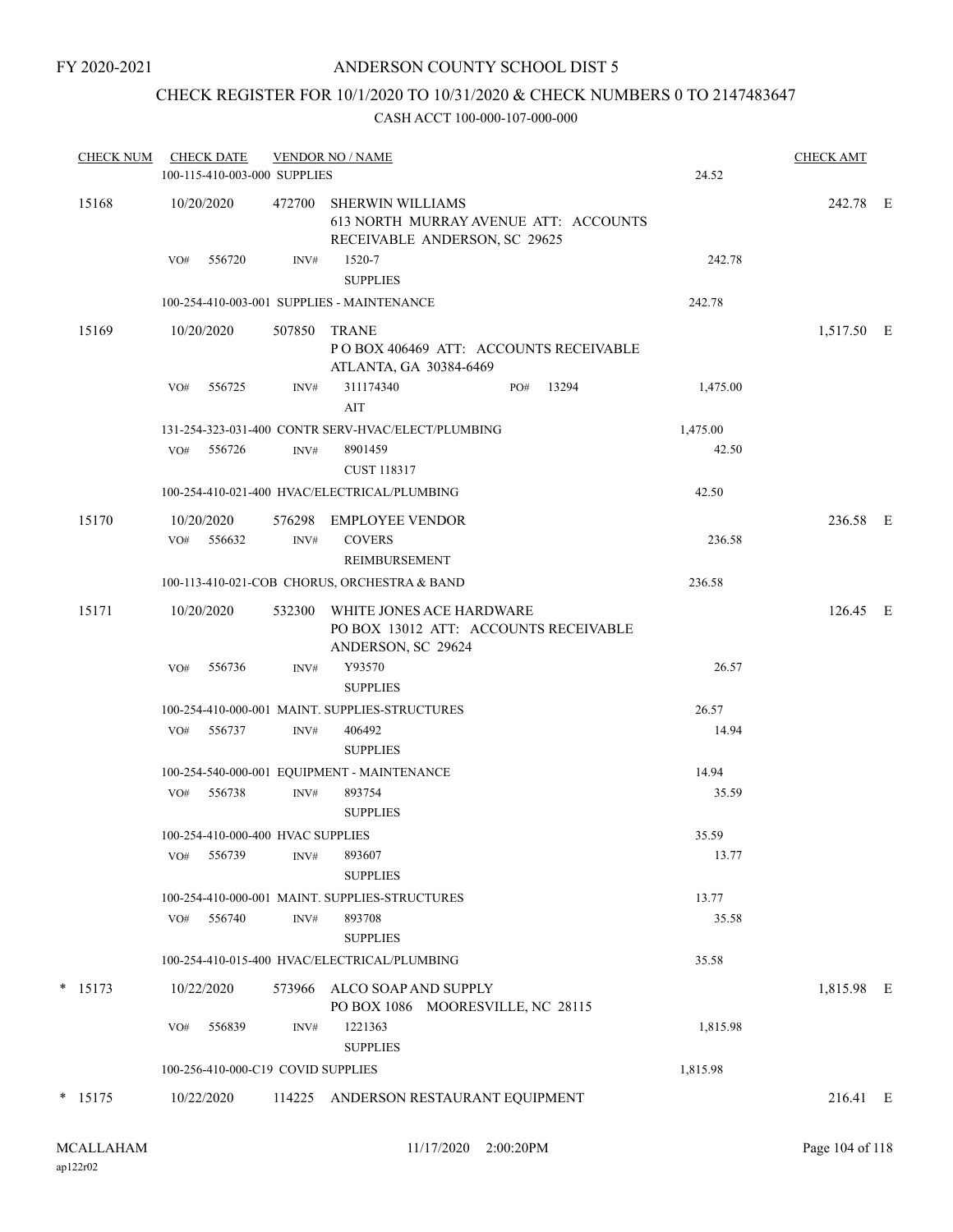## CHECK REGISTER FOR 10/1/2020 TO 10/31/2020 & CHECK NUMBERS 0 TO 2147483647

| <b>CHECK NUM</b> |     | <b>CHECK DATE</b> |                              | <b>VENDOR NO / NAME</b>                                                                                           |           | <b>CHECK AMT</b> |  |
|------------------|-----|-------------------|------------------------------|-------------------------------------------------------------------------------------------------------------------|-----------|------------------|--|
|                  |     |                   |                              | 112 EAST MAULDIN STREET ATT: ACCOUNTS<br>RECEIVABLE ANDERSON, SC 29621                                            |           |                  |  |
|                  | VO# | 556758            | INV#                         | 59435<br><b>SUPPLIES</b>                                                                                          | 18.51     |                  |  |
|                  |     |                   | 600-256-410-009-000 SUPPLIES |                                                                                                                   | 18.51     |                  |  |
|                  | VO# | 556759            | INV#                         | 58606<br><b>SUPPLIES</b>                                                                                          | 197.90    |                  |  |
|                  |     |                   | 600-256-410-003-000 SUPPLIES |                                                                                                                   | 197.90    |                  |  |
| 15176            |     | 10/22/2020        | 201391                       | BLICK ART MATERIALS<br>6910 EAGLE WAY CHICAGO, IL 60670-1069                                                      |           | 382.45 E         |  |
|                  | VO# | 556760            | INV#                         | 4478258<br><b>SOUTHWOOD</b>                                                                                       | 627.69    |                  |  |
|                  |     |                   |                              | 309-113-410-021-000 SUPPLIES AND MATERIALS                                                                        | 627.69    |                  |  |
|                  | VO# | 556761            | INV#                         | 4577120<br>SOUTHWOOD                                                                                              | $-245.24$ |                  |  |
|                  |     |                   |                              | 309-113-410-021-000 SUPPLIES AND MATERIALS                                                                        | $-245.24$ |                  |  |
|                  | VO# | 556762            | INV#                         | 4588683<br><b>SOUTHWOOD</b>                                                                                       | $-64.17$  |                  |  |
|                  |     |                   |                              | 309-113-410-021-000 SUPPLIES AND MATERIALS                                                                        | $-64.17$  |                  |  |
|                  | VO# | 556763            | INV#                         | 4605716<br><b>SOUTHWOOD</b>                                                                                       | 64.17     |                  |  |
|                  |     |                   |                              | 309-113-410-021-000 SUPPLIES AND MATERIALS                                                                        | 64.17     |                  |  |
| $*$ 15178        |     | 10/22/2020        | 568574                       | CCP CROWE'S CORPORATE PROMOTIONS<br>PO BOX 2647 ANDERSON, SC 29622                                                |           | 2,321.90 E       |  |
|                  | VO# | 556766            | INV#                         | 15853<br><b>SPORT PACKS</b>                                                                                       | 2,321.90  |                  |  |
|                  |     |                   | 131-115-410-031-000 SUPPLIES |                                                                                                                   | 2,321.90  |                  |  |
| $*$ 15180        |     | 10/22/2020        | 572679                       | DEFENDER SERVICES, INC.<br>PO BOX 1775 COLUMBIA, SC 29202                                                         |           | 842.80 E         |  |
|                  | VO# | 556847            | INV#                         | 752306<br>13390<br>PO#<br><b>ADULT ED</b>                                                                         | 842.80    |                  |  |
|                  |     |                   |                              | 100-181-312-023-000 PURCHASED SERVICES                                                                            | 842.80    |                  |  |
| 15181            |     | 10/22/2020        | 202600                       | DILLARD'S SPORTS CENTER<br>708 WHITEHALL ROAD ATT: ACCOUNTS<br>RECEIVABLE ANDERSON, SC 29625                      |           | 6,288.00 E       |  |
|                  | VO# | 556866            | INV#                         | 107761<br><b>GLENVIEW BBALL</b>                                                                                   | 6,288.00  |                  |  |
|                  |     |                   |                              | 720-271-660-020-751 BASKETBALL BOYS EXPENSE                                                                       | 3,222.00  |                  |  |
|                  |     |                   |                              | 720-271-660-020-752 BASKETBALL GIRLS EXPENSE                                                                      | 3,066.00  |                  |  |
| 15182            |     | 10/22/2020        | 569871                       | FOLLETT SCHOOL SOLUTIONS, INC<br>91826 COLLECTION CENTER DRIVE ATT: ACCOUNTS<br>RECEIVABLE CHICAGO, IL 60693-0918 |           | 215.42 E         |  |
|                  | VO# | 556770            | INV#                         | 742051A<br>SOUTHWOOD                                                                                              | 215.42    |                  |  |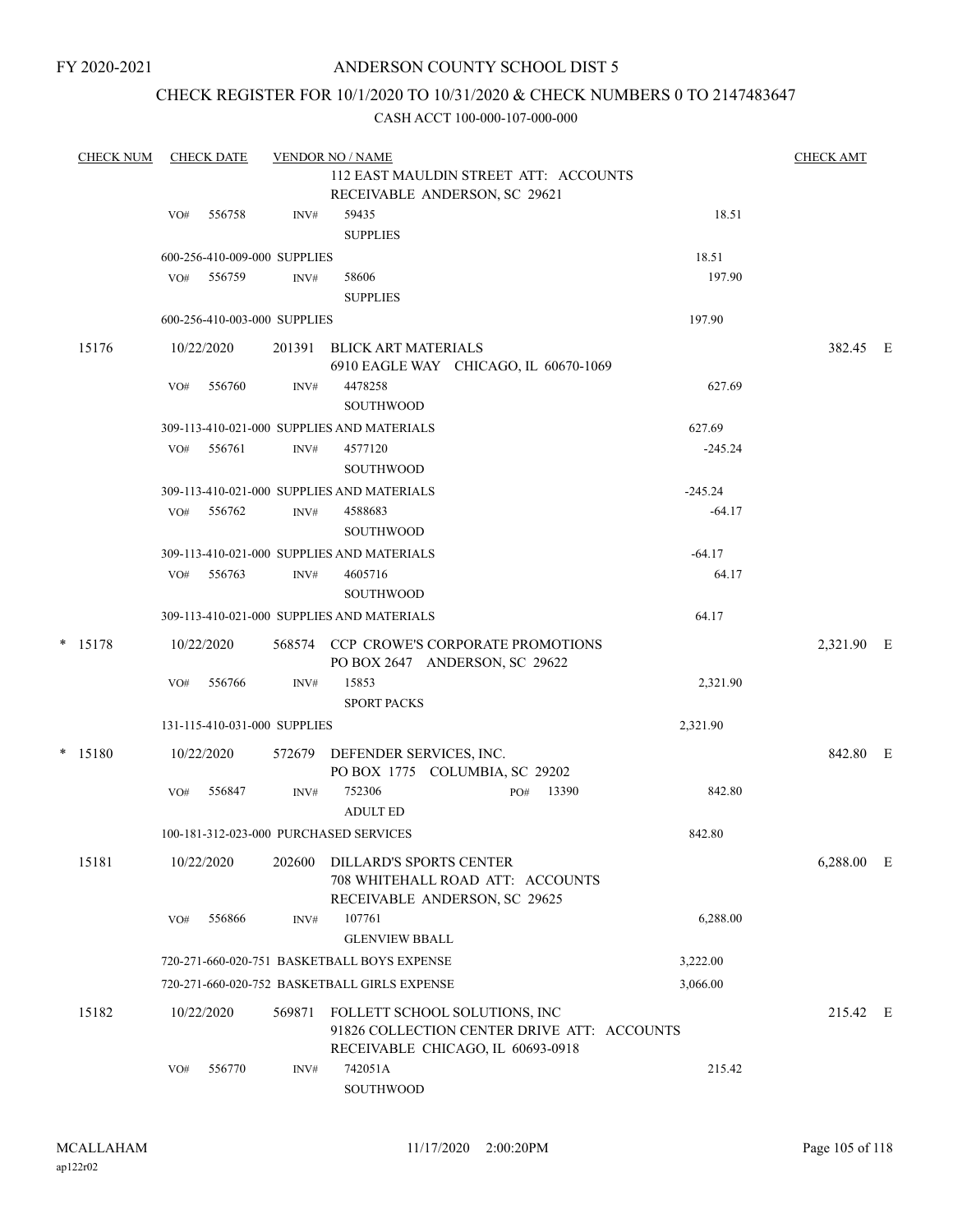## CHECK REGISTER FOR 10/1/2020 TO 10/31/2020 & CHECK NUMBERS 0 TO 2147483647

| <b>CHECK NUM</b> |     | <b>CHECK DATE</b> | 100-222-410-021-000 SUPPLIES | <b>VENDOR NO / NAME</b>                                                                                 |     |       | 215.42   | <b>CHECK AMT</b> |  |
|------------------|-----|-------------------|------------------------------|---------------------------------------------------------------------------------------------------------|-----|-------|----------|------------------|--|
| 15183            |     | 10/22/2020        |                              | 237555 FORMS & SUPPLY<br>PO BOX 563953 ATT: ACCOUNTS RECEIVABLE<br>CHARLOTTE, NC 28256                  |     |       |          | 7,341.06 E       |  |
|                  | VO# | 556867            | INV#                         | 5566205<br><b>GLOVES</b>                                                                                | PO# | 13492 | 7,271.72 |                  |  |
|                  |     |                   |                              | 100-000-170-000-000 WAREHOUSE INVENTORY                                                                 |     |       | 7,271.72 |                  |  |
|                  | VO# | 556868            | INV#                         | 5574615<br><b>SUPPLIES</b>                                                                              | PO# | 13550 | 34.67    |                  |  |
|                  |     |                   | 100-264-410-000-000 SUPPLIES |                                                                                                         |     |       | 34.67    |                  |  |
|                  | VO# | 556869            | INV#                         | 5573909<br><b>SUPPLIES</b>                                                                              | PO# | 13550 | 34.67    |                  |  |
|                  |     |                   | 100-264-410-000-000 SUPPLIES |                                                                                                         |     |       | 34.67    |                  |  |
| 15184            |     | 10/22/2020        |                              | 565398 EMPLOYEE VENDOR                                                                                  |     |       |          | 107.72 E         |  |
|                  | VO# | 556748            | $\text{INV}\#$               | <b>MAMA PENNS</b><br><b>REIMBURSEMENT</b>                                                               |     |       | 107.72   |                  |  |
|                  |     |                   |                              | 100-113-410-020-VEN SUPPLY-ADDT'L FOR LOST VENDING                                                      |     |       | 107.72   |                  |  |
| 15185            |     | 10/22/2020        | 252650                       | <b>GRAINGER</b><br>DEPT 867098550 ATT: ACCOUNTS RECEIVABLE<br>PALATINE, IL 60038-0001                   |     |       |          | 318.00 E         |  |
|                  | VO# | 556870            | INV#                         | 9684202089<br><b>SUPPLIES</b>                                                                           | PO# | 13227 | 162.64   |                  |  |
|                  |     |                   | 131-115-410-031-000 SUPPLIES |                                                                                                         |     |       | 162.64   |                  |  |
|                  | VO# | 556871            | INV#                         | 9659885066<br><b>SUPPLIES</b>                                                                           | PO# | 13227 | 155.36   |                  |  |
|                  |     |                   | 131-115-410-031-000 SUPPLIES |                                                                                                         |     |       | 155.36   |                  |  |
| 15186            |     | 10/22/2020        |                              | 570057 HERITAGE FOOD SERVICE GROUP<br>P.O. BOX 71595 ATT: ACCOUNTS RECEIVABLE                           |     |       |          | 655.40 E         |  |
|                  | VO# | 556774            | INV#                         | CHICAGO, IL 60694-1595<br>6846390<br><b>REPAIR PARTS</b>                                                |     |       | 326.17   |                  |  |
|                  |     |                   |                              | 600-256-323-012-000 REPAIRS TO EQUIPMENT                                                                |     |       | 326.17   |                  |  |
|                  | VO# | 556775            | INV#                         | 6844764<br><b>REPAIR PARTS</b>                                                                          |     |       | 90.67    |                  |  |
|                  |     |                   |                              | 600-256-323-020-000 REPAIRS TO EQUIPMENT                                                                |     |       | 90.67    |                  |  |
|                  | VO# | 556776            | $\text{INV}\#$               | 6837492<br><b>REPAIR PARTS</b>                                                                          |     |       | 238.56   |                  |  |
|                  |     |                   |                              | 600-256-323-002-000 REPAIRS TO EQUIPMENT                                                                |     |       | 238.56   |                  |  |
| 15187            |     | 10/22/2020        |                              | 272800 HOUSE OF TROPHIES<br>616 NORTH MURRAY AVENUE ATT: ACCOUNTS<br>RECEIVABLE ANDERSON, SC 29625-4311 |     |       |          | 112.35 E         |  |
|                  | VO# | 556777            | INV#                         | 32795<br>NEW PROSPECT                                                                                   |     |       | 112.35   |                  |  |
|                  |     |                   | 100-111-410-010-000 SUPPLIES |                                                                                                         |     |       | 112.35   |                  |  |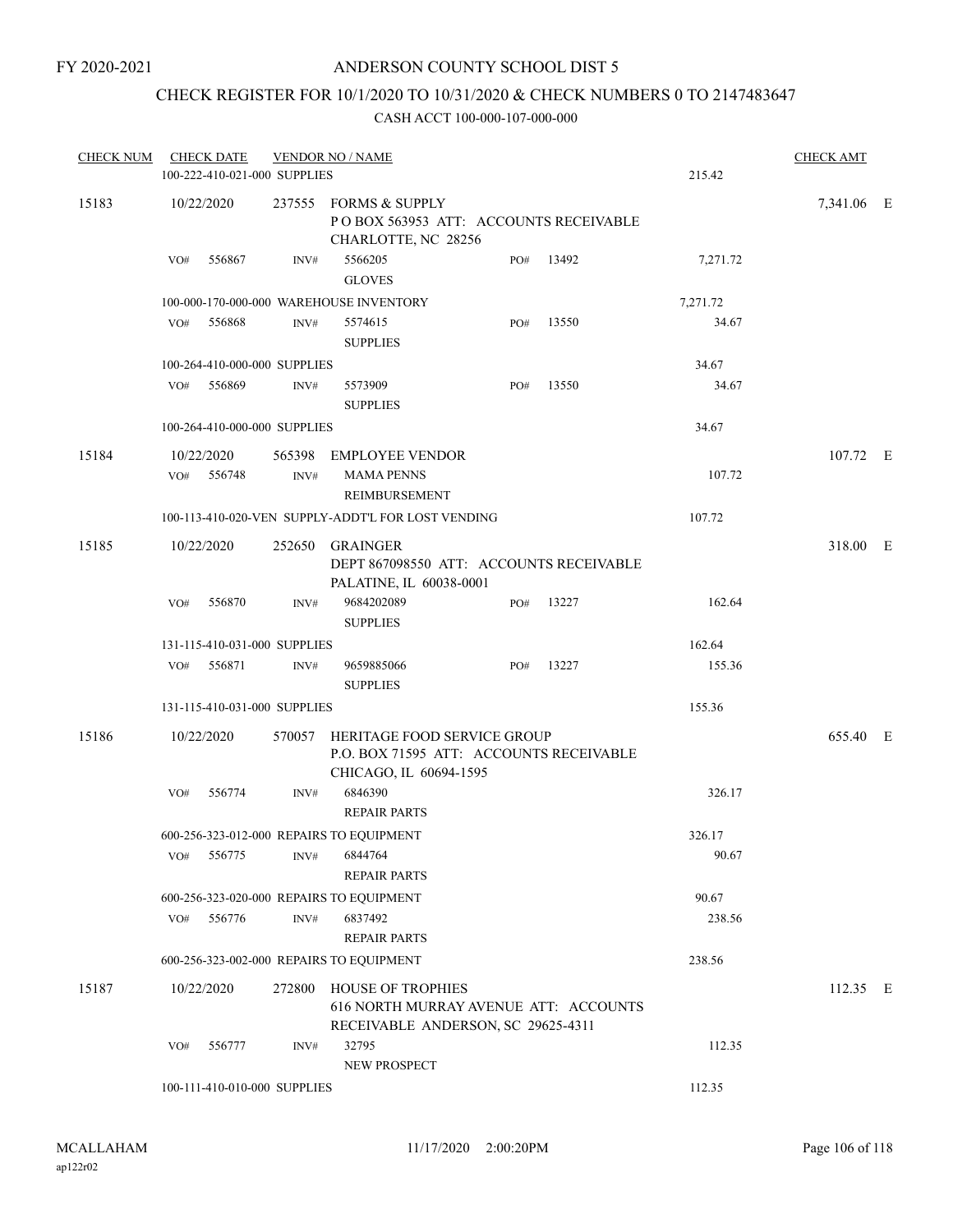#### FY 2020-2021

## ANDERSON COUNTY SCHOOL DIST 5

## CHECK REGISTER FOR 10/1/2020 TO 10/31/2020 & CHECK NUMBERS 0 TO 2147483647

| <b>CHECK NUM</b> |     | <b>CHECK DATE</b>            |      | <b>VENDOR NO / NAME</b>                                                                                   |     |           |          | <b>CHECK AMT</b> |  |
|------------------|-----|------------------------------|------|-----------------------------------------------------------------------------------------------------------|-----|-----------|----------|------------------|--|
| 15188            |     | 10/22/2020                   |      | 276355 IPC SUPPLY, INC<br>POBOX 1987 ATT: ACCOUNTS RECEIVABLE<br>ANDERSON, SC 29622                       |     |           |          | 152.15 E         |  |
|                  | VO# | 556875                       | INV# | 45561<br><b>SUPPLIES</b>                                                                                  | PO# | 13466     | 152.15   |                  |  |
|                  |     |                              |      | 100-000-170-000-000 WAREHOUSE INVENTORY                                                                   |     |           | 152.15   |                  |  |
| 15189            |     | 10/22/2020                   |      | 570161 IXL LEARNING<br>777 MARINERS ISLAND BLVD SUITE 600 ATT:<br>ACCOUNTS RECEIVABLE SAN MATEO, CA 94404 |     |           |          | 1,800.00 E       |  |
|                  | VO# | 556778                       | INV# | S387796<br><b>LICENSE</b>                                                                                 |     | PO# 13407 | 1,800.00 |                  |  |
|                  |     |                              |      | 220-370-410-000-SJC SUPPLIES - ST JOSEPH CATHOLIC SCH                                                     |     |           | 1,800.00 |                  |  |
| 15190            |     | 10/22/2020<br>VO# 556862     | INV# | 574557 EMPLOYEE VENDOR<br><b>CAMERA</b><br>REIMBURSEMENT                                                  |     |           | 124.28   | 124.28 E         |  |
|                  |     |                              |      | 100-221-410-000-DIS DIGITAL INTEGRATION SUPPLIES                                                          |     |           | 124.28   |                  |  |
| $*$ 15192        |     | 10/22/2020<br>VO# 556836     | INV# | 127350 EMPLOYEE VENDOR<br>AUG - SEPT<br><b>MILEAGE</b>                                                    |     |           | 124.32   | 124.32 E         |  |
|                  |     | 100-221-332-000-000 TRAVEL   |      |                                                                                                           |     |           | 124.32   |                  |  |
| $*$ 15194        |     | 10/22/2020                   |      | 389900 OFFICE DEPOT                                                                                       |     |           |          | 4,391.39 E       |  |
|                  |     |                              |      | POBOX 1413 CHARLOTTE, NC 28201-1413                                                                       |     |           |          |                  |  |
|                  | VO# | 556789                       | INV# | 127641941001<br><b>SUPPLIES</b>                                                                           |     |           | 21.39    |                  |  |
|                  |     |                              |      | 723-190-660-023-911 MISCELLANEOUS- ADULT ED EXPENSE                                                       |     |           | 21.39    |                  |  |
|                  | VO# | 556790                       | INV# | 129880953001<br><b>CREDIT</b>                                                                             |     |           | $-8.55$  |                  |  |
|                  |     |                              |      | 723-190-660-023-911 MISCELLANEOUS- ADULT ED EXPENSE                                                       |     |           | $-8.55$  |                  |  |
|                  | VO# | 556791                       | INV# | 127642555001<br><b>SUPPLIES</b>                                                                           |     |           | 8.55     |                  |  |
|                  |     |                              |      | 723-190-660-023-911 MISCELLANEOUS- ADULT ED EXPENSE                                                       |     |           | 8.55     |                  |  |
|                  |     | VO# 556792                   |      | INV# 127642557001<br><b>SUPPLIES</b>                                                                      |     |           | 33.67    |                  |  |
|                  |     |                              |      | 723-190-660-023-911 MISCELLANEOUS- ADULT ED EXPENSE                                                       |     |           | 33.67    |                  |  |
|                  |     | VO# 556793                   | INV# | 128506311001<br><b>SUPPLIES</b>                                                                           |     |           | 24.60    |                  |  |
|                  |     | 356-181-410-023-000 SUPPLIES |      |                                                                                                           |     |           | 24.60    |                  |  |
|                  |     | VO# 556794                   | INV# | 128591136001<br><b>SUPPLIES</b>                                                                           |     |           | 82.89    |                  |  |
|                  |     |                              |      | 723-190-660-023-911 MISCELLANEOUS- ADULT ED EXPENSE                                                       |     |           | 82.89    |                  |  |
|                  | VO# | 556795                       | INV# | 126940362001<br><b>SUPPLIES</b>                                                                           |     |           | 110.00   |                  |  |
|                  |     | 100-233-410-002-000 SUPPLIES |      |                                                                                                           |     |           | 110.00   |                  |  |
|                  |     | VO# 556796                   | INV# | 127347002001                                                                                              |     |           | 169.62   |                  |  |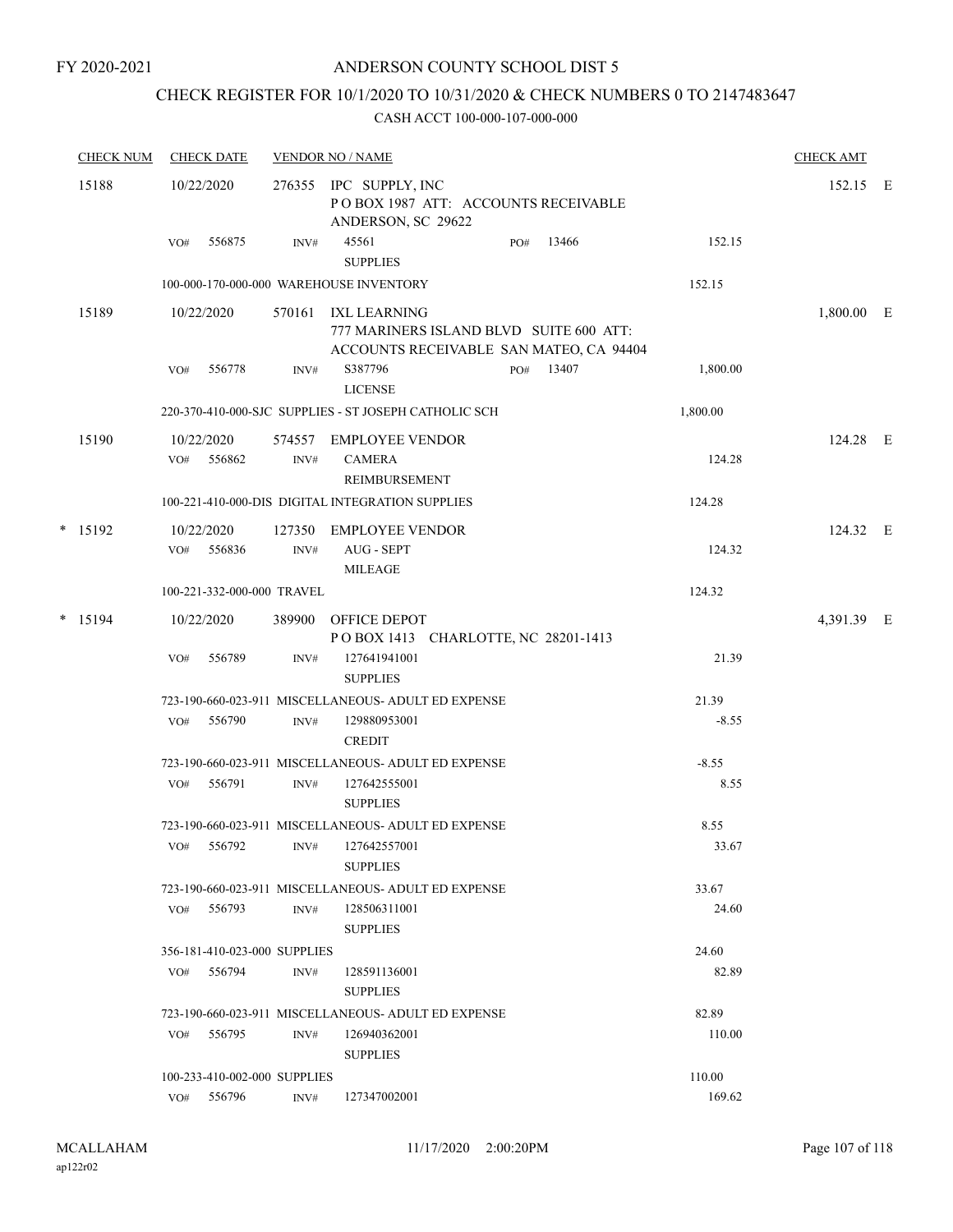# CHECK REGISTER FOR 10/1/2020 TO 10/31/2020 & CHECK NUMBERS 0 TO 2147483647

| <b>CHECK NUM</b> |     | <b>CHECK DATE</b>                    | <b>VENDOR NO / NAME</b> |                                            |     |           |          | <b>CHECK AMT</b> |
|------------------|-----|--------------------------------------|-------------------------|--------------------------------------------|-----|-----------|----------|------------------|
|                  |     |                                      |                         | <b>SUPPLIES</b>                            |     |           |          |                  |
|                  |     | 600-256-410-000-000 SUPPLIES         |                         |                                            |     |           | 169.62   |                  |
|                  |     | VO# 556797                           | INV#                    | 127540607001                               |     |           | 66.30    |                  |
|                  |     |                                      |                         | <b>SUPPLIES</b>                            |     |           |          |                  |
|                  |     | 631-256-410-031-000 SUPPLIES         |                         |                                            |     |           | 66.30    |                  |
|                  |     | VO# 556798                           | INV#                    | 514694417001                               |     |           | 12.29    |                  |
|                  |     |                                      |                         | <b>SUPPLIES</b>                            |     |           |          |                  |
|                  |     | 600-256-410-000-000 SUPPLIES         |                         |                                            |     |           | 12.29    |                  |
|                  | VO# | 556799                               | INV#                    | 514690415001                               |     |           | 384.88   |                  |
|                  |     |                                      |                         | <b>SUPPLIES</b>                            |     |           |          |                  |
|                  |     | 600-256-410-000-000 SUPPLIES         |                         |                                            |     |           | 384.88   |                  |
|                  |     | VO# 556800                           | INV#                    | 514600120001                               |     |           | 72.19    |                  |
|                  |     |                                      |                         | <b>SUPPLIES</b>                            |     |           |          |                  |
|                  |     | 600-256-410-000-000 SUPPLIES         |                         |                                            |     |           | 72.19    |                  |
|                  |     | VO# 556801                           | INV#                    | 514623846001<br><b>SUPPLIES</b>            |     | PO# 13469 | 642.00   |                  |
|                  |     | 100-113-410-014-000 SUPPLIES         |                         |                                            |     |           | 642.00   |                  |
|                  |     | VO# 556851                           | INV#                    | 514865979001<br><b>SUPPLIES</b>            |     |           | 45.26    |                  |
|                  |     |                                      |                         | 326-112-410-000-000 SCIENCE KITS SUPPLIES  |     |           | 45.26    |                  |
|                  |     | VO# 556852                           | INV#                    | 127428032001<br><b>SUPPLIES</b>            |     |           | 2,073.57 |                  |
|                  |     |                                      |                         | 100-221-445-000-000 TECHNOLOGY SUPPLIES    |     |           | 2,073.57 |                  |
|                  |     | VO# 556853                           | INV#                    | 126869443001                               |     |           | 57.77    |                  |
|                  |     |                                      |                         | <b>SUPPLIES</b>                            |     |           |          |                  |
|                  |     |                                      |                         | 100-221-445-000-000 TECHNOLOGY SUPPLIES    |     |           | 57.77    |                  |
|                  |     | VO# 556854                           | INV#                    | 514866560001                               |     |           | 80.39    |                  |
|                  |     |                                      |                         | <b>SUPPLIES</b>                            |     |           |          |                  |
|                  |     |                                      |                         | 100-221-410-000-000 SUPPLIES AND MATERIALS |     |           | 80.39    |                  |
|                  | VO# | 556855                               | INV#                    | 126419387001<br><b>SUPPLIES</b>            | PO# | 13463     | 66.21    |                  |
|                  |     | 100-221-410-000-TST SUPPLIES-TESTING |                         |                                            |     |           | 66.21    |                  |
|                  |     | VO# 556856                           |                         | INV# 126520595001<br><b>SUPPLIES</b>       |     | PO# 13463 | 4.70     |                  |
|                  |     | 100-221-410-000-TST SUPPLIES-TESTING |                         |                                            |     |           | 4.70     |                  |
|                  | VO# | 556877                               | INV#                    | 127512787001                               |     |           | 105.37   |                  |
|                  |     |                                      |                         | <b>SUPPLIES</b>                            |     |           |          |                  |
|                  |     | 100-264-410-000-000 SUPPLIES         |                         |                                            |     |           | 105.37   |                  |
|                  | VO# | 556878                               | INV#                    | 127501272001                               |     |           | 41.72    |                  |
|                  |     |                                      |                         | <b>SUPPLIES</b>                            |     |           |          |                  |
|                  |     | 100-264-410-000-000 SUPPLIES         |                         |                                            |     |           | 41.72    |                  |
|                  | VO# | 556879                               | INV#                    | 127512775001                               |     |           | 296.57   |                  |
|                  |     |                                      |                         | <b>SUPPLIES</b>                            |     |           |          |                  |
|                  |     | 100-264-410-000-000 SUPPLIES         |                         |                                            |     |           | 296.57   |                  |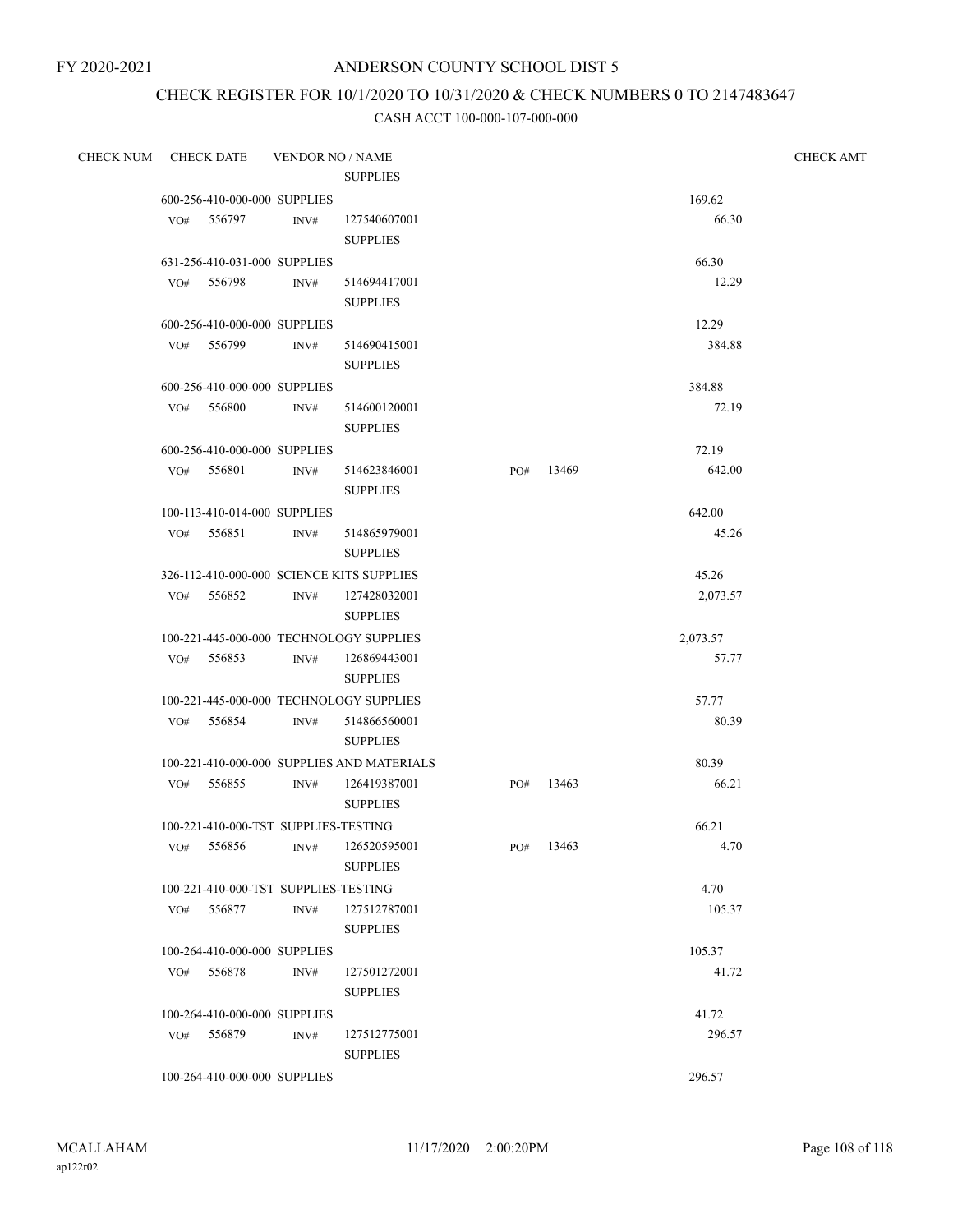### FY 2020-2021

## ANDERSON COUNTY SCHOOL DIST 5

## CHECK REGISTER FOR 10/1/2020 TO 10/31/2020 & CHECK NUMBERS 0 TO 2147483647

| <b>CHECK NUM</b> |     | <b>CHECK DATE</b>                  |        | <b>VENDOR NO / NAME</b>                                                                                   |     |       |          | <b>CHECK AMT</b> |  |
|------------------|-----|------------------------------------|--------|-----------------------------------------------------------------------------------------------------------|-----|-------|----------|------------------|--|
| * 15196          |     | 10/22/2020                         |        | 570443 PROJECT LEAD THE WAY<br>3939 PRIORITY WAY SOUTH DRIVE SUITE 400<br>INDIANAPOLIS, IN 46240          |     |       |          | 2,804.00 E       |  |
|                  | VO# | 556805                             | INV#   | 261353<br><b>ROBERT ANDERSON</b>                                                                          | PO# | 13530 | 95.00    |                  |  |
|                  |     |                                    |        | 207-116-410-006-006 SUPPLIES-IMPROVE PRGS                                                                 |     |       | 95.00    |                  |  |
|                  | VO# | 556806                             | INV#   | 259420<br><b>GLENVIEW</b>                                                                                 | PO# | 13365 | 1,455.00 |                  |  |
|                  |     |                                    |        | 207-116-410-020-006 SUPPLIES-IMPROVE PRGS                                                                 |     |       | 1,455.00 |                  |  |
|                  | VO# | 556807                             | INV#   | 258970<br><b>GLENVIEW</b>                                                                                 | PO# | 13399 | 828.00   |                  |  |
|                  |     |                                    |        | 207-116-410-020-006 SUPPLIES-IMPROVE PRGS                                                                 |     |       | 828.00   |                  |  |
|                  | VO# | 556808                             | INV#   | 258868<br><b>GLENVIEW</b>                                                                                 | PO# | 13401 | 426.00   |                  |  |
|                  |     |                                    |        | 100-221-410-020-PLW PROJECT LEAD THE WAY                                                                  |     |       | 426.00   |                  |  |
| * 15198          |     | 10/22/2020                         | 463005 | <b>SCHOLASTIC TEACHERS STORE</b><br>PO BOX 3720 ATT: ACCOUNTS RECEIVABLE<br>JEFFERSON CITY, MO 65102-3720 |     |       |          | 573.22 E         |  |
|                  | VO# | 556817                             | INV#   | 24013836<br><b>MATERIALS</b>                                                                              | PO# | 13444 | 573.22   |                  |  |
|                  |     |                                    |        | 900-221-410-000-050 CAMP iROCK SUPPLIES                                                                   |     |       | 573.22   |                  |  |
| 15199            |     | 10/22/2020                         | 570099 | SCHOOL SPECIALTY, INC.<br>32656 COLLECTION CENTER DR. ATT: ACCOUNTS<br>RECEIVABLE CHICAGO, IL 60693-0656  |     |       |          | 781.96 E         |  |
|                  | VO# | 556880                             | INV#   | 208125983163<br><b>SUPPLIES</b>                                                                           | PO# | 13284 | 781.96   |                  |  |
|                  |     |                                    |        | 100-000-170-000-000 WAREHOUSE INVENTORY                                                                   |     |       | 781.96   |                  |  |
| 15200            |     | 10/22/2020                         | 570059 | <b>SHARP BUSINESS SYSTEMS</b><br>DEPT 1216 PO BOX 121216 DALLAS, TX 75312-1216                            |     |       |          | 1,231.60 E       |  |
|                  | VO# | 556818                             | INV#   | 9002990941<br><b>COPIES</b>                                                                               |     |       | 120.70   |                  |  |
|                  |     | 708-271-660-008-362 COPIER EXPENSE |        |                                                                                                           |     |       | 120.70   |                  |  |
|                  | VO# | 556819                             | INV#   | 9002990949<br><b>COPIES</b>                                                                               |     |       | 64.72    |                  |  |
|                  |     | 708-271-660-008-362 COPIER EXPENSE |        |                                                                                                           |     |       | 64.72    |                  |  |
|                  | VO# | 556820                             | INV#   | 9002977283<br><b>COPIES</b>                                                                               |     |       | 25.68    |                  |  |
|                  |     |                                    |        | 329-115-690-031-0CO OTHER OBJECTS-WBL (C/O)                                                               |     |       | 25.68    |                  |  |
|                  | VO# | 556881                             | INV#   | 9003000758<br><b>COPIES</b>                                                                               |     |       | 854.15   |                  |  |
|                  |     |                                    |        | 100-252-360-000-000 PRINTING AND BINDING                                                                  |     |       | 854.15   |                  |  |
|                  | VO# | 556882                             | INV#   | 9002999599<br><b>COPIES</b>                                                                               |     |       | 166.35   |                  |  |
|                  |     |                                    |        | 100-252-360-000-000 PRINTING AND BINDING                                                                  |     |       | 166.35   |                  |  |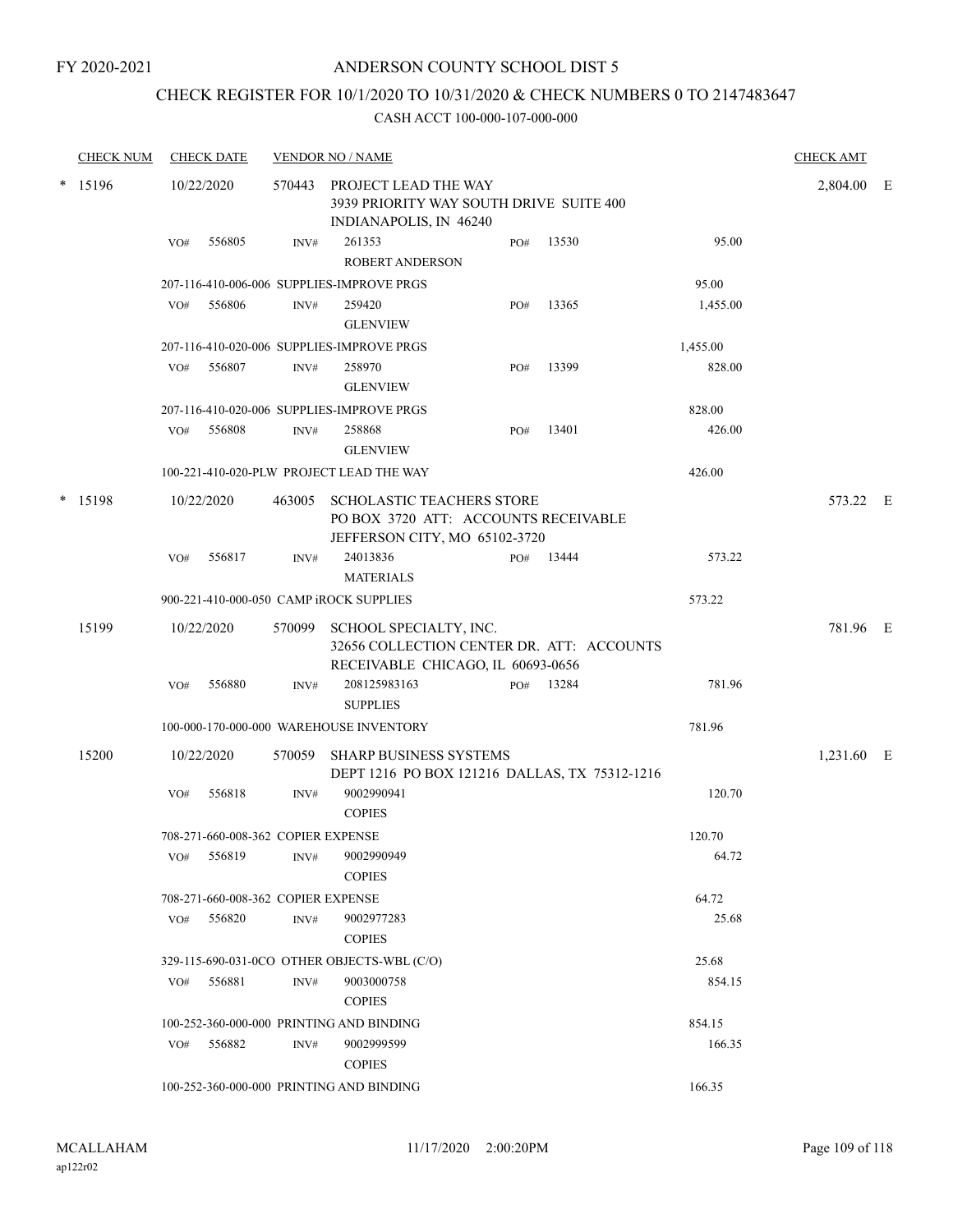# CHECK REGISTER FOR 10/1/2020 TO 10/31/2020 & CHECK NUMBERS 0 TO 2147483647

| <b>CHECK NUM</b> | <b>CHECK DATE</b>                         |                | <b>VENDOR NO / NAME</b>                                                                              |     |           |          | <b>CHECK AMT</b> |  |
|------------------|-------------------------------------------|----------------|------------------------------------------------------------------------------------------------------|-----|-----------|----------|------------------|--|
| 15201            | 10/22/2020                                |                | 563982 SOUTHEASTERN PAPER GROUP<br>POBOX 890671 ATT: ACCOUNTS RECEIVABLE<br>CHARLOTTE, NC 28289-0671 |     |           |          | 806.99 E         |  |
|                  | 556883<br>VO#                             | INV#           | 5003926<br><b>SUPPLIES</b>                                                                           | PO# | 13438     | 806.99   |                  |  |
|                  |                                           |                | 100-000-170-000-000 WAREHOUSE INVENTORY                                                              |     |           | 806.99   |                  |  |
| $*$ 15203        | 10/22/2020                                |                | 569789 UNIFIRST CORPORATION<br>PO BOX 650481 DALLAS, TX 75265-0481                                   |     |           |          | 551.44 E         |  |
|                  | VO#<br>556825                             | INV#           | 1198414<br><b>UNIFORMS</b>                                                                           | PO# | 12982     | 551.44   |                  |  |
|                  | 100-254-410-000-075 UNIFORM PURCHASES     |                |                                                                                                      |     |           | 190.74   |                  |  |
|                  | 100-254-410-000-075 UNIFORM PURCHASES     |                |                                                                                                      |     |           | 43.59    |                  |  |
|                  | 100-254-410-010-075 UNIFORM PURCHASES     |                |                                                                                                      |     |           | 158.74   |                  |  |
|                  | 100-254-410-017-075 UNIFORM PURCHASES     |                |                                                                                                      |     |           | 158.37   |                  |  |
| 15204            | 10/22/2020                                | 573363         | VARSITY SPIRIT FASHION<br>PO BOX 751210 MEMPHIS, TN 38175-1210                                       |     |           |          | 1,854.47 E       |  |
|                  | VO#<br>556884                             | INV#           | 48800085<br><b>GLENVIEW</b>                                                                          |     |           | 1,854.47 |                  |  |
|                  | 720-271-660-020-611 PEP CLUB EXPENSE      |                |                                                                                                      |     |           | 1,854.47 |                  |  |
| 15205            | 10/22/2020                                |                | 573929 VEX ROBOTICS, INC<br>6725 W FM 1570 GREENVILLE, TX 75402                                      |     |           |          | 253.18 E         |  |
|                  | 556827<br>VO#                             | INV#           | 479494<br><b>ROBERT ANDERSON</b>                                                                     |     | PO# 13529 | 253.18   |                  |  |
|                  |                                           |                | 207-116-410-006-006 SUPPLIES-IMPROVE PRGS                                                            |     |           | 253.18   |                  |  |
| 15206            | 10/22/2020<br>VO#<br>556751               | 526475<br>INV# | EMPLOYEE VENDOR<br><b>SUPPLIES</b>                                                                   |     |           | 215.57   | 215.57 E         |  |
|                  |                                           |                | REIMBURSEMENT                                                                                        |     |           |          |                  |  |
|                  | 810-147-410-015-000 SUPPLIES              |                |                                                                                                      |     |           | 215.57   |                  |  |
| $*$ 15208        | 10/22/2020                                | 332750         | WILLIAM V MACGILL & CO<br>1000 NORTH LOMBARD ROAD ATT: ACCOUNTS<br>RECEIVABLE LOMBARD, IL 60148      |     |           |          | 1,765.52 E       |  |
|                  | VO# 556890                                |                | INV# 0737612<br>$PO#$ 13458<br><b>SUPPLIES</b>                                                       |     |           | 1,765.52 |                  |  |
|                  |                                           |                | 100-000-170-000-000 WAREHOUSE INVENTORY                                                              |     |           | 1,765.52 |                  |  |
| 15209            | 10/22/2020                                |                | 536250 EMPLOYEE VENDOR                                                                               |     |           |          | 115.37 E         |  |
|                  | VO# 556861                                | INV#           | <b>WALMART</b><br><b>REIMBURSEMENT</b>                                                               |     |           | 115.37   |                  |  |
|                  | 326-112-410-000-000 SCIENCE KITS SUPPLIES |                |                                                                                                      |     |           | 115.37   |                  |  |
| 15210            | 10/27/2020                                | 102640         | <b>ACTION AUTO</b><br>529 FAIR STREET ATT: ACCOUNTS RECEIVABLE<br>ANDERSON, SC 29625                 |     |           |          | $1,004.31$ E     |  |
|                  | 556934<br>VO#                             | INV#           | 91502<br>TOW & REPAIR                                                                                |     |           | 1,004.31 |                  |  |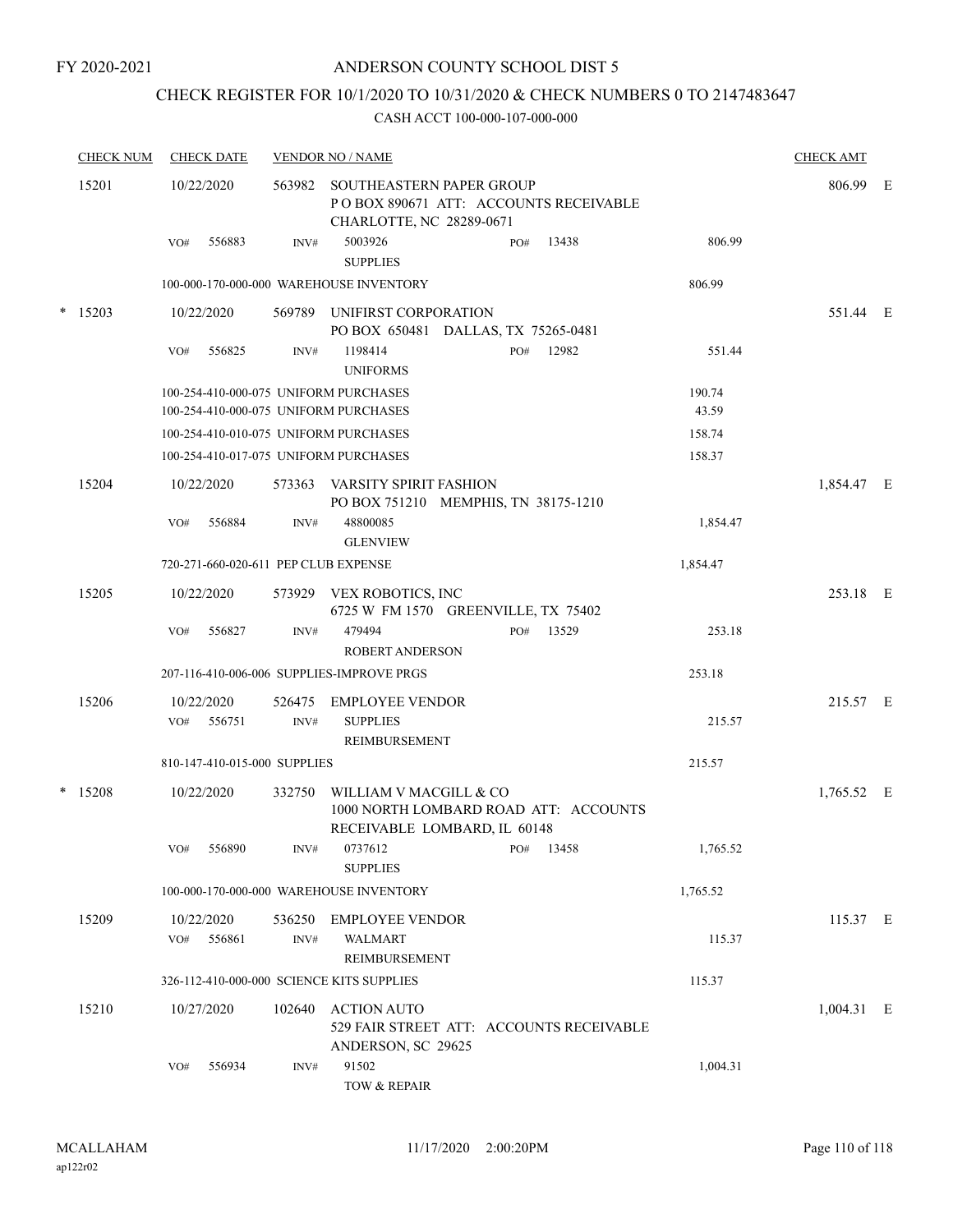## CHECK REGISTER FOR 10/1/2020 TO 10/31/2020 & CHECK NUMBERS 0 TO 2147483647

| <b>CHECK NUM</b> | <b>CHECK DATE</b>                   |        | <b>VENDOR NO / NAME</b>                                                                                   |           | <b>CHECK AMT</b> |  |
|------------------|-------------------------------------|--------|-----------------------------------------------------------------------------------------------------------|-----------|------------------|--|
|                  |                                     |        | 100-254-412-000-001 TRUCK SERVICE - MAINTENANCE                                                           | 1,004.31  |                  |  |
| 15211            | 10/27/2020                          | 569031 | AIRGAS USA<br>POBOX 532609 ATT: ACCOUNTS RECEIVABLE<br>ATLANTA, GA 30353-2609                             |           | 1,311.72 E       |  |
|                  | VO#<br>556935                       | INV#   | 9105695130<br><b>SUPPLIES</b>                                                                             | 248.78    |                  |  |
|                  |                                     |        | 329-115-410-031-000 SUPPLIES-STATE EQUIPMENT                                                              | 248.78    |                  |  |
|                  | 557044<br>VO#                       | INV#   | 9974128716<br><b>RENTAL</b>                                                                               | 1,062.94  |                  |  |
|                  |                                     |        | 329-115-410-031-000 SUPPLIES-STATE EQUIPMENT                                                              | 1,062.94  |                  |  |
| $*$ 15213        | 10/27/2020                          | 566562 | ANDERSON OUTDOOR POWER EQUIPMENT<br>110 MIRACLE MILE DRIVE ATT: ACCOUNTS<br>RECEIVABLE ANDERSON, SC 29621 |           | 135.29 E         |  |
|                  | VO#<br>556941                       | INV#   | 251998                                                                                                    | 135.29    |                  |  |
|                  |                                     |        | <b>REPAIR PARTS</b>                                                                                       |           |                  |  |
|                  |                                     |        | 100-254-540-000-001 EQUIPMENT - MAINTENANCE                                                               | 135.29    |                  |  |
| $*$ 15215        | 10/27/2020                          |        | 564176 BSN SPORTS, LLC<br>PO BOX 660176 DALLAS, TX 75209-0176                                             |           | 30,489.86 E      |  |
|                  | VO#<br>556946                       | INV#   | 910140957<br>12789<br>PO#<br><b>WESTSIDE</b>                                                              | 24,997.36 |                  |  |
|                  | 100-271-410-003-UNI SPORTS UNIFORMS |        |                                                                                                           | 24,997.36 |                  |  |
|                  | 556947<br>VO#                       | INV#   | 910346199<br><b>WESTSIDE</b>                                                                              | 923.40    |                  |  |
|                  | 100-271-410-003-000 SUPPLIES        |        |                                                                                                           | 923.40    |                  |  |
|                  | 556948<br>VO#                       | INV#   | 910346249<br><b>WESTSIDE</b>                                                                              | 30.47     |                  |  |
|                  | 100-271-410-003-000 SUPPLIES        |        |                                                                                                           | 30.47     |                  |  |
|                  | 556949<br>VO#                       | INV#   | 910096528<br><b>WESTSIDE</b>                                                                              | 795.40    |                  |  |
|                  | 100-271-410-003-000 SUPPLIES        |        |                                                                                                           | 795.40    |                  |  |
|                  | 556950<br>VO#                       | INV#   | 910057571<br><b>WESTSIDE</b>                                                                              | 1,434.12  |                  |  |
|                  | 100-271-410-003-000 SUPPLIES        |        |                                                                                                           | 1,434.12  |                  |  |
|                  | 556951<br>VO#                       | INV#   | 909822001<br><b>WESTSIDE</b>                                                                              | 1,606.87  |                  |  |
|                  | 100-271-410-003-000 SUPPLIES        |        |                                                                                                           | 1,606.87  |                  |  |
|                  | 556952<br>VO#                       | INV#   | 909381245<br><b>WESTSIDE</b>                                                                              | 702.24    |                  |  |
|                  | 100-271-410-003-000 SUPPLIES        |        |                                                                                                           | 702.24    |                  |  |
| 15216            | 10/27/2020                          | 148353 | <b>EMPLOYEE VENDOR</b>                                                                                    |           | 144.44 E         |  |
|                  | 556913<br>VO#                       | INV#   | <b>PURIFIER</b>                                                                                           | 144.44    |                  |  |
|                  |                                     |        | REIMBURSEMENT                                                                                             |           |                  |  |
|                  |                                     |        | 100-213-410-002-000 SUPPLIES-HEALTH SERVICE                                                               | 144.44    |                  |  |
| 15217            | 10/27/2020                          |        | 571566 BURMAX COMPANY, INC                                                                                |           | 968.30 E         |  |
|                  |                                     |        |                                                                                                           |           |                  |  |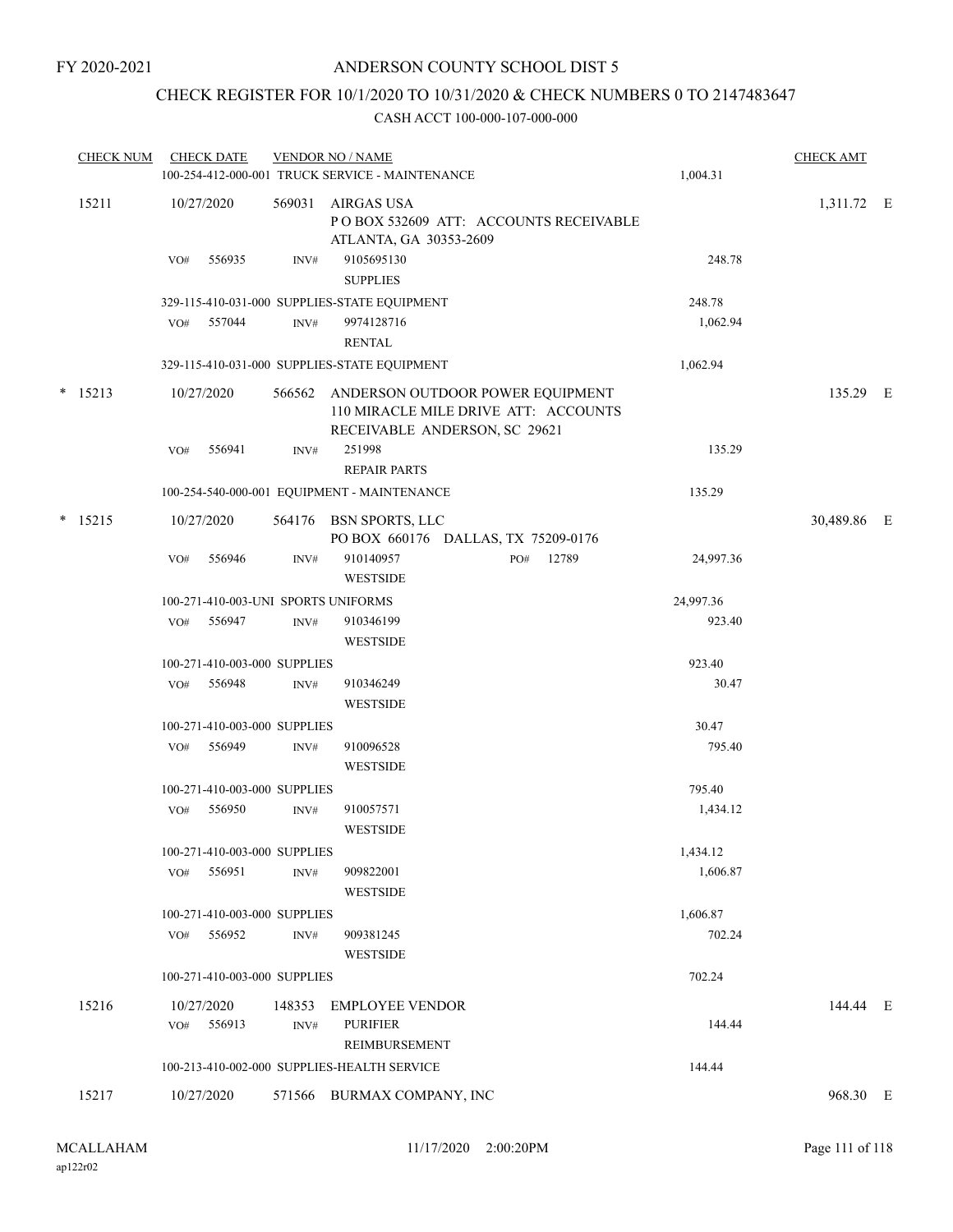FY 2020-2021

## ANDERSON COUNTY SCHOOL DIST 5

## CHECK REGISTER FOR 10/1/2020 TO 10/31/2020 & CHECK NUMBERS 0 TO 2147483647

| <b>CHECK NUM</b> |     | <b>CHECK DATE</b> |                                    | <b>VENDOR NO / NAME</b>                                                                             |     |           |          | <b>CHECK AMT</b> |  |
|------------------|-----|-------------------|------------------------------------|-----------------------------------------------------------------------------------------------------|-----|-----------|----------|------------------|--|
|                  |     |                   |                                    | 28 BARRETTS AVENUE HOLTSVILLE, NY 11742-2127                                                        |     |           |          |                  |  |
|                  | VO# | 556953            | INV#                               | 992688<br><b>SUPPLIES</b>                                                                           |     | PO# 13237 | 968.30   |                  |  |
|                  |     |                   |                                    | 329-115-410-031-0CO SUPPLIES-STATE (C/O)                                                            |     |           | 968.30   |                  |  |
| 15218            |     | 10/27/2020        |                                    | 155900 CAROLINA BIOLOGICAL SUPPLY                                                                   |     |           |          | 2,200.97 E       |  |
|                  |     |                   |                                    | POBOX 60232 ATT: ACCOUNTS RECEIVABLE<br>CHARLOTTE, NC 28260-0232                                    |     |           |          |                  |  |
|                  | VO# | 556954            | INV#                               | 51191665<br><b>SUPPLIES</b>                                                                         | PO# | 13566     | 38.92    |                  |  |
|                  |     |                   |                                    | 329-115-410-031-000 SUPPLIES-STATE EQUIPMENT                                                        |     |           | 38.92    |                  |  |
|                  | VO# | 557045            | INV#                               | 51182861<br><b>SUPPLIES</b>                                                                         | PO# | 13514     | 1,742.19 |                  |  |
|                  |     |                   |                                    | 326-113-410-005-000 SCIENCE KITS SUPPLIES                                                           |     |           | 1,742.19 |                  |  |
|                  | VO# | 557046            | INV#                               | 51184468<br><b>SUPPLIES</b>                                                                         | PO# | 13516     | 419.86   |                  |  |
|                  |     |                   |                                    | 326-113-410-005-000 SCIENCE KITS SUPPLIES                                                           |     |           | 419.86   |                  |  |
| 15219            |     | 10/27/2020        | 187300                             | CRESCENT SUPPLY CO, INC<br>POBOX 8798 ATT: ACCOUNTS RECEIVABLE<br>GREENVILLE, SC 29604              |     |           |          | 285.30 E         |  |
|                  | VO# | 556957            | INV#                               | 394028<br><b>SUPPLIES</b>                                                                           |     |           | 9.75     |                  |  |
|                  |     |                   |                                    | 100-254-410-006-400 HVAC/ELECTRICAL/PLUMBING                                                        |     |           | 9.75     |                  |  |
|                  | VO# | 556958            | INV#                               | 393964<br><b>SUPPLIES</b>                                                                           |     |           | 163.20   |                  |  |
|                  |     |                   |                                    | 100-254-410-023-400 SUPPLIES-HVAC/ELECT/PLUMBING                                                    |     |           | 163.20   |                  |  |
|                  | VO# | 556959            | INV#                               | 393963<br><b>SUPPLIES</b>                                                                           |     |           | 112.35   |                  |  |
|                  |     |                   |                                    | 100-254-410-005-400 HVAC/ELECTRICAL/PLUMBING                                                        |     |           | 112.35   |                  |  |
| 15220            |     | 10/27/2020        | 202600                             | <b>DILLARD'S SPORTS CENTER</b><br>708 WHITEHALL ROAD ATT: ACCOUNTS<br>RECEIVABLE ANDERSON, SC 29625 |     |           |          | 592.78 E         |  |
|                  | VO# | 556961            | INV#                               | 108948<br><b>MCCANTS</b>                                                                            |     |           | 592.78   |                  |  |
|                  |     |                   |                                    | 705-271-660-005-674 FOOTBALL EXPENSE                                                                |     |           | 592.78   |                  |  |
| $*$ 15223        |     | 10/27/2020        |                                    | 576597 EMPLOYEE VENDOR                                                                              |     |           |          | 112.35 E         |  |
|                  |     | VO# 556919        | INV#                               | <b>SUPPLIES</b><br><b>REIMBURSEMENT</b>                                                             |     |           | 112.35   |                  |  |
|                  |     |                   | 131-115-410-031-000 SUPPLIES       |                                                                                                     |     |           | 112.35   |                  |  |
| $*$ 15226        |     | 10/27/2020        |                                    | 573185 GRIMCO, INC.<br>29538 NETWORK PLACE CHICAGO, IL 60673-1295                                   |     |           |          | 5,813.94 E       |  |
|                  | VO# | 557047            | INV#                               | 25112291<br><b>INK SUPPLIES</b>                                                                     |     | PO# 13480 | 5,813.94 |                  |  |
|                  |     |                   | 207-115-410-031-C01 SUPPLIES (C/O) |                                                                                                     |     |           | 5,813.94 |                  |  |
| 15227            |     | 10/27/2020        |                                    | 576113 EMPLOYEE VENDOR                                                                              |     |           |          | 199.58 E         |  |
|                  |     |                   |                                    |                                                                                                     |     |           |          |                  |  |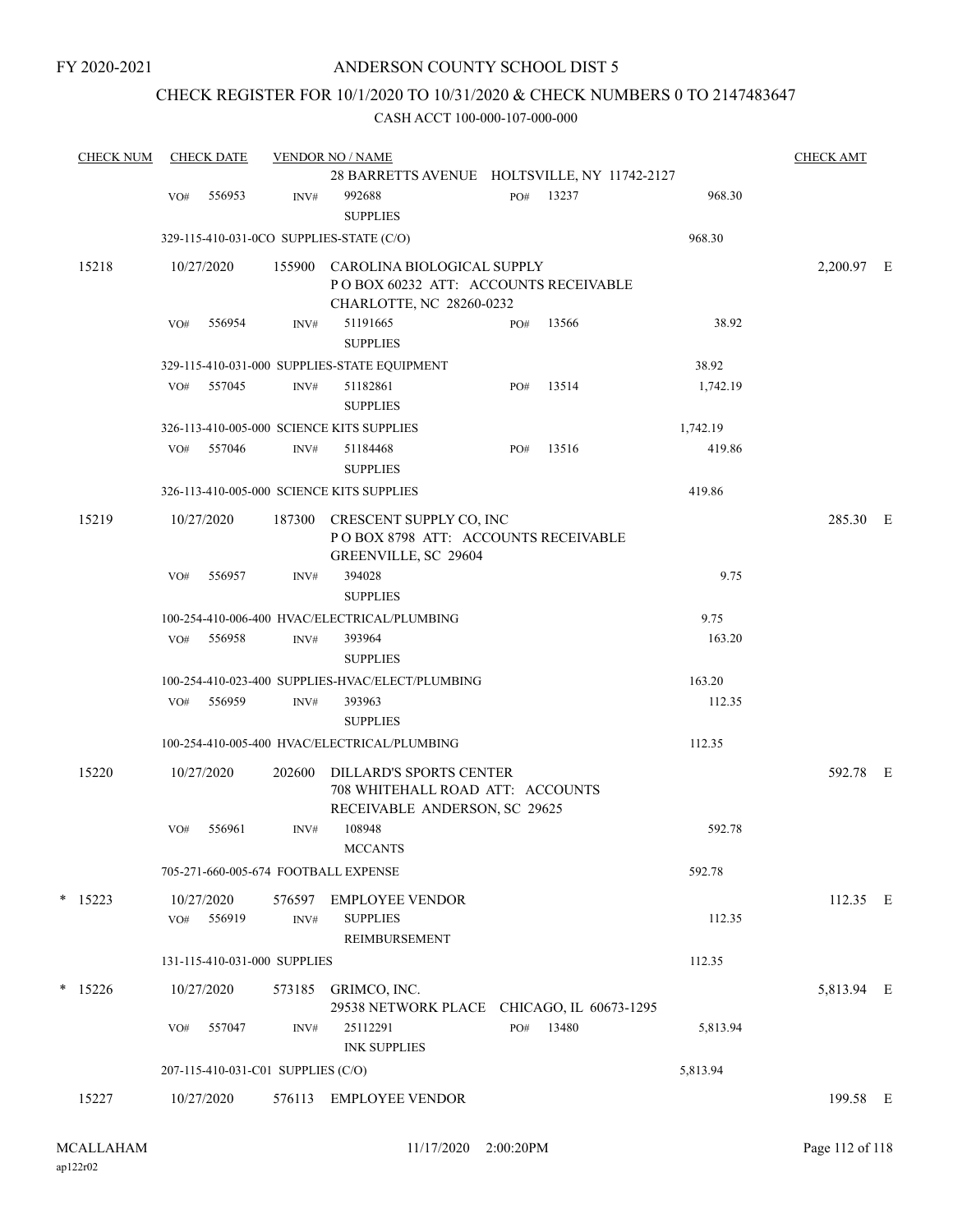## CHECK REGISTER FOR 10/1/2020 TO 10/31/2020 & CHECK NUMBERS 0 TO 2147483647

| <b>CHECK NUM</b> |     | <b>CHECK DATE</b>                |      | <b>VENDOR NO / NAME</b>                                                                                   |     |       |          | <b>CHECK AMT</b> |  |
|------------------|-----|----------------------------------|------|-----------------------------------------------------------------------------------------------------------|-----|-------|----------|------------------|--|
|                  | VO# | 556911                           | INV# | <b>ASCA DUES</b><br>REIMBURSEMENT                                                                         |     |       | 129.00   |                  |  |
|                  |     |                                  |      | 100-212-410-000-000 SUPPLIES AND MATERIALS                                                                |     |       | 129.00   |                  |  |
|                  |     | VO# 556912                       | INV# | <b>BREAKFAST</b><br>REIMBURSEMENT                                                                         |     |       | 70.58    |                  |  |
|                  |     |                                  |      | 871-113-410-000-000 SUPPLIES AND MATERIALS                                                                |     |       | 70.58    |                  |  |
| $*$ 15229        |     | 10/27/2020                       |      | 573279 HERSHEY CREAMERY COMPANY<br>710 CORPORATE CIRCLE SALISBURY, NC 28145                               |     |       |          | 213.12 E         |  |
|                  | VO# | 556968                           | INV# | 0015958125                                                                                                |     |       | 213.12   |                  |  |
|                  |     |                                  |      | <b>NEVITT FOREST</b>                                                                                      |     |       |          |                  |  |
|                  |     |                                  |      | 712-271-660-012-391 ICE CREAM SALES EXPENSE                                                               |     |       | 213.12   |                  |  |
| $*$ 15231        |     | 10/27/2020                       |      | 570161 IXL LEARNING<br>777 MARINERS ISLAND BLVD SUITE 600 ATT:<br>ACCOUNTS RECEIVABLE SAN MATEO, CA 94404 |     |       |          | 4,370.00 E       |  |
|                  | VO# | 556972                           | INV# | S378059<br><b>LICENSE</b>                                                                                 | PO# | 13155 | 4,370.00 |                  |  |
|                  |     | 243-181-410-023-REV SUPPLIES     |      |                                                                                                           |     |       | 1,246.45 |                  |  |
|                  |     |                                  |      | 243-182-410-023-FLC SUPPLIES-FAMILY LITERACY                                                              |     |       | 2,187.78 |                  |  |
|                  |     | 243-183-410-023-000 SUPPLIES-ESL |      |                                                                                                           |     |       | 935.77   |                  |  |
| 15232            |     | 10/27/2020                       |      | 564696 JOHNSTONE SUPPLY<br>POBOX 17466 GREENVILLE, SC 29606                                               |     |       |          | 306.56 E         |  |
|                  | VO# | 556973                           | INV# | 4017986<br><b>SUPPLIES</b>                                                                                |     |       | 153.28   |                  |  |
|                  |     |                                  |      | 100-254-410-006-400 HVAC/ELECTRICAL/PLUMBING                                                              |     |       | 153.28   |                  |  |
|                  |     | VO# 556974                       | INV# | 4017978<br><b>SUPPLIES</b>                                                                                |     |       | 153.28   |                  |  |
|                  |     |                                  |      | 100-254-410-020-400 HVAC/ELECTRICAL/PLUMBING                                                              |     |       | 153.28   |                  |  |
| $* 15236$        |     | 10/27/2020                       |      | 574388 NAPA AUTO PARTS<br>508 SOUTH MAIN ST ANDERSON, SC 29624                                            |     |       |          | 3,209.87 E       |  |
|                  | VO# | 556990                           | INV# | 780824<br><b>SUPPLIES</b>                                                                                 |     |       | 42.92    |                  |  |
|                  |     |                                  |      | 100-254-540-000-001 EQUIPMENT - MAINTENANCE                                                               |     |       | 42.92    |                  |  |
|                  |     | VO# 557043                       | INV# | PO 13477<br><b>SUPPLIES</b>                                                                               | PO# | 13477 | 3,166.95 |                  |  |
|                  |     |                                  |      | 329-115-410-031-000 SUPPLIES-STATE EQUIPMENT                                                              |     |       | 373.97   |                  |  |
|                  |     |                                  |      | 329-115-410-031-0CO SUPPLIES-STATE (C/O)                                                                  |     |       | 2,792.98 |                  |  |
| $* 15238$        |     | 10/27/2020                       |      | 389900 OFFICE DEPOT<br>POBOX 1413 CHARLOTTE, NC 28201-1413                                                |     |       |          | 1,383.18 E       |  |
|                  | VO# | 556991                           | INV# | 126575595001<br><b>SUPPLIES</b>                                                                           |     |       | 49.85    |                  |  |
|                  |     | 100-111-410-007-000 SUPPLIES     |      |                                                                                                           |     |       | 49.85    |                  |  |
|                  |     | VO# 556992                       | INV# | 127554724001<br><b>SUPPLIES</b>                                                                           |     |       | 15.68    |                  |  |
|                  |     | 100-111-410-007-000 SUPPLIES     |      |                                                                                                           |     |       | 15.68    |                  |  |
|                  |     |                                  |      |                                                                                                           |     |       |          |                  |  |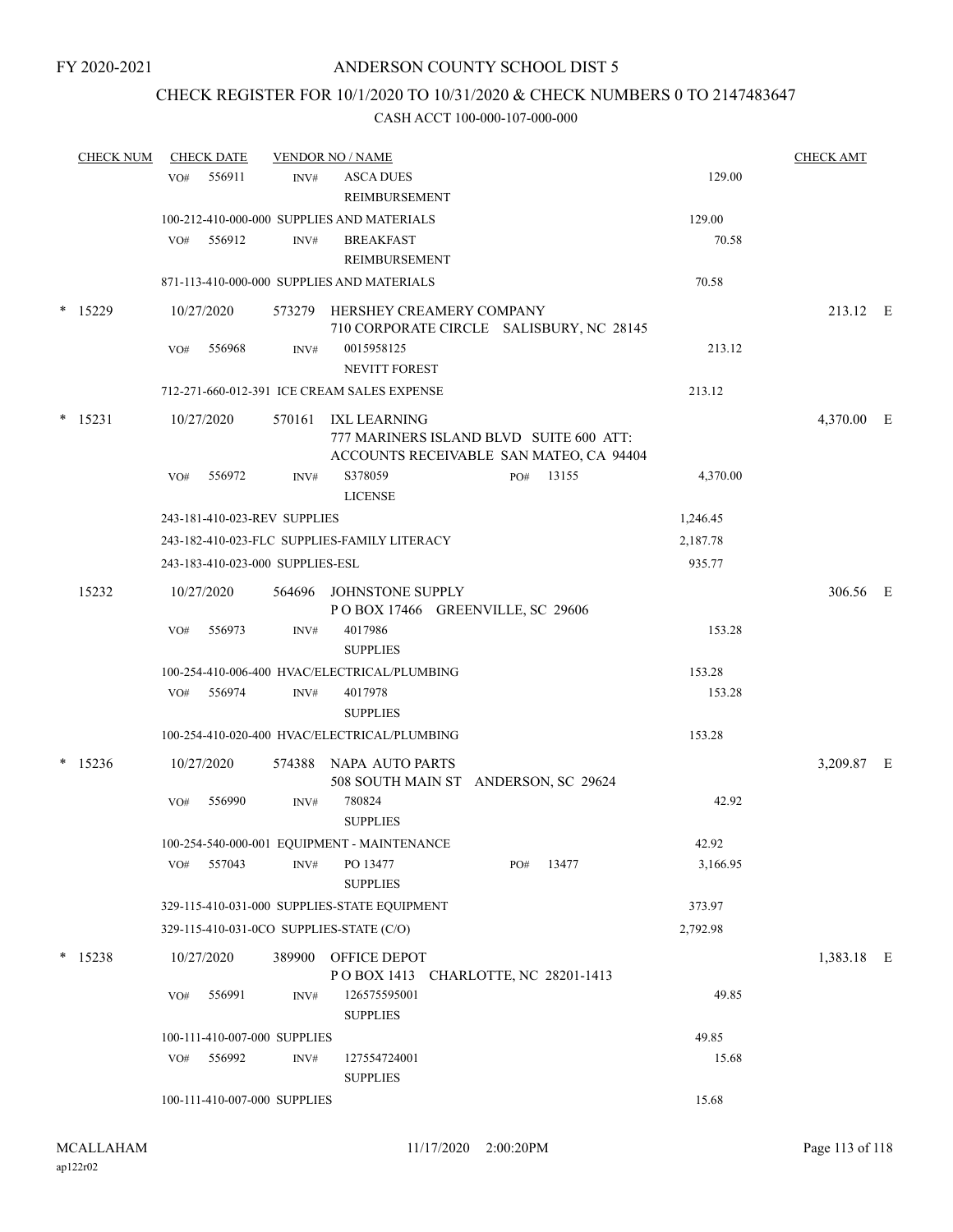# CHECK REGISTER FOR 10/1/2020 TO 10/31/2020 & CHECK NUMBERS 0 TO 2147483647

| <b>CHECK NUM</b> |     | <b>CHECK DATE</b>               |                | <b>VENDOR NO / NAME</b>                                                 |        | <b>CHECK AMT</b> |  |
|------------------|-----|---------------------------------|----------------|-------------------------------------------------------------------------|--------|------------------|--|
|                  | VO# | 556993                          | INV#           | 127554022001                                                            | 42.78  |                  |  |
|                  |     |                                 |                | <b>SUPPLIES</b>                                                         |        |                  |  |
|                  |     | 100-111-410-007-000 SUPPLIES    |                |                                                                         | 42.78  |                  |  |
|                  |     | VO# 556994                      | INV#           | 127733856001                                                            | 634.53 |                  |  |
|                  |     |                                 |                | <b>SUPPLIES</b>                                                         |        |                  |  |
|                  |     | 100-112-410-007-000 SUPPLIES    |                |                                                                         | 634.53 |                  |  |
|                  |     | VO# 556995                      | INV#           | 125441868001                                                            | 54.26  |                  |  |
|                  |     |                                 |                | <b>SUPPLIES</b>                                                         |        |                  |  |
|                  |     | 100-113-410-007-000 SUPPLIES    |                |                                                                         | 54.26  |                  |  |
|                  |     | VO# 556996                      | INV#           | 127499717001                                                            | 240.48 |                  |  |
|                  |     |                                 |                | <b>SUPPLIES</b>                                                         |        |                  |  |
|                  |     | 100-113-410-007-000 SUPPLIES    |                |                                                                         | 240.48 |                  |  |
|                  |     | VO# 556997                      | INV#           |                                                                         | 124.93 |                  |  |
|                  |     |                                 |                | 128288405001<br><b>SUPPLIES</b>                                         |        |                  |  |
|                  |     |                                 |                |                                                                         |        |                  |  |
|                  |     | 100-111-410-007-000 SUPPLIES    |                |                                                                         | 124.93 |                  |  |
|                  |     | VO# 556998                      | INV#           | 127104782001                                                            | 109.38 |                  |  |
|                  |     |                                 |                | <b>SUPPLIES</b>                                                         |        |                  |  |
|                  |     | 600-256-410-000-000 SUPPLIES    |                |                                                                         | 109.38 |                  |  |
|                  |     | VO# 556999                      | INV#           | 128657971001                                                            | 49.25  |                  |  |
|                  |     |                                 |                | <b>SUPPLIES</b>                                                         |        |                  |  |
|                  |     | 600-256-410-000-000 SUPPLIES    |                |                                                                         | 49.25  |                  |  |
|                  |     | VO# 557000                      | INV#           | 128662949001                                                            | 13.90  |                  |  |
|                  |     |                                 |                | <b>SUPPLIES</b>                                                         |        |                  |  |
|                  |     | 600-256-410-000-000 SUPPLIES    |                |                                                                         | 13.90  |                  |  |
|                  |     | VO# 557001                      | INV#           | 128452938001                                                            | 48.14  |                  |  |
|                  |     |                                 |                | <b>SUPPLIES</b>                                                         |        |                  |  |
|                  |     | 100-114-410-001-ALT SUPPLIES    |                |                                                                         | 48.14  |                  |  |
| 15239            |     | 10/27/2020                      |                | 391100 OLD STONE TRACTOR CO, INC                                        |        | 125.51 E         |  |
|                  |     |                                 |                | PO BOX 13565 ATT: ACCOUNTS RECEIVABLE                                   |        |                  |  |
|                  |     |                                 |                | ANDERSON, SC 29624                                                      |        |                  |  |
|                  | VO# | 557002                          | INV#           | CT11297                                                                 | 125.51 |                  |  |
|                  |     |                                 |                | <b>REPAIR PARTS</b>                                                     |        |                  |  |
|                  |     |                                 |                | 100-254-540-000-001 EQUIPMENT - MAINTENANCE                             | 125.51 |                  |  |
| $*$ 15241        |     | 10/27/2020                      | 572558         | <b>SCHNEIDER ELECTRIC</b>                                               |        | 498.92 E         |  |
|                  |     |                                 |                | PO BOX 841868 DALLAS, TX 75284-1868                                     |        |                  |  |
|                  | VO# | 557009                          | INV#           | 818233                                                                  | 498.92 |                  |  |
|                  |     |                                 |                | <b>SUPPLIES</b>                                                         |        |                  |  |
|                  |     |                                 |                | 100-254-410-002-400 HVAC/ELECTRICAL/PLUMBING                            | 498.92 |                  |  |
|                  |     |                                 |                |                                                                         |        |                  |  |
| 15242            |     | 10/27/2020                      | 570059         | SHARP BUSINESS SYSTEMS<br>DEPT 1216 PO BOX 121216 DALLAS, TX 75312-1216 |        | 1,387.14 E       |  |
|                  | VO# | 557010                          | INV#           | 9003000730                                                              | 420.21 |                  |  |
|                  |     |                                 |                | <b>COPIES</b>                                                           |        |                  |  |
|                  |     | 202-113-490-006-000 COPIER COST |                |                                                                         | 420.21 |                  |  |
|                  |     | VO# 557011                      | $\text{INV}\#$ | 9002993388                                                              | 75.01  |                  |  |
|                  |     |                                 |                |                                                                         |        |                  |  |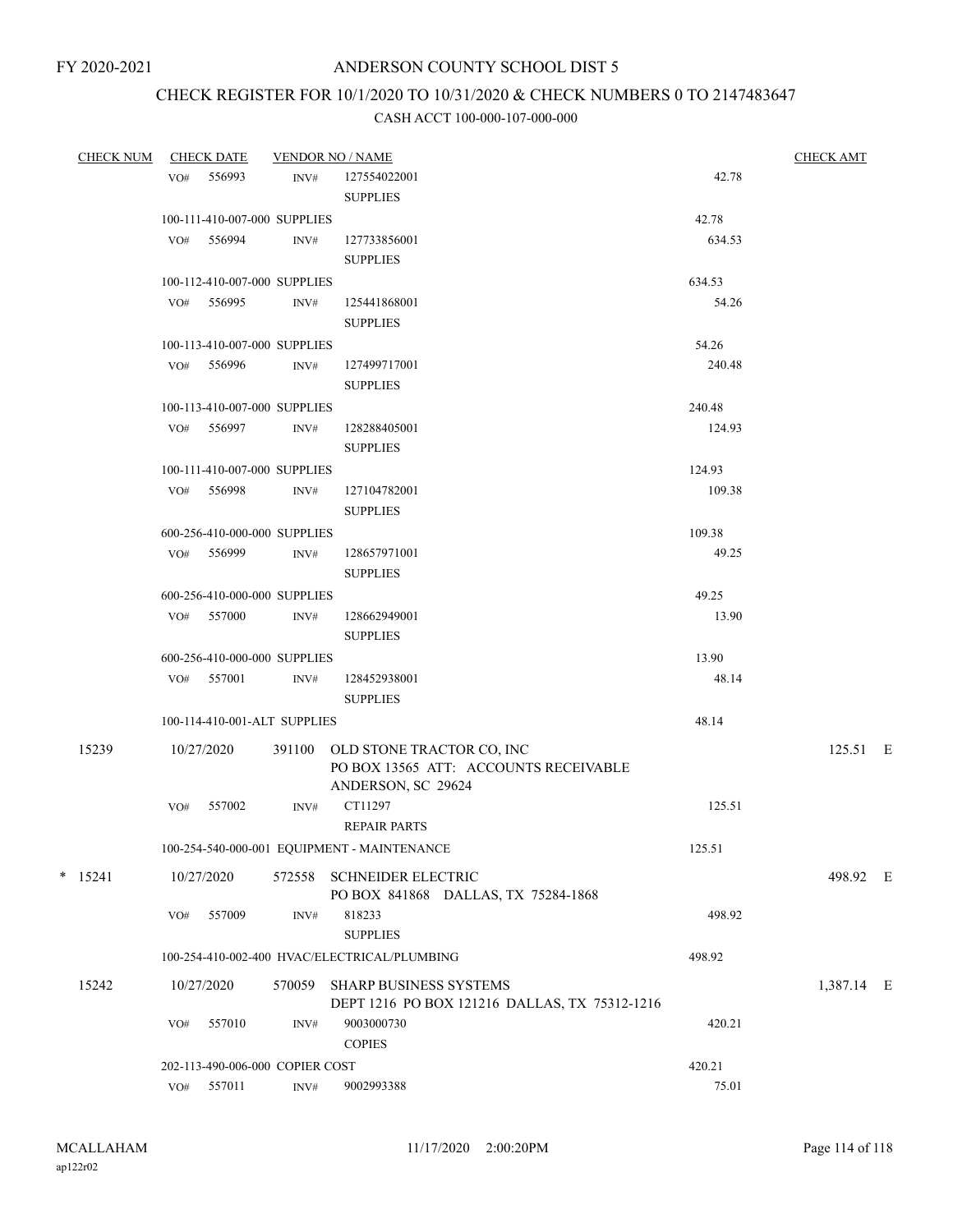FY 2020-2021

## ANDERSON COUNTY SCHOOL DIST 5

## CHECK REGISTER FOR 10/1/2020 TO 10/31/2020 & CHECK NUMBERS 0 TO 2147483647

| <b>CHECK NUM</b> |     | <b>CHECK DATE</b>               |        | <b>VENDOR NO / NAME</b>                                                                     |     |           |          | <b>CHECK AMT</b> |  |
|------------------|-----|---------------------------------|--------|---------------------------------------------------------------------------------------------|-----|-----------|----------|------------------|--|
|                  |     |                                 |        | <b>COPIES</b>                                                                               |     |           |          |                  |  |
|                  |     | 201-112-490-019-000 COPIER COST |        |                                                                                             |     |           | 75.01    |                  |  |
|                  | VO# | 557012                          | INV#   | 9002997725<br><b>COPIES</b>                                                                 |     |           | 549.59   |                  |  |
|                  |     | 100-113-410-001-VIR SUPPLIES    |        |                                                                                             |     |           | 494.63   |                  |  |
|                  |     | 124-114-410-024-000 SUPPLIES    |        |                                                                                             |     |           | 54.96    |                  |  |
|                  |     | VO# 557013                      | INV#   | 9002997742<br><b>COPIES</b>                                                                 |     |           | 38.05    |                  |  |
|                  |     | 100-147-410-018-000 SUPPLIES    |        |                                                                                             |     |           | 38.05    |                  |  |
|                  |     | VO# 557014                      | INV#   | 9002997752<br><b>COPIES</b>                                                                 |     |           | 123.67   |                  |  |
|                  |     |                                 |        | 100-181-410-023-000 SUPPLIES-ADULT ED.                                                      |     |           | 123.67   |                  |  |
|                  |     | VO# 557015                      | INV#   | 9002997727<br><b>COPIES</b>                                                                 |     |           | 109.90   |                  |  |
|                  |     |                                 |        | 100-181-410-023-000 SUPPLIES-ADULT ED.                                                      |     |           | 109.90   |                  |  |
|                  | VO# | 557016                          | INV#   | 9002997905<br><b>COPIES</b>                                                                 |     |           | 70.71    |                  |  |
|                  |     | 100-113-410-021-000 SUPPLIES    |        |                                                                                             |     |           | 70.71    |                  |  |
| $*$ 15244        |     | 10/27/2020                      | 571825 | EMPLOYEE VENDOR                                                                             |     |           |          | 120.00 E         |  |
|                  |     | VO# 556908                      | INV#   | <b>PUMPKINS</b><br>REIMBURSEMENT                                                            |     |           | 120.00   |                  |  |
|                  |     |                                 |        | 201-112-410-014-000 SUPPLIES AND MATERIALS                                                  |     |           | 120.00   |                  |  |
| $*$ 15247        |     | 10/27/2020                      |        | 570855 ULINE - ATLANTA<br>P.O. BOX 88741 ATT: ACCOUNTS RECEIVABLE<br>CHICAGO, IL 60680-1741 |     |           |          | 625.52 E         |  |
|                  | VO# | 557020                          | INV#   | 125357375<br>UTILITY CART                                                                   |     |           | 161.07   |                  |  |
|                  |     | 600-256-410-019-000 SUPPLIES    |        |                                                                                             |     |           | 161.07   |                  |  |
|                  |     | VO# 557021                      | INV#   | 125357457<br><b>SUPPLIES</b>                                                                |     |           | 464.45   |                  |  |
|                  |     | 600-256-410-007-000 SUPPLIES    |        |                                                                                             |     |           | 464.45   |                  |  |
| 15248            |     |                                 |        | 10/27/2020 573929 VEX ROBOTICS, INC<br>6725 W FM 1570 GREENVILLE, TX 75402                  |     |           |          | 8,417.99 E       |  |
|                  | VO# | 557041                          | INV#   | 477468<br>V5 SUPER BUNDLE                                                                   |     | PO# 13425 | 8,344.93 |                  |  |
|                  |     |                                 |        | 329-115-410-031-000 SUPPLIES-STATE EQUIPMENT                                                |     |           | 8,344.93 |                  |  |
|                  |     | VO# 557042                      | INV#   | 478594<br>${\large\bf SUPPLIES}$                                                            | PO# | 13513     | 73.06    |                  |  |
|                  |     | 100-113-410-006-000 SUPPLIES    |        |                                                                                             |     |           | 73.06    |                  |  |
| 15249            |     | 10/27/2020                      | 574838 | <b>EMPLOYEE VENDOR</b>                                                                      |     |           |          | 133.00 E         |  |
|                  | VO# | 556907                          | INV#   | <b>DUES</b><br>REIMBURSEMENT                                                                |     |           | 133.00   |                  |  |
|                  |     |                                 |        | 720-271-660-020-601 BAND CLUB EXPENSE                                                       |     |           | 133.00   |                  |  |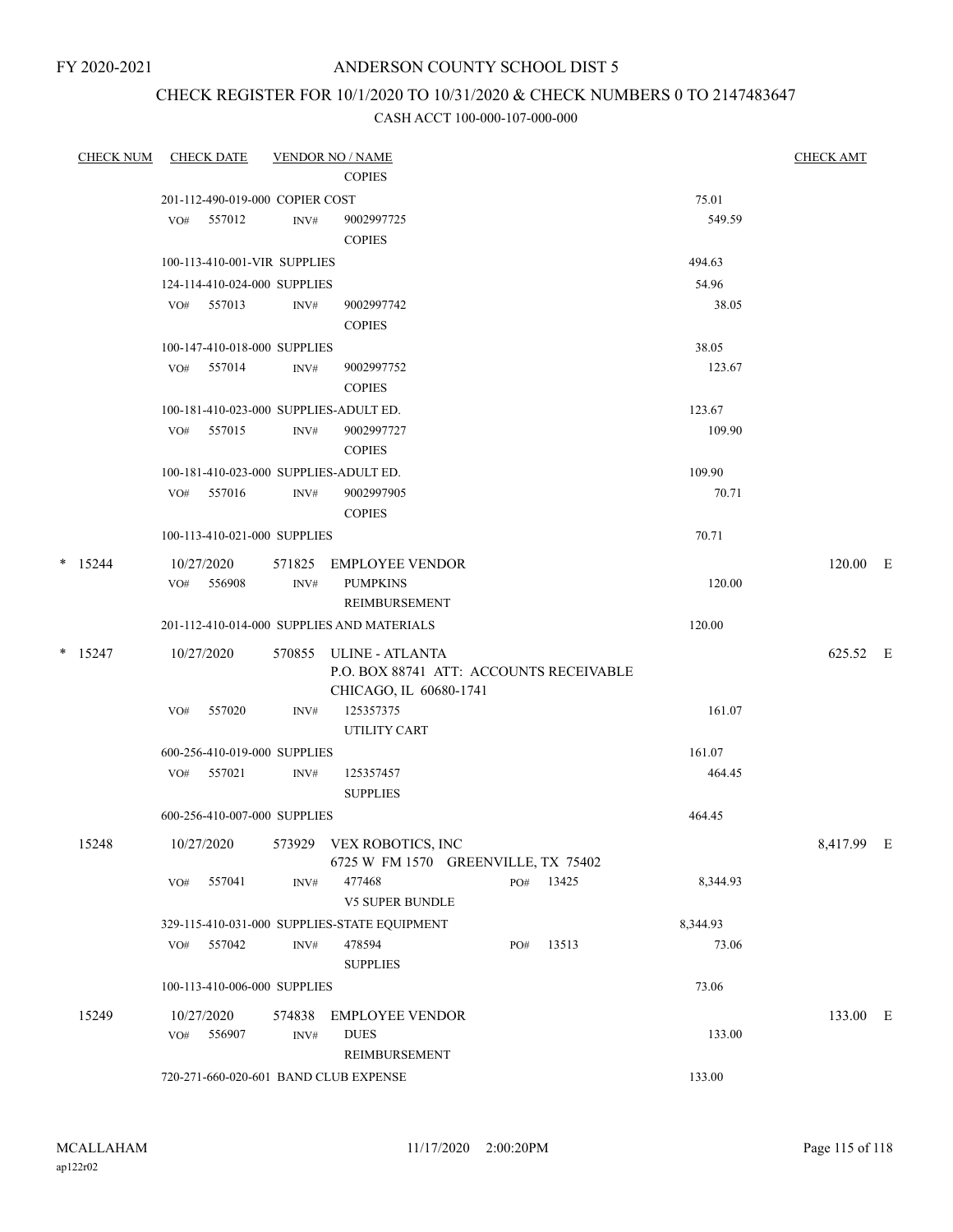# CHECK REGISTER FOR 10/1/2020 TO 10/31/2020 & CHECK NUMBERS 0 TO 2147483647

|        | <b>CHECK NUM</b> |     | <b>CHECK DATE</b>                  |                | <b>VENDOR NO / NAME</b>                                                                                                  |     |           |          | <b>CHECK AMT</b> |  |
|--------|------------------|-----|------------------------------------|----------------|--------------------------------------------------------------------------------------------------------------------------|-----|-----------|----------|------------------|--|
|        | 15250            |     | 10/27/2020                         | 532300         | WHITE JONES ACE HARDWARE<br>PO BOX 13012 ATT: ACCOUNTS RECEIVABLE<br>ANDERSON, SC 29624                                  |     |           |          | 155.25 E         |  |
|        |                  | VO# | 557032                             | INV#           | 406422<br><b>SUPPLIES</b>                                                                                                |     |           | 42.30    |                  |  |
|        |                  |     |                                    |                | 100-254-410-009-400 HVAC/ELECTRICAL/PLUMBING                                                                             |     |           | 42.30    |                  |  |
|        |                  | VO# | 557033                             | $\text{INV}\#$ | 893878<br><b>SUPPLIES</b>                                                                                                |     |           | 23.58    |                  |  |
|        |                  |     | 100-254-410-000-400 HVAC SUPPLIES  |                |                                                                                                                          |     |           | 23.58    |                  |  |
|        |                  |     | VO# 557034                         | INV#           | 893919<br><b>SUPPLIES</b>                                                                                                |     |           | 10.18    |                  |  |
|        |                  |     |                                    |                | 100-254-410-000-500 PEST MANAGEMENT                                                                                      |     |           | 5.90     |                  |  |
|        |                  |     |                                    |                | 100-254-540-000-001 EQUIPMENT - MAINTENANCE                                                                              |     |           | 4.28     |                  |  |
|        |                  | VO# | 557035                             | $\text{INV}\#$ | 406551<br><b>SUPPLIES</b>                                                                                                |     |           | 17.65    |                  |  |
|        |                  |     |                                    |                | 100-254-410-000-001 MAINT. SUPPLIES-STRUCTURES                                                                           |     |           | 17.65    |                  |  |
|        |                  | VO# | 557036                             | INV#           | 406608<br><b>SUPPLIES</b>                                                                                                |     |           | 61.54    |                  |  |
|        |                  |     |                                    |                | 100-254-410-000-001 MAINT, SUPPLIES-STRUCTURES                                                                           |     |           | 61.54    |                  |  |
| $\ast$ | 15253            |     | 10/29/2020                         | 130300         | BAKER DISTRIBUTING COMPANY<br>PO BOX 409635 ATT: ACCOUNTS RECEIVABLE<br>ATLANTA, GA 30384-9635                           |     |           |          | 437.25 E         |  |
|        |                  | VO# | 557059                             | INV#           | BM01686                                                                                                                  |     |           | 437.25   |                  |  |
|        |                  |     |                                    |                | <b>FAN MOTOR</b>                                                                                                         |     |           |          |                  |  |
|        |                  |     |                                    |                | 600-256-323-002-000 REPAIRS TO EQUIPMENT                                                                                 |     |           | 437.25   |                  |  |
|        |                  |     |                                    |                |                                                                                                                          |     |           |          |                  |  |
|        | 15254            |     | 10/29/2020                         | 564662         | BRADY'S SCREEN PRINTING<br>106 CONCORD ROAD ATT: ACCOUNTS RECEIVABLE<br>ANDERSON, SC 29621                               |     |           |          | 243.96 E         |  |
|        |                  | VO# | 557111                             | INV#           | 37588                                                                                                                    |     |           | 243.96   |                  |  |
|        |                  |     |                                    |                | <b>WESTSIDE VB</b>                                                                                                       |     |           |          |                  |  |
|        |                  |     | 100-271-410-003-000 SUPPLIES       |                |                                                                                                                          |     |           | 243.96   |                  |  |
|        | $*$ 15256        |     | 10/29/2020                         |                | 569871 FOLLETT SCHOOL SOLUTIONS, INC<br>91826 COLLECTION CENTER DRIVE ATT: ACCOUNTS<br>RECEIVABLE CHICAGO, IL 60693-0918 |     |           |          | 4,820.32 E       |  |
|        |                  | VO# | 557068                             | INV#           | 679032F<br><b>NEVITT FOREST</b>                                                                                          |     | PO# 12916 | 220.66   |                  |  |
|        |                  |     | 100-113-410-012-000 SUPPLIES       |                |                                                                                                                          |     |           | 220.66   |                  |  |
|        |                  | VO# | 557116                             | INV#           | 691463F<br><b>MIDWAY ELEM</b>                                                                                            | PO# | 12916     | 4,599.66 |                  |  |
|        |                  |     | 397-222-410-017-000 MEDIA SUPPLIES |                |                                                                                                                          |     |           | 4,599.66 |                  |  |
|        | $*$ 15262        |     | 10/29/2020                         | 349701         | MED CENTRAL HEALTH RESOURCES                                                                                             |     |           |          | 125.00 E         |  |
|        |                  |     |                                    |                | 3424 CLEMSON BLVD ATT: ACCOUNTS RECEIVABLE<br>ANDERSON, SC 29621                                                         |     |           |          |                  |  |
|        |                  | VO# | 557070                             | INV#           | 15364                                                                                                                    |     |           | 40.00    |                  |  |
|        |                  |     |                                    |                |                                                                                                                          |     |           |          |                  |  |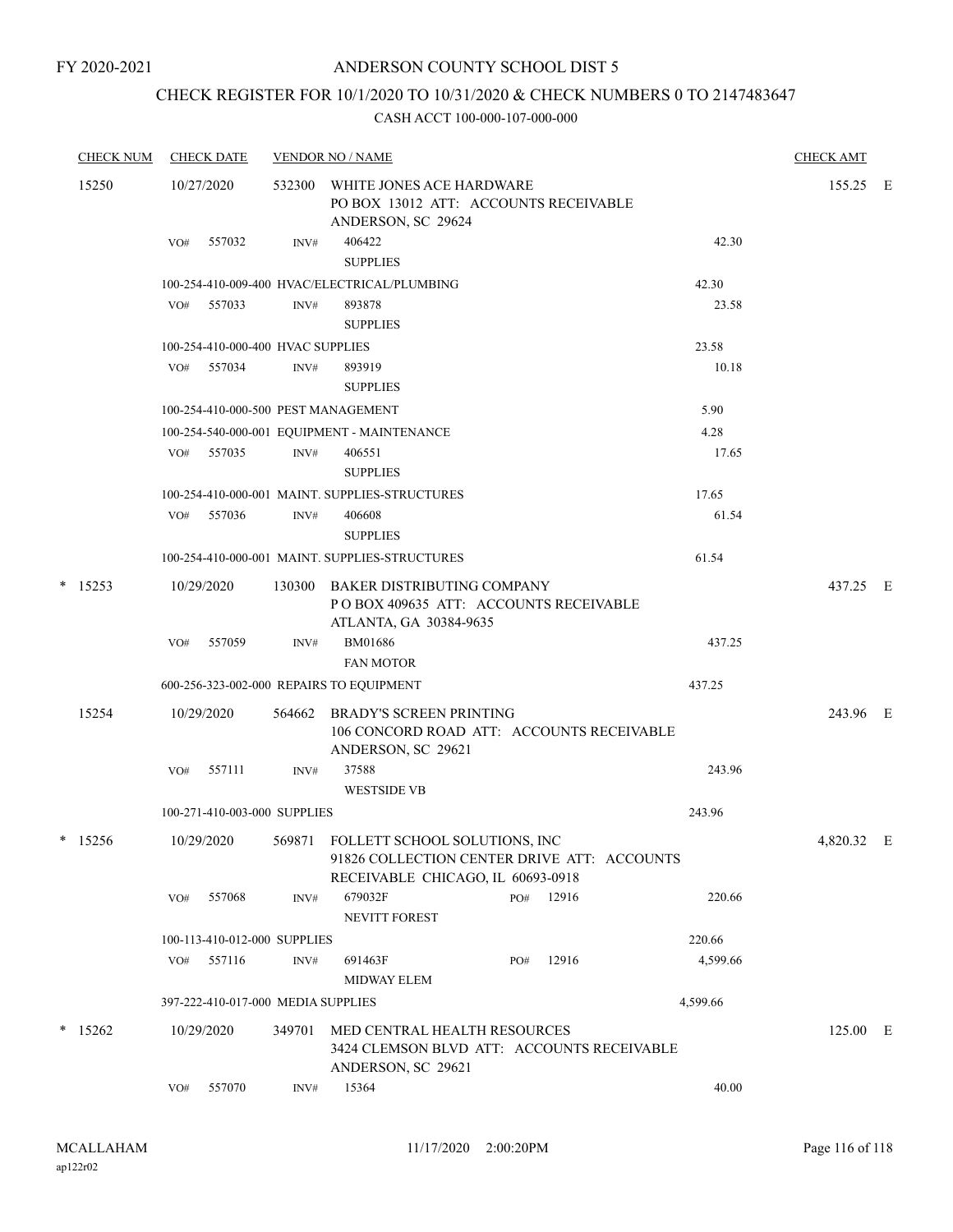### CHECK REGISTER FOR 10/1/2020 TO 10/31/2020 & CHECK NUMBERS 0 TO 2147483647

| <b>CHECK NUM</b> |     | <b>CHECK DATE</b> |                                 | <b>VENDOR NO / NAME</b><br>CARROLL                                      |        | <b>CHECK AMT</b> |  |
|------------------|-----|-------------------|---------------------------------|-------------------------------------------------------------------------|--------|------------------|--|
|                  |     |                   |                                 | 100-255-323-000-000 CONTRACTED SERVICES                                 | 40.00  |                  |  |
|                  | VO# | 557071            | INV#                            | 22863<br><b>STURGEON</b>                                                | 40.00  |                  |  |
|                  |     |                   |                                 | 100-255-323-000-000 CONTRACTED SERVICES                                 | 40.00  |                  |  |
|                  |     | VO# 557072        | INV#                            | 30929                                                                   | 45.00  |                  |  |
|                  |     |                   |                                 | <b>WOLCOTT</b>                                                          |        |                  |  |
|                  |     |                   |                                 | 100-255-323-000-000 CONTRACTED SERVICES                                 | 45.00  |                  |  |
| 15263            |     | 10/29/2020        | 573846                          | EMPLOYEE VENDOR                                                         |        | 104.70 E         |  |
|                  |     | VO# 557050        | INV#                            | PET SMART                                                               | 104.70 |                  |  |
|                  |     |                   |                                 | REIMBURSEMENT                                                           |        |                  |  |
|                  |     |                   |                                 | 705-271-660-005-442 SPECIAL ED EXPENSE                                  | 104.70 |                  |  |
| 15264            |     | 10/29/2020        |                                 | 574388 NAPA AUTO PARTS                                                  |        | 681.34 E         |  |
|                  |     |                   |                                 | 508 SOUTH MAIN ST ANDERSON, SC 29624                                    |        |                  |  |
|                  | VO# | 557073            | INV#                            | <b>ACCT 15229</b>                                                       | 681.34 |                  |  |
|                  |     |                   |                                 | <b>AIT SUPPLIES</b>                                                     |        |                  |  |
|                  |     |                   |                                 | 731-271-660-031-862 AUTO MECHANICS 1 EXPENSE                            | 681.34 |                  |  |
| $*$ 15266        |     | 10/29/2020        |                                 | 389900 OFFICE DEPOT                                                     |        | 507.87 E         |  |
|                  |     |                   |                                 | POBOX 1413 CHARLOTTE, NC 28201-1413                                     |        |                  |  |
|                  | VO# | 557123            | INV#                            | 126804237001                                                            | 357.36 |                  |  |
|                  |     |                   |                                 | <b>CARTS</b>                                                            |        |                  |  |
|                  |     |                   | 100-114-410-003-000 SUPPLIES    |                                                                         | 357.36 |                  |  |
|                  |     | VO# 557124        | INV#                            | 2441004416                                                              | 17.14  |                  |  |
|                  |     |                   |                                 | <b>SUPPLIES</b>                                                         |        |                  |  |
|                  |     |                   | 100-114-410-003-000 SUPPLIES    |                                                                         | 17.14  |                  |  |
|                  |     | VO# 557125        | INV#                            | 128555580001                                                            | 99.14  |                  |  |
|                  |     |                   |                                 | <b>SUPPLIES</b>                                                         |        |                  |  |
|                  |     |                   |                                 | 713-271-660-013-201 MISCELLANEOUS EXPENSE                               | 99.14  |                  |  |
|                  | VO# | 557126            | INV#                            | 128631074001                                                            | 34.23  |                  |  |
|                  |     |                   |                                 | <b>SUPPLIES</b>                                                         |        |                  |  |
|                  |     |                   |                                 | 713-271-660-013-201 MISCELLANEOUS EXPENSE                               | 34.23  |                  |  |
| 15267            |     | 10/29/2020        | 570099                          | SCHOOL SPECIALTY, INC.                                                  |        | 506.01 E         |  |
|                  |     |                   |                                 | 32656 COLLECTION CENTER DR. ATT: ACCOUNTS                               |        |                  |  |
|                  |     |                   |                                 | RECEIVABLE CHICAGO, IL 60693-0656                                       |        |                  |  |
|                  | VO# | 557128            | INV#                            | 208126347451                                                            | 506.01 |                  |  |
|                  |     |                   |                                 | <b>SUPPLIES</b>                                                         |        |                  |  |
|                  |     |                   |                                 | 100-114-410-003-ART SUPPLIES AND MATERIALS - ART                        | 506.01 |                  |  |
| 15268            |     | 10/29/2020        | 570059                          | SHARP BUSINESS SYSTEMS<br>DEPT 1216 PO BOX 121216 DALLAS, TX 75312-1216 |        | 405.45 E         |  |
|                  | VO# | 557079            | INV#                            | 9002997747                                                              | 19.26  |                  |  |
|                  |     |                   |                                 | <b>COPIER</b>                                                           |        |                  |  |
|                  |     |                   | 201-112-490-014-000 COPIER COST |                                                                         | 19.26  |                  |  |
|                  | VO# | 557080            | INV#                            | 9002997803                                                              | 2.57   |                  |  |
|                  |     |                   |                                 | <b>COPIER</b>                                                           |        |                  |  |